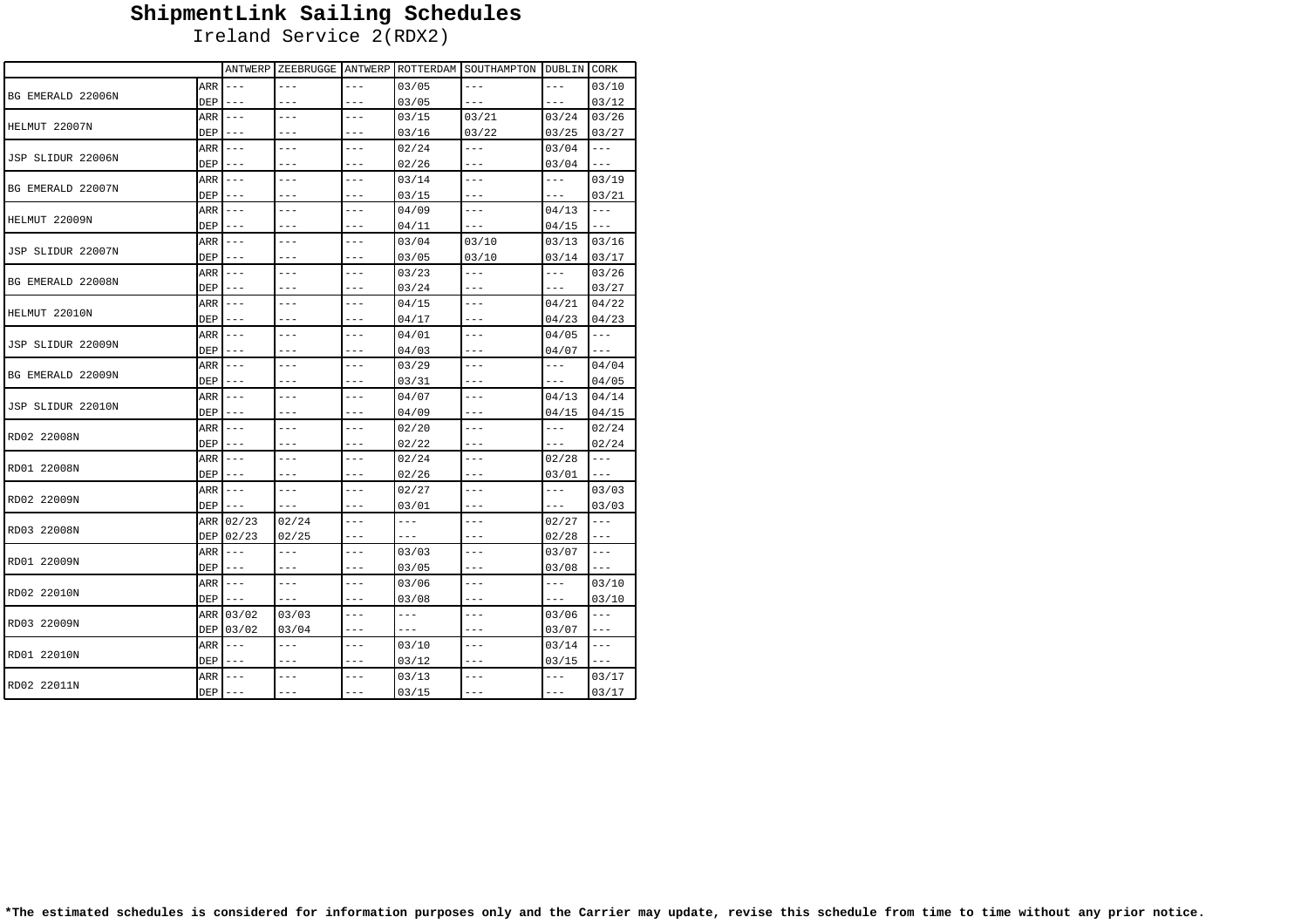Ireland Service 2(RDX2)

|                     |            |                     |         |                     |         | ANTWERP ZEEBRUGGE ANTWERP ROTTERDAM SOUTHAMPTON DUBLIN CORK |       |         |
|---------------------|------------|---------------------|---------|---------------------|---------|-------------------------------------------------------------|-------|---------|
|                     |            | ARR 03/09           | 03/10   | $- - -$             | $---$   | $---$                                                       | 03/13 | $- - -$ |
| RD03 22010N         |            | DEP 03/09           | 03/11   | $---$               | $---$   | $- - -$                                                     | 03/14 | $- - -$ |
|                     | ARR        | $---$               | $- - -$ | $---$               | 03/17   | $---$                                                       | 03/21 | $---$   |
| RD01 22011N         | DEP        | $---$               | $---$   | $---$               | 03/19   | $---$                                                       | 03/22 | $--$    |
|                     | ARR        | $---$               | $---$   | $---$               | 03/20   | $---$                                                       | $---$ | 03/24   |
| RD02 22012N         | <b>DEP</b> | $\qquad \qquad - -$ | $---$   | $---$               | 03/22   | $---$                                                       | $---$ | 03/24   |
|                     |            | ARR 03/16           | 03/17   | $---$               | $---$   | $- - -$                                                     | 03/20 | $---$   |
| RD03 22011N         | <b>DEP</b> | 03/16               | 03/18   | $---$               | $---$   | $---$                                                       | 03/21 | $---$   |
|                     | ARR        | $---$               | $---$   | $---$               | 03/24   | $- - -$                                                     | 03/28 | $---$   |
| RD01 22012N         | DEP        | $---$               | $---$   | $---$               | 03/26   | $---$                                                       | 03/29 | $---$   |
|                     | ARR        | $\qquad \qquad - -$ | $---$   | $---$               | 03/27   | $---$                                                       | $---$ | 03/31   |
| RD02 22013N         | DEP        | $---$               | $- - -$ | $---$               | 03/29   | $- - -$                                                     | $---$ | 03/31   |
|                     |            | ARR 03/23           | 03/24   | $---$               | $---$   | $---$                                                       | 03/27 | $---$   |
| RD03 22012N         | DEP        | 03/23               | 03/25   | $---$               | $---$   | $---$                                                       | 03/28 | $---$   |
|                     | <b>ARR</b> | $\qquad \qquad - -$ | $- - -$ | $---$               | 03/31   | $---$                                                       | 04/04 | $---$   |
| RD01 22013N         | DEP        | $---$               | $- - -$ | $---$               | 04/02   | $- - -$                                                     | 04/05 | $---$   |
|                     | ARR        | $---$               | $- - -$ | $- - -$             | 04/03   | $- - -$                                                     | $---$ | 04/07   |
| RD02 22014N         | DEP        | $- - -$             | $- - -$ | $---$               | 04/05   | $---$                                                       | $---$ | 04/07   |
|                     |            | ARR 03/30           | 03/31   | $---$               | $---$   | $---$                                                       | 04/03 | $---$   |
| RD03 22013N         |            | DEP 03/30           | 04/01   | $- - -$             | $- - -$ | $- - -$                                                     | 04/04 | $- - -$ |
|                     | ARR        | $---$               | $---$   | $---$               | 04/07   | $- - -$                                                     | 04/11 | $---$   |
| RD01 22014N         | DEP        | $- - -$             | $- - -$ | $---$               | 04/09   | $- - -$                                                     | 04/12 | $- -$   |
|                     | ARR        | $- - -$             | $---$   | $---$               | 04/10   | $---$                                                       | $---$ | 04/14   |
| RD02 22015N         | DEP        | $---$               | $- - -$ | $---$               | 04/12   | $---$                                                       | $---$ | 04/14   |
|                     |            | ARR 04/06           | 04/07   | $---$               | $---$   | $---$                                                       | 04/10 | $---$   |
| RD03 22014N         |            | DEP 04/06           | 04/08   | $---$               | $---$   | $- - -$                                                     | 04/11 | $---$   |
|                     | <b>ARR</b> | $---$               | $---$   | $---$               | 04/14   | $---$                                                       | 04/18 | $---$   |
| RD01 22015N         | DEP        | $---$               | $---$   | $\qquad \qquad - -$ | 04/16   | $---$                                                       | 04/19 | $---$   |
|                     | <b>ARR</b> | $  -$               | $- - -$ | $---$               | 04/17   | $---$                                                       | $---$ | 04/21   |
| RD02 22016N         | DEP        | $  -$               | $- - -$ | $---$               | 04/19   | $---$                                                       | $---$ | 04/21   |
|                     |            | ARR 04/13           | 04/14   | $---$               | $---$   | $- - -$                                                     | 04/17 | $---$   |
| RD03 22015N         | DEP        | 04/13               | 04/15   | $---$               | $- - -$ | $- - -$                                                     | 04/18 | $- - -$ |
|                     | ARR        | $---$               | $---$   | $---$               | 04/21   | $---$                                                       | 04/25 | $---$   |
| RD01 22016N         | <b>DEP</b> | $- - -$             | $- - -$ | $- - -$             | 04/23   | $- - -$                                                     | 04/26 | $- - -$ |
|                     |            | ARR 04/20           | 04/21   | $---$               | $---$   | $---$                                                       | 04/24 | $---$   |
| RD03 22016N         | DEP        | 04/20               | 04/22   | $- - -$             | $---$   | $---$                                                       | 04/25 | $---$   |
|                     | ARR        | $---$               | $- - -$ | $---$               | 02/11   | 02/17                                                       | 02/22 | 02/25   |
| ELI A 22004N        | DEP        | $---$               | $---$   | $---$               | 02/13   | 02/17                                                       | 02/23 | 02/25   |
|                     | ARR        | $- - -$             | $- - -$ | $---$               | 03/29   | $---$                                                       | 04/01 | $---$   |
| <b>BJORG 22008N</b> |            |                     |         |                     |         |                                                             |       |         |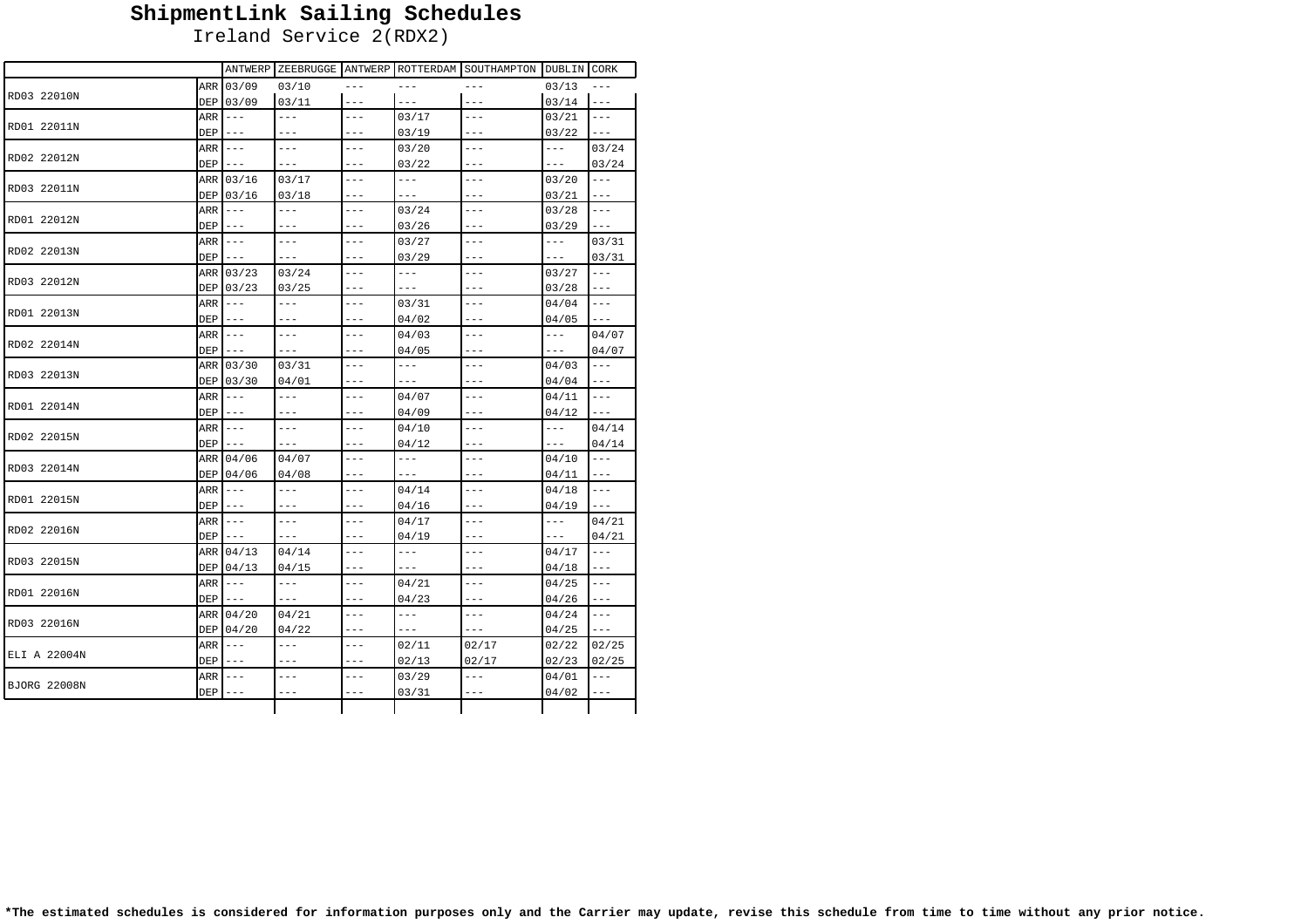Ireland Service 2(RDX2)

|                     |                  |           |         |         |         | ANTWERP ZEEBRUGGE ANTWERP ROTTERDAM SOUTHAMPTON DUBLIN CORK |       |         |
|---------------------|------------------|-----------|---------|---------|---------|-------------------------------------------------------------|-------|---------|
|                     | ARR I            | $---$     | $---$   | $- - -$ | 03/20   | $- - -$                                                     | 03/24 | $- - -$ |
| ELI A 22006N        | <b>DEP</b>       | $---$     | $---$   | $---$   | 03/22   | $---$                                                       | 03/25 | $---$   |
|                     | <b>ARR</b>       | $---$     | $---$   | $---$   | 04/15   | $- - -$                                                     | 04/18 | $- - -$ |
| <b>BJORG 22010N</b> | <b>DEP</b>       | $- - -$   | $---$   | $---$   | 04/17   | $---$                                                       | 04/20 | $---$   |
|                     | ARR <sup>I</sup> | $---$     | $---$   | $---$   | 03/28   | 03/31                                                       | 04/03 | 04/04   |
| ELI A 22007N        | <b>DEP</b>       | $- - -$   | ---     | ---     | 03/29   | 04/01                                                       | 04/04 | 04/05   |
|                     | ARR              | $---$     | $- - -$ | $---$   | 04/21   | $---$                                                       | 04/26 | 04/28   |
| BJORG 22011N        | <b>DEP</b>       | $- - -$   | $---$   | ---     | 04/23   | $---$                                                       | 04/27 | 04/28   |
|                     | <b>ARR</b>       | $---$     | $- - -$ | $---$   | 04/19   | $---$                                                       | 04/23 | $---$   |
| ELI A 22009N        | DEP              | $---$     | $---$   | $---$   | 04/21   | $---$                                                       | 04/24 | $---$   |
|                     | <b>ARR</b>       | $---$     | 02/21   | 02/23   | $---$   | $---$                                                       | 02/25 | $- - -$ |
| <b>JORK 22008N</b>  | <b>DEP</b>       | $- - -$   | 02/23   | 02/23   | $---$   | $---$                                                       | 02/26 | $- - -$ |
|                     |                  | ARR 02/28 | 03/01   | $---$   | $---$   | $---$                                                       | 03/04 | $- - -$ |
| <b>JORK 22009N</b>  |                  | DEP 03/01 | 03/02   | $---$   | $---$   | $---$                                                       | 03/05 | ---     |
|                     |                  | ARR 03/09 | 03/07   | $---$   | $---$   | $---$                                                       | 03/11 | $- - -$ |
| <b>JORK 22010N</b>  |                  | DEP 03/09 | 03/09   | $- - -$ | $---$   | $---$                                                       | 03/12 | $--$    |
|                     |                  | ARR 03/15 | 03/14   | $---$   | $- - -$ | $---$                                                       | 03/18 | $- - -$ |
| <b>JORK 22011N</b>  |                  | DEP 03/15 | 03/15   | $---$   | $---$   | $---$                                                       | 03/19 | $- - -$ |
|                     | <b>ARR</b>       | $---$     | 03/21   | 03/22   | $---$   | $---$                                                       | 03/25 | $- - -$ |
| <b>JORK 22012N</b>  | <b>DEP</b>       | $---$     | 03/22   | 03/23   | $---$   | $---$                                                       | 03/26 | $--$    |
|                     |                  | ARR 03/27 | 03/29   | $---$   | $- - -$ | $- - -$                                                     | 04/01 | $- - -$ |
| <b>JORK 22013N</b>  |                  | DEP 03/27 | 03/30   | $---$   | $---$   | $---$                                                       | 04/03 | $--$    |
|                     |                  | ARR 04/03 | 04/05   | $---$   | $- - -$ | $---$                                                       | 04/08 | $- - -$ |
| <b>JORK 22014N</b>  |                  | DEP 04/03 | 04/06   | $---$   | $---$   | $---$                                                       | 04/10 | $- - -$ |
|                     |                  | ARR 04/10 | 04/12   | $- - -$ | $- - -$ | $---$                                                       | 04/15 | $- - -$ |
| <b>JORK 22015N</b>  |                  | DEP 04/10 | 04/13   | $---$   | $---$   | $---$                                                       | 04/17 | $---$   |
|                     |                  | ARR 04/17 | 04/19   | $---$   | $---$   | $---$                                                       | 04/22 | $- - -$ |
| <b>JORK 22016N</b>  |                  | DEP 04/17 | 04/20   | ---     | $---$   | ---                                                         | 04/24 | $--$    |
|                     |                  |           |         |         |         |                                                             |       |         |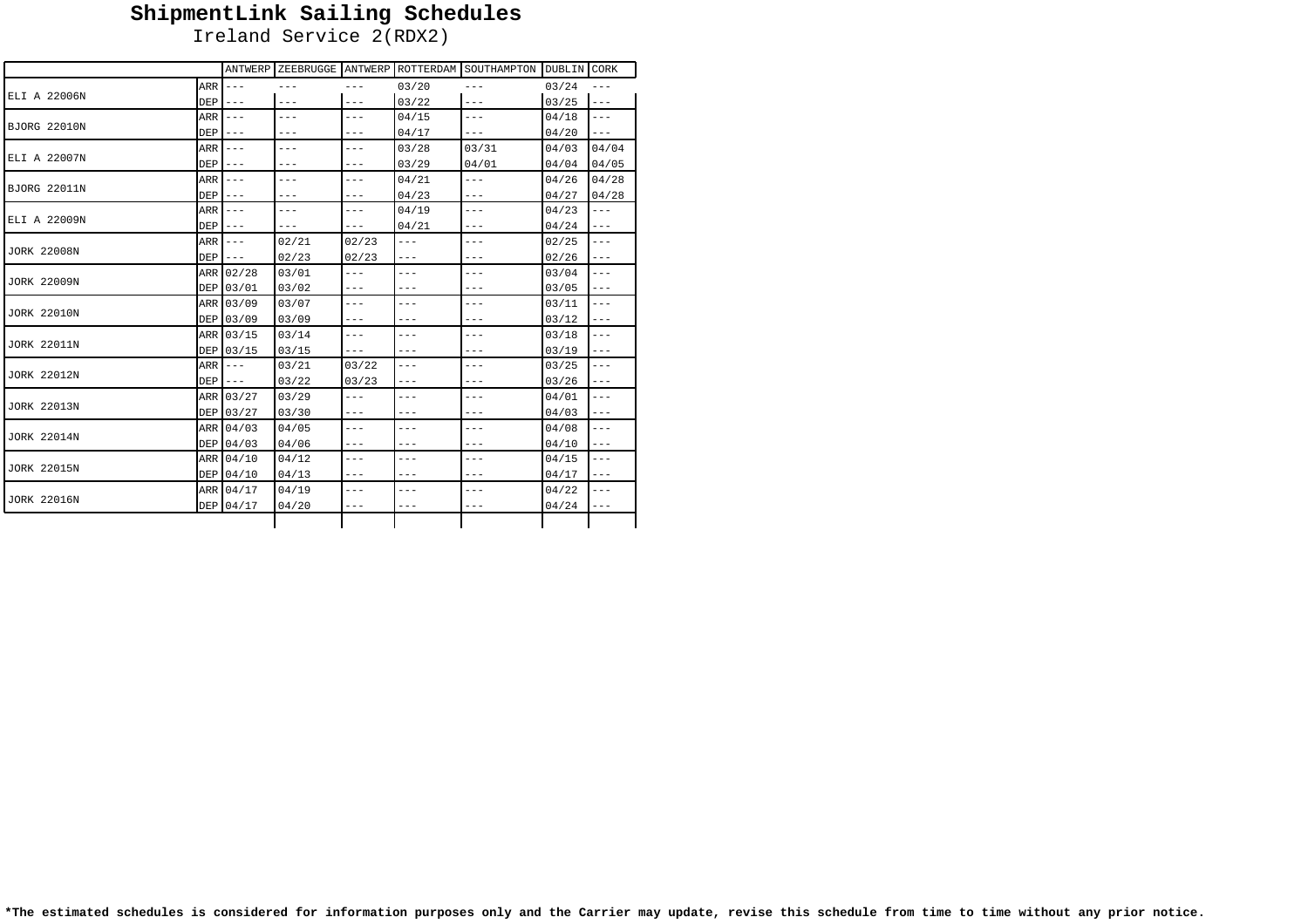Ireland Service 2(RDX2)

|                   |            | SOUTHAMPTON DUBLIN ANTWERP ZEEBRUGGE ANTWERP CORK |         |         |         |         |         | SOUTHAMPTON ROTTERDAM SOUTHAMPTON |       |         |
|-------------------|------------|---------------------------------------------------|---------|---------|---------|---------|---------|-----------------------------------|-------|---------|
|                   | ARR        | $- - -$                                           |         |         | $- - -$ | $- - -$ | 03/10   | $---$                             | 03/14 |         |
| BG EMERALD 22006S | DEP        | $- - -$                                           | $---$   | $---$   | $---$   | $---$   | 03/12   | $---$                             | 03/15 | $---$   |
|                   | ARR        | 03/21                                             | 03/24   | $---$   | $- - -$ | $- - -$ | 03/26   | $---$                             | 03/29 | $---$   |
| HELMUT 22007S     | DEP        | 03/22                                             | 03/25   | $- - -$ | $- - -$ | $- - -$ | 03/27   | $- - -$                           | 03/31 | $---$   |
|                   | ARR        | $---$                                             | 03/04   | $- - -$ | $- - -$ | $- - -$ | $- - -$ | $- - -$                           | 03/04 | $---$   |
| JSP SLIDUR 22006S | DEP        | $---$                                             | 03/04   | $- - -$ | $- - -$ | $- - -$ | $- - -$ |                                   | 03/05 | $- - -$ |
|                   | <b>ARR</b> | $- - -$                                           | $---$   | $---$   | $---$   | $---$   | 03/19   | $- - -$                           | 03/23 | $- - -$ |
| BG EMERALD 22007S | DEP        | $---$                                             | $---$   | $- - -$ | $- - -$ | $- - -$ | 03/21   | $---$                             | 03/24 | $-- -$  |
|                   | ARR        | $- - -$                                           | $- - -$ | $- - -$ | $- - -$ | $---$   | 03/02   | $---$                             | 03/06 | $---$   |
| BG JADE 22005S    | DEP        | $- - -$                                           |         | $- - -$ | $- - -$ | $- - -$ | 03/03   | $- - -$                           | 03/08 | $- - -$ |
|                   | ARR        | $---$                                             | 04/13   | $- - -$ | $- - -$ | $- - -$ | $- - -$ | $- - -$                           | 04/15 | $- - -$ |
| HELMUT 22009S     | DEP        | $- - -$                                           | 04/15   | $--$    | $- - -$ | $- - -$ | $--$    | $---$                             | 04/17 | $---$   |
|                   |            | ARR 03/10                                         | 03/13   | $---$   | $- - -$ | $---$   | 03/16   | 03/18                             | 03/18 | $---$   |
| JSP SLIDUR 22007S | DEP        | 03/10                                             | 03/14   | $---$   | $---$   | $- - -$ | 03/17   | 03/19                             | 03/20 | $- - -$ |
|                   | ARR        | $- - -$                                           | $---$   | $---$   | $- - -$ | $---$   | 03/07   | $- - -$                           | 03/10 | $---$   |
| PERSEUS 22010S    | DEP        | $- - -$                                           | $- - -$ | $- - -$ | $- - -$ | $- - -$ | 03/08   | $- - -$                           | 03/12 | $- - -$ |
|                   | ARR        | $- - -$                                           | $- - -$ | $- - -$ | $- - -$ | $- - -$ | 03/26   | $- - -$                           | 03/29 | $-- -$  |
| BG EMERALD 22008S | DEP        | $---$                                             | $- - -$ | $- - -$ | $- - -$ | $- - -$ | 03/27   | $---$                             | 03/31 | $- - -$ |
|                   | ARR        | $---$                                             | 04/21   | $---$   | $- - -$ | $---$   | 04/22   | 04/24                             | 04/21 | $---$   |
| HELMUT 22010S     | DEP        | $- - -$                                           | 04/23   | $---$   | $---$   | $---$   | 04/23   | 04/25                             | 04/27 | $- - -$ |
|                   | ARR        | $---$                                             | 04/05   | $---$   | $- - -$ | $- - -$ | $---$   | $---$                             | 04/07 | $---$   |
| JSP SLIDUR 22009S | DEP        | $- - -$                                           | 04/07   | $- - -$ | $- - -$ | $---$   | $--$    | $- - -$                           | 04/09 | $---$   |
|                   | ARR        | $---$                                             | $- - -$ | $- - -$ | $- - -$ | $- - -$ | 04/04   | $- - -$                           | 04/07 | $---$   |
| BG EMERALD 22009S | DEP        | $- - -$                                           | $---$   | $- - -$ | $- - -$ | $- - -$ | 04/05   | $---$                             | 04/09 | $---$   |
|                   | ARR        | $- - -$                                           | 04/13   | $---$   | $- - -$ | $---$   | 04/14   | $---$                             | 04/18 | $---$   |
| JSP SLIDUR 22010S | DEP        | $---$                                             | 04/15   | $---$   | $- - -$ | $- - -$ | 04/15   | $---$                             | 04/20 | $-- -$  |
|                   | ARR        | $- - -$                                           | 02/21   | $---$   | $- - -$ | $- - -$ | $- - -$ | $---$                             | 02/24 | $---$   |
| RD01 22007S       | DEP        | $- - -$                                           | 02/22   | $--$    | $- - -$ | $---$   | $--$    | $- - -$                           | 02/26 | $- - -$ |
|                   | <b>ARR</b> | $---$                                             | $---$   | $- - -$ | $--$    | $- - -$ | 02/24   | $- - -$                           | 02/27 | $-- -$  |
| RD02 22008S       | DEP        | $- - -$                                           |         |         | $- - -$ | $- - -$ | 02/24   | $- - -$                           | 03/01 | $- - -$ |
|                   | ARR        | $- - -$                                           | 02/20   | 02/23   | 02/24   | $---$   | $---$   | $---$                             | $---$ | $---$   |
| RD03 22007S       | DEP        | $- - -$                                           | 02/21   | 02/23   | 02/25   | $---$   | $--$    | $---$                             | $---$ | $- - -$ |
|                   | ARR        | $\qquad \qquad - -$                               | 02/28   | $---$   | $- - -$ | $---$   | $- - -$ | $---$                             | 03/03 | $---$   |
| RD01 22008S       | DEP        | $- - -$                                           | 03/01   | $- - -$ | $- - -$ | $- - -$ | $- - -$ | $- - -$                           | 03/05 | $- - -$ |
|                   | ARR        | $- - -$                                           | $---$   | $---$   | $---$   | $- - -$ | 03/03   | $---$                             | 03/06 | $---$   |
| RD02 22009S       | DEP        | $---$                                             | $---$   | $- - -$ | $- - -$ | $- - -$ | 03/03   | $- - -$                           | 03/08 | $---$   |
|                   | ARR        | $- - -$                                           | 02/27   | 03/02   | 03/03   | $---$   | $---$   | $---$                             | $---$ | $---$   |
| RD03 22008S       | DEP        | $---$                                             | 02/28   | 03/02   | 03/04   | $- - -$ | $- - -$ | $---$                             | $---$ | $-- -$  |
|                   | ARR        | $---$                                             | 03/07   | $---$   | $---$   | $- - -$ | $- - -$ | $---$                             | 03/10 | $---$   |
| RD01 22009S       |            | $DEP$ ---                                         | 03/08   | $- - -$ | $- - -$ | $- - -$ | $- - -$ | $- - -$                           | 03/12 | $---$   |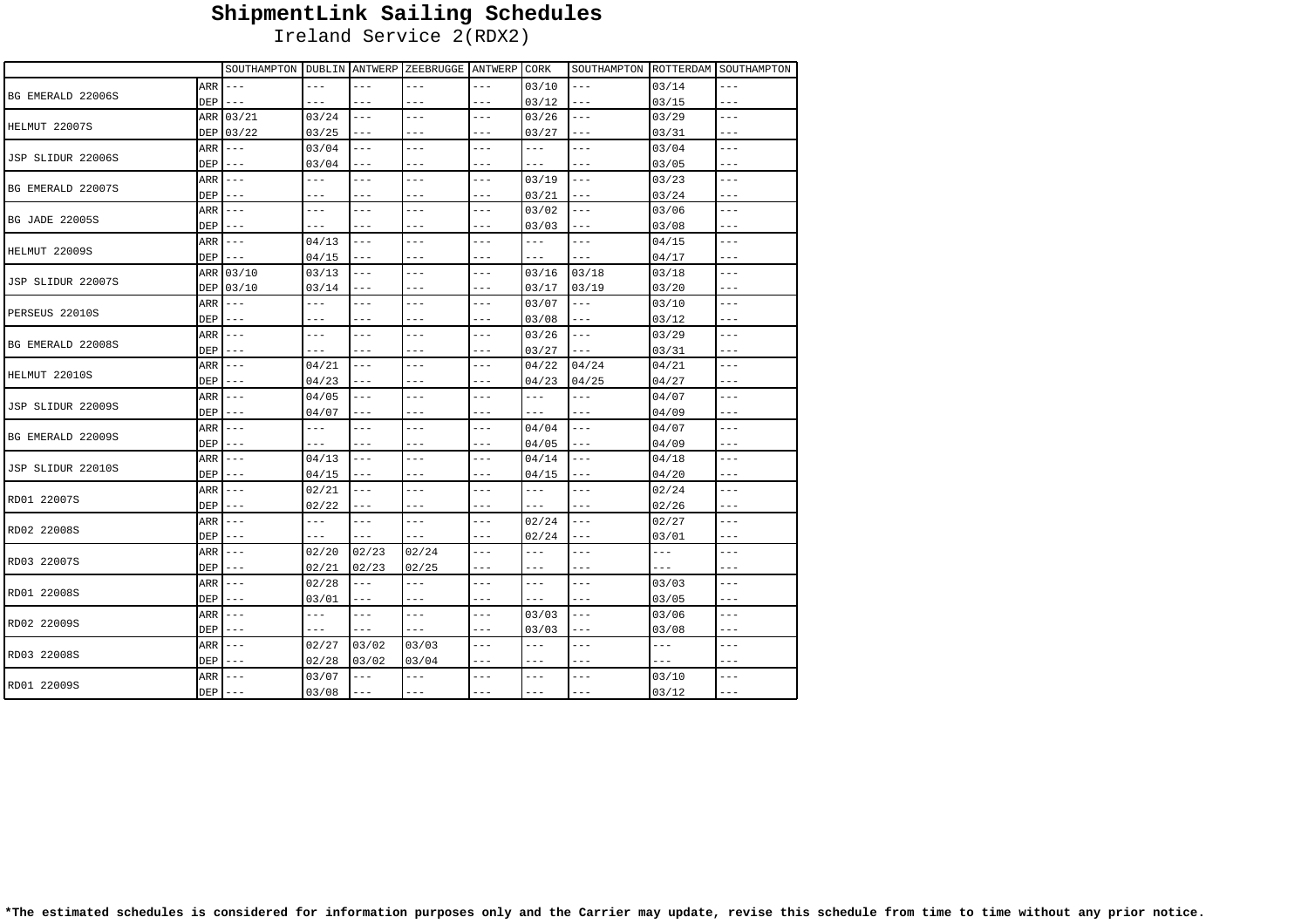Ireland Service 2(RDX2)

|             |            | SOUTHAMPTON DUBLIN ANTWERP ZEEBRUGGE ANTWERP CORK |         |         |               |         |         | SOUTHAMPTON ROTTERDAM SOUTHAMPTON |         |         |
|-------------|------------|---------------------------------------------------|---------|---------|---------------|---------|---------|-----------------------------------|---------|---------|
|             | ARR        | $---$                                             | $---$   | $- - -$ | $- - -$       | $---$   | 03/10   | $\qquad \qquad - -$               | 03/13   | $---$   |
| RD02 22010S | DEP        | $---$                                             | $---$   | $- - -$ | $---$         | $---$   | 03/10   | $---$                             | 03/15   | $---$   |
|             | <b>ARR</b> | $---$                                             | 03/06   | 03/09   | 03/10         | $---$   | $---$   | $---$                             | $---$   | $---$   |
| RD03 22009S | DEP        | $-- -$                                            | 03/07   | 03/09   | 03/11         | $---$   | $---$   | $---$                             | $---$   | $- - -$ |
|             | ARR        | $---$                                             | 03/14   | $- - -$ | $---$         | $- - -$ | $---$   | $---$                             | 03/17   | $---$   |
| RD01 22010S | DEP        | $- - -$                                           | 03/15   | $---$   | $- - -$       | $- - -$ | $- - -$ | $- - -$                           | 03/19   | $---$   |
|             | <b>ARR</b> | $---$                                             | $---$   | $---$   | $---$         | $---$   | 03/17   | $---$                             | 03/20   | $---$   |
| RD02 22011S | DEP        | $---$                                             | $---$   | $---$   | $---$         | $- - -$ | 03/17   | $---$                             | 03/22   | $---$   |
|             | <b>ARR</b> | $---$                                             | 03/13   | 03/16   | 03/17         | $---$   | $---$   | $---$                             | $---$   | $---$   |
| RD03 22010S | DEP        | $---$                                             | 03/14   | 03/16   | 03/18         | $---$   | $---$   | $---$                             | $---$   | $---$   |
|             | <b>ARR</b> | $-- -$                                            | 03/21   | $---$   | $---$         | $---$   | $- - -$ | $---$                             | 03/24   | $---$   |
| RD01 22011S | DEP        | $- - -$                                           | 03/22   | $- - -$ | $- - -$       | $- - -$ | $- - -$ | $- - -$                           | 03/26   | $---$   |
|             | <b>ARR</b> | $---$                                             | $---$   | $- - -$ | $---$         | $---$   | 03/24   | $- - -$                           | 03/27   | $---$   |
| RD02 22012S | DEP        | $-- -$                                            | $- - -$ | $- - -$ | $- - -$       | $- - -$ | 03/24   | $- - -$                           | 03/29   | $---$   |
|             | <b>ARR</b> | $---$                                             | 03/20   | 03/23   | 03/24         | $---$   | $---$   | $---$                             | $---$   | $---$   |
| RD03 22011S | DEP        | $-- -$                                            | 03/21   | 03/23   | 03/25         | $- - -$ | $- - -$ | $- - -$                           | $---$   | $- - -$ |
|             | <b>ARR</b> | $---$                                             | 03/28   | $---$   | $---$         | $---$   | $---$   | $- - -$                           | 03/31   | $---$   |
| RD01 22012S | DEP        | $-- -$                                            | 03/29   | $--$    | $---$         | $---$   | $---$   | $---$                             | 04/02   | $---$   |
|             | <b>ARR</b> | $---$                                             | $---$   | $---$   | $---$         | $---$   | 03/31   | $---$                             | 04/03   | $---$   |
| RD02 22013S | DEP        | $---$                                             | $---$   | $---$   | $---$         | $---$   | 03/31   | $---$                             | 04/05   | $---$   |
|             | <b>ARR</b> | $---$                                             | 03/27   | 03/30   | 03/31         | $---$   | $---$   | $- - -$                           | $---$   | $---$   |
| RD03 22012S | DEP        | $---$                                             | 03/28   | 03/30   | 04/01         | $- - -$ | $- - -$ | $- - -$                           | $---$   | $- - -$ |
|             | <b>ARR</b> | $---$                                             | 04/04   | $---$   | $---$         | $---$   | $---$   | $---$                             | 04/07   | $---$   |
| RD01 22013S | DEP        | $- - -$                                           | 04/05   | $- - -$ | $---$         | $---$   | $---$   | $- - -$                           | 04/09   | $---$   |
|             | ARR        | $- - -$                                           | $---$   | $---$   | $- - -$       | $- - -$ | 04/07   | $---$                             | 04/10   | $---$   |
| RD02 22014S | DEP        | $- - -$                                           |         |         | $---$         | $- - -$ | 04/07   |                                   | 04/12   | $- - -$ |
|             | ARR        | $---$                                             | 04/03   | 04/06   | 04/07         | $- - -$ | $---$   | $- - -$                           | $---$   | $---$   |
| RD03 22013S | DEP        | $- -$                                             | 04/04   | 04/06   | 04/08         | $- - -$ | $---$   | $- - -$                           | $---$   | $---$   |
|             | ARR        | $---$                                             | 04/11   | $---$   | $---$         | $---$   | $---$   | $---$                             | 04/14   | $- - -$ |
| RD01 22014S | DEP        | $---$                                             | 04/12   | $---$   | $---$         | $---$   | $---$   | $---$                             | 04/16   | $---$   |
|             | <b>ARR</b> | $- - -$                                           | $---$   | $---$   | $---$         | $---$   | 04/14   | $---$                             | 04/17   | $- - -$ |
| RD02 22015S | DEP        | $- - -$                                           | $- - -$ | $- -$   | $- - -$       | $- - -$ | 04/14   | $- - -$                           | 04/19   | $- - -$ |
|             | <b>ARR</b> | $---$                                             | 04/10   | 04/13   | 04/14         | $---$   | $---$   | $---$                             | $---$   | $---$   |
| RD03 22014S | DEP        | $---$                                             | 04/11   | 04/13   | 04/15         | $---$   | $---$   | $- - -$                           | $---$   | $---$   |
|             | <b>ARR</b> | $---$                                             | 04/18   | $---$   | $\frac{1}{2}$ | $---$   | $---$   | $---$                             | 04/21   | $---$   |
| RD01 22015S | DEP        | $-- -$                                            | 04/19   | $- - -$ | $- - -$       | ---     | $- - -$ | $- - -$                           | 04/23   | $-- -$  |
|             | ARR        | $---$                                             | $---$   | $---$   | $---$         | $---$   | 04/21   | $---$                             | 04/24   | $---$   |
| RD02 22016S | DEP        | $-- -$                                            | $---$   | $---$   | $---$         | ---     | 04/21   | $---$                             | 04/26   | $---$   |
|             | <b>ARR</b> | $- -$                                             | 04/17   | 04/20   | 04/21         | $---$   | $- - -$ | $---$                             | $---$   | $---$   |
| RD03 22015S | DEP        | $- -$                                             | 04/18   | 04/20   | 04/22         | $- - -$ | $- - -$ | $- - -$                           | $- - -$ | $---$   |
|             |            |                                                   |         |         |               |         |         |                                   |         |         |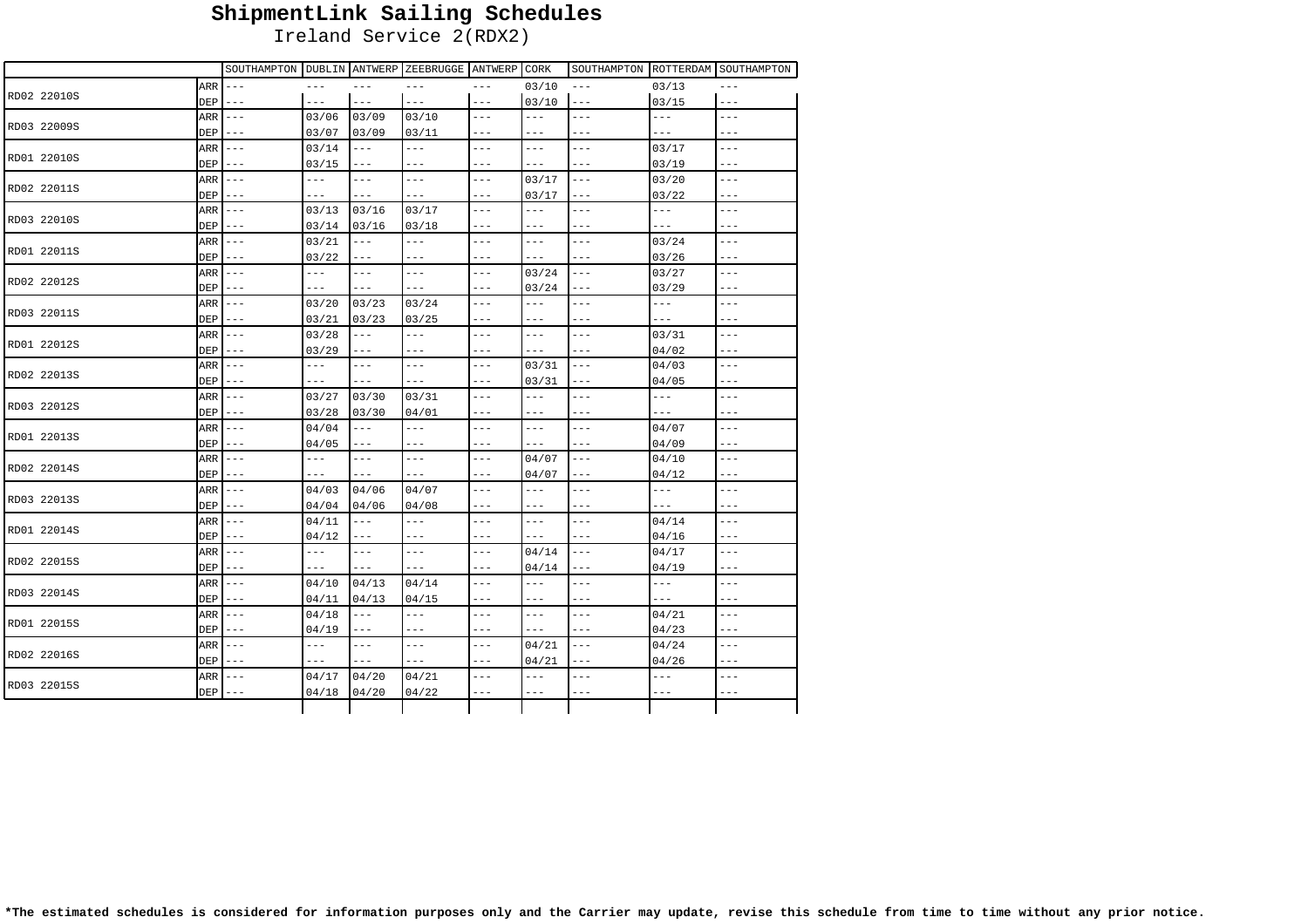Ireland Service 2(RDX2)

|                     |                  | SOUTHAMPTON DUBLIN ANTWERP ZEEBRUGGE ANTWERP CORK |       |         |       |         |         | SOUTHAMPTON ROTTERDAM SOUTHAMPTON |       |         |
|---------------------|------------------|---------------------------------------------------|-------|---------|-------|---------|---------|-----------------------------------|-------|---------|
|                     | $ARR$ $---$      |                                                   | 02/22 | $---$   | $---$ | $---$   | 02/25   | $---$                             | 03/01 | $---$   |
| ELI A 22004S        | <b>DEP</b>       | $---$                                             | 02/23 | $- - -$ | $---$ | $- - -$ | 02/25   | $- - -$                           | 03/02 | $---$   |
|                     | $ARR$ $---$      |                                                   | 04/01 | $- - -$ | $---$ | $- - -$ | $---$   | $---$                             | 04/04 | $---$   |
| <b>BJORG 22008S</b> | <b>DEP</b>       | $---$                                             | 04/02 | $---$   | $---$ | $---$   | $---$   | $- - -$                           | 04/06 | $---$   |
|                     | <b>ARR</b>       | $---$                                             | 03/24 | $---$   | $---$ | $- - -$ | $---$   | $- - -$                           | 03/28 | 03/31   |
| ELI A 22006S        |                  | $DEP$ $---$                                       | 03/25 | $---$   | $---$ | $---$   | $---$   | $---$                             | 03/29 | 04/01   |
|                     | <b>ARR</b>       | $- - -$                                           | 04/18 | $---$   | $---$ | $- - -$ | $- - -$ | $---$                             | 04/21 | $---$   |
| <b>BJORG 22010S</b> | <b>DEP</b>       | $---$                                             | 04/20 | $---$   | $---$ | ---     | $---$   | $---$                             | 04/23 | $---$   |
|                     | <b>ARR</b>       | $---$                                             | 04/03 | $---$   | $---$ | $---$   | 04/04   | $---$                             | 04/08 | $---$   |
| ELI A 22007S        | $DEP$ $---$      |                                                   | 04/04 | $---$   | ---   | ---     | 04/05   | $---$                             | 04/10 | $---$   |
|                     | <b>ARR</b>       | $---$                                             | 04/23 | $---$   | $---$ | $---$   | $- - -$ | $- - -$                           | 04/26 | $---$   |
| ELI A 22009S        | <b>DEP</b>       | $---$                                             | 04/25 | $---$   | $---$ | $---$   | ---     | $---$                             | 04/28 | $---$   |
|                     | ARR              | $---$                                             | 02/18 | $---$   | 02/21 | 02/23   | $- - -$ | $---$                             | $---$ | $---$   |
| <b>JORK 22007S</b>  | $DEP$ $---$      |                                                   | 02/19 | $---$   | 02/23 | 02/23   | $- - -$ | $---$                             | $---$ | $---$   |
|                     | ARR              | $---$                                             | 02/25 | 02/28   | 03/01 | $---$   | $- - -$ | $---$                             | $---$ | $---$   |
| <b>JORK 22008S</b>  | <b>DEP</b>       | $---$                                             | 02/26 | 03/01   | 03/02 | $- - -$ | $- - -$ | $- - -$                           | $---$ | $---$   |
|                     | <b>ARR</b>       | $- - -$                                           | 03/04 | 03/09   | 03/07 | $- - -$ | $- - -$ | $- - -$                           | $---$ | $-- -$  |
| JORK 22009S         | $DEP$ $---$      |                                                   | 03/05 | 03/09   | 03/09 | $- - -$ | $- - -$ | $---$                             | $---$ | $- - -$ |
|                     | <b>ARR</b>       | $---$                                             | 03/11 | 03/15   | 03/14 | $- - -$ | $- - -$ | $- - -$                           | $---$ | $---$   |
| JORK 22010S         | <b>DEP</b>       | $---$                                             | 03/12 | 03/15   | 03/15 | $---$   | ---     | $---$                             | $---$ | $---$   |
| <b>JORK 22011S</b>  | ARR <sup>I</sup> | $---$                                             | 03/18 | $---$   | 03/21 | 03/22   | $- - -$ | $---$                             | $---$ | $---$   |
|                     | DEP              | $---$                                             | 03/19 | $---$   | 03/22 | 03/23   | ---     | $---$                             | $---$ | $---$   |
| <b>JORK 22012S</b>  | <b>ARR</b>       | $- - -$                                           | 03/25 | 03/27   | 03/29 | $---$   | $- - -$ | $- - -$                           | $---$ | $---$   |
|                     | $DEP$ $---$      |                                                   | 03/26 | 03/27   | 03/30 | $---$   | $---$   | $---$                             | $---$ | $---$   |
|                     | ARR <sup>I</sup> | $- - -$                                           | 04/01 | 04/03   | 04/05 | $---$   | $- - -$ | $---$                             | $---$ | $---$   |
| <b>JORK 22013S</b>  |                  | $DEP$ $---$                                       | 04/03 | 04/03   | 04/06 | $---$   | ---     | $---$                             | $---$ | $---$   |
| <b>JORK 22014S</b>  | <b>ARR</b>       | $---$                                             | 04/08 | 04/10   | 04/12 | $- - -$ | $- - -$ | $- - -$                           | $---$ | $---$   |
|                     | $DEP$ $---$      |                                                   | 04/10 | 04/10   | 04/13 | $---$   | $---$   | $---$                             | $---$ | $---$   |
|                     | <b>ARR</b>       | $- - -$                                           | 04/15 | 04/17   | 04/19 | $- - -$ | $- - -$ | $- - -$                           | $---$ | $- - -$ |
| JORK 22015S         | <b>DEP</b>       | $- - -$                                           | 04/17 | 04/17   | 04/20 | $---$   | ---     | $---$                             | $---$ | $---$   |
|                     | <b>ARR</b>       | $---$                                             | 04/22 | 04/25   | 04/26 | $- - -$ | $- - -$ | $- - -$                           | $---$ | $-- -$  |
| <b>JORK 22016S</b>  | $DEP$ $---$      |                                                   | 04/24 | 04/25   | 04/27 | $---$   | $---$   | $---$                             | $---$ | ---     |
|                     |                  |                                                   |       |         |       |         |         |                                   |       |         |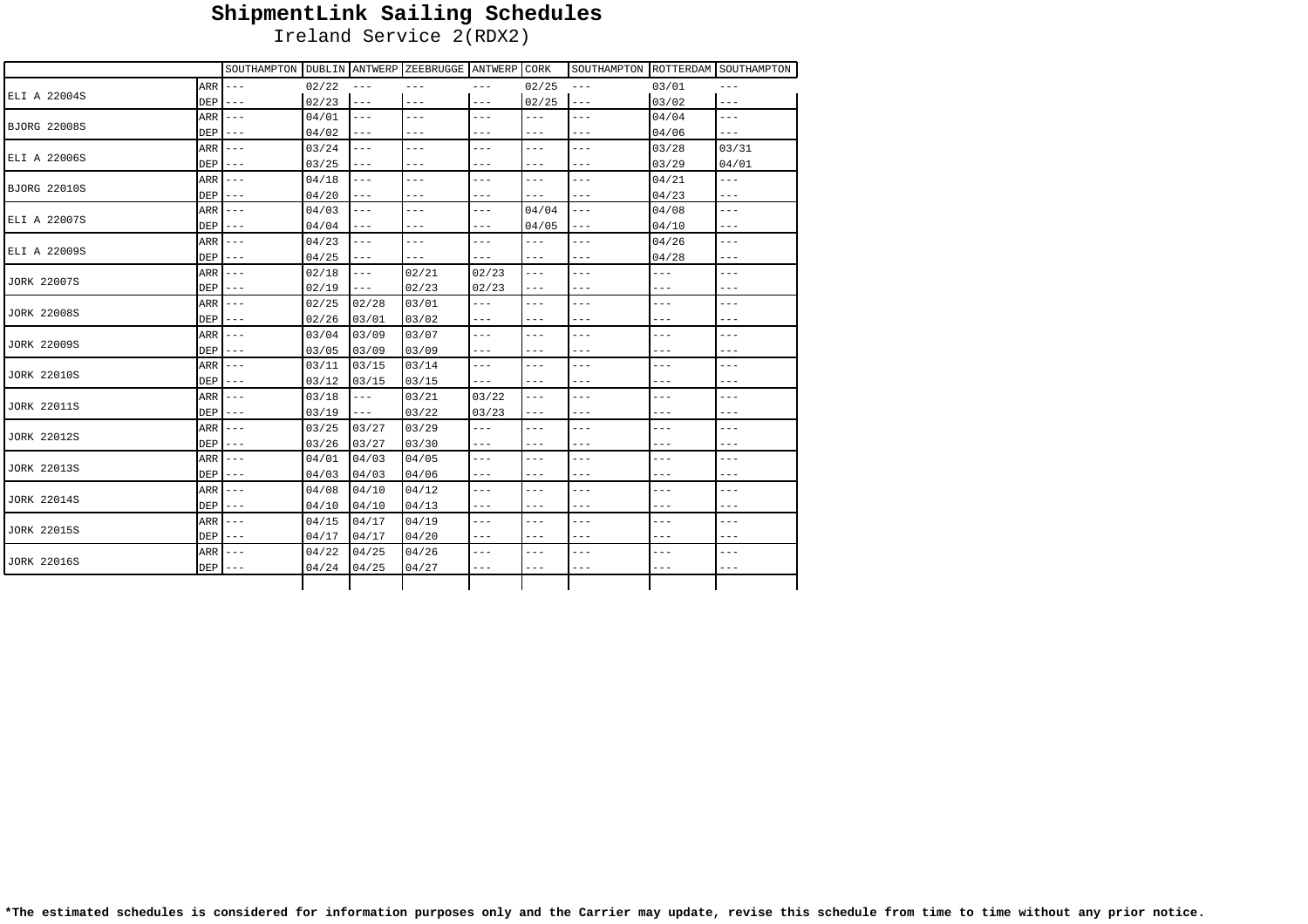Rotterdam-Gothenburg Express Service 1(RDX1)

|                      |            |             |         | ZEEBRUGGE HAMBURG ROTTERDAM | GOTHENBURG |
|----------------------|------------|-------------|---------|-----------------------------|------------|
|                      | ARR        | $- - -$     | $- - -$ | 03/20                       | 03/23      |
| ANINA 22011N         | <b>DEP</b> | $---$       | $---$   | 03/22                       | 03/24      |
|                      | ARR I      | $---$       | 03/06   | $---$                       | 03/10      |
| CT DANIEL 22010N     | DEP        | $- - -$     | 03/08   | $---$                       | 03/11      |
|                      | ARR        | $---$       | $- - -$ | 02/27                       | 03/03      |
| RDX1 009NA           | DEP        | $---$       | $---$   | 03/01                       | 03/03      |
|                      | ARR        | $---$       | $---$   | 03/26                       | 03/30      |
| <b>ANINA 22012N</b>  | DEP        | $---$       | $---$   | 03/29                       | 03/31      |
|                      |            | ARR 03/27   | $- - -$ | 03/28                       | 04/05      |
| BALTIC FULMAR 22013N | <b>DEP</b> | 03/27       | $- - -$ | 04/01                       | 04/06      |
|                      | ARR        | $- - -$     | 03/12   | $- - -$                     | 03/18      |
| CT DANIEL 22011N     | DEP        | $---$       | 03/14   | $---$                       | 03/18      |
|                      | <b>ARR</b> | $---$       | $---$   | 03/06                       | 03/10      |
| RDX1 010NA           | DEP        | $---$       | $---$   | 03/08                       | 03/10      |
|                      | ARR I      | $---$       | $---$   | 04/02                       | 04/06      |
| ANINA 22013N         | DEP        | $---$       | $---$   | 04/05                       | 04/07      |
|                      | ARR        | $- - -$     | 03/20   | $---$                       | 03/25      |
| CT DANIEL 22012N     | DEP        | $- - -$     | 03/21   | $---$                       | 03/26      |
|                      | ARR        | $---$       | $---$   | 03/28                       | 04/02      |
| MOTIVATION D 22012N  | DEP        | $---$       | $---$   | 03/29                       | 04/03      |
|                      | ARR I      | $---$       | $- - -$ | 03/13                       | 03/17      |
| RDX1 011NA           | DEP        | $- - -$     |         | 03/15                       | 03/17      |
|                      | ARR        | $- - -$     | $- - -$ | 04/09                       | 04/13      |
| <b>ANINA 22014N</b>  | DEP        | $---$       | $- - -$ | 04/12                       | 04/13      |
|                      | ARR        | $- - -$     | 03/26   | $---$                       | 04/01      |
| CT DANIEL 22013N     | DEP        | $---$       | 03/28   | $---$                       | 04/02      |
|                      | ARR        | $---$       | $---$   | 03/20                       | 03/24      |
| RDX1 012NA           | DEP        | $- - -$     |         | 03/22                       | 03/24      |
|                      | ARR        | $---$       | $- - -$ | 04/16                       | 04/20      |
| <b>ANINA 22015N</b>  | DEP        | $- - -$     | $- - -$ | 04/18                       | 04/20      |
|                      | ARR        | $---$       | 04/02   | $---$                       | 04/08      |
| CT DANIEL 22014N     | DEP        | $---$       | 04/04   | $---$                       | 04/09      |
|                      | ARR        | $---$       | $---$   | 03/27                       | 03/31      |
| RDX1 013NA           | DEP        | $- - -$     | $---$   | 03/29                       | 03/31      |
|                      | ARR        | $- - -$     | 04/09   | $- - -$                     | 04/15      |
| CT DANIEL 22015N     | DEP        | $---$       | 04/11   | $---$                       | 04/15      |
|                      | ARR        | $- - -$     | $---$   | 04/03                       | 04/07      |
| RDX1 014NA           | DEP        | $---$       | $---$   | 04/05                       | 04/07      |
|                      | ARR        | $---$       | 04/16   | $---$                       | 04/22      |
| CT DANIEL 22016N     |            | $DEP$ $---$ | 04/18   | $---$                       | 04/22      |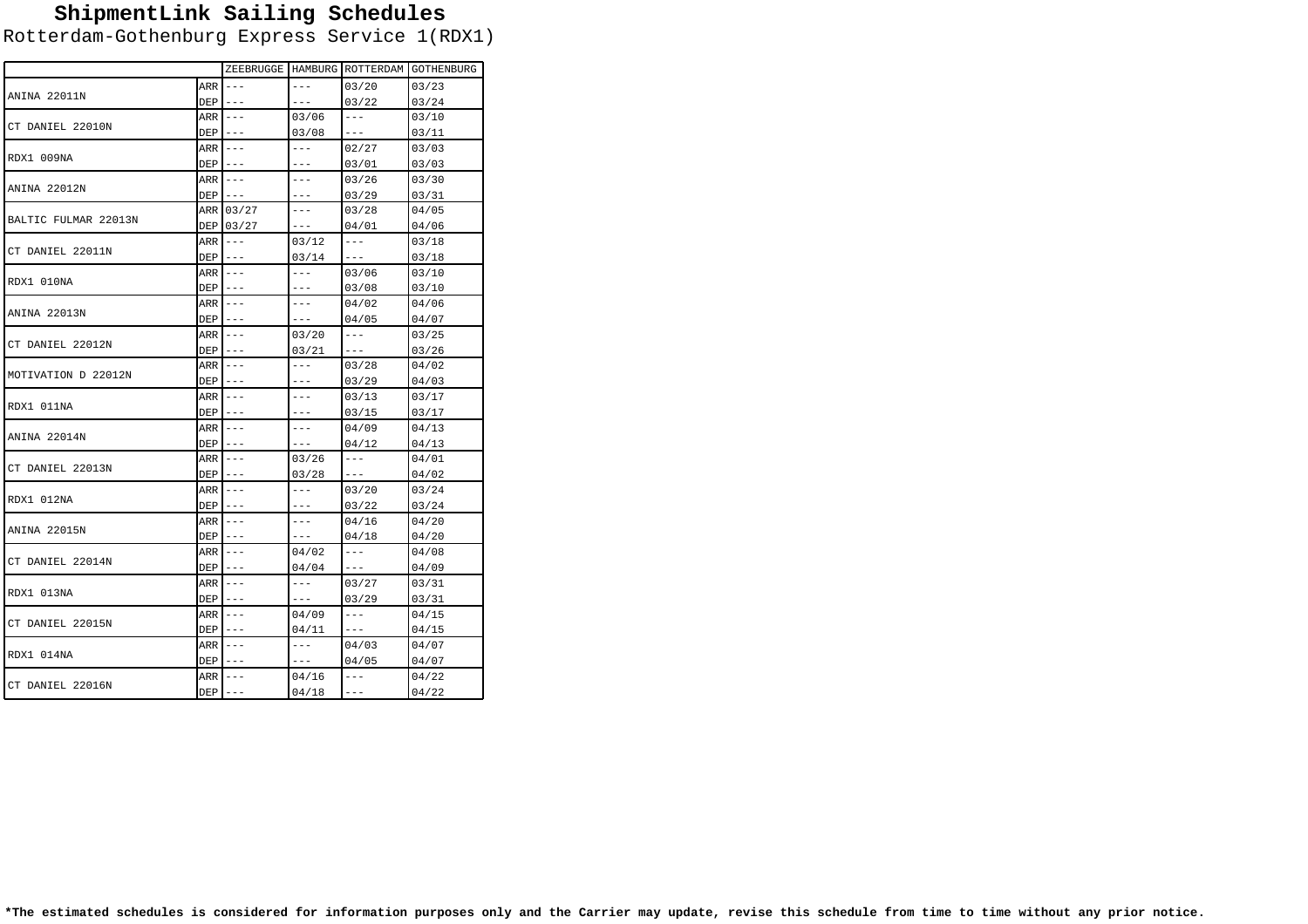Rotterdam-Gothenburg Express Service 1(RDX1)

|                  |            | ZEEBRUGGE |       | HAMBURG ROTTERDAM | <b>GOTHENBURG</b> |
|------------------|------------|-----------|-------|-------------------|-------------------|
|                  | <b>ARR</b> |           |       | 04/10             | 04/14             |
| RDX1 015NA       | <b>DEP</b> |           |       | 04/12             | 04/14             |
|                  | <b>ARR</b> |           | 04/23 |                   | 04/29             |
| CT DANIEL 22017N | <b>DEP</b> |           | 04/25 |                   | 04/29             |
|                  | <b>ARR</b> |           |       | 04/17             | 04/21             |
| RDX1<br>016NA    | <b>DEP</b> |           |       | 04/19             | 04/21             |
|                  |            |           |       |                   |                   |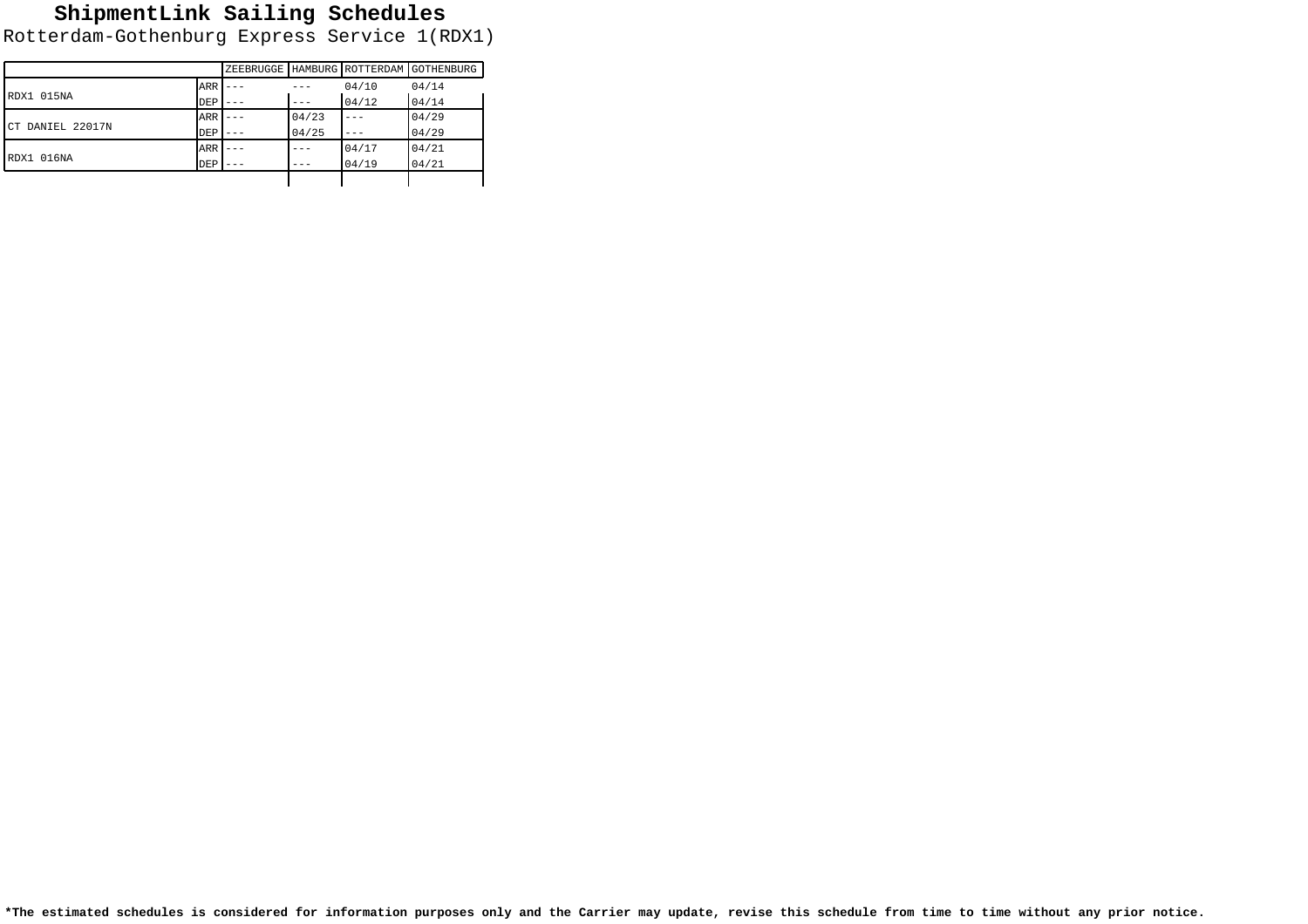Rotterdam-Gothenburg Express Service 1(RDX1)

|                      |            | GOTHENBURG |         | HAMBURG ROTTERDAM   |
|----------------------|------------|------------|---------|---------------------|
|                      |            | ARR 03/23  | $- - -$ | 03/26               |
| <b>ANINA 22011S</b>  |            | DEP 03/24  | $---$   | 03/29               |
|                      |            | ARR 03/10  | 03/12   | $  -$               |
| CT DANIEL 22010S     |            | DEP 03/11  | 03/14   | $- - -$             |
|                      |            | ARR 03/03  | $- - -$ | 03/06               |
| RDX1 009SA           | <b>DEP</b> | 03/03      | $---$   | 03/08               |
|                      | ARR I      | 03/30      | $---$   | 04/02               |
| ANINA 22012S         |            | DEP 03/31  | $---$   | 04/05               |
|                      |            | ARR 04/05  | $- - -$ | 04/07               |
| BALTIC FULMAR 22013S |            | DEP 04/06  | $---$   | 04/10               |
|                      |            | ARR 03/18  | 03/20   | $---$               |
| CT DANIEL 22011S     |            | DEP 03/18  | 03/21   | $---$               |
|                      | <b>ARR</b> | 03/10      | $---$   | 03/13               |
| RDX1 010SA           |            | DEP 03/10  | $---$   | 03/15               |
|                      |            | ARR 04/06  | $---$   | 04/09               |
| <b>ANINA 22013S</b>  |            | DEP 04/07  | $---$   | 04/12               |
|                      |            | ARR 03/25  | 03/26   | $---$               |
| CT DANIEL 22012S     | <b>DEP</b> | 03/26      | 03/28   | $---$               |
|                      | ARR I      | 04/02      | $---$   | 04/09               |
| MOTIVATION D 22012S  | <b>DEP</b> | 04/03      | $---$   | 04/10               |
|                      |            | ARR 03/17  | $- - -$ | 03/20               |
| RDX1 011SA           |            | DEP 03/17  | $- - -$ | 03/22               |
|                      |            | ARR 04/13  | $- - -$ | 04/16               |
| <b>ANINA 22014S</b>  |            | DEP 04/13  | $---$   | 04/18               |
|                      |            | ARR 04/01  | 04/02   | $  -$               |
| CT DANIEL 22013S     |            | DEP 04/02  | 04/04   | $- - -$             |
|                      |            | ARR 03/24  | $---$   | 03/27               |
| RDX1 012SA           |            | DEP 03/24  | $---$   | 03/29               |
|                      |            | ARR 04/20  | $- - -$ | $---$               |
| ANINA 22015S         | DEP        | 04/20      | $- - -$ | $---$               |
|                      | <b>ARR</b> | 04/08      | 04/09   | $\qquad \qquad - -$ |
| CT DANIEL 22014S     | DEP        | 04/09      | 04/11   | $---$               |
|                      | <b>ARR</b> | 03/31      | $---$   | 04/03               |
| RDX1 013SA           | DEP        | 03/31      | $---$   | 04/05               |
|                      |            | ARR 04/15  | 04/16   | $---$               |
| CT DANIEL 22015S     | <b>DEP</b> | 04/15      | 04/18   | $---$               |
|                      | ARR I      | 04/07      | $---$   | 04/10               |
| RDX1 014SA           |            | DEP 04/07  | $---$   | 04/12               |
|                      |            | ARR 04/22  | 04/23   | $- - -$             |
| CT DANIEL 22016S     |            | DEP 04/22  | 04/25   | $---$               |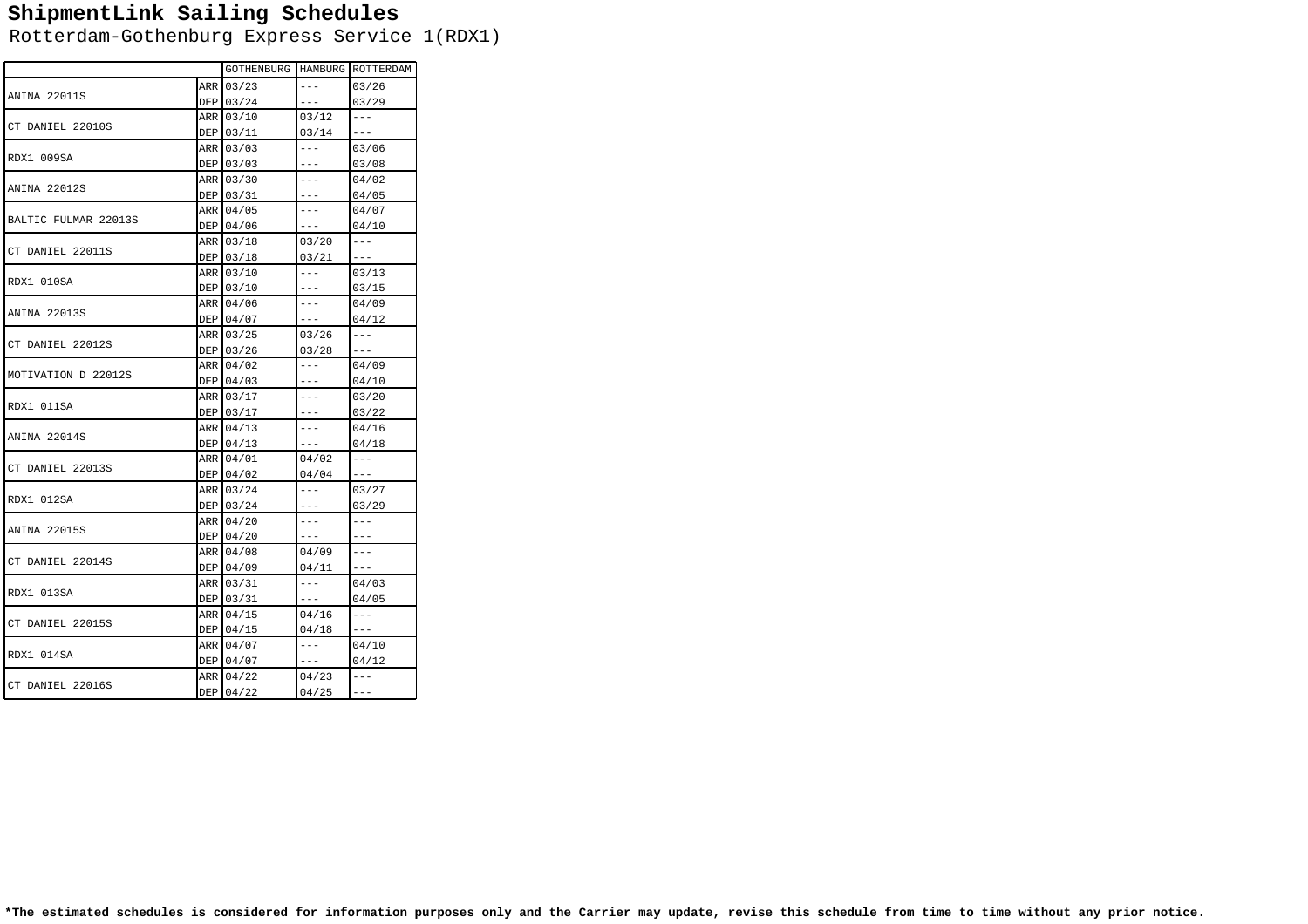Rotterdam-Gothenburg Express Service 1(RDX1)

|            | GOTHENBURG HAMBURG ROTTERDAM |       |
|------------|------------------------------|-------|
|            | ARR 04/14                    | 04/17 |
| RDX1 015SA | DEP 04/14                    | 04/19 |
|            | ARR 04/21                    | 04/24 |
| RDX1 016SA | DEP 04/21                    | 04/26 |
|            |                              |       |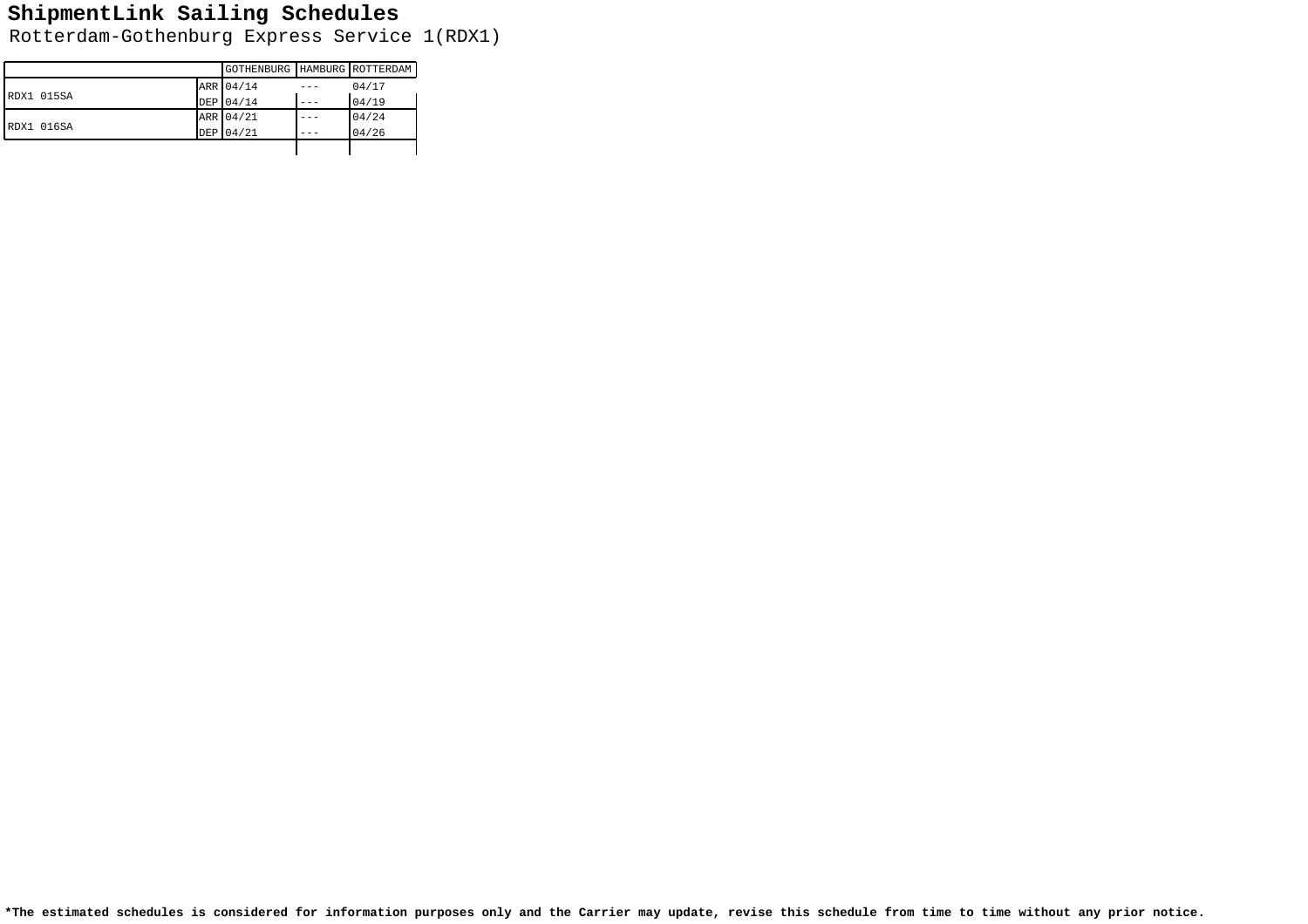| ARR<br>02/28<br>03/02<br>03/01<br>03/06<br>$- - -$<br>$- - -$<br>$- -$<br>$-- -$<br>$---$<br>$---$<br>$---$<br>$- - -$<br>$---$<br>$- - -$<br>$- - -$<br>$---$<br>$---$<br>$--$<br>$- -$<br>$- - -$<br>$- - -$<br>$- - -$<br>03/06<br><b>DEP</b><br>02/28<br>03/02<br>03/03<br>$- -$<br>$--$<br>$---$<br>$- - -$<br>$-- -$<br>$---$<br>$- -$<br>$- - -$<br>$- - -$<br>$- -$<br>$- - -$<br>$- -$<br>$-- -$<br>$- -$<br>$--$<br>$- -$<br>$-- -$<br>$-- -$<br>ARR <sup>I</sup><br>02/23<br>02/25<br>02/27<br>02/28<br>$- -$<br>$---$<br>$---$<br>$- - -$<br>$-- -$<br>$- - -$<br>$- - -$<br>$- - -$<br>$- - -$<br>$- - -$<br>$-- -$<br>$-- -$<br>$---$<br>$---$<br>$- - -$<br>$-- -$<br>$- - - -$<br>$- -$<br>$- - -$<br>$- - -$<br>02/28<br>02/24<br>02/25<br>02/27<br>DEP.<br>$---$<br>$- - -$<br>$- -$<br>$- -$<br>$- -$<br>$- -$<br>ARR 02/16<br>02/21<br>02/22<br>$---$<br>$---$<br>$---$<br>$- - -$<br>$- - -$<br>$-- -$<br>$-- -$<br>$- - -$<br>$- - -$<br>$- - -$<br>$- - -$<br>$---$<br>$- - -$<br>$- -$<br>$- -$<br>$---$<br>$-- -$<br>$- -$<br>$- - -$<br>$-- -$<br>$---$<br>ENERGIZER 368N<br>DEP 02/19<br>02/22<br>02/22<br>$- -$<br>$---$<br>$---$<br>$- - -$<br>$- - -$<br>$- -$<br>$- -$<br>$- - -$<br>$- -$<br>$- - -$<br>$- -$<br>$- -$<br>$- - -$<br>.<br>.<br>$- -$<br>$- - -$<br>$- - -$<br>ARR <sup>I</sup><br>03/07<br>03/12<br>03/06<br>03/10<br>$-- -$<br>$---$<br>$---$<br>$---$<br>$---$<br>$- - -$<br>$---$<br>$-- -$<br>$- - -$<br>$- -$<br>$---$<br>$-- -$<br>$- -$<br>$- - -$<br>$- - -$<br>$- - -$<br>$---$<br>$---$<br>---<br>$- - -$<br>GUI HAI 101 010N<br>03/07<br>03/12<br>DEP.<br>03/08<br>03/10<br>$-- -$<br>$-- -$<br>$- - -$<br>$- -$<br>$- - -$<br>$- - -$<br>$- -$<br>$- -$<br>$\qquad \qquad -$<br>$- -$<br>$- -$<br>ARR 03/03<br>03/07<br>03/08<br>$---$<br>$- - -$<br>$---$<br>$---$<br>$---$<br>$---$<br>$---$<br>$---$<br>$---$<br>$- - -$<br>$---$<br>$---$<br>$---$<br>$---$<br>$- - -$<br>$---$<br>$- - -$<br>$- - -$<br>$- - -$<br>$- - -$<br>$- - -$<br>G121 010N<br>03/07<br>03/08<br>DEP 03/05<br>$---$<br>$- - -$<br>$- - -$<br>$- - -$<br>$- -$<br>$- -$<br>$- -$<br>$- -$<br>$- -$<br>$- - -$<br>$- -$<br>$- - -$<br>$- - -$<br>$- -$<br>$ -$<br>ARR <sup>I</sup><br>02/26<br>03/02<br>02/28<br>03/03<br>$---$<br>$---$<br>$---$<br>$- - -$<br>$---$<br>$- - -$<br>$---$<br>$---$<br>$-- -$<br>$- - - -$<br>$---$<br>$-- -$<br>$---$<br>$---$<br>$---$<br>$---$<br>$---$<br>$---$<br>$---$<br>$--$<br>G151 009N<br>02/28<br>03/01<br>03/02<br>03/03<br>DEP<br>$---$<br>$---$<br>$- - -$<br>$-- -$<br>$-- -$<br>$- - -$<br>$-- -$<br>$\qquad \qquad - -$<br>$-- -$<br>$- - -$<br>$-- -$<br>$\qquad \qquad -$<br>$- -$<br>$- -$<br>02/27<br>02/28<br>03/03<br>03/03<br>03/04<br><b>ARR</b><br>$-- -$<br>$-- -$<br>$-- -$<br>$- - -$<br>$- - -$<br>$- - -$<br>$- - - -$<br>$---$<br>$---$<br>$- -$<br>$---$<br>$---$<br>$---$<br>$-- -$<br>$- -$<br>$--$<br>$---$<br>$---$<br>$- - -$<br>G171 010N<br><b>DEP</b><br>02/28<br>03/03<br>03/03<br>03/04<br>03/02<br>$---$<br>$- - -$<br>$- - -$<br>$- -$<br>$- -$<br>$---$<br>$- - -$<br>$- -$<br>$- -$<br>$- - -$<br>$- - -$<br>$- - -$<br>$- -$<br>$- -$<br>$- - -$<br>$- - -$<br>$ARR$ ---<br>02/27<br>02/28<br>03/05<br>$---$<br>$---$<br>$---$<br>$---$<br>$- - -$<br>$-- -$<br>$-- -$<br>$- - -$<br>$- - -$<br>$---$<br>$- - -$<br>$---$<br>$---$<br>$-- -$<br>$---$<br>$- - -$<br>$- - -$<br>$- - -$<br>$- - -$<br>G301 010N<br>02/27<br>03/03<br>03/05<br>DEP<br>$- -$<br>$- - -$<br>$---$<br>$---$<br>$--$<br>$-- -$<br>$- -$<br>$\qquad \qquad -$<br>$---$<br>$--$<br>$- -$<br>$-$<br>$---$<br>$-- -$<br>$- -$<br>$- -$<br>$- -$<br>ARR 02/24<br>02/28<br>$---$<br>$---$<br>$---$<br>$---$<br>$- - -$<br>$---$<br>$---$<br>$---$<br>$-- -$<br>$---$<br>$---$<br>$- - -$<br>$- - -$<br>$- - -$<br>$---$<br>$- - -$<br>$- - -$<br>$---$<br>$---$<br>$- - -$<br>$- - -$<br>$---$<br>G501 009N<br>02/28<br>DEP 02/26<br>$- - -$<br>$- - -$<br>$- - -$<br>$- -$<br>$- -$<br>$ -$<br>$- -$<br>$- -$<br>$- -$<br>$- - -$<br>---<br>$- -$<br>$- -$<br>$- -$<br>02/24<br>ARR 02/21<br>02/26<br>$---$<br>$---$<br>$---$<br>$---$<br>$---$<br>$---$<br>$---$<br>$-- -$<br>$-- -$<br>$---$<br>$---$<br>$---$<br>$---$<br>$---$<br>$---$<br>$---$<br>$---$<br>$---$<br>$---$<br>$---$<br>$---$<br>G601 009N<br>DEP 02/22<br>02/24<br>02/26<br>$- - -$<br>$- - -$<br>$- -$<br>$- -$<br>$-- -$<br>$- -$<br>$- - -$<br>$- - -$<br>$- -$<br>$- - -$<br>$- -$<br>$- - -$<br>$- -$<br>$- -$<br>03/11<br>ARR 03/06<br>03/10<br>$---$<br>$- - -$<br>$- - -$<br>$---$<br>$- -$<br>$-- -$<br>$- - -$<br>$-- -$<br>$-- -$<br>$-- -$<br>$-- -$<br>$- - -$<br>$- - -$<br>$-- -$<br>$---$<br>$-- -$<br>$- - -$<br>$- -$<br>$-- -$<br>$- - -$<br>$-- -$<br>G901 010N<br>DEP 03/08<br>03/11<br>03/10<br>$---$<br>$---$<br>$- - -$<br>$---$<br>$-- -$<br>---<br>$-- -$<br>$- - -$<br>$- -$<br>$-- -$<br>$- - -$<br>$- -$<br>$- - -$<br>$--$<br>$- -$<br>$- -$<br>$---$<br>$- -$<br>$--$<br>$- -$<br>$- -$<br>02/25<br>ARR 02/22<br>$---$<br>$---$<br>$---$<br>$---$<br>$- - -$<br>$- -$<br>$- - -$<br>$- -$<br>$---$<br>$---$<br>$- - -$<br>$- - -$<br>$- - -$<br>$- - -$<br>$- - -$<br>$---$<br>$- - -$<br>$- - -$<br>---<br>$- - -$<br>$- - -$<br>$- - -$<br>DEP 02/23<br>02/26<br>$-- -$<br>$---$<br>$- - -$<br>$---$<br>$- -$<br>$--$<br>$- -$<br>$- -$<br>$- -$<br>$- -$<br>$- -$<br>$- -$<br>$- -$<br>$--$<br>$- -$<br>$- - -$<br>ARR 03/11<br>03/14<br>03/15<br>$-- -$<br>$---$<br>$- - -$<br>$---$<br>$---$<br>$---$<br>$-- -$<br>$-- -$<br>$-- -$<br>$---$<br>$---$<br>$---$<br>$---$<br>$---$<br>$- - -$<br>$---$<br>$---$<br>$---$<br>$---$<br>$---$<br>$---$<br>DEP 03/11<br>03/14<br>03/15<br>$- - -$<br>$- - -$<br>$- - -$<br>$- -$<br>$- -$<br>$- -$<br>$- -$<br>$- -$<br>$- -$<br>$- - -$<br>$--$<br>$- -$<br>$- - -$<br>$- -$<br>ARR <sup>I</sup><br>03/20<br>03/14<br>03/18<br>$-- -$<br>$---$<br>$---$<br>$---$<br>$---$<br>$---$<br>$---$<br>$---$<br>$-- -$<br>$---$<br>$-- -$<br>$---$<br>$---$<br>$---$<br>$-- -$<br>$---$<br>$-- -$<br>$-- -$<br>$- - -$<br>$---$<br>$---$<br>03/15<br>03/20<br>03/20<br>DEP I<br>$---$<br>$- - -$<br>$- - -$<br>$---$<br>$---$<br>$- - -$<br>$- -$<br>$-- -$<br>$- - -$<br>$--$<br>$- -$<br>$--$<br>$---$<br>$-- -$<br>$-- -$<br>$- - -$<br>$- - -$<br>$- -$<br>$- - -$<br>$--$<br>ARR <sup>I</sup><br>02/14<br>02/19<br>02/24<br>02/18<br>02/23<br>$---$<br>$- -$<br>$- - -$<br>$---$<br>$---$<br>$- - -$<br>$- - -$<br>$- - -$<br>$- -$<br>$- -$<br>$---$<br>$- - -$<br>$- -$<br>$- - -$<br>$---$<br>$---$<br>$- - -$<br>$- - -$<br>$- -$<br>02/14<br>02/18<br>02/23<br>02/24<br>DEP.<br>02/22<br>$- - -$<br>$-- -$<br>$- - -$<br>$- - -$<br>$- - -$<br>$- - -$<br>$- - -$<br>$- -$<br>$- -$<br>$- - -$<br>$- - -$<br>$- - -$<br>$- -$<br>ARR 03/01<br>03/04<br>03/06<br>$---$<br>$---$<br>$---$<br>$---$<br>$---$<br>$-1$<br>$- -$<br>$---$<br>$---$<br>$---$<br>$---$<br>$- -$<br>$---$<br>$- - -$<br>$- - -$<br>$-- -$<br>$---$<br>$---$<br>$---$<br>$---$<br>$- - -$<br>$---$<br>DEP 03/02<br>03/04<br>03/06<br>$- - -$<br>$-- -$<br>$- - -$<br>$- -$<br>$- -$<br>$- - -$<br>$- -$<br>$- -$<br>$- - -$<br>$- - -$<br>$- - -$<br>ARR <sup>I</sup><br>03/14<br>03/07<br>03/09<br>03/13<br>$- - -$<br>$---$<br>$- - -$<br>$---$<br>$---$<br>$---$<br>$-- -$<br>$-- -$<br>$---$<br>$-- -$<br>$- - -$<br>$- - -$<br>$-- -$<br>$-- -$<br>$-- -$<br>$-- -$<br>$---$<br>$---$<br>$-- -$<br>$---$<br>03/07<br>03/13<br>03/14<br>dep  <br>03/10<br>$\qquad \qquad - -$<br>$-- -$<br>$---$<br>$- - -$<br>$- - -$<br>$- -$<br>$-- -$<br>$- -$<br>$- -$<br>$- -$<br>$- - -$<br>$-- -$<br>$- -$<br>ARR<br>03/06<br>03/09<br>03/04<br>$- - -$<br>$- - - -$<br>$-- -$<br>$-- -$<br>$- - -$<br>$- -$<br>$- - -$<br>$---$<br>$---$<br>$- - -$<br>$- -$<br>$- - -$<br>$- - -$<br>$- - -$<br>$- - -$<br>$- - -$<br>$- -$<br>DEP <sup>I</sup><br>03/06<br>03/09<br>03/05<br>$-- -$<br>$-- -$<br>$- - -$<br>$- - - -$<br>$---$<br>$---$<br>$-- -$<br>$- - -$<br>$---$<br>$---$<br>$- -$<br>$- -$<br>$--$<br>$- - -$<br>$- - -$<br>$- - -$<br>ARR<br>02/20<br>02/25<br>02/23<br>$---$<br>$- -$<br>$- - -$<br>$---$<br>$---$<br>$---$<br>$---$<br>$---$<br>$---$<br>$---$<br>$---$<br>$---$<br>$- - -$<br>$- -$<br>$- - -$<br>$---$<br>$- -$<br>$- - -$<br>$- - -$<br>$--$<br>02/22<br>02/23<br>02/25<br><b>DEP</b><br>$- -$<br>$- -$<br>$ -$<br>$- - -$<br>$- - -$<br>$- -$<br>$- -$<br>$- -$<br>ARR 02/27<br>$- - -$<br>$- - -$<br>$- -$<br>$- -$<br>$- -$<br>$---$<br>$---$<br>$---$<br>$---$<br>$- - -$ |                    | ROTTERDAM OSLO |       | FREDRIKSTAD MOSS |       | <b>BREMERHAVEN</b> | HAMBURG MOSS | ROTTERDAM | FREDERICIA | AARHUS | BREMERHAVEN MOSS | AARHUS OSLO | GRANGEMOUTH | KALUNDBORG | <b>AARHUS</b> | COPENHAGEN | KALUNDBORG | HELSINGBORG FREDERICIA |         | AALBORG | COPENHAGEN | LARVIK FRE |  |
|---------------------------------------------------------------------------------------------------------------------------------------------------------------------------------------------------------------------------------------------------------------------------------------------------------------------------------------------------------------------------------------------------------------------------------------------------------------------------------------------------------------------------------------------------------------------------------------------------------------------------------------------------------------------------------------------------------------------------------------------------------------------------------------------------------------------------------------------------------------------------------------------------------------------------------------------------------------------------------------------------------------------------------------------------------------------------------------------------------------------------------------------------------------------------------------------------------------------------------------------------------------------------------------------------------------------------------------------------------------------------------------------------------------------------------------------------------------------------------------------------------------------------------------------------------------------------------------------------------------------------------------------------------------------------------------------------------------------------------------------------------------------------------------------------------------------------------------------------------------------------------------------------------------------------------------------------------------------------------------------------------------------------------------------------------------------------------------------------------------------------------------------------------------------------------------------------------------------------------------------------------------------------------------------------------------------------------------------------------------------------------------------------------------------------------------------------------------------------------------------------------------------------------------------------------------------------------------------------------------------------------------------------------------------------------------------------------------------------------------------------------------------------------------------------------------------------------------------------------------------------------------------------------------------------------------------------------------------------------------------------------------------------------------------------------------------------------------------------------------------------------------------------------------------------------------------------------------------------------------------------------------------------------------------------------------------------------------------------------------------------------------------------------------------------------------------------------------------------------------------------------------------------------------------------------------------------------------------------------------------------------------------------------------------------------------------------------------------------------------------------------------------------------------------------------------------------------------------------------------------------------------------------------------------------------------------------------------------------------------------------------------------------------------------------------------------------------------------------------------------------------------------------------------------------------------------------------------------------------------------------------------------------------------------------------------------------------------------------------------------------------------------------------------------------------------------------------------------------------------------------------------------------------------------------------------------------------------------------------------------------------------------------------------------------------------------------------------------------------------------------------------------------------------------------------------------------------------------------------------------------------------------------------------------------------------------------------------------------------------------------------------------------------------------------------------------------------------------------------------------------------------------------------------------------------------------------------------------------------------------------------------------------------------------------------------------------------------------------------------------------------------------------------------------------------------------------------------------------------------------------------------------------------------------------------------------------------------------------------------------------------------------------------------------------------------------------------------------------------------------------------------------------------------------------------------------------------------------------------------------------------------------------------------------------------------------------------------------------------------------------------------------------------------------------------------------------------------------------------------------------------------------------------------------------------------------------------------------------------------------------------------------------------------------------------------------------------------------------------------------------------------------------------------------------------------------------------------------------------------------------------------------------------------------------------------------------------------------------------------------------------------------------------------------------------------------------------------------------------------------------------------------------------------------------------------------------------------------------------------------------------------------------------------------------------------------------------------------------------------------------------------------------------------------------------------------------------------------------------------------------------------------------------------------------------------------------------------------------------------------------------------------------------------------------------------------------------------------------------------------------------------------------------------------------------------------------------------------------------------------------------------------------------------------------------------------------------------------------------------------------------------------------------------------------------------------------------------------------------------------------------------------------------------------------------------------------------------------------------------------------------------------------------------------------------------------------------------------------------------------------------------------------------------------------------------------------------------------------------------------------------------------------------------------------------------------------------------------------------------------------------------------------------------------------------------------------------------------------------------------------------------------------------------------------------------------------------------------------------------------------------------------------------|--------------------|----------------|-------|------------------|-------|--------------------|--------------|-----------|------------|--------|------------------|-------------|-------------|------------|---------------|------------|------------|------------------------|---------|---------|------------|------------|--|
|                                                                                                                                                                                                                                                                                                                                                                                                                                                                                                                                                                                                                                                                                                                                                                                                                                                                                                                                                                                                                                                                                                                                                                                                                                                                                                                                                                                                                                                                                                                                                                                                                                                                                                                                                                                                                                                                                                                                                                                                                                                                                                                                                                                                                                                                                                                                                                                                                                                                                                                                                                                                                                                                                                                                                                                                                                                                                                                                                                                                                                                                                                                                                                                                                                                                                                                                                                                                                                                                                                                                                                                                                                                                                                                                                                                                                                                                                                                                                                                                                                                                                                                                                                                                                                                                                                                                                                                                                                                                                                                                                                                                                                                                                                                                                                                                                                                                                                                                                                                                                                                                                                                                                                                                                                                                                                                                                                                                                                                                                                                                                                                                                                                                                                                                                                                                                                                                                                                                                                                                                                                                                                                                                                                                                                                                                                                                                                                                                                                                                                                                                                                                                                                                                                                                                                                                                                                                                                                                                                                                                                                                                                                                                                                                                                                                                                                                                                                                                                                                                                                                                                                                                                                                                                                                                                                                                                                                                                                                                                                                                                                                                                                                                                                                                                                                                                                                                                                                                                                                                                                                 |                    |                |       |                  |       |                    |              |           |            |        |                  |             |             |            |               |            |            |                        |         |         |            |            |  |
|                                                                                                                                                                                                                                                                                                                                                                                                                                                                                                                                                                                                                                                                                                                                                                                                                                                                                                                                                                                                                                                                                                                                                                                                                                                                                                                                                                                                                                                                                                                                                                                                                                                                                                                                                                                                                                                                                                                                                                                                                                                                                                                                                                                                                                                                                                                                                                                                                                                                                                                                                                                                                                                                                                                                                                                                                                                                                                                                                                                                                                                                                                                                                                                                                                                                                                                                                                                                                                                                                                                                                                                                                                                                                                                                                                                                                                                                                                                                                                                                                                                                                                                                                                                                                                                                                                                                                                                                                                                                                                                                                                                                                                                                                                                                                                                                                                                                                                                                                                                                                                                                                                                                                                                                                                                                                                                                                                                                                                                                                                                                                                                                                                                                                                                                                                                                                                                                                                                                                                                                                                                                                                                                                                                                                                                                                                                                                                                                                                                                                                                                                                                                                                                                                                                                                                                                                                                                                                                                                                                                                                                                                                                                                                                                                                                                                                                                                                                                                                                                                                                                                                                                                                                                                                                                                                                                                                                                                                                                                                                                                                                                                                                                                                                                                                                                                                                                                                                                                                                                                                                                 | ANDREA 058N        |                |       |                  |       |                    |              |           |            |        |                  |             |             |            |               |            |            |                        |         |         |            |            |  |
|                                                                                                                                                                                                                                                                                                                                                                                                                                                                                                                                                                                                                                                                                                                                                                                                                                                                                                                                                                                                                                                                                                                                                                                                                                                                                                                                                                                                                                                                                                                                                                                                                                                                                                                                                                                                                                                                                                                                                                                                                                                                                                                                                                                                                                                                                                                                                                                                                                                                                                                                                                                                                                                                                                                                                                                                                                                                                                                                                                                                                                                                                                                                                                                                                                                                                                                                                                                                                                                                                                                                                                                                                                                                                                                                                                                                                                                                                                                                                                                                                                                                                                                                                                                                                                                                                                                                                                                                                                                                                                                                                                                                                                                                                                                                                                                                                                                                                                                                                                                                                                                                                                                                                                                                                                                                                                                                                                                                                                                                                                                                                                                                                                                                                                                                                                                                                                                                                                                                                                                                                                                                                                                                                                                                                                                                                                                                                                                                                                                                                                                                                                                                                                                                                                                                                                                                                                                                                                                                                                                                                                                                                                                                                                                                                                                                                                                                                                                                                                                                                                                                                                                                                                                                                                                                                                                                                                                                                                                                                                                                                                                                                                                                                                                                                                                                                                                                                                                                                                                                                                                                 |                    |                |       |                  |       |                    |              |           |            |        |                  |             |             |            |               |            |            |                        |         |         |            |            |  |
|                                                                                                                                                                                                                                                                                                                                                                                                                                                                                                                                                                                                                                                                                                                                                                                                                                                                                                                                                                                                                                                                                                                                                                                                                                                                                                                                                                                                                                                                                                                                                                                                                                                                                                                                                                                                                                                                                                                                                                                                                                                                                                                                                                                                                                                                                                                                                                                                                                                                                                                                                                                                                                                                                                                                                                                                                                                                                                                                                                                                                                                                                                                                                                                                                                                                                                                                                                                                                                                                                                                                                                                                                                                                                                                                                                                                                                                                                                                                                                                                                                                                                                                                                                                                                                                                                                                                                                                                                                                                                                                                                                                                                                                                                                                                                                                                                                                                                                                                                                                                                                                                                                                                                                                                                                                                                                                                                                                                                                                                                                                                                                                                                                                                                                                                                                                                                                                                                                                                                                                                                                                                                                                                                                                                                                                                                                                                                                                                                                                                                                                                                                                                                                                                                                                                                                                                                                                                                                                                                                                                                                                                                                                                                                                                                                                                                                                                                                                                                                                                                                                                                                                                                                                                                                                                                                                                                                                                                                                                                                                                                                                                                                                                                                                                                                                                                                                                                                                                                                                                                                                                 | BIANCA RAMBOW 760N |                |       |                  |       |                    |              |           |            |        |                  |             |             |            |               |            |            |                        |         |         |            |            |  |
|                                                                                                                                                                                                                                                                                                                                                                                                                                                                                                                                                                                                                                                                                                                                                                                                                                                                                                                                                                                                                                                                                                                                                                                                                                                                                                                                                                                                                                                                                                                                                                                                                                                                                                                                                                                                                                                                                                                                                                                                                                                                                                                                                                                                                                                                                                                                                                                                                                                                                                                                                                                                                                                                                                                                                                                                                                                                                                                                                                                                                                                                                                                                                                                                                                                                                                                                                                                                                                                                                                                                                                                                                                                                                                                                                                                                                                                                                                                                                                                                                                                                                                                                                                                                                                                                                                                                                                                                                                                                                                                                                                                                                                                                                                                                                                                                                                                                                                                                                                                                                                                                                                                                                                                                                                                                                                                                                                                                                                                                                                                                                                                                                                                                                                                                                                                                                                                                                                                                                                                                                                                                                                                                                                                                                                                                                                                                                                                                                                                                                                                                                                                                                                                                                                                                                                                                                                                                                                                                                                                                                                                                                                                                                                                                                                                                                                                                                                                                                                                                                                                                                                                                                                                                                                                                                                                                                                                                                                                                                                                                                                                                                                                                                                                                                                                                                                                                                                                                                                                                                                                                 |                    |                |       |                  |       |                    |              |           |            |        |                  |             |             |            |               |            |            |                        |         |         |            |            |  |
|                                                                                                                                                                                                                                                                                                                                                                                                                                                                                                                                                                                                                                                                                                                                                                                                                                                                                                                                                                                                                                                                                                                                                                                                                                                                                                                                                                                                                                                                                                                                                                                                                                                                                                                                                                                                                                                                                                                                                                                                                                                                                                                                                                                                                                                                                                                                                                                                                                                                                                                                                                                                                                                                                                                                                                                                                                                                                                                                                                                                                                                                                                                                                                                                                                                                                                                                                                                                                                                                                                                                                                                                                                                                                                                                                                                                                                                                                                                                                                                                                                                                                                                                                                                                                                                                                                                                                                                                                                                                                                                                                                                                                                                                                                                                                                                                                                                                                                                                                                                                                                                                                                                                                                                                                                                                                                                                                                                                                                                                                                                                                                                                                                                                                                                                                                                                                                                                                                                                                                                                                                                                                                                                                                                                                                                                                                                                                                                                                                                                                                                                                                                                                                                                                                                                                                                                                                                                                                                                                                                                                                                                                                                                                                                                                                                                                                                                                                                                                                                                                                                                                                                                                                                                                                                                                                                                                                                                                                                                                                                                                                                                                                                                                                                                                                                                                                                                                                                                                                                                                                                                 |                    |                |       |                  |       |                    |              |           |            |        |                  |             |             |            |               |            |            |                        |         |         |            |            |  |
|                                                                                                                                                                                                                                                                                                                                                                                                                                                                                                                                                                                                                                                                                                                                                                                                                                                                                                                                                                                                                                                                                                                                                                                                                                                                                                                                                                                                                                                                                                                                                                                                                                                                                                                                                                                                                                                                                                                                                                                                                                                                                                                                                                                                                                                                                                                                                                                                                                                                                                                                                                                                                                                                                                                                                                                                                                                                                                                                                                                                                                                                                                                                                                                                                                                                                                                                                                                                                                                                                                                                                                                                                                                                                                                                                                                                                                                                                                                                                                                                                                                                                                                                                                                                                                                                                                                                                                                                                                                                                                                                                                                                                                                                                                                                                                                                                                                                                                                                                                                                                                                                                                                                                                                                                                                                                                                                                                                                                                                                                                                                                                                                                                                                                                                                                                                                                                                                                                                                                                                                                                                                                                                                                                                                                                                                                                                                                                                                                                                                                                                                                                                                                                                                                                                                                                                                                                                                                                                                                                                                                                                                                                                                                                                                                                                                                                                                                                                                                                                                                                                                                                                                                                                                                                                                                                                                                                                                                                                                                                                                                                                                                                                                                                                                                                                                                                                                                                                                                                                                                                                                 |                    |                |       |                  |       |                    |              |           |            |        |                  |             |             |            |               |            |            |                        |         |         |            |            |  |
|                                                                                                                                                                                                                                                                                                                                                                                                                                                                                                                                                                                                                                                                                                                                                                                                                                                                                                                                                                                                                                                                                                                                                                                                                                                                                                                                                                                                                                                                                                                                                                                                                                                                                                                                                                                                                                                                                                                                                                                                                                                                                                                                                                                                                                                                                                                                                                                                                                                                                                                                                                                                                                                                                                                                                                                                                                                                                                                                                                                                                                                                                                                                                                                                                                                                                                                                                                                                                                                                                                                                                                                                                                                                                                                                                                                                                                                                                                                                                                                                                                                                                                                                                                                                                                                                                                                                                                                                                                                                                                                                                                                                                                                                                                                                                                                                                                                                                                                                                                                                                                                                                                                                                                                                                                                                                                                                                                                                                                                                                                                                                                                                                                                                                                                                                                                                                                                                                                                                                                                                                                                                                                                                                                                                                                                                                                                                                                                                                                                                                                                                                                                                                                                                                                                                                                                                                                                                                                                                                                                                                                                                                                                                                                                                                                                                                                                                                                                                                                                                                                                                                                                                                                                                                                                                                                                                                                                                                                                                                                                                                                                                                                                                                                                                                                                                                                                                                                                                                                                                                                                                 |                    |                |       |                  |       |                    |              |           |            |        |                  |             |             |            |               |            |            |                        |         |         |            |            |  |
|                                                                                                                                                                                                                                                                                                                                                                                                                                                                                                                                                                                                                                                                                                                                                                                                                                                                                                                                                                                                                                                                                                                                                                                                                                                                                                                                                                                                                                                                                                                                                                                                                                                                                                                                                                                                                                                                                                                                                                                                                                                                                                                                                                                                                                                                                                                                                                                                                                                                                                                                                                                                                                                                                                                                                                                                                                                                                                                                                                                                                                                                                                                                                                                                                                                                                                                                                                                                                                                                                                                                                                                                                                                                                                                                                                                                                                                                                                                                                                                                                                                                                                                                                                                                                                                                                                                                                                                                                                                                                                                                                                                                                                                                                                                                                                                                                                                                                                                                                                                                                                                                                                                                                                                                                                                                                                                                                                                                                                                                                                                                                                                                                                                                                                                                                                                                                                                                                                                                                                                                                                                                                                                                                                                                                                                                                                                                                                                                                                                                                                                                                                                                                                                                                                                                                                                                                                                                                                                                                                                                                                                                                                                                                                                                                                                                                                                                                                                                                                                                                                                                                                                                                                                                                                                                                                                                                                                                                                                                                                                                                                                                                                                                                                                                                                                                                                                                                                                                                                                                                                                                 |                    |                |       |                  |       |                    |              |           |            |        |                  |             |             |            |               |            |            |                        |         |         |            |            |  |
|                                                                                                                                                                                                                                                                                                                                                                                                                                                                                                                                                                                                                                                                                                                                                                                                                                                                                                                                                                                                                                                                                                                                                                                                                                                                                                                                                                                                                                                                                                                                                                                                                                                                                                                                                                                                                                                                                                                                                                                                                                                                                                                                                                                                                                                                                                                                                                                                                                                                                                                                                                                                                                                                                                                                                                                                                                                                                                                                                                                                                                                                                                                                                                                                                                                                                                                                                                                                                                                                                                                                                                                                                                                                                                                                                                                                                                                                                                                                                                                                                                                                                                                                                                                                                                                                                                                                                                                                                                                                                                                                                                                                                                                                                                                                                                                                                                                                                                                                                                                                                                                                                                                                                                                                                                                                                                                                                                                                                                                                                                                                                                                                                                                                                                                                                                                                                                                                                                                                                                                                                                                                                                                                                                                                                                                                                                                                                                                                                                                                                                                                                                                                                                                                                                                                                                                                                                                                                                                                                                                                                                                                                                                                                                                                                                                                                                                                                                                                                                                                                                                                                                                                                                                                                                                                                                                                                                                                                                                                                                                                                                                                                                                                                                                                                                                                                                                                                                                                                                                                                                                                 |                    |                |       |                  |       |                    |              |           |            |        |                  |             |             |            |               |            |            |                        |         |         |            |            |  |
|                                                                                                                                                                                                                                                                                                                                                                                                                                                                                                                                                                                                                                                                                                                                                                                                                                                                                                                                                                                                                                                                                                                                                                                                                                                                                                                                                                                                                                                                                                                                                                                                                                                                                                                                                                                                                                                                                                                                                                                                                                                                                                                                                                                                                                                                                                                                                                                                                                                                                                                                                                                                                                                                                                                                                                                                                                                                                                                                                                                                                                                                                                                                                                                                                                                                                                                                                                                                                                                                                                                                                                                                                                                                                                                                                                                                                                                                                                                                                                                                                                                                                                                                                                                                                                                                                                                                                                                                                                                                                                                                                                                                                                                                                                                                                                                                                                                                                                                                                                                                                                                                                                                                                                                                                                                                                                                                                                                                                                                                                                                                                                                                                                                                                                                                                                                                                                                                                                                                                                                                                                                                                                                                                                                                                                                                                                                                                                                                                                                                                                                                                                                                                                                                                                                                                                                                                                                                                                                                                                                                                                                                                                                                                                                                                                                                                                                                                                                                                                                                                                                                                                                                                                                                                                                                                                                                                                                                                                                                                                                                                                                                                                                                                                                                                                                                                                                                                                                                                                                                                                                                 |                    |                |       |                  |       |                    |              |           |            |        |                  |             |             |            |               |            |            |                        |         |         |            |            |  |
|                                                                                                                                                                                                                                                                                                                                                                                                                                                                                                                                                                                                                                                                                                                                                                                                                                                                                                                                                                                                                                                                                                                                                                                                                                                                                                                                                                                                                                                                                                                                                                                                                                                                                                                                                                                                                                                                                                                                                                                                                                                                                                                                                                                                                                                                                                                                                                                                                                                                                                                                                                                                                                                                                                                                                                                                                                                                                                                                                                                                                                                                                                                                                                                                                                                                                                                                                                                                                                                                                                                                                                                                                                                                                                                                                                                                                                                                                                                                                                                                                                                                                                                                                                                                                                                                                                                                                                                                                                                                                                                                                                                                                                                                                                                                                                                                                                                                                                                                                                                                                                                                                                                                                                                                                                                                                                                                                                                                                                                                                                                                                                                                                                                                                                                                                                                                                                                                                                                                                                                                                                                                                                                                                                                                                                                                                                                                                                                                                                                                                                                                                                                                                                                                                                                                                                                                                                                                                                                                                                                                                                                                                                                                                                                                                                                                                                                                                                                                                                                                                                                                                                                                                                                                                                                                                                                                                                                                                                                                                                                                                                                                                                                                                                                                                                                                                                                                                                                                                                                                                                                                 |                    |                |       |                  |       |                    |              |           |            |        |                  |             |             |            |               |            |            |                        |         |         |            |            |  |
|                                                                                                                                                                                                                                                                                                                                                                                                                                                                                                                                                                                                                                                                                                                                                                                                                                                                                                                                                                                                                                                                                                                                                                                                                                                                                                                                                                                                                                                                                                                                                                                                                                                                                                                                                                                                                                                                                                                                                                                                                                                                                                                                                                                                                                                                                                                                                                                                                                                                                                                                                                                                                                                                                                                                                                                                                                                                                                                                                                                                                                                                                                                                                                                                                                                                                                                                                                                                                                                                                                                                                                                                                                                                                                                                                                                                                                                                                                                                                                                                                                                                                                                                                                                                                                                                                                                                                                                                                                                                                                                                                                                                                                                                                                                                                                                                                                                                                                                                                                                                                                                                                                                                                                                                                                                                                                                                                                                                                                                                                                                                                                                                                                                                                                                                                                                                                                                                                                                                                                                                                                                                                                                                                                                                                                                                                                                                                                                                                                                                                                                                                                                                                                                                                                                                                                                                                                                                                                                                                                                                                                                                                                                                                                                                                                                                                                                                                                                                                                                                                                                                                                                                                                                                                                                                                                                                                                                                                                                                                                                                                                                                                                                                                                                                                                                                                                                                                                                                                                                                                                                                 |                    |                |       |                  |       |                    |              |           |            |        |                  |             |             |            |               |            |            |                        |         |         |            |            |  |
|                                                                                                                                                                                                                                                                                                                                                                                                                                                                                                                                                                                                                                                                                                                                                                                                                                                                                                                                                                                                                                                                                                                                                                                                                                                                                                                                                                                                                                                                                                                                                                                                                                                                                                                                                                                                                                                                                                                                                                                                                                                                                                                                                                                                                                                                                                                                                                                                                                                                                                                                                                                                                                                                                                                                                                                                                                                                                                                                                                                                                                                                                                                                                                                                                                                                                                                                                                                                                                                                                                                                                                                                                                                                                                                                                                                                                                                                                                                                                                                                                                                                                                                                                                                                                                                                                                                                                                                                                                                                                                                                                                                                                                                                                                                                                                                                                                                                                                                                                                                                                                                                                                                                                                                                                                                                                                                                                                                                                                                                                                                                                                                                                                                                                                                                                                                                                                                                                                                                                                                                                                                                                                                                                                                                                                                                                                                                                                                                                                                                                                                                                                                                                                                                                                                                                                                                                                                                                                                                                                                                                                                                                                                                                                                                                                                                                                                                                                                                                                                                                                                                                                                                                                                                                                                                                                                                                                                                                                                                                                                                                                                                                                                                                                                                                                                                                                                                                                                                                                                                                                                                 |                    |                |       |                  |       |                    |              |           |            |        |                  |             |             |            |               |            |            |                        |         |         |            |            |  |
|                                                                                                                                                                                                                                                                                                                                                                                                                                                                                                                                                                                                                                                                                                                                                                                                                                                                                                                                                                                                                                                                                                                                                                                                                                                                                                                                                                                                                                                                                                                                                                                                                                                                                                                                                                                                                                                                                                                                                                                                                                                                                                                                                                                                                                                                                                                                                                                                                                                                                                                                                                                                                                                                                                                                                                                                                                                                                                                                                                                                                                                                                                                                                                                                                                                                                                                                                                                                                                                                                                                                                                                                                                                                                                                                                                                                                                                                                                                                                                                                                                                                                                                                                                                                                                                                                                                                                                                                                                                                                                                                                                                                                                                                                                                                                                                                                                                                                                                                                                                                                                                                                                                                                                                                                                                                                                                                                                                                                                                                                                                                                                                                                                                                                                                                                                                                                                                                                                                                                                                                                                                                                                                                                                                                                                                                                                                                                                                                                                                                                                                                                                                                                                                                                                                                                                                                                                                                                                                                                                                                                                                                                                                                                                                                                                                                                                                                                                                                                                                                                                                                                                                                                                                                                                                                                                                                                                                                                                                                                                                                                                                                                                                                                                                                                                                                                                                                                                                                                                                                                                                                 |                    |                |       |                  |       |                    |              |           |            |        |                  |             |             |            |               |            |            |                        |         |         |            |            |  |
|                                                                                                                                                                                                                                                                                                                                                                                                                                                                                                                                                                                                                                                                                                                                                                                                                                                                                                                                                                                                                                                                                                                                                                                                                                                                                                                                                                                                                                                                                                                                                                                                                                                                                                                                                                                                                                                                                                                                                                                                                                                                                                                                                                                                                                                                                                                                                                                                                                                                                                                                                                                                                                                                                                                                                                                                                                                                                                                                                                                                                                                                                                                                                                                                                                                                                                                                                                                                                                                                                                                                                                                                                                                                                                                                                                                                                                                                                                                                                                                                                                                                                                                                                                                                                                                                                                                                                                                                                                                                                                                                                                                                                                                                                                                                                                                                                                                                                                                                                                                                                                                                                                                                                                                                                                                                                                                                                                                                                                                                                                                                                                                                                                                                                                                                                                                                                                                                                                                                                                                                                                                                                                                                                                                                                                                                                                                                                                                                                                                                                                                                                                                                                                                                                                                                                                                                                                                                                                                                                                                                                                                                                                                                                                                                                                                                                                                                                                                                                                                                                                                                                                                                                                                                                                                                                                                                                                                                                                                                                                                                                                                                                                                                                                                                                                                                                                                                                                                                                                                                                                                                 |                    |                |       |                  |       |                    |              |           |            |        |                  |             |             |            |               |            |            |                        |         |         |            |            |  |
|                                                                                                                                                                                                                                                                                                                                                                                                                                                                                                                                                                                                                                                                                                                                                                                                                                                                                                                                                                                                                                                                                                                                                                                                                                                                                                                                                                                                                                                                                                                                                                                                                                                                                                                                                                                                                                                                                                                                                                                                                                                                                                                                                                                                                                                                                                                                                                                                                                                                                                                                                                                                                                                                                                                                                                                                                                                                                                                                                                                                                                                                                                                                                                                                                                                                                                                                                                                                                                                                                                                                                                                                                                                                                                                                                                                                                                                                                                                                                                                                                                                                                                                                                                                                                                                                                                                                                                                                                                                                                                                                                                                                                                                                                                                                                                                                                                                                                                                                                                                                                                                                                                                                                                                                                                                                                                                                                                                                                                                                                                                                                                                                                                                                                                                                                                                                                                                                                                                                                                                                                                                                                                                                                                                                                                                                                                                                                                                                                                                                                                                                                                                                                                                                                                                                                                                                                                                                                                                                                                                                                                                                                                                                                                                                                                                                                                                                                                                                                                                                                                                                                                                                                                                                                                                                                                                                                                                                                                                                                                                                                                                                                                                                                                                                                                                                                                                                                                                                                                                                                                                                 |                    |                |       |                  |       |                    |              |           |            |        |                  |             |             |            |               |            |            |                        |         |         |            |            |  |
|                                                                                                                                                                                                                                                                                                                                                                                                                                                                                                                                                                                                                                                                                                                                                                                                                                                                                                                                                                                                                                                                                                                                                                                                                                                                                                                                                                                                                                                                                                                                                                                                                                                                                                                                                                                                                                                                                                                                                                                                                                                                                                                                                                                                                                                                                                                                                                                                                                                                                                                                                                                                                                                                                                                                                                                                                                                                                                                                                                                                                                                                                                                                                                                                                                                                                                                                                                                                                                                                                                                                                                                                                                                                                                                                                                                                                                                                                                                                                                                                                                                                                                                                                                                                                                                                                                                                                                                                                                                                                                                                                                                                                                                                                                                                                                                                                                                                                                                                                                                                                                                                                                                                                                                                                                                                                                                                                                                                                                                                                                                                                                                                                                                                                                                                                                                                                                                                                                                                                                                                                                                                                                                                                                                                                                                                                                                                                                                                                                                                                                                                                                                                                                                                                                                                                                                                                                                                                                                                                                                                                                                                                                                                                                                                                                                                                                                                                                                                                                                                                                                                                                                                                                                                                                                                                                                                                                                                                                                                                                                                                                                                                                                                                                                                                                                                                                                                                                                                                                                                                                                                 |                    |                |       |                  |       |                    |              |           |            |        |                  |             |             |            |               |            |            |                        |         |         |            |            |  |
|                                                                                                                                                                                                                                                                                                                                                                                                                                                                                                                                                                                                                                                                                                                                                                                                                                                                                                                                                                                                                                                                                                                                                                                                                                                                                                                                                                                                                                                                                                                                                                                                                                                                                                                                                                                                                                                                                                                                                                                                                                                                                                                                                                                                                                                                                                                                                                                                                                                                                                                                                                                                                                                                                                                                                                                                                                                                                                                                                                                                                                                                                                                                                                                                                                                                                                                                                                                                                                                                                                                                                                                                                                                                                                                                                                                                                                                                                                                                                                                                                                                                                                                                                                                                                                                                                                                                                                                                                                                                                                                                                                                                                                                                                                                                                                                                                                                                                                                                                                                                                                                                                                                                                                                                                                                                                                                                                                                                                                                                                                                                                                                                                                                                                                                                                                                                                                                                                                                                                                                                                                                                                                                                                                                                                                                                                                                                                                                                                                                                                                                                                                                                                                                                                                                                                                                                                                                                                                                                                                                                                                                                                                                                                                                                                                                                                                                                                                                                                                                                                                                                                                                                                                                                                                                                                                                                                                                                                                                                                                                                                                                                                                                                                                                                                                                                                                                                                                                                                                                                                                                                 |                    |                |       |                  |       |                    |              |           |            |        |                  |             |             |            |               |            |            |                        |         |         |            |            |  |
|                                                                                                                                                                                                                                                                                                                                                                                                                                                                                                                                                                                                                                                                                                                                                                                                                                                                                                                                                                                                                                                                                                                                                                                                                                                                                                                                                                                                                                                                                                                                                                                                                                                                                                                                                                                                                                                                                                                                                                                                                                                                                                                                                                                                                                                                                                                                                                                                                                                                                                                                                                                                                                                                                                                                                                                                                                                                                                                                                                                                                                                                                                                                                                                                                                                                                                                                                                                                                                                                                                                                                                                                                                                                                                                                                                                                                                                                                                                                                                                                                                                                                                                                                                                                                                                                                                                                                                                                                                                                                                                                                                                                                                                                                                                                                                                                                                                                                                                                                                                                                                                                                                                                                                                                                                                                                                                                                                                                                                                                                                                                                                                                                                                                                                                                                                                                                                                                                                                                                                                                                                                                                                                                                                                                                                                                                                                                                                                                                                                                                                                                                                                                                                                                                                                                                                                                                                                                                                                                                                                                                                                                                                                                                                                                                                                                                                                                                                                                                                                                                                                                                                                                                                                                                                                                                                                                                                                                                                                                                                                                                                                                                                                                                                                                                                                                                                                                                                                                                                                                                                                                 |                    |                |       |                  |       |                    |              |           |            |        |                  |             |             |            |               |            |            |                        |         |         |            |            |  |
|                                                                                                                                                                                                                                                                                                                                                                                                                                                                                                                                                                                                                                                                                                                                                                                                                                                                                                                                                                                                                                                                                                                                                                                                                                                                                                                                                                                                                                                                                                                                                                                                                                                                                                                                                                                                                                                                                                                                                                                                                                                                                                                                                                                                                                                                                                                                                                                                                                                                                                                                                                                                                                                                                                                                                                                                                                                                                                                                                                                                                                                                                                                                                                                                                                                                                                                                                                                                                                                                                                                                                                                                                                                                                                                                                                                                                                                                                                                                                                                                                                                                                                                                                                                                                                                                                                                                                                                                                                                                                                                                                                                                                                                                                                                                                                                                                                                                                                                                                                                                                                                                                                                                                                                                                                                                                                                                                                                                                                                                                                                                                                                                                                                                                                                                                                                                                                                                                                                                                                                                                                                                                                                                                                                                                                                                                                                                                                                                                                                                                                                                                                                                                                                                                                                                                                                                                                                                                                                                                                                                                                                                                                                                                                                                                                                                                                                                                                                                                                                                                                                                                                                                                                                                                                                                                                                                                                                                                                                                                                                                                                                                                                                                                                                                                                                                                                                                                                                                                                                                                                                                 |                    |                |       |                  |       |                    |              |           |            |        |                  |             |             |            |               |            |            |                        |         |         |            |            |  |
|                                                                                                                                                                                                                                                                                                                                                                                                                                                                                                                                                                                                                                                                                                                                                                                                                                                                                                                                                                                                                                                                                                                                                                                                                                                                                                                                                                                                                                                                                                                                                                                                                                                                                                                                                                                                                                                                                                                                                                                                                                                                                                                                                                                                                                                                                                                                                                                                                                                                                                                                                                                                                                                                                                                                                                                                                                                                                                                                                                                                                                                                                                                                                                                                                                                                                                                                                                                                                                                                                                                                                                                                                                                                                                                                                                                                                                                                                                                                                                                                                                                                                                                                                                                                                                                                                                                                                                                                                                                                                                                                                                                                                                                                                                                                                                                                                                                                                                                                                                                                                                                                                                                                                                                                                                                                                                                                                                                                                                                                                                                                                                                                                                                                                                                                                                                                                                                                                                                                                                                                                                                                                                                                                                                                                                                                                                                                                                                                                                                                                                                                                                                                                                                                                                                                                                                                                                                                                                                                                                                                                                                                                                                                                                                                                                                                                                                                                                                                                                                                                                                                                                                                                                                                                                                                                                                                                                                                                                                                                                                                                                                                                                                                                                                                                                                                                                                                                                                                                                                                                                                                 |                    |                |       |                  |       |                    |              |           |            |        |                  |             |             |            |               |            |            |                        |         |         |            |            |  |
|                                                                                                                                                                                                                                                                                                                                                                                                                                                                                                                                                                                                                                                                                                                                                                                                                                                                                                                                                                                                                                                                                                                                                                                                                                                                                                                                                                                                                                                                                                                                                                                                                                                                                                                                                                                                                                                                                                                                                                                                                                                                                                                                                                                                                                                                                                                                                                                                                                                                                                                                                                                                                                                                                                                                                                                                                                                                                                                                                                                                                                                                                                                                                                                                                                                                                                                                                                                                                                                                                                                                                                                                                                                                                                                                                                                                                                                                                                                                                                                                                                                                                                                                                                                                                                                                                                                                                                                                                                                                                                                                                                                                                                                                                                                                                                                                                                                                                                                                                                                                                                                                                                                                                                                                                                                                                                                                                                                                                                                                                                                                                                                                                                                                                                                                                                                                                                                                                                                                                                                                                                                                                                                                                                                                                                                                                                                                                                                                                                                                                                                                                                                                                                                                                                                                                                                                                                                                                                                                                                                                                                                                                                                                                                                                                                                                                                                                                                                                                                                                                                                                                                                                                                                                                                                                                                                                                                                                                                                                                                                                                                                                                                                                                                                                                                                                                                                                                                                                                                                                                                                                 | MAIKE D 373N       |                |       |                  |       |                    |              |           |            |        |                  |             |             |            |               |            |            |                        |         |         |            |            |  |
|                                                                                                                                                                                                                                                                                                                                                                                                                                                                                                                                                                                                                                                                                                                                                                                                                                                                                                                                                                                                                                                                                                                                                                                                                                                                                                                                                                                                                                                                                                                                                                                                                                                                                                                                                                                                                                                                                                                                                                                                                                                                                                                                                                                                                                                                                                                                                                                                                                                                                                                                                                                                                                                                                                                                                                                                                                                                                                                                                                                                                                                                                                                                                                                                                                                                                                                                                                                                                                                                                                                                                                                                                                                                                                                                                                                                                                                                                                                                                                                                                                                                                                                                                                                                                                                                                                                                                                                                                                                                                                                                                                                                                                                                                                                                                                                                                                                                                                                                                                                                                                                                                                                                                                                                                                                                                                                                                                                                                                                                                                                                                                                                                                                                                                                                                                                                                                                                                                                                                                                                                                                                                                                                                                                                                                                                                                                                                                                                                                                                                                                                                                                                                                                                                                                                                                                                                                                                                                                                                                                                                                                                                                                                                                                                                                                                                                                                                                                                                                                                                                                                                                                                                                                                                                                                                                                                                                                                                                                                                                                                                                                                                                                                                                                                                                                                                                                                                                                                                                                                                                                                 |                    |                |       |                  |       |                    |              |           |            |        |                  |             |             |            |               |            |            |                        |         |         |            |            |  |
|                                                                                                                                                                                                                                                                                                                                                                                                                                                                                                                                                                                                                                                                                                                                                                                                                                                                                                                                                                                                                                                                                                                                                                                                                                                                                                                                                                                                                                                                                                                                                                                                                                                                                                                                                                                                                                                                                                                                                                                                                                                                                                                                                                                                                                                                                                                                                                                                                                                                                                                                                                                                                                                                                                                                                                                                                                                                                                                                                                                                                                                                                                                                                                                                                                                                                                                                                                                                                                                                                                                                                                                                                                                                                                                                                                                                                                                                                                                                                                                                                                                                                                                                                                                                                                                                                                                                                                                                                                                                                                                                                                                                                                                                                                                                                                                                                                                                                                                                                                                                                                                                                                                                                                                                                                                                                                                                                                                                                                                                                                                                                                                                                                                                                                                                                                                                                                                                                                                                                                                                                                                                                                                                                                                                                                                                                                                                                                                                                                                                                                                                                                                                                                                                                                                                                                                                                                                                                                                                                                                                                                                                                                                                                                                                                                                                                                                                                                                                                                                                                                                                                                                                                                                                                                                                                                                                                                                                                                                                                                                                                                                                                                                                                                                                                                                                                                                                                                                                                                                                                                                                 | MEANDI 120N        |                |       |                  |       |                    |              |           |            |        |                  |             |             |            |               |            |            |                        |         |         |            |            |  |
|                                                                                                                                                                                                                                                                                                                                                                                                                                                                                                                                                                                                                                                                                                                                                                                                                                                                                                                                                                                                                                                                                                                                                                                                                                                                                                                                                                                                                                                                                                                                                                                                                                                                                                                                                                                                                                                                                                                                                                                                                                                                                                                                                                                                                                                                                                                                                                                                                                                                                                                                                                                                                                                                                                                                                                                                                                                                                                                                                                                                                                                                                                                                                                                                                                                                                                                                                                                                                                                                                                                                                                                                                                                                                                                                                                                                                                                                                                                                                                                                                                                                                                                                                                                                                                                                                                                                                                                                                                                                                                                                                                                                                                                                                                                                                                                                                                                                                                                                                                                                                                                                                                                                                                                                                                                                                                                                                                                                                                                                                                                                                                                                                                                                                                                                                                                                                                                                                                                                                                                                                                                                                                                                                                                                                                                                                                                                                                                                                                                                                                                                                                                                                                                                                                                                                                                                                                                                                                                                                                                                                                                                                                                                                                                                                                                                                                                                                                                                                                                                                                                                                                                                                                                                                                                                                                                                                                                                                                                                                                                                                                                                                                                                                                                                                                                                                                                                                                                                                                                                                                                                 |                    |                |       |                  |       |                    |              |           |            |        |                  |             |             |            |               |            |            |                        |         |         |            |            |  |
|                                                                                                                                                                                                                                                                                                                                                                                                                                                                                                                                                                                                                                                                                                                                                                                                                                                                                                                                                                                                                                                                                                                                                                                                                                                                                                                                                                                                                                                                                                                                                                                                                                                                                                                                                                                                                                                                                                                                                                                                                                                                                                                                                                                                                                                                                                                                                                                                                                                                                                                                                                                                                                                                                                                                                                                                                                                                                                                                                                                                                                                                                                                                                                                                                                                                                                                                                                                                                                                                                                                                                                                                                                                                                                                                                                                                                                                                                                                                                                                                                                                                                                                                                                                                                                                                                                                                                                                                                                                                                                                                                                                                                                                                                                                                                                                                                                                                                                                                                                                                                                                                                                                                                                                                                                                                                                                                                                                                                                                                                                                                                                                                                                                                                                                                                                                                                                                                                                                                                                                                                                                                                                                                                                                                                                                                                                                                                                                                                                                                                                                                                                                                                                                                                                                                                                                                                                                                                                                                                                                                                                                                                                                                                                                                                                                                                                                                                                                                                                                                                                                                                                                                                                                                                                                                                                                                                                                                                                                                                                                                                                                                                                                                                                                                                                                                                                                                                                                                                                                                                                                                 | ORION 017NA        |                |       |                  |       |                    |              |           |            |        |                  |             |             |            |               |            |            |                        |         |         |            |            |  |
|                                                                                                                                                                                                                                                                                                                                                                                                                                                                                                                                                                                                                                                                                                                                                                                                                                                                                                                                                                                                                                                                                                                                                                                                                                                                                                                                                                                                                                                                                                                                                                                                                                                                                                                                                                                                                                                                                                                                                                                                                                                                                                                                                                                                                                                                                                                                                                                                                                                                                                                                                                                                                                                                                                                                                                                                                                                                                                                                                                                                                                                                                                                                                                                                                                                                                                                                                                                                                                                                                                                                                                                                                                                                                                                                                                                                                                                                                                                                                                                                                                                                                                                                                                                                                                                                                                                                                                                                                                                                                                                                                                                                                                                                                                                                                                                                                                                                                                                                                                                                                                                                                                                                                                                                                                                                                                                                                                                                                                                                                                                                                                                                                                                                                                                                                                                                                                                                                                                                                                                                                                                                                                                                                                                                                                                                                                                                                                                                                                                                                                                                                                                                                                                                                                                                                                                                                                                                                                                                                                                                                                                                                                                                                                                                                                                                                                                                                                                                                                                                                                                                                                                                                                                                                                                                                                                                                                                                                                                                                                                                                                                                                                                                                                                                                                                                                                                                                                                                                                                                                                                                 |                    |                |       |                  |       |                    |              |           |            |        |                  |             |             |            |               |            |            |                        |         |         |            |            |  |
|                                                                                                                                                                                                                                                                                                                                                                                                                                                                                                                                                                                                                                                                                                                                                                                                                                                                                                                                                                                                                                                                                                                                                                                                                                                                                                                                                                                                                                                                                                                                                                                                                                                                                                                                                                                                                                                                                                                                                                                                                                                                                                                                                                                                                                                                                                                                                                                                                                                                                                                                                                                                                                                                                                                                                                                                                                                                                                                                                                                                                                                                                                                                                                                                                                                                                                                                                                                                                                                                                                                                                                                                                                                                                                                                                                                                                                                                                                                                                                                                                                                                                                                                                                                                                                                                                                                                                                                                                                                                                                                                                                                                                                                                                                                                                                                                                                                                                                                                                                                                                                                                                                                                                                                                                                                                                                                                                                                                                                                                                                                                                                                                                                                                                                                                                                                                                                                                                                                                                                                                                                                                                                                                                                                                                                                                                                                                                                                                                                                                                                                                                                                                                                                                                                                                                                                                                                                                                                                                                                                                                                                                                                                                                                                                                                                                                                                                                                                                                                                                                                                                                                                                                                                                                                                                                                                                                                                                                                                                                                                                                                                                                                                                                                                                                                                                                                                                                                                                                                                                                                                                 | SC POTOMAC 025N    |                |       |                  |       |                    |              |           |            |        |                  |             |             |            |               |            |            |                        |         |         |            |            |  |
|                                                                                                                                                                                                                                                                                                                                                                                                                                                                                                                                                                                                                                                                                                                                                                                                                                                                                                                                                                                                                                                                                                                                                                                                                                                                                                                                                                                                                                                                                                                                                                                                                                                                                                                                                                                                                                                                                                                                                                                                                                                                                                                                                                                                                                                                                                                                                                                                                                                                                                                                                                                                                                                                                                                                                                                                                                                                                                                                                                                                                                                                                                                                                                                                                                                                                                                                                                                                                                                                                                                                                                                                                                                                                                                                                                                                                                                                                                                                                                                                                                                                                                                                                                                                                                                                                                                                                                                                                                                                                                                                                                                                                                                                                                                                                                                                                                                                                                                                                                                                                                                                                                                                                                                                                                                                                                                                                                                                                                                                                                                                                                                                                                                                                                                                                                                                                                                                                                                                                                                                                                                                                                                                                                                                                                                                                                                                                                                                                                                                                                                                                                                                                                                                                                                                                                                                                                                                                                                                                                                                                                                                                                                                                                                                                                                                                                                                                                                                                                                                                                                                                                                                                                                                                                                                                                                                                                                                                                                                                                                                                                                                                                                                                                                                                                                                                                                                                                                                                                                                                                                                 |                    |                |       |                  |       |                    |              |           |            |        |                  |             |             |            |               |            |            |                        |         |         |            |            |  |
|                                                                                                                                                                                                                                                                                                                                                                                                                                                                                                                                                                                                                                                                                                                                                                                                                                                                                                                                                                                                                                                                                                                                                                                                                                                                                                                                                                                                                                                                                                                                                                                                                                                                                                                                                                                                                                                                                                                                                                                                                                                                                                                                                                                                                                                                                                                                                                                                                                                                                                                                                                                                                                                                                                                                                                                                                                                                                                                                                                                                                                                                                                                                                                                                                                                                                                                                                                                                                                                                                                                                                                                                                                                                                                                                                                                                                                                                                                                                                                                                                                                                                                                                                                                                                                                                                                                                                                                                                                                                                                                                                                                                                                                                                                                                                                                                                                                                                                                                                                                                                                                                                                                                                                                                                                                                                                                                                                                                                                                                                                                                                                                                                                                                                                                                                                                                                                                                                                                                                                                                                                                                                                                                                                                                                                                                                                                                                                                                                                                                                                                                                                                                                                                                                                                                                                                                                                                                                                                                                                                                                                                                                                                                                                                                                                                                                                                                                                                                                                                                                                                                                                                                                                                                                                                                                                                                                                                                                                                                                                                                                                                                                                                                                                                                                                                                                                                                                                                                                                                                                                                                 | SVEN-D 303N        |                |       |                  |       |                    |              |           |            |        |                  |             |             |            |               |            |            |                        |         |         |            |            |  |
|                                                                                                                                                                                                                                                                                                                                                                                                                                                                                                                                                                                                                                                                                                                                                                                                                                                                                                                                                                                                                                                                                                                                                                                                                                                                                                                                                                                                                                                                                                                                                                                                                                                                                                                                                                                                                                                                                                                                                                                                                                                                                                                                                                                                                                                                                                                                                                                                                                                                                                                                                                                                                                                                                                                                                                                                                                                                                                                                                                                                                                                                                                                                                                                                                                                                                                                                                                                                                                                                                                                                                                                                                                                                                                                                                                                                                                                                                                                                                                                                                                                                                                                                                                                                                                                                                                                                                                                                                                                                                                                                                                                                                                                                                                                                                                                                                                                                                                                                                                                                                                                                                                                                                                                                                                                                                                                                                                                                                                                                                                                                                                                                                                                                                                                                                                                                                                                                                                                                                                                                                                                                                                                                                                                                                                                                                                                                                                                                                                                                                                                                                                                                                                                                                                                                                                                                                                                                                                                                                                                                                                                                                                                                                                                                                                                                                                                                                                                                                                                                                                                                                                                                                                                                                                                                                                                                                                                                                                                                                                                                                                                                                                                                                                                                                                                                                                                                                                                                                                                                                                                                 |                    |                |       |                  |       |                    |              |           |            |        |                  |             |             |            |               |            |            |                        |         |         |            |            |  |
|                                                                                                                                                                                                                                                                                                                                                                                                                                                                                                                                                                                                                                                                                                                                                                                                                                                                                                                                                                                                                                                                                                                                                                                                                                                                                                                                                                                                                                                                                                                                                                                                                                                                                                                                                                                                                                                                                                                                                                                                                                                                                                                                                                                                                                                                                                                                                                                                                                                                                                                                                                                                                                                                                                                                                                                                                                                                                                                                                                                                                                                                                                                                                                                                                                                                                                                                                                                                                                                                                                                                                                                                                                                                                                                                                                                                                                                                                                                                                                                                                                                                                                                                                                                                                                                                                                                                                                                                                                                                                                                                                                                                                                                                                                                                                                                                                                                                                                                                                                                                                                                                                                                                                                                                                                                                                                                                                                                                                                                                                                                                                                                                                                                                                                                                                                                                                                                                                                                                                                                                                                                                                                                                                                                                                                                                                                                                                                                                                                                                                                                                                                                                                                                                                                                                                                                                                                                                                                                                                                                                                                                                                                                                                                                                                                                                                                                                                                                                                                                                                                                                                                                                                                                                                                                                                                                                                                                                                                                                                                                                                                                                                                                                                                                                                                                                                                                                                                                                                                                                                                                                 | ANDREA 059N        |                |       |                  |       |                    |              |           |            |        |                  |             |             |            |               |            |            |                        |         |         |            |            |  |
|                                                                                                                                                                                                                                                                                                                                                                                                                                                                                                                                                                                                                                                                                                                                                                                                                                                                                                                                                                                                                                                                                                                                                                                                                                                                                                                                                                                                                                                                                                                                                                                                                                                                                                                                                                                                                                                                                                                                                                                                                                                                                                                                                                                                                                                                                                                                                                                                                                                                                                                                                                                                                                                                                                                                                                                                                                                                                                                                                                                                                                                                                                                                                                                                                                                                                                                                                                                                                                                                                                                                                                                                                                                                                                                                                                                                                                                                                                                                                                                                                                                                                                                                                                                                                                                                                                                                                                                                                                                                                                                                                                                                                                                                                                                                                                                                                                                                                                                                                                                                                                                                                                                                                                                                                                                                                                                                                                                                                                                                                                                                                                                                                                                                                                                                                                                                                                                                                                                                                                                                                                                                                                                                                                                                                                                                                                                                                                                                                                                                                                                                                                                                                                                                                                                                                                                                                                                                                                                                                                                                                                                                                                                                                                                                                                                                                                                                                                                                                                                                                                                                                                                                                                                                                                                                                                                                                                                                                                                                                                                                                                                                                                                                                                                                                                                                                                                                                                                                                                                                                                                                 |                    |                |       |                  |       |                    |              |           |            |        |                  |             |             |            |               |            |            |                        |         |         |            |            |  |
|                                                                                                                                                                                                                                                                                                                                                                                                                                                                                                                                                                                                                                                                                                                                                                                                                                                                                                                                                                                                                                                                                                                                                                                                                                                                                                                                                                                                                                                                                                                                                                                                                                                                                                                                                                                                                                                                                                                                                                                                                                                                                                                                                                                                                                                                                                                                                                                                                                                                                                                                                                                                                                                                                                                                                                                                                                                                                                                                                                                                                                                                                                                                                                                                                                                                                                                                                                                                                                                                                                                                                                                                                                                                                                                                                                                                                                                                                                                                                                                                                                                                                                                                                                                                                                                                                                                                                                                                                                                                                                                                                                                                                                                                                                                                                                                                                                                                                                                                                                                                                                                                                                                                                                                                                                                                                                                                                                                                                                                                                                                                                                                                                                                                                                                                                                                                                                                                                                                                                                                                                                                                                                                                                                                                                                                                                                                                                                                                                                                                                                                                                                                                                                                                                                                                                                                                                                                                                                                                                                                                                                                                                                                                                                                                                                                                                                                                                                                                                                                                                                                                                                                                                                                                                                                                                                                                                                                                                                                                                                                                                                                                                                                                                                                                                                                                                                                                                                                                                                                                                                                                 | BIANCA RAMBOW 761N |                |       |                  |       |                    |              |           |            |        |                  |             |             |            |               |            |            |                        |         |         |            |            |  |
|                                                                                                                                                                                                                                                                                                                                                                                                                                                                                                                                                                                                                                                                                                                                                                                                                                                                                                                                                                                                                                                                                                                                                                                                                                                                                                                                                                                                                                                                                                                                                                                                                                                                                                                                                                                                                                                                                                                                                                                                                                                                                                                                                                                                                                                                                                                                                                                                                                                                                                                                                                                                                                                                                                                                                                                                                                                                                                                                                                                                                                                                                                                                                                                                                                                                                                                                                                                                                                                                                                                                                                                                                                                                                                                                                                                                                                                                                                                                                                                                                                                                                                                                                                                                                                                                                                                                                                                                                                                                                                                                                                                                                                                                                                                                                                                                                                                                                                                                                                                                                                                                                                                                                                                                                                                                                                                                                                                                                                                                                                                                                                                                                                                                                                                                                                                                                                                                                                                                                                                                                                                                                                                                                                                                                                                                                                                                                                                                                                                                                                                                                                                                                                                                                                                                                                                                                                                                                                                                                                                                                                                                                                                                                                                                                                                                                                                                                                                                                                                                                                                                                                                                                                                                                                                                                                                                                                                                                                                                                                                                                                                                                                                                                                                                                                                                                                                                                                                                                                                                                                                                 |                    |                |       |                  |       |                    |              |           |            |        |                  |             |             |            |               |            |            |                        |         |         |            |            |  |
|                                                                                                                                                                                                                                                                                                                                                                                                                                                                                                                                                                                                                                                                                                                                                                                                                                                                                                                                                                                                                                                                                                                                                                                                                                                                                                                                                                                                                                                                                                                                                                                                                                                                                                                                                                                                                                                                                                                                                                                                                                                                                                                                                                                                                                                                                                                                                                                                                                                                                                                                                                                                                                                                                                                                                                                                                                                                                                                                                                                                                                                                                                                                                                                                                                                                                                                                                                                                                                                                                                                                                                                                                                                                                                                                                                                                                                                                                                                                                                                                                                                                                                                                                                                                                                                                                                                                                                                                                                                                                                                                                                                                                                                                                                                                                                                                                                                                                                                                                                                                                                                                                                                                                                                                                                                                                                                                                                                                                                                                                                                                                                                                                                                                                                                                                                                                                                                                                                                                                                                                                                                                                                                                                                                                                                                                                                                                                                                                                                                                                                                                                                                                                                                                                                                                                                                                                                                                                                                                                                                                                                                                                                                                                                                                                                                                                                                                                                                                                                                                                                                                                                                                                                                                                                                                                                                                                                                                                                                                                                                                                                                                                                                                                                                                                                                                                                                                                                                                                                                                                                                                 | ELBSAILOR 070N     |                |       |                  |       |                    |              |           |            |        |                  |             |             |            |               |            |            |                        |         |         |            |            |  |
|                                                                                                                                                                                                                                                                                                                                                                                                                                                                                                                                                                                                                                                                                                                                                                                                                                                                                                                                                                                                                                                                                                                                                                                                                                                                                                                                                                                                                                                                                                                                                                                                                                                                                                                                                                                                                                                                                                                                                                                                                                                                                                                                                                                                                                                                                                                                                                                                                                                                                                                                                                                                                                                                                                                                                                                                                                                                                                                                                                                                                                                                                                                                                                                                                                                                                                                                                                                                                                                                                                                                                                                                                                                                                                                                                                                                                                                                                                                                                                                                                                                                                                                                                                                                                                                                                                                                                                                                                                                                                                                                                                                                                                                                                                                                                                                                                                                                                                                                                                                                                                                                                                                                                                                                                                                                                                                                                                                                                                                                                                                                                                                                                                                                                                                                                                                                                                                                                                                                                                                                                                                                                                                                                                                                                                                                                                                                                                                                                                                                                                                                                                                                                                                                                                                                                                                                                                                                                                                                                                                                                                                                                                                                                                                                                                                                                                                                                                                                                                                                                                                                                                                                                                                                                                                                                                                                                                                                                                                                                                                                                                                                                                                                                                                                                                                                                                                                                                                                                                                                                                                                 |                    |                | $---$ | $---$            | 03/01 | $-- -$             | $- - -$      |           |            |        |                  |             |             | $-- -$     | $- -$         | $- - -$    |            | $---$                  | $- - -$ | $---$   | $-- -$     | 03/02      |  |
| DEP 02/27<br>03/02<br>03/02                                                                                                                                                                                                                                                                                                                                                                                                                                                                                                                                                                                                                                                                                                                                                                                                                                                                                                                                                                                                                                                                                                                                                                                                                                                                                                                                                                                                                                                                                                                                                                                                                                                                                                                                                                                                                                                                                                                                                                                                                                                                                                                                                                                                                                                                                                                                                                                                                                                                                                                                                                                                                                                                                                                                                                                                                                                                                                                                                                                                                                                                                                                                                                                                                                                                                                                                                                                                                                                                                                                                                                                                                                                                                                                                                                                                                                                                                                                                                                                                                                                                                                                                                                                                                                                                                                                                                                                                                                                                                                                                                                                                                                                                                                                                                                                                                                                                                                                                                                                                                                                                                                                                                                                                                                                                                                                                                                                                                                                                                                                                                                                                                                                                                                                                                                                                                                                                                                                                                                                                                                                                                                                                                                                                                                                                                                                                                                                                                                                                                                                                                                                                                                                                                                                                                                                                                                                                                                                                                                                                                                                                                                                                                                                                                                                                                                                                                                                                                                                                                                                                                                                                                                                                                                                                                                                                                                                                                                                                                                                                                                                                                                                                                                                                                                                                                                                                                                                                                                                                                                     | ENERGIZER 369N     |                |       |                  |       |                    |              |           |            |        |                  |             |             |            |               |            |            |                        |         |         |            |            |  |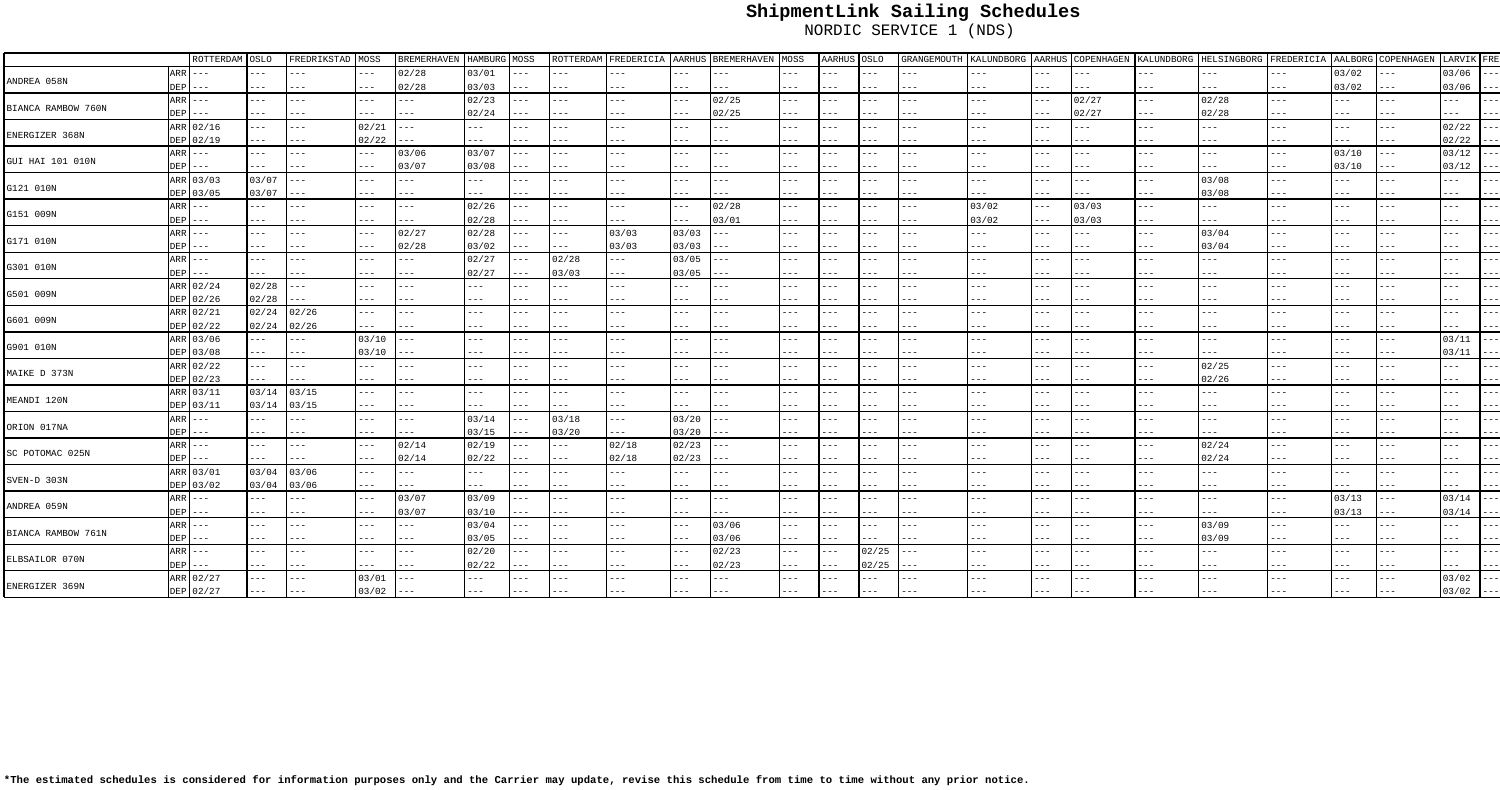|                    |                    | ROTTERDAM              | OSLO              | FREDRIKSTAD       | MOSS               | <b>BREMERHAVEN</b> | HAMBURG MOSS    |                  |                  | ROTTERDAM FREDERICIA | <b>AARHUS</b>      | BREMERHAVEN MOSS  |                    | AARHUS OSLO        |                | GRANGEMOUTH        | KALUNDBORG         | AARHUS          | COPENHAGEN       | KALUNDBORG       | HELSINGBORG FREDERICIA |                   |                 | AALBORG COPENHAGEN | LARVIK FRE       |         |
|--------------------|--------------------|------------------------|-------------------|-------------------|--------------------|--------------------|-----------------|------------------|------------------|----------------------|--------------------|-------------------|--------------------|--------------------|----------------|--------------------|--------------------|-----------------|------------------|------------------|------------------------|-------------------|-----------------|--------------------|------------------|---------|
| GUI HAI 101 011N   | <b>ARR</b>         |                        | $---$             | $- - -$           | $---$              | 03/13              | 03/14           | $- - -$          | $- - -$          | $\frac{1}{2}$        | $- - -$            | $- - -$           | $- - -$            | $- - -$            |                |                    | $- - -$            | $---$           | $- - -$          | $- - -$          | $- - -$                | $- - -$           | 03/17           | $---$              | $03/19$ ---      |         |
|                    | DEP                |                        | $-- -$            | $-- -$            | $-- -$             | 03/14              | 03/15           | $- -$            | $-- -$           | $- - -$              | $---$              | $---$             | $- - -$            | $-- -$             | $---$          | $- - -$            | $-- -$             | $- -$           | $- -$            | $---$            | $-- -$                 | $- - -$           | 03/17           | $---$              | 03/19            | $- - -$ |
| G121 011N          |                    | ARR 03/10              | 03/14             | $--$              | $- - -$            | $- - -$            | $- - -$         | $- - -$          | $- - -$          | $- - -$              | $- - -$            | $- - -$           | $- - -$            |                    |                |                    | $---$              | $- -$           | $---$            | $--$             | 03/15                  | $---$             | $- -$           | $- - -$            | $- - -$          |         |
|                    | ARR                | DEP 03/12<br>$---$     | 03/14<br>$---$    | $---$             | $- - -$<br>$- - -$ | $- - -$<br>$-- -$  | 03/05           | $- - -$          | $---$            | $---$                | $---$              | $- -$<br>03/07    | $---$              | $---$              | $---$          | $---$              | $- - -$<br>03/09   | $- -$<br>$-- -$ | $- -$<br>03/10   | $- - -$          | 03/15<br>$---$         | $- -$<br>$---$    | $- -$<br>$-- -$ | $---$              | $- -$<br>$---$   |         |
| G151 010N          | DEP                | $- - -$                | $- - -$           | $--$              | $- -$              | $- - -$            | 03/07           |                  |                  |                      | $- - -$            | 03/08             |                    |                    |                |                    | 13/09              | $- -$           | 03/10            | $- -$            | $--$                   | $- -$             | $- -$           |                    | $- -$            |         |
|                    | <b>ARR</b>         | $- - -$                | $- - -$           | $--$              | $-- -$             | 03/06              | 03/07           | $- -$            | $- - -$          | 03/10                | 03/10              | $---$             | $- - -$            | $- - -$            | $-- -$         |                    | $- -$              | $- -$           | $- -$            | $- - -$          | 03/11                  | $- - -$           | $- -$           | $- -$              | $-- -$           |         |
| G171 011N          | DEP                | $- - -$                | $-- -$            | $--$              | $- - -$            | 03/07              | 03/09           |                  | $- -$            | 03/10                | 03/10              | $-- -$            | $--$               | $- - -$            | $- - -$        | $- -$              | $-- -$             | $- -$           | $- -$            | $- - -$          | 03/11                  | $- -$             | $- -$           |                    | $- - -$          |         |
| G301 011N          | ARR                | $- - -$                | $- - -$           | $- - -$           | $- - -$            | $--$               | 03/06           | $- -$            | 03/07            | $---$                | 03/12              | $- -$             | $- - -$            | $- -$              | $- -$          |                    | $- -$              | $- -$           | $--$             | $- - -$          | $- -$                  | $- - -$           | $- -$           |                    | $-- -$           |         |
|                    | dep I              | $---$                  | $-- -$            | $--$              | $-- -$             | $-- -$             | 03/06           |                  | 03/10            | $-- -$               | 03/12              | $---$             | $- - -$            | ---                |                |                    | $--$               | $- -$           | $- -$            | $-- -$           | $---$                  | $- - -$           | $- - -$         |                    | $- - -$          |         |
| G501 010N          |                    | ARR 03/03<br>DEP 03/05 | 03/07<br>03/07    | $- - -$           | $- - -$<br>$- - -$ | $---$<br>$- -$     | $- -$<br>$- -$  |                  | $- -$            | $- -$<br>$- -$       | $- - -$<br>$- - -$ | $---$<br>$- - -$  | $- -$              | $- -$              | $- -$          |                    | $- -$<br>$- -$     | $- -$<br>$- -$  | $--$<br>$- -$    | $- - -$<br>$- -$ | $- - -$<br>$-- -$      | $- -$             | $- -$<br>$- -$  |                    | $- -$<br>$- -$   |         |
|                    |                    | ARR 02/28              | 03/03             | 03/05             | $- - -$            | $- -$              | $- - -$         | $- - -$          | $- -$            | $-- -$               | $-- -$             | $-- -$            | $- -$              | $- -$              | $- - -$        |                    | $- - -$            | $- -$           | $--$             | $---$            | $---$                  | $-- -$            | $---$           | $--$               | $---$            |         |
| G601 010N          |                    | DEP 03/01              | 03/03             | 03/05             | $-- -$             | $-- -$             | $--$            |                  | $- - -$          | $-- -$               | $- - -$            | $- - -$           | $--$               |                    |                |                    | $- -$              | $- -$           | $- -$            | $- - -$          | $-- -$                 | $- -$             | $- -$           |                    | $- -$            |         |
|                    |                    | ARR 03/13              | $-- -$            | $- - -$           | 03/17              | $- -$              | $- -$           | $- -$            | $- - -$          | $--$                 | $-- -$             | $-- -$            | $---$              | $---$              | $---$          |                    | $- -$              | $- -$           | $--$             | $---$            | $- - -$                | $- - -$           | $---$           |                    | 03/18            |         |
| G901 011N          |                    | DEP 03/15              | $- - -$           | $--$              | 03/17              | $--$               | $- - -$         |                  | $- -$            | $- -$                | $---$              | $---$             | $- - -$            | $- - -$            | $- - -$        | $- - -$            | $- - -$            | $- -$           | $- -$            | $- - -$          | $-- -$                 | $- -$             | $- - -$         | $- -$              | 03/18            |         |
| MAIKE D 374N       |                    | ARR 02/28              | $- - -$           | $-- -$            | $- - -$            | $---$              | $- - -$         | $- -$            | $- -$            | $- - -$              | $-- -$             | $-- -$            | $- -$              | $---$              | $---$          |                    | $- -$              | $- -$           | $--$             | $---$            | 03/03                  | $-- -$            | $- -$           | $- -$              | $- -$            |         |
|                    |                    | DEP 03/01              | $- - -$           | $- - -$           | $-- -$             | $---$              | $--$            |                  | $- - -$          | $- - -$              | $- - -$            | $---$             | $-- -$             | $- - -$            | $- - -$        | $- - -$            | $- - -$            | $- -$           | $- -$            | $--$             | 03/04                  | $- -$             | $- - -$         | $- -$              | $-- -$           |         |
| MEANDI 121N        |                    | ARR 03/17              | 03/21             | 03/22             | $- -$<br>$-- -$    | $---$<br>$---$     | $---$<br>$- -$  | $- - -$          | $- - -$          | $---$<br>$- -$       | $---$<br>$---$     | $---$<br>$- - -$  | $- - -$<br>$- - -$ | $---$              | $- - -$        | $-- -$             | $- - -$<br>$- - -$ | $- -$<br>$- -$  | $- -$<br>$- -$   | $---$<br>$- - -$ | $---$<br>$---$         | $- - -$           | $- -$<br>$- -$  | $- - -$            | $- - -$<br>$- -$ |         |
|                    | ARR I              | DEP 03/18<br>$---$     | 03/21<br>$- - -$  | 03/22<br>$- - -$  | $---$              | $---$              | 03/21           | $- -$            | 03/22            | $---$                | 03/27              | $- - -$           | $---$              | $- - -$<br>$- - -$ | $- - -$        | $- -$              | $---$              | $- -$           | $- -$            | $---$            | $---$                  | $ -$<br>$- - -$   | $- -$           | $- - -$            | $- - -$          |         |
| ORION 018NA        | DEP                | $- - -$                | $- - -$           | $- - -$           | $- - -$            | $--$               | 03/22           |                  | 03/24            | $- -$                | 03/27              | $ -$              | $- - -$            |                    |                |                    | $- - -$            | $- -$           | $- -$            | $- - -$          | $--$                   | $- -$             | $- - -$         |                    | $- - -$          |         |
|                    | <b>ARR</b>         | $---$                  | $- - -$           | $- - -$           | $- -$              | $- -$              | 02/25           | $- -$            | $- - -$          | $---$                | $---$              | 02/28             | $- - -$            | 03/01              | $- -$          | $- - -$            | $- -$              | $- -$           | $- -$            | $- - -$          | 03/02                  | $- - -$           | $- -$           | $- - -$            | $- -$            |         |
| SC POTOMAC 026N    | <b>DEP</b>         |                        |                   |                   |                    | $- -$              | 02/27           |                  |                  | $- -$                |                    | 02/28             |                    | 03/04              |                |                    |                    | $- -$           | $- -$            |                  | 03/02                  | $- -$             | $- -$           |                    | $- -$            |         |
| SVEN-D 304N        |                    | ARR 03/08              | 03/12             | $--$              | $---$              | $---$              | $---$           | $- - -$          | $---$            | $---$                | $---$              | $---$             | $-- -$             | $---$              | $---$          | $---$              | $-- -$             | $- - -$         | $- - -$          | $---$            | $---$                  | $---$             | $-- -$          | $---$              | $03/12$ 03/      |         |
|                    |                    | DEP 03/09              | 03/12             |                   | $-- -$             | $- - -$            | $- -$           |                  |                  | $- - -$              |                    | $--$              |                    |                    |                |                    | $- -$              | $- -$           | $- -$            | $- -$            | $-- -$                 | $\qquad \qquad -$ | $- -$           | $--$               | 03/12            |         |
| ANDREA 060N        | ARR                | $---$                  | $- - -$           | $- - -$           | $-- -$             | 03/14              | 03/17           | $- -$            | $---$            | $---$                | $---$              | $- - -$           | $-- -$             | $---$              | $---$          | $- - -$            | $-- -$             | $- - -$         | $- - -$          | $---$            | $---$                  | $-- -$            | $- -$           | $---$              | 03/20            |         |
|                    | DEP.<br><b>ARR</b> | $-- -$<br>$- - -$      | $-- -$<br>$- - -$ | $- - -$<br>$-- -$ | $-- -$<br>$- - -$  | 03/14<br>$---$     | 03/18<br>03/19  | $- -$<br>$- -$   | $- - -$<br>$---$ | $- - -$<br>$- - -$   | $- - -$<br>03/22   | $-- -$<br>$- - -$ | $---$              | $---$              | $---$          | $---$              | $- -$<br>$-- -$    | $- -$<br>$- -$  | $- -$<br>$- - -$ | $- -$<br>$---$   | $---$<br>$---$         | $- -$<br>$---$    | $- -$<br>03/22  | $- - -$            | 03/21<br>$---$   |         |
| ASTROSPRINTER 170N | <b>DEP</b>         | $- -$                  | $-- -$            | $- -$             | $- -$              | $- - -$            | 03/20           |                  | $- -$            | $- - -$              | 03/22              |                   | $--$               |                    |                |                    | $- -$              | $- -$           | $- -$            | $- -$            | $-- -$                 | $- -$             | 03/22           |                    | $- -$            |         |
|                    | ARR                | $---$                  | $- - -$           | $---$             | $---$              | 03/12              | 03/14           | $-- -$           | $   \,$          | $---$                | $---$              | $---$             | $---$              | $---$              | $---$          | $---$              | $---$              | $- -$           | $---$            | $---$            | $\cdots$               | $---$             | $---$           | $---$              | $---$            |         |
| BIANCA RAMBOW 762N | <b>DEP</b>         | $- -$                  | $- - -$           | $- -$             | $-- -$             | 03/12              | 03/15           |                  |                  | $- -$                |                    | $- - -$           |                    |                    |                |                    | $- -$              | $- -$           | $- -$            | $- -$            | $--$                   | $- -$             | $- -$           |                    | $- -$            |         |
| DORNBUSCH 042N     | ARR                | $---$                  | $---$             | $-- -$            | $---$              | 02/22              | 02/24           | 02/26            | $- -$            | $---$                | $---$              | $---$             | $---$              | $---$              | $---$          | $- - -$            | $---$              | $---$           | $---$            | $---$            | $---$                  | $- - -$           | $---$           | $---$              | $---$            |         |
|                    | DEP.               | $- - -$                | $-- -$            | $--$              | $-- -$             | 02/22              | 02/24           | 02/26            | $- - -$          | $-- -$               | $- - -$            | $-- -$            | $- - -$            | $- - -$            | $- - -$        |                    | $- - -$            | $- -$           | $- -$            | $-- -$           | $-- -$                 | $- -$             | $- -$           | $- - -$            | $- - -$          |         |
| ELBSAILOR 071N     | ARR                | $---$                  | $-- -$            | $---$             | $---$              | $-- -$             | 03/01           | $- -$            | $---$            | $---$                | $- - - -$          | 03/03             | 03/01              | $---$              | 03/05          | $---$              | $---$              | $- - -$         | $---$            | $---$            | $-- -$                 | $---$             | $-- -$          | $---$              | $---$            |         |
|                    | DE P               | $---$<br>ARR 03/05     | $- - -$<br>$---$  | $--$<br>$---$     | $- - -$<br>03/08   | $- - -$<br>$-- -$  | 03/02<br>$-- -$ | $- -$<br>$- - -$ | $- -$<br>$---$   | $- -$<br>$---$       | $- - -$<br>$---$   | 03/03<br>$---$    | 03/01<br>$---$     | $-- -$<br>$---$    | 03/05<br>$---$ | $- - -$<br>$- - -$ | $-- -$<br>$- - -$  | $- -$<br>$-- -$ | $- -$<br>$- - -$ | $-- -$<br>$---$  | $---$<br>$---$         | $- -$<br>$---$    | $- -$<br>$-- -$ | $- - -$<br>$---$   | $- -$            |         |
| ENERGIZER 370N     |                    | DEP 03/06              | $- - -$           | $- - -$           | 03/09              | $- -$              |                 |                  | $- -$            | $- -$                |                    | $- - -$           | $- - -$            |                    |                |                    | $- - -$            | $- -$           | $- -$            | $- -$            | $---$                  | $- -$             | $- -$           | $- -$              | 03/09<br>03/09   |         |
|                    | <b>ARR</b>         | $---$                  | $---$             | $---$             | $---$              | 03/20              | 03/21           | $- - -$          | $---$            | $---$                | $---$              | $---$             | $---$              | $---$              | $---$          | $---$              | $---$              | $- - -$         | $---$            | $- - -$          | $-- -$                 | $---$             | 03/24           | $---$              | 03/26            |         |
| GUI HAI 101 012N   |                    | $DEP$ $---$            | $- - -$           | $- -$             | $- - -$            | 03/21              | 03/22           |                  | $- - -$          |                      |                    |                   |                    |                    |                |                    |                    | $- -$           | $- -$            | $-- -$           | $-- -$                 | $- -$             | 03/24           |                    | 03/26            |         |
|                    |                    |                        |                   |                   |                    |                    |                 |                  |                  |                      |                    |                   |                    |                    |                |                    |                    |                 |                  |                  |                        |                   |                 |                    |                  |         |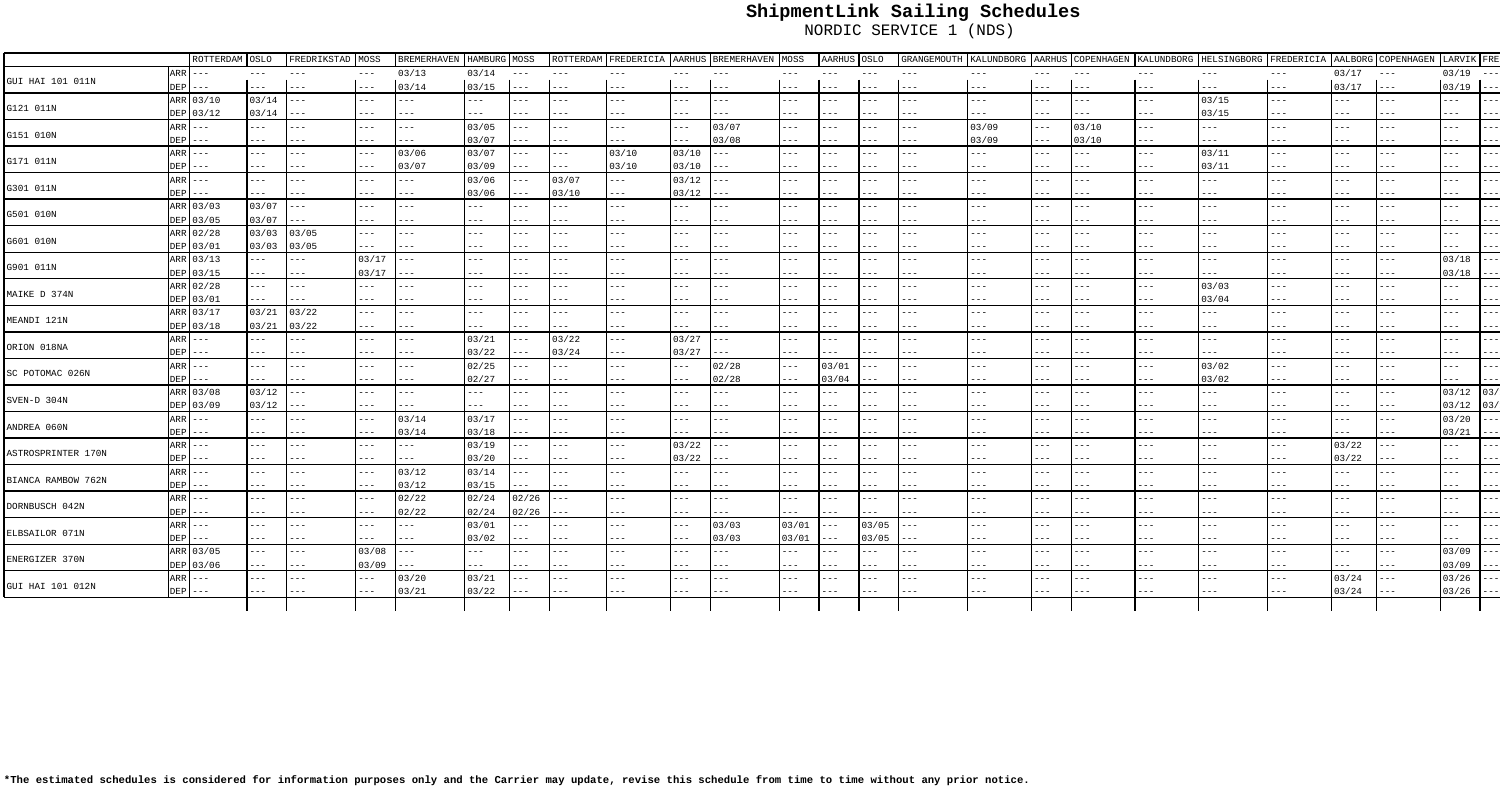NORDIC SERVICE 1 (NDS)

|                    |                      | ROTTERDAM OSLO      |                 | FREDRIKSTAD MOSS |                    | <b>BREMERHAVEN</b> | HAMBURG MOSS   |                |                  | ROTTERDAM FREDERICIA | <b>AARHUS</b>  | BREMERHAVEN MOSS  |                  | AARHUS OSLO |                  | GRANGEMOUTH | KALUNDBORG       | <b>AARHUS</b>    | COPENHAGEN       | KALUNDBORG         | HELSINGBORG FREDERICIA |                   |                    | AALBORG COPENHAGEN | LARVIK FRE        |            |
|--------------------|----------------------|---------------------|-----------------|------------------|--------------------|--------------------|----------------|----------------|------------------|----------------------|----------------|-------------------|------------------|-------------|------------------|-------------|------------------|------------------|------------------|--------------------|------------------------|-------------------|--------------------|--------------------|-------------------|------------|
|                    |                      | ARR 03/17           | $03/21$ ---     |                  | $---$              | $- - -$            | $- - -$        | $- - -$        | $- - -$          | $- - -$              | $- - -$        | $- - -$           | $- - -$          |             |                  |             | $- - -$          | $---$            | $- - -$          | $\frac{1}{2}$      | 03/22                  | $- - -$           | $---$              |                    | $---$             |            |
| G121 012N          |                      | DEP 03/19           | 03/21           | $1 - - -$        | $- -$              | $- - -$            | $- - -$        | $-- -$         | $---$            | $-- -$               | $- -$          | $- - -$           | $---$            | $-- -$      | $---$            | $---$       | $- - -$          | $- -$            | $---$            | $---$              | 03/22                  | $- - -$           | $- -$              | $- - -$            | $- -$             |            |
| G151 011N          | ARR                  | $\qquad \qquad - -$ | $---$           | $---$            | $- - -$            | $---$              | 03/12          | $- -$          | $- - -$          | $- - -$              | $- - -$        | 03/14             | $- - -$          |             |                  |             | 03/16            | $- - -$          | 03/17            | $---$              | $- - -$                | $- - -$           | $- -$              |                    | $- - -$           |            |
|                    | DEP <sup></sup>      | $---$               | $-- -$          | $- -$            |                    | $- - -$            | 03/14          |                |                  |                      | $- -$          | 03/15             |                  |             |                  |             | 03/16            | $- -$            | 03/17            | $- - -$            | $--$                   | $- -$             | $- -$              |                    | $- -$             |            |
| G171 012N          | $ARR$ ---            |                     | $---$           | $---$            | $---$              | 03/13              | 03/14          | $- - -$        | $---$            | 03/17                | 03/17          | $-- -$            | $---$            | $---$       | $---$            | $---$       | $---$            | $- - -$          | $-- -$           | $---$              | 03/18                  | $---$             | $-- -$             | $---$              | $---$             |            |
|                    | DEP <sup></sup>      | $---$               | $-- -$          | $- - -$          | $- - -$            | 03/14              | 03/16          |                | $- -$            | 03/17                | 03/17          | $- -$             |                  |             |                  |             | $- -$            | $- -$            | $- -$            | $- - -$            | 03/18                  | $- -$             | $- -$              |                    | $- -$             |            |
| G301 012N          | ARR<br>DEP.          | $- - - -$<br>$---$  | $-- -$<br>$---$ | $---$<br>$--$    | $- - -$<br>$- - -$ | $-- -$<br>$--$     | 03/13<br>03/13 | $- -$          | 03/14<br>03/17   | $- - -$<br>$- - -$   | 03/19<br>03/19 | $- -$<br>$- -$    | $- - -$<br>$- -$ | $- - -$     | $- - -$<br>$- -$ | $- -$       | $- -$<br>$- - -$ | $- - -$<br>$- -$ | $- - -$<br>$- -$ | $- - -$<br>$- - -$ | $- - -$<br>$-- -$      | $- - -$<br>$- -$  | $- - -$<br>$- - -$ | $- -$              | $-- -$<br>$- - -$ |            |
|                    |                      | ARR 03/10           | 03/14           | $---$            | $- -$              | $- -$              | $- - -$        | $- -$          | $- - -$          | $- -$                | $- -$          | $- -$             | $- - -$          | $- - -$     | $- - -$          |             | $- -$            | $- -$            | $- -$            | $- - -$            | $- -$                  | $- - -$           | $- -$              | $- -$              | $- -$             |            |
| G501 011N          |                      | DEP 03/12           | 03/14           | $---$            | $-- -$             | $-- -$             | $--$           |                | $- -$            | $- - -$              | $- - -$        | $---$             |                  |             |                  |             | $- -$            | $- -$            | $- -$            | $--$               | $---$                  | $- -$             | $- - -$            |                    | $- - -$           |            |
|                    |                      | ARR 03/07           | 03/10           | 03/12            | $- - -$            | $- - -$            | $- - -$        | $- -$          | $- -$            | $- -$                | $- -$          | $- -$             | $- -$            |             | $- -$            |             | $- -$            | $- -$            | $- -$            | $- - -$            | $- - -$                | $- -$             | $- -$              |                    | $---$             |            |
| G601 011N          |                      | DEP 03/08           | 03/10           | 03/12            | $- - -$            | $- -$              | $- -$          |                |                  | $- -$                | $- -$          | $- - -$           |                  |             |                  |             | $- - -$          | $- -$            | $- -$            | $- - -$            | $-- -$                 |                   | $- -$              |                    | $- -$             |            |
|                    |                      | ARR 03/20           | $---$           | $---$            | 03/24              | $- - -$            | $- - -$        | $-- -$         | $- - -$          | $-- -$               | $- - -$        | $- - -$           | $- - -$          | $---$       | $- - -$          | $---$       | $- - -$          | $- -$            | $- -$            | $---$              | $- - -$                | $-- -$            | $-- -$             | $--$               | 03/25             |            |
| G901 012N          |                      | DEP 03/22           | $---$           | $---$            | 03/24              | $-- -$             | $- - -$        |                | $- -$            | $- -$                | $- -$          | $- - -$           | $- - -$          |             |                  |             | $- - -$          | $- -$            | $- -$            | $--$               | $-- -$                 | $- -$             | $- -$              |                    | 03/25             |            |
|                    | <b>ARR</b>           | $- - - -$           | $---$           | $---$            | $- -$              | $---$              | 02/18          |                | $- -$            | $- -$                | $- -$          | $--$              | $---$            | $---$       | $---$            |             | 02/21            | 02/22            | $- -$            |                    | $- - -$                | $- - -$           | $--$               |                    | $- -$             |            |
| JAN 031N           | DE P                 |                     | $---$           | $--$             | $- - -$            | $---$              | 02/20          |                | $- - -$          | $- -$                | $- - -$        | $- - -$           | $- - -$          |             | $- - -$          |             | 02/21            | 02/22            | $- -$            | $--$               | $-- -$                 | $- -$             | $- - -$            |                    | $- - -$           |            |
| MEANDI 122N        |                      | ARR 03/24           | 03/28           | $---$            | $- - -$            | $- -$              | $- - -$        | $- -$          | $- - -$          | $-- -$               | $- - -$        | $--$              | $- - -$          | $---$       | $---$            |             | $- -$            | $- -$            | $- -$            | $---$              | $- - -$                | $-- -$            | $- -$              | $- -$              | $- -$             |            |
|                    |                      | DEP 03/26           | 03/29           | $---$            | $- -$              | $---$              | $--$           |                | $- - -$          | $- -$                | $- - -$        | $- - -$           | $-- -$           |             | $- -$            | $- - -$     | $- -$            | $- -$            | $- -$            | $- -$              | $-- -$                 | $- - -$           | $- -$              | $- -$              | $-- -$            |            |
| ORION 019NA        | <b>ARR</b>           | $- - -$             | $---$           | $---$            | $---$              | $---$              | 03/28          | $- - -$        | 03/30            | $-- -$               | 04/03          | $---$             | $---$            | $---$       | $---$            | $---$       | $-- -$           | $- - -$          | $- - -$          | $---$              | $---$                  | $- - -$           | $- -$              | $- - -$            | $- - -$           |            |
|                    | DEP.                 |                     | $---$           | $- - -$          | $- -$              | $---$              | 03/29          |                | 03/31            | $- -$                | 04/03          | $- -$             |                  |             |                  |             | $- -$            | $- -$            | $- -$            | $- - -$            | $---$                  | $- - -$           | $- - -$            |                    | $- -$             |            |
| SC POTOMAC 027N    | ARR <sup>I</sup>     | $---$               | $---$           | $---$            | $---$              | 03/04              | 03/06          | $- -$          | $-- -$           | 03/07                | 03/09          | $- -$             | $---$            | $- - -$     | $---$            | $- - -$     | 03/09            | $- - -$          | $- -$            | $---$              | $---$                  | $---$             | $- -$              | $- -$              | $- - -$           |            |
|                    | DEP                  | $---$               | $---$           | $- - -$          | $- - -$            | 03/04              | 03/08          |                | $- - -$          | 03/07                | 03/09          | $ -$              | $- - -$          |             | $- -$            |             | 03/09            | $- -$            | $- -$            | $- - -$            | $---$                  | $- - -$           | $- - -$            |                    | $- - -$           |            |
| SVEN-D 305N        |                      | ARR 03/15           | 03/18           | $---$            | $---$              | $---$              | $- - -$        | $- - -$        | $- - -$          | $- - -$              | $- -$          | $- - -$           | $- - -$          | $---$       | $---$            | $- - -$     | $--$             | $- -$            | $- -$            | $---$              | $---$                  | $- - -$           | $- -$              | $- - -$            | $---$             |            |
|                    |                      | DEP 03/15           | 03/18           | $---$            |                    | $- - -$            |                |                |                  |                      |                |                   |                  |             |                  |             | $- -$            | $- -$            | $- -$            |                    | $-- -$                 | $- -$             | $- -$              |                    |                   |            |
| ANDREA 061N        | $ARR$ $---$          |                     | $---$           | $---$            | $---$              | 03/21              | 03/22          | $- - -$        | $---$            | $-- -$               | $---$          | $-- -$            | $---$            | $- - -$     | $---$            | $---$       | $---$            | $---$            | $- -$            | $---$              | $---$                  | $---$             | $---$              | $- - -$            | 03/27             |            |
|                    | <b>DEP</b>           | $- - -$             | $---$           | $---$            | $- - -$            | 03/21              | 03/23          |                | $- -$            | $- -$                |                | $\qquad \qquad -$ |                  |             |                  |             | $- -$            | $- -$            | $- -$            | $--$               | $- - -$                | $\qquad \qquad -$ | $- -$              | $- -$              | 03/28             |            |
| BIANCA RAMBOW 763N | $ARR$ $---$<br>DEP I |                     | $---$           | $---$            | $-- -$             | $---$              | 03/19<br>03/20 | $- -$          | $---$            | $- - -$              | $-- -$         | 03/21<br>03/21    | $-- -$           | $---$       | $---$            | $---$       | $---$            | $- - -$          | $- - -$          | $---$              | $---$                  | $-- -$            | $-- -$             | $---$              | $-- -$            |            |
|                    | $ARR$ ---            | $- - - -$           | $---$<br>$---$  | $---$<br>$---$   | $- - -$<br>$---$   | $---$              |                | $- -$<br>$- -$ | $- - -$<br>$---$ | $- -$<br>$-- -$      | $- -$<br>$---$ | $-- -$            | $---$            | $---$       |                  |             | $- -$<br>$---$   | $- -$<br>$---$   | $- -$<br>$---$   | $--$<br>$---$      | $- - -$<br>$---$       | $- -$<br>$---$    | $- - -$<br>03/04   | $---$              | $- -$<br>$---$    |            |
| DAGMAR 027N        | <b>DEP</b>           | $---$               | $-- -$          | $-- -$           | $- - -$            | 02/26<br>02/26     | 02/27<br>02/28 | $- -$          | $- -$            | $- -$                | $- -$          | $- -$             | $- - -$          |             | 03/02<br>03/02   | $- -$       | $- - -$          | $- -$            | $-$              | $- -$              | $- - -$                | $- - -$           | 03/04              |                    | $- - -$           | 03/<br>03/ |
|                    | $ARR$ $---$          |                     | $---$           | $---$            | $---$              | 02/27              | 03/01          | $---$          | $- - -$          | $-- -$               | $-- -$         | $---$             | $---$            | $---$       | $- - -$          | $---$       | $- - -$          | $-- -$           | $---$            | $---$              | $---$                  | $---$             | $---$              | $---$              | $---$             |            |
| DORNBUSCH 043N     | <b>DEP</b>           |                     | $---$           | $--$             | $- - -$            | 02/27              | 03/02          | $- -$          | $- - -$          |                      |                | $- -$             |                  |             |                  |             | $- -$            | $- -$            | $- -$            | $- -$              | $- - -$                | $- -$             | $- -$              |                    | $- -$             |            |
|                    | $ARR$ ---            |                     | $---$           | $---$            | $- - -$            | $---$              | 03/08          | $- -$          | $---$            | $-- -$               | $-- -$         | 03/10             | 03/13            | $---$       | 03/12            | $---$       | $---$            | $-- -$           | $---$            | $---$              | $---$                  | $---$             | $---$              | $- - -$            | $---$             |            |
| ELBSAILOR 072N     | DEP.                 | $---$               | $-- -$          | $---$            | $- - -$            | $-- -$             | 03/09          | $- -$          | $- - -$          | $- - -$              | $- - -$        | 03/10             | 03/13            | $- - -$     | 03/12            | $- - -$     | $- - -$          | $- -$            | $- -$            | $---$              | $-- -$                 | $- -$             | $- - -$            | $- - -$            | $- - -$           |            |
|                    |                      | ARR 03/12           | $---$           | $---$            | 03/15              | $- - -$            | $---$          | ---            | $---$            | $---$                | $---$          | $-- -$            | $---$            | $---$       | $---$            | $---$       | $---$            | $- - -$          | $---$            | $---$              | $---$                  | $---$             | $---$              | $---$              | $---$             | 03/        |
| ENERGIZER 371N     |                      | DEP 03/13           | $---$           | ---              | 03/15              | $-- -$             | $- -$          |                | $- - -$          | $- -$                | $- -$          | $- - -$           |                  |             | $- -$            | $-- -$      | $- -$            | $- -$            | $- -$            | $--$               | $- - -$                | $- -$             | $- -$              |                    | $- -$             | 03/        |
|                    | $ARR$ $---$          |                     | $---$           | $---$            | $---$              | 03/27              | 03/28          | $- -$          | $---$            | $- - -$              | $-- -$         | $---$             | $---$            | $---$       | $---$            | $---$       | $---$            | $-- -$           | $---$            | $---$              | $---$                  | $---$             | 03/31              | $---$              | 04/02             |            |
| GUI HAI 101 013N   | DEP.                 | $- - -$             | $-- -$          | $- -$            | $- -$              | 03/28              | 03/29          | - -            | $- -$            | $- -$                | $- -$          | $- -$             | $- -$            |             |                  |             | $- -$            | $- -$            | $- -$            | $- - -$            | $- -$                  | $- - -$           | 03/31              | $- - -$            | 04/02             |            |
|                    |                      | ARR 03/24           | 03/28           | $---$            | $---$              | $- - -$            | $---$          | $-- -$         | $---$            | $- - -$              | $- - -$        | $- - -$           | $---$            | $---$       | $---$            | $---$       | $---$            | $- - -$          | $- - -$          | $---$              | 03/29                  | $---$             | $-- -$             | $---$              | $---$             |            |
| G121 013N          |                      | DEP 03/26           | 03/28           |                  | $- -$              | $--$               | $- -$          |                |                  |                      |                |                   |                  |             |                  |             |                  | $- -$            | $- -$            | $--$               | 03/29                  | $- -$             | $- - -$            |                    |                   |            |
|                    |                      |                     |                 |                  |                    |                    |                |                |                  |                      |                |                   |                  |             |                  |             |                  |                  |                  |                    |                        |                   |                    |                    |                   |            |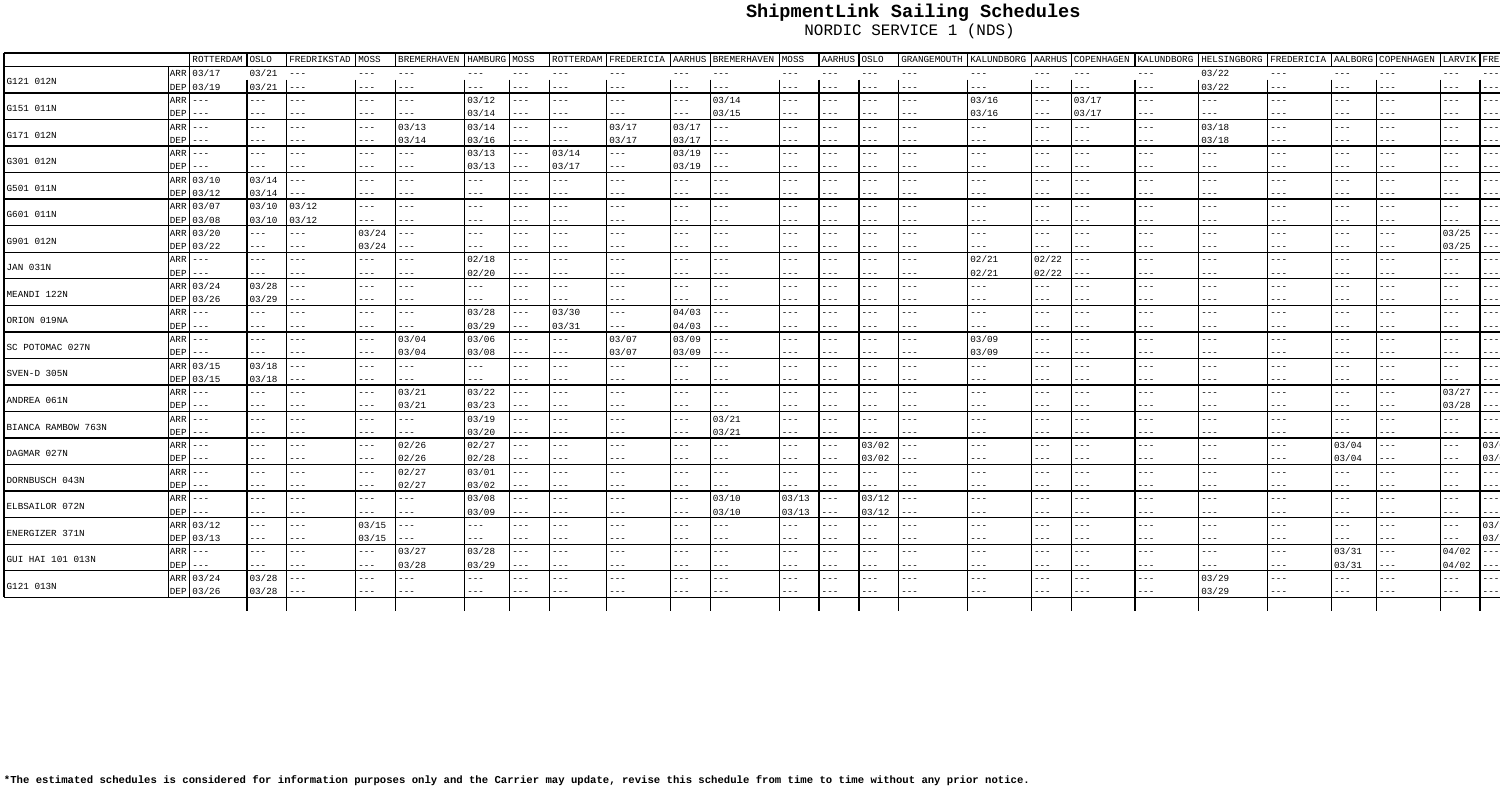|                    | ROTTERDAM                       | OSLO             | FREDRIKSTAD | MOSS    | BREMERHAVEN HAMBURG MOSS |         |         |           | ROTTERDAM FREDERICIA | <b>AARHUS</b> | <b>BREMERHAVEN</b> | MOSS    | <b>AARHUS</b> | OSLO    | GRANGEMOUTH | KALUNDBORG | AARHUS            | COPENHAGEN        | KALUNDBORG | HELSINGBORG   | FREDERICIA | AALBORG | COPENHAGEN | LARVIK FRE     |     |
|--------------------|---------------------------------|------------------|-------------|---------|--------------------------|---------|---------|-----------|----------------------|---------------|--------------------|---------|---------------|---------|-------------|------------|-------------------|-------------------|------------|---------------|------------|---------|------------|----------------|-----|
|                    | <b>ARR</b><br>$- -$             | $- - - -$        | $- - -$     | $---$   | $- - - -$                | 03/19   | $- - -$ | $- - - -$ | $- - - -$            | $---$         | 03/21              | $---$   | $---$         | $- - -$ | $- - - -$   | 03/23      | $- - - -$         | 03/24             | $---$      | $\frac{1}{2}$ | $- - -$    | $---$   |            | ---            |     |
| G151 012N          | dep  <br>$-- -$                 | $- - -$          | $- - -$     | $---$   | $-- -$                   | 03/21   | $- -$   | $---$     | $- - -$              | $- - -$       | 03/22              | $---$   | $- - -$       | $---$   | $---$       | 03/23      | $-- -$            | 03/24             | $---$      | $---$         | $-- -$     | $- - -$ | $- - -$    | $-- -$         |     |
|                    | <b>ARR</b><br>$- - -$           | $- - -$          | - - -       | $-- -$  | 03/20                    | 03/21   | $- -$   | $- - -$   | 03/24                | 03/24         | $- - -$            | $- - -$ | $- -$         | $- -$   |             | $- - -$    | $- - -$           | $- -$             | $---$      | 03/25         | $-- -$     | $- -$   | $- - -$    | $-- -$         |     |
| G171 013N          | <b>DEP</b><br>$\qquad \qquad -$ | $- -$            |             | $---$   | 03/21                    | 03/23   |         | $---$     | 03/24                | 03/24         | $- -$              | $--$    |               |         |             | $- -$      | $\qquad \qquad -$ | $\qquad \qquad -$ |            | 03/25         | $- -$      | $- -$   |            | $- -$          |     |
|                    | <b>ARR</b><br>$---$             | $- - -$          | $- - -$     | $-- -$  | $---$                    | 03/20   | $- - -$ | 03/21     | $-- -$               | 03/26         | $-- -$             | $- -$   | $---$         | $---$   | $- - -$     | $- - -$    | $- -$             | $- -$             | $- - -$    | $-- -$        | $-- -$     | $- -$   | $- - -$    | $-- -$         |     |
| G301 013N          | DEP I<br>$- -$                  | $-- -$           |             | $---$   | $---$                    | 03/20   |         | 03/24     | $---$                | 03/26         | $- -$              | $- - -$ | $- - -$       | $--$    | $--$        | $- -$      | $ -$              | $---$             | $-- -$     | $---$         | $- - -$    | $- -$   |            | $---$          |     |
|                    | ARR 03/17                       | 03/21            |             | $-- -$  | $-- -$                   | $- - -$ |         | $- -$     | $- -$                | $- -$         | $- -$              | $- -$   | $- -$         | $- -$   |             | $- -$      | $- -$             | $- -$             | $- -$      | $-- -$        | $- - -$    | $- -$   |            | $- -$          |     |
| G501 012N          | DEP 03/19                       | 03/21            |             | $-- -$  | $---$                    | $---$   | $- -$   | $---$     | $- -$                | $- -$         | $---$              | $-- -$  | $-- -$        | $-- -$  | $--$        | $- -$      | $---$             | $---$             | $--$       | $---$         | $---$      | $- -$   | $- -$      | $---$          |     |
|                    | ARR 03/14                       | 03/17            | 03/19       | $---$   | $---$                    | $-- -$  | $- -$   | $- -$     | $- - -$              | $- - -$       | $- - -$            | $- - -$ | $- - -$       | $-- -$  | $- -$       | $- - -$    | $- -$             | $- -$             | $-- -$     | $-- -$        | $- -$      | $- -$   | $- -$      | $- -$          |     |
| G601 012N          | DEP 03/15                       | 03/17            | )3/19       | $-- -$  | $---$                    | $---$   |         | $- -$     |                      |               | $- - -$            | $- - -$ | $--$          | $- -$   | $- - -$     | $- -$      | $-$               | $- -$             | $- - -$    | $---$         | $- -$      | $- -$   |            | $- -$          |     |
|                    | ARR 03/27                       |                  | $- - -$     | 03/31   | $---$                    | $- - -$ | $- - -$ | $- -$     | $- - -$              | $- - -$       | $- - -$            | $- - -$ | $-- -$        | $-- -$  | $--$        | $- - -$    | $---$             | $---$             | $--$       | $-- -$        | $- -$      | $---$   | $--$       | 04/01          |     |
| G901 013N          | DEP 03/29                       | $-- -$           |             | 03/31   | $--$                     | $- - -$ | $--$    | $--$      | $- -$                | $- - -$       | $- - -$            | $- - -$ | $- - -$       | $- - -$ |             | $- -$      | $- -$             | $- -$             | $- - -$    | $-- -$        | $- -$      | $- - -$ |            | 04/01          |     |
|                    | ARR<br>$- - -$                  | $- - -$          | $- - -$     | $- - -$ | $---$                    | 02/25   | $- -$   | $- -$     | $- - -$              | $- - -$       | $- - -$            | $- -$   | $- -$         | $- -$   | $- - -$     | 02/28      | 03/01             | $- -$             | $- -$      | $-- -$        | $-- -$     | $- -$   | $- -$      | $- - -$        |     |
| JAN 032N           | $DEP$ $---$                     | $---$            |             | $-- -$  | $---$                    | 02/26   | $- -$   | $-- -$    | $--$                 | $-- -$        | $---$              | $- - -$ | $- - -$       | $--$    | $- - -$     | 02/28      | 03/01             | $- -$             | $-- -$     | $---$         | $- - -$    | $- -$   | $- -$      | $- - -$        |     |
|                    | ARR 03/30                       | 04/04            | $- - -$     | $-- -$  | $---$                    | $--$    | $- -$   | $- -$     | $- -$                | $- -$         | $- - -$            | $- -$   | $- -$         | $- -$   | $- - -$     | $- - -$    | $- -$             | $--$              | $- -$      | $-- -$        | $- -$      | $- -$   | $- - -$    | $- -$          |     |
| MEANDI 123N        | DEP 04/02                       | 04/04            |             | $- - -$ | $- - -$                  | $- - -$ |         | $- -$     |                      |               | $- - -$            | $- -$   | $- -$         | - - -   |             |            | $- -$             | $- -$             |            | $- - -$       | $- -$      | $- -$   |            | $- -$          |     |
|                    | ARR 03/04                       | 03/11            | $- - -$     | $-- -$  | $---$                    | $- - -$ | $- - -$ | $- -$     | $- - -$              | $- - -$       | $-- -$             | $- -$   | $- -$         | $- - -$ | $- - -$     | $- -$      | $- -$             | $- -$             | $---$      | $-- -$        | $-- -$     | $- -$   | $- - -$    | $- -$          |     |
| MALIK ARCTICA 002N | DEP 03/06                       | 03/11            |             | $- - -$ | $- - -$                  | $- - -$ |         | $- - -$   |                      | $- -$         | .                  | $- - -$ | $ -$          | - - -   | - - -       | ---        | $- -$             | $- -$             | $- -$      | $---$         | $ -$       | $- -$   |            | $- -$          |     |
|                    | $ARR$ $---$                     | $- - -$          | $- - -$     | $- - -$ | $---$                    | 04/04   | $- -$   | 04/05     | $- -$                | 04/10         | $- -$              | $- -$   | $- - -$       | $- - -$ | $- -$       | $- -$      | $- -$             | $- -$             | $- - -$    | $-- -$        | $- -$      | $- - -$ | $- - -$    | $-- -$         |     |
| ORION 020NA        | DEP  <br>---                    | $- -$            |             | $- - -$ | $--$                     | 04/04   |         | 04/08     | $- -$                | 04/10         | $- -$              | $ -$    | $ -$          | $- - -$ |             | $- -$      | $- -$             | $- -$             |            | $---$         | $- - -$    | $- -$   |            | $- -$          |     |
|                    | $ARR$ $---$                     | $- - -$          | $- - -$     | $---$   | 03/11                    | 03/11   | $- -$   | $- - -$   | 03/14                | $- - -$       | $---$              | $---$   | $- - -$       | $- - -$ | $- - -$     | $- - -$    | $- -$             | $- -$             | $- - -$    | 03/15         | $- - -$    | $---$   | $- - -$    | $- -$          |     |
| SC POTOMAC 028N    | DEP                             |                  |             | $-- -$  | 03/11                    | 03/12   |         | $- -$     | 03/14                |               |                    |         |               |         |             |            | $- -$             | $- -$             | $ -$       | 03/15         |            | $- -$   |            | $- -$          |     |
|                    | ARR 03/21                       | 03/24            | $- - -$     | 03/25   | $---$                    | $- - -$ | $- - -$ | $-- -$    | $- -$                | $- - -$       | $---$              | $- -$   | $---$         | $---$   | $-- -$      | $- -$      | $- -$             | $- -$             | $---$      | $---$         | $- - -$    | $- -$   | $- -$      | $-- -$         |     |
| SVEN-D 306N        | DEP 03/22                       | 03/24            |             | 03/25   | $--$                     |         |         |           |                      |               |                    |         |               |         |             |            | $- -$             | $- -$             |            | - - -         |            | $- -$   |            |                |     |
|                    | $ARR$ $---$                     | $---$            | $- - -$     | $---$   | $---$                    | 02/22   | $- -$   | $---$     | 02/24                | $-- -$        | $- - -$            | $---$   |               |         | $---$       | $-- -$     | $---$             |                   | $---$      | $---$         | $-- -$     | $- -$   | $--$       | $---$          |     |
| TOPAZ LENA 012N    | $DEP$ $---$                     |                  |             |         |                          | 02/23   |         |           | 02/24                |               |                    |         | $---$         | $---$   |             |            |                   | $---$             |            |               |            |         |            |                |     |
|                    | ARR <sup>I</sup><br>$---$       | $- -$<br>$- - -$ |             | $- - -$ | $---$<br>03/28           | 03/29   | $- -$   | $-- -$    |                      | $- -$         | $--$               | $--$    | $-- -$        | $--$    | $- -$       | $-- -$     | $- -$             | $- -$             | $- -$      | $---$         | $-- -$     | $- - -$ | $- -$      | $- -$<br>04/03 |     |
| ANDREA 062N        |                                 |                  | $- - -$     | $---$   |                          |         | $- -$   | $---$     | $---$                | $-- -$        | $---$              | $-- -$  | $---$         | $---$   | $- -$       | $-- -$     | $---$             | $--$              | $---$      | $---$         | $-- -$     | 04/01   | $---$      |                |     |
|                    | DEP I<br>$\qquad \qquad - -$    |                  |             | $-- -$  | 03/29                    | 03/30   |         | $- -$     |                      |               | $--$               |         |               |         |             | $- -$      | $- -$             | $- -$             |            | $---$         | $- - -$    | 04/02   | $- -$      | 04/03          |     |
| BIANCA RAMBOW 764N | $ARR$ $---$                     | $-- -$           | $- - -$     | $-- -$  | $---$                    | 03/26   | $-- -$  | $---$     | $- - -$              | $---$         | 03/28              | $---$   | $---$         | $---$   | $---$       | $-- -$     | $- - -$           | $- - -$           | $---$      | $---$         | $-- -$     | $- -$   | $---$      | $-- -$         |     |
|                    | <b>DEP</b>                      |                  |             | $- -$   | $--$                     | 03/27   |         |           |                      |               | 03/28              |         |               |         |             |            | $- -$             | $- -$             |            | $-- -$        | $- -$      | $- -$   |            | $- -$          |     |
| DAGMAR 028N        | $ARR$ $---$                     | $---$            | $---$       | $-- -$  | 03/05                    | 03/07   | $-- -$  | $---$     | $-- -$               | $---$         | $- - -$            | $---$   | $---$         | 03/10   | $---$       | $-- -$     | $- - -$           | $-- -$            | $---$      | $---$         | $---$      | $- - -$ | $---$      | $---$          | 03/ |
|                    | DEP<br>$- -$                    |                  |             | $-- -$  | 03/05                    | 03/08   |         | $- -$     |                      |               | $- -$              | $- -$   | $- - -$       | 03/10   | $- -$       | $- -$      | $- -$             | $- -$             | $- - -$    | $---$         | $- -$      | $- -$   |            | $- -$          | 03/ |
| DORNBUSCH 044N     | $ARR$ $---$                     | $---$            | $--$        | $---$   | 03/05                    | 03/06   | $- - -$ | $---$     | $---$                | $---$         | $---$              | $---$   | $---$         | $---$   | $--$        | $---$      | $- - -$           | $- -$             | $---$      | 03/09         | $-- -$     | $- - -$ | $---$      | $-- -$         |     |
|                    | DEP<br>$-- -$                   | $- - -$          | $- -$       | $---$   | 03/05                    | 03/07   | $- -$   | $- - -$   | $- -$                | $- -$         | $--$               | $- - -$ | $- - -$       | $- - -$ | $- - -$     | $-- -$     | $- -$             | $--$              | $-- -$     | 03/09         | $- -$      | $- - -$ | $- - -$    | $- -$          |     |
| ELBSAILOR 073N     | $ARR$ $---$                     | $- - -$          | $- - -$     | $---$   | 03/15                    | 03/17   | 03/20   | $-- -$    | $-- -$               | $---$         | $---$              | $- - -$ | $---$         | 03/19   | $- - -$     | $- - -$    | $- - -$           | $- -$             | $- - -$    | $---$         | $- - -$    | $-- -$  | $--$       | $- - -$        |     |
|                    | $DEF ---$                       | $- -$            | $- -$       | $-- -$  | 03/15                    | 03/17   | 03/20   | $- -$     | $- -$                | $- -$         | $--$               | $- -$   | $- - -$       | 03/20   | $- - -$     | $- -$      | $- -$             | $--$              | $- -$      | $---$         | $- -$      | $- -$   | $- -$      | $- -$          |     |
| EMILIA 007N        | $ARR$ $---$                     | $- - -$          | $- - -$     | $---$   | $-- -$                   | 02/20   | $- - -$ | $---$     | $---$                | $---$         | $---$              | $---$   | $---$         | $- - -$ | $- - -$     | $- - -$    | $-- -$            | 02/22             | 03/01      | $---$         | $---$      | $-- -$  | $- - -$    | $---$          |     |
|                    | DEP                             |                  |             | $- - -$ | $- - -$                  | 02/21   |         | $- -$     |                      |               | $- - -$            | $- - -$ | $- -$         | $ -$    |             | $- -$      | $- -$             | 12/22             | 03/01      | $---$         | $- -$      | $- -$   |            | $- -$          |     |
| ENERGIZER 372N     | ARR 03/20                       | 03/23            | 03/23       | $---$   | $-- -$                   | $-- -$  | $- - -$ | $- - -$   | $- - -$              | $---$         | $---$              | $- - -$ | $---$         | $---$   | $---$       | $---$      | $- - -$           | $- - -$           | $- - -$    | $---$         | $---$      | $- -$   | $---$      | 03/24          |     |
|                    | DEP 03/21                       | 03/23            | 3/23        |         | $--$                     |         |         | $- -$     |                      |               |                    |         |               |         |             |            | $- -$             | $- -$             | $- -$      | $-- -$        | $- -$      | $- -$   |            | 03/24          |     |
|                    |                                 |                  |             |         |                          |         |         |           |                      |               |                    |         |               |         |             |            |                   |                   |            |               |            |         |            |                |     |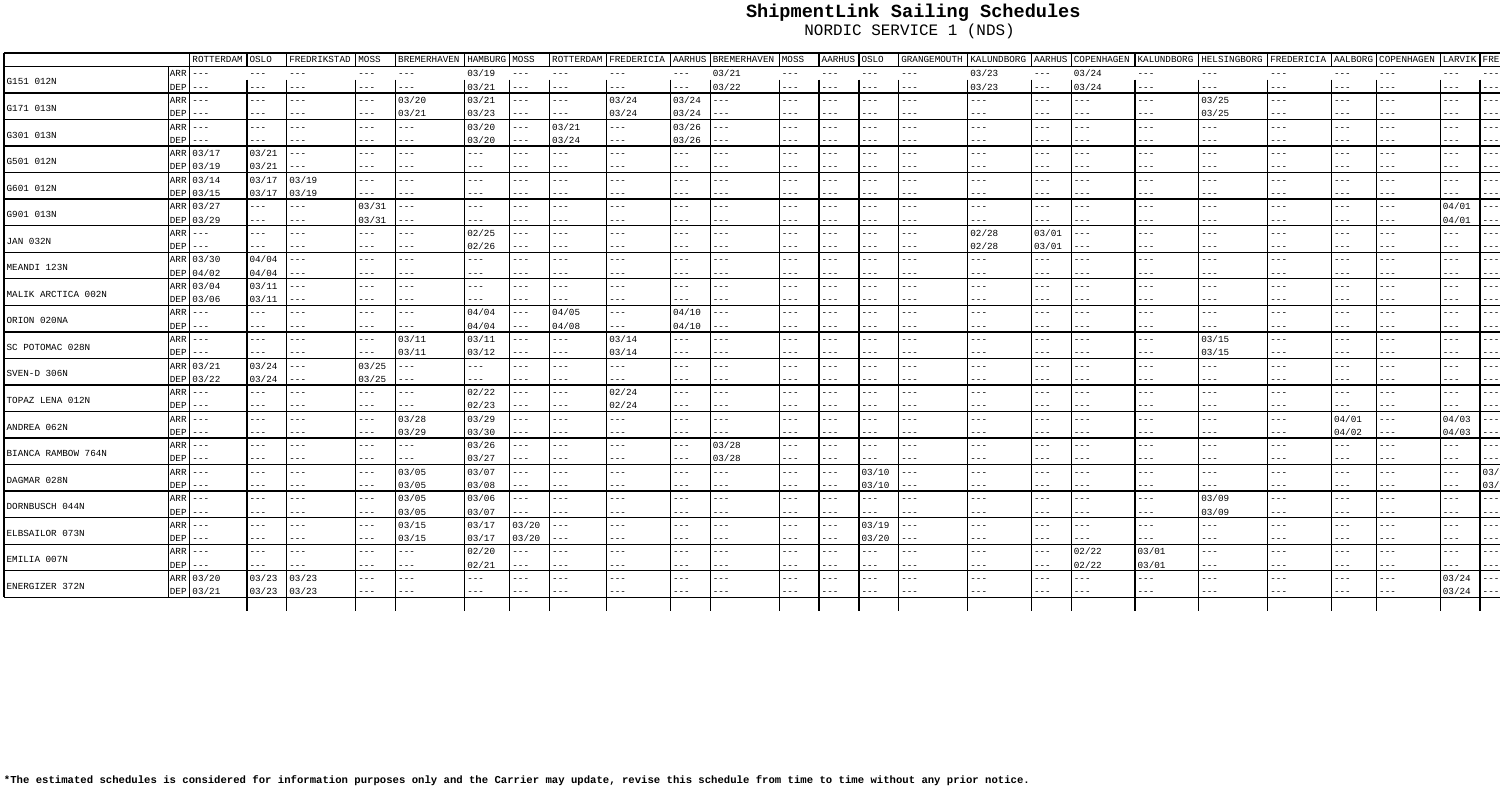|                   |                  | ROTTERDAM OSLO |         | FREDRIKSTAD MOSS |         | <b>BREMERHAVEN</b> | HAMBURG MOSS |         |                   | ROTTERDAM FREDERICIA | <b>AARHUS</b> | BREMERHAVEN MOSS  |         | AARHUS OSLO |         | GRANGEMOUTH | KALUNDBORG | <b>AARHUS</b> | COPENHAGEN | KALUNDBORG    | HELSINGBORG FREDERICIA |         |         | AALBORG COPENHAGEN | LARVIK FRE  |      |
|-------------------|------------------|----------------|---------|------------------|---------|--------------------|--------------|---------|-------------------|----------------------|---------------|-------------------|---------|-------------|---------|-------------|------------|---------------|------------|---------------|------------------------|---------|---------|--------------------|-------------|------|
|                   | <b>ARR</b>       | $- - -$        | $- - -$ | $- - -$          | $---$   | 04/03              | 04/04        | $- - -$ | $- - -$           | $- - -$              | $- - -$       | $- - -$           | $- - -$ | $- - -$     |         |             | $- - -$    | $---$         | $- - -$    | $\frac{1}{2}$ | $- - -$                | $- - -$ | 04/07   | $- - -$            | $04/09$ --- |      |
| GUI HAI 101 014N  | <b>DEP</b>       |                | $---$   | $---$            | $- -$   | 04/04              | 04/05        | $- -$   | $---$             | $- - -$              | $- -$         | $- - -$           | $- - -$ | $-- -$      | $---$   | $---$       | $-- -$     | $- -$         | $- -$      | $---$         | $---$                  | $- - -$ | 04/07   | $---$              | 04/09       | $-$  |
| G121 014N         |                  | ARR 03/31      | 04/04   | $---$            | $- -$   | $- - -$            | $- - -$      | $- - -$ | $- - -$           | $- - -$              | $- -$         | $- - -$           | $- - -$ |             |         |             | $- - -$    | $- - -$       | $- - -$    | $- - -$       | 04/05                  | $---$   | $- -$   | $- - -$            | $- - -$     |      |
|                   |                  | DEP 04/02      | 04/04   |                  | $- -$   | $- - -$            | $- -$        |         |                   | $- -$                |               | $- -$             |         |             |         |             | $- -$      | $- -$         | $- -$      | $- - -$       | 04/05                  | $- -$   | $- -$   |                    | $- -$       |      |
| G151 013N         | ARR <sup>I</sup> | $- - -$        | $---$   | $---$            | $---$   | $---$              | 03/26        | $- - -$ | $---$             | $- - -$              | $- - -$       | 03/28             | $---$   | $---$       | $---$   | $---$       | 03/30      | $-- -$        | 03/31      | $---$         | $---$                  | $---$   | $-- -$  | $---$              | $---$       |      |
|                   | DEP <sup></sup>  | $---$          | $- - -$ | $--$             | $- -$   | $--$               | 03/28        |         | $- -$             |                      | $- -$         | 03/29             |         |             |         |             | 03/30      | $- -$         | 03/31      | $- - -$       | $--$                   | $- -$   | $- -$   |                    | $- -$       |      |
| G171 014N         | <b>ARR</b>       | $---$          | $-- -$  | $---$            | $- - -$ | 03/27              | 03/28        | $- -$   | $- - -$           | 03/31                | 03/31         | $- -$             | $- - -$ | $- - -$     | $- - -$ |             | $- -$      | $- - -$       | $- -$      | $- - -$       | 04/01                  | $- - -$ | $- - -$ | $- -$              | $-- -$      |      |
|                   | <b>DEP</b>       | $---$          | $---$   | $---$            | $- - -$ | 03/28              | 03/30        | $- -$   | $- - -$           | 03/31                | 03/31         | $\qquad \qquad -$ | $- -$   | $- -$       | $- -$   | $- -$       | $- - -$    | $- -$         | $- -$      | $- - -$       | 04/01                  | $- -$   | $- -$   |                    | $- - -$     |      |
| G301 014N         | <b>ARR</b>       | $---$          | $-- -$  | $---$            | $- -$   | $- - -$            | 03/27        | $- -$   | 03/28             | $- -$                | 04/02         | $- -$             | $- - -$ | $- - -$     | $- - -$ | $- -$       | $- -$      | $- -$         | $- -$      | $- -$         | $- -$                  | $- - -$ | $- -$   | $- -$              | $- -$       |      |
|                   | $DFP$ $---$      |                | $-- -$  | $---$            | $- - -$ | $-- -$             | 03/27        |         | 03/31             | $- - -$              | 04/02         | $-- -$            | $- - -$ |             |         |             | $- -$      | $- -$         | $- -$      | $-- -$        | $---$                  | $- -$   | $- - -$ |                    | $- - -$     |      |
| G501 0173-013N    |                  | ARR 03/24      | 03/28   | $---$            | $- -$   | $- - -$            | $- -$        | $- -$   | $- -$             | $- -$                | $- -$         | $- -$             | $- -$   |             | $- -$   |             | $- -$      | $- -$         | $- -$      | $- - -$       | $- - -$                | $- -$   | $- -$   |                    | $- -$       |      |
|                   |                  | DEP 03/26      | 03/28   |                  | $- - -$ | $-- -$             | $- -$        |         |                   | $- -$                | $- -$         | $- - -$           |         |             |         |             | $- -$      | $- -$         | $- -$      | $- - -$       | $-- -$                 | $- -$   | $- -$   |                    | $- -$       |      |
| G601 013N         |                  | ARR 03/21      | 03/24   | 03/26            | $---$   | $- -$              | $- - -$      | $-- -$  | $- - -$           | $-- -$               | $- - -$       | $- - -$           | $- - -$ | $---$       | $- - -$ | $---$       | $- - -$    | $- -$         | $--$       | $---$         | $---$                  | $-- -$  | $-- -$  | $--$               | $---$       |      |
|                   |                  | DEP 03/22      | 03/24   | 03/26            | $-- -$  | $-- -$             | $--$         |         | $- -$             | $- -$                | $- - -$       | $- - -$           | $---$   |             |         |             | $- -$      | $- -$         | $- -$      | $-- -$        | $-- -$                 | $- -$   | $- -$   |                    | $- -$       |      |
| G901 014N         |                  | ARR 04/03      | $---$   | $---$            | 04/07   | $- -$              | $--$         | $- -$   | $- -$             | $- -$                | $- -$         | $--$              | $---$   | $---$       | $---$   |             | $- - -$    | $- -$         | $--$       | $--$          | $- - -$                | $- - -$ | $-- -$  |                    | 04/08       |      |
|                   |                  | DEP 04/05      | $---$   | $---$            | 04/07   | $---$              | $- - -$      |         | $- -$             | $- -$                | $- - -$       | $- - -$           | $- - -$ |             | $- -$   | $- - -$     | $- -$      | $- -$         | $- -$      | $- - -$       | $-- -$                 | $- -$   | $- - -$ | $- -$              | 04/08       |      |
| <b>JAN 033N</b>   | <b>ARR</b>       | $---$          | $---$   | $---$            | $- - -$ | $- -$              | 03/05        | $- -$   | $- - -$           | $-- -$               | $- -$         | $--$              | $- -$   | $- -$       | $---$   | $---$       | 03/07      | 03/08         | $- -$      | $- - -$       | $- - -$                | $-- -$  | $- -$   | $- -$              | $- -$       |      |
|                   | $DEP$ $---$      |                | $-- -$  | $---$            | $- - -$ | $-- -$             | 03/07        | $- -$   | $- - -$           | $- - -$              | $- -$         | $- - -$           | $-- -$  | $- -$       | $- -$   | $- - -$     | 03/07      | 03/08         | $--$       | $---$         | $-- -$                 | $- -$   | $-- -$  | $- -$              | $-- -$      |      |
|                   |                  | ARR 04/07      | 04/11   | $---$            | $---$   | $---$              | $- - -$      | $- - -$ | $---$             | $- - -$              | $- - -$       | $-- -$            | $---$   | $---$       | $---$   | $---$       | $-- -$     | $- - -$       | $- -$      | $---$         | $---$                  | $- - -$ | $- -$   | $- - -$            | $- - -$     |      |
| MEANDI 124N       |                  | DEP 04/09      | 04/11   | $---$            | $- -$   | $---$              | $- - -$      |         | $- -$             | $- -$                | $- -$         | $- -$             |         |             |         |             | $- -$      | $- -$         | $- -$      |               | $---$                  | $- - -$ | $- -$   |                    | $- -$       |      |
|                   | ARR <sup>I</sup> | $---$          | $---$   | $---$            | $---$   | $---$              | 02/15        | $- -$   | $- - -$           | $- - -$              | $- - -$       | 02/18             | $---$   | $---$       | $---$   | $- - -$     | 02/19      | $- - -$       | 02/23      | $---$         | $---$                  | $---$   | $- -$   | $- - -$            | $- - -$     |      |
| MITO 046N         | DEP              | $---$          | $---$   | $- - -$          | $- - -$ | $--$               | 02/18        |         | $- - -$           | $- -$                | $- -$         | 02/18             | $-- -$  |             | $- -$   | $- -$       | 02/19      | $- - -$       | 02/24      | $- - -$       | $--$                   | $- -$   | $- -$   |                    | $- - -$     |      |
| SC POTOMAC 029N   | ARR <sup>I</sup> | $---$          | $---$   | $---$            | $---$   | 03/17              | 03/19        | $- - -$ | $- - -$           | $- - -$              | $- -$         | $- -$             | $- - -$ | $---$       | $---$   | $- - -$     | $--$       | $- -$         | $- -$      | $---$         | 03/22                  | 03/23   | $- -$   | $- - -$            | $- -$       |      |
|                   | <b>DEP</b>       |                | $-- -$  | $--$             | $- -$   | 03/17              | 03/20        |         | $- -$             |                      |               | $- -$             |         |             |         |             | $- -$      | $- -$         | $- -$      |               | 03/22                  | 03/23   | $- -$   |                    | $- -$       |      |
|                   |                  | ARR 03/09      | $---$   | $---$            | $---$   | $- - -$            | $---$        | $---$   | $-- -$            | $-- -$               | $-- -$        | $-- -$            | $---$   | $---$       | $---$   | $---$       | $---$      | $---$         | $- -$      | $---$         | 03/13                  | $---$   | $---$   | $- - -$            | $-- -$      | $-1$ |
| SPIRIT 309N       |                  | DEP 03/10      | $-- -$  | $-- -$           | $- - -$ | $-- -$             | $-- -$       |         | $\qquad \qquad -$ | $- -$                |               | $- -$             |         |             |         |             | $- - -$    | $- -$         | $- -$      | $- - -$       | 03/14                  | $- - -$ | $- - -$ |                    | $- -$       |      |
|                   |                  | ARR 03/28      | 03/31   | 04/02            | $- - -$ | $-- -$             | $-- -$       | $---$   | $---$             | $- - -$              | $-- -$        | $-- -$            | $---$   | $---$       | $---$   | $---$       | $-- -$     | $- - -$       | $- - -$    | $---$         | $-- -$                 | $-- -$  | $-- -$  | $-- -$             | $-- -$      |      |
| SVEN-D 307N       |                  | DEP 03/30      | 03/31   | $04/02$          | $- - -$ | $---$              | $- -$        |         | $- - -$           | $- -$                | $- -$         | $-- -$            |         |             |         | $-- -$      | $- -$      | $- -$         | $- -$      | $--$          | $- - -$                | $- -$   | $- - -$ |                    | $- -$       |      |
|                   | $ARR$ $---$      |                | $---$   | $---$            | $---$   | $---$              | 02/25        | $- -$   | $---$             | 02/28                | $---$         | $-- -$            | $---$   | $---$       | $---$   | $---$       | $---$      | $---$         | $---$      | $---$         | $---$                  | $---$   | $---$   | $- - -$            | $---$       |      |
| TOPAZ LENA 013N   | <b>DEP</b>       | $---$          | $-- -$  | $-- -$           | $- - -$ | $-- -$             | 02/26        | $- -$   | $-- -$            | 02/28                | $- -$         | $- -$             | $- -$   |             | $- -$   | $- -$       | $- - -$    | $- -$         | $-$        | $- -$         | $- - -$                | $- - -$ | $- - -$ |                    | $- -$       |      |
|                   | $ARR$ $---$      |                | $-- -$  | $---$            | $- - -$ | 04/04              | 04/05        | $---$   | $- - -$           | $-- -$               | $-- -$        | $---$             | $---$   | $---$       | $---$   | $---$       | $- - -$    | $-- -$        | $---$      | $---$         | $---$                  | $---$   | 04/08   | $---$              | 04/10       |      |
| ANDREA 063N       |                  |                | $-- -$  | $---$            | $- - -$ | 04/05              | 04/06        | $- -$   | $- - -$           |                      |               | $- -$             |         |             |         |             | $- -$      | $- -$         | $- -$      | $- -$         | $-- -$                 | $- -$   | 04/08   |                    | 04/10       |      |
|                   |                  | ARR 03/04      | $---$   | $---$            | $- - -$ | $---$              | $---$        | $---$   | $---$             | $---$                | $-- -$        | $-- -$            | $---$   | $---$       | $---$   | $---$       | $---$      | $-- -$        | $---$      | $---$         | 03/08                  | $---$   | $---$   | $---$              | $-- -$      |      |
| BF FORTALEZA 111N |                  | DEP 03/06      | $-- -$  | $---$            | $- - -$ | $- - -$            | $- - -$      | $- -$   | $- -$             | $- - -$              | $- -$         | $- -$             | $-- -$  | $- -$       | $- -$   | $- -$       | $-- -$     | $- -$         | $- -$      | $-- -$        | 03/08                  | $- - -$ | $- - -$ | $- - -$            | $- - -$     |      |
|                   | ARR <sup>I</sup> | $- - -$        | $---$   | $---$            | $- - -$ | 03/13              | 03/14        | $-- -$  | $---$             | $---$                | $---$         | $---$             | $---$   | $---$       | 03/17   | $---$       | $---$      | $-- -$        | $---$      | $---$         | $---$                  | $---$   | $-- -$  | $---$              | $---$       | 03/  |
| DAGMAR 029N       | DEP.             | $- - - -$      | $-- -$  | $---$            | $- - -$ | 03/13              | 03/16        | $- -$   | $- - -$           | $- - -$              | $- -$         | $- - -$           |         | $- -$       | 03/17   | $---$       | $- - -$    | $- -$         | $- -$      | $- - -$       | $- - -$                | $- -$   | $- -$   | $- - -$            | $- -$       | 03/  |
|                   | $ARR$ $---$      |                | $---$   | $---$            | $---$   | 03/10              | 03/10        | $- -$   | $---$             | $- - -$              | $---$         | $---$             | $---$   | $---$       | $---$   | $---$       | $---$      | $-- -$        | 03/12      | $---$         | $---$                  | $---$   | $-- -$  | $---$              | $---$       |      |
| DORNBUSCH 045N    | DEP.             | $---$          | $---$   | $--$             | $- -$   | 03/10              | 03/11        | - - -   | $- -$             | $- -$                | $- -$         | $- -$             |         |             |         |             | $- -$      | $- -$         | 03/12      | $- - -$       | $- - -$                | $- -$   | $- -$   | $ -$               | $- -$       |      |
|                   | $ARR$ $---$      |                | $---$   | $---$            | $- - -$ | $- - -$            | 03/23        | $- - -$ | $---$             | $- - -$              | $- - -$       | 03/24             | 03/26   | $---$       | 03/26   | $---$       | $---$      | $- - -$       | $- - -$    | $---$         | $---$                  | $---$   | $-- -$  | $---$              | $---$       |      |
| ELBSAILOR 074N    | $DEP$ ---        |                | $---$   | $--$             | $- -$   | $-- -$             | 03/24        |         | $- -$             | $- -$                | $- -$         | 03/24             | 03/26   |             | 03/27   |             | $- - -$    | $- -$         | $- -$      | $-- -$        | $-- -$                 | $- - -$ | $- - -$ |                    |             |      |
|                   |                  |                |         |                  |         |                    |              |         |                   |                      |               |                   |         |             |         |             |            |               |            |               |                        |         |         |                    |             |      |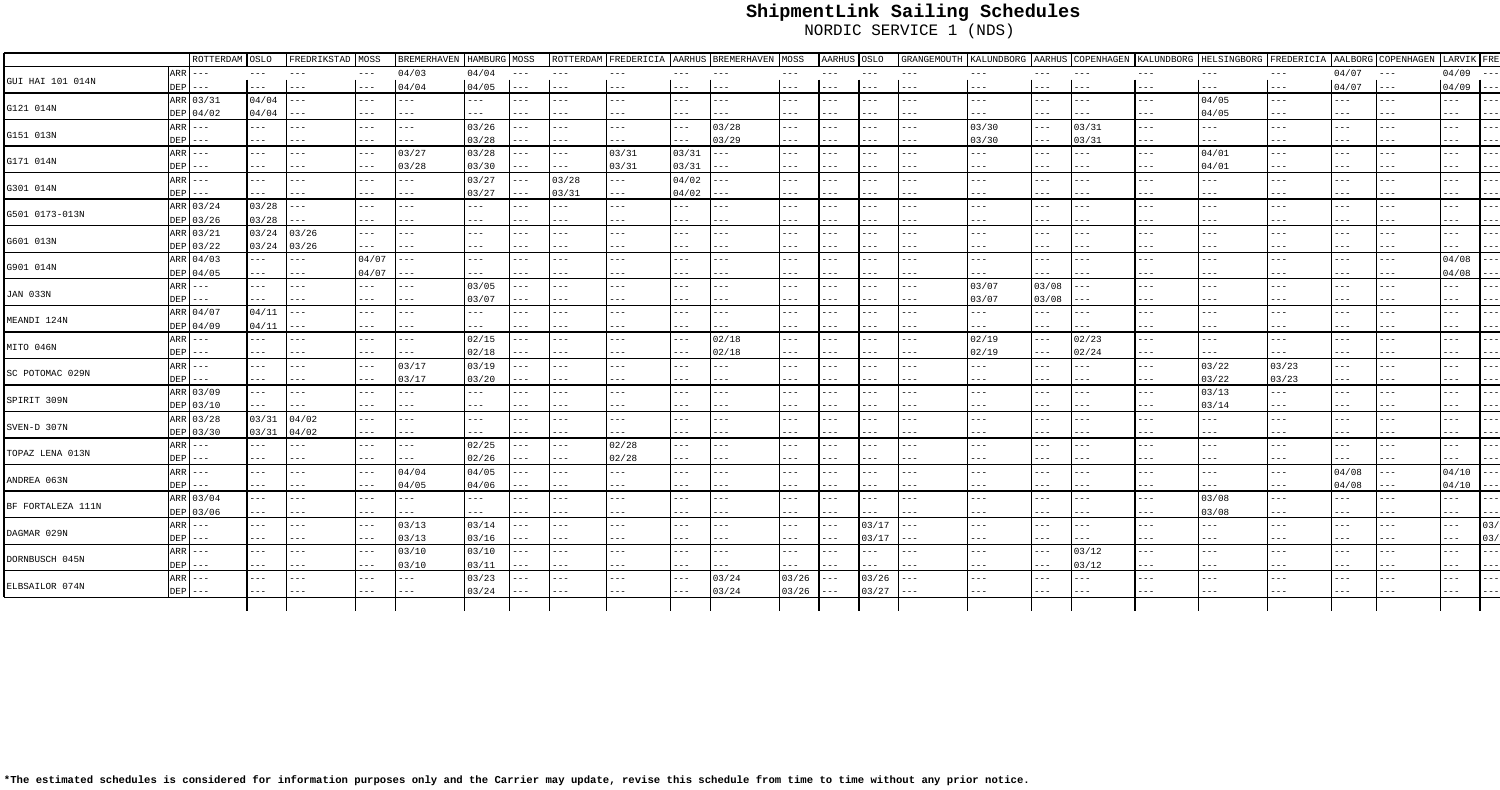NORDIC SERVICE 1 (NDS)

|                    |                                      | ROTTERDAM OSLO               |                  | FREDRIKSTAD MOSS  |                   | <b>BREMERHAVEN</b> | HAMBURG MOSS      |                    | ROTTERDAM          | FREDERICIA         | <b>AARHUS</b>    | <b>BREMERHAVEN</b> | MOSS               | <b>AARHUS</b>     | OSLO              | GRANGEMOUTH       |                  |                    | KALUNDBORG AARHUS COPENHAGEN |                    | KALUNDBORG HELSINGBORG | FREDERICIA        |                            | AALBORG COPENHAGEN LARVIK FRE |                   |            |
|--------------------|--------------------------------------|------------------------------|------------------|-------------------|-------------------|--------------------|-------------------|--------------------|--------------------|--------------------|------------------|--------------------|--------------------|-------------------|-------------------|-------------------|------------------|--------------------|------------------------------|--------------------|------------------------|-------------------|----------------------------|-------------------------------|-------------------|------------|
| EMILIA 008N        | <b>ARR</b>                           | $- - -$                      | $---$            | $- - -$           | $---$             | 03/03              | 03/04             | $- - -$            | $- - - -$          | 03/06              | $---$            | $- - -$            | $- - -$            |                   |                   |                   | $- - -$          | $- - -$            |                              | $- - -$            | $- - -$                | $- - -$           | $- - -$                    |                               |                   |            |
|                    | DEP.                                 | $- - -$                      | $---$            | $---$             | $---$             | 03/03              | 03/05             | $- -$              | $-- -$             | 03/07              | $- - -$          | $---$              | $---$              | $---$             | $---$             | $---$             | $---$            | $-- -$             | $---$                        | $-- -$             | $---$                  | $- - -$           | $- -$                      | $---$                         | $---$             |            |
| ENERGIZER 373N     | ARR 03/26<br>DEP 03/27               |                              | $---$<br>$-- -$  | $---$<br>$- - -$  | 03/29<br>03/29    | $- -$<br>$- - -$   | $- - -$<br>$-- -$ | $- -$<br>$- -$     | $- - -$<br>$- -$   | $- - -$<br>$- - -$ | $- -$<br>$- -$   | $- -$<br>$- - -$   | $- - -$<br>---     |                   |                   |                   | $---$<br>$---$   | $- -$<br>$- -$     | $- - -$<br>$- -$             | $- - -$<br>$- - -$ | $- - -$<br>$---$       | $- -$<br>$- - -$  | $- - -$<br>$- -$           | $- - -$<br>$- - -$            | 03/30<br>03/30    |            |
| GUI HAI 101 015N   | $ARR$ $---$<br>$DEP$ $---$           |                              | $---$<br>$---$   | $---$<br>$---$    | $---$<br>$- -$    | 04/10<br>04/11     | 04/11<br>04/12    | $- - -$<br>$- -$   | $---$<br>$- -$     | $-- -$<br>$- -$    | $- -$<br>$- -$   | $- - -$<br>$--$    | $---$<br>$-- -$    | $---$<br>$- -$    | $---$<br>$- -$    | $---$<br>$-- -$   | $---$<br>$-- -$  | $- - -$<br>$- -$   | $---$<br>$- - -$             | $- - -$<br>$---$   | $- - -$<br>$---$       | $-- -$<br>$--$    | 04/14<br>04/14             | $---$<br>$- - -$              | 04/16<br>04/16    |            |
| G121 015N          | ARR 04/07<br>DEP 04/09               |                              | 04/11<br>04/11   | $-- -$<br>$---$   | $--$<br>$- - -$   | $- - -$<br>$---$   | $-- -$<br>$---$   | $- -$<br>$- -$     | $- -$<br>$- -$     | $- - -$<br>$-- -$  | $- -$<br>$- -$   | $- - -$<br>$---$   | $---$<br>$-- -$    | $- - -$<br>$- -$  | $-- -$<br>$--$    | $--$<br>$--$      | $---$<br>$-- -$  | $- - -$<br>$- -$   | $-- -$<br>$-- -$             | $-- -$<br>$---$    | 04/12<br>04/12         | $- - -$<br>$- -$  | $- -$<br>$---$             | $-- -$<br>$- - -$             | $-- -$<br>$---$   |            |
| G151 014N          | ARR<br>$DEP$ $---$                   | $- - -$                      | $---$<br>$---$   | $-- -$<br>$- - -$ | $--$<br>$-- -$    | $-- -$<br>$-- -$   | 04/04<br>04/05    | $- -$<br>$- -$     | $- - -$<br>$---$   | $- - -$<br>$- - -$ | $- -$<br>$-- -$  | 04/05<br>04/05     | $-- -$<br>$---$    | $- - -$<br>$-- -$ | $---$<br>$- - -$  | $---$             | 04/06<br>04/06   | $- - -$<br>$---$   | 04/07<br>04/07               | $-- -$<br>$-- -$   | $- - -$<br>$-- -$      | $- -$<br>$- - -$  | $- -$<br>$-- -$            | $--$<br>$- - -$               | $-- -$<br>$- - -$ |            |
| G171 015N          | <b>ARR</b>                           | $---$                        | $---$            | $---$             | $- -$             | 04/03              | 04/04             | $--$               | $- - -$            | 04/07              | 04/07            | $- -$<br>$- -$     | $---$              |                   |                   |                   | $-- -$           | $- -$              | $ -$                         | $---$              | 04/08                  | $- -$             | $- -$                      |                               | $-- -$            |            |
| G301 015N          | DEP <sup>1</sup><br>ARR <sup>I</sup> | $\qquad \qquad - -$<br>$---$ | ---<br>$---$     | $---$<br>$---$    | $-- -$<br>$---$   | 04/04<br>$---$     | 04/06<br>04/03    | $- -$<br>$- -$     | $- - -$<br>04/04   | 04/07<br>$-- -$    | 04/07<br>04/09   | $- - -$            | $-- -$<br>$---$    | $- - -$<br>$---$  | $-- -$<br>$---$   | $-- -$<br>$- - -$ | $---$<br>$---$   | $- -$<br>$-- -$    | $- -$<br>$---$               | $- - -$<br>$---$   | 04/08<br>$---$         | $- -$<br>$-- -$   | $-- -$<br>$-- -$           | $---$                         | $---$<br>$---$    |            |
| G501 013N          | dep I<br>ARR 03/31                   |                              | $-- -$<br>04/04  | $- - -$<br>$---$  | $-- -$<br>$---$   | $- -$<br>$---$     | 04/03<br>$- -$    | $- - -$            | 04/07<br>$- - -$   | $- -$<br>$- - -$   | 04/09<br>$- -$   | $- -$<br>$- - -$   | $---$<br>$---$     | $-- -$<br>$---$   | $- - -$<br>$---$  | $- - -$<br>$-- -$ | $-- -$<br>$---$  | $- -$<br>$- - -$   | $- -$<br>$---$               | $---$<br>$- - -$   | $---$<br>$---$         | $- - -$<br>$- -$  | $- -$<br>$- - -$           | $- - -$<br>$---$              | $---$<br>$---$    |            |
| G601 014N          | DEP 04/02<br>ARR 03/28               |                              | 04/04<br>03/31   | $--$<br>04/02     | $- -$<br>$---$    | $---$<br>$---$     | $- - -$<br>$---$  | $- -$<br>$- -$     | $- - -$<br>$- - -$ | $- -$<br>$- - -$   | $- -$<br>$- -$   | $- -$<br>$- -$     | $-- -$<br>$---$    | .<br>$---$        | $- -$<br>$- - -$  | $- -$<br>$- - -$  | $---$<br>$---$   | $- -$<br>$- - -$   | $- - -$<br>$---$             | $- - -$<br>$---$   | $---$<br>$- - -$       | $- -$<br>$- - -$  | $- -$<br>$---$             | $- - -$<br>$---$              | $---$<br>$---$    | $- - -$    |
| G801 014N          | DEP 03/29<br>$ARR$ $---$             |                              | 03/31<br>$---$   | 04/02<br>$-- -$   | $- - -$<br>$---$  | $-- -$<br>03/26    | $- - -$<br>03/27  | $- -$<br>$- - -$   | $- - -$<br>$---$   | $- - -$<br>$-- -$  | $- -$<br>$- - -$ | $- -$<br>$-- -$    | $---$<br>$---$     | $--$<br>$---$     | $- -$<br>$---$    | $-- -$<br>$-- -$  | $- - -$<br>$---$ | $- -$<br>$---$     | $- - -$<br>$---$             | $-- -$<br>$- - -$  | $---$<br>$---$         | $- - -$<br>$-- -$ | $- -$<br>$- - -$           | $---$<br>$---$                | $---$<br>$---$    | 03/        |
|                    | DEP.<br>ARR 04/10                    | $- - -$                      | $---$<br>$---$   | $--$<br>$-- -$    | $---$<br>04/14    | 03/26<br>$---$     | 03/28<br>$---$    | $- -$<br>$-- -$    | $- -$<br>$-- -$    | $- -$<br>$-- -$    | $- -$<br>$-- -$  | $- -$<br>$-- -$    | $---$              | $-- -$            | $-- -$            | $-- -$            | $---$<br>$---$   | $- -$<br>$---$     | $\qquad \qquad -$<br>$---$   | $- - -$<br>$- - -$ | $---$<br>$---$         | $- -$<br>$-- -$   | $- -$<br>$---$             | $---$                         | $---$<br>04/15    | 03/        |
| G901 015N          | DEP 04/12<br>ARR <sup>I</sup>        | $- - -$                      | $-- -$<br>$---$  | $-- -$<br>$---$   | 04/14<br>$---$    | $- -$<br>$---$     | $- - -$<br>03/12  | $- -$<br>$- - -$   | $- -$<br>$---$     | $- -$<br>$---$     | $- -$<br>$- - -$ | $- -$<br>$---$     | $-- -$<br>$---$    | $- -$<br>$---$    | $- -$<br>$---$    | $- -$<br>$---$    | $---$<br>03/14   | $- -$<br>03/15     | $- -$<br>$---$               | $- - -$<br>$- - -$ | $-- -$<br>$---$        | $- -$<br>$---$    | $- -$<br>$---$             | $---$<br>$---$                | 04/15<br>$---$    |            |
| JAN 034N           | DE P<br>$ARR$ ---                    | $---$                        | $-- -$<br>$---$  | $-- -$<br>$---$   | $- - -$<br>$---$  | $-- -$<br>02/25    | 03/13<br>02/26    | $- - -$<br>$- - -$ | $- - -$<br>$---$   | $- - -$<br>$---$   | $- -$<br>$- - -$ | $- - -$<br>$---$   | $- - -$<br>$---$   | $- - -$<br>$---$  | $- - -$<br>$---$  | $- - -$<br>$---$  | 03/14<br>$---$   | 03/15<br>$---$     | $- - -$<br>03/01             | $- - -$<br>$---$   | $-- -$<br>$---$        | $- -$<br>$---$    | $- -$<br>$---$             | $- - -$<br>$---$              | $- - -$<br>$---$  |            |
| MITO 047N          | DEP.<br>ARR 03/20                    | $- - -$                      | $-- -$<br>$---$  | $-- -$<br>$---$   | $- - -$<br>$-- -$ | 02/25<br>$- - -$   | 02/28<br>$---$    | $- -$<br>$---$     | $- -$<br>$---$     | $- - -$<br>$---$   | $- -$<br>$---$   | $- -$<br>$- - -$   | $- - -$<br>$---$   | $- -$<br>$---$    | $- -$<br>$---$    | $- -$<br>$---$    | $---$<br>$---$   | $- -$<br>$---$     | 03/02<br>$---$               | $- - -$<br>$---$   | $- - -$<br>03/27       | $- -$<br>$---$    | $- -$<br>$---$             | $- -$<br>$---$                | $---$             |            |
| MALIK ARCTICA 004N | DEP 03/25                            |                              | ---              | $---$             | $- -$             | $---$              | $- -$             |                    | $- -$              | $- - -$            | $- -$            | $- -$              | $- -$              |                   | $- -$             |                   | $---$            | $- -$              | $- -$                        | $-- -$             | 03/27                  | $- -$             | $- -$                      |                               | $- - -$           |            |
| SC POTOMAC 030N    | ARR <sup>I</sup><br>DEP <sup>I</sup> | $\qquad - - -$<br>$- - - -$  | $- - -$<br>$---$ | $- - -$<br>$-- -$ | $- -$<br>$--$     | 03/25<br>03/25     | 03/26<br>03/28    | $- -$<br>$- -$     | $- -$<br>$- - -$   | $- -$<br>$-- -$    | 03/29<br>03/29   | $- -$<br>$- -$     | $- - -$<br>$---$   | $-- -$            | $- -$<br>$- - -$  | $-- -$            | $---$<br>$---$   | $- - -$<br>$- - -$ | $- - -$<br>$-- -$            | $- - -$<br>$-- -$  | $- - -$<br>$---$       | 03/29<br>03/30    | $- -$<br>$- -$             | $- - -$<br>$- - -$            | $-- -$<br>$---$   |            |
| SPIRIT 310N        | $ARR$ $---$<br>EP.                   |                              | $-- -$<br>$---$  | $-- -$            | $- -$<br>$-- -$   | $- - -$<br>$---$   | 03/15<br>03/16    | $- -$              | 03/17<br>13/17     | $-- -$<br>$--$     | $- -$            | $- - -$            | $- - -$<br>$- - -$ | $- - -$           | $- - -$           | $- - -$           | $---$<br>$--$    | $- - -$            | $---$                        | $- - -$<br>$---$   | 03/20<br>03/21         | $- - -$<br>$- -$  | $---$<br>$\qquad \qquad -$ | $---$                         | $---$<br>$---$    |            |
| SVEN-D 308N        | ARR 04/04<br>DEP 04/06               |                              | 04/07<br>04/07   | 04/09<br>04/09    | $- -$<br>$-- -$   | $- - -$<br>$---$   | $- - -$<br>$---$  | $- -$              | $- - -$            | $-- -$             | $- - -$          | $- - -$            | $- - -$            | $-- -$            | $-- -$            | $- -$             | $---$<br>$-- -$  | $- - -$            | $-- -$                       | $-- -$<br>$---$    | $- - -$<br>$- - -$     | $- - -$<br>$- -$  | $- -$<br>$- -$             | $---$                         | $- - -$           |            |
| TOPAZ LENA 014N    | <b>ARR</b><br>$DFP$ $---$            | $- - -$                      | $-- -$<br>$-- -$ | $-- -$<br>$---$   | $- -$<br>$-- -$   | $- -$<br>$---$     | 03/06<br>03/07    | $- -$<br>$- -$     | $-- -$<br>$---$    | 03/04<br>03/04     | 03/11<br>03/11   | $- - -$<br>$---$   | $---$<br>$---$     | $- - -$<br>$-- -$ | $- - -$<br>$-- -$ | $- -$<br>$-- -$   | $---$<br>$- - -$ | $- -$<br>$- -$     | $- -$<br>$- - -$             | $-- -$<br>$-- -$   | $---$<br>$---$         | $- - -$<br>$- -$  | $- -$<br>$- -$             | $- - -$<br>$- - -$            | $- - -$<br>$---$  |            |
| BF FORTALEZA 112N  | ARR 03/12<br>DEP 03/14               |                              | 03/16<br>03/17   | $---$<br>$---$    | 03/16<br>03/16    | $---$<br>$- -$     | $- - -$           | $- -$              | $- - -$            | 03/17<br>03/18     | $- -$<br>$- -$   | $- - -$<br>$- -$   | $---$              | $- - -$           | $- - -$           |                   | $---$<br>$---$   | $- -$<br>$- -$     | $- -$                        | $- - -$<br>$- -$   | $- -$<br>$- - -$       | $- -$<br>$- -$    | $- -$<br>$- -$             | $- - -$                       | $- - -$           |            |
| DAGMAR 030N        | $ARR$ $---$<br>$DEP$ ---             |                              | $---$<br>$--$    | $---$             | $---$             | 03/20<br>03/20     | 03/21<br>03/23    | $--$               | $- - -$            | $---$              | $-- -$           | $--$               | $---$<br>$---$     | $---$<br>$- -$    | 03/24<br>03/24    | $- - -$           | $---$<br>$-- -$  | $- -$              | $- -$                        | $---$              | $---$<br>$- - -$       | $- - -$           | $- - -$<br>$- -$           | $---$                         | $---$             | 03/<br>03/ |
|                    |                                      |                              |                  |                   |                   |                    |                   |                    |                    |                    |                  |                    |                    |                   |                   |                   |                  |                    |                              |                    |                        |                   |                            |                               |                   |            |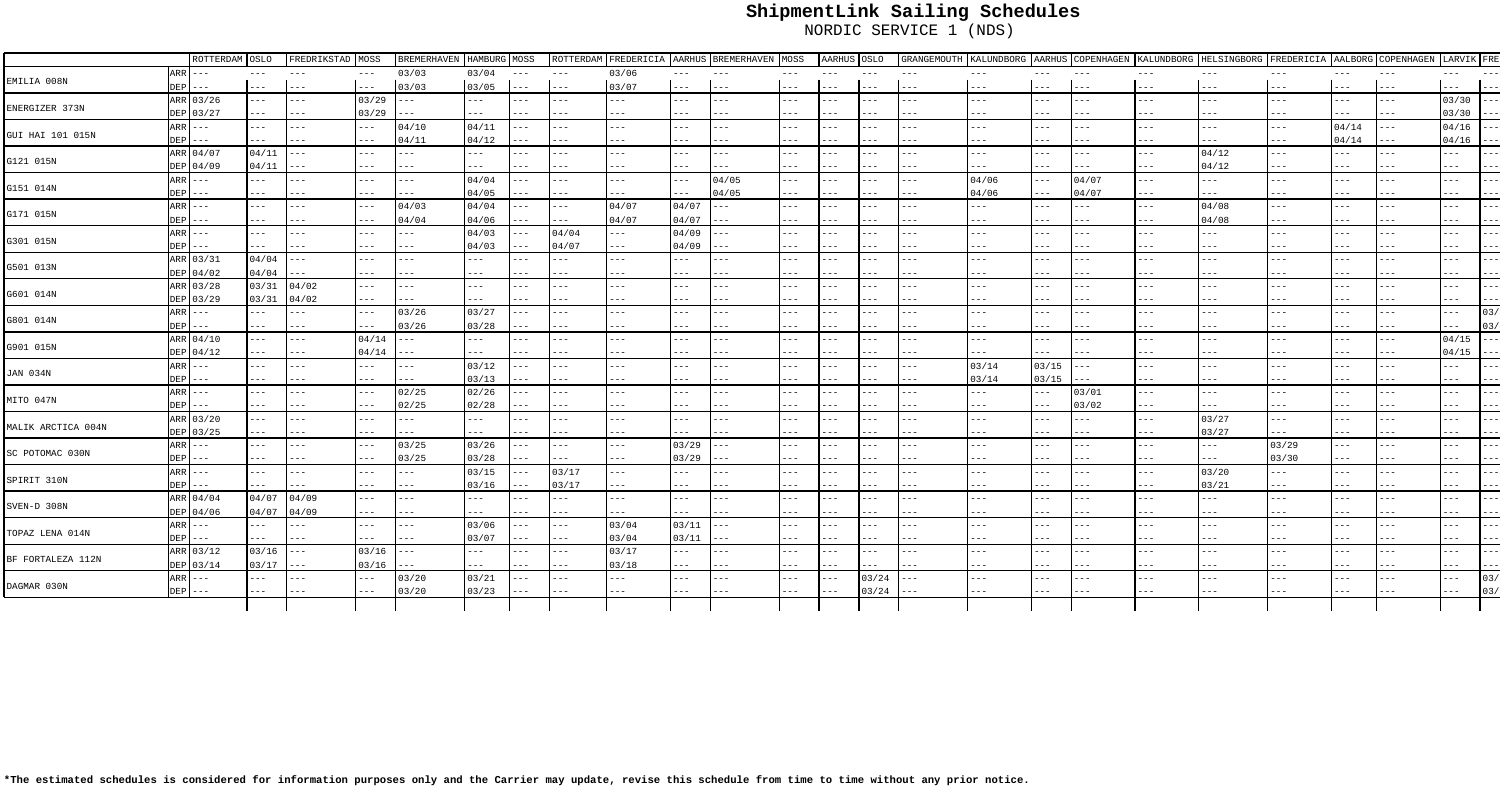NORDIC SERVICE 1 (NDS)

|                   |                  | ROTTERDAM         | OSLO             | FREDRIKSTAD        | MOSS           | <b>BREMERHAVEN</b> | HAMBURG MOSS   |                   |                   | ROTTERDAM FREDERICIA | AARHUS           | BREMERHAVEN MOSS |                  | <b>AARHUS</b> | OSLO          | GRANGEMOUTH      |                |               | KALUNDBORG AARHUS COPENHAGEN | KALUNDBORG         | HELSINGBORG    | FREDERICIA       | AALBORG          | COPENHAGEN           | LARVIK FRE     |         |
|-------------------|------------------|-------------------|------------------|--------------------|----------------|--------------------|----------------|-------------------|-------------------|----------------------|------------------|------------------|------------------|---------------|---------------|------------------|----------------|---------------|------------------------------|--------------------|----------------|------------------|------------------|----------------------|----------------|---------|
|                   | <b>ARR</b>       | $---$             | $---$            | $- - -$            | $- - -$        | $- - -$            | 03/14          | $- - -$           | $- - -$           | $---$                | $03/16$ ---      |                  | $---$            | $---$         | $- - -$       | $---$            | $---$          | $---$         | $- - -$                      | $---$              | $---$          | $---$            | $- - - -$        | $- - - -$            | $---$          | $- - -$ |
| DORNBUSCH 046N    | DEP              |                   | $--$             | $- - -$            | $- -$          | $--$               | 03/15          | $\qquad \qquad -$ | $---$             | $-- -$               | 03/16            | $- -$            | $---$            | $---$         | $---$         | $---$            | $- -$          | $-$           | $ -$                         | $- -$              | $- - -$        | $- -$            | $- -$            | $---$                | $- - -$        | $---$   |
|                   | ARR              | $---$             | $---$            | $---$              | $-- -$         | $-- -$             | 03/29          | $- - -$           | $---$             | $-- -$               | $- - -$          | 03/31            | 04/02            | $- - -$       | 04/02         | $- - -$          | $---$          | $-- -$        | $---$                        | $-- -$             | $---$          | $---$            | $- - -$          | $---$                | $---$          |         |
| ELBSAILOR 075N    | DEP.             | $- - -$           | $-- -$           | $- - -$            | $- - -$        | $-- -$             | 03/30          | $ -$              | $- - -$           | $- -$                | $- - -$          | 03/31            | 04/02            | $- -$         | 04/03         | $-- -$           | $- - -$        | $- -$         | $- -$                        | $---$              | $-- -$         | $-- -$           | $--$             | $---$                | $---$          |         |
|                   | ARR              | $---$             | $---$            | $---$              | $-- -$         | $-- -$             | 03/08          | $- - -$           | $---$             | $-- -$               | $---$            | 03/10            | $---$            | $---$         | $---$         | $---$            | 03/12          | $-- -$        | 03/13                        | $-- -$             | $---$          | $---$            | $-- -$           | $- - -$              | $---$          |         |
| EMILIA 009N       | DE P             | $---$             | $-- -$           | $--$               | $- - -$        | $-- -$             | 03/10          | $- -$             | $- -$             | $- -$                | $- -$            | 03/10            | $- -$            | $- -$         | $- - -$       | $-- -$           | 03/12          | $- -$         | 03/13                        | $- - -$            | $-- -$         | $- - -$          | $- -$            | ---                  | ---            |         |
|                   |                  | ARR 04/01         | $---$            | $---$              | 04/04          | $---$              | $---$          | $- - -$           | $- - -$           | $- - -$              | $- - -$          | $-- -$           | $---$            | $---$         | $---$         | $---$            | $---$          | $-- -$        | $-- -$                       | $---$              | $- - -$        | $-- -$           | $--$             | $---$                | 04/04          |         |
| ENERGIZER 374N    |                  | DEP 04/02         | $- - -$          | $--$               | 04/04          | $- -$              | $- -$          | --                | $- -$             | $- - -$              | $- -$            | $- - -$          | $- -$            | $- -$         | ---           | $- - -$          | $- - -$        | --            | $- -$                        | $- - -$            | $- - -$        | $- - -$          | $- -$            | $---$                | 04/04          |         |
|                   | <b>ARR</b>       | $---$             | $---$            | $---$              | $-- -$         | 04/17              | 04/18          | $- - -$           | $---$             | $---$                | $-- -$           | $---$            | $---$            | $---$         | $---$         | $---$            | $---$          | $- - -$       | $---$                        | $---$              | $- - -$        | $---$            | 04/21            | $- - -$              | 04/23          |         |
| GUI HAI 101 016N  | DEP.             | $---$             | $-- -$           | $--$               | $- - -$        | 04/18              | 04/19          |                   | $- -$             | $- -$                | $- -$            | $-- -$           |                  |               |               |                  | $- - -$        | $- -$         | $- -$                        | $- - -$            | $---$          | $- -$            | 04/21            | $- - -$              | 04/23          |         |
|                   |                  | ARR 04/14         | 04/18            | $- - -$            | $- -$          | $---$              | $---$          | $- - -$           | $- - -$           | $---$                | $---$            | $---$            | $- - -$          | $---$         | $---$         | $---$            | $---$          | $---$         | $---$                        | $---$              | 04/19          | $-- -$           | $- - -$          | $---$                | $---$          |         |
| G121 016N         |                  | DEP 04/16         | 04/18            |                    | $- - -$        | $- - -$            | $- - -$        | $- -$             | $- -$             | $- -$                | $- - -$          | $- - -$          | $-- -$           | $- - -$       | $--$          | $- -$            | $---$          | $- -$         | $- -$                        | $-- -$             | 04/19          | $- -$            | $- -$            | $- - -$              | $---$          |         |
|                   | <b>ARR</b>       | $- - -$           | $- - -$          | $- - -$            | $- -$          | $---$              | 04/09          | $- -$             | $---$             | $- - -$              | $- - -$          | 04/11            | $- - -$          | $- - -$       | $---$         | $- - -$          | 04/13          | $- -$         | 04/14                        | $---$              | $- - -$        | $- - -$          | $- - -$          | $---$                | $---$          |         |
| G151 015N         | DEP              | $---$             | $---$            | $---$              | $---$          | $---$              | 04/11          | $- -$             | $---$             | $-- -$               | $---$            | 04/12            | $-- -$           | $-- -$        | $-- -$        | $-- -$           | 04/13          | $---$         | 04/14                        | $---$              | $---$          | $---$            | $---$            | $- - -$              | $---$          |         |
|                   | <b>ARR</b>       | $-- -$            | $-- -$           | $-- -$             | $- - -$        | 04/10              | 04/11          | $- -$             | $-- -$            | 04/14                | 04/14            | $-- -$           | $- -$            | $- - -$       | $- - -$       | $- -$            | $-- -$         | $- -$         | $- - -$                      | $-- -$             | 04/15          | $-- -$           | $- -$            | $-- -$               | $-- -$         |         |
| G171 016N         | DEP              |                   | $---$            |                    | $-- -$         | 04/11              | 04/13          |                   | $---$             | 04/14                | 04/14            | $-- -$           |                  |               |               |                  | $-- -$         |               |                              |                    | 04/15          | $- -$            | $- -$            |                      |                |         |
|                   | ARR              | $-- -$            | $-- -$           | $-- -$             | $- - -$        | $- - -$            | 04/10          | $- -$             | 04/11             | $-- -$               | 04/16            | $-- -$           | $-- -$           | $-- -$        | $-- -$        | $-- -$           | $-- -$         | $- - -$       | $- - -$                      | $-- -$             | $- - -$        | $-- -$           | $- - -$          | $-- -$               | $-- -$         |         |
| G301 016N         | DEP.             |                   | $-- -$           | $- - -$            | $- - -$        | $---$              | 04/10          |                   | 04/14             | $---$                | 04/16            | $---$            | $---$            | $- - -$       | $--$          | $--$             | $---$          | $- -$         | $--$                         | $---$              | $-- -$         | $-- -$           | $--$             | $- - -$              | $---$          |         |
|                   |                  | ARR 04/04         | 04/07            | 04/09              | $- -$          | $-- -$             | $-- -$         | $- - -$           | $- -$             | $- -$                | $- -$            | $- -$            | $- - -$          | $---$         | $- - -$       |                  | $-- -$         | $- -$         | $- - -$                      | $- - -$            | $- - -$        | $-- -$           | $- -$            | $- - -$              | $-- -$         |         |
| G601 015N         |                  | DEP 04/05         | 04/07            | 04/09              | $-- -$         | $-- -$             | $- -$          |                   | $- - -$           | $- - -$              | $- - -$          | $---$            | $-- -$           | $- - -$       | $-- -$        | $- - -$          | $-- -$         | $- -$         | $- -$                        | $- - -$            | $-- -$         | $- - -$          | $-- -$           | $- - -$              | $---$          |         |
|                   | ARR              | $---$             | $- - -$          | $- - -$            | $---$          | 04/02              | 04/03          | $- -$             | $- - -$           | $- - -$              | $- - -$          | $- - -$          | $- - -$          | $---$         | $---$         | $- - -$          | $---$          | $---$         | $- -$                        | $- - -$            | $---$          | $- - -$          | $---$            | $---$                | $---$          | 04/     |
| G801 015N         | <b>DEP</b>       |                   | $- - -$          | .                  | $- - -$        |                    | 04/04          |                   | $- -$             | $- -$                | $- -$            | $ -$             | .                |               | .             | .                | $- - -$        | $- -$         | $- -$                        | $- - -$            | $- - -$        | $- - -$          | $- -$            |                      | $- - -$        | 104/    |
|                   |                  | ARR 04/17         | $- - -$          | $---$              | 04/21          | 04/02<br>$---$     | $- - -$        | $-- -$            | $-- -$            | $-- -$               | $- - -$          | $- - -$          | $- - -$          | $---$         | $---$         | $---$            | $---$          | $---$         | $- - -$                      | $---$              | $---$          | $- - -$          | $- - -$          | $---$                | 04/22          |         |
| G901 016N         | DEP I            | 04/19             | $- - -$          | $- - -$            |                |                    |                |                   |                   |                      |                  | $ -$             |                  |               |               |                  | .              |               |                              |                    | $- - -$        | $- -$            | $- -$            |                      | 04/22          |         |
|                   | ARR              | $---$             | $- - -$          | $- - -$            | 04/21<br>$- -$ | $- - -$<br>$---$   | 03/18          | $- -$             | $- - -$           | $- - -$              | $- - -$          | $-- -$           | $---$            | $---$         | $---$         | $---$            | 03/21          | 03/22         | $---$                        | $---$              | $---$          | $- - -$          | $- - -$          | $---$                | $---$          |         |
| JAN 035N          |                  |                   |                  |                    |                |                    |                |                   |                   |                      |                  |                  |                  |               |               |                  |                |               |                              |                    |                |                  |                  |                      |                |         |
|                   | DEP<br>ARR       | $-- -$<br>$- - -$ | $---$<br>$- - -$ | $- - -$<br>$- - -$ | $---$<br>$- -$ | $---$<br>$---$     | 03/21<br>03/03 | $- -$             | $-- -$<br>$- - -$ | $--$<br>$- - -$      | $- -$<br>$- - -$ | $---$<br>03/06   | $- -$<br>$- - -$ | $- - -$       | $-- -$<br>--- | $---$<br>$- - -$ | 03/21<br>03/06 | 03/22<br>$--$ | $--$<br>03/09                | $- - -$<br>$- - -$ | $---$<br>$---$ | $---$<br>$- - -$ | $---$<br>$- - -$ | $- - -$<br>$- - - -$ | $---$<br>$---$ |         |
| MITO 048N         | DEP              |                   |                  |                    |                |                    |                |                   |                   |                      |                  | 03/07            |                  |               |               |                  | 03/06          |               | 03/10                        |                    |                |                  |                  |                      |                |         |
|                   | <b>ARR</b>       | $--$              | $--$             | $- -$              | $- - -$        | $---$              | 03/06          |                   | $- -$             | $\qquad \qquad -$    | $- -$            |                  |                  |               | $--$          |                  |                | $---$         |                              | $- -$              | $---$          | $---$            | $- -$            | $- - -$              | $--$           |         |
| SC POTOMAC 031N   | <b>DEP</b>       | $---$             | $---$            | $---$              | $-- -$         | 03/31              | 04/01<br>04/02 | $- -$             | $---$             | 04/03<br>04/03       | 04/04<br>04/04   | $- - -$          | $---$            | $- - -$       | $---$         | $-- -$           | $---$          | $---$         | $---$                        | $---$              | 04/07<br>04/07 | $---$            | $- - -$          | $- - -$              | $---$          |         |
|                   |                  | $- -$             | $--$             | $- - -$            | $---$          | 03/31              |                |                   | $- -$             |                      |                  | $-$              | $- -$            | $- -$         | $- -$         | $- -$            | $-- -$         | $- -$         | $- -$                        | $- - -$            |                | $---$            | $---$            | $- -$                | $---$          |         |
| SPIRIT 311N       |                  | ARR 03/23         | $---$            | $---$              | $- - -$        | $-- -$             | $-- -$         | $---$             | $- - -$           | $-- -$               | $-- -$           | $---$            | $-- -$           | $- - -$       | $---$         | $---$            | $---$          | $-- -$        | $---$                        | $-- -$             | 03/27          | $---$            | $---$            | $- - -$              | $---$          |         |
|                   | DEP I            | 03/25             | $-- -$           | $--$               | $- - -$        | $- - -$            | $- - -$        |                   | $- - -$           | $- -$                | $- -$            | $-- -$           | $- -$            | $- -$         | $- -$         | $- - -$          | $- - -$        | $- -$         | $- -$                        | $- -$              | 03/27          | $-- -$           | $- -$            | $- - -$              | $- - -$        |         |
| TOPAZ LENA 015N   | ARR <sup>I</sup> | $---$             | $-- -$           | $- - -$            | $- -$          | $---$              | 03/13          | $- - -$           | $---$             | 03/15                | $-- -$           | $-- -$           | $---$            | $---$         | $---$         | $---$            | $---$          | $-- -$        | $- - -$                      | $---$              | $---$          | $-- -$           | $---$            | $---$                | $---$          |         |
|                   | <b>DEP</b>       | $- - -$           | $-- -$           | $- - -$            | $- - -$        | $- - -$            | 03/14          | $- -$             | $-- -$            | 0.3/16               | $-- -$           | $- - -$          | $-- -$           | $- -$         | $- -$         | $-- -$           | $- - -$        | $- -$         | $- -$                        | $-- -$             | $-- -$         | $-- -$           | $- -$            | $---$                | $- - -$        |         |
| BF FORTALEZA 113N | <b>ARR</b>       | $---$             | $---$            | $-- -$             | $---$          | $---$              | 03/18          | $- - -$           | 03/24             | $---$                | $-- -$           | $---$            | $---$            | $- - - -$     | 03/27         | 03/29            | $---$          | $- - -$       | $---$                        | $---$              | $- - -$        | $---$            | $---$            | $---$                | $---$          |         |
|                   | DEP.             | $---$             | $--$             | $--$               | $- - -$        | $- - -$            | 03/20          | $- - -$           | 03/25             | $- - -$              | $- -$            | $- - -$          | $- -$            | $- - -$       | 03/28         | 03/29            | $-- -$         | $- -$         | $- -$                        | $-- -$             | $-- -$         | $- -$            | $- -$            | $- - -$              | $- - -$        |         |
| DAGMAR 031N       | ARR <sup>I</sup> | $- - -$           | $---$            | $---$              | $-- -$         | 03/27              | 03/28          | $- - -$           | $---$             | $---$                | $-- -$           | $-- -$           | $---$            | $---$         | 03/31         | $---$            | $---$          | $---$         | $---$                        | $---$              | $- - -$        | $---$            | $-- -$           | $---$                | $---$          | 04/     |
|                   | DEP.             | $- - -$           | $- - -$          | $--$               | $- -$          | 03/27              | 03/29          | - - -             | $- -$             | $- -$                | $- -$            | $- -$            | $- - -$          | $- -$         | 03/31         | $- -$            | $- - -$        | $- -$         | $- -$                        | $- -$              | $- - -$        | $- - -$          | $- -$            | $- - -$              | $---$          | 104/    |
| EMILIA 010N       | <b>ARR</b>       | $---$             | $---$            | $---$              | $- - -$        | 03/15              | 03/15          | $- - -$           | $---$             | $---$                | 03/23            | $- - -$          | $---$            | $---$         | $---$         | $---$            | $---$          | $- - -$       | $---$                        | $- - -$            | $---$          | $---$            | $-- -$           | $---$                | $---$          |         |
|                   |                  | $DEP$ $---$       | $-- -$           | $- - -$            | $- - -$        | 03/15              | 03/16          |                   | $- - -$           | $- -$                | 03/23            | $- -$            | $- - -$          |               |               |                  | $- - -$        | $- -$         |                              | $-- -$             | $- - -$        | $- - -$          | $- -$            | $- - -$              |                |         |
|                   |                  |                   |                  |                    |                |                    |                |                   |                   |                      |                  |                  |                  |               |               |                  |                |               |                              |                    |                |                  |                  |                      |                |         |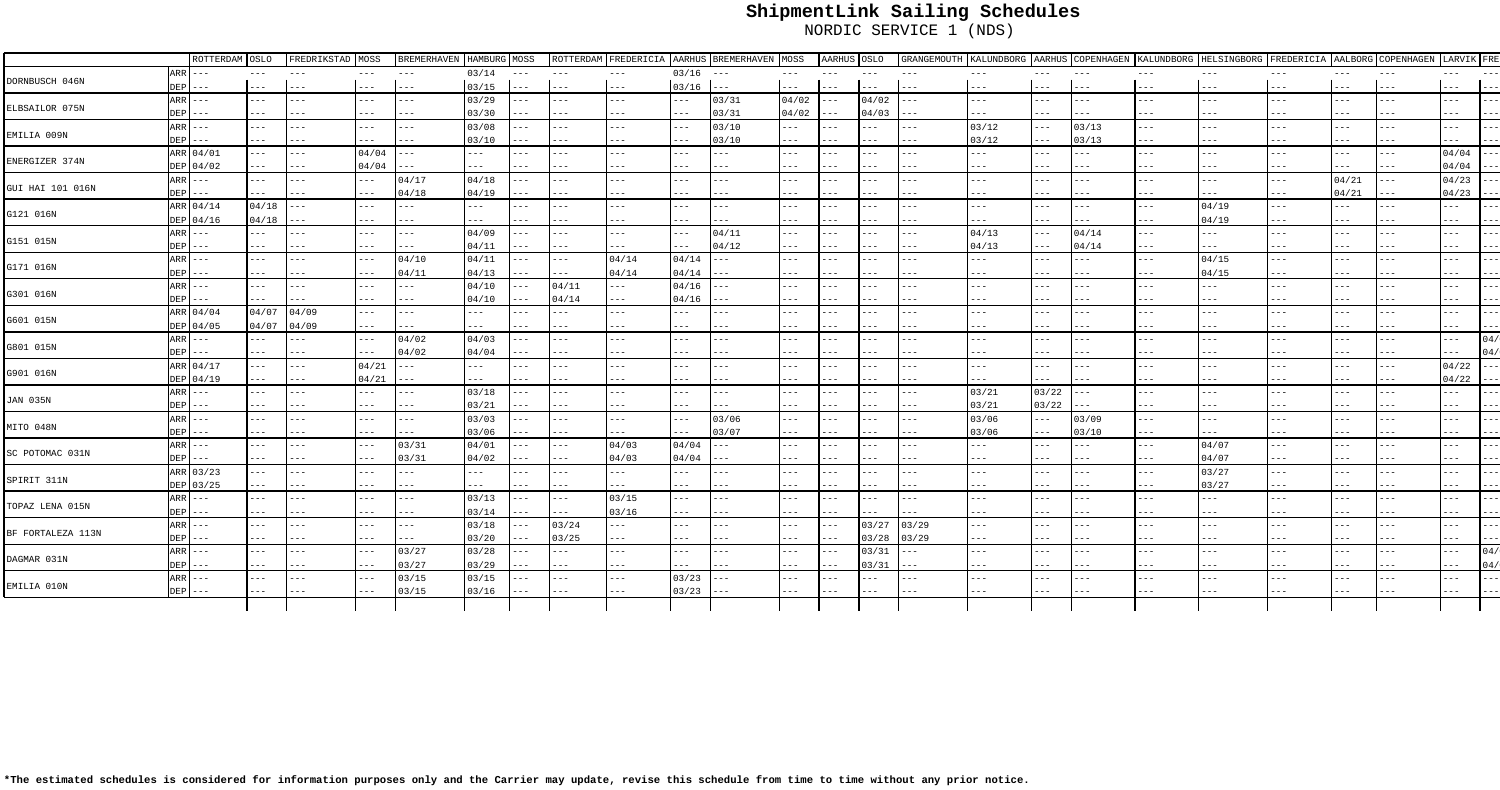NORDIC SERVICE 1 (NDS)

|                   |                             | ROTTERDAM OSLO |                        | FREDRIKSTAD MOSS |                  | <b>BREMERHAVEN</b> | HAMBURG MOSS   |         |                    | ROTTERDAM FREDERICIA | <b>AARHUS</b>  | BREMERHAVEN MOSS |                | AARHUS OSLO |         | GRANGEMOUTH    | KALUNDBORG     | <b>AARHUS</b>   | COPENHAGEN     | KALUNDBORG       | HELSINGBORG FREDERICIA |                    |                  | AALBORG COPENHAGEN | LARVIK FRE       |         |
|-------------------|-----------------------------|----------------|------------------------|------------------|------------------|--------------------|----------------|---------|--------------------|----------------------|----------------|------------------|----------------|-------------|---------|----------------|----------------|-----------------|----------------|------------------|------------------------|--------------------|------------------|--------------------|------------------|---------|
| ENERGIZER 375N    | ARR 04/07                   |                | $---$                  | $- - -$          | $04/11$ ---      |                    | $---$          | $- - -$ | $- - -$            | $- - -$              | $---$          | $- - -$          | $- - -$        |             |         |                | $- - -$        | $---$           | $- - -$        | $\frac{1}{2}$    | $- - -$                | $- - -$            | $---$            | $- - -$            | $04/12$ ---      |         |
|                   | DEP 04/09                   |                | $---$                  | $- - -$          | 04/11            | $- - -$            | $---$          | $- - -$ | $- - -$            | $- - -$              | $- -$          | $- - -$          | $- - -$        | $-- -$      | $---$   | $---$          | $-- -$         | $- -$           | $- -$          | $---$            | $---$                  | $- - -$            | $- -$            | $- - -$            | 04/12            | $- - -$ |
| G121 017N         | ARR 04/21                   |                | 04/25                  | $---$            | $- -$            | $---$              | $- - -$        | ---     | ---                | $- - -$              | $- -$          | $- -$            | $- - -$        |             |         |                | $- - -$        | $- - -$         | $---$          | $- - -$          | 04/26                  | $---$              | $- -$            | ---                | $- - -$          |         |
|                   | DEP 04/23<br>$ARR$ ---      |                | 04/25<br>$---$         | $---$            | $- - -$<br>$---$ | $- - -$<br>$---$   | $- -$<br>04/16 | $- - -$ | $---$              | $- - -$              | $- - -$        | $- -$<br>04/18   | $---$          | $---$       | $---$   | $---$          | $- -$<br>04/20 | $- -$<br>$-- -$ | $- -$<br>04/21 | $- - -$<br>$---$ | 04/26<br>$---$         | $- -$<br>$---$     | $- -$<br>$-- -$  | $---$              | $- -$<br>$---$   |         |
| G151 016N         | DEP  <br>$---$              |                | $- - -$                | $--$             | $- -$            | $--$               | 04/18          |         | $- -$              |                      | $- -$          | 04/19            |                |             |         |                | 04/20          | $- -$           | 04/21          | $- - -$          | $--$                   | $- -$              | $- -$            |                    | $- -$            |         |
|                   | <b>ARR</b><br>$- - - -$     |                | $-- -$                 | $---$            | $- - -$          | $-- -$             | 04/17          |         | 04/18              | $- - -$              | 04/23          | $- -$            | $- - -$        | $- - -$     | $- - -$ |                | $- -$          | $- -$           | $- -$          | $- - -$          | $- - -$                | $- - -$            | $- - -$          | $- -$              | $-- -$           |         |
| G301 017N         | DEP.<br>$---$               |                | $-- -$                 | $--$             | $- - -$          | $--$               | 04/17          |         | 04/21              | $- - -$              | 04/23          | $- -$            | $- -$          |             | $- -$   | $- -$          | $- - -$        | $- -$           | $- -$          | $- - -$          | $-- -$                 | $- -$              | $- -$            |                    | $- - -$          |         |
|                   | ARR 04/11                   |                | 04/14                  | 04/16            | $- - -$          | $- - -$            | $- - -$        | $- -$   | $- - -$            | $- -$                | $- -$          | $- -$            | $- - -$        | $- - -$     | $- - -$ |                | $- -$          | $- -$           | $- -$          | $- - -$          | $- -$                  | $- - -$            | $- -$            | $- -$              | $- -$            |         |
| G601 016N         | DEP 04/12                   |                | 04/14                  | 04/16            | $-- -$           | $-- -$             | $- - -$        | $- -$   | $- - -$            | $- - -$              | $- - -$        | $-- -$           |                |             |         |                | $- -$          | $- -$           | $- -$          | $--$             | $---$                  | $- -$              | $- - -$          |                    | $- - -$          |         |
|                   | <b>ARR</b><br>$---$         |                | $---$                  | $---$            | $-- -$           | 04/09              | 04/10          | $- -$   | $- -$              | $- -$                | $- -$          | $- -$            | $- -$          |             | $- -$   |                | $- - -$        | $- -$           | $- -$          | $- - -$          | $- - -$                | $- -$              | $- -$            |                    | $- -$            | 04/     |
| G801 016N         | DEP.<br>$---$               |                | $---$                  | $--$             | $- - -$          | 04/09              | 04/11          |         | $- -$              | $- -$                | $- -$          | $- - -$          |                |             |         |                | $- -$          | $- -$           | $- -$          | $- - -$          | $-- -$                 | $- -$              | $- -$            |                    | $- -$            | 04/     |
|                   | ARR<br>$---$                |                | $---$                  | $---$            | $- -$            | $---$              | 03/26          | $- -$   | $-- -$             | $-- -$               | $- - -$        | $- - -$          | $- - -$        | $---$       | $- - -$ | $---$          | 03/29          | 03/30           | $- -$          | $---$            | $---$                  | $-- -$             | $-- -$           | $--$               | $---$            |         |
| JAN 036N          | <b>DEP</b><br>$---$         |                | $-- -$                 | $---$            | $- - -$          | $-- -$             | 03/27          |         | $- - -$            | $- -$                | $- -$          | $--$             | $---$          |             |         |                | 03/29          | 03/30           | $- -$          | $-- -$           | $-- -$                 | $- -$              | $- -$            |                    | $- -$            |         |
| MITO 049N         | ARR<br>$---$                |                | $---$                  | $---$            | $-- -$           | 03/11              | 03/13          | $- -$   | $-- -$             | 03/15                | $- -$          | $--$             | $---$          |             | $---$   |                | $- - -$        | $- -$           | 03/16          | $--$             | $- - -$                | $- - -$            | $- -$            |                    | $- -$            |         |
|                   | DEP.                        |                | $---$                  | $- - -$          | $- - -$          | 03/11              | 03/14          |         | $- - -$            | 03/15                | $- - -$        | $- - -$          | $- - -$        |             |         | $- -$          | $- -$          | $- - -$         | 03/16          | $---$            | $-- -$                 | $- -$              | $- - -$          |                    | $- - -$          |         |
| SC POTOMAC 032N   | <b>ARR</b><br>$---$         |                | $- - -$                | $-- -$           | $- -$            | 04/09              | 04/10          | $- -$   | $-- -$             | 04/13                | 04/13          | $- -$            | $- - -$        | $---$       | $---$   | $- -$          | $- -$          | $- -$           | $- -$          | $- - -$          | 04/14                  | $-- -$             | $- -$            | $- -$              | $- -$            |         |
|                   | DEP I<br>$- - -$            |                | $-- -$                 | $- - -$          | $-- -$           | 04/10              | 04/12          | $- -$   | $---$              | 04/13                | 04/13          | $-- -$           | $-- -$         |             | $- -$   | $- - -$        | $- - -$        | $- -$           | $--$           | $---$            | 04/14                  | $-- -$             | $-- -$           | $- -$              | $--$             |         |
| SPIRIT 312N       | ARR 03/30                   |                | $---$                  | $---$            | $---$            | $---$              | $- - -$        | $- - -$ | $---$              | $- - -$              | $- - -$        | $- - -$          | $---$          | $---$       | $---$   | $---$          | $-- -$         | $- - -$         | $- -$          | $---$            | 04/02                  | $- - -$            | $- -$            | $- - -$            | $- - -$          |         |
|                   | DEP 04/01                   |                | $---$                  | $- - -$          | $- -$            | $- - -$            | $- - -$        |         |                    |                      | $- -$          | $- - -$          |                |             |         |                | $- -$          | $- -$           | $- -$          | $- - -$          | 04/03                  | $- - -$            | $- -$            |                    | $- -$            |         |
| TOPAZ LENA 016N   | ARR <sup>I</sup><br>$- - -$ |                | $---$                  | $---$            | $---$            | $---$              | 03/17          | $- -$   | $---$              | 03/19                | $-- -$         | $- - -$          | $---$          | $- - -$     | $---$   | $- - -$        | $---$          | $- - -$         | $- -$          | $---$            | $---$                  | $- - -$            | $- -$            | $- -$              | $-- -$           |         |
|                   | DEP<br>$---$                |                | $---$<br>$04/03$ 04/05 | $--$             | $- - -$<br>$---$ | $--$<br>$---$      | 03/18<br>$---$ |         | $- - -$<br>$- - -$ | 03/19                | $- -$<br>$- -$ | $- -$<br>$- - -$ | $- -$<br>$---$ | $---$       | $---$   | $- -$<br>$---$ | $- -$<br>$- -$ | $- -$<br>$- -$  | $- -$<br>$- -$ | $- - -$<br>$---$ | $---$<br>$---$         | $- - -$<br>$- - -$ | $- - -$<br>$- -$ |                    | $- - -$<br>$- -$ |         |
| BF FORTALEZA 114N | ARR 04/01<br>DEP 04/02      |                | 04/03                  | 04/05            | $- -$            | $-- -$             |                | $- - -$ |                    | $- - -$              |                | $- -$            |                |             |         |                |                | $- -$           | $- -$          |                  | $--$                   | $- -$              | $- -$            | $- - -$            | $- -$            |         |
|                   | $ARR$ $---$                 |                | $---$                  | $---$            | $---$            | $- - -$            | 03/24          | $- -$   | $---$              | $-- -$               | $-- -$         | 03/25            | $---$          | $---$       | $---$   | $---$          | 03/27          | $---$           | $---$          | $---$            | $---$                  | $---$              | 03/28            | $---$              | $---$            | $-1$    |
| EMILIA 011N       | <b>DEP</b><br>$- - -$       |                | $---$                  | $---$            | $- - -$          | $-- -$             | 03/25          |         | $- -$              | $- -$                |                | 03/26            | $- -$          |             |         |                | 03/27          | $- -$           | $- -$          | $--$             | $- - -$                | $- -$              | 03/28            |                    | $- -$            |         |
|                   | ARR <sup>I</sup><br>$---$   |                | $-- -$                 | $---$            | $- - -$          | $-- -$             | 04/23          | $- -$   | $---$              | $- - -$              | $---$          | 04/25            | $-- -$         | $---$       | $---$   | $---$          | 04/27          | $- - -$         | 04/28          | $-- -$           | $---$                  | $---$              | $- - -$          | $-- -$             | $-- -$           |         |
| G151 017N         | DEP <sup>I</sup>            |                | $-- -$                 | $-- -$           | $- - -$          | $---$              | 04/25          | $- -$   | $- - -$            | $- -$                | $- -$          | 04/26            |                |             |         | $--$           | 04/27          | $- - -$         | 04/28          | $-- -$           | $-- -$                 | $- -$              | $- - -$          |                    | $- -$            |         |
|                   | ARR 04/18                   |                | 04/21                  | 04/23            | $---$            | $---$              | $- - -$        | $-- -$  | $-- -$             | $-- -$               | $---$          | $-- -$           | $---$          | $---$       | $---$   | $---$          | $---$          | $---$           | $---$          | $---$            | $---$                  | $-- -$             | $---$            | $- - -$            | $---$            | $-1$    |
| G601 017N         | DEP 04/19                   |                | 04/21                  | 04/23            | $- - -$          | $-- -$             | $-- -$         | $- -$   | $- -$              | $- -$                |                | $- -$            | $- -$          |             |         | $- -$          | $- - -$        | $- -$           | $-$            | $- -$            | $- - -$                | $- -$              | $- -$            |                    | $- -$            |         |
|                   | $ARR$ $---$                 |                | $---$                  | $---$            | $---$            | 04/16              | 04/17          | $---$   | $- - -$            | $-- -$               | $-- -$         | $---$            | $---$          | $---$       | $---$   | $---$          | $---$          | $-- -$          | $---$          | $---$            | $---$                  | $---$              | $---$            | $---$              | $---$            | 04/     |
| G801 017N         |                             |                | $---$                  | $---$            | $- - -$          | 04/16              | 04/18          | $- -$   | $- -$              |                      |                | $- -$            |                |             |         |                | $- -$          | $- -$           | $- -$          | $- -$            | $-- -$                 | $- -$              | $- -$            |                    | $ -$             | 04/     |
|                   | ARR <sup>I</sup><br>$---$   |                | $---$                  | $---$            | $- - -$          | 03/17              | 03/18          | $-- -$  | $---$              | $-- -$               | $-- -$         | $-- -$           | $---$          | $---$       | $---$   | $---$          | $---$          | $-- -$          | $---$          | $---$            | $---$                  | $---$              | 03/21            | 03/22              | $---$            |         |
| MITO 050N         | <b>DEP</b><br>$---$         |                | $-- -$                 | $---$            | $- - -$          | 03/17              | 03/19          | $- -$   | $- - -$            | $- -$                | $- -$          | $- -$            | $-- -$         | $- -$       | $- -$   | $- -$          | $- - -$        | $- -$           | $- -$          | $-- -$           | $- - -$                | $- - -$            | 03/21            | 03/22              | $- - -$          |         |
|                   | ARR<br>$---$                |                | $-- -$                 | $---$            | $- - -$          | 04/16              | 04/17          | $-- -$  | $---$              | 04/20                | 04/20          | $-- -$           | $---$          | $---$       | $---$   | $---$          | $---$          | $- -$           | $---$          | $---$            | 04/21                  | $---$              | $-- -$           | $-- -$             | $-- -$           |         |
| SC POTOMAC 033N   | DEP.<br>$\qquad \qquad - -$ |                | $-- -$                 | $---$            | $- - -$          | 04/17              | 04/19          | $- - -$ | $- - -$            | 04/20                | 04/20          | $-- -$           |                |             | $- -$   | $-- -$         | $- - -$        | $- -$           | $- -$          | $-- -$           | 04/21                  | $- - -$            | $- -$            | $- - -$            | $- -$            |         |
| TOPAZ LENA 017N   | $ARR$ $---$                 |                | $---$                  | $---$            | $---$            | $- - -$            | 03/20          | $- -$   | $---$              | 03/22                | $---$          | $---$            | $---$          | $---$       | $---$   | $---$          | $---$          | $-- -$          | $---$          | $---$            | $---$                  | $---$              | $--$             | $---$              | $---$            |         |
|                   | DEP.<br>$---$               |                | $---$                  | $- - -$          |                  | $- -$              | 03/21          | - - -   | $- - -$            | 03/23                | $- -$          | $- -$            | $- -$          |             |         |                | $- -$          | $- -$           | $- -$          | $- - -$          | $- - -$                | $- -$              | $- -$            | $ -$               | $- -$            |         |
| EMILIA 012N       | $ARR$ $---$                 |                | $---$                  | $---$            | $---$            | 03/29              | 03/30          | $- - -$ | $---$              | $- - -$              | 04/01          | $- - -$          | $---$          | $---$       | $---$   | $---$          | $---$          | $- - -$         | $---$          | $---$            | $---$                  | $---$              | $- - -$          | $---$              | $---$            |         |
|                   | $DEP$ $---$                 |                | $---$                  | $---$            | $- - -$          | 03/29              | 03/31          |         | $- -$              | $- -$                | 04/01          | $- -$            | $- - -$        |             |         |                |                | $- -$           | $- -$          | $- - -$          | $-- -$                 | $- - -$            | $- - -$          |                    |                  |         |
|                   |                             |                |                        |                  |                  |                    |                |         |                    |                      |                |                  |                |             |         |                |                |                 |                |                  |                        |                    |                  |                    |                  |         |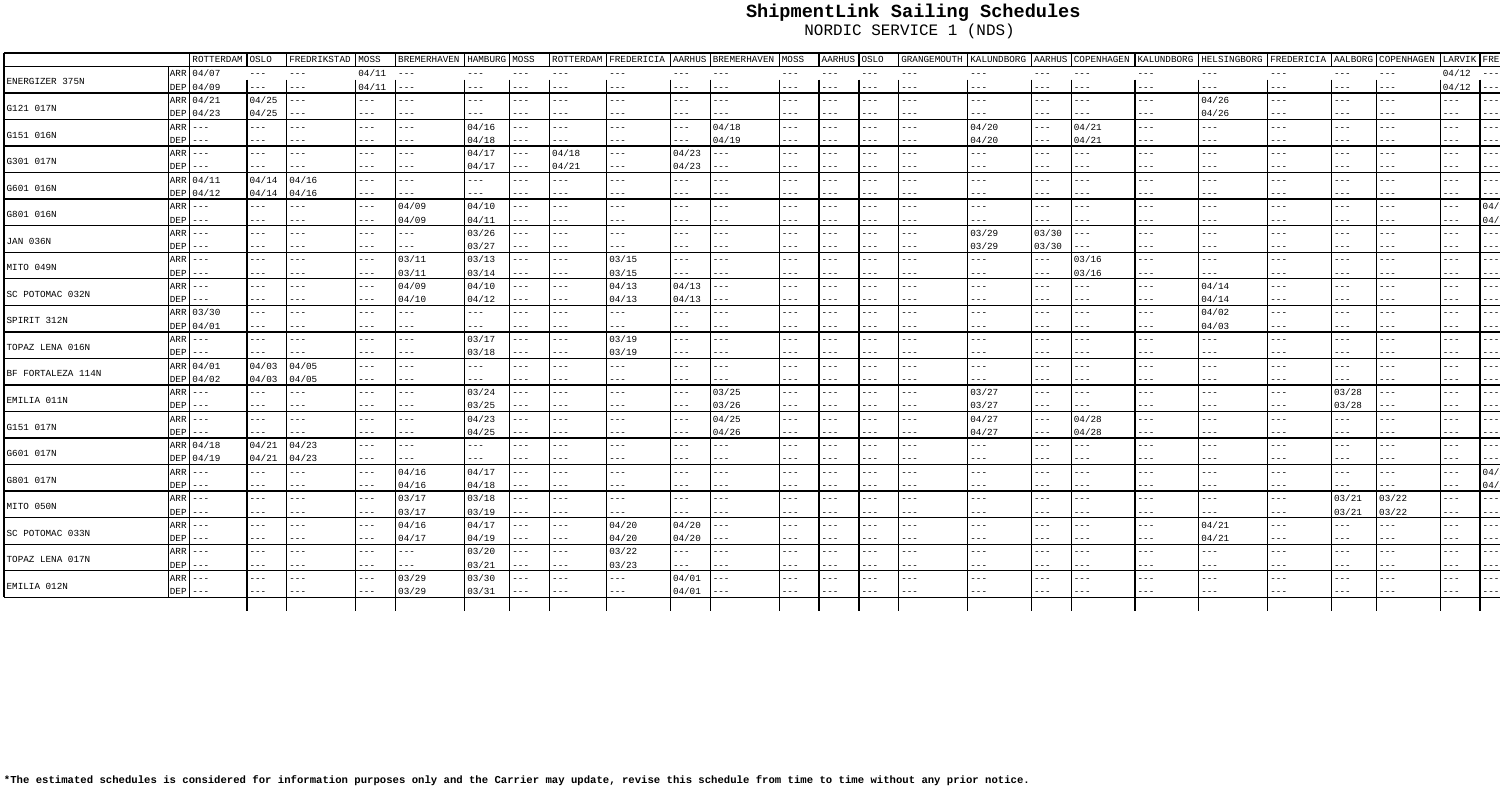|                 |                            | ROTTERDAM OSLO | FREDRIKSTAD         | MOSS         | BREMERHAVEN    | HAMBURG MOSS   |                                                                                                                                                                                                                                                                                                                                                                                              |              | ROTTERDAM FREDERICIA | <b>AARHUS</b>                                                                                                                                                                                                                                                                                                                                                                                | BREMERHAVEN    | MOSS           | ARHU           | )SLO            | GRANGEMOU       | KALUNDBORG   | <b>AARHUS</b>                                                                                                                                                                                                                                                                                                                                                                                | COPENHAGEN     | KALUNDBORG     | HELSINGBORG    | FREDERICIA   | AALBORG C         | COPENHAGEN   | LARVIK FRE     |              |
|-----------------|----------------------------|----------------|---------------------|--------------|----------------|----------------|----------------------------------------------------------------------------------------------------------------------------------------------------------------------------------------------------------------------------------------------------------------------------------------------------------------------------------------------------------------------------------------------|--------------|----------------------|----------------------------------------------------------------------------------------------------------------------------------------------------------------------------------------------------------------------------------------------------------------------------------------------------------------------------------------------------------------------------------------------|----------------|----------------|----------------|-----------------|-----------------|--------------|----------------------------------------------------------------------------------------------------------------------------------------------------------------------------------------------------------------------------------------------------------------------------------------------------------------------------------------------------------------------------------------------|----------------|----------------|----------------|--------------|-------------------|--------------|----------------|--------------|
|                 | $ARR$ $---$                | $- - -$        | $- - -$             | $---$        | 04/23          | 04/24          | $- - -$                                                                                                                                                                                                                                                                                                                                                                                      | $- - -$      | $- - -$              | $---$                                                                                                                                                                                                                                                                                                                                                                                        | $- - -$        | $---$          | $- - -$        | $- - -$         | $- - -$         | $- - -$      | $\frac{1}{2}$                                                                                                                                                                                                                                                                                                                                                                                | $- - -$        | $- - -$        | $---$          | $- - -$      | $- - -$           | $- - -$      | $- - - -$      |              |
| G801 018N       | $DEP$ $---$                | $--$           | $\qquad \qquad - -$ | $---$        | 04/23          | 04/25          | $--$                                                                                                                                                                                                                                                                                                                                                                                         | $---$        | $---$                | $---$                                                                                                                                                                                                                                                                                                                                                                                        | $---$          | $---$          | $---$          | ---             | $-- -$          | $---$        | $---$                                                                                                                                                                                                                                                                                                                                                                                        | $---$          | $---$          | $---$          | $---$        | $--$              | $---$        | $--$           | $ 04\rangle$ |
|                 | $ARR$ $---$                | $---$          | $---$               | $---$        | 04/23          | 04/24          | $--$                                                                                                                                                                                                                                                                                                                                                                                         | $---$        | 04/27                | $04/27$ $---$                                                                                                                                                                                                                                                                                                                                                                                |                | $---$          | $---$          | $-- -$          | $-- -$          | $---$        | $\frac{1}{2}$                                                                                                                                                                                                                                                                                                                                                                                | $---$          | $-- -$         | 04/28          | $---$        | $--$              | $---$        | $---$          |              |
| SC POTOMAC 034N | $DEP$ $---$                | $-- -$         | $---$               | ---          | 04/24          | 04/26          | $--$                                                                                                                                                                                                                                                                                                                                                                                         | $---$        | 04/27                | 04/27                                                                                                                                                                                                                                                                                                                                                                                        | $1 - - -$      | ---            | $-- -$         | $- -$           | $-- -$          | ---          | ---                                                                                                                                                                                                                                                                                                                                                                                          | ---            | $- - -$        | 04/28          | ---          | $- - -$           | $-- -$       | $--$           |              |
| TOPAZ LENA 018N | $ARR$ ---                  | ---            | $---$               | ---          | $---$          | 03/24          | ---                                                                                                                                                                                                                                                                                                                                                                                          | $---$        | 03/26                | $---$                                                                                                                                                                                                                                                                                                                                                                                        | $---$          | $---$          | $---$          | $---$           | ---             | $---$        | $- - -$                                                                                                                                                                                                                                                                                                                                                                                      | $---$          | ---            | $---$          | $---$        | ---               | $---$        | $---$          |              |
|                 | $DEP$ $---$                | ---            | ———                 | ———          | $- - -$        | 03/25          | $---$                                                                                                                                                                                                                                                                                                                                                                                        | ---          | 03/26                | $---$                                                                                                                                                                                                                                                                                                                                                                                        | $---$          | --- -          | $---$          | ---             | ---             | ---          | ---                                                                                                                                                                                                                                                                                                                                                                                          | $- - -$        | - - -          | ---            | ---          | $-- -$            | $---$        | --- -          |              |
| EMILIA 013N     | $ARR$ $---$                | ---            | $---$               | $--$         | $---$          | 04/03          | ---                                                                                                                                                                                                                                                                                                                                                                                          | $---$        | ---                  | $---$                                                                                                                                                                                                                                                                                                                                                                                        | 04/04          | ---            | $---$          | $---$           | ---             | 04/06        | $---$                                                                                                                                                                                                                                                                                                                                                                                        | $---$          | $-- -$         | $---$          | ---          | $-- -$            | $---$        | --- -          |              |
|                 | $DEP$ $---$                | ---            | $---$               | $-- -$       | $---$          | 04/04          | ---                                                                                                                                                                                                                                                                                                                                                                                          | $---$        | $-- -$               | ———                                                                                                                                                                                                                                                                                                                                                                                          | 04/04          | ---            | ———            | ---             | $-- -$          | 04/06        | ---                                                                                                                                                                                                                                                                                                                                                                                          | $---$          | $- - -$        | $---$          | $-- -$       | $- - -$           | $---$        | $- - -$        |              |
| MITO 051N       | $ARR$ ---                  | $---$          | $---$               | $---$        | 03/24          | 03/25          | $--$                                                                                                                                                                                                                                                                                                                                                                                         | $-- -$       | $-- -$               | $---$                                                                                                                                                                                                                                                                                                                                                                                        | $---$          | $---$          | $---$          | $---$           | ---             | $---$        | $---$                                                                                                                                                                                                                                                                                                                                                                                        | 03/28          | $-- -$         | 03/28          | $---$        | $-- -$            | $---$        | $---$          |              |
|                 | $DEP$ $---$                | $---$          | $---$               | $---$        | 03/24          | 03/26          | $---$                                                                                                                                                                                                                                                                                                                                                                                        | $---$        | $---$                | $---$                                                                                                                                                                                                                                                                                                                                                                                        | $---$          | $---$          | ---            | ---             | $-- -$          | $---$        | $---$                                                                                                                                                                                                                                                                                                                                                                                        | 03/28          | $-- -$         | 03/28          | $---$        | $- - -$           | $---$        | $---$          |              |
| TOPAZ LENA 019N | $ARR$ $---$                | ---            | $---$               | $--$         | $---$          | 03/28          | $-- -$                                                                                                                                                                                                                                                                                                                                                                                       | ---          | 03/30                | $---$                                                                                                                                                                                                                                                                                                                                                                                        | $---$          | ---            | $---$          | --- -           | $-- -$          | $---$        | ---                                                                                                                                                                                                                                                                                                                                                                                          | $---$          | $-- -$         | $---$          | ----         | $-- -$            | $---$        | $-- -$         |              |
|                 | $DFP$ $---$                | $---$          | $---$               | --- -        | --- -          | 03/29          | $\frac{1}{2} \frac{1}{2} \frac{1}{2} \frac{1}{2} \frac{1}{2} \frac{1}{2} \frac{1}{2} \frac{1}{2} \frac{1}{2} \frac{1}{2} \frac{1}{2} \frac{1}{2} \frac{1}{2} \frac{1}{2} \frac{1}{2} \frac{1}{2} \frac{1}{2} \frac{1}{2} \frac{1}{2} \frac{1}{2} \frac{1}{2} \frac{1}{2} \frac{1}{2} \frac{1}{2} \frac{1}{2} \frac{1}{2} \frac{1}{2} \frac{1}{2} \frac{1}{2} \frac{1}{2} \frac{1}{2} \frac{$ | ---          | 03/30                | $\frac{1}{2} \frac{1}{2} \frac{1}{2} \frac{1}{2} \frac{1}{2} \frac{1}{2} \frac{1}{2} \frac{1}{2} \frac{1}{2} \frac{1}{2} \frac{1}{2} \frac{1}{2} \frac{1}{2} \frac{1}{2} \frac{1}{2} \frac{1}{2} \frac{1}{2} \frac{1}{2} \frac{1}{2} \frac{1}{2} \frac{1}{2} \frac{1}{2} \frac{1}{2} \frac{1}{2} \frac{1}{2} \frac{1}{2} \frac{1}{2} \frac{1}{2} \frac{1}{2} \frac{1}{2} \frac{1}{2} \frac{$ | $---$          | --- -          | ---            | $---$           | $-- -$          | $---$        | ---                                                                                                                                                                                                                                                                                                                                                                                          | $- - -$        | $-- -$         | $---$          | ---          | $- -$             | $---$        | --- -          |              |
| EMILIA 014N     | $ARR$ $---$                | ---            | $---$               | $-- -$       | 04/07          | 04/07          | ---                                                                                                                                                                                                                                                                                                                                                                                          | ---          | $---$                | 04/09                                                                                                                                                                                                                                                                                                                                                                                        | $---$          | --- -          | ---            | $-- -$          | $-- -$          | $---$        | ---                                                                                                                                                                                                                                                                                                                                                                                          | $- - - -$      | $-- -$         | $---$          | ----         | $- - -$           | $---$        | $-- -$         |              |
|                 | $DEP$ $---$                | ---            | $---$               | $---$        | 04/07          | 04/08          | $- - -$                                                                                                                                                                                                                                                                                                                                                                                      | $---$        | $---$                | 04/09                                                                                                                                                                                                                                                                                                                                                                                        | $- - -$        | $---$          | $---$          | $- -$           | ---             | $-- -$       | $---$                                                                                                                                                                                                                                                                                                                                                                                        | ---            | $-- -$         | $---$          | $---$        | $- - -$           | $---$        | $--$           |              |
| MITO 052N       | $ARR$ $---$                | $---$          | $---$               | $---$        | $---$          | 03/30          | $--$                                                                                                                                                                                                                                                                                                                                                                                         | $---$        | $-- -$               | $---$                                                                                                                                                                                                                                                                                                                                                                                        | 04/01          | $---$          | $---$          | $---$           | $-- -$          | $---$        | $---$                                                                                                                                                                                                                                                                                                                                                                                        | 04/03          | $-- -$         | $---$          | $-- -$       | $-- -$            | $---$        | $---$          |              |
|                 | $DEP$ $---$<br>$ARR$ $---$ | $---$<br>---   | $---$<br>$---$      | $---$<br>--- | $---$<br>$---$ | 03/31<br>04/01 | $- - -$<br>$-- -$                                                                                                                                                                                                                                                                                                                                                                            | $---$<br>--- | $-- -$<br>04/03      | $\qquad \qquad - - -$<br>$---$                                                                                                                                                                                                                                                                                                                                                               | 04/01<br>$---$ | $---$<br>$---$ | $---$<br>$---$ | $-- -$<br>--- - | $---$<br>$-- -$ | $---$<br>--- | $---$<br>---                                                                                                                                                                                                                                                                                                                                                                                 | 04/03<br>$---$ | $--$<br>$-- -$ | $---$<br>$---$ | ---<br>$---$ | $- - -$<br>$-- -$ | $---$<br>--- | $---$<br>--- - |              |
| TOPAZ LENA 020N | $DEP$ $---$                | $---$          | $---$               | ---          | --- -          | 04/02          | $- -$                                                                                                                                                                                                                                                                                                                                                                                        | --- -        | 04/03                | $\frac{1}{2} \frac{1}{2} \frac{1}{2} \frac{1}{2} \frac{1}{2} \frac{1}{2} \frac{1}{2} \frac{1}{2} \frac{1}{2} \frac{1}{2} \frac{1}{2} \frac{1}{2} \frac{1}{2} \frac{1}{2} \frac{1}{2} \frac{1}{2} \frac{1}{2} \frac{1}{2} \frac{1}{2} \frac{1}{2} \frac{1}{2} \frac{1}{2} \frac{1}{2} \frac{1}{2} \frac{1}{2} \frac{1}{2} \frac{1}{2} \frac{1}{2} \frac{1}{2} \frac{1}{2} \frac{1}{2} \frac{$ | $---$          | $---$          | $---$          | --- -           | ---             | $---$        | $\frac{1}{2} \frac{1}{2} \frac{1}{2} \frac{1}{2} \frac{1}{2} \frac{1}{2} \frac{1}{2} \frac{1}{2} \frac{1}{2} \frac{1}{2} \frac{1}{2} \frac{1}{2} \frac{1}{2} \frac{1}{2} \frac{1}{2} \frac{1}{2} \frac{1}{2} \frac{1}{2} \frac{1}{2} \frac{1}{2} \frac{1}{2} \frac{1}{2} \frac{1}{2} \frac{1}{2} \frac{1}{2} \frac{1}{2} \frac{1}{2} \frac{1}{2} \frac{1}{2} \frac{1}{2} \frac{1}{2} \frac{$ | $---$          | ---            | $---$          | ---          | $-- -$            | $---$        | $--$           |              |
|                 | $ARR$ $---$                | ---            | $---$               | $--$         | 04/10          | 04/12          | --- -                                                                                                                                                                                                                                                                                                                                                                                        | ---          | ---                  | $---$                                                                                                                                                                                                                                                                                                                                                                                        | $---$          | --- -          | $---$          | --- -           | $-- -$          | 04/14        | $04/14$ ---                                                                                                                                                                                                                                                                                                                                                                                  |                | $-- -$         | $---$          | $---$        | $-- -$            | $---$        | --- -          |              |
| EMILIA 015N     | $DEP$ $---$                | $-- -$         | $---$               | $-- -$       | 04/10          | 04/13          | $- -$                                                                                                                                                                                                                                                                                                                                                                                        | ---          | $- - -$              | ---                                                                                                                                                                                                                                                                                                                                                                                          | ---            | $- - -$        | $-- -$         | $- -$           | ———             | 04/15        | 04/14                                                                                                                                                                                                                                                                                                                                                                                        | $- - -$        | $-- -$         | ---            | $- - -$      | $- - -$           | $---$        | $--$           |              |
|                 | $ARR$ $---$                | $-- -$         | $---$               | $---$        | $---$          | 04/05          | $- - -$                                                                                                                                                                                                                                                                                                                                                                                      | $---$        | $-- -$               | $---$                                                                                                                                                                                                                                                                                                                                                                                        | 04/06          | $---$          | $---$          | $-- -$          | $-- -$          | 04/08        | $---$                                                                                                                                                                                                                                                                                                                                                                                        | 04/09          | $-- -$         | $---$          | $---$        | $-- -$            | $-- -$       | $--$           |              |
| MITO 053N       | $DEP$ $---$                | $-- -$         | $---$               | $---$        | $-- -$         | 04/06          | $- -$                                                                                                                                                                                                                                                                                                                                                                                        | $---$        | $-- -$               | $---$                                                                                                                                                                                                                                                                                                                                                                                        | 04/06          | $---$          | ———            | $- -$           | $-- -$          | 04/08        | $- - - -$                                                                                                                                                                                                                                                                                                                                                                                    | 04/09          | $-- -$         | $---$          | $---$        | $- - -$           | $---$        | $---$          |              |
|                 | $ARR$ $---$                | $---$          | $---$               | ---          | $---$          | 04/04          | $---$                                                                                                                                                                                                                                                                                                                                                                                        | $---$        | 04/07                | $---$                                                                                                                                                                                                                                                                                                                                                                                        | $---$          | $---$          | $---$          | $---$           | ---             | $---$        | $- - -$                                                                                                                                                                                                                                                                                                                                                                                      | $---$          | ---            | $---$          | $---$        | ---               | $---$        | $---$          |              |
| TOPAZ LENA 021N | $DEP$ $---$                | ---            | $---$               | ---          | $---$          | 04/05          | $\frac{1}{2} \frac{1}{2} \frac{1}{2} \frac{1}{2} \frac{1}{2} \frac{1}{2} \frac{1}{2} \frac{1}{2} \frac{1}{2} \frac{1}{2} \frac{1}{2} \frac{1}{2} \frac{1}{2} \frac{1}{2} \frac{1}{2} \frac{1}{2} \frac{1}{2} \frac{1}{2} \frac{1}{2} \frac{1}{2} \frac{1}{2} \frac{1}{2} \frac{1}{2} \frac{1}{2} \frac{1}{2} \frac{1}{2} \frac{1}{2} \frac{1}{2} \frac{1}{2} \frac{1}{2} \frac{1}{2} \frac{$ | $---$        | 04/07                | $---$                                                                                                                                                                                                                                                                                                                                                                                        | $---$          | ---            | $---$          | $---$           | ---             | $---$        | $- - - -$                                                                                                                                                                                                                                                                                                                                                                                    | $---$          | ---            | $---$          | $---$        | $- - -$           | $---$        | $---$          |              |
|                 | $ARR$ $---$                | ---            | $---$               | $---$        | $---$          | 04/08          | $- - -$                                                                                                                                                                                                                                                                                                                                                                                      | $---$        | 04/11                | $---$                                                                                                                                                                                                                                                                                                                                                                                        | $---$          | $---$          | $---$          | ---             | ---             | $---$        | $---$                                                                                                                                                                                                                                                                                                                                                                                        | $---$          | ---            | $---$          | $---$        | $- - -$           | ---          | $---$          |              |
| TOPAZ LENA 022N | $DEP$ $---$                | $---$          | $---$               | $---$        | $-- -$         | 04/09          | $--$                                                                                                                                                                                                                                                                                                                                                                                         | $---$        | 04/11                | $---$                                                                                                                                                                                                                                                                                                                                                                                        | $---$          | $---$          | ———            | $- -$           | $-- -$          | $---$        | $---$                                                                                                                                                                                                                                                                                                                                                                                        | $---$          | $-- -$         | $---$          | $---$        | $- - -$           | $---$        | $--$           |              |
|                 | $ARR$ $---$                | $---$          | $---$               | ---          | $---$          | 04/12          | $---$                                                                                                                                                                                                                                                                                                                                                                                        | $---$        | 04/15                | $---$                                                                                                                                                                                                                                                                                                                                                                                        | $---$          | $---$          | $---$          | --- -           | ---             | $---$        | $---$                                                                                                                                                                                                                                                                                                                                                                                        | $---$          | ---            | $---$          | $---$        | $-- -$            | $---$        | $---$          |              |
| TOPAZ LENA 023N | $DEP$ $---$                | ---            | $---$               | --- -        | $---$          | 04/13          | $- - -$                                                                                                                                                                                                                                                                                                                                                                                      | $---$        | 04/15                | $---$                                                                                                                                                                                                                                                                                                                                                                                        | $---$          | --- -          | $---$          | $---$           | ---             | $---$        | $---$                                                                                                                                                                                                                                                                                                                                                                                        | $---$          | $- -$          | $---$          | --- -        | $-- -$            | $---$        | $---$          |              |
|                 |                            |                |                     |              |                |                |                                                                                                                                                                                                                                                                                                                                                                                              |              |                      |                                                                                                                                                                                                                                                                                                                                                                                              |                |                |                |                 |                 |              |                                                                                                                                                                                                                                                                                                                                                                                              |                |                |                |              |                   |              |                |              |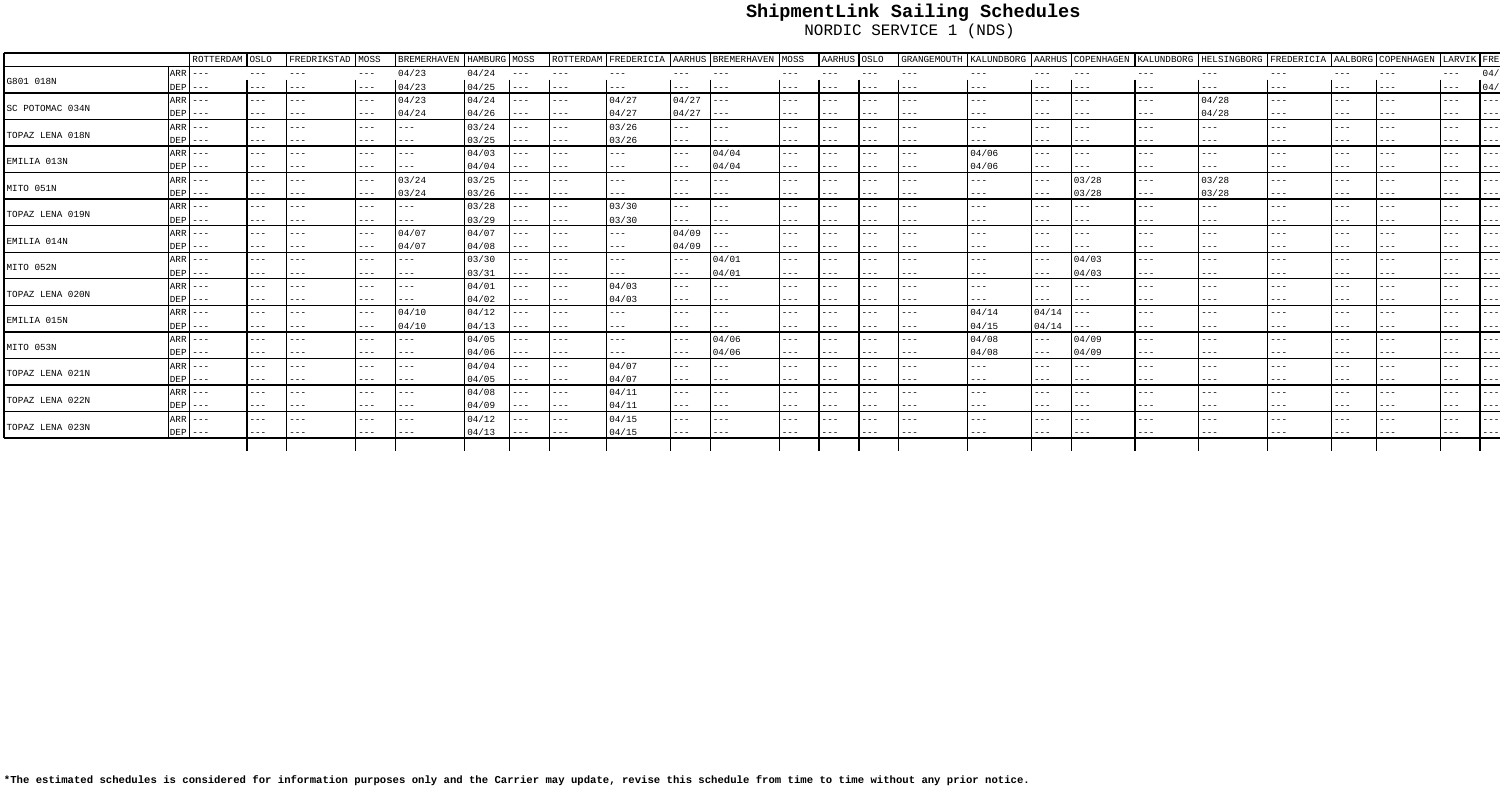| 03/02<br>03/06<br>$ARR$ ---<br>$-- -$<br>$---$<br>$- - -$<br>$-- -$<br>$- - -$<br>$-- -$<br>$-- -$<br>$- - -$<br>$--$<br>$- - -$<br>$- - -$<br>$---$<br>$--$<br>$- -$<br>$- - -$<br>$ -$<br>$- - -$<br>ANDREA 058S<br>03/02<br>03/06<br>DEP ---<br>$- - -$<br>$---$<br>$-- -$<br>$- -$<br>$- - -$<br>$- -$<br>$--$<br>$--$<br>$- -$<br>$- -$<br>$- -$<br>$- -$<br>$- -$<br>$ARR$ ---<br>02/27<br>02/28<br>$---$<br>$-- -$<br>$---$<br>$-- -$<br>$-- -$<br>$---$<br>$---$<br>$---$<br>$-- -$<br>$- - -$<br>$- - -$<br>$- -$<br>$---$<br>$- - -$<br>$-- -$<br>$- - -$<br>$-- -$<br>BIANCA RAMBOW 760S<br>02/27<br>02/28<br>$DEP$ $---$<br>$-- -$<br>$---$<br>$-- -$<br>$-- -$<br>$---$<br>$---$<br>$- - -$<br>$---$<br>$---$<br>$- -$<br>$- - -$<br>$---$<br>$-- -$<br>$---$<br>$--$<br>$-- -$<br>$ARR$ ---<br>02/16<br>$-- -$<br>$---$<br>$---$<br>$---$<br>$-- -$<br>$-- -$<br>$-- -$<br>$- -$<br>$---$<br>$- - -$<br>$- - -$<br>$- - -$<br>$-- -$<br>$---$<br>$-- -$<br>$-- -$<br>$- -$<br>$- - -$<br>ELBSAILOR 069S<br>$DEP$ $---$<br>02/16<br>$- - -$<br>$---$<br>$---$<br>$---$<br>$- - -$<br>---<br>$- -$<br>$-- -$<br>$-- -$<br>---<br>$---$<br>$-- -$<br>---<br>---<br>$- -$<br>$- -$<br>$ARR$ $---$<br>02/21<br>02/22<br>02/23<br>$- - -$<br>$---$<br>$   \,$<br>$- - -$<br>$---$<br>$-- -$<br>$- -$<br>$---$<br>$-- -$<br>$-- -$<br>$---$<br>$-- -$<br>$---$<br>$-- -$<br>$- - -$<br>$-- -$<br>ENERGIZER 368S<br>$DEP$ $---$<br>02/22<br>02/22<br>02/23<br>$-- -$<br>$- - -$<br>$- -$<br>---<br>$- -$<br>$- -$<br>$---$<br>$- - -$<br>$- -$<br>$-- -$<br>$---$<br>$-- -$<br>$---$<br>$---$<br>$- -$<br>$ARR$ $---$<br>03/10<br>03/12<br>$---$<br>$   \,$<br>$   \,$<br>$---$<br>$- - -$<br>$-- -$<br>$- - -$<br>$-- -$<br>$---$<br>$---$<br>$---$<br>$---$<br>$-- -$<br>$- - -$<br>$- - -$<br>$---$<br>$---$<br>03/10<br>03/12<br>$DEP$ $---$<br>$- - -$<br>$-- -$<br>$- - -$<br>$- - -$<br>$- -$<br>$- -$<br>$---$<br>$- - -$<br>$-- -$<br>$---$<br>$-- -$<br>$-- -$<br>$-- -$<br>$-- -$<br>$- -$<br>$- -$<br>$- -$<br>$ARR$ ---<br>03/07<br>03/08<br>$---$<br>$   \,$<br>$-- -$<br>$---$<br>$-- -$<br>$-- -$<br>$---$<br>$-- -$<br>$---$<br>$-- -$<br>$- - -$<br>$---$<br>$---$<br>$-- -$<br>$---$<br>$- - -$<br>$---$<br>03/07<br>03/08<br>$DEP$ $---$<br>$---$<br>$---$<br>$-- -$<br>$---$<br>$---$<br>$---$<br>$---$<br>$---$<br>$-- -$<br>$---$<br>$- - -$<br>$- - -$<br>$---$<br>$-- -$<br>$---$<br>$---$<br>$- -$<br>$ARR$ $---$<br>03/02<br>03/03<br>03/04<br>$\qquad \qquad - -$<br>$---$<br>$---$<br>$--$<br>$-- -$<br>$---$<br>$---$<br>$---$<br>$- - -$<br>$-- -$<br>$- - -$<br>$- - -$<br>$---$<br>$---$<br>$-- -$<br>$---$<br>03/02<br>$DEP$ $---$<br>03/03<br>03/04<br>---<br>$- - -$<br>$- - -$<br>$- - -$<br>$- - -$<br>$-- -$<br>$- - -$<br>$---$<br>$---$<br>$- - -$<br>---<br>$-- -$<br>$---$<br>$- -$<br>ARR 03/03<br>03/03<br>03/04<br>$- - -$<br>$---$<br>$--$<br>$---$<br>$\qquad \qquad - -$<br>$\frac{1}{2} \frac{1}{2} \frac{1}{2} \frac{1}{2} \frac{1}{2} \frac{1}{2} \frac{1}{2} \frac{1}{2} \frac{1}{2} \frac{1}{2} \frac{1}{2} \frac{1}{2} \frac{1}{2} \frac{1}{2} \frac{1}{2} \frac{1}{2} \frac{1}{2} \frac{1}{2} \frac{1}{2} \frac{1}{2} \frac{1}{2} \frac{1}{2} \frac{1}{2} \frac{1}{2} \frac{1}{2} \frac{1}{2} \frac{1}{2} \frac{1}{2} \frac{1}{2} \frac{1}{2} \frac{1}{2} \frac{$<br>$---$<br>$---$<br>$--$<br>$- - -$<br>$---$<br>$---$<br>$---$<br>$---$<br>$---$<br>$---$<br>$\qquad \qquad - -$<br>DEP 03/03<br>03/03<br>03/04<br>$- - -$<br>$---$<br>$---$<br>$-- -$<br>$-- -$<br>$- -$<br>$- -$<br>$- -$<br>$-- -$<br>$- - -$<br>$- -$<br>$-- -$<br>$- -$<br>$- -$<br>$- -$<br>$- -$<br>$- - -$<br>$ARR$ ---<br>$03/05$ ---<br>$---$<br>$---$<br>$---$<br>$---$<br>$- - -$<br>$---$<br>$---$<br>$---$<br>$- - -$<br>$-- -$<br>$- - -$<br>$-- -$<br>$---$<br>$---$<br>$---$<br>$\qquad \qquad - -$<br>$---$<br>$DEP$ $---$<br>03/05<br>$- - -$<br>$-- -$<br>$- -$<br>$- -$<br>$- - -$<br>$- -$<br>$- -$<br>$---$<br>$-- -$<br>$-- -$<br>$---$<br>$---$<br>$-- -$<br>---<br>$-- -$<br>$-- -$<br>$---$<br>$- -$<br>$ARR$ $---$<br>02/28<br>$---$<br>$---$<br>$---$<br>$---$<br>$---$<br>$-- -$<br>$-- -$<br>$---$<br>$---$<br>$-- -$<br>$-- -$<br>$---$<br>$- - -$<br>$-- -$<br>$---$<br>$---$<br>$-- -$<br>$---$<br>$DEP$ $---$<br>02/28<br>$\qquad \qquad -$<br>$---$<br>$- - -$<br>$- - -$<br>$- - -$<br>$- -$<br>$--$<br>$-- -$<br>$-- -$<br>$---$<br>$---$<br>$-- -$<br>$---$<br>$- -$<br>$--$<br>$--$<br>$- -$<br>$ARR$ ---<br>02/24<br>02/26<br>$---$<br>$   \,$<br>$---$<br>$-- -$<br>$- - -$<br>$-- -$<br>$---$<br>$- - -$<br>$---$<br>$---$<br>$-- -$<br>$---$<br>$- - -$<br>$---$<br>$---$<br>$- - -$<br>$---$<br>02/26<br>$DEP$ $---$<br>)2/24<br>$- - -$<br>$-- -$<br>$- - -$<br>$---$<br>$-- -$<br>$--$<br>$-- -$<br>$-- -$<br>$-- -$<br>$-- -$<br>$---$<br>$-- -$<br>$- -$<br>$--$<br>$-- -$<br>$- -$<br>$ARR$ $---$<br>03/10<br>03/11<br>03/11<br>$\qquad \qquad - -$<br>$- - -$<br>$---$<br>$---$<br>$---$<br>$---$<br>$---$<br>$---$<br>$---$<br>$\qquad \qquad - -$<br>$---$<br>$---$<br>$---$<br>$---$<br>$---$<br>$\qquad \qquad - -$<br>03/10<br>03/11<br>$DEP$ $---$<br>03/11<br>$- -$<br>$- -$<br>$---$<br>$-- -$<br>$---$<br>$- -$<br>$- - -$<br>$-- -$<br>$-- -$<br>$-- -$<br>$- - -$<br>$- - -$<br>$--$<br>$- -$<br>$ARR$ ---<br>02/25<br>$\qquad \qquad - -$<br>$   \,$<br>$- - -$<br>$-- -$<br>$---$<br>$-- -$<br>---<br>$---$<br>$---$<br>$-- -$<br>$---$<br>$-- -$<br>$- - -$<br>$- - -$<br>$---$<br>$---$<br>$---$<br>---<br>$DEP$ $---$<br>02/26<br>$- - -$<br>$--$<br>$-- -$<br>$---$<br>$---$<br>$---$<br>$- -$<br>$- - -$<br>$- -$<br>$---$<br>$- -$<br>$- -$<br>$---$<br>$---$<br>$-- -$<br>$--$<br>$- -$<br>$- -$<br>$ARR$ $---$<br>03/14<br>03/15<br>$---$<br>$---$<br>$-- -$<br>$-- -$<br>$---$<br>$---$<br>$---$<br>$-- -$<br>$---$<br>$-- -$<br>$-- -$<br>$-- -$<br>$---$<br>$-- -$<br>$-- -$<br>$---$<br>$- - -$<br>03/14<br>03/15<br>$DEP$ $---$<br>$-- -$<br>$-- -$<br>$---$<br>$---$<br>$---$<br>$---$<br>$---$<br>$---$<br>---<br>$- -$<br>$---$<br>$- -$<br>$- -$<br>$---$<br>$- -$<br>$---$<br>$-- -$<br>$ARR$ ---<br>03/20<br>$---$<br>$---$<br>$- - -$<br>$   \,$<br>$- - -$<br>$---$<br>$- - -$<br>$---$<br>$---$<br>$---$<br>$-- -$<br>$---$<br>$---$<br>$- - -$<br>$- - -$<br>$-- -$<br>$-- -$<br>$---$<br>03/20<br>$DEP$ $---$<br>$-- -$<br>$- - -$<br>$- -$<br>$- - -$<br>$- - -$<br>$- -$<br>$---$<br>$- - -$<br>$-- -$<br>$-- -$<br>$- - -$<br>$---$<br>---<br>$- - -$<br>---<br>$-- -$<br>$-- -$<br>$\qquad \qquad -$<br>ARR 02/18<br>02/23<br>02/24<br>$   \,$<br>$---$<br>$   \,$<br>$---$<br>$-- -$<br>$-- -$<br>$-- -$<br>$-- -$<br>$---$<br>$-- -$<br>$---$<br>$---$<br>$---$<br>$-- -$<br>$-- -$<br>$---$<br>$-- -$<br>SC POTOMAC 025S<br>DEP 02/18<br>02/23<br>02/24<br>$- - -$<br>$-- -$<br>$---$<br>$---$<br>---<br>$---$<br>$- -$<br>$- - -$<br>$- - -$<br>$- -$<br>$- - -$<br>$- - -$<br>$- - -$<br>$- -$<br>$---$<br>$- -$<br>$ARR$ $---$<br>03/04<br>03/06<br>$\qquad \qquad - -$<br>$---$<br>$---$<br>$---$<br>$---$<br>$-- -$<br>$- - - -$<br>$-- -$<br>$---$<br>$---$<br>$---$<br>$---$<br>$-- -$<br>$---$<br>$- - -$<br>$- - -$<br>$- - -$<br>03/04<br>03/06<br>$DEP$ $---$<br>$-- -$<br>$---$<br>$---$<br>$---$<br>$---$<br>$---$<br>$- - -$<br>$- - - -$<br>$-- -$<br>$---$<br>$---$<br>$---$<br>$---$<br>$-- -$<br>$---$<br>$---$<br>$- - -$<br>$ARR$ $---$<br>03/13<br>03/14<br>$---$<br>$---$<br>$---$<br>$-- -$<br>$---$<br>$---$<br>$--$<br>$---$<br>$-- -$<br>$-- -$<br>$-- -$<br>$- - -$<br>$-- -$<br>$-- -$<br>$-- -$<br>$-- -$<br>$-- -$<br>ANDREA 059S<br>03/13<br>03/14<br>$DEP$ $---$<br>$---$<br>$-- -$<br>$---$<br>$-- -$<br>$- - -$<br>$---$<br>$- - -$<br>$- - -$<br>$-- -$<br>---<br>$- -$<br>$-- -$<br>$-- -$<br>$---$<br>$---$<br>$- -$<br>---<br>$ARR$ ---<br>03/09<br>03/11<br>$---$<br>$---$<br>$\frac{1}{2} \frac{1}{2} \frac{1}{2} \frac{1}{2} \frac{1}{2} \frac{1}{2} \frac{1}{2} \frac{1}{2} \frac{1}{2} \frac{1}{2} \frac{1}{2} \frac{1}{2} \frac{1}{2} \frac{1}{2} \frac{1}{2} \frac{1}{2} \frac{1}{2} \frac{1}{2} \frac{1}{2} \frac{1}{2} \frac{1}{2} \frac{1}{2} \frac{1}{2} \frac{1}{2} \frac{1}{2} \frac{1}{2} \frac{1}{2} \frac{1}{2} \frac{1}{2} \frac{1}{2} \frac{1}{2} \frac{$<br>$\frac{1}{2} \frac{1}{2} \frac{1}{2} \frac{1}{2} \frac{1}{2} \frac{1}{2} \frac{1}{2} \frac{1}{2} \frac{1}{2} \frac{1}{2} \frac{1}{2} \frac{1}{2} \frac{1}{2} \frac{1}{2} \frac{1}{2} \frac{1}{2} \frac{1}{2} \frac{1}{2} \frac{1}{2} \frac{1}{2} \frac{1}{2} \frac{1}{2} \frac{1}{2} \frac{1}{2} \frac{1}{2} \frac{1}{2} \frac{1}{2} \frac{1}{2} \frac{1}{2} \frac{1}{2} \frac{1}{2} \frac{$<br>$---$<br>$\qquad \qquad - -$<br>$---$<br>$--$<br>$---$<br>$- - -$<br>$- - -$<br>$---$<br>$-- -$<br>$---$<br>$---$<br>$---$<br>$-- -$<br>BIANCA RAMBOW 761S<br>$DEP$ $---$<br>03/09<br>03/11<br>$- -$<br>$---$<br>$---$<br>---<br>$- - -$<br>$-- -$<br>---<br>$-- -$<br>$- -$<br>$ARR$ $---$<br>02/20<br>02/18<br>$---$<br>$---$<br>$---$<br>$---$<br>$---$<br>$- - -$<br>$---$<br>---<br>$---$<br>$---$<br>---<br>$---$<br>$---$<br>$---$<br>$---$<br>$- - - -$<br>$---$<br>DORNBUSCH 041S<br>02/18<br>02/20<br>$DEP$ $---$<br>$- - -$<br>$---$<br>$---$<br>$---$<br>---<br>$- - -$<br>$- -$<br>$- - -$<br>$---$<br>$- - -$ |                  | FREDERICIA | AARHUS KALUNDBORG AARHUS | MOSS | )SLO | GRANGEMOUTH | FREDRIKSTAD | OSLO | COPENHAGEN | <b>KALUNDBOR</b> | HELSINGBORG | FREDERICIA | AALBORG | COPENHAGEN | LARVIK FREDRIKSTAD | KRISTIANSAND | HELSINGBORG | MOSS |  |
|----------------------------------------------------------------------------------------------------------------------------------------------------------------------------------------------------------------------------------------------------------------------------------------------------------------------------------------------------------------------------------------------------------------------------------------------------------------------------------------------------------------------------------------------------------------------------------------------------------------------------------------------------------------------------------------------------------------------------------------------------------------------------------------------------------------------------------------------------------------------------------------------------------------------------------------------------------------------------------------------------------------------------------------------------------------------------------------------------------------------------------------------------------------------------------------------------------------------------------------------------------------------------------------------------------------------------------------------------------------------------------------------------------------------------------------------------------------------------------------------------------------------------------------------------------------------------------------------------------------------------------------------------------------------------------------------------------------------------------------------------------------------------------------------------------------------------------------------------------------------------------------------------------------------------------------------------------------------------------------------------------------------------------------------------------------------------------------------------------------------------------------------------------------------------------------------------------------------------------------------------------------------------------------------------------------------------------------------------------------------------------------------------------------------------------------------------------------------------------------------------------------------------------------------------------------------------------------------------------------------------------------------------------------------------------------------------------------------------------------------------------------------------------------------------------------------------------------------------------------------------------------------------------------------------------------------------------------------------------------------------------------------------------------------------------------------------------------------------------------------------------------------------------------------------------------------------------------------------------------------------------------------------------------------------------------------------------------------------------------------------------------------------------------------------------------------------------------------------------------------------------------------------------------------------------------------------------------------------------------------------------------------------------------------------------------------------------------------------------------------------------------------------------------------------------------------------------------------------------------------------------------------------------------------------------------------------------------------------------------------------------------------------------------------------------------------------------------------------------------------------------------------------------------------------------------------------------------------------------------------------------------------------------------------------------------------------------------------------------------------------------------------------------------------------------------------------------------------------------------------------------------------------------------------------------------------------------------------------------------------------------------------------------------------------------------------------------------------------------------------------------------------------------------------------------------------------------------------------------------------------------------------------------------------------------------------------------------------------------------------------------------------------------------------------------------------------------------------------------------------------------------------------------------------------------------------------------------------------------------------------------------------------------------------------------------------------------------------------------------------------------------------------------------------------------------------------------------------------------------------------------------------------------------------------------------------------------------------------------------------------------------------------------------------------------------------------------------------------------------------------------------------------------------------------------------------------------------------------------------------------------------------------------------------------------------------------------------------------------------------------------------------------------------------------------------------------------------------------------------------------------------------------------------------------------------------------------------------------------------------------------------------------------------------------------------------------------------------------------------------------------------------------------------------------------------------------------------------------------------------------------------------------------------------------------------------------------------------------------------------------------------------------------------------------------------------------------------------------------------------------------------------------------------------------------------------------------------------------------------------------------------------------------------------------------------------------------------------------------------------------------------------------------------------------------------------------------------------------------------------------------------------------------------------------------------------------------------------------------------------------------------------------------------------------------------------------------------------------------------------------------------------------------------------------------------------------------------------------------------------------------------------------------------------------------------------------------------------------------------------------------------------------------------------------------------------------------------------------------------------------------------------------------------------------------------------------------------------------------------------------------------------------------------------------------------------------------------------------------------------------------------------------------------------------------------------------------------------------------------------------------------------------------------------------------------------------------------------------------------------------------------------------------------------------------------------------------------------------------------------------------------------------------------------------------------------------------------------------------------------------------------------------------------------------------------------------------------------------------------------------------------------------------------------------------------------------------------------------------------------------------------------------------------------------------------------------------------------------------------------------------------------------------------------------------------------------------------------------------------------------------------------------------------------------------------------------------------------------------------------------------------------------------------------------------------------------------------------------------------------------------------------------------|------------------|------------|--------------------------|------|------|-------------|-------------|------|------------|------------------|-------------|------------|---------|------------|--------------------|--------------|-------------|------|--|
|                                                                                                                                                                                                                                                                                                                                                                                                                                                                                                                                                                                                                                                                                                                                                                                                                                                                                                                                                                                                                                                                                                                                                                                                                                                                                                                                                                                                                                                                                                                                                                                                                                                                                                                                                                                                                                                                                                                                                                                                                                                                                                                                                                                                                                                                                                                                                                                                                                                                                                                                                                                                                                                                                                                                                                                                                                                                                                                                                                                                                                                                                                                                                                                                                                                                                                                                                                                                                                                                                                                                                                                                                                                                                                                                                                                                                                                                                                                                                                                                                                                                                                                                                                                                                                                                                                                                                                                                                                                                                                                                                                                                                                                                                                                                                                                                                                                                                                                                                                                                                                                                                                                                                                                                                                                                                                                                                                                                                                                                                                                                                                                                                                                                                                                                                                                                                                                                                                                                                                                                                                                                                                                                                                                                                                                                                                                                                                                                                                                                                                                                                                                                                                                                                                                                                                                                                                                                                                                                                                                                                                                                                                                                                                                                                                                                                                                                                                                                                                                                                                                                                                                                                                                                                                                                                                                                                                                                                                                                                                                                                                                                                                                                                                                                                                                                                                                                                                                                                                                                                                                                                                                                                                                                                                                                                                                                                                                                                                                                                                                                                                                                                                                                                                                                                                                                                  |                  |            |                          |      |      |             |             |      |            |                  |             |            |         |            |                    |              |             |      |  |
|                                                                                                                                                                                                                                                                                                                                                                                                                                                                                                                                                                                                                                                                                                                                                                                                                                                                                                                                                                                                                                                                                                                                                                                                                                                                                                                                                                                                                                                                                                                                                                                                                                                                                                                                                                                                                                                                                                                                                                                                                                                                                                                                                                                                                                                                                                                                                                                                                                                                                                                                                                                                                                                                                                                                                                                                                                                                                                                                                                                                                                                                                                                                                                                                                                                                                                                                                                                                                                                                                                                                                                                                                                                                                                                                                                                                                                                                                                                                                                                                                                                                                                                                                                                                                                                                                                                                                                                                                                                                                                                                                                                                                                                                                                                                                                                                                                                                                                                                                                                                                                                                                                                                                                                                                                                                                                                                                                                                                                                                                                                                                                                                                                                                                                                                                                                                                                                                                                                                                                                                                                                                                                                                                                                                                                                                                                                                                                                                                                                                                                                                                                                                                                                                                                                                                                                                                                                                                                                                                                                                                                                                                                                                                                                                                                                                                                                                                                                                                                                                                                                                                                                                                                                                                                                                                                                                                                                                                                                                                                                                                                                                                                                                                                                                                                                                                                                                                                                                                                                                                                                                                                                                                                                                                                                                                                                                                                                                                                                                                                                                                                                                                                                                                                                                                                                                                  |                  |            |                          |      |      |             |             |      |            |                  |             |            |         |            |                    |              |             |      |  |
|                                                                                                                                                                                                                                                                                                                                                                                                                                                                                                                                                                                                                                                                                                                                                                                                                                                                                                                                                                                                                                                                                                                                                                                                                                                                                                                                                                                                                                                                                                                                                                                                                                                                                                                                                                                                                                                                                                                                                                                                                                                                                                                                                                                                                                                                                                                                                                                                                                                                                                                                                                                                                                                                                                                                                                                                                                                                                                                                                                                                                                                                                                                                                                                                                                                                                                                                                                                                                                                                                                                                                                                                                                                                                                                                                                                                                                                                                                                                                                                                                                                                                                                                                                                                                                                                                                                                                                                                                                                                                                                                                                                                                                                                                                                                                                                                                                                                                                                                                                                                                                                                                                                                                                                                                                                                                                                                                                                                                                                                                                                                                                                                                                                                                                                                                                                                                                                                                                                                                                                                                                                                                                                                                                                                                                                                                                                                                                                                                                                                                                                                                                                                                                                                                                                                                                                                                                                                                                                                                                                                                                                                                                                                                                                                                                                                                                                                                                                                                                                                                                                                                                                                                                                                                                                                                                                                                                                                                                                                                                                                                                                                                                                                                                                                                                                                                                                                                                                                                                                                                                                                                                                                                                                                                                                                                                                                                                                                                                                                                                                                                                                                                                                                                                                                                                                                                  |                  |            |                          |      |      |             |             |      |            |                  |             |            |         |            |                    |              |             |      |  |
|                                                                                                                                                                                                                                                                                                                                                                                                                                                                                                                                                                                                                                                                                                                                                                                                                                                                                                                                                                                                                                                                                                                                                                                                                                                                                                                                                                                                                                                                                                                                                                                                                                                                                                                                                                                                                                                                                                                                                                                                                                                                                                                                                                                                                                                                                                                                                                                                                                                                                                                                                                                                                                                                                                                                                                                                                                                                                                                                                                                                                                                                                                                                                                                                                                                                                                                                                                                                                                                                                                                                                                                                                                                                                                                                                                                                                                                                                                                                                                                                                                                                                                                                                                                                                                                                                                                                                                                                                                                                                                                                                                                                                                                                                                                                                                                                                                                                                                                                                                                                                                                                                                                                                                                                                                                                                                                                                                                                                                                                                                                                                                                                                                                                                                                                                                                                                                                                                                                                                                                                                                                                                                                                                                                                                                                                                                                                                                                                                                                                                                                                                                                                                                                                                                                                                                                                                                                                                                                                                                                                                                                                                                                                                                                                                                                                                                                                                                                                                                                                                                                                                                                                                                                                                                                                                                                                                                                                                                                                                                                                                                                                                                                                                                                                                                                                                                                                                                                                                                                                                                                                                                                                                                                                                                                                                                                                                                                                                                                                                                                                                                                                                                                                                                                                                                                                                  |                  |            |                          |      |      |             |             |      |            |                  |             |            |         |            |                    |              |             |      |  |
|                                                                                                                                                                                                                                                                                                                                                                                                                                                                                                                                                                                                                                                                                                                                                                                                                                                                                                                                                                                                                                                                                                                                                                                                                                                                                                                                                                                                                                                                                                                                                                                                                                                                                                                                                                                                                                                                                                                                                                                                                                                                                                                                                                                                                                                                                                                                                                                                                                                                                                                                                                                                                                                                                                                                                                                                                                                                                                                                                                                                                                                                                                                                                                                                                                                                                                                                                                                                                                                                                                                                                                                                                                                                                                                                                                                                                                                                                                                                                                                                                                                                                                                                                                                                                                                                                                                                                                                                                                                                                                                                                                                                                                                                                                                                                                                                                                                                                                                                                                                                                                                                                                                                                                                                                                                                                                                                                                                                                                                                                                                                                                                                                                                                                                                                                                                                                                                                                                                                                                                                                                                                                                                                                                                                                                                                                                                                                                                                                                                                                                                                                                                                                                                                                                                                                                                                                                                                                                                                                                                                                                                                                                                                                                                                                                                                                                                                                                                                                                                                                                                                                                                                                                                                                                                                                                                                                                                                                                                                                                                                                                                                                                                                                                                                                                                                                                                                                                                                                                                                                                                                                                                                                                                                                                                                                                                                                                                                                                                                                                                                                                                                                                                                                                                                                                                                                  |                  |            |                          |      |      |             |             |      |            |                  |             |            |         |            |                    |              |             |      |  |
|                                                                                                                                                                                                                                                                                                                                                                                                                                                                                                                                                                                                                                                                                                                                                                                                                                                                                                                                                                                                                                                                                                                                                                                                                                                                                                                                                                                                                                                                                                                                                                                                                                                                                                                                                                                                                                                                                                                                                                                                                                                                                                                                                                                                                                                                                                                                                                                                                                                                                                                                                                                                                                                                                                                                                                                                                                                                                                                                                                                                                                                                                                                                                                                                                                                                                                                                                                                                                                                                                                                                                                                                                                                                                                                                                                                                                                                                                                                                                                                                                                                                                                                                                                                                                                                                                                                                                                                                                                                                                                                                                                                                                                                                                                                                                                                                                                                                                                                                                                                                                                                                                                                                                                                                                                                                                                                                                                                                                                                                                                                                                                                                                                                                                                                                                                                                                                                                                                                                                                                                                                                                                                                                                                                                                                                                                                                                                                                                                                                                                                                                                                                                                                                                                                                                                                                                                                                                                                                                                                                                                                                                                                                                                                                                                                                                                                                                                                                                                                                                                                                                                                                                                                                                                                                                                                                                                                                                                                                                                                                                                                                                                                                                                                                                                                                                                                                                                                                                                                                                                                                                                                                                                                                                                                                                                                                                                                                                                                                                                                                                                                                                                                                                                                                                                                                                                  | GUI HAI 101 010S |            |                          |      |      |             |             |      |            |                  |             |            |         |            |                    |              |             |      |  |
|                                                                                                                                                                                                                                                                                                                                                                                                                                                                                                                                                                                                                                                                                                                                                                                                                                                                                                                                                                                                                                                                                                                                                                                                                                                                                                                                                                                                                                                                                                                                                                                                                                                                                                                                                                                                                                                                                                                                                                                                                                                                                                                                                                                                                                                                                                                                                                                                                                                                                                                                                                                                                                                                                                                                                                                                                                                                                                                                                                                                                                                                                                                                                                                                                                                                                                                                                                                                                                                                                                                                                                                                                                                                                                                                                                                                                                                                                                                                                                                                                                                                                                                                                                                                                                                                                                                                                                                                                                                                                                                                                                                                                                                                                                                                                                                                                                                                                                                                                                                                                                                                                                                                                                                                                                                                                                                                                                                                                                                                                                                                                                                                                                                                                                                                                                                                                                                                                                                                                                                                                                                                                                                                                                                                                                                                                                                                                                                                                                                                                                                                                                                                                                                                                                                                                                                                                                                                                                                                                                                                                                                                                                                                                                                                                                                                                                                                                                                                                                                                                                                                                                                                                                                                                                                                                                                                                                                                                                                                                                                                                                                                                                                                                                                                                                                                                                                                                                                                                                                                                                                                                                                                                                                                                                                                                                                                                                                                                                                                                                                                                                                                                                                                                                                                                                                                                  | G121 010S        |            |                          |      |      |             |             |      |            |                  |             |            |         |            |                    |              |             |      |  |
|                                                                                                                                                                                                                                                                                                                                                                                                                                                                                                                                                                                                                                                                                                                                                                                                                                                                                                                                                                                                                                                                                                                                                                                                                                                                                                                                                                                                                                                                                                                                                                                                                                                                                                                                                                                                                                                                                                                                                                                                                                                                                                                                                                                                                                                                                                                                                                                                                                                                                                                                                                                                                                                                                                                                                                                                                                                                                                                                                                                                                                                                                                                                                                                                                                                                                                                                                                                                                                                                                                                                                                                                                                                                                                                                                                                                                                                                                                                                                                                                                                                                                                                                                                                                                                                                                                                                                                                                                                                                                                                                                                                                                                                                                                                                                                                                                                                                                                                                                                                                                                                                                                                                                                                                                                                                                                                                                                                                                                                                                                                                                                                                                                                                                                                                                                                                                                                                                                                                                                                                                                                                                                                                                                                                                                                                                                                                                                                                                                                                                                                                                                                                                                                                                                                                                                                                                                                                                                                                                                                                                                                                                                                                                                                                                                                                                                                                                                                                                                                                                                                                                                                                                                                                                                                                                                                                                                                                                                                                                                                                                                                                                                                                                                                                                                                                                                                                                                                                                                                                                                                                                                                                                                                                                                                                                                                                                                                                                                                                                                                                                                                                                                                                                                                                                                                                                  | G151 009S        |            |                          |      |      |             |             |      |            |                  |             |            |         |            |                    |              |             |      |  |
|                                                                                                                                                                                                                                                                                                                                                                                                                                                                                                                                                                                                                                                                                                                                                                                                                                                                                                                                                                                                                                                                                                                                                                                                                                                                                                                                                                                                                                                                                                                                                                                                                                                                                                                                                                                                                                                                                                                                                                                                                                                                                                                                                                                                                                                                                                                                                                                                                                                                                                                                                                                                                                                                                                                                                                                                                                                                                                                                                                                                                                                                                                                                                                                                                                                                                                                                                                                                                                                                                                                                                                                                                                                                                                                                                                                                                                                                                                                                                                                                                                                                                                                                                                                                                                                                                                                                                                                                                                                                                                                                                                                                                                                                                                                                                                                                                                                                                                                                                                                                                                                                                                                                                                                                                                                                                                                                                                                                                                                                                                                                                                                                                                                                                                                                                                                                                                                                                                                                                                                                                                                                                                                                                                                                                                                                                                                                                                                                                                                                                                                                                                                                                                                                                                                                                                                                                                                                                                                                                                                                                                                                                                                                                                                                                                                                                                                                                                                                                                                                                                                                                                                                                                                                                                                                                                                                                                                                                                                                                                                                                                                                                                                                                                                                                                                                                                                                                                                                                                                                                                                                                                                                                                                                                                                                                                                                                                                                                                                                                                                                                                                                                                                                                                                                                                                                                  | G171 010S        |            |                          |      |      |             |             |      |            |                  |             |            |         |            |                    |              |             |      |  |
|                                                                                                                                                                                                                                                                                                                                                                                                                                                                                                                                                                                                                                                                                                                                                                                                                                                                                                                                                                                                                                                                                                                                                                                                                                                                                                                                                                                                                                                                                                                                                                                                                                                                                                                                                                                                                                                                                                                                                                                                                                                                                                                                                                                                                                                                                                                                                                                                                                                                                                                                                                                                                                                                                                                                                                                                                                                                                                                                                                                                                                                                                                                                                                                                                                                                                                                                                                                                                                                                                                                                                                                                                                                                                                                                                                                                                                                                                                                                                                                                                                                                                                                                                                                                                                                                                                                                                                                                                                                                                                                                                                                                                                                                                                                                                                                                                                                                                                                                                                                                                                                                                                                                                                                                                                                                                                                                                                                                                                                                                                                                                                                                                                                                                                                                                                                                                                                                                                                                                                                                                                                                                                                                                                                                                                                                                                                                                                                                                                                                                                                                                                                                                                                                                                                                                                                                                                                                                                                                                                                                                                                                                                                                                                                                                                                                                                                                                                                                                                                                                                                                                                                                                                                                                                                                                                                                                                                                                                                                                                                                                                                                                                                                                                                                                                                                                                                                                                                                                                                                                                                                                                                                                                                                                                                                                                                                                                                                                                                                                                                                                                                                                                                                                                                                                                                                                  | G301 010S        |            |                          |      |      |             |             |      |            |                  |             |            |         |            |                    |              |             |      |  |
|                                                                                                                                                                                                                                                                                                                                                                                                                                                                                                                                                                                                                                                                                                                                                                                                                                                                                                                                                                                                                                                                                                                                                                                                                                                                                                                                                                                                                                                                                                                                                                                                                                                                                                                                                                                                                                                                                                                                                                                                                                                                                                                                                                                                                                                                                                                                                                                                                                                                                                                                                                                                                                                                                                                                                                                                                                                                                                                                                                                                                                                                                                                                                                                                                                                                                                                                                                                                                                                                                                                                                                                                                                                                                                                                                                                                                                                                                                                                                                                                                                                                                                                                                                                                                                                                                                                                                                                                                                                                                                                                                                                                                                                                                                                                                                                                                                                                                                                                                                                                                                                                                                                                                                                                                                                                                                                                                                                                                                                                                                                                                                                                                                                                                                                                                                                                                                                                                                                                                                                                                                                                                                                                                                                                                                                                                                                                                                                                                                                                                                                                                                                                                                                                                                                                                                                                                                                                                                                                                                                                                                                                                                                                                                                                                                                                                                                                                                                                                                                                                                                                                                                                                                                                                                                                                                                                                                                                                                                                                                                                                                                                                                                                                                                                                                                                                                                                                                                                                                                                                                                                                                                                                                                                                                                                                                                                                                                                                                                                                                                                                                                                                                                                                                                                                                                                                  | G501 009S        |            |                          |      |      |             |             |      |            |                  |             |            |         |            |                    |              |             |      |  |
|                                                                                                                                                                                                                                                                                                                                                                                                                                                                                                                                                                                                                                                                                                                                                                                                                                                                                                                                                                                                                                                                                                                                                                                                                                                                                                                                                                                                                                                                                                                                                                                                                                                                                                                                                                                                                                                                                                                                                                                                                                                                                                                                                                                                                                                                                                                                                                                                                                                                                                                                                                                                                                                                                                                                                                                                                                                                                                                                                                                                                                                                                                                                                                                                                                                                                                                                                                                                                                                                                                                                                                                                                                                                                                                                                                                                                                                                                                                                                                                                                                                                                                                                                                                                                                                                                                                                                                                                                                                                                                                                                                                                                                                                                                                                                                                                                                                                                                                                                                                                                                                                                                                                                                                                                                                                                                                                                                                                                                                                                                                                                                                                                                                                                                                                                                                                                                                                                                                                                                                                                                                                                                                                                                                                                                                                                                                                                                                                                                                                                                                                                                                                                                                                                                                                                                                                                                                                                                                                                                                                                                                                                                                                                                                                                                                                                                                                                                                                                                                                                                                                                                                                                                                                                                                                                                                                                                                                                                                                                                                                                                                                                                                                                                                                                                                                                                                                                                                                                                                                                                                                                                                                                                                                                                                                                                                                                                                                                                                                                                                                                                                                                                                                                                                                                                                                                  | G601 009S        |            |                          |      |      |             |             |      |            |                  |             |            |         |            |                    |              |             |      |  |
|                                                                                                                                                                                                                                                                                                                                                                                                                                                                                                                                                                                                                                                                                                                                                                                                                                                                                                                                                                                                                                                                                                                                                                                                                                                                                                                                                                                                                                                                                                                                                                                                                                                                                                                                                                                                                                                                                                                                                                                                                                                                                                                                                                                                                                                                                                                                                                                                                                                                                                                                                                                                                                                                                                                                                                                                                                                                                                                                                                                                                                                                                                                                                                                                                                                                                                                                                                                                                                                                                                                                                                                                                                                                                                                                                                                                                                                                                                                                                                                                                                                                                                                                                                                                                                                                                                                                                                                                                                                                                                                                                                                                                                                                                                                                                                                                                                                                                                                                                                                                                                                                                                                                                                                                                                                                                                                                                                                                                                                                                                                                                                                                                                                                                                                                                                                                                                                                                                                                                                                                                                                                                                                                                                                                                                                                                                                                                                                                                                                                                                                                                                                                                                                                                                                                                                                                                                                                                                                                                                                                                                                                                                                                                                                                                                                                                                                                                                                                                                                                                                                                                                                                                                                                                                                                                                                                                                                                                                                                                                                                                                                                                                                                                                                                                                                                                                                                                                                                                                                                                                                                                                                                                                                                                                                                                                                                                                                                                                                                                                                                                                                                                                                                                                                                                                                                                  | G901 010S        |            |                          |      |      |             |             |      |            |                  |             |            |         |            |                    |              |             |      |  |
|                                                                                                                                                                                                                                                                                                                                                                                                                                                                                                                                                                                                                                                                                                                                                                                                                                                                                                                                                                                                                                                                                                                                                                                                                                                                                                                                                                                                                                                                                                                                                                                                                                                                                                                                                                                                                                                                                                                                                                                                                                                                                                                                                                                                                                                                                                                                                                                                                                                                                                                                                                                                                                                                                                                                                                                                                                                                                                                                                                                                                                                                                                                                                                                                                                                                                                                                                                                                                                                                                                                                                                                                                                                                                                                                                                                                                                                                                                                                                                                                                                                                                                                                                                                                                                                                                                                                                                                                                                                                                                                                                                                                                                                                                                                                                                                                                                                                                                                                                                                                                                                                                                                                                                                                                                                                                                                                                                                                                                                                                                                                                                                                                                                                                                                                                                                                                                                                                                                                                                                                                                                                                                                                                                                                                                                                                                                                                                                                                                                                                                                                                                                                                                                                                                                                                                                                                                                                                                                                                                                                                                                                                                                                                                                                                                                                                                                                                                                                                                                                                                                                                                                                                                                                                                                                                                                                                                                                                                                                                                                                                                                                                                                                                                                                                                                                                                                                                                                                                                                                                                                                                                                                                                                                                                                                                                                                                                                                                                                                                                                                                                                                                                                                                                                                                                                                                  | MAIKE D 373S     |            |                          |      |      |             |             |      |            |                  |             |            |         |            |                    |              |             |      |  |
|                                                                                                                                                                                                                                                                                                                                                                                                                                                                                                                                                                                                                                                                                                                                                                                                                                                                                                                                                                                                                                                                                                                                                                                                                                                                                                                                                                                                                                                                                                                                                                                                                                                                                                                                                                                                                                                                                                                                                                                                                                                                                                                                                                                                                                                                                                                                                                                                                                                                                                                                                                                                                                                                                                                                                                                                                                                                                                                                                                                                                                                                                                                                                                                                                                                                                                                                                                                                                                                                                                                                                                                                                                                                                                                                                                                                                                                                                                                                                                                                                                                                                                                                                                                                                                                                                                                                                                                                                                                                                                                                                                                                                                                                                                                                                                                                                                                                                                                                                                                                                                                                                                                                                                                                                                                                                                                                                                                                                                                                                                                                                                                                                                                                                                                                                                                                                                                                                                                                                                                                                                                                                                                                                                                                                                                                                                                                                                                                                                                                                                                                                                                                                                                                                                                                                                                                                                                                                                                                                                                                                                                                                                                                                                                                                                                                                                                                                                                                                                                                                                                                                                                                                                                                                                                                                                                                                                                                                                                                                                                                                                                                                                                                                                                                                                                                                                                                                                                                                                                                                                                                                                                                                                                                                                                                                                                                                                                                                                                                                                                                                                                                                                                                                                                                                                                                                  | MEANDI 120S      |            |                          |      |      |             |             |      |            |                  |             |            |         |            |                    |              |             |      |  |
|                                                                                                                                                                                                                                                                                                                                                                                                                                                                                                                                                                                                                                                                                                                                                                                                                                                                                                                                                                                                                                                                                                                                                                                                                                                                                                                                                                                                                                                                                                                                                                                                                                                                                                                                                                                                                                                                                                                                                                                                                                                                                                                                                                                                                                                                                                                                                                                                                                                                                                                                                                                                                                                                                                                                                                                                                                                                                                                                                                                                                                                                                                                                                                                                                                                                                                                                                                                                                                                                                                                                                                                                                                                                                                                                                                                                                                                                                                                                                                                                                                                                                                                                                                                                                                                                                                                                                                                                                                                                                                                                                                                                                                                                                                                                                                                                                                                                                                                                                                                                                                                                                                                                                                                                                                                                                                                                                                                                                                                                                                                                                                                                                                                                                                                                                                                                                                                                                                                                                                                                                                                                                                                                                                                                                                                                                                                                                                                                                                                                                                                                                                                                                                                                                                                                                                                                                                                                                                                                                                                                                                                                                                                                                                                                                                                                                                                                                                                                                                                                                                                                                                                                                                                                                                                                                                                                                                                                                                                                                                                                                                                                                                                                                                                                                                                                                                                                                                                                                                                                                                                                                                                                                                                                                                                                                                                                                                                                                                                                                                                                                                                                                                                                                                                                                                                                                  | ORION 017SA      |            |                          |      |      |             |             |      |            |                  |             |            |         |            |                    |              |             |      |  |
|                                                                                                                                                                                                                                                                                                                                                                                                                                                                                                                                                                                                                                                                                                                                                                                                                                                                                                                                                                                                                                                                                                                                                                                                                                                                                                                                                                                                                                                                                                                                                                                                                                                                                                                                                                                                                                                                                                                                                                                                                                                                                                                                                                                                                                                                                                                                                                                                                                                                                                                                                                                                                                                                                                                                                                                                                                                                                                                                                                                                                                                                                                                                                                                                                                                                                                                                                                                                                                                                                                                                                                                                                                                                                                                                                                                                                                                                                                                                                                                                                                                                                                                                                                                                                                                                                                                                                                                                                                                                                                                                                                                                                                                                                                                                                                                                                                                                                                                                                                                                                                                                                                                                                                                                                                                                                                                                                                                                                                                                                                                                                                                                                                                                                                                                                                                                                                                                                                                                                                                                                                                                                                                                                                                                                                                                                                                                                                                                                                                                                                                                                                                                                                                                                                                                                                                                                                                                                                                                                                                                                                                                                                                                                                                                                                                                                                                                                                                                                                                                                                                                                                                                                                                                                                                                                                                                                                                                                                                                                                                                                                                                                                                                                                                                                                                                                                                                                                                                                                                                                                                                                                                                                                                                                                                                                                                                                                                                                                                                                                                                                                                                                                                                                                                                                                                                                  |                  |            |                          |      |      |             |             |      |            |                  |             |            |         |            |                    |              |             |      |  |
|                                                                                                                                                                                                                                                                                                                                                                                                                                                                                                                                                                                                                                                                                                                                                                                                                                                                                                                                                                                                                                                                                                                                                                                                                                                                                                                                                                                                                                                                                                                                                                                                                                                                                                                                                                                                                                                                                                                                                                                                                                                                                                                                                                                                                                                                                                                                                                                                                                                                                                                                                                                                                                                                                                                                                                                                                                                                                                                                                                                                                                                                                                                                                                                                                                                                                                                                                                                                                                                                                                                                                                                                                                                                                                                                                                                                                                                                                                                                                                                                                                                                                                                                                                                                                                                                                                                                                                                                                                                                                                                                                                                                                                                                                                                                                                                                                                                                                                                                                                                                                                                                                                                                                                                                                                                                                                                                                                                                                                                                                                                                                                                                                                                                                                                                                                                                                                                                                                                                                                                                                                                                                                                                                                                                                                                                                                                                                                                                                                                                                                                                                                                                                                                                                                                                                                                                                                                                                                                                                                                                                                                                                                                                                                                                                                                                                                                                                                                                                                                                                                                                                                                                                                                                                                                                                                                                                                                                                                                                                                                                                                                                                                                                                                                                                                                                                                                                                                                                                                                                                                                                                                                                                                                                                                                                                                                                                                                                                                                                                                                                                                                                                                                                                                                                                                                                                  | SVEN-D 303S      |            |                          |      |      |             |             |      |            |                  |             |            |         |            |                    |              |             |      |  |
|                                                                                                                                                                                                                                                                                                                                                                                                                                                                                                                                                                                                                                                                                                                                                                                                                                                                                                                                                                                                                                                                                                                                                                                                                                                                                                                                                                                                                                                                                                                                                                                                                                                                                                                                                                                                                                                                                                                                                                                                                                                                                                                                                                                                                                                                                                                                                                                                                                                                                                                                                                                                                                                                                                                                                                                                                                                                                                                                                                                                                                                                                                                                                                                                                                                                                                                                                                                                                                                                                                                                                                                                                                                                                                                                                                                                                                                                                                                                                                                                                                                                                                                                                                                                                                                                                                                                                                                                                                                                                                                                                                                                                                                                                                                                                                                                                                                                                                                                                                                                                                                                                                                                                                                                                                                                                                                                                                                                                                                                                                                                                                                                                                                                                                                                                                                                                                                                                                                                                                                                                                                                                                                                                                                                                                                                                                                                                                                                                                                                                                                                                                                                                                                                                                                                                                                                                                                                                                                                                                                                                                                                                                                                                                                                                                                                                                                                                                                                                                                                                                                                                                                                                                                                                                                                                                                                                                                                                                                                                                                                                                                                                                                                                                                                                                                                                                                                                                                                                                                                                                                                                                                                                                                                                                                                                                                                                                                                                                                                                                                                                                                                                                                                                                                                                                                                                  |                  |            |                          |      |      |             |             |      |            |                  |             |            |         |            |                    |              |             |      |  |
|                                                                                                                                                                                                                                                                                                                                                                                                                                                                                                                                                                                                                                                                                                                                                                                                                                                                                                                                                                                                                                                                                                                                                                                                                                                                                                                                                                                                                                                                                                                                                                                                                                                                                                                                                                                                                                                                                                                                                                                                                                                                                                                                                                                                                                                                                                                                                                                                                                                                                                                                                                                                                                                                                                                                                                                                                                                                                                                                                                                                                                                                                                                                                                                                                                                                                                                                                                                                                                                                                                                                                                                                                                                                                                                                                                                                                                                                                                                                                                                                                                                                                                                                                                                                                                                                                                                                                                                                                                                                                                                                                                                                                                                                                                                                                                                                                                                                                                                                                                                                                                                                                                                                                                                                                                                                                                                                                                                                                                                                                                                                                                                                                                                                                                                                                                                                                                                                                                                                                                                                                                                                                                                                                                                                                                                                                                                                                                                                                                                                                                                                                                                                                                                                                                                                                                                                                                                                                                                                                                                                                                                                                                                                                                                                                                                                                                                                                                                                                                                                                                                                                                                                                                                                                                                                                                                                                                                                                                                                                                                                                                                                                                                                                                                                                                                                                                                                                                                                                                                                                                                                                                                                                                                                                                                                                                                                                                                                                                                                                                                                                                                                                                                                                                                                                                                                                  |                  |            |                          |      |      |             |             |      |            |                  |             |            |         |            |                    |              |             |      |  |
|                                                                                                                                                                                                                                                                                                                                                                                                                                                                                                                                                                                                                                                                                                                                                                                                                                                                                                                                                                                                                                                                                                                                                                                                                                                                                                                                                                                                                                                                                                                                                                                                                                                                                                                                                                                                                                                                                                                                                                                                                                                                                                                                                                                                                                                                                                                                                                                                                                                                                                                                                                                                                                                                                                                                                                                                                                                                                                                                                                                                                                                                                                                                                                                                                                                                                                                                                                                                                                                                                                                                                                                                                                                                                                                                                                                                                                                                                                                                                                                                                                                                                                                                                                                                                                                                                                                                                                                                                                                                                                                                                                                                                                                                                                                                                                                                                                                                                                                                                                                                                                                                                                                                                                                                                                                                                                                                                                                                                                                                                                                                                                                                                                                                                                                                                                                                                                                                                                                                                                                                                                                                                                                                                                                                                                                                                                                                                                                                                                                                                                                                                                                                                                                                                                                                                                                                                                                                                                                                                                                                                                                                                                                                                                                                                                                                                                                                                                                                                                                                                                                                                                                                                                                                                                                                                                                                                                                                                                                                                                                                                                                                                                                                                                                                                                                                                                                                                                                                                                                                                                                                                                                                                                                                                                                                                                                                                                                                                                                                                                                                                                                                                                                                                                                                                                                                                  |                  |            |                          |      |      |             |             |      |            |                  |             |            |         |            |                    |              |             |      |  |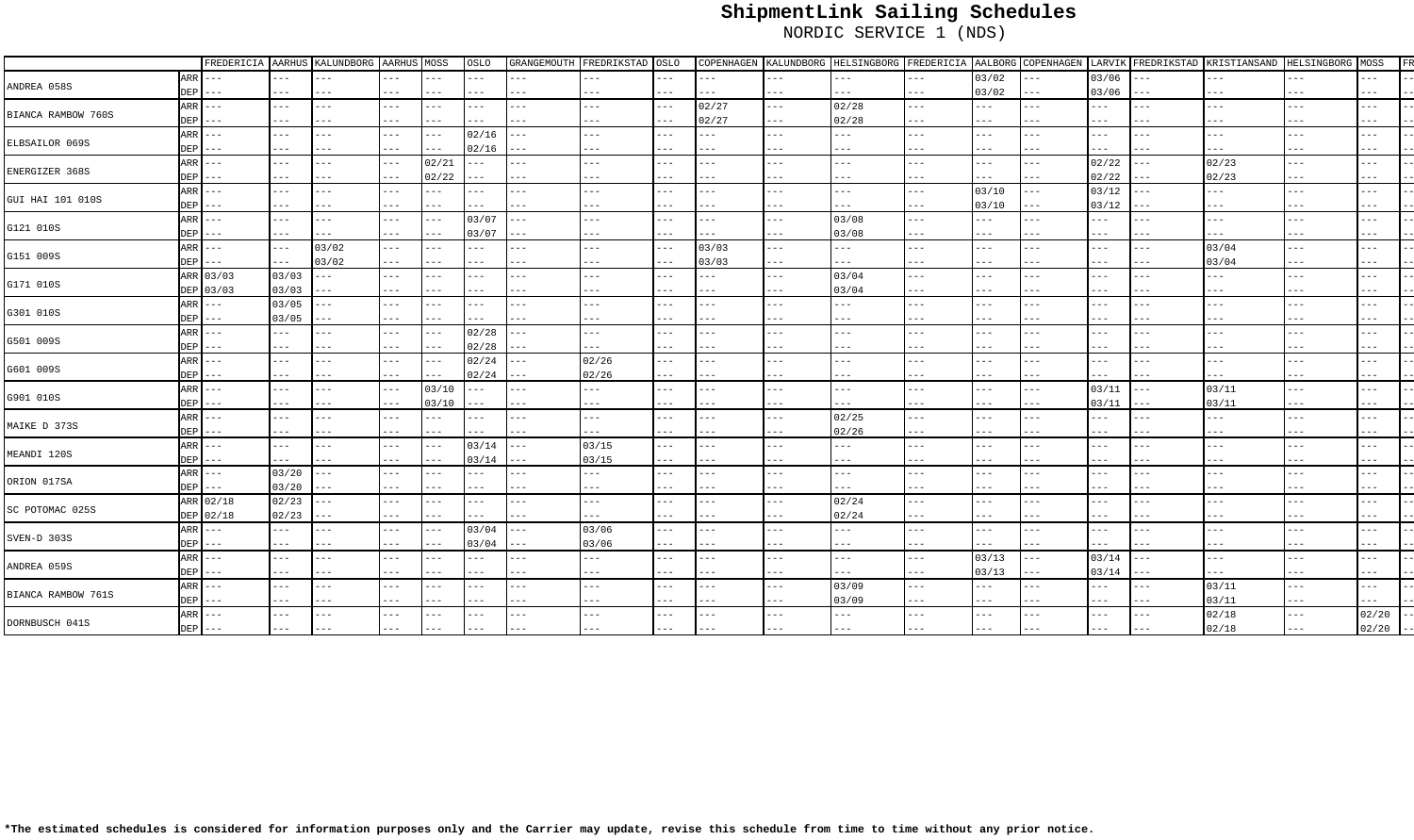|                    |                                 | FREDERICIA                 |                  | AARHUS KALUNDBORG AARHUS                                                                                                                                                                                                                                                                                                                                                                                |                                                                                                                                                                                                                                                                                                                                                                                                         | MOSS              | OSLO                  | GRANGEMOUTH        | FREDRIKSTAD                | OSLO             | COPENHAGEN                     | <b>KALUNDBOI</b> | HELSINGBOR       | FREDERICIA                     | <b>AALBOR</b>                                                                                                                                                                                                                                                                                                                                                                                           | COPENHAGEN                                                                                                                                                                                                                                                                                                                                                                                            |                     | LARVIK FREDRIKSTAD             | KRISTIANSAND     | HELSINGBORO        | MOSS             |  |
|--------------------|---------------------------------|----------------------------|------------------|---------------------------------------------------------------------------------------------------------------------------------------------------------------------------------------------------------------------------------------------------------------------------------------------------------------------------------------------------------------------------------------------------------|---------------------------------------------------------------------------------------------------------------------------------------------------------------------------------------------------------------------------------------------------------------------------------------------------------------------------------------------------------------------------------------------------------|-------------------|-----------------------|--------------------|----------------------------|------------------|--------------------------------|------------------|------------------|--------------------------------|---------------------------------------------------------------------------------------------------------------------------------------------------------------------------------------------------------------------------------------------------------------------------------------------------------------------------------------------------------------------------------------------------------|-------------------------------------------------------------------------------------------------------------------------------------------------------------------------------------------------------------------------------------------------------------------------------------------------------------------------------------------------------------------------------------------------------|---------------------|--------------------------------|------------------|--------------------|------------------|--|
| ELBSAILOR 070S     | <b>ARR</b>                      |                            | $- - - -$        | $- - -$                                                                                                                                                                                                                                                                                                                                                                                                 | $---$                                                                                                                                                                                                                                                                                                                                                                                                   | $- - -$           | 02/25                 | $- - -$            | $---$                      | $---$            | $---$                          | $---$            | $---$            | $- - - -$                      | $- - - -$                                                                                                                                                                                                                                                                                                                                                                                               | $- - -$                                                                                                                                                                                                                                                                                                                                                                                               | $\qquad \qquad - -$ | $- - -$                        | $- - - -$        | $---$              | $---$            |  |
|                    | $DEP$ $---$                     |                            | $-- -$           | $---$                                                                                                                                                                                                                                                                                                                                                                                                   | $- - -$                                                                                                                                                                                                                                                                                                                                                                                                 | $--$              | 02/25                 | $---$              | $---$                      | $--$             | $\qquad \qquad - -$            | $---$            | $---$            | $---$                          | $- - - -$                                                                                                                                                                                                                                                                                                                                                                                               | $---$                                                                                                                                                                                                                                                                                                                                                                                                 | $---$               | $\qquad \qquad - -$            | $-- -$           | $- - -$            | $-- -$           |  |
| ENERGIZER 369S     | $DEP$ $---$                     | $ARR$ $---$                | $- -$<br>$- -$   | $- - -$<br>$---$                                                                                                                                                                                                                                                                                                                                                                                        | $---$<br>$\qquad \qquad - -$                                                                                                                                                                                                                                                                                                                                                                            | 03/01<br>03/02    | $- -$                 | $- - -$<br>$---$   | $-- -$<br>$---$            | $- -$<br>$- -$   | $- - -$<br>$---$               | $-- -$<br>$--$   | $- - -$<br>$---$ | $-- -$<br>$---$                | $---$<br>$- - -$                                                                                                                                                                                                                                                                                                                                                                                        | $- - -$<br>$---$                                                                                                                                                                                                                                                                                                                                                                                      | 03/02<br>03/02      | $-- -$<br>$---$                | 03/02<br>03/03   | $-- -$<br>$---$    | $-- -$<br>$- -$  |  |
| GUI HAI 101 011S   | $DEP$ $---$                     | $ARR$ $---$                | $- - -$<br>$- -$ | $---$<br>$- - -$                                                                                                                                                                                                                                                                                                                                                                                        | $---$<br>$---$                                                                                                                                                                                                                                                                                                                                                                                          | $-- -$<br>$- - -$ | $- -$<br>$- -$        | $-- -$<br>$- - -$  | $-- -$<br>$- - -$          | $-- -$<br>$- -$  | $---$<br>$- - -$               | $- - -$<br>$---$ | $-- -$<br>$---$  | $---$<br>$\qquad \qquad - -$   | 03/17<br>03/17                                                                                                                                                                                                                                                                                                                                                                                          | $---$<br>$-- -$                                                                                                                                                                                                                                                                                                                                                                                       | 03/19<br>03/19      | $-- -$<br>$---$                | $-- -$<br>$-- -$ | $---$<br>$- - -$   | $- - -$<br>$- -$ |  |
| G121 011S          | $DEP$ $---$                     | $ARR$ $---$                | $- -$<br>$ -$    | $---$<br>$-- -$                                                                                                                                                                                                                                                                                                                                                                                         | $---$<br>$---$                                                                                                                                                                                                                                                                                                                                                                                          | $-- -$<br>$- - -$ | 03/14<br>03/14        | $---$<br>$---$     | $- - -$<br>$---$           | $---$<br>$- -$   | $---$<br>$--$                  | $---$<br>$---$   | 03/15<br>03/15   | $---$<br>$---$                 | $---$<br>$- - -$                                                                                                                                                                                                                                                                                                                                                                                        | $- - -$<br>$---$                                                                                                                                                                                                                                                                                                                                                                                      | $---$<br>$---$      | $- -$<br>$-- -$                | $---$<br>$---$   | $---$<br>$---$     | $-- -$<br>$- -$  |  |
| G151 010S          | $DEP$ $---$                     | $ARR$ $---$                | $---$            | 03/09<br>03/09                                                                                                                                                                                                                                                                                                                                                                                          | $-- -$<br>$---$                                                                                                                                                                                                                                                                                                                                                                                         | $---$<br>$- -$    | $- -$<br>$- -$        | $---$<br>$- - -$   | $---$<br>$- - -$           | $-- -$           | 03/10<br>03/10                 | $-- -$<br>$---$  | $-- -$<br>$-- -$ | $---$<br>$---$                 | $---$<br>$---$                                                                                                                                                                                                                                                                                                                                                                                          | $---$<br>$--$                                                                                                                                                                                                                                                                                                                                                                                         | $---$<br>$---$      | $-- -$<br>$-- -$               | 03/11<br>03/11   | $---$<br>$---$     | $-- -$<br>$- -$  |  |
| G171 011S          |                                 | ARR 03/10<br>DEP 03/10     | 03/10<br>03/10   | $- - -$<br>$- -$                                                                                                                                                                                                                                                                                                                                                                                        | $-- -$<br>$-- -$                                                                                                                                                                                                                                                                                                                                                                                        | $- - -$<br>$- -$  | $-- -$<br>$- -$       | $---$<br>$- - -$   | $-- -$<br>$- - -$          | $-- -$<br>$- -$  | $---$<br>$- - -$               | $-- -$<br>$--$   | 03/11<br>03/11   | $---$<br>$-- -$                | $- - -$<br>$---$                                                                                                                                                                                                                                                                                                                                                                                        | $-- -$<br>$--$                                                                                                                                                                                                                                                                                                                                                                                        | $---$<br>$---$      | $-- -$<br>$- - -$              | $---$<br>$- -$   | $---$<br>$---$     | $-- -$<br>$- -$  |  |
| G301 011S          |                                 | $ARR$ $---$<br>$DEP$ $---$ | 03/12<br>03/12   | $---$<br>$- -$                                                                                                                                                                                                                                                                                                                                                                                          | $---$<br>$---$                                                                                                                                                                                                                                                                                                                                                                                          | $--$              | $- - -$               | $---$<br>$- -$     | $---$<br>$- - -$           | $- - -$<br>$- -$ | $---$<br>$- - -$               | $---$<br>$-- -$  | $---$<br>---     | $   \,$<br>$---$               | $\frac{1}{2} \frac{1}{2} \frac{1}{2} \frac{1}{2} \frac{1}{2} \frac{1}{2} \frac{1}{2} \frac{1}{2} \frac{1}{2} \frac{1}{2} \frac{1}{2} \frac{1}{2} \frac{1}{2} \frac{1}{2} \frac{1}{2} \frac{1}{2} \frac{1}{2} \frac{1}{2} \frac{1}{2} \frac{1}{2} \frac{1}{2} \frac{1}{2} \frac{1}{2} \frac{1}{2} \frac{1}{2} \frac{1}{2} \frac{1}{2} \frac{1}{2} \frac{1}{2} \frac{1}{2} \frac{1}{2} \frac{$<br>$---$   | $---$<br>$- - -$                                                                                                                                                                                                                                                                                                                                                                                      | $---$<br>$-- -$     | $---$<br>$--$                  | $-- -$<br>$- -$  | $---$<br>$-- -$    | $--$<br>$- -$    |  |
| G501 010S          | $DEP$ $---$                     | $ARR$ ---                  | $-- -$           | $---$<br>$- -$                                                                                                                                                                                                                                                                                                                                                                                          | $\frac{1}{2} \frac{1}{2} \frac{1}{2} \frac{1}{2} \frac{1}{2} \frac{1}{2} \frac{1}{2} \frac{1}{2} \frac{1}{2} \frac{1}{2} \frac{1}{2} \frac{1}{2} \frac{1}{2} \frac{1}{2} \frac{1}{2} \frac{1}{2} \frac{1}{2} \frac{1}{2} \frac{1}{2} \frac{1}{2} \frac{1}{2} \frac{1}{2} \frac{1}{2} \frac{1}{2} \frac{1}{2} \frac{1}{2} \frac{1}{2} \frac{1}{2} \frac{1}{2} \frac{1}{2} \frac{1}{2} \frac{$            | $--$              | 03/07<br>03/07        | $---$              | $-- -$                     | $-- -$           | $---$<br>- -                   | $---$<br>$- -$   | $-- -$           | $---$<br>$- - -$               | $\frac{1}{2} \frac{1}{2} \frac{1}{2} \frac{1}{2} \frac{1}{2} \frac{1}{2} \frac{1}{2} \frac{1}{2} \frac{1}{2} \frac{1}{2} \frac{1}{2} \frac{1}{2} \frac{1}{2} \frac{1}{2} \frac{1}{2} \frac{1}{2} \frac{1}{2} \frac{1}{2} \frac{1}{2} \frac{1}{2} \frac{1}{2} \frac{1}{2} \frac{1}{2} \frac{1}{2} \frac{1}{2} \frac{1}{2} \frac{1}{2} \frac{1}{2} \frac{1}{2} \frac{1}{2} \frac{1}{2} \frac{$<br>$- - -$ | $---$                                                                                                                                                                                                                                                                                                                                                                                                 | $---$<br>$- - -$    | $---$<br>$- -$                 | $---$            | $---$<br>$--$      | $-- -$<br>--     |  |
| G601 010S          | $ARR$ $---$<br>$DEP$ $---$      |                            | $- - -$          | $---$<br>$- -$                                                                                                                                                                                                                                                                                                                                                                                          | $---$<br>$-- -$                                                                                                                                                                                                                                                                                                                                                                                         | $---$             | 03/03<br>03/03        | $---$<br>$- - -$   | 03/05<br>03/05             | $---$            | $- - -$<br>$- -$               | $---$<br>$--$    | $- - -$<br>$- -$ | $---$<br>$-- -$                | $\qquad \qquad - -$<br>$-- -$                                                                                                                                                                                                                                                                                                                                                                           | $---$<br>$- -$                                                                                                                                                                                                                                                                                                                                                                                        | $---$<br>$-- -$     | $---$<br>$- -$                 | $---$            | $---$<br>$--$      | $--$<br>--       |  |
| G901 011S          | $ARR$ $---$<br>$DEP$ $---$      |                            | $-- -$           | $\frac{1}{2} \frac{1}{2} \frac{1}{2} \frac{1}{2} \frac{1}{2} \frac{1}{2} \frac{1}{2} \frac{1}{2} \frac{1}{2} \frac{1}{2} \frac{1}{2} \frac{1}{2} \frac{1}{2} \frac{1}{2} \frac{1}{2} \frac{1}{2} \frac{1}{2} \frac{1}{2} \frac{1}{2} \frac{1}{2} \frac{1}{2} \frac{1}{2} \frac{1}{2} \frac{1}{2} \frac{1}{2} \frac{1}{2} \frac{1}{2} \frac{1}{2} \frac{1}{2} \frac{1}{2} \frac{1}{2} \frac{$<br>$- - -$ | $\qquad \qquad - -$<br>$-- -$                                                                                                                                                                                                                                                                                                                                                                           | 03/17<br>03/17    | $-- -$<br>$- -$       | $---$<br>$- - -$   | $---$<br>$- -$             | $- - -$<br>$- -$ | $---$<br>$- -$                 | $---$<br>$- -$   | $---$            | $\qquad \qquad - -$<br>$- - -$ | $- - -$<br>$--$                                                                                                                                                                                                                                                                                                                                                                                         | $- - -$<br>$- -$                                                                                                                                                                                                                                                                                                                                                                                      | 03/18<br>03/18      | $\qquad \qquad - -$<br>$- - -$ | 03/18<br>03/18   | $---$<br>$- - -$   | $-- -$<br>$- -$  |  |
| MAIKE D 374S       | $ARR$ $---$<br>DEP <sup>1</sup> | $---$                      | $-- -$           | $---$<br>$- -$                                                                                                                                                                                                                                                                                                                                                                                          | $---$<br>$---$                                                                                                                                                                                                                                                                                                                                                                                          | $--$<br>$- -$     | $-- -$                | $---$<br>$- -$     | $---$<br>$\qquad \qquad -$ | $---$<br>$- -$   | $- - -$<br>$--$                | $---$<br>$---$   | 03/03<br>03/04   | $- - -$<br>$---$               | $---$<br>$---$                                                                                                                                                                                                                                                                                                                                                                                          | $\frac{1}{2} \frac{1}{2} \frac{1}{2} \frac{1}{2} \frac{1}{2} \frac{1}{2} \frac{1}{2} \frac{1}{2} \frac{1}{2} \frac{1}{2} \frac{1}{2} \frac{1}{2} \frac{1}{2} \frac{1}{2} \frac{1}{2} \frac{1}{2} \frac{1}{2} \frac{1}{2} \frac{1}{2} \frac{1}{2} \frac{1}{2} \frac{1}{2} \frac{1}{2} \frac{1}{2} \frac{1}{2} \frac{1}{2} \frac{1}{2} \frac{1}{2} \frac{1}{2} \frac{1}{2} \frac{1}{2} \frac{$<br>$- -$ | $---$<br>$---$      | $---$<br>$- - -$               | $---$<br>$- -$   | $---$<br>$---$     | $---$<br>$- -$   |  |
| MEANDI 121S        |                                 | $ARR$ $---$<br>$DEP$ $---$ | $-- -$           | $\frac{1}{2} \frac{1}{2} \frac{1}{2} \frac{1}{2} \frac{1}{2} \frac{1}{2} \frac{1}{2} \frac{1}{2} \frac{1}{2} \frac{1}{2} \frac{1}{2} \frac{1}{2} \frac{1}{2} \frac{1}{2} \frac{1}{2} \frac{1}{2} \frac{1}{2} \frac{1}{2} \frac{1}{2} \frac{1}{2} \frac{1}{2} \frac{1}{2} \frac{1}{2} \frac{1}{2} \frac{1}{2} \frac{1}{2} \frac{1}{2} \frac{1}{2} \frac{1}{2} \frac{1}{2} \frac{1}{2} \frac{$<br>$- -$   | $\frac{1}{2} \frac{1}{2} \frac{1}{2} \frac{1}{2} \frac{1}{2} \frac{1}{2} \frac{1}{2} \frac{1}{2} \frac{1}{2} \frac{1}{2} \frac{1}{2} \frac{1}{2} \frac{1}{2} \frac{1}{2} \frac{1}{2} \frac{1}{2} \frac{1}{2} \frac{1}{2} \frac{1}{2} \frac{1}{2} \frac{1}{2} \frac{1}{2} \frac{1}{2} \frac{1}{2} \frac{1}{2} \frac{1}{2} \frac{1}{2} \frac{1}{2} \frac{1}{2} \frac{1}{2} \frac{1}{2} \frac{$<br>$-- -$  | $---$<br>$- - -$  | 03/21<br>03/21        | $---$<br>$---$     | 03/22<br>03/22             | $---$<br>$- -$   | $--\,$ $-$<br>$--$             | $---$<br>$--$    | $---$<br>$- -$   | $---$<br>$- - -$               | $- - -$<br>$-- -$                                                                                                                                                                                                                                                                                                                                                                                       | $- - -$<br>$- -$                                                                                                                                                                                                                                                                                                                                                                                      | $---$<br>$-- -$     | $---$<br>$- - -$               | $---$<br>$- -$   | $---$<br>$- - -$   | $-- -$<br>$- -$  |  |
| ORION 018SA        | $ARR$ $---$                     | $DFP$ $---$                | 03/27<br>03/27   | $---$<br>$- -$                                                                                                                                                                                                                                                                                                                                                                                          | $---$<br>$- - -$                                                                                                                                                                                                                                                                                                                                                                                        | $---$<br>$- -$    | $- -$                 | $- - -$<br>$- - -$ | $-- -$<br>$- -$            | $--$<br>$- -$    | $---$<br>$- - -$               | $---$<br>$--$    | $---$<br>$-- -$  | $   \,$<br>$---$               | $---$<br>$---$                                                                                                                                                                                                                                                                                                                                                                                          | $---$<br>$-- -$                                                                                                                                                                                                                                                                                                                                                                                       | $---$<br>$-- -$     | $- - -$<br>$- - -$             | $-- -$<br>$--$   | $---$<br>$-- -$    | $---$<br>$-$     |  |
| SC POTOMAC 026S    | $ARR$ $---$                     | $DEP$ $---$                | 03/01<br>03/04   | $- - -$<br>$-- -$                                                                                                                                                                                                                                                                                                                                                                                       | $---$<br>$- - -$                                                                                                                                                                                                                                                                                                                                                                                        | $-- -$<br>$- -$   | $- - -$<br>$- -$      | $- - -$<br>$- - -$ | $---$<br>$- -$             | $--$<br>$- -$    | $---$<br>$---$                 | $---$<br>$--$    | 03/02<br>03/02   | $   \,$<br>$---$               | $   \,$<br>$---$                                                                                                                                                                                                                                                                                                                                                                                        | $---$<br>$-- -$                                                                                                                                                                                                                                                                                                                                                                                       | $---$<br>$-- -$     | $---$<br>$- - -$               | $-- -$<br>$- -$  | $---$<br>$--$      | $-- -$<br>$-$    |  |
| SVEN-D 304S        | $ARR$ $---$                     | $DEP$ $---$                | $---$<br>$- -$   | $---$<br>$- -$                                                                                                                                                                                                                                                                                                                                                                                          | $   \,$<br>$---$                                                                                                                                                                                                                                                                                                                                                                                        | $-- -$<br>$- - -$ | 03/12<br>3/12         | $---$<br>$---$     | $---$<br>$- - -$           | $---$<br>$- -$   | $---$<br>$--$                  | $-- -$<br>$-- -$ | $---$<br>$-- -$  | $\qquad \qquad - -$<br>$---$   | $---$<br>$---$                                                                                                                                                                                                                                                                                                                                                                                          | $---$<br>$- - -$                                                                                                                                                                                                                                                                                                                                                                                      | 03/12<br>03/12      | 03/13<br>03/13                 | $-- -$<br>$-- -$ | $- - -$<br>$-- -$  | $- - -$<br>$- -$ |  |
| ANDREA 060S        |                                 | $ARR$ $---$<br>$DFP$ $---$ | $---$            | $---$<br>$- -$                                                                                                                                                                                                                                                                                                                                                                                          | $\qquad \qquad - -$<br>$- - -$                                                                                                                                                                                                                                                                                                                                                                          | $-- -$<br>$- -$   | $-- -$<br>$- -$       | $---$<br>$- - -$   | $---$<br>$- -$             | $-- -$<br>$- -$  | $---$<br>$--$                  | $---$<br>$--$    | $---$<br>$- -$   | $---$<br>$---$                 | $---$<br>$---$                                                                                                                                                                                                                                                                                                                                                                                          | $---$<br>$- - -$                                                                                                                                                                                                                                                                                                                                                                                      | 03/20<br>03/21      | $---$<br>$-- -$                | $-- -$<br>$- -$  | $- - -$<br>$- - -$ | $-- -$<br>$- -$  |  |
| ASTROSPRINTER 170S |                                 | $ARR$ $---$<br>$DEP$ $---$ | 03/22<br>03/22   | $- - -$<br>$- -$                                                                                                                                                                                                                                                                                                                                                                                        | $---$<br>---                                                                                                                                                                                                                                                                                                                                                                                            | $-- -$            | $- - -$               | $-- -$<br>$- - -$  | $---$<br>$- - -$           | $-- -$<br>$- -$  | $---$<br>$- -$                 | $-- -$<br>$--$   | $---$<br>---     | $   \,$<br>$---$               | 03/22<br>03/22                                                                                                                                                                                                                                                                                                                                                                                          | $- - -$<br>$-- -$                                                                                                                                                                                                                                                                                                                                                                                     | $---$<br>---        | $---$<br>$- - -$               | $-- -$<br>$-- -$ | $---$<br>$-- -$    | $- - -$<br>$- -$ |  |
| BIANCA RAMBOW 762S |                                 | $ARR$ ---<br>$DEP$ $---$   | $-- -$           | $- - -$<br>$- - -$                                                                                                                                                                                                                                                                                                                                                                                      | $---$<br>$- - -$                                                                                                                                                                                                                                                                                                                                                                                        | $---$             | $- - -$               | $---$<br>$- - -$   | $---$<br>$- - -$           | $--$<br>$- -$    | $---$<br>$- - -$               | $---$<br>$--$    | $---$<br>$- -$   | $---$<br>$-- -$                | $\frac{1}{2} \frac{1}{2} \frac{1}{2} \frac{1}{2} \frac{1}{2} \frac{1}{2} \frac{1}{2} \frac{1}{2} \frac{1}{2} \frac{1}{2} \frac{1}{2} \frac{1}{2} \frac{1}{2} \frac{1}{2} \frac{1}{2} \frac{1}{2} \frac{1}{2} \frac{1}{2} \frac{1}{2} \frac{1}{2} \frac{1}{2} \frac{1}{2} \frac{1}{2} \frac{1}{2} \frac{1}{2} \frac{1}{2} \frac{1}{2} \frac{1}{2} \frac{1}{2} \frac{1}{2} \frac{1}{2} \frac{$<br>$---$   | ---<br>$- - -$                                                                                                                                                                                                                                                                                                                                                                                        | $---$<br>$-- -$     | $\qquad \qquad - -$<br>$- - -$ | 03/18<br>03/18   | $- - -$<br>---     | $---$<br>$- -$   |  |
| DORNBUSCH 042S     |                                 | $ARR$ $---$<br>$DEP$ $---$ | $---$            | $- - -$<br>$- - -$                                                                                                                                                                                                                                                                                                                                                                                      | $\frac{1}{2} \frac{1}{2} \frac{1}{2} \frac{1}{2} \frac{1}{2} \frac{1}{2} \frac{1}{2} \frac{1}{2} \frac{1}{2} \frac{1}{2} \frac{1}{2} \frac{1}{2} \frac{1}{2} \frac{1}{2} \frac{1}{2} \frac{1}{2} \frac{1}{2} \frac{1}{2} \frac{1}{2} \frac{1}{2} \frac{1}{2} \frac{1}{2} \frac{1}{2} \frac{1}{2} \frac{1}{2} \frac{1}{2} \frac{1}{2} \frac{1}{2} \frac{1}{2} \frac{1}{2} \frac{1}{2} \frac{$<br>$- - -$ | 02/26<br>02/26    | $- -$                 | $---$              | $---$<br>$- -$             | $---$<br>$- -$   | $---$<br>$ -$                  | $---$<br>$- - -$ | $---$<br>$-- -$  | $   \,$<br>$---$               | $- - -$<br>$- - -$                                                                                                                                                                                                                                                                                                                                                                                      | $---$<br>$- - -$                                                                                                                                                                                                                                                                                                                                                                                      | $---$<br>$---$      | $- - -$<br>$- - -$             | $---$<br>$- -$   | $- - -$<br>$-- -$  | $---$<br>$-$     |  |
| ELBSAILOR 071S     |                                 | $ARR$ $---$<br>$DEP$ $---$ | ---<br>$- -$     | $- - -$<br>$- - -$                                                                                                                                                                                                                                                                                                                                                                                      | $- - -$<br>$---$                                                                                                                                                                                                                                                                                                                                                                                        | 03/01<br>03/01    | $03/05$ $---$<br>3/05 | $- - -$            | $---$<br>$- - -$           | ---              | $\qquad \qquad - -$<br>$- - -$ | $---$<br>$- -$   | $---$<br>$-- -$  | $\qquad \qquad - -$<br>$-- -$  | $---$<br>$--$                                                                                                                                                                                                                                                                                                                                                                                           | $---$                                                                                                                                                                                                                                                                                                                                                                                                 | $---$<br>$- - -$    | $---$<br>$--$                  | $---$<br>$-- -$  | $---$<br>$--$      | $---$<br>$- -$   |  |
|                    |                                 |                            |                  |                                                                                                                                                                                                                                                                                                                                                                                                         |                                                                                                                                                                                                                                                                                                                                                                                                         |                   |                       |                    |                            |                  |                                |                  |                  |                                |                                                                                                                                                                                                                                                                                                                                                                                                         |                                                                                                                                                                                                                                                                                                                                                                                                       |                     |                                |                  |                    |                  |  |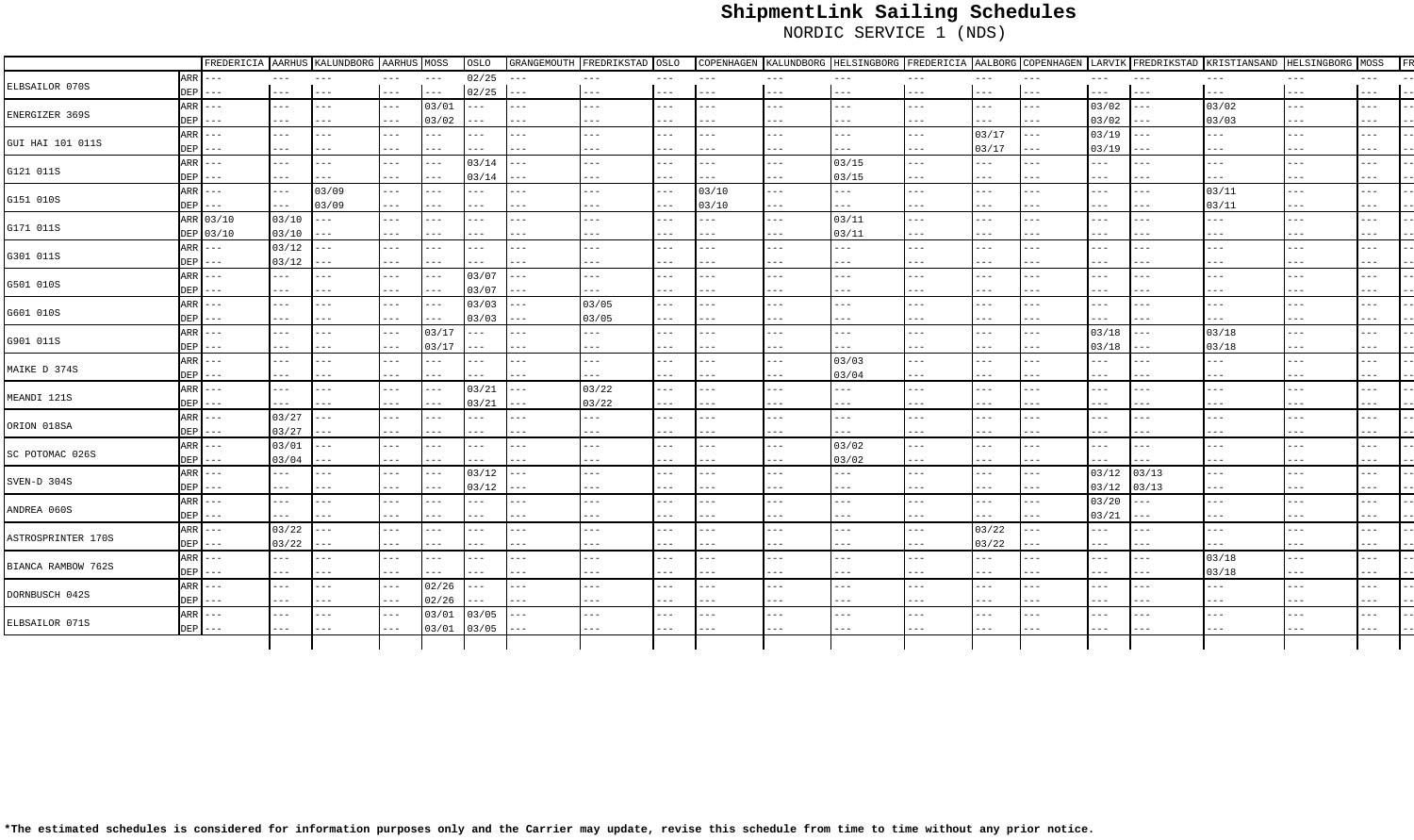|                    |                           | FREDERICIA             |                                | AARHUS KALUNDBORG AARHUS |                                                                                                                                                                                                                                                                                                                                                                                                       | MOSS                         | OSLO             | GRANGEMOUTH      | FREDRIKSTAD OSLO             |                                                                                                                                                                                                                                                                                                                                                                                                        | COPENHAGEN       | <b>KALUNDBOR</b>            | HELSINGBORG       | FREDERICIA                                                                                                                                                                                                                                                                                                                                                                                             |                                                                                                                                                                                                                                                                                                                                                                                                         | AALBORG COPENHAGEN                                                                                                                                                                                                                                                                                                                                                                                     |                                                                                                                                                                                                                                                                                                                                                                                                       | LARVIK FREDRIKSTAD           | KRISTIANSAND     | HELSINGBORG      | MOSS                        | $ _{\rm FR}$ |
|--------------------|---------------------------|------------------------|--------------------------------|--------------------------|-------------------------------------------------------------------------------------------------------------------------------------------------------------------------------------------------------------------------------------------------------------------------------------------------------------------------------------------------------------------------------------------------------|------------------------------|------------------|------------------|------------------------------|--------------------------------------------------------------------------------------------------------------------------------------------------------------------------------------------------------------------------------------------------------------------------------------------------------------------------------------------------------------------------------------------------------|------------------|-----------------------------|-------------------|--------------------------------------------------------------------------------------------------------------------------------------------------------------------------------------------------------------------------------------------------------------------------------------------------------------------------------------------------------------------------------------------------------|---------------------------------------------------------------------------------------------------------------------------------------------------------------------------------------------------------------------------------------------------------------------------------------------------------------------------------------------------------------------------------------------------------|--------------------------------------------------------------------------------------------------------------------------------------------------------------------------------------------------------------------------------------------------------------------------------------------------------------------------------------------------------------------------------------------------------|-------------------------------------------------------------------------------------------------------------------------------------------------------------------------------------------------------------------------------------------------------------------------------------------------------------------------------------------------------------------------------------------------------|------------------------------|------------------|------------------|-----------------------------|--------------|
|                    | <b>ARR</b>                | $---$                  | $- - - -$                      | $- - -$                  | $- - - -$                                                                                                                                                                                                                                                                                                                                                                                             | 03/08                        | $  -$            | $\sim$ $ -$      | $---$                        | $---$                                                                                                                                                                                                                                                                                                                                                                                                  | $- - -$          | $- - - -$                   | $---$             | $- - -$                                                                                                                                                                                                                                                                                                                                                                                                | $- - -$                                                                                                                                                                                                                                                                                                                                                                                                 | $- - -$                                                                                                                                                                                                                                                                                                                                                                                                | $03/09$ ---                                                                                                                                                                                                                                                                                                                                                                                           |                              | 03/10            | $- - - -$        | $- - - -$                   |              |
| ENERGIZER 370S     | <b>DEP</b>                | .                      | $- -$                          | $---$                    | $---$                                                                                                                                                                                                                                                                                                                                                                                                 | 03/09                        | $- -$            | $- - - -$        | $---$                        | $---$                                                                                                                                                                                                                                                                                                                                                                                                  | $- - -$          | $---$                       | $---$             | $- - -$                                                                                                                                                                                                                                                                                                                                                                                                | $-- -$                                                                                                                                                                                                                                                                                                                                                                                                  | $---$                                                                                                                                                                                                                                                                                                                                                                                                  | 03/09                                                                                                                                                                                                                                                                                                                                                                                                 | $---$                        | 03/10            | $---$            | $- - -$                     |              |
| GUI HAI 101 012S   | <b>ARR</b><br>DEP         | $---$                  | $- -$<br>$- -$                 | $---$<br>$---$           | $- - -$<br>$- - -$                                                                                                                                                                                                                                                                                                                                                                                    | $- -$                        | $---$            | $-- -$           | $-- -$<br>$- -$              | $---$<br>$- - -$                                                                                                                                                                                                                                                                                                                                                                                       | $-- -$           | $---$<br>$- -$              | $---$             | $   \,$<br>$-- -$                                                                                                                                                                                                                                                                                                                                                                                      | 03/24<br>03/24                                                                                                                                                                                                                                                                                                                                                                                          | $   \,$<br>$- -$                                                                                                                                                                                                                                                                                                                                                                                       | 03/26<br>03/26                                                                                                                                                                                                                                                                                                                                                                                        | $---$<br>$- - -$             | $---$<br>$- -$   | $---$<br>$--$    | $-- -$<br>$ -$              |              |
| G121 012S          | $ARR$ $---$<br>DEP        | $- - -$                | $- - -$                        | $- - -$<br>$- - -$       | $\frac{1}{2} \frac{1}{2} \frac{1}{2} \frac{1}{2} \frac{1}{2} \frac{1}{2} \frac{1}{2} \frac{1}{2} \frac{1}{2} \frac{1}{2} \frac{1}{2} \frac{1}{2} \frac{1}{2} \frac{1}{2} \frac{1}{2} \frac{1}{2} \frac{1}{2} \frac{1}{2} \frac{1}{2} \frac{1}{2} \frac{1}{2} \frac{1}{2} \frac{1}{2} \frac{1}{2} \frac{1}{2} \frac{1}{2} \frac{1}{2} \frac{1}{2} \frac{1}{2} \frac{1}{2} \frac{1}{2} \frac{$<br>$---$ | $---$<br>$\qquad \qquad -$   | 03/21<br>03/21   | $- - -$          | $---$<br>$- - -$             | $\frac{1}{2} \frac{1}{2} \frac{1}{2} \frac{1}{2} \frac{1}{2} \frac{1}{2} \frac{1}{2} \frac{1}{2} \frac{1}{2} \frac{1}{2} \frac{1}{2} \frac{1}{2} \frac{1}{2} \frac{1}{2} \frac{1}{2} \frac{1}{2} \frac{1}{2} \frac{1}{2} \frac{1}{2} \frac{1}{2} \frac{1}{2} \frac{1}{2} \frac{1}{2} \frac{1}{2} \frac{1}{2} \frac{1}{2} \frac{1}{2} \frac{1}{2} \frac{1}{2} \frac{1}{2} \frac{1}{2} \frac{$           | $- - -$          | $---$<br>$---$              | 03/22<br>03/22    | $- - -$<br>$---$                                                                                                                                                                                                                                                                                                                                                                                       | $---$<br>$- - -$                                                                                                                                                                                                                                                                                                                                                                                        | $   \,$<br>$-- -$                                                                                                                                                                                                                                                                                                                                                                                      | $   \,$<br>$---$                                                                                                                                                                                                                                                                                                                                                                                      | $---$<br>$- - -$             | $---$<br>$- -$   | $---$<br>$-- -$  | $---$<br>$- -$              |              |
| G151 011S          | $ARR$ $---$<br>DEP        | $- - -$                | $-- -$                         | 03/16<br>03/16           | $---$<br>$- - -$                                                                                                                                                                                                                                                                                                                                                                                      | $- - -$                      | $---$            | $-- -$<br>$- -$  | $-- -$<br>$- - -$            | $---$                                                                                                                                                                                                                                                                                                                                                                                                  | 03/17<br>03/17   | $---$<br>$--$               | $-- -$            | $\frac{1}{2} \frac{1}{2} \frac{1}{2} \frac{1}{2} \frac{1}{2} \frac{1}{2} \frac{1}{2} \frac{1}{2} \frac{1}{2} \frac{1}{2} \frac{1}{2} \frac{1}{2} \frac{1}{2} \frac{1}{2} \frac{1}{2} \frac{1}{2} \frac{1}{2} \frac{1}{2} \frac{1}{2} \frac{1}{2} \frac{1}{2} \frac{1}{2} \frac{1}{2} \frac{1}{2} \frac{1}{2} \frac{1}{2} \frac{1}{2} \frac{1}{2} \frac{1}{2} \frac{1}{2} \frac{1}{2} \frac{$<br>$-- -$ | $---$                                                                                                                                                                                                                                                                                                                                                                                                   | $---$<br>$--$                                                                                                                                                                                                                                                                                                                                                                                          | $- - -$<br>$---$                                                                                                                                                                                                                                                                                                                                                                                      | $---$<br>$- - -$             | 03/18<br>03/18   | $---$<br>$-- -$  | $-- -$<br>$- -$             |              |
| G171 012S          |                           | ARR 03/17<br>DEP 03/17 | $03/17$ $---$<br>03/17         | $---$                    | $\frac{1}{2} \frac{1}{2} \frac{1}{2} \frac{1}{2} \frac{1}{2} \frac{1}{2} \frac{1}{2} \frac{1}{2} \frac{1}{2} \frac{1}{2} \frac{1}{2} \frac{1}{2} \frac{1}{2} \frac{1}{2} \frac{1}{2} \frac{1}{2} \frac{1}{2} \frac{1}{2} \frac{1}{2} \frac{1}{2} \frac{1}{2} \frac{1}{2} \frac{1}{2} \frac{1}{2} \frac{1}{2} \frac{1}{2} \frac{1}{2} \frac{1}{2} \frac{1}{2} \frac{1}{2} \frac{1}{2} \frac{$<br>$---$ | $- - -$                      | $- - -$          | $---$<br>$ -$    | $- - -$<br>$-- -$            | $---$<br>$- -$                                                                                                                                                                                                                                                                                                                                                                                         | $- - -$<br>$-1$  | $---$<br>$---$              | 03/18<br>03/18    | $   \,$<br>$---$                                                                                                                                                                                                                                                                                                                                                                                       | $---$<br>$---$                                                                                                                                                                                                                                                                                                                                                                                          | $---$<br>$-- -$                                                                                                                                                                                                                                                                                                                                                                                        | $   \,$<br>$---$                                                                                                                                                                                                                                                                                                                                                                                      | $-- -$<br>$ -$               | $---$<br>$---$   | $---$<br>$---$   | $---$<br>$\qquad \qquad -$  |              |
| G301 012S          | $ARR$ $---$<br><b>DEP</b> | $- - -$                | $03/19$ $---$<br>$03/19$ $---$ |                          | $- - -$<br>$---$                                                                                                                                                                                                                                                                                                                                                                                      | $- - -$<br>$\qquad \qquad -$ | $---$<br>$- - -$ | $---$<br>$- -$   | $-- -$<br>$\qquad \qquad -$  | $\frac{1}{2}$<br>$-- -$                                                                                                                                                                                                                                                                                                                                                                                | $---$<br>$- -$   | $---$<br>$- - -$            | $---$<br>$- - -$  | $- - -$<br>$-- -$                                                                                                                                                                                                                                                                                                                                                                                      | $\frac{1}{2} \frac{1}{2} \frac{1}{2} \frac{1}{2} \frac{1}{2} \frac{1}{2} \frac{1}{2} \frac{1}{2} \frac{1}{2} \frac{1}{2} \frac{1}{2} \frac{1}{2} \frac{1}{2} \frac{1}{2} \frac{1}{2} \frac{1}{2} \frac{1}{2} \frac{1}{2} \frac{1}{2} \frac{1}{2} \frac{1}{2} \frac{1}{2} \frac{1}{2} \frac{1}{2} \frac{1}{2} \frac{1}{2} \frac{1}{2} \frac{1}{2} \frac{1}{2} \frac{1}{2} \frac{1}{2} \frac{$<br>$- - -$ | $\frac{1}{2} \frac{1}{2} \frac{1}{2} \frac{1}{2} \frac{1}{2} \frac{1}{2} \frac{1}{2} \frac{1}{2} \frac{1}{2} \frac{1}{2} \frac{1}{2} \frac{1}{2} \frac{1}{2} \frac{1}{2} \frac{1}{2} \frac{1}{2} \frac{1}{2} \frac{1}{2} \frac{1}{2} \frac{1}{2} \frac{1}{2} \frac{1}{2} \frac{1}{2} \frac{1}{2} \frac{1}{2} \frac{1}{2} \frac{1}{2} \frac{1}{2} \frac{1}{2} \frac{1}{2} \frac{1}{2} \frac{$<br>$-- -$ | $\frac{1}{2} \frac{1}{2} \frac{1}{2} \frac{1}{2} \frac{1}{2} \frac{1}{2} \frac{1}{2} \frac{1}{2} \frac{1}{2} \frac{1}{2} \frac{1}{2} \frac{1}{2} \frac{1}{2} \frac{1}{2} \frac{1}{2} \frac{1}{2} \frac{1}{2} \frac{1}{2} \frac{1}{2} \frac{1}{2} \frac{1}{2} \frac{1}{2} \frac{1}{2} \frac{1}{2} \frac{1}{2} \frac{1}{2} \frac{1}{2} \frac{1}{2} \frac{1}{2} \frac{1}{2} \frac{1}{2} \frac{$<br>$---$ | $-- -$<br>$\qquad \qquad -$  | $---$<br>$- -$   | $---$<br>$- - -$ | $-- -$<br>$- -$             |              |
| G501 011S          | <b>ARR</b><br><b>DEP</b>  | $---$<br>$- - -$       | $- - -$<br>$- -$               | $---$<br>$---$           | $---$<br>$---$                                                                                                                                                                                                                                                                                                                                                                                        | $---$<br>$- -$               | 03/14<br>03/14   | $- - -$          | $---$<br>$-- -$              | $\frac{1}{2} \frac{1}{2} \frac{1}{2} \frac{1}{2} \frac{1}{2} \frac{1}{2} \frac{1}{2} \frac{1}{2} \frac{1}{2} \frac{1}{2} \frac{1}{2} \frac{1}{2} \frac{1}{2} \frac{1}{2} \frac{1}{2} \frac{1}{2} \frac{1}{2} \frac{1}{2} \frac{1}{2} \frac{1}{2} \frac{1}{2} \frac{1}{2} \frac{1}{2} \frac{1}{2} \frac{1}{2} \frac{1}{2} \frac{1}{2} \frac{1}{2} \frac{1}{2} \frac{1}{2} \frac{1}{2} \frac{$<br>$-- -$ | $---$<br>$ -$    | $--$<br>$-- -$              | $- - -$<br>$-- -$ | $   \,$<br>$---$                                                                                                                                                                                                                                                                                                                                                                                       | $---$<br>$- - -$                                                                                                                                                                                                                                                                                                                                                                                        | $---$<br>$-- -$                                                                                                                                                                                                                                                                                                                                                                                        | $---$<br>$---$                                                                                                                                                                                                                                                                                                                                                                                        | $- -$<br>$- -$               | $---$<br>$- -$   | $---$<br>$-- -$  | $---$<br>$- -$              |              |
| G601 011S          | <b>ARR</b><br><b>DEP</b>  | $---$                  | $- - -$<br>$- -$               | $- - -$<br>$---$         | $- - -$<br>$---$                                                                                                                                                                                                                                                                                                                                                                                      | $-- -$                       | 03/10<br>03/10   | ---<br>$-- -$    | 03/12<br>03/12               | $---$<br>$---$                                                                                                                                                                                                                                                                                                                                                                                         | $-- -$<br>$- -$  | $-- -$<br>$-- -$            | $- - -$<br>$-- -$ | $- - - -$<br>$---$                                                                                                                                                                                                                                                                                                                                                                                     | $---$                                                                                                                                                                                                                                                                                                                                                                                                   | $---$<br>$-- -$                                                                                                                                                                                                                                                                                                                                                                                        | $- - -$<br>$-- -$                                                                                                                                                                                                                                                                                                                                                                                     | $- - -$                      | $- - -$          | $-- -$<br>$-- -$ | $-- -$<br>$\qquad \qquad -$ |              |
| G901 012S          | <b>ARR</b><br><b>DEP</b>  | $- - -$<br>$- - -$     | $- - -$                        | $---$<br>$---$           | $   \,$<br>$\qquad \qquad - -$                                                                                                                                                                                                                                                                                                                                                                        | 03/24<br>03/24               | $- -$<br>$- -$   | $- - -$<br>$---$ | $-- -$<br>$-- -$             | $---$<br>$---$                                                                                                                                                                                                                                                                                                                                                                                         | $- - -$<br>$- -$ | $---$<br>$---$              | $---$<br>$---$    | $   \,$<br>$---$                                                                                                                                                                                                                                                                                                                                                                                       | $---$<br>$---$                                                                                                                                                                                                                                                                                                                                                                                          | $---$<br>$---$                                                                                                                                                                                                                                                                                                                                                                                         | 03/25<br>03/25                                                                                                                                                                                                                                                                                                                                                                                        | $-- -$<br>$---$              | 03/25<br>03/25   | $---$<br>$---$   | $---$<br>$- -$              |              |
| <b>JAN 031S</b>    | <b>ARR</b><br><b>DEP</b>  | $---$<br>$- - -$       | $-- -$<br>$- -$                | 02/21<br>02/21           | 02/22<br>02/22                                                                                                                                                                                                                                                                                                                                                                                        | $-- -$<br>$- - -$            | $---$<br>$- - -$ | $- - -$<br>$- -$ | $---$<br>$- - -$             | $- - -$<br>$-- -$                                                                                                                                                                                                                                                                                                                                                                                      | $---$<br>$- -$   | $---$<br>$- - -$            | $---$<br>$-- -$   | $- - - -$<br>$---$                                                                                                                                                                                                                                                                                                                                                                                     | $---$<br>$- - -$                                                                                                                                                                                                                                                                                                                                                                                        | $---$<br>$-- -$                                                                                                                                                                                                                                                                                                                                                                                        | $---$<br>$---$                                                                                                                                                                                                                                                                                                                                                                                        | $---$<br>$- - -$             | $---$<br>$- -$   | $---$<br>$- - -$ | $-- -$<br>$- -$             |              |
| MEANDI 122S        | <b>ARR</b><br><b>DEP</b>  | $---$                  | $- - -$                        | $---$<br>$-- -$          | $\frac{1}{2} \frac{1}{2} \frac{1}{2} \frac{1}{2} \frac{1}{2} \frac{1}{2} \frac{1}{2} \frac{1}{2} \frac{1}{2} \frac{1}{2} \frac{1}{2} \frac{1}{2} \frac{1}{2} \frac{1}{2} \frac{1}{2} \frac{1}{2} \frac{1}{2} \frac{1}{2} \frac{1}{2} \frac{1}{2} \frac{1}{2} \frac{1}{2} \frac{1}{2} \frac{1}{2} \frac{1}{2} \frac{1}{2} \frac{1}{2} \frac{1}{2} \frac{1}{2} \frac{1}{2} \frac{1}{2} \frac{$<br>$---$ | $- - -$                      | 03/28<br>03/29   | $- - -$          | $- - -$<br>$\qquad \qquad -$ | $\frac{1}{2} \frac{1}{2} \frac{1}{2} \frac{1}{2} \frac{1}{2} \frac{1}{2} \frac{1}{2} \frac{1}{2} \frac{1}{2} \frac{1}{2} \frac{1}{2} \frac{1}{2} \frac{1}{2} \frac{1}{2} \frac{1}{2} \frac{1}{2} \frac{1}{2} \frac{1}{2} \frac{1}{2} \frac{1}{2} \frac{1}{2} \frac{1}{2} \frac{1}{2} \frac{1}{2} \frac{1}{2} \frac{1}{2} \frac{1}{2} \frac{1}{2} \frac{1}{2} \frac{1}{2} \frac{1}{2} \frac{$<br>$-- -$ | $---$            | $---$<br>$--$               | $---$<br>$--$     | $   \,$<br>$---$                                                                                                                                                                                                                                                                                                                                                                                       | $---$<br>$- - -$                                                                                                                                                                                                                                                                                                                                                                                        | $---$<br>$-- -$                                                                                                                                                                                                                                                                                                                                                                                        | $\frac{1}{2} \frac{1}{2} \frac{1}{2} \frac{1}{2} \frac{1}{2} \frac{1}{2} \frac{1}{2} \frac{1}{2} \frac{1}{2} \frac{1}{2} \frac{1}{2} \frac{1}{2} \frac{1}{2} \frac{1}{2} \frac{1}{2} \frac{1}{2} \frac{1}{2} \frac{1}{2} \frac{1}{2} \frac{1}{2} \frac{1}{2} \frac{1}{2} \frac{1}{2} \frac{1}{2} \frac{1}{2} \frac{1}{2} \frac{1}{2} \frac{1}{2} \frac{1}{2} \frac{1}{2} \frac{1}{2} \frac{$<br>$---$ | $-- -$<br>$- -$              | $- - -$<br>$- -$ | $---$<br>$- - -$ | $---$<br>$- -$              |              |
| ORION 019SA        | $ARR$ $---$<br>DEP        |                        | 04/03<br>04/03                 | $1 - - -$<br>$- - -$     | $---$                                                                                                                                                                                                                                                                                                                                                                                                 | $- - -$                      | $---$<br>$- -$   | $-- -$           | $-- -$                       | $---$<br>$-- -$                                                                                                                                                                                                                                                                                                                                                                                        | $- - -$          | $-- -$<br>$ -$              | $-- -$            | $\qquad \qquad - -$<br>$---$                                                                                                                                                                                                                                                                                                                                                                           | $---$                                                                                                                                                                                                                                                                                                                                                                                                   | $-- -$<br>$--$                                                                                                                                                                                                                                                                                                                                                                                         | $---$<br>$---$                                                                                                                                                                                                                                                                                                                                                                                        | $- - -$<br>$ -$              | $- - -$<br>$- -$ | $-- -$<br>$-- -$ | $-- -$<br>$\qquad \qquad -$ |              |
| SC POTOMAC 027S    |                           | ARR 03/07<br>DEP 03/07 | 03/09 03/09<br>03/09 03/09     |                          | $---$<br>$---$                                                                                                                                                                                                                                                                                                                                                                                        | $- - -$                      | $- - -$          | $- - -$          | $-- -$<br>$\qquad \qquad -$  | $- - -$<br>$---$                                                                                                                                                                                                                                                                                                                                                                                       | $-- -$           | $---$<br>$---$              | $---$<br>$---$    | $   \,$<br>$---$                                                                                                                                                                                                                                                                                                                                                                                       | $---$<br>$-- -$                                                                                                                                                                                                                                                                                                                                                                                         | $---$<br>$-- -$                                                                                                                                                                                                                                                                                                                                                                                        | $---$<br>$---$                                                                                                                                                                                                                                                                                                                                                                                        | $- - -$<br>$\qquad \qquad -$ | $- - -$<br>$---$ | $---$<br>$---$   | $---$<br>$-$                |              |
| SVEN-D 305S        |                           | $ARR$ $---$            | $---$<br>$- -$                 | $---$<br>$- - - -$       | $\frac{1}{2} \frac{1}{2} \frac{1}{2} \frac{1}{2} \frac{1}{2} \frac{1}{2} \frac{1}{2} \frac{1}{2} \frac{1}{2} \frac{1}{2} \frac{1}{2} \frac{1}{2} \frac{1}{2} \frac{1}{2} \frac{1}{2} \frac{1}{2} \frac{1}{2} \frac{1}{2} \frac{1}{2} \frac{1}{2} \frac{1}{2} \frac{1}{2} \frac{1}{2} \frac{1}{2} \frac{1}{2} \frac{1}{2} \frac{1}{2} \frac{1}{2} \frac{1}{2} \frac{1}{2} \frac{1}{2} \frac{$<br>$--$  | $-- -$                       | 03/18<br>03/18   | $---$            | $---$                        | $---$                                                                                                                                                                                                                                                                                                                                                                                                  | $---$            | $---$<br>$- -$              | $---$             | $\frac{1}{2} \frac{1}{2} \frac{1}{2} \frac{1}{2} \frac{1}{2} \frac{1}{2} \frac{1}{2} \frac{1}{2} \frac{1}{2} \frac{1}{2} \frac{1}{2} \frac{1}{2} \frac{1}{2} \frac{1}{2} \frac{1}{2} \frac{1}{2} \frac{1}{2} \frac{1}{2} \frac{1}{2} \frac{1}{2} \frac{1}{2} \frac{1}{2} \frac{1}{2} \frac{1}{2} \frac{1}{2} \frac{1}{2} \frac{1}{2} \frac{1}{2} \frac{1}{2} \frac{1}{2} \frac{1}{2} \frac{$<br>$-- -$ | $---$                                                                                                                                                                                                                                                                                                                                                                                                   | $---$<br>$--$                                                                                                                                                                                                                                                                                                                                                                                          | $---$<br>$-- -$                                                                                                                                                                                                                                                                                                                                                                                       | $---$<br>$- -$               | $---$<br>$- -$   | $---$            | $-- -$                      |              |
| TOPAZ LENA 011S    |                           | ARR 02/20<br>DEP 02/21 | $- - -$<br>$- -$               | $- - -$<br>$---$         | $   \,$<br>$---$                                                                                                                                                                                                                                                                                                                                                                                      | $- - -$                      | $-- -$           | $- - -$          | $---$<br>$- -$               | $- - -$<br>$-- -$                                                                                                                                                                                                                                                                                                                                                                                      | $- - -$          | $---$<br>$-- -$             | $---$<br>$--$     | $- - -$<br>$-- -$                                                                                                                                                                                                                                                                                                                                                                                      | $---$<br>$- - -$                                                                                                                                                                                                                                                                                                                                                                                        | $---$<br>$-- -$                                                                                                                                                                                                                                                                                                                                                                                        | $---$<br>$-- -$                                                                                                                                                                                                                                                                                                                                                                                       | $---$                        | $- - -$<br>$- -$ | $---$<br>$-- -$  | $-- -$<br>$- -$             |              |
| ANDREA 061S        |                           | $ARR$ $---$<br>$- - -$ | $-- -$                         | $- - -$<br>$---$         | $---$<br>$--$                                                                                                                                                                                                                                                                                                                                                                                         | $-- -$                       | $---$            | $---$<br>$- -$   | $---$                        | $---$<br>$-- -$                                                                                                                                                                                                                                                                                                                                                                                        | $---$            | $---$<br>$\qquad \qquad -$  | $---$             | $---$<br>$---$                                                                                                                                                                                                                                                                                                                                                                                         | $\qquad \qquad - -$                                                                                                                                                                                                                                                                                                                                                                                     | $- - - -$<br>$-- -$                                                                                                                                                                                                                                                                                                                                                                                    | 03/27<br>03/28                                                                                                                                                                                                                                                                                                                                                                                        | $---$<br>$---$               | $-- -$<br>$- -$  | $---$            | $---$<br>$- -$              |              |
| BIANCA RAMBOW 763S | ARR <sup>I</sup><br>DEP   | $- - -$<br>$-- -$      | $-- -$<br>$- -$                | $---$<br>$- - -$         | $   \,$<br>$---$                                                                                                                                                                                                                                                                                                                                                                                      | $- - -$                      | $- - -$          | $- - -$          | $- - -$<br>$- -$             | $- - -$<br>$-- -$                                                                                                                                                                                                                                                                                                                                                                                      | $--$             | $---$<br>$---$              | $---$<br>$---$    | $   \,$<br>$---$                                                                                                                                                                                                                                                                                                                                                                                       | $---$<br>$-- -$                                                                                                                                                                                                                                                                                                                                                                                         | $---$<br>$- - -$                                                                                                                                                                                                                                                                                                                                                                                       | $---$<br>$---$                                                                                                                                                                                                                                                                                                                                                                                        | $---$<br>$---$               | 03/22<br>03/22   | 03/23<br>03/23   | $---$<br>$---$              |              |
| DAGMAR 027S        | <b>ARR</b><br><b>DEP</b>  | $---$<br>$- - -$       | $-- -$<br>$- -$                | $---$<br>$---$           | $   \,$<br>$-- -$                                                                                                                                                                                                                                                                                                                                                                                     | $-- -$<br>$\qquad \qquad -$  | 03/02<br>03/02   | $---$<br>$---$   | $-- -$<br>$\qquad \qquad -$  | $- - -$<br>$-- -$                                                                                                                                                                                                                                                                                                                                                                                      | $---$            | $-- -$<br>$\qquad \qquad -$ | $---$<br>$- -$    | $---$<br>$---$                                                                                                                                                                                                                                                                                                                                                                                         | 03/04<br>03/04                                                                                                                                                                                                                                                                                                                                                                                          | $---$<br>$-- -$                                                                                                                                                                                                                                                                                                                                                                                        | $   \,$<br>$-- -$                                                                                                                                                                                                                                                                                                                                                                                     | 03/03<br>03/03               | $- - -$<br>$- -$ | $---$<br>$--$    | $-- -$                      |              |
| DORNBUSCH 043S     | <b>ARR</b><br><b>DEP</b>  | $- - -$<br>$- -$       | $- - -$                        | $---$<br>$---$           | $- - - -$<br>$- - - -$                                                                                                                                                                                                                                                                                                                                                                                | $- - -$                      | $-- -$           | $- - -$          | $---$<br>$- -$               | $- - -$<br>$---$                                                                                                                                                                                                                                                                                                                                                                                       | $- - -$<br>$- -$ | $---$<br>$-- -$             | $---$<br>$-- -$   | $- - -$<br>$---$                                                                                                                                                                                                                                                                                                                                                                                       | $---$<br>$-- -$                                                                                                                                                                                                                                                                                                                                                                                         | $---$<br>$-- -$                                                                                                                                                                                                                                                                                                                                                                                        | $---$<br>$---$                                                                                                                                                                                                                                                                                                                                                                                        | $---$<br>$- - -$             | 03/04<br>03/04   | $---$<br>$-- -$  | 03/04<br>03/04              |              |
| ELBSAILOR 072S     | $ARR$ $---$               | $DEP$ $---$            | $-- -$<br>$---$                | $- - -$<br>$---$         | $- - - -$<br>$---$                                                                                                                                                                                                                                                                                                                                                                                    | 03/13<br>03/13               | 03/12<br>03/12   | $---$<br>$---$   | $-- -$<br>$- -$              | $---$<br>$-- -$                                                                                                                                                                                                                                                                                                                                                                                        | $---$<br>$- -$   | $---$<br>$---$              | $-- -$<br>$-- -$  | $---$<br>$---$                                                                                                                                                                                                                                                                                                                                                                                         | $---$<br>$- - -$                                                                                                                                                                                                                                                                                                                                                                                        | $---$<br>$-- -$                                                                                                                                                                                                                                                                                                                                                                                        | $---$<br>$-- -$                                                                                                                                                                                                                                                                                                                                                                                       | $---$<br>$---$               | $-- -$<br>$---$  | $---$<br>$---$   | $---$<br>$---$              |              |
|                    |                           |                        |                                |                          |                                                                                                                                                                                                                                                                                                                                                                                                       |                              |                  |                  |                              |                                                                                                                                                                                                                                                                                                                                                                                                        |                  |                             |                   |                                                                                                                                                                                                                                                                                                                                                                                                        |                                                                                                                                                                                                                                                                                                                                                                                                         |                                                                                                                                                                                                                                                                                                                                                                                                        |                                                                                                                                                                                                                                                                                                                                                                                                       |                              |                  |                  |                             |              |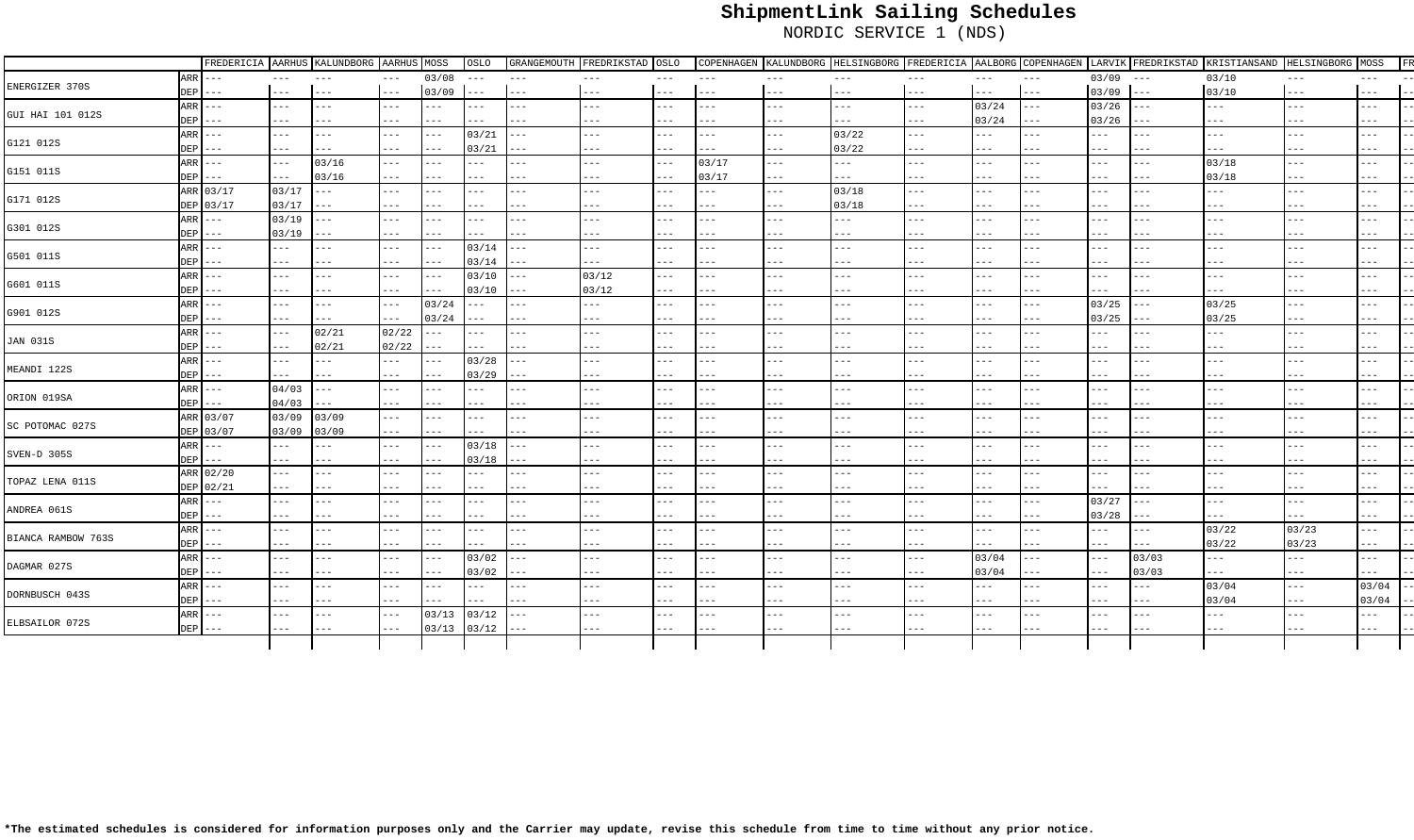|                    |                            | FREDERICIA                 |                              | AARHUS KALUNDBORG AARHUS                                                                                                                                                                                                                                                                                                                                                                              |                                                                                                                                                                                                                                                                                                                                                                                                         | MOSS              | OSLO             | GRANGEMOUTH        | FREDRIKSTAD OSLO   |                                                                                                                                                                                                                                                                                                                                                                                              | COPENHAGEN                   | <b>KALUNDBOR</b>   | HELSINGBORG      | FREDERICIA                                                                                                                                                                                                                                                                                                                                                                                              |                                                                                                                                                                                                                                                                                                                                                                                                                     | AALBORG COPENHAGEN           |                 | LARVIK FREDRIKSTAD           | KRISTIANSAND      | HELSINGBORG       | MOSS                        | $ $ FR |
|--------------------|----------------------------|----------------------------|------------------------------|-------------------------------------------------------------------------------------------------------------------------------------------------------------------------------------------------------------------------------------------------------------------------------------------------------------------------------------------------------------------------------------------------------|---------------------------------------------------------------------------------------------------------------------------------------------------------------------------------------------------------------------------------------------------------------------------------------------------------------------------------------------------------------------------------------------------------|-------------------|------------------|--------------------|--------------------|----------------------------------------------------------------------------------------------------------------------------------------------------------------------------------------------------------------------------------------------------------------------------------------------------------------------------------------------------------------------------------------------|------------------------------|--------------------|------------------|---------------------------------------------------------------------------------------------------------------------------------------------------------------------------------------------------------------------------------------------------------------------------------------------------------------------------------------------------------------------------------------------------------|---------------------------------------------------------------------------------------------------------------------------------------------------------------------------------------------------------------------------------------------------------------------------------------------------------------------------------------------------------------------------------------------------------------------|------------------------------|-----------------|------------------------------|-------------------|-------------------|-----------------------------|--------|
|                    | $ARR$ $---$                |                            | $\qquad \qquad - -$          | $- - -$                                                                                                                                                                                                                                                                                                                                                                                               | $\frac{1}{2} \frac{1}{2} \frac{1}{2} \frac{1}{2} \frac{1}{2} \frac{1}{2} \frac{1}{2} \frac{1}{2} \frac{1}{2} \frac{1}{2} \frac{1}{2} \frac{1}{2} \frac{1}{2} \frac{1}{2} \frac{1}{2} \frac{1}{2} \frac{1}{2} \frac{1}{2} \frac{1}{2} \frac{1}{2} \frac{1}{2} \frac{1}{2} \frac{1}{2} \frac{1}{2} \frac{1}{2} \frac{1}{2} \frac{1}{2} \frac{1}{2} \frac{1}{2} \frac{1}{2} \frac{1}{2} \frac{$            | 03/15             | $- - -$          | $- - -$            | 03/16              | $\frac{1}{2} \frac{1}{2} \frac{1}{2} \frac{1}{2} \frac{1}{2} \frac{1}{2} \frac{1}{2} \frac{1}{2} \frac{1}{2} \frac{1}{2} \frac{1}{2} \frac{1}{2} \frac{1}{2} \frac{1}{2} \frac{1}{2} \frac{1}{2} \frac{1}{2} \frac{1}{2} \frac{1}{2} \frac{1}{2} \frac{1}{2} \frac{1}{2} \frac{1}{2} \frac{1}{2} \frac{1}{2} \frac{1}{2} \frac{1}{2} \frac{1}{2} \frac{1}{2} \frac{1}{2} \frac{1}{2} \frac{$ | $---$                        | $---$              | $---$            | $---$                                                                                                                                                                                                                                                                                                                                                                                                   | $- - - -$                                                                                                                                                                                                                                                                                                                                                                                                           | $- - -$                      | $03/16$ ---     |                              | 03/17             | $---$             | $---$                       |        |
| ENERGIZER 371S     | $DEP$ $---$                |                            | $ -$                         | $---$                                                                                                                                                                                                                                                                                                                                                                                                 | $- - - -$                                                                                                                                                                                                                                                                                                                                                                                               | 03/15             | $- -$            | $---$              | 03/16              | $- -$                                                                                                                                                                                                                                                                                                                                                                                        | $\qquad \qquad - -$          | $---$              | $---$            | $---$                                                                                                                                                                                                                                                                                                                                                                                                   | $   \,$                                                                                                                                                                                                                                                                                                                                                                                                             | $---$                        | 03/16           | $---$                        | 03/17             | $---$             | $- - -$                     |        |
| GUI HAI 101 013S   | $ARR$ $---$<br>$DEP$ $---$ |                            | $- -$                        | $---$<br>$-- -$                                                                                                                                                                                                                                                                                                                                                                                       | $---$<br>$--$                                                                                                                                                                                                                                                                                                                                                                                           | $-- -$<br>$- -$   | $-- -$<br>$- -$  | $---$<br>$- -$     | $---$<br>$- -$     | $-- -$<br>$- -$                                                                                                                                                                                                                                                                                                                                                                              | $---$<br>$ -$                | $-- -$<br>$--$     | $---$<br>$--$    | $---$<br>$---$                                                                                                                                                                                                                                                                                                                                                                                          | 03/31<br>03/31                                                                                                                                                                                                                                                                                                                                                                                                      | $---$<br>$- -$               | 04/02<br>04/02  | $---$<br>$---$               | $-- -$<br>$--$    | $---$<br>$---$    | $-- -$<br>$ -$              |        |
| G121 013S          | $ARR$ $---$<br>$DEP$ $---$ |                            | $-- -$                       | $---$<br>$- -$                                                                                                                                                                                                                                                                                                                                                                                        | $---$<br>$---$                                                                                                                                                                                                                                                                                                                                                                                          | $---$<br>$- - -$  | 03/28<br>3/28    | $---$              | $---$<br>$- - -$   | $---$                                                                                                                                                                                                                                                                                                                                                                                        | $- - -$<br>$- - -$           | $---$<br>$- - -$   | 03/29<br>03/29   | $- - -$<br>$-- -$                                                                                                                                                                                                                                                                                                                                                                                       | $\qquad \qquad - -$<br>$---$                                                                                                                                                                                                                                                                                                                                                                                        | $---$<br>$-- -$              | $---$<br>$-- -$ | $---$<br>$- - -$             | $---$<br>$- -$    | $---$<br>$---$    | $---$<br>$- -$              |        |
| G151 012S          | $ARR$ ---                  | $DEP$ $---$                | $---$                        | 03/23<br>03/23                                                                                                                                                                                                                                                                                                                                                                                        | $\frac{1}{2} \frac{1}{2} \frac{1}{2} \frac{1}{2} \frac{1}{2} \frac{1}{2} \frac{1}{2} \frac{1}{2} \frac{1}{2} \frac{1}{2} \frac{1}{2} \frac{1}{2} \frac{1}{2} \frac{1}{2} \frac{1}{2} \frac{1}{2} \frac{1}{2} \frac{1}{2} \frac{1}{2} \frac{1}{2} \frac{1}{2} \frac{1}{2} \frac{1}{2} \frac{1}{2} \frac{1}{2} \frac{1}{2} \frac{1}{2} \frac{1}{2} \frac{1}{2} \frac{1}{2} \frac{1}{2} \frac{$<br>$- - -$ | $---$<br>$- -$    | $- -$<br>$- -$   | $- - -$<br>$- - -$ | $- -$<br>$- - -$   | $-- -$                                                                                                                                                                                                                                                                                                                                                                                       | 03/24<br>03/24               | $---$<br>$-- -$    | $-- -$<br>$- -$  | $\frac{1}{2} \frac{1}{2} \frac{1}{2} \frac{1}{2} \frac{1}{2} \frac{1}{2} \frac{1}{2} \frac{1}{2} \frac{1}{2} \frac{1}{2} \frac{1}{2} \frac{1}{2} \frac{1}{2} \frac{1}{2} \frac{1}{2} \frac{1}{2} \frac{1}{2} \frac{1}{2} \frac{1}{2} \frac{1}{2} \frac{1}{2} \frac{1}{2} \frac{1}{2} \frac{1}{2} \frac{1}{2} \frac{1}{2} \frac{1}{2} \frac{1}{2} \frac{1}{2} \frac{1}{2} \frac{1}{2} \frac{$<br>$- - -$ | $- - - -$<br>$---$                                                                                                                                                                                                                                                                                                                                                                                                  | $---$<br>$- -$               | $---$<br>$-- -$ | $---$<br>$- - -$             | 03/25<br>03/25    | $---$<br>$---$    | $---$<br>$- -$              |        |
| G171 013S          |                            | ARR 03/24<br>DEP 03/24     | 03/24<br>03/24               | $-- -$<br>$- -$                                                                                                                                                                                                                                                                                                                                                                                       | $---$<br>$- - -$                                                                                                                                                                                                                                                                                                                                                                                        | $---$<br>$- -$    | $- - -$          | $- - -$<br>$- -$   | $- - -$<br>$- - -$ | $- - -$                                                                                                                                                                                                                                                                                                                                                                                      | $---$<br>$--$                | $--$<br>$---$      | 03/25<br>03/25   | $   \,$<br>$---$                                                                                                                                                                                                                                                                                                                                                                                        | $\frac{1}{2} \frac{1}{2} \frac{1}{2} \frac{1}{2} \frac{1}{2} \frac{1}{2} \frac{1}{2} \frac{1}{2} \frac{1}{2} \frac{1}{2} \frac{1}{2} \frac{1}{2} \frac{1}{2} \frac{1}{2} \frac{1}{2} \frac{1}{2} \frac{1}{2} \frac{1}{2} \frac{1}{2} \frac{1}{2} \frac{1}{2} \frac{1}{2} \frac{1}{2} \frac{1}{2} \frac{1}{2} \frac{1}{2} \frac{1}{2} \frac{1}{2} \frac{1}{2} \frac{1}{2} \frac{1}{2} \frac{$<br>$\qquad \qquad - -$ | $---$<br>$- -$               | $---$<br>$---$  | $-- -$<br>$- - -$            | $---$<br>$---$    | $---$<br>$---$    | $---$<br>$- -$              |        |
| G301 013S          | $ARR$ $---$<br>$DEP$ $---$ |                            | 03/26<br>03/26               | $-- -$<br>$---$                                                                                                                                                                                                                                                                                                                                                                                       | $---$<br>$---$                                                                                                                                                                                                                                                                                                                                                                                          | $---$<br>$---$    | $- - -$<br>$--$  | $---$<br>$-- -$    | $-- -$<br>$-- -$   | $---$<br>$---$                                                                                                                                                                                                                                                                                                                                                                               | $---$<br>$---$               | $-- -$<br>$-- -$   | $-- -$<br>$-- -$ | $\qquad \qquad - -$<br>$---$                                                                                                                                                                                                                                                                                                                                                                            | $---$<br>$---$                                                                                                                                                                                                                                                                                                                                                                                                      | ---<br>$-- -$                | $---$<br>$---$  | $-- -$<br>$-- -$             | $-- -$<br>$-- -$  | $---$<br>$---$    | $-- -$<br>$\qquad \qquad -$ |        |
| G501 012S          | $ARR$ $---$<br>$DEP$ $---$ |                            | $- - -$<br>$\qquad \qquad -$ | $---$<br>$---$                                                                                                                                                                                                                                                                                                                                                                                        | $---$<br>$- - -$                                                                                                                                                                                                                                                                                                                                                                                        | $-- -$<br>$---$   | 03/21<br>03/21   | $- - -$            | $-- -$<br>$---$    | $--$<br>$---$                                                                                                                                                                                                                                                                                                                                                                                | $---$<br>$---$               | $-- -$<br>$---$    | $---$<br>$---$   | $   \,$<br>$- - -$                                                                                                                                                                                                                                                                                                                                                                                      | $\frac{1}{2} \frac{1}{2} \frac{1}{2} \frac{1}{2} \frac{1}{2} \frac{1}{2} \frac{1}{2} \frac{1}{2} \frac{1}{2} \frac{1}{2} \frac{1}{2} \frac{1}{2} \frac{1}{2} \frac{1}{2} \frac{1}{2} \frac{1}{2} \frac{1}{2} \frac{1}{2} \frac{1}{2} \frac{1}{2} \frac{1}{2} \frac{1}{2} \frac{1}{2} \frac{1}{2} \frac{1}{2} \frac{1}{2} \frac{1}{2} \frac{1}{2} \frac{1}{2} \frac{1}{2} \frac{1}{2} \frac{$<br>$\qquad \qquad - -$ | $-- -$<br>$---$              | $---$<br>$---$  | $-- -$<br>$-- -$             | $-- -$<br>$---$   | $---$<br>$---$    | $- - -$<br>$---$            |        |
| G601 012S          | $DEP$ $---$                | $ARR$ $---$                | $- -$                        | $---$<br>$---$                                                                                                                                                                                                                                                                                                                                                                                        | $-- -$<br>---                                                                                                                                                                                                                                                                                                                                                                                           | $-- -$<br>$- - -$ | 03/17<br>03/17   | $- - -$<br>$---$   | 03/19<br>03/19     | $--$<br>$-- -$                                                                                                                                                                                                                                                                                                                                                                               | $---$<br>$--$                | $-- -$<br>$--$     | $-- -$<br>$- -$  | $---$<br>$-- -$                                                                                                                                                                                                                                                                                                                                                                                         | $---$<br>$---$                                                                                                                                                                                                                                                                                                                                                                                                      | $-- -$<br>$- -$              | $---$<br>$-- -$ | $-- -$<br>$--$               | $-- -$<br>$--$    | $-- -$<br>$--$    | $-- -$<br>$- -$             |        |
| G901 013S          | $ARR$ $---$<br>$DEP$ $---$ |                            | $-- -$                       | $---$<br>$- -$                                                                                                                                                                                                                                                                                                                                                                                        | $---$<br>$- - -$                                                                                                                                                                                                                                                                                                                                                                                        | 03/31<br>03/31    | $- -$<br>$- -$   | $---$              | $-- -$<br>$- -$    | $--$<br>$\qquad \qquad -$                                                                                                                                                                                                                                                                                                                                                                    | $---$<br>$-1$                | $- - -$<br>$--$    | $---$<br>$- -$   | $- - - -$<br>$---$                                                                                                                                                                                                                                                                                                                                                                                      | $\frac{1}{2} \frac{1}{2} \frac{1}{2} \frac{1}{2} \frac{1}{2} \frac{1}{2} \frac{1}{2} \frac{1}{2} \frac{1}{2} \frac{1}{2} \frac{1}{2} \frac{1}{2} \frac{1}{2} \frac{1}{2} \frac{1}{2} \frac{1}{2} \frac{1}{2} \frac{1}{2} \frac{1}{2} \frac{1}{2} \frac{1}{2} \frac{1}{2} \frac{1}{2} \frac{1}{2} \frac{1}{2} \frac{1}{2} \frac{1}{2} \frac{1}{2} \frac{1}{2} \frac{1}{2} \frac{1}{2} \frac{$<br>$---$               | $---$<br>$-- -$              | 04/01<br>04/01  | $---$<br>$- - -$             | 04/01<br>04/01    | $---$<br>$---$    | $---$<br>$- -$              |        |
| JAN 032S           | $ARR$ $---$<br>$DEP$ $---$ |                            | $---$                        | 02/28<br>02/28                                                                                                                                                                                                                                                                                                                                                                                        | 03/01<br>03/01                                                                                                                                                                                                                                                                                                                                                                                          | $--$<br>$- - -$   | $---$<br>$- -$   | $---$              | $---$              | $---$                                                                                                                                                                                                                                                                                                                                                                                        | $---$                        | $---$<br>$- -$     | $---$<br>$- -$   | $---$<br>$- - -$                                                                                                                                                                                                                                                                                                                                                                                        | $- - -$<br>$--$                                                                                                                                                                                                                                                                                                                                                                                                     | $\qquad \qquad - -$<br>$- -$ | $---$<br>$-- -$ | $\qquad \qquad - -$<br>$- -$ | $---$<br>$--$     | $- - -$<br>$- -$  | $---$                       |        |
| MEANDI 123S        | $ARR$ $---$<br><b>DEP</b>  | $\qquad \qquad - -$        | $---$                        | $\frac{1}{2} \frac{1}{2} \frac{1}{2} \frac{1}{2} \frac{1}{2} \frac{1}{2} \frac{1}{2} \frac{1}{2} \frac{1}{2} \frac{1}{2} \frac{1}{2} \frac{1}{2} \frac{1}{2} \frac{1}{2} \frac{1}{2} \frac{1}{2} \frac{1}{2} \frac{1}{2} \frac{1}{2} \frac{1}{2} \frac{1}{2} \frac{1}{2} \frac{1}{2} \frac{1}{2} \frac{1}{2} \frac{1}{2} \frac{1}{2} \frac{1}{2} \frac{1}{2} \frac{1}{2} \frac{1}{2} \frac{$<br>$- -$ | $\frac{1}{2} \frac{1}{2} \frac{1}{2} \frac{1}{2} \frac{1}{2} \frac{1}{2} \frac{1}{2} \frac{1}{2} \frac{1}{2} \frac{1}{2} \frac{1}{2} \frac{1}{2} \frac{1}{2} \frac{1}{2} \frac{1}{2} \frac{1}{2} \frac{1}{2} \frac{1}{2} \frac{1}{2} \frac{1}{2} \frac{1}{2} \frac{1}{2} \frac{1}{2} \frac{1}{2} \frac{1}{2} \frac{1}{2} \frac{1}{2} \frac{1}{2} \frac{1}{2} \frac{1}{2} \frac{1}{2} \frac{$<br>$-- -$  | $---$<br>$- -$    | 04/04<br>14/04   |                    | $---$<br>$- -$     | $--$<br>$- -$                                                                                                                                                                                                                                                                                                                                                                                | $---$                        | $---$<br>$--$      | $---$<br>$- - -$ | $   \,$<br>$-- -$                                                                                                                                                                                                                                                                                                                                                                                       | $\frac{1}{2} \frac{1}{2} \frac{1}{2} \frac{1}{2} \frac{1}{2} \frac{1}{2} \frac{1}{2} \frac{1}{2} \frac{1}{2} \frac{1}{2} \frac{1}{2} \frac{1}{2} \frac{1}{2} \frac{1}{2} \frac{1}{2} \frac{1}{2} \frac{1}{2} \frac{1}{2} \frac{1}{2} \frac{1}{2} \frac{1}{2} \frac{1}{2} \frac{1}{2} \frac{1}{2} \frac{1}{2} \frac{1}{2} \frac{1}{2} \frac{1}{2} \frac{1}{2} \frac{1}{2} \frac{1}{2} \frac{$<br>$---$               | $---$<br>$- -$               | $---$<br>$-- -$ | $---$<br>$- -$               | $-- -$<br>$- -$   | $- - -$<br>$-- -$ | $-- -$<br>$- -$             |        |
| MALIK ARCTICA 002S |                            | $ARR$ $---$<br>$EPP$ $---$ | $---$                        | $- - -$<br>$- -$                                                                                                                                                                                                                                                                                                                                                                                      | $\frac{1}{2} \frac{1}{2} \frac{1}{2} \frac{1}{2} \frac{1}{2} \frac{1}{2} \frac{1}{2} \frac{1}{2} \frac{1}{2} \frac{1}{2} \frac{1}{2} \frac{1}{2} \frac{1}{2} \frac{1}{2} \frac{1}{2} \frac{1}{2} \frac{1}{2} \frac{1}{2} \frac{1}{2} \frac{1}{2} \frac{1}{2} \frac{1}{2} \frac{1}{2} \frac{1}{2} \frac{1}{2} \frac{1}{2} \frac{1}{2} \frac{1}{2} \frac{1}{2} \frac{1}{2} \frac{1}{2} \frac{$<br>$--$    | $---$<br>$-- -$   | 03/11<br>3/11    | $- - -$<br>$---$   | $---$              | $---$<br>$- -$                                                                                                                                                                                                                                                                                                                                                                               | $---$<br>$- -$               | $---$<br>$- -$     | $---$<br>$- -$   | $---$<br>$- - -$                                                                                                                                                                                                                                                                                                                                                                                        | $- - -$<br>$-- -$                                                                                                                                                                                                                                                                                                                                                                                                   | $- - -$<br>$- -$             | $---$<br>$-- -$ | $---$<br>$- - -$             | $---$<br>$- -$    | $- - -$<br>$--$   | $-- -$<br>$- -$             |        |
| ORION 020SA        | $ARR$ $---$                | $\angle$ EP $---$          | 04/10<br>04/10               | $- - -$<br>$- -$                                                                                                                                                                                                                                                                                                                                                                                      | $---$<br>$-- -$                                                                                                                                                                                                                                                                                                                                                                                         | $-- -$<br>$- -$   | $-- -$<br>$- -$  | $---$<br>$--$      | $-- -$<br>$- - -$  | $-- -$<br>$- -$                                                                                                                                                                                                                                                                                                                                                                              | $---$<br>$--$                | $-- -$<br>$--$     | $---$<br>$-- -$  | $   \,$<br>$---$                                                                                                                                                                                                                                                                                                                                                                                        | $   \,$<br>$---$                                                                                                                                                                                                                                                                                                                                                                                                    | $-- -$<br>$-- -$             | $---$<br>$-- -$ | $-- -$<br>$--$               | $-- -$<br>$- -$   | $---$<br>$-- -$   | $-- -$<br>$- -$             |        |
| SC POTOMAC 028S    |                            | ARR 03/14<br>DEP 03/14     | $---$<br>$- -$               | $- - -$<br>$- - -$                                                                                                                                                                                                                                                                                                                                                                                    | $---$<br>---                                                                                                                                                                                                                                                                                                                                                                                            | $-- -$<br>$- - -$ | $-- -$<br>$- -$  | $---$<br>$- - -$   | $---$<br>$- - -$   | $-- -$<br>$- -$                                                                                                                                                                                                                                                                                                                                                                              | $---$<br>$---$               | $---$<br>$--$      | 03/15<br>03/15   | $\qquad \qquad - -$<br>$---$                                                                                                                                                                                                                                                                                                                                                                            | $---$<br>$-- -$                                                                                                                                                                                                                                                                                                                                                                                                     | $- - -$<br>$-- -$            | $---$<br>$-- -$ | $---$<br>$- - -$             | $-- -$<br>$- -$   | $- - -$<br>$--$   | $-- -$<br>$- -$             |        |
| SVEN-D 306S        | $ARR$ $---$                | $DEP$ $---$                | $- - -$<br>$- -$             | $---$<br>$- - -$                                                                                                                                                                                                                                                                                                                                                                                      | $---$<br>$---$                                                                                                                                                                                                                                                                                                                                                                                          | $-- -$<br>$- -$   | 03/24<br>3/24    | $---$<br>$---$     | $---$<br>$- -$     | $---$<br>$-- -$                                                                                                                                                                                                                                                                                                                                                                              | $\qquad \qquad - -$<br>$---$ | $---$<br>$---$     | $---$<br>$-- -$  | $- - - -$<br>$---$                                                                                                                                                                                                                                                                                                                                                                                      | $---$<br>$---$                                                                                                                                                                                                                                                                                                                                                                                                      | $---$<br>$-- -$              | $---$<br>$---$  | $- - -$<br>$- - -$           | $---$<br>$-- -$   | $- - -$<br>$---$  | 03/25<br>03/25              |        |
| TOPAZ LENA 012S    |                            | ARR 02/24<br>DEP 02/24     | $- - -$<br>$- -$             | $---$<br>$---$                                                                                                                                                                                                                                                                                                                                                                                        | $---$<br>$- - -$                                                                                                                                                                                                                                                                                                                                                                                        | $- - -$<br>$- -$  | $- - -$<br>$- -$ | $---$<br>$- - -$   | $---$              | $---$<br>$- -$                                                                                                                                                                                                                                                                                                                                                                               | $---$<br>$- - -$             | $- - -$<br>$- - -$ | $---$<br>$- -$   | $   \,$<br>$---$                                                                                                                                                                                                                                                                                                                                                                                        | $---$<br>$- - -$                                                                                                                                                                                                                                                                                                                                                                                                    | $---$                        | $---$<br>$---$  | $---$<br>$- - -$             | $---$<br>$- -$    | $---$<br>$- -$    | $- - -$<br>$- -$            |        |
| ANDREA 062S        | $ARR$ $---$<br>$DEP$ $---$ |                            | $-- -$<br>- -                | $---$<br>$- - -$                                                                                                                                                                                                                                                                                                                                                                                      | $---$<br>$- - -$                                                                                                                                                                                                                                                                                                                                                                                        | $-- -$<br>$- -$   | $- - -$          | $---$<br>$- - -$   | $-- -$<br>$- - -$  | $---$<br>$- -$                                                                                                                                                                                                                                                                                                                                                                               | $---$<br>$- - -$             | $-- -$<br>$- - -$  | $---$<br>$- - -$ | $- - - -$<br>$---$                                                                                                                                                                                                                                                                                                                                                                                      | 04/01<br>04/02                                                                                                                                                                                                                                                                                                                                                                                                      | $- - -$<br>$- - -$           | 04/03<br>04/03  | $- - -$<br>$- - -$           | $-- -$<br>$- - -$ | $---$<br>$- - -$  | $---$<br>$- -$              |        |
| BIANCA RAMBOW 764S | $ARR$ $---$<br>$DEP$ $---$ |                            | $---$                        | $- - -$<br>$- - -$                                                                                                                                                                                                                                                                                                                                                                                    | $---$<br>$- - -$                                                                                                                                                                                                                                                                                                                                                                                        | $---$             | $-- -$           | $---$              | $---$<br>$- -$     | $-- -$<br>$- -$                                                                                                                                                                                                                                                                                                                                                                              | $---$<br>$- - -$             | $---$<br>$- - -$   | $---$<br>$- -$   | $---$<br>---                                                                                                                                                                                                                                                                                                                                                                                            | $\frac{1}{2} \frac{1}{2} \frac{1}{2} \frac{1}{2} \frac{1}{2} \frac{1}{2} \frac{1}{2} \frac{1}{2} \frac{1}{2} \frac{1}{2} \frac{1}{2} \frac{1}{2} \frac{1}{2} \frac{1}{2} \frac{1}{2} \frac{1}{2} \frac{1}{2} \frac{1}{2} \frac{1}{2} \frac{1}{2} \frac{1}{2} \frac{1}{2} \frac{1}{2} \frac{1}{2} \frac{1}{2} \frac{1}{2} \frac{1}{2} \frac{1}{2} \frac{1}{2} \frac{1}{2} \frac{1}{2} \frac{$<br>$- - -$             | $-- -$<br>$- - -$            | $---$<br>---    | $---$<br>$- - -$             | 03/29<br>03/29    | 03/30<br>03/30    | $---$<br>$- -$              |        |
| DAGMAR 028S        | $ARR$ $---$<br>$DEP$ $---$ |                            | $---$                        | $---$<br>$- - -$                                                                                                                                                                                                                                                                                                                                                                                      | $   \,$<br>$- - -$                                                                                                                                                                                                                                                                                                                                                                                      | $--$<br>$- -$     | 03/10<br>3/10    | $- - -$<br>$---$   | 03/11<br>03/11     | $- - -$<br>$- -$                                                                                                                                                                                                                                                                                                                                                                             | $- - - -$<br>$- - -$         | $---$<br>$- - -$   | $---$<br>$- -$   | $   \,$<br>$- - -$                                                                                                                                                                                                                                                                                                                                                                                      | $\frac{1}{2} \frac{1}{2} \frac{1}{2} \frac{1}{2} \frac{1}{2} \frac{1}{2} \frac{1}{2} \frac{1}{2} \frac{1}{2} \frac{1}{2} \frac{1}{2} \frac{1}{2} \frac{1}{2} \frac{1}{2} \frac{1}{2} \frac{1}{2} \frac{1}{2} \frac{1}{2} \frac{1}{2} \frac{1}{2} \frac{1}{2} \frac{1}{2} \frac{1}{2} \frac{1}{2} \frac{1}{2} \frac{1}{2} \frac{1}{2} \frac{1}{2} \frac{1}{2} \frac{1}{2} \frac{1}{2} \frac{$<br>$- - -$             | $---$<br>$- - -$             | $---$<br>$---$  | $- - -$<br>$- - -$           | $---$<br>$- -$    | $- - -$<br>$---$  | $---$                       |        |
| DORNBUSCH 044S     | $ARR$ $---$                | $DEP$ $---$                | $-- -$<br>$- -$              | $- - - -$<br>$- - -$                                                                                                                                                                                                                                                                                                                                                                                  | $\qquad \qquad - -$                                                                                                                                                                                                                                                                                                                                                                                     | $-- -$            | $- - -$          | $---$<br>$- - -$   | $---$              | ---                                                                                                                                                                                                                                                                                                                                                                                          | $---$<br>$---$               | $---$<br>$-- -$    | 03/09<br>03/09   | $---$<br>$- -$                                                                                                                                                                                                                                                                                                                                                                                          | $---$<br>$---$                                                                                                                                                                                                                                                                                                                                                                                                      | $---$<br>$--$                | $---$<br>$-- -$ | $- - - -$<br>$--$            | $---$<br>$-- -$   | $---$<br>$--$     | $---$<br>$- -$              |        |
|                    |                            |                            |                              |                                                                                                                                                                                                                                                                                                                                                                                                       |                                                                                                                                                                                                                                                                                                                                                                                                         |                   |                  |                    |                    |                                                                                                                                                                                                                                                                                                                                                                                              |                              |                    |                  |                                                                                                                                                                                                                                                                                                                                                                                                         |                                                                                                                                                                                                                                                                                                                                                                                                                     |                              |                 |                              |                   |                   |                             |        |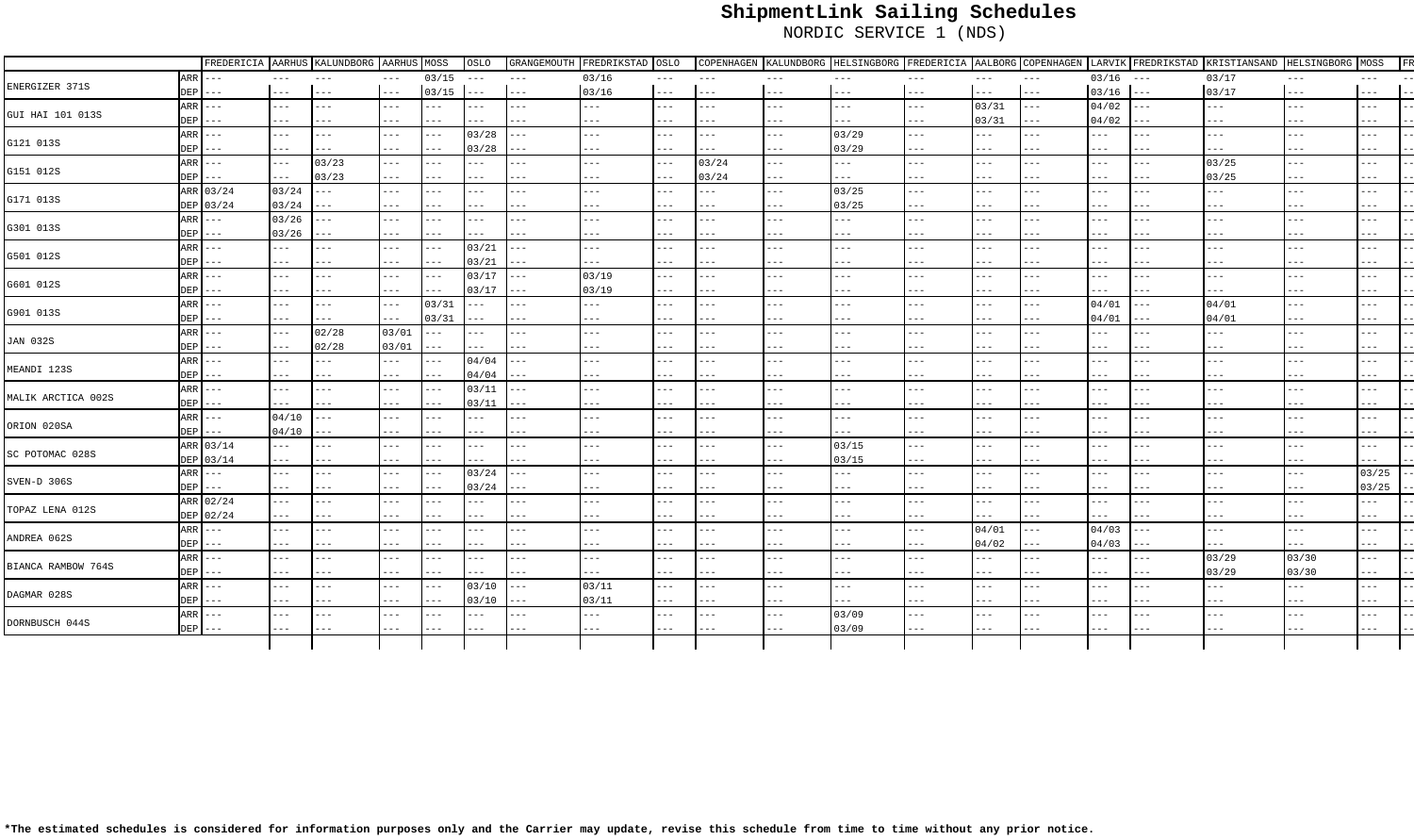|                   |                                      |                        |                    | FREDERICIA AARHUS KALUNDBORG | AARHUS MOSS                   |                    | OSLO                    | GRANGEMOUTH FREDRIKSTAD OSLO |                  |                     | COPENHAGEN        | KALUNDBORG                    | HELSINGBORG                                                                                                                                                                                                                                                                                                                                                                                           | FREDERICIA         |                     | AALBORG COPENHAGEN                                                                                                                                                                                                                                                                                                                                                                                        |                                                                                                                                                                                                                                                                                                                                                                                                        |                             | LARVIK FREDRIKSTAD KRISTIANSAND HELSINGBORG MOSS |                              |                   | FR |
|-------------------|--------------------------------------|------------------------|--------------------|------------------------------|-------------------------------|--------------------|-------------------------|------------------------------|------------------|---------------------|-------------------|-------------------------------|-------------------------------------------------------------------------------------------------------------------------------------------------------------------------------------------------------------------------------------------------------------------------------------------------------------------------------------------------------------------------------------------------------|--------------------|---------------------|-----------------------------------------------------------------------------------------------------------------------------------------------------------------------------------------------------------------------------------------------------------------------------------------------------------------------------------------------------------------------------------------------------------|--------------------------------------------------------------------------------------------------------------------------------------------------------------------------------------------------------------------------------------------------------------------------------------------------------------------------------------------------------------------------------------------------------|-----------------------------|--------------------------------------------------|------------------------------|-------------------|----|
|                   | <b>ARR</b>                           | $---$                  | $---$              | $- - -$                      | $- - -$                       |                    | 03/20 03/19             | $- - -$                      | $---$            | $---$               | $---$             | $- - -$                       | $- - -$                                                                                                                                                                                                                                                                                                                                                                                               | $- - -$            | $---$               | $- - -$                                                                                                                                                                                                                                                                                                                                                                                                   | $---$                                                                                                                                                                                                                                                                                                                                                                                                  | $- - -$                     | $\qquad \qquad - -$                              | $- - - -$                    | $- - -$           |    |
| ELBSAILOR 073S    | $DEF$ $---$                          |                        | $-- -$             | $---$                        | $- - -$                       |                    | $03/20$ $03/20$ $---$   |                              | $   \,$          | $---$               | $---$             | $- - -$                       | $---$                                                                                                                                                                                                                                                                                                                                                                                                 | $- - - -$          | $---$               | $---$                                                                                                                                                                                                                                                                                                                                                                                                     | $- - -$                                                                                                                                                                                                                                                                                                                                                                                                | $---$                       | $---$                                            | $\qquad \qquad - -$          | $--$              |    |
| EMILIA 007S       | ARR <sup>I</sup><br>DEP <sup>I</sup> | $- - - -$<br>$- - -$   | $- - -$<br>$- - -$ | $---$<br>$- - -$             | $---$<br>$- - -$              | $- - -$            | $-- -$<br>$- - -$       | $---$                        | ---<br>$- - -$   | $-- -$              | 02/22<br>02/22    | 03/01<br>03/01                | $---$                                                                                                                                                                                                                                                                                                                                                                                                 | $- - -$<br>$-- -$  | $- - -$             | $\frac{1}{2} \frac{1}{2} \frac{1}{2} \frac{1}{2} \frac{1}{2} \frac{1}{2} \frac{1}{2} \frac{1}{2} \frac{1}{2} \frac{1}{2} \frac{1}{2} \frac{1}{2} \frac{1}{2} \frac{1}{2} \frac{1}{2} \frac{1}{2} \frac{1}{2} \frac{1}{2} \frac{1}{2} \frac{1}{2} \frac{1}{2} \frac{1}{2} \frac{1}{2} \frac{1}{2} \frac{1}{2} \frac{1}{2} \frac{1}{2} \frac{1}{2} \frac{1}{2} \frac{1}{2} \frac{1}{2} \frac{$<br>$- - - -$ | $---$<br>———                                                                                                                                                                                                                                                                                                                                                                                           | $- - -$<br>$- - -$          | $- - -$<br>$- - -$                               | $- -$<br>---                 | $- - -$<br>$- -$  |    |
| ENERGIZER 372S    | $ARR$ ---<br>$DEF$ $---$             |                        | $---$<br>$- - -$   | $---$<br>$- - -$             | $---$<br>---                  | $- - -$<br>$- - -$ | 03/23<br>03/23          | $-- -$<br>$- - -$            | 03/23<br>03/23   | $--$<br>$- - -$     | $-- -$<br>$- - -$ | $---$<br>$---$                | $---$<br>$---$                                                                                                                                                                                                                                                                                                                                                                                        | $---$<br>$-- -$    | $---$<br>$- - -$    | $\frac{1}{2} \frac{1}{2} \frac{1}{2} \frac{1}{2} \frac{1}{2} \frac{1}{2} \frac{1}{2} \frac{1}{2} \frac{1}{2} \frac{1}{2} \frac{1}{2} \frac{1}{2} \frac{1}{2} \frac{1}{2} \frac{1}{2} \frac{1}{2} \frac{1}{2} \frac{1}{2} \frac{1}{2} \frac{1}{2} \frac{1}{2} \frac{1}{2} \frac{1}{2} \frac{1}{2} \frac{1}{2} \frac{1}{2} \frac{1}{2} \frac{1}{2} \frac{1}{2} \frac{1}{2} \frac{1}{2} \frac{$<br>$---$     | 03/24<br>03/24                                                                                                                                                                                                                                                                                                                                                                                         | $---$<br>$-- -$             | 03/24<br>03/24                                   | $---$<br>$\qquad \qquad - -$ | $---$<br>$-- -$   |    |
| GUI HAI 101 014S  | $ARR$ $---$<br><b>DEP</b>            | $---$                  | $- - -$<br>$- -$   | $ -$<br>$---$                | $---$<br>$-- -$               | $-- -$             | $\qquad \qquad - -$     | $- - -$                      | $---$<br>$- -$   | $---$               | $---$<br>$- -$    | $---$<br>$-- -$               | $---$<br>$-- -$                                                                                                                                                                                                                                                                                                                                                                                       | $---$<br>$- - -$   | 04/07<br>04/07      | $---$<br>$---$                                                                                                                                                                                                                                                                                                                                                                                            | 04/09<br>04/09                                                                                                                                                                                                                                                                                                                                                                                         | $---$<br>$- - -$            | $---$<br>$-- -$                                  | $---$<br>---                 | $--$<br>$- -$     |    |
| G121 014S         | $ARR$ ---<br><b>DEP</b>              | $---$                  | $--$<br>$- -$      | $---$<br>$-- -$              | $---$<br>$-- -$               | $-- -$             | 04/04<br>04/04          | $- - -$                      | $---$<br>$- - -$ | $---$               | $---$             | $\qquad \qquad - -$<br>$---$  | 04/05<br>04/05                                                                                                                                                                                                                                                                                                                                                                                        | $---$<br>$- - -$   | $---$<br>$- -$      | $\frac{1}{2} \frac{1}{2} \frac{1}{2} \frac{1}{2} \frac{1}{2} \frac{1}{2} \frac{1}{2} \frac{1}{2} \frac{1}{2} \frac{1}{2} \frac{1}{2} \frac{1}{2} \frac{1}{2} \frac{1}{2} \frac{1}{2} \frac{1}{2} \frac{1}{2} \frac{1}{2} \frac{1}{2} \frac{1}{2} \frac{1}{2} \frac{1}{2} \frac{1}{2} \frac{1}{2} \frac{1}{2} \frac{1}{2} \frac{1}{2} \frac{1}{2} \frac{1}{2} \frac{1}{2} \frac{1}{2} \frac{$<br>$---$     | $---$<br>$-- -$                                                                                                                                                                                                                                                                                                                                                                                        | $-- -$<br>$- - -$           | $---$<br>$- -$                                   | $---$<br>$-- -$              | $---$<br>$- -$    |    |
| G151 013S         | $ARR$ $---$<br>DEP                   | $- - -$                | $-- -$<br>$- -$    | 03/30<br>03/30               | $---$<br>$- - -$              | $-- -$             | $---$<br>$- - -$        | $- - -$<br>$- -$             | $---$<br>$- - -$ | $---$               | 03/31<br>03/31    | $---$<br>$--$                 | $- - -$<br>$---$                                                                                                                                                                                                                                                                                                                                                                                      | $---$<br>$- -$     | $-- -$              | $---$<br>$---$                                                                                                                                                                                                                                                                                                                                                                                            | $- - -$<br>$---$                                                                                                                                                                                                                                                                                                                                                                                       | $---$<br>$- - -$            | 04/01<br>04/01                                   | $---$<br>$-- -$              | $--$<br>$- -$     |    |
| G171 014S         |                                      | ARR 03/31<br>DEP 03/31 | 03/31<br>03/31     | $---$<br>$- - -$             | $---$<br>$- - -$              | $-- -$<br>$- -$    | $---$                   | $---$<br>$- -$               | $---$<br>$- -$   | $---$               | $-- -$<br>$- -$   | $- - -$<br>$---$              | 04/01<br>04/01                                                                                                                                                                                                                                                                                                                                                                                        | $---$<br>$-- -$    | $---$<br>$- - -$    | $- - - -$<br>$---$                                                                                                                                                                                                                                                                                                                                                                                        | $---$<br>$-- -$                                                                                                                                                                                                                                                                                                                                                                                        | $---$<br>$- - -$            | $---$<br>$- - -$                                 | $---$<br>$-- -$              | $--$<br>$- - -$   |    |
| G301 014S         | $ARR$ ---<br>DEP                     | $- - -$                | 04/02<br>04/02     | $1 - - -$<br>$-- -$          | $- - -$<br>$- - -$            | $-- -$             | $- - -$                 | $---$                        | $---$<br>$- -$   | $---$               | $---$<br>$- -$    | $---$<br>$--$                 | $\frac{1}{2} \frac{1}{2} \frac{1}{2} \frac{1}{2} \frac{1}{2} \frac{1}{2} \frac{1}{2} \frac{1}{2} \frac{1}{2} \frac{1}{2} \frac{1}{2} \frac{1}{2} \frac{1}{2} \frac{1}{2} \frac{1}{2} \frac{1}{2} \frac{1}{2} \frac{1}{2} \frac{1}{2} \frac{1}{2} \frac{1}{2} \frac{1}{2} \frac{1}{2} \frac{1}{2} \frac{1}{2} \frac{1}{2} \frac{1}{2} \frac{1}{2} \frac{1}{2} \frac{1}{2} \frac{1}{2} \frac{$<br>$---$ | $---$<br>$- - -$   | $---$               | $- - - -$<br>$---$                                                                                                                                                                                                                                                                                                                                                                                        | $---$<br>$-- -$                                                                                                                                                                                                                                                                                                                                                                                        | $-- -$<br>$- - -$           | $---$<br>$- -$                                   | $---$<br>$- - -$             | $--$<br>$- -$     |    |
| G501 0173-013S    | $ARR$ $---$<br><b>DEP</b>            | $- - -$                | $--$<br>$- -$      | $ -$<br>$---$                | $---$<br>$-- -$               | $-- -$<br>$- - -$  | 03/28<br>03/28          | $- - -$                      | $---$<br>$- - -$ | $---$               | $---$<br>$--$     | $---$<br>$-- -$               | $- - -$<br>$---$                                                                                                                                                                                                                                                                                                                                                                                      | $---$<br>$---$     | $---$<br>$-- -$     | $- - - -$<br>$---$                                                                                                                                                                                                                                                                                                                                                                                        | $---$<br>$---$                                                                                                                                                                                                                                                                                                                                                                                         | $-- -$<br>$-- -$            | $---$<br>$-- -$                                  | $---$<br>$-- -$              | $--$<br>$- - -$   |    |
| G601 013S         | $ARR$ $---$<br>DEP                   | $-- -$                 | $- - -$<br>$- -$   | $ -$<br>$---$                | $-- -$<br>$-- -$              | $-- -$<br>$- - -$  | 03/24<br>03/24          | $-- -$<br>$- - -$            | 03/26<br>03/26   | $- - -$<br>$-- -$   | $- - -$<br>$-- -$ | $---$<br>$-- -$               | $---$<br>$---$                                                                                                                                                                                                                                                                                                                                                                                        | $---$<br>$- - -$   | $- - -$<br>$- - -$  | $---$<br>$---$                                                                                                                                                                                                                                                                                                                                                                                            | $---$<br>$---$                                                                                                                                                                                                                                                                                                                                                                                         | $-- -$<br>$- - -$           | $-- -$<br>$- - -$                                | $-- -$<br>$-- -$             | $- - -$<br>$- -$  |    |
| G901 014S         | $ARR$ $---$<br><b>DEP</b>            | $- - -$                | $-- -$<br>$- -$    | $---$<br>$---$               | $---$<br>$---$                | 04/07<br>04/07     | $- - -$<br>$- -$        | $- - -$<br>$-- -$            | $---$<br>$- -$   | $---$<br>$- -$      | $- - -$<br>$---$  | $---$<br>$---$                | $---$<br>$---$                                                                                                                                                                                                                                                                                                                                                                                        | $---$<br>$---$     | $---$<br>$- - -$    | $---$<br>$---$                                                                                                                                                                                                                                                                                                                                                                                            | 04/08<br>04/08                                                                                                                                                                                                                                                                                                                                                                                         | $---$<br>$-- -$             | 04/08<br>04/08                                   | $---$<br>$---$               | $---$<br>$---$    |    |
| JAN 033S          | $ARR$ $---$<br><b>DEP</b>            | $-- -$                 | $---$<br>$- -$     | 03/07<br>03/07               | 03/08<br>03/08                | $-- -$             | $- - -$<br>$-- -$       | $- - -$                      | $---$<br>$- -$   | $---$<br>$- - -$    | $---$<br>$-- -$   | $---$<br>$- - -$              | $---$<br>---                                                                                                                                                                                                                                                                                                                                                                                          | $---$<br>$-- -$    | $-- -$<br>$- - -$   | $---$<br>$---$                                                                                                                                                                                                                                                                                                                                                                                            | $- - -$<br>$---$                                                                                                                                                                                                                                                                                                                                                                                       | $-- -$<br>$- - -$           | $---$<br>$-- -$                                  | $---$<br>$- - -$             | $-- -$<br>$- -$   |    |
| MEANDI 124S       | $ARR$ ---<br>DEP <sup>I</sup>        |                        | $-- -$             | $---$                        | $---$<br>$-- -$               | $-- -$<br>$- -$    | 04/11<br>04/11          | $---$                        | $---$<br>$- -$   | $---$               | $-- -$            | $---$<br>$--$                 | $\frac{1}{2} \frac{1}{2} \frac{1}{2} \frac{1}{2} \frac{1}{2} \frac{1}{2} \frac{1}{2} \frac{1}{2} \frac{1}{2} \frac{1}{2} \frac{1}{2} \frac{1}{2} \frac{1}{2} \frac{1}{2} \frac{1}{2} \frac{1}{2} \frac{1}{2} \frac{1}{2} \frac{1}{2} \frac{1}{2} \frac{1}{2} \frac{1}{2} \frac{1}{2} \frac{1}{2} \frac{1}{2} \frac{1}{2} \frac{1}{2} \frac{1}{2} \frac{1}{2} \frac{1}{2} \frac{1}{2} \frac{$<br>$---$ | $---$<br>$- - -$   | $---$<br>$- - -$    | $- - - -$<br>$- - - -$                                                                                                                                                                                                                                                                                                                                                                                    | $---$<br>$-- -$                                                                                                                                                                                                                                                                                                                                                                                        | $---$<br>$- -$              | $---$<br>$-- -$                                  | $---$<br>$- -$               | $---$<br>$- -$    |    |
| MITO 046S         | $ARR$ $---$<br><b>DEP</b>            |                        | $---$              | 02/19<br>02/19               | $-- -$<br>$- - -$             | $-- -$             | $\frac{1}{2}$<br>$-- -$ | $- - -$                      | $---$<br>$-- -$  | $\qquad \qquad - -$ | 02/23<br>02/24    | $---$<br>$-- -$               | $\qquad \qquad - -$<br>$---$                                                                                                                                                                                                                                                                                                                                                                          | $---$              | $-- -$              | $- - - -$<br>$---$                                                                                                                                                                                                                                                                                                                                                                                        | $\frac{1}{2} \frac{1}{2} \frac{1}{2} \frac{1}{2} \frac{1}{2} \frac{1}{2} \frac{1}{2} \frac{1}{2} \frac{1}{2} \frac{1}{2} \frac{1}{2} \frac{1}{2} \frac{1}{2} \frac{1}{2} \frac{1}{2} \frac{1}{2} \frac{1}{2} \frac{1}{2} \frac{1}{2} \frac{1}{2} \frac{1}{2} \frac{1}{2} \frac{1}{2} \frac{1}{2} \frac{1}{2} \frac{1}{2} \frac{1}{2} \frac{1}{2} \frac{1}{2} \frac{1}{2} \frac{1}{2} \frac{$<br>$-- -$ | $---$<br>$-- -$             | 02/24<br>02/24                                   | $---$<br>$-- -$              | $--$<br>$- -$     |    |
| SC POTOMAC 029S   | $ARR$ ---<br><b>DEP</b>              | $- -$                  | $-- -$<br>$- -$    | $---$<br>$---$               | $---$<br>$-- -$               | $-- -$             | $\frac{1}{2}$           | $-- -$                       | $-- -$<br>$-- -$ | $---$               | $-- -$<br>$- -$   | $\qquad \qquad - -$<br>$---$  | 03/22<br>03/22                                                                                                                                                                                                                                                                                                                                                                                        | 03/23<br>03/23     | $---$<br>$-- -$     | $- - - -$<br>$---$                                                                                                                                                                                                                                                                                                                                                                                        | $---$<br>$---$                                                                                                                                                                                                                                                                                                                                                                                         | $-- -$<br>$ -$              | $---$<br>$---$                                   | $---$<br>$---$               | $--$<br>$---$     |    |
| SPIRIT 309S       | $ARR$ ---                            | $- -$                  | $-- -$<br>$- -$    | $---$<br>$- - -$             | $---$<br>$- - -$              | $-- -$             | $\qquad \qquad - -$     | $-- -$                       | $---$            | $---$               | $-- -$<br>$- -$   | $---$<br>$---$                | 03/13<br>03/14                                                                                                                                                                                                                                                                                                                                                                                        | $---$<br>$---$     | $-- -$              | $---$<br>$---$                                                                                                                                                                                                                                                                                                                                                                                            | $---$<br>$-- -$                                                                                                                                                                                                                                                                                                                                                                                        | $-- -$<br>$-- -$            | $-- -$<br>$-- -$                                 | $---$<br>$-- -$              | $-- -$<br>$- -$   |    |
| SVEN-D 307S       | $ARR$ $---$                          |                        | $-- -$<br>$- -$    | $---$<br>$- - -$             | $---$<br>$-- -$               | $-- -$<br>$- -$    | 03/31<br>03/31          | $---$<br>$ -$                | 04/02<br>04/02   | $---$<br>$- -$      | $---$<br>$- -$    | $---$<br>$-- -$               | $\qquad \qquad - -$<br>$-- -$                                                                                                                                                                                                                                                                                                                                                                         | $---$<br>$- - -$   | $---$<br>$- - -$    | $---$<br>$---$                                                                                                                                                                                                                                                                                                                                                                                            | $---$<br>$-- -$                                                                                                                                                                                                                                                                                                                                                                                        | $-- -$<br>$\qquad \qquad -$ | $---$<br>$-- -$                                  | $---$<br>$---$               | $---$<br>$- -$    |    |
| TOPAZ LENA 013S   |                                      | ARR 02/28<br>DEP 02/28 | $-- -$<br>$- -$    | $---$<br>$- - -$             | $- - -$<br>$- - -$            | $---$              | $- - -$<br>$- - -$      | $-- -$<br>$- -$              | $---$<br>$- -$   | $---$               | $---$<br>$- -$    | $- - -$<br>$--$               | $- - -$<br>$-- -$                                                                                                                                                                                                                                                                                                                                                                                     | $- - - -$<br>$- -$ | $\qquad \qquad - -$ | $- - - -$<br>$---$                                                                                                                                                                                                                                                                                                                                                                                        | $\frac{1}{2} \frac{1}{2} \frac{1}{2} \frac{1}{2} \frac{1}{2} \frac{1}{2} \frac{1}{2} \frac{1}{2} \frac{1}{2} \frac{1}{2} \frac{1}{2} \frac{1}{2} \frac{1}{2} \frac{1}{2} \frac{1}{2} \frac{1}{2} \frac{1}{2} \frac{1}{2} \frac{1}{2} \frac{1}{2} \frac{1}{2} \frac{1}{2} \frac{1}{2} \frac{1}{2} \frac{1}{2} \frac{1}{2} \frac{1}{2} \frac{1}{2} \frac{1}{2} \frac{1}{2} \frac{1}{2} \frac{$<br>$-- -$ | $---$<br>$\qquad \qquad -$  | $---$<br>$-- -$                                  | $- - -$<br>$--$              | $-- -$<br>$- -$   |    |
| ANDREA 063S       | $ARR$ $---$<br>DEP                   | $-- -$                 | $-- -$<br>$- - -$  | $---$<br>$- - -$             | $\qquad \qquad - -$<br>$-- -$ | $---$<br>$- -$     | $- - -$<br>$- - -$      | $---$<br>$-- -$              | $---$<br>$- -$   | $---$<br>$-- -$     | $-- -$<br>$---$   | $\qquad \qquad - -$<br>$-- -$ | $---$<br>$---$                                                                                                                                                                                                                                                                                                                                                                                        | $   \,$<br>$-- -$  | 04/08<br>04/08      | $   \,$<br>$- - -$                                                                                                                                                                                                                                                                                                                                                                                        | 04/10<br>04/10                                                                                                                                                                                                                                                                                                                                                                                         | $---$<br>$-- -$             | $---$<br>$-- -$                                  | $---$<br>$-- -$              | $-- -$<br>$- - -$ |    |
| BF FORTALEZA 111S | $ARR$ ---<br>$DEP$ $---$             |                        | $- - -$<br>$---$   | $---$<br>$---$               | $-- -$<br>$- - -$             | $-- -$             | $---$                   | $-- -$<br>$-- -$             | $---$<br>$- -$   | $---$<br>$- - -$    | $-- -$<br>$---$   | $---$<br>$---$                | 03/08<br>03/08                                                                                                                                                                                                                                                                                                                                                                                        | $---$<br>$- -$     | $-- -$<br>$- - -$   | $---$<br>$- - - -$                                                                                                                                                                                                                                                                                                                                                                                        | $---$<br>$-- -$                                                                                                                                                                                                                                                                                                                                                                                        | $-- -$<br>$-- -$            | $-- -$<br>$---$                                  | $---$<br>$---$               | $---$<br>$-- -$   |    |
|                   |                                      |                        |                    |                              |                               |                    |                         |                              |                  |                     |                   |                               |                                                                                                                                                                                                                                                                                                                                                                                                       |                    |                     |                                                                                                                                                                                                                                                                                                                                                                                                           |                                                                                                                                                                                                                                                                                                                                                                                                        |                             |                                                  |                              |                   |    |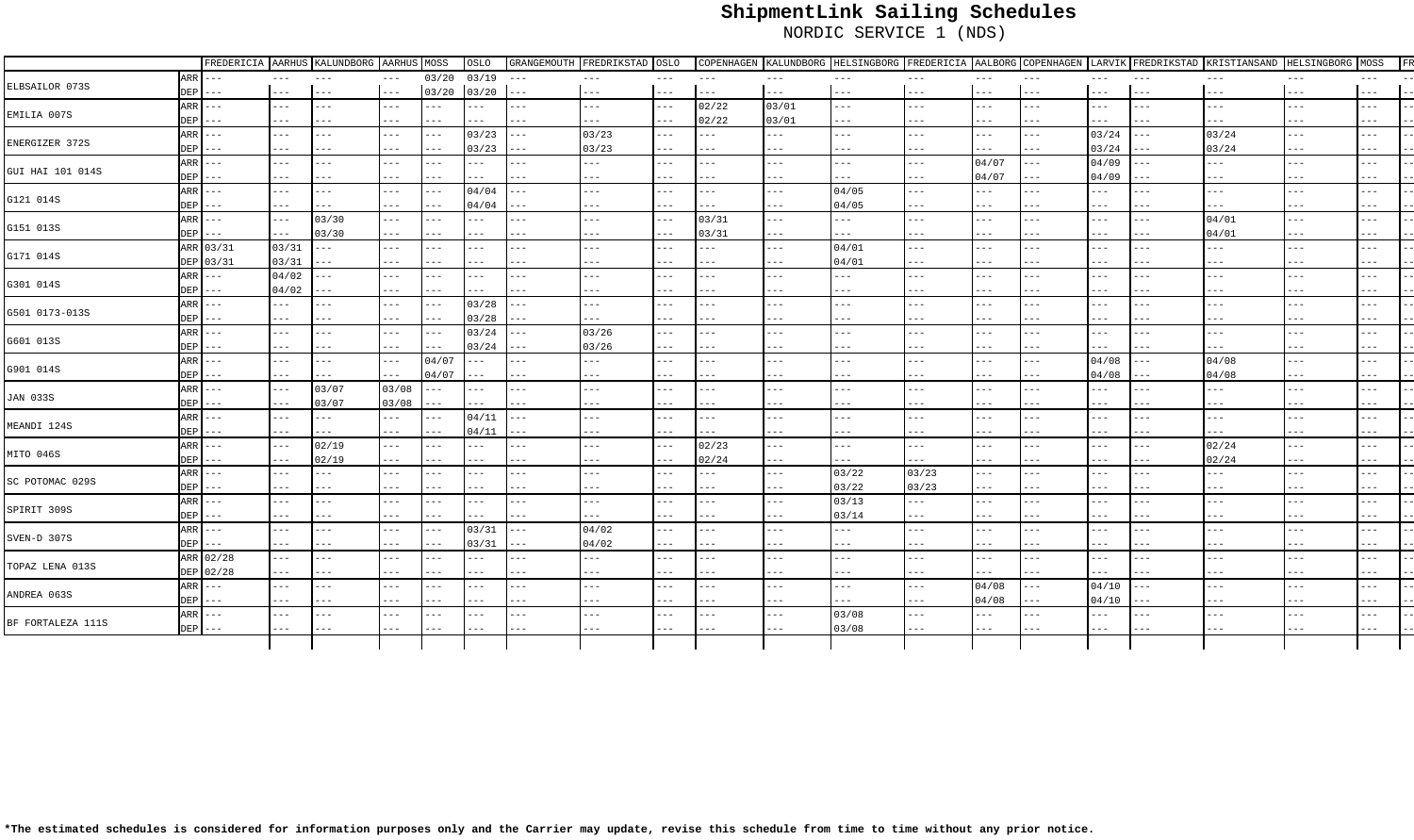|                    |                            |                        |                 | FREDERICIA AARHUS KALUNDBORG AARHUS                                                                                                                                                                                                                                                                                                                                                          |                                                                                                                                                                                                                                                                                                                                                                                              | MOSS              | OSLO            | GRANGEMOUTH        | FREDRIKSTAD OSLO   |                 | COPENHAGEN KALUNDBOF |                  | <b>HELSINGBOR</b> | FREDERICIA                                                                                                                                                                                                                                                                                                                                                                                   |                                                                                                                                                                                                                                                                                                                                                                                                         | AALBORG COPENHAGEN |                  |                                | LARVIK FREDRIKSTAD KRISTIANSAND | HELSINGBORG        | MOSS             | FF |
|--------------------|----------------------------|------------------------|-----------------|----------------------------------------------------------------------------------------------------------------------------------------------------------------------------------------------------------------------------------------------------------------------------------------------------------------------------------------------------------------------------------------------|----------------------------------------------------------------------------------------------------------------------------------------------------------------------------------------------------------------------------------------------------------------------------------------------------------------------------------------------------------------------------------------------|-------------------|-----------------|--------------------|--------------------|-----------------|----------------------|------------------|-------------------|----------------------------------------------------------------------------------------------------------------------------------------------------------------------------------------------------------------------------------------------------------------------------------------------------------------------------------------------------------------------------------------------|---------------------------------------------------------------------------------------------------------------------------------------------------------------------------------------------------------------------------------------------------------------------------------------------------------------------------------------------------------------------------------------------------------|--------------------|------------------|--------------------------------|---------------------------------|--------------------|------------------|----|
|                    | $ARR$ ---                  |                        | $\frac{1}{2}$   | $- - -$                                                                                                                                                                                                                                                                                                                                                                                      | $- - -$                                                                                                                                                                                                                                                                                                                                                                                      | $  -$             | $03/17$ ---     |                    | 03/18              | $---$           | $- - -$              | $---$            | $- - -$           | $- - -$                                                                                                                                                                                                                                                                                                                                                                                      | $- - -$                                                                                                                                                                                                                                                                                                                                                                                                 | $- - -$            | $---$            | $- - -$                        | $- - -$                         | $- - - -$          | $- - -$          |    |
| DAGMAR 029S        | $DEP$ $---$                |                        | $-- -$          | $---$                                                                                                                                                                                                                                                                                                                                                                                        | $\frac{1}{2} \frac{1}{2} \frac{1}{2} \frac{1}{2} \frac{1}{2} \frac{1}{2} \frac{1}{2} \frac{1}{2} \frac{1}{2} \frac{1}{2} \frac{1}{2} \frac{1}{2} \frac{1}{2} \frac{1}{2} \frac{1}{2} \frac{1}{2} \frac{1}{2} \frac{1}{2} \frac{1}{2} \frac{1}{2} \frac{1}{2} \frac{1}{2} \frac{1}{2} \frac{1}{2} \frac{1}{2} \frac{1}{2} \frac{1}{2} \frac{1}{2} \frac{1}{2} \frac{1}{2} \frac{1}{2} \frac{$ | $---$             | $03/17$ $---$   |                    | 03/18              | $- - -$         | $- - -$              | $---$            | $- - -$           | $- - -$                                                                                                                                                                                                                                                                                                                                                                                      | $---$                                                                                                                                                                                                                                                                                                                                                                                                   | $---$              | $---$            | $---$                          | $-- -$                          | $---$              | $---$            |    |
| DORNBUSCH 045S     | $ARR$ $---$<br>$DEP$ $---$ |                        | $- -$           | $-- -$<br>$-- -$                                                                                                                                                                                                                                                                                                                                                                             | $---$<br>$---$                                                                                                                                                                                                                                                                                                                                                                               | $- -$             | $- -$<br>$- -$  | $- - -$<br>$- - -$ | $- - -$<br>$- - -$ | $- -$           | 03/12<br>03/12       | $- - -$<br>$--$  | $- - -$<br>$- -$  | $-- -$<br>$---$                                                                                                                                                                                                                                                                                                                                                                              | $---$<br>$- - -$                                                                                                                                                                                                                                                                                                                                                                                        | $- -$              | $---$<br>$-- -$  | $- - -$<br>$- - -$             | $- -$<br>$- -$                  | $- -$<br>$---$     | $- - -$<br>$- -$ |    |
| ELBSAILOR 074S     | $ARR$ $---$                |                        | $-- -$          | $---$                                                                                                                                                                                                                                                                                                                                                                                        | $---$                                                                                                                                                                                                                                                                                                                                                                                        | 03/26             | 03/26           | $- - -$            | $-- -$             | $--$            | $---$                | $-- -$           | $-- -$            | $---$                                                                                                                                                                                                                                                                                                                                                                                        | $---$                                                                                                                                                                                                                                                                                                                                                                                                   | $- - -$            | $---$            | $- - -$                        | $-- -$                          | $---$              | $- - -$          |    |
|                    | $DEP$ $---$                |                        |                 | $---$                                                                                                                                                                                                                                                                                                                                                                                        | $---$                                                                                                                                                                                                                                                                                                                                                                                        | 03/26             | 3/27            | $- - -$            | $- -$              |                 | $- -$                | $--$             | $-- -$            | $---$                                                                                                                                                                                                                                                                                                                                                                                        | $---$                                                                                                                                                                                                                                                                                                                                                                                                   | $- - -$            | $-- -$           | $- - -$                        | $- -$                           | $-- -$             | $- -$            |    |
| EMILIA 008S        |                            | ARR 03/06<br>DEP 03/07 | $-- -$<br>$- -$ | $---$<br>$---$                                                                                                                                                                                                                                                                                                                                                                               | $---$<br>$- - -$                                                                                                                                                                                                                                                                                                                                                                             | $--$<br>$- - -$   | $-- -$<br>$- -$ | $---$<br>$- - -$   | $-- -$<br>$- - -$  | $-- -$<br>$- -$ | $---$<br>$- - -$     | $---$<br>$- - -$ | $-- -$<br>$- -$   | $---$<br>$---$                                                                                                                                                                                                                                                                                                                                                                               | $\frac{1}{2} \frac{1}{2} \frac{1}{2} \frac{1}{2} \frac{1}{2} \frac{1}{2} \frac{1}{2} \frac{1}{2} \frac{1}{2} \frac{1}{2} \frac{1}{2} \frac{1}{2} \frac{1}{2} \frac{1}{2} \frac{1}{2} \frac{1}{2} \frac{1}{2} \frac{1}{2} \frac{1}{2} \frac{1}{2} \frac{1}{2} \frac{1}{2} \frac{1}{2} \frac{1}{2} \frac{1}{2} \frac{1}{2} \frac{1}{2} \frac{1}{2} \frac{1}{2} \frac{1}{2} \frac{1}{2} \frac{$<br>$- - -$ | $---$              | $---$<br>$- - -$ | $-- -$<br>$- - -$              | $---$                           | $---$<br>$- - -$   | $---$<br>$- -$   |    |
|                    | $ARR$ $---$                |                        | $---$           | $\frac{1}{2} \frac{1}{2} \frac{1}{2} \frac{1}{2} \frac{1}{2} \frac{1}{2} \frac{1}{2} \frac{1}{2} \frac{1}{2} \frac{1}{2} \frac{1}{2} \frac{1}{2} \frac{1}{2} \frac{1}{2} \frac{1}{2} \frac{1}{2} \frac{1}{2} \frac{1}{2} \frac{1}{2} \frac{1}{2} \frac{1}{2} \frac{1}{2} \frac{1}{2} \frac{1}{2} \frac{1}{2} \frac{1}{2} \frac{1}{2} \frac{1}{2} \frac{1}{2} \frac{1}{2} \frac{1}{2} \frac{$ | $---$                                                                                                                                                                                                                                                                                                                                                                                        | 03/29             | $- - -$         | $---$              | $---$              | $- - -$         | $---$                | $---$            | $---$             | $---$                                                                                                                                                                                                                                                                                                                                                                                        | $\frac{1}{2} \frac{1}{2} \frac{1}{2} \frac{1}{2} \frac{1}{2} \frac{1}{2} \frac{1}{2} \frac{1}{2} \frac{1}{2} \frac{1}{2} \frac{1}{2} \frac{1}{2} \frac{1}{2} \frac{1}{2} \frac{1}{2} \frac{1}{2} \frac{1}{2} \frac{1}{2} \frac{1}{2} \frac{1}{2} \frac{1}{2} \frac{1}{2} \frac{1}{2} \frac{1}{2} \frac{1}{2} \frac{1}{2} \frac{1}{2} \frac{1}{2} \frac{1}{2} \frac{1}{2} \frac{1}{2} \frac{$            | $---$              | 03/30            | $\qquad \qquad - -$            | 03/31                           | $---$              | $--$             |    |
| ENERGIZER 373S     | $DEP$ $---$                |                        |                 | $- -$                                                                                                                                                                                                                                                                                                                                                                                        | $-- -$                                                                                                                                                                                                                                                                                                                                                                                       | 03/29             |                 | - - -              | $- - -$            |                 |                      | $--$             | $ -$              | $-- -$                                                                                                                                                                                                                                                                                                                                                                                       | $--$                                                                                                                                                                                                                                                                                                                                                                                                    |                    | 03/30            | $--$                           | 03/31                           | $---$              |                  |    |
| GUI HAI 101 015S   | $ARR$ $---$<br>$DEP$ $---$ |                        | $- - -$         | $---$<br>$- -$                                                                                                                                                                                                                                                                                                                                                                               | $- - -$<br>$--$                                                                                                                                                                                                                                                                                                                                                                              | $- - -$<br>$- -$  | $-- -$<br>$- -$ | $---$<br>---       | $---$<br>$- -$     | $-- -$<br>- -   | $---$<br>$ -$        | $---$<br>$- - -$ | $-- -$            | $---$<br>$- - -$                                                                                                                                                                                                                                                                                                                                                                             | 04/14<br>04/14                                                                                                                                                                                                                                                                                                                                                                                          | $---$              | 04/16<br>04/16   | $---$<br>$--$                  | $---$<br>$- -$                  | $---$<br>$--$      | $-- -$<br>- -    |    |
|                    | $ARR$ $---$                |                        | $-- -$          | $---$                                                                                                                                                                                                                                                                                                                                                                                        | $---$                                                                                                                                                                                                                                                                                                                                                                                        | $---$             | 04/11           | $- - -$            | $---$              | $- - -$         | $---$                | $---$            | 04/12             | $\frac{1}{2} \frac{1}{2} \frac{1}{2} \frac{1}{2} \frac{1}{2} \frac{1}{2} \frac{1}{2} \frac{1}{2} \frac{1}{2} \frac{1}{2} \frac{1}{2} \frac{1}{2} \frac{1}{2} \frac{1}{2} \frac{1}{2} \frac{1}{2} \frac{1}{2} \frac{1}{2} \frac{1}{2} \frac{1}{2} \frac{1}{2} \frac{1}{2} \frac{1}{2} \frac{1}{2} \frac{1}{2} \frac{1}{2} \frac{1}{2} \frac{1}{2} \frac{1}{2} \frac{1}{2} \frac{1}{2} \frac{$ | $\frac{1}{2} \frac{1}{2} \frac{1}{2} \frac{1}{2} \frac{1}{2} \frac{1}{2} \frac{1}{2} \frac{1}{2} \frac{1}{2} \frac{1}{2} \frac{1}{2} \frac{1}{2} \frac{1}{2} \frac{1}{2} \frac{1}{2} \frac{1}{2} \frac{1}{2} \frac{1}{2} \frac{1}{2} \frac{1}{2} \frac{1}{2} \frac{1}{2} \frac{1}{2} \frac{1}{2} \frac{1}{2} \frac{1}{2} \frac{1}{2} \frac{1}{2} \frac{1}{2} \frac{1}{2} \frac{1}{2} \frac{$            | $---$              | $---$            | $---$                          | $---$                           | $---$              | $---$            |    |
| G121 015S          | $DEP$ $---$                |                        |                 | $- -$                                                                                                                                                                                                                                                                                                                                                                                        | $-- -$                                                                                                                                                                                                                                                                                                                                                                                       | $- - -$           | 04/11           |                    | $- -$              |                 | $- -$                | $--$             | 04/12             | $---$                                                                                                                                                                                                                                                                                                                                                                                        | $---$                                                                                                                                                                                                                                                                                                                                                                                                   | $- -$              | ---              | $--$                           | $- -$                           | $---$              | $- -$            |    |
|                    | $ARR$ $---$                |                        | $---$           | 04/06                                                                                                                                                                                                                                                                                                                                                                                        | $---$                                                                                                                                                                                                                                                                                                                                                                                        | $--$              | $-- -$          | $---$              | $---$              | $---$           | 04/07                | $---$            | $---$             | $\qquad \qquad - -$                                                                                                                                                                                                                                                                                                                                                                          | $- - -$                                                                                                                                                                                                                                                                                                                                                                                                 | $---$              | $---$            | $---$                          | 04/08                           | $---$              | $---$            |    |
| G151 014S          | $DFP$ $---$                |                        |                 | 04/06                                                                                                                                                                                                                                                                                                                                                                                        | $--$                                                                                                                                                                                                                                                                                                                                                                                         | $- -$             | $- -$           | $--$               | $\qquad \qquad -$  |                 | 04/07                | $--$             | $--$              | $- - -$                                                                                                                                                                                                                                                                                                                                                                                      | $-- -$                                                                                                                                                                                                                                                                                                                                                                                                  | $- -$              | $-- -$           | $- - -$                        | 04/08                           | $---$              | $- -$            |    |
| G171 015S          |                            | ARR 04/07<br>DEP 04/07 | 04/07<br>04/07  | $---$<br>$- -$                                                                                                                                                                                                                                                                                                                                                                               | $---$<br>$---$                                                                                                                                                                                                                                                                                                                                                                               | $--$<br>$- -$     | $- - -$         | $---$<br>$- -$     | $-- -$<br>$- - -$  | $--$            | $---$<br>$--$        | $---$<br>$---$   | 04/08<br>04/08    | $   \,$<br>$---$                                                                                                                                                                                                                                                                                                                                                                             | $- - -$<br>$---$                                                                                                                                                                                                                                                                                                                                                                                        | $---$<br>$-- -$    | $---$<br>$---$   | $-- -$<br>$- -$                | $-- -$<br>$---$                 | $---$<br>$---$     | $---$<br>$ -$    |    |
|                    | $ARR$ $---$                |                        | 04/09           | $- - -$                                                                                                                                                                                                                                                                                                                                                                                      | $---$                                                                                                                                                                                                                                                                                                                                                                                        | $-- -$            | $- - -$         | $--$               | $-- -$             | $---$           | $- - -$              | $-- -$           | $-- -$            | $---$                                                                                                                                                                                                                                                                                                                                                                                        | $---$                                                                                                                                                                                                                                                                                                                                                                                                   | $---$              | $---$            | $--$                           | $-- -$                          | $---$              | $-- -$           |    |
| G301 015S          | $DEP$ $---$                |                        | 04/09           | $---$                                                                                                                                                                                                                                                                                                                                                                                        |                                                                                                                                                                                                                                                                                                                                                                                              | $- - -$           | $- -$           | $- - -$            | $\qquad \qquad -$  | $- -$           | $- -$                | $- -$            | $-- -$            | $---$                                                                                                                                                                                                                                                                                                                                                                                        | $-- -$                                                                                                                                                                                                                                                                                                                                                                                                  | $--$               | $---$            | $- -$                          | $-- -$                          | $-- -$             | $-$              |    |
| G501 013S          | $ARR$ $---$                |                        | $-- -$          | $---$                                                                                                                                                                                                                                                                                                                                                                                        | $---$                                                                                                                                                                                                                                                                                                                                                                                        | $-- -$            | 04/04           |                    | $-- -$             | $-- -$          | $---$                | $-- -$           | $-- -$            | $   \,$                                                                                                                                                                                                                                                                                                                                                                                      | $   \,$                                                                                                                                                                                                                                                                                                                                                                                                 | $-- -$             | $---$            | $-- -$                         | $-- -$                          | $-- -$             | $- - -$          |    |
|                    | <b>DEP</b><br>$ARR$ $---$  | $---$                  | $- - -$         | $- -$<br>$---$                                                                                                                                                                                                                                                                                                                                                                               | $---$<br>$---$                                                                                                                                                                                                                                                                                                                                                                               | $---$<br>$---$    | 04/04<br>03/31  | $---$              | $-- -$<br>04/02    | $- -$<br>$--$   | $- -$<br>$---$       | $---$<br>$-- -$  | $---$<br>$---$    | $---$<br>$\qquad \qquad - -$                                                                                                                                                                                                                                                                                                                                                                 | $---$<br>$- - -$                                                                                                                                                                                                                                                                                                                                                                                        | $-- -$<br>$-- -$   | $---$<br>$---$   | $-- -$<br>$-- -$               | $---$<br>$-- -$                 | $---$<br>$---$     | $- -$<br>$-- -$  |    |
| G601 014S          | $DEP$ $---$                |                        |                 | $---$                                                                                                                                                                                                                                                                                                                                                                                        | $---$                                                                                                                                                                                                                                                                                                                                                                                        | $---$             | 03/31           | $---$              | 04/02              | $---$           | $---$                | $---$            | $--$              | $---$                                                                                                                                                                                                                                                                                                                                                                                        | $---$                                                                                                                                                                                                                                                                                                                                                                                                   | $---$              | $---$            | $-- -$                         | $---$                           | $---$              | $- -$            |    |
| G801 014S          | $ARR$ $---$                |                        | $- -$           | $---$                                                                                                                                                                                                                                                                                                                                                                                        | $---$                                                                                                                                                                                                                                                                                                                                                                                        | $- - -$           | $- -$           | $- - -$            | 03/30              | 03/31           | $---$                | $---$            | $---$             | $- - - -$                                                                                                                                                                                                                                                                                                                                                                                    | $   \,$                                                                                                                                                                                                                                                                                                                                                                                                 | $---$              | $---$            | $-- -$                         | $---$                           | $---$              | $- - -$          |    |
|                    | $DFP$ $---$<br>$ARR$ $---$ |                        |                 | $- -$                                                                                                                                                                                                                                                                                                                                                                                        | $-- -$                                                                                                                                                                                                                                                                                                                                                                                       | $- -$             |                 | $- - -$            | 03/30              | 03/31           | $---$                | $--$             | $-- -$            | $---$                                                                                                                                                                                                                                                                                                                                                                                        | $---$                                                                                                                                                                                                                                                                                                                                                                                                   | $-- -$             | $-- -$           | $--$                           | $-- -$                          | $-- -$             | $- -$            |    |
| G901 015S          | $DEP$ $---$                |                        | $---$           | $---$<br>$- -$                                                                                                                                                                                                                                                                                                                                                                               | $   \,$<br>$---$                                                                                                                                                                                                                                                                                                                                                                             | 04/14<br>04/14    | $- -$<br>$- -$  | $---$<br>$---$     | $---$<br>$- -$     | $--$<br>$- -$   | $---$<br>$---$       | $-- -$<br>$--$   | $---$<br>$- -$    | $   \,$<br>$-- -$                                                                                                                                                                                                                                                                                                                                                                            | $   \,$<br>$---$                                                                                                                                                                                                                                                                                                                                                                                        | $---$<br>$-- -$    | 04/15<br>04/15   | $---$<br>$---$                 | 04/15<br>04/15                  | $---$<br>$-- -$    | $- - -$<br>$- -$ |    |
|                    | $ARR$ $---$                |                        | $---$           | 03/14                                                                                                                                                                                                                                                                                                                                                                                        | 03/15                                                                                                                                                                                                                                                                                                                                                                                        | $---$             | $-- -$          | $---$              | $---$              | $---$           | $---$                | $---$            | $---$             | $   \,$                                                                                                                                                                                                                                                                                                                                                                                      | $- - -$                                                                                                                                                                                                                                                                                                                                                                                                 | $---$              | $---$            | $---$                          | $-- -$                          | $- - -$            | $---$            |    |
| JAN 034S           | $DEP$ $---$                |                        | $ -$            | 03/14                                                                                                                                                                                                                                                                                                                                                                                        | 03/15                                                                                                                                                                                                                                                                                                                                                                                        | $- - -$           | $- -$           | $- - -$            | $- -$              | $- -$           | $- - -$              | $- - -$          | $-- -$            | $---$                                                                                                                                                                                                                                                                                                                                                                                        | $---$                                                                                                                                                                                                                                                                                                                                                                                                   | $-- -$             | $---$            | $- - -$                        | $-- -$                          | $-- -$             | $- -$            |    |
| MITO 047S          | $ARR$ ---<br>$DEP$ $---$   |                        | $-- -$          | $---$<br>$- - -$                                                                                                                                                                                                                                                                                                                                                                             | $- - -$<br>$- - -$                                                                                                                                                                                                                                                                                                                                                                           | $-- -$<br>$- - -$ | $---$<br>$- -$  | $---$<br>$- - -$   | $---$<br>$- -$     | $---$<br>$- -$  | 03/01<br>03/02       | $---$<br>$- - -$ | $---$             | $\qquad \qquad - -$<br>$- - -$                                                                                                                                                                                                                                                                                                                                                               | $- - -$<br>$- - -$                                                                                                                                                                                                                                                                                                                                                                                      | $---$<br>---       | $---$<br>$- - -$ | $- - -$<br>$- - -$             | $-- -$<br>$- -$                 | $- - -$<br>$- - -$ | $- - -$<br>$- -$ |    |
| MALIK ARCTICA 004S | $ARR$ $---$                |                        | $- - -$         | $---$                                                                                                                                                                                                                                                                                                                                                                                        | $---$                                                                                                                                                                                                                                                                                                                                                                                        | $-- -$            | $- - -$         | $---$              | $---$              | $--$            | $---$                | $---$            | 03/27             | $   \,$                                                                                                                                                                                                                                                                                                                                                                                      | $\frac{1}{2} \frac{1}{2} \frac{1}{2} \frac{1}{2} \frac{1}{2} \frac{1}{2} \frac{1}{2} \frac{1}{2} \frac{1}{2} \frac{1}{2} \frac{1}{2} \frac{1}{2} \frac{1}{2} \frac{1}{2} \frac{1}{2} \frac{1}{2} \frac{1}{2} \frac{1}{2} \frac{1}{2} \frac{1}{2} \frac{1}{2} \frac{1}{2} \frac{1}{2} \frac{1}{2} \frac{1}{2} \frac{1}{2} \frac{1}{2} \frac{1}{2} \frac{1}{2} \frac{1}{2} \frac{1}{2} \frac{$            | $---$              | $---$            | $-- -$                         | $-- -$                          | $---$              | $---$            |    |
|                    | $DEP$ $---$                |                        |                 | $- -$                                                                                                                                                                                                                                                                                                                                                                                        | $- - -$                                                                                                                                                                                                                                                                                                                                                                                      | $- -$             |                 | ---                | $- - -$            | $- -$           | $- - -$              | $- - -$          | 03/27             | $-- -$                                                                                                                                                                                                                                                                                                                                                                                       | $---$                                                                                                                                                                                                                                                                                                                                                                                                   | $- - -$            | $- - -$          | $- - -$                        | $- -$                           | $- - -$            | $- -$            |    |
| SC POTOMAC 030S    | $ARR$ ---<br>$DEP$ $---$   |                        | 03/29<br>03/29  | $---$<br>$- -$                                                                                                                                                                                                                                                                                                                                                                               | $---$<br>$- - -$                                                                                                                                                                                                                                                                                                                                                                             | $---$<br>$- -$    | $-- -$<br>$- -$ | $---$<br>$- - -$   | $---$<br>$- -$     | $-- -$<br>$- -$ | $- - -$<br>$- - -$   | $---$<br>$--$    | $---$<br>$- -$    | 03/29<br>03/30                                                                                                                                                                                                                                                                                                                                                                               | $\frac{1}{2} \frac{1}{2} \frac{1}{2} \frac{1}{2} \frac{1}{2} \frac{1}{2} \frac{1}{2} \frac{1}{2} \frac{1}{2} \frac{1}{2} \frac{1}{2} \frac{1}{2} \frac{1}{2} \frac{1}{2} \frac{1}{2} \frac{1}{2} \frac{1}{2} \frac{1}{2} \frac{1}{2} \frac{1}{2} \frac{1}{2} \frac{1}{2} \frac{1}{2} \frac{1}{2} \frac{1}{2} \frac{1}{2} \frac{1}{2} \frac{1}{2} \frac{1}{2} \frac{1}{2} \frac{1}{2} \frac{$<br>$---$   | $---$<br>$- - -$   | $---$<br>$-- -$  | $\qquad \qquad - -$<br>$- - -$ | $---$<br>$- -$                  | $- - -$<br>$--$    | $---$            |    |
| SPIRIT 310S        | $ARR$ $---$                |                        | $---$           | $---$                                                                                                                                                                                                                                                                                                                                                                                        | $---$                                                                                                                                                                                                                                                                                                                                                                                        | $--$              | $-- -$          | $---$              | $---$              | $---$           | $- - - -$            | $---$            | 03/20             | $\frac{1}{2} \frac{1}{2} \frac{1}{2} \frac{1}{2} \frac{1}{2} \frac{1}{2} \frac{1}{2} \frac{1}{2} \frac{1}{2} \frac{1}{2} \frac{1}{2} \frac{1}{2} \frac{1}{2} \frac{1}{2} \frac{1}{2} \frac{1}{2} \frac{1}{2} \frac{1}{2} \frac{1}{2} \frac{1}{2} \frac{1}{2} \frac{1}{2} \frac{1}{2} \frac{1}{2} \frac{1}{2} \frac{1}{2} \frac{1}{2} \frac{1}{2} \frac{1}{2} \frac{1}{2} \frac{1}{2} \frac{$ | $- - -$                                                                                                                                                                                                                                                                                                                                                                                                 | $-- -$             | $---$            | $---$                          | $-- -$                          | $---$              | $---$            |    |
|                    | $DEP$ $---$<br>$ARR$ $---$ |                        | $- -$           | $- -$                                                                                                                                                                                                                                                                                                                                                                                        | $- - -$                                                                                                                                                                                                                                                                                                                                                                                      |                   |                 |                    | $- -$              | $- -$           | $ -$                 | $--$             | 03/21             | $- - -$                                                                                                                                                                                                                                                                                                                                                                                      | $- - -$                                                                                                                                                                                                                                                                                                                                                                                                 | $- - -$            | $---$            | $- - -$                        | $- -$                           | $--$               | $-$              |    |
| SVEN-D 308S        | $DEP$ $---$                |                        | $---$<br>$- -$  | $- - - -$<br>$- - -$                                                                                                                                                                                                                                                                                                                                                                         | $\qquad \qquad - -$<br>$---$                                                                                                                                                                                                                                                                                                                                                                 | $---$<br>$- - -$  | 04/07<br>04/07  | $1 - - -$<br>$---$ | 04/09<br>04/09     | ---<br>$- -$    | $---$<br>$---$       | $---$<br>$--$    | ---<br>$-- -$     | $\qquad \qquad - -$<br>$- -$                                                                                                                                                                                                                                                                                                                                                                 | $---$<br>$--$                                                                                                                                                                                                                                                                                                                                                                                           | $---$              | $---$<br>$-- -$  | $---$<br>$--$                  | $-- -$<br>$- -$                 | $---$<br>$--$      | $---$<br>$- -$   |    |
|                    |                            |                        |                 |                                                                                                                                                                                                                                                                                                                                                                                              |                                                                                                                                                                                                                                                                                                                                                                                              |                   |                 |                    |                    |                 |                      |                  |                   |                                                                                                                                                                                                                                                                                                                                                                                              |                                                                                                                                                                                                                                                                                                                                                                                                         |                    |                  |                                |                                 |                    |                  |    |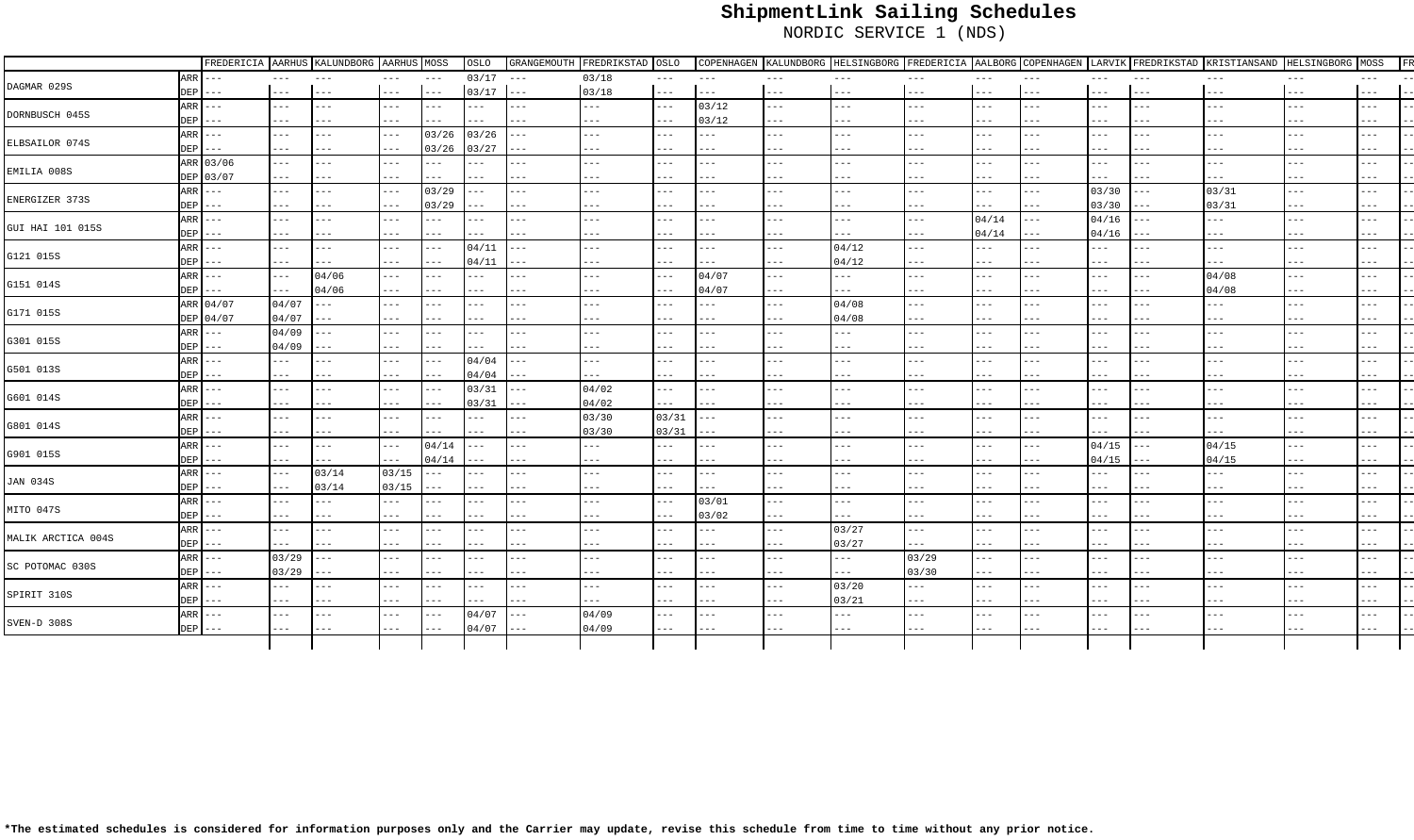|                   | FREDERICIA                 |                  | AARHUS KALUNDBORG AARHUS                                                                                                                                                                                                                                                                                                                                                                                |                                                                                                                                                                                                                                                                                                                                                                                              | MOSS               | OSLO             | GRANGEMOUTH        | FREDRIKSTAD                 | OSLO             | COPENHAGEN          | <b>KALUNDBOI</b> | HELSINGBOR                 | FREDERICIA                   | <b>AALBOR</b>                                                                                                                                                                                                                                                                                                                                                                                         | COPENHAGEN                   |                  | LARVIK FREDRIKSTAD   | KRISTIANSAND     | HELSINGBORO         | MOSS             |  |
|-------------------|----------------------------|------------------|---------------------------------------------------------------------------------------------------------------------------------------------------------------------------------------------------------------------------------------------------------------------------------------------------------------------------------------------------------------------------------------------------------|----------------------------------------------------------------------------------------------------------------------------------------------------------------------------------------------------------------------------------------------------------------------------------------------------------------------------------------------------------------------------------------------|--------------------|------------------|--------------------|-----------------------------|------------------|---------------------|------------------|----------------------------|------------------------------|-------------------------------------------------------------------------------------------------------------------------------------------------------------------------------------------------------------------------------------------------------------------------------------------------------------------------------------------------------------------------------------------------------|------------------------------|------------------|----------------------|------------------|---------------------|------------------|--|
| TOPAZ LENA 014S   | ARR 03/04                  | 03/11            | $- - -$                                                                                                                                                                                                                                                                                                                                                                                                 | $---$                                                                                                                                                                                                                                                                                                                                                                                        | $---$              | $- - -$          | $- - -$            | $- - - -$                   | $---$            | $---$               | $---$            | $---$                      | $- - - -$                    | $- - - -$                                                                                                                                                                                                                                                                                                                                                                                             | $- - -$                      | $---$            | $- - -$              | $---$            | $---$               | $---$            |  |
|                   | DEP 03/04                  | 03/11            | $---$                                                                                                                                                                                                                                                                                                                                                                                                   | $- - -$                                                                                                                                                                                                                                                                                                                                                                                      | $--$               | $- - -$          | $- - - -$          | $---$                       | $--$             | $\qquad \qquad - -$ | $---$            | $---$                      | $---$                        | $   \,$                                                                                                                                                                                                                                                                                                                                                                                               | $---$                        | $---$            | $-- -$               | $---$            | $\qquad \qquad - -$ | $---$            |  |
| BF FORTALEZA 112S | $ARR$ $---$<br>$DEP$ $---$ | $- -$<br>$- - -$ | $-- -$<br>$---$                                                                                                                                                                                                                                                                                                                                                                                         | $-- -$<br>$- - -$                                                                                                                                                                                                                                                                                                                                                                            | $- - -$<br>$- - -$ | 03/16<br>03/17   | $- - -$            | $- -$<br>$-- -$             | $- -$<br>$- -$   | $---$<br>$---$      | $- - -$<br>$--$  | $- -$<br>$---$             | $-- -$<br>$---$              | $-- -$<br>$- - -$                                                                                                                                                                                                                                                                                                                                                                                     | $- -$<br>$-- -$              | $-- -$<br>$---$  | $-- -$<br>$--$       | $---$<br>$---$   | $-- -$<br>$---$     | 03/16<br>03/16   |  |
| DAGMAR 030S       | $ARR$ $---$<br>$DEP$ $---$ | $-- -$<br>$- -$  | $---$<br>$---$                                                                                                                                                                                                                                                                                                                                                                                          | $-- -$<br>$   \,$                                                                                                                                                                                                                                                                                                                                                                            | $-- -$<br>$- -$    | 03/24<br>03/24   | $---$<br>$- - -$   | 03/25<br>03/25              | $---$<br>$-- -$  | $---$<br>$---$      | $- - -$<br>$---$ | $-- -$<br>$---$            | $---$<br>$- - -$             | $---$<br>$---$                                                                                                                                                                                                                                                                                                                                                                                        | $-- -$<br>$---$              | $---$<br>$-- -$  | $- - -$<br>$-- -$    | $---$<br>$---$   | $---$<br>$---$      | $-- -$<br>$- -$  |  |
| DORNBUSCH 046S    | $ARR$ ---<br>$DEP$ $---$   | 03/16<br>03/16   | $-- -$<br>$-- -$                                                                                                                                                                                                                                                                                                                                                                                        | $---$<br>$---$                                                                                                                                                                                                                                                                                                                                                                               | $--$<br>$- - -$    | $- - -$<br>$- -$ | $---$<br>$- - -$   | $---$<br>$-- -$             | $---$<br>$- -$   | $---$<br>$--$       | $-- -$<br>$---$  | $- - -$<br>$---$           | $---$<br>$---$               | $---$<br>$---$                                                                                                                                                                                                                                                                                                                                                                                        | $- - -$<br>$-- -$            | $---$<br>$-- -$  | $- -$<br>$--$        | $---$<br>$---$   | $---$<br>$---$      | $-- -$<br>$- -$  |  |
| ELBSAILOR 075S    | $ARR$ $---$<br>$DEP$ $---$ | $---$            | $-- -$<br>$- -$                                                                                                                                                                                                                                                                                                                                                                                         | $---$<br>$---$                                                                                                                                                                                                                                                                                                                                                                               | 04/02<br>04/02     | 04/02<br>04/03   | $- - -$<br>$- - -$ | $-- -$<br>$-- -$            | $--$             | $---$<br>$- - -$    | $-- -$<br>$--$   | $---$<br>$-- -$            | $---$<br>$---$               | $---$<br>$---$                                                                                                                                                                                                                                                                                                                                                                                        | $-- -$<br>$--$               | $---$<br>$-- -$  | $-- -$<br>$--$       | $---$<br>$- -$   | $---$<br>$---$      | $-- -$<br>$- -$  |  |
| EMILIA 009S       | $ARR$ $---$<br>$DEP$ $---$ | $- - -$          | 03/12<br>03/12                                                                                                                                                                                                                                                                                                                                                                                          | $-- -$<br>$-- -$                                                                                                                                                                                                                                                                                                                                                                             | $- - -$<br>$- - -$ | $- -$<br>$- -$   | $---$<br>$- - -$   | $-- -$<br>$- -$             | $- -$            | 03/13<br>03/13      | $-- -$<br>$-- -$ | $---$<br>$-- -$            | $---$<br>$---$               | $---$<br>$- - -$                                                                                                                                                                                                                                                                                                                                                                                      | $-- -$                       | $---$<br>$---$   | $-- -$<br>$- - -$    | $---$            | $---$<br>$---$      | $-- -$<br>$- -$  |  |
| ENERGIZER 374S    | $ARR$ $---$<br>$DEP$ $---$ | $- - -$          | $---$<br>$- - -$                                                                                                                                                                                                                                                                                                                                                                                        | $---$<br>$---$                                                                                                                                                                                                                                                                                                                                                                               | 04/04<br>04/04     | $- -$            | $---$<br>$- - -$   | $---$<br>$- - -$            | $- - -$<br>$- -$ | $---$<br>$- - -$    | $---$<br>$-- -$  | $---$<br>$-- -$            | $   \,$<br>$---$             | $\frac{1}{2} \frac{1}{2} \frac{1}{2} \frac{1}{2} \frac{1}{2} \frac{1}{2} \frac{1}{2} \frac{1}{2} \frac{1}{2} \frac{1}{2} \frac{1}{2} \frac{1}{2} \frac{1}{2} \frac{1}{2} \frac{1}{2} \frac{1}{2} \frac{1}{2} \frac{1}{2} \frac{1}{2} \frac{1}{2} \frac{1}{2} \frac{1}{2} \frac{1}{2} \frac{1}{2} \frac{1}{2} \frac{1}{2} \frac{1}{2} \frac{1}{2} \frac{1}{2} \frac{1}{2} \frac{1}{2} \frac{$<br>$---$ | $---$<br>$-- -$              | 04/04<br>04/04   | $---$<br>---         | 04/05<br>04/05   | $---$<br>$---$      | $---$<br>$- -$   |  |
| GUI HAI 101 016S  | $ARR$ $---$<br>$DEP$ $---$ | $- -$            | $---$<br>$- -$                                                                                                                                                                                                                                                                                                                                                                                          | $\frac{1}{2} \frac{1}{2} \frac{1}{2} \frac{1}{2} \frac{1}{2} \frac{1}{2} \frac{1}{2} \frac{1}{2} \frac{1}{2} \frac{1}{2} \frac{1}{2} \frac{1}{2} \frac{1}{2} \frac{1}{2} \frac{1}{2} \frac{1}{2} \frac{1}{2} \frac{1}{2} \frac{1}{2} \frac{1}{2} \frac{1}{2} \frac{1}{2} \frac{1}{2} \frac{1}{2} \frac{1}{2} \frac{1}{2} \frac{1}{2} \frac{1}{2} \frac{1}{2} \frac{1}{2} \frac{1}{2} \frac{$ | $--$               | $-- -$           | $---$              | $-- -$                      | $-- -$           | $---$<br>- -        | $---$<br>$- -$   | $-- -$                     | $---$<br>$- - -$             | 04/21<br>04/21                                                                                                                                                                                                                                                                                                                                                                                        | $---$                        | 04/23<br>04/23   | $---$<br>$- - -$     | $---$<br>$- -$   | $---$<br>$--$       | $---$<br>--      |  |
| G121 016S         | $ARR$ $---$<br>$DEP$ $---$ | $- - -$          | $---$<br>$- -$                                                                                                                                                                                                                                                                                                                                                                                          | $---$<br>$-- -$                                                                                                                                                                                                                                                                                                                                                                              | $---$<br>$- -$     | 04/18<br>04/18   | $- - -$            | $---$<br>$- -$              | $---$            | $---$<br>$ -$       | $---$<br>$--$    | 04/19<br>04/19             | $---$<br>$-- -$              | $\qquad \qquad - -$<br>$---$                                                                                                                                                                                                                                                                                                                                                                          | $---$<br>$- -$               | $---$<br>$-- -$  | $-- -$<br>$--$       | $---$<br>$- -$   | $---$<br>$--$       | $--$<br>--       |  |
| G151 015S         | $ARR$ ---<br>$DEP$ $---$   | $---$            | 04/13<br>04/13                                                                                                                                                                                                                                                                                                                                                                                          | $---$<br>$- - -$                                                                                                                                                                                                                                                                                                                                                                             | $---$<br>$- -$     | $-- -$<br>$- -$  | $- - -$<br>$- - -$ | $---$<br>$- - -$            | $---$            | 04/14<br>04/14      | $---$<br>$- -$   | $---$<br>$- -$             | $---$<br>$- - -$             | $- - -$<br>$--$                                                                                                                                                                                                                                                                                                                                                                                       | $\qquad \qquad - -$<br>$- -$ | $---$<br>$---$   | $---$<br>$--$        | 04/15<br>04/15   | $---$<br>$- - -$    | $-- -$<br>$- -$  |  |
| G171 016S         | ARR 04/14<br>DEP 04/14     | 04/14<br>04/14   | $---$<br>$- -$                                                                                                                                                                                                                                                                                                                                                                                          | $---$<br>$-- -$                                                                                                                                                                                                                                                                                                                                                                              | $--$<br>$- -$      | $- - -$          | $- - -$<br>$- -$   | $-- -$<br>$\qquad \qquad -$ | $---$            | $---$<br>$- -$      | $---$<br>$---$   | 04/15<br>04/15             | $   \,$<br>$---$             | $\qquad \qquad - -$<br>$---$                                                                                                                                                                                                                                                                                                                                                                          | $---$<br>$- -$               | $---$<br>$---$   | $---$<br>$--$        | $---$<br>$- -$   | $---$<br>$---$      | $---$<br>$- -$   |  |
| G301 016S         | $ARR$ $---$<br>$DEP$ $---$ | 04/16<br>04/16   | $---$<br>$---$                                                                                                                                                                                                                                                                                                                                                                                          | $---$<br>$-- -$                                                                                                                                                                                                                                                                                                                                                                              | $--$<br>$- - -$    | ---<br>$- -$     | $---$<br>$- -$     | $---$                       | $- - -$<br>$- -$ | $---$<br>$- -$      | $---$<br>$--$    | $---$<br>$\qquad \qquad -$ | $---$<br>$- - -$             | $- - -$<br>$-- -$                                                                                                                                                                                                                                                                                                                                                                                     | $- - -$<br>$- -$             | $---$<br>$-- -$  | $---$<br>$- - -$     | $---$<br>$- -$   | $---$<br>$- - -$    | $-- -$<br>$- -$  |  |
| G601 015S         | $ARR$ ---<br>$DFP$ $---$   | $- -$            | $---$<br>$- -$                                                                                                                                                                                                                                                                                                                                                                                          | $---$<br>$- - -$                                                                                                                                                                                                                                                                                                                                                                             | $---$<br>$- - -$   | 04/07<br>04/07   | $---$              | 04/09<br>04/09              | $---$<br>$- -$   | $---$<br>$- - -$    | $- -$<br>$--$    | $-- -$<br>$-- -$           | $   \,$<br>$---$             | $   \,$<br>$---$                                                                                                                                                                                                                                                                                                                                                                                      | $---$<br>$-- -$              | $---$<br>$-- -$  | $- - -$<br>$--$      | $-- -$<br>$--$   | $---$<br>$-- -$     | $---$<br>$-$     |  |
| G801 015S         | $ARR$ $---$<br>$DEP$ $---$ | $-- -$           | $---$<br>$-- -$                                                                                                                                                                                                                                                                                                                                                                                         | $---$<br>$- - -$                                                                                                                                                                                                                                                                                                                                                                             | $- - -$<br>$--$    | $- -$<br>$- -$   | $- - -$<br>$---$   | 04/06<br>04/06              | 04/07<br>04/07   | $---$<br>$---$      | $- -$<br>$- - -$ | $---$<br>$-- -$            | $   \,$<br>$-- -$            | $- - - -$<br>$---$                                                                                                                                                                                                                                                                                                                                                                                    | $---$<br>$-- -$              | $---$<br>$-- -$  | $-- -$<br>$- - -$    | $-- -$<br>$--$   | $---$<br>$--$       | $-- -$<br>$-$    |  |
| G901 016S         | $ARR$ $---$<br>$DEP$ $---$ | $---$            | $---$<br>$- -$                                                                                                                                                                                                                                                                                                                                                                                          | $   \,$<br>$---$                                                                                                                                                                                                                                                                                                                                                                             | 04/21<br>04/21     | $- -$            | $---$<br>$-- -$    | $---$<br>$- - -$            | $---$<br>$-- -$  | $---$<br>$--$       | $---$<br>$- - -$ | $---$<br>$-- -$            | $   \,$<br>$---$             | $   \,$<br>$---$                                                                                                                                                                                                                                                                                                                                                                                      | $---$<br>$-- -$              | 04/22<br>04/22   | $- - -$<br>$-- -$    | 04/22<br>04/22   | $---$<br>$---$      | $- - -$<br>$- -$ |  |
| JAN 035S          | $ARR$ ---<br>$DEP$ $---$   | $---$            | 03/21<br>03/21                                                                                                                                                                                                                                                                                                                                                                                          | 03/22<br>03/22                                                                                                                                                                                                                                                                                                                                                                               | $-- -$<br>$- -$    | $- - -$<br>$- -$ | $---$<br>$-- -$    | $---$<br>$- -$              | $-- -$           | $---$<br>$- - -$    | $---$<br>$- -$   | $---$<br>$- -$             | $   \,$<br>---               | $---$<br>$---$                                                                                                                                                                                                                                                                                                                                                                                        | $---$<br>$-- -$              | $---$<br>---     | $- - -$<br>$- - -$   | $-- -$<br>$- -$  | $- - -$<br>$--$     | $-- -$<br>$- -$  |  |
| MITO 048S         | $ARR$ $---$<br>$DFP$ $---$ | $- - -$          | 03/06<br>03/06                                                                                                                                                                                                                                                                                                                                                                                          | $-- -$<br>$-- -$                                                                                                                                                                                                                                                                                                                                                                             | $-- -$<br>$- -$    | $- - -$          | $-- -$<br>$- - -$  | $---$<br>$- - -$            | $- - -$          | 03/09<br>03/10      | $-- -$<br>$-- -$ | $---$<br>$-- -$            | $   \,$<br>$-- -$            | $   \,$<br>$---$                                                                                                                                                                                                                                                                                                                                                                                      | $-- -$<br>$-- -$             | $---$<br>---     | $---$<br>$- - -$     | 03/10<br>03/10   | $---$<br>---        | $- - -$<br>$- -$ |  |
| SC POTOMAC 031S   | ARR 04/03<br>DEP 04/03     | 04/04<br>04/04   | $-- -$<br>$-- -$                                                                                                                                                                                                                                                                                                                                                                                        | $-- -$<br>---                                                                                                                                                                                                                                                                                                                                                                                | $---$<br>$- -$     | $- - -$<br>$- -$ | $---$<br>$- - -$   | $---$<br>$- - -$            | $-- -$<br>$- -$  | $---$<br>$-- -$     | $---$<br>$-- -$  | 04/07<br>04/07             | $-- -$<br>$-- -$             | $- - -$<br>$---$                                                                                                                                                                                                                                                                                                                                                                                      | ---<br>$- - -$               | $---$<br>$-- -$  | $- - - -$<br>$- - -$ | $---$<br>$-- -$  | $- - -$<br>$-- -$   | $---$<br>--      |  |
| SPIRIT 311S       | $ARR$ ---<br>DEP ---       | $---$<br>$- -$   | $\frac{1}{2} \frac{1}{2} \frac{1}{2} \frac{1}{2} \frac{1}{2} \frac{1}{2} \frac{1}{2} \frac{1}{2} \frac{1}{2} \frac{1}{2} \frac{1}{2} \frac{1}{2} \frac{1}{2} \frac{1}{2} \frac{1}{2} \frac{1}{2} \frac{1}{2} \frac{1}{2} \frac{1}{2} \frac{1}{2} \frac{1}{2} \frac{1}{2} \frac{1}{2} \frac{1}{2} \frac{1}{2} \frac{1}{2} \frac{1}{2} \frac{1}{2} \frac{1}{2} \frac{1}{2} \frac{1}{2} \frac{$<br>$- - -$ | $---$<br>$- - -$                                                                                                                                                                                                                                                                                                                                                                             | $--$<br>$- -$      | $- - -$<br>- -   | $---$<br>$- - -$   | $---$<br>$- - -$            | $---$<br>$- -$   | $---$<br>$ -$       | $---$<br>$--$    | 03/27<br>03/27             | $   \,$<br>$---$             | $- - -$<br>$---$                                                                                                                                                                                                                                                                                                                                                                                      | $-- -$<br>$--$               | $---$<br>$---$   | $---$<br>$- - -$     | $---$<br>$- -$   | $- - -$<br>$-- -$   | $---$<br>$- -$   |  |
| TOPAZ LENA 015S   | ARR 03/15<br>DEP 03/16     | $---$<br>$- -$   | $- - - -$<br>$---$                                                                                                                                                                                                                                                                                                                                                                                      | $- - -$<br>$---$                                                                                                                                                                                                                                                                                                                                                                             | $-- -$             | $- - -$          | $---$<br>$- - -$   | $---$                       | $-- -$           | $---$<br>$- - -$    | $---$<br>$- -$   | $---$<br>$-- -$            | $\qquad \qquad - -$<br>$- -$ | $---$<br>$--$                                                                                                                                                                                                                                                                                                                                                                                         | $---$                        | $---$<br>$- - -$ | $---$<br>$--$        | $-- -$<br>$-- -$ | $---$<br>$--$       | $---$<br>$- -$   |  |
|                   |                            |                  |                                                                                                                                                                                                                                                                                                                                                                                                         |                                                                                                                                                                                                                                                                                                                                                                                              |                    |                  |                    |                             |                  |                     |                  |                            |                              |                                                                                                                                                                                                                                                                                                                                                                                                       |                              |                  |                      |                  |                     |                  |  |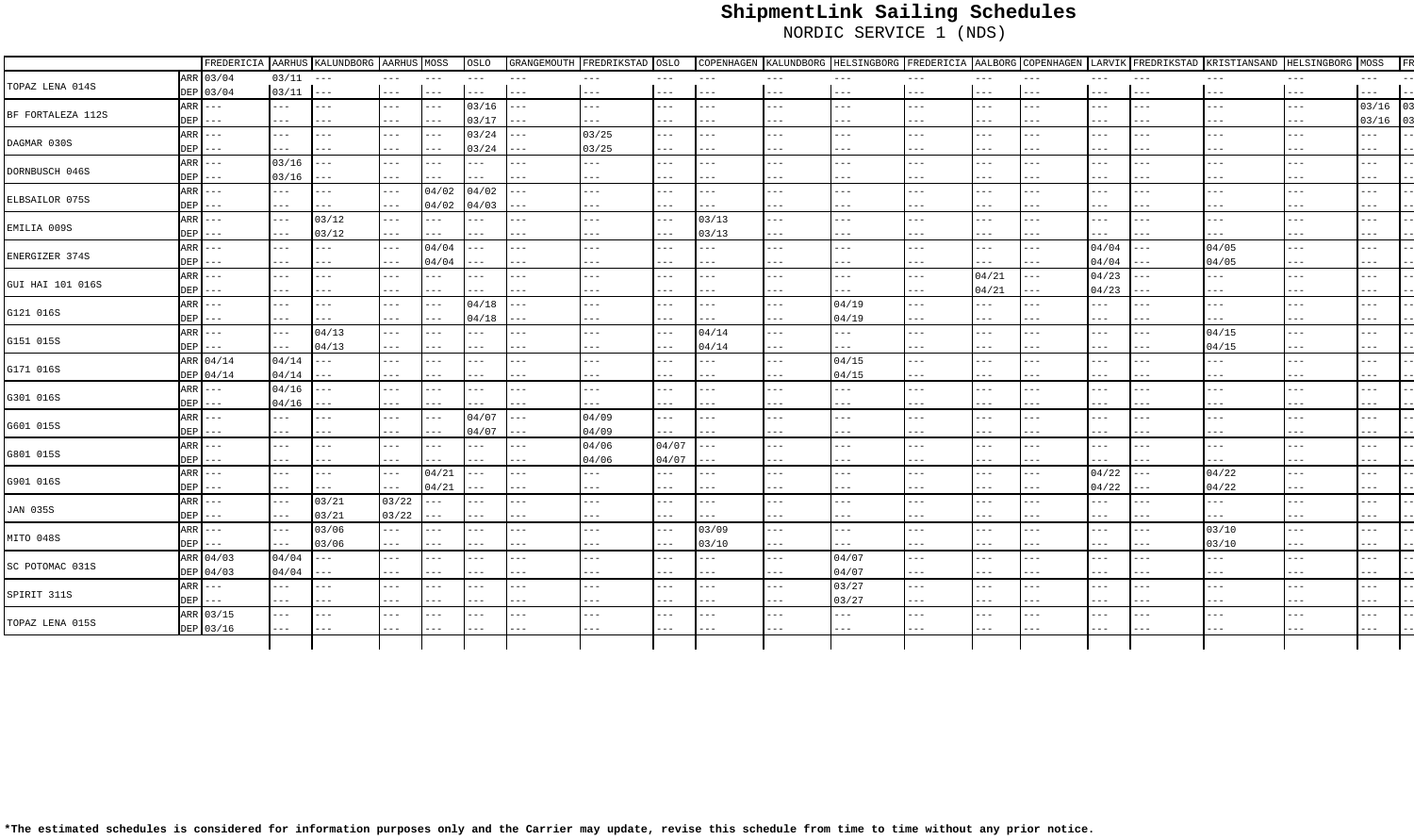|                   |                           | FREDERICIA             |                        | AARHUS KALUNDBORG            | <b>AARHUS</b>                                                                                                                                                                                                                                                                                                                                                                                           | MOSS                         | OSLO               | GRANGEMOUTH       | FREDRIKSTAD OSLO           |                          | COPENHAGEN       | KALUNDBOF         | HELSINGBOR        | <b>FREDERICIA</b>    |                                                                                                                                                                                                                                                                                                                                                                                                         | AALBORG COPENHAGEN                                                                                                                                                                                                                                                                                                                                                                                     |                                                                                                                                                                                                                                                                                                                                                                                                       | LARVIK FREDRIKSTAD           | KRISTIANSAND     | HELSINGBORG       | MOSS             | IFI |
|-------------------|---------------------------|------------------------|------------------------|------------------------------|---------------------------------------------------------------------------------------------------------------------------------------------------------------------------------------------------------------------------------------------------------------------------------------------------------------------------------------------------------------------------------------------------------|------------------------------|--------------------|-------------------|----------------------------|--------------------------|------------------|-------------------|-------------------|----------------------|---------------------------------------------------------------------------------------------------------------------------------------------------------------------------------------------------------------------------------------------------------------------------------------------------------------------------------------------------------------------------------------------------------|--------------------------------------------------------------------------------------------------------------------------------------------------------------------------------------------------------------------------------------------------------------------------------------------------------------------------------------------------------------------------------------------------------|-------------------------------------------------------------------------------------------------------------------------------------------------------------------------------------------------------------------------------------------------------------------------------------------------------------------------------------------------------------------------------------------------------|------------------------------|------------------|-------------------|------------------|-----|
|                   | ARR                       |                        | $---$                  | $---$                        | $---$                                                                                                                                                                                                                                                                                                                                                                                                   | $- - - -$                    | $03/27$ 03/29      |                   | $- - -$                    | $---$                    | $---$            | $- - - -$         | $- - - -$         | $- - -$              | $- - -$                                                                                                                                                                                                                                                                                                                                                                                                 | $---$                                                                                                                                                                                                                                                                                                                                                                                                  | $- - - -$                                                                                                                                                                                                                                                                                                                                                                                             | $---$                        | $- - - -$        | $- - -$           | $---$            |     |
| BF FORTALEZA 113S | DEP                       |                        | $---$                  | $---$                        | $---$                                                                                                                                                                                                                                                                                                                                                                                                   | $---$                        | $03/28$ 03/29      |                   | $---$                      | $---$                    | $- - -$          | $---$             | $---$             | $- - - -$            | $---$                                                                                                                                                                                                                                                                                                                                                                                                   | $---$                                                                                                                                                                                                                                                                                                                                                                                                  | $---$                                                                                                                                                                                                                                                                                                                                                                                                 | $---$                        | $---$            | $---$             | $---$            |     |
| DAGMAR 031S       | <b>ARR</b><br>DEP         | $---$                  | $- -$<br>$- -$         | $---$<br>$---$               | $---$<br>$---$                                                                                                                                                                                                                                                                                                                                                                                          | $- - -$<br>$- - -$           | 03/31<br>03/31     |                   | 04/01<br>04/01             | $-- -$<br>$-- -$         | $-- -$<br>$- -$  | $-- -$<br>$- - -$ | $-- -$<br>$-- -$  | $---$<br>$---$       | $-- -$<br>$-- -$                                                                                                                                                                                                                                                                                                                                                                                        | $-- -$<br>$---$                                                                                                                                                                                                                                                                                                                                                                                        | $---$<br>$-- -$                                                                                                                                                                                                                                                                                                                                                                                       | $- - -$<br>$\qquad \qquad -$ | $-- -$<br>$-- -$ | $- - -$<br>$-- -$ | $-- -$<br>$- -$  |     |
| EMILIA 010S       | ARR<br>DEP                | $---$                  | $03/23$ $---$<br>3/23  | $---$                        | $- - - -$<br>$-- -$                                                                                                                                                                                                                                                                                                                                                                                     | $---$                        | $- - -$            | $---$<br>$- -$    | $---$<br>$- - -$           | $---$<br>$- - -$         | $---$<br>$- -$   | $---$<br>$---$    | $---$<br>$-- -$   | $---$<br>$---$       | $---$<br>$-- -$                                                                                                                                                                                                                                                                                                                                                                                         | $---$<br>$---$                                                                                                                                                                                                                                                                                                                                                                                         | $---$<br>$-- -$                                                                                                                                                                                                                                                                                                                                                                                       | $---$<br>$- - -$             | $---$<br>$-- -$  | $---$<br>$-- -$   | $---$<br>$- -$   |     |
| ENERGIZER 375S    | ARR<br>DEP                | $---$                  | $---$<br>$- -$         | $---$<br>$---$               | $\qquad \qquad - -$<br>$-- -$                                                                                                                                                                                                                                                                                                                                                                           | 04/11<br>14/11               | $- -$              | $-- -$<br>$- - -$ | $---$<br>$-- -$            | $---$<br>$-- -$          | $---$<br>$ -$    | $---$<br>$--$     | $---$<br>$-- -$   | $---$<br>$-- -$      | $---$<br>$-- -$                                                                                                                                                                                                                                                                                                                                                                                         | $---$<br>$---$                                                                                                                                                                                                                                                                                                                                                                                         | 04/12<br>04/12                                                                                                                                                                                                                                                                                                                                                                                        | $---$<br>$- - -$             | 04/12<br>04/12   | $---$<br>$--$     | $-- -$<br>$- -$  |     |
| G151 016S         | <b>ARR</b><br>DEP         | $---$<br>$-- -$        | $- - -$<br>$-- -$      | 04/20<br>04/20               | $- - - -$<br>$- - -$                                                                                                                                                                                                                                                                                                                                                                                    | $-- -$<br>$- - -$            | $- - -$<br>$- -$   | $---$<br>$- - -$  | $---$<br>$-- -$            | $---$<br>$- - -$         | 04/21<br>04/21   | $---$<br>$-- -$   | $- - -$<br>$-- -$ | $- - - -$<br>$- - -$ | $---$<br>$-- -$                                                                                                                                                                                                                                                                                                                                                                                         | $---$<br>$---$                                                                                                                                                                                                                                                                                                                                                                                         | $---$<br>$---$                                                                                                                                                                                                                                                                                                                                                                                        | $-- -$<br>$-- -$             | 04/22<br>04/22   | $---$<br>$---$    | $-- -$<br>$-- -$ |     |
| G301 017S         | ARR<br><b>DEP</b>         | $---$<br>$-- -$        | 04/23<br>04/23         | $\qquad \qquad - -$<br>$---$ | $- - - -$<br>$---$                                                                                                                                                                                                                                                                                                                                                                                      | $-- -$<br>$- -$              | $- - -$<br>$- - -$ | $-- -$<br>$- - -$ | $-- -$<br>$- -$            | $---$<br>$---$           | $-- -$<br>$ -$   | $---$<br>$-- -$   | $---$<br>$- - -$  | $---$<br>$---$       | $---$<br>$-- -$                                                                                                                                                                                                                                                                                                                                                                                         | $---$<br>$---$                                                                                                                                                                                                                                                                                                                                                                                         | $---$<br>$---$                                                                                                                                                                                                                                                                                                                                                                                        | $-- -$<br>$- -$              | $---$<br>$-- -$  | $---$<br>$---$    | $-- -$<br>$- -$  |     |
| G601 016S         | <b>ARR</b><br><b>DEP</b>  | $---$<br>$---$         | $-- -$<br>$- -$        | $---$<br>$- - -$             | $---$<br>$---$                                                                                                                                                                                                                                                                                                                                                                                          | $- - -$<br>$- - -$           | 04/14<br>04/14     | $- - -$<br>$---$  | 04/16<br>04/16             | $---$<br>$-- -$          | $-- -$<br>$---$  | $-- -$<br>$-- -$  | $-- -$<br>$-- -$  | $   \,$<br>$---$     | $-- -$<br>$-- -$                                                                                                                                                                                                                                                                                                                                                                                        | $-- -$<br>$---$                                                                                                                                                                                                                                                                                                                                                                                        | $---$<br>$---$                                                                                                                                                                                                                                                                                                                                                                                        | $- - -$<br>$- - -$           | $-- -$<br>$-- -$ | $-- -$<br>$-- -$  | $-- -$<br>$-- -$ |     |
| G801 016S         | <b>ARR</b><br>DEP         | $---$<br>$- - -$       | $-- -$<br>$- -$        | $   \,$<br>$---$             | $---$<br>$---$                                                                                                                                                                                                                                                                                                                                                                                          | $- - -$                      | $- - -$<br>$- -$   | $-- -$<br>$---$   | 04/13<br>04/13             | 04/14<br>04/14           | ---<br>$--$      | $-- -$<br>$-- -$  | $-- -$<br>$-- -$  | $   \,$<br>$---$     | $-- -$<br>$-- -$                                                                                                                                                                                                                                                                                                                                                                                        | $-- -$<br>$---$                                                                                                                                                                                                                                                                                                                                                                                        | $---$<br>$---$                                                                                                                                                                                                                                                                                                                                                                                        | $- - -$<br>$- - -$           | $-- -$<br>$-- -$ | $-- -$<br>---     | $-- -$<br>$- -$  |     |
| JAN 036S          | <b>ARR</b><br><b>DEP</b>  | $---$<br>$---$         | $-- -$<br>$- -$        | 03/29<br>03/29               | 03/30<br>03/30                                                                                                                                                                                                                                                                                                                                                                                          | $- -$<br>$- - -$             | $- - -$<br>$- -$   | $-- -$<br>$---$   | $-- -$<br>$- - -$          | $-- -$<br>$---$          | $-- -$<br>$--$   | $- -$<br>$-- -$   | $-- -$<br>$---$   | $   \,$<br>$---$     | $-- -$<br>$-- -$                                                                                                                                                                                                                                                                                                                                                                                        | $-- -$<br>$---$                                                                                                                                                                                                                                                                                                                                                                                        | $---$<br>$---$                                                                                                                                                                                                                                                                                                                                                                                        | $- - -$<br>$- - -$           | $-- -$<br>$-- -$ | $-- -$<br>$---$   | $-- -$<br>$- -$  |     |
| MITO 049S         |                           | ARR 03/15<br>DEP 03/15 | $- - -$<br>$- - -$     | $- - -$<br>$---$             | $---$<br>$---$                                                                                                                                                                                                                                                                                                                                                                                          | $- - -$<br>$- - -$           | $- - -$<br>$- -$   | $- - -$<br>$---$  | $---$<br>$- - -$           | $---$<br>$---$           | 03/16<br>03/16   | $-- -$<br>$---$   | $---$<br>$-- -$   | $   \,$<br>$- - -$   | $-- -$<br>$---$                                                                                                                                                                                                                                                                                                                                                                                         | $---$<br>$---$                                                                                                                                                                                                                                                                                                                                                                                         | $---$<br>$---$                                                                                                                                                                                                                                                                                                                                                                                        | $- -$<br>$- - -$             | $- - -$<br>$---$ | $---$<br>$---$    | $- - -$<br>$- -$ |     |
| SC POTOMAC 032S   |                           | ARR 04/13<br>DEP 04/13 | $04/13$ $---$<br>04/13 | $---$                        | $---$<br>$---$                                                                                                                                                                                                                                                                                                                                                                                          | $-- -$                       | $- - -$            | $- - -$<br>$- -$  | $-- -$<br>$- -$            | $---$<br>$---$           | $---$<br>$- -$   | $---$<br>$---$    | 04/14<br>04/14    | $   \,$<br>$---$     | $--$<br>$---$                                                                                                                                                                                                                                                                                                                                                                                           | $---$<br>$---$                                                                                                                                                                                                                                                                                                                                                                                         | $---$<br>$---$                                                                                                                                                                                                                                                                                                                                                                                        | $-- -$<br>$- - -$            | $---$<br>$- -$   | $---$<br>$-- -$   | $---$<br>$- -$   |     |
| SPIRIT 312S       | <b>DEP</b>                | $ARR$ $---$<br>$-- -$  | $-- -$<br>$- -$        | $---$<br>$- - - -$           | $---$<br>$---$                                                                                                                                                                                                                                                                                                                                                                                          | $-- -$                       | $-- -$<br>$- -$    | $-- -$<br>$- -$   | $-- -$<br>$- -$            | $---$<br>$---$           | $-- -$<br>$ -$   | $---$<br>$--$     | 04/02<br>04/03    | $   \,$<br>$---$     | $--$<br>$- - -$                                                                                                                                                                                                                                                                                                                                                                                         | ---<br>$---$                                                                                                                                                                                                                                                                                                                                                                                           | $---$<br>$---$                                                                                                                                                                                                                                                                                                                                                                                        | $- - -$<br>$- - -$           | $---$<br>$- -$   | $---$<br>$-- -$   | $-- -$<br>$- -$  |     |
| TOPAZ LENA 016S   |                           | ARR 03/19<br>DEP 03/19 | $- - -$                | $- - -$<br>$---$             | $\frac{1}{2} \frac{1}{2} \frac{1}{2} \frac{1}{2} \frac{1}{2} \frac{1}{2} \frac{1}{2} \frac{1}{2} \frac{1}{2} \frac{1}{2} \frac{1}{2} \frac{1}{2} \frac{1}{2} \frac{1}{2} \frac{1}{2} \frac{1}{2} \frac{1}{2} \frac{1}{2} \frac{1}{2} \frac{1}{2} \frac{1}{2} \frac{1}{2} \frac{1}{2} \frac{1}{2} \frac{1}{2} \frac{1}{2} \frac{1}{2} \frac{1}{2} \frac{1}{2} \frac{1}{2} \frac{1}{2} \frac{$<br>$---$   | $---$                        | $--$               | $- - -$           | $--$                       | $\frac{1}{2}$            | $---$            | $---$<br>$- - -$  | $---$<br>$-- -$   | $   \,$<br>$---$     | $---$<br>$- - -$                                                                                                                                                                                                                                                                                                                                                                                        | $---$<br>$--$                                                                                                                                                                                                                                                                                                                                                                                          | $---$<br>$-- -$                                                                                                                                                                                                                                                                                                                                                                                       | $-- -$<br>$\qquad \qquad -$  | $- - -$<br>$- -$ | $---$<br>$- - -$  | $---$            |     |
| BF FORTALEZA 114S | <b>DEP</b>                | $ARR$ $---$<br>$- - -$ | $-- -$                 | $- - -$<br>$-- -$            | $\frac{1}{2} \frac{1}{2} \frac{1}{2} \frac{1}{2} \frac{1}{2} \frac{1}{2} \frac{1}{2} \frac{1}{2} \frac{1}{2} \frac{1}{2} \frac{1}{2} \frac{1}{2} \frac{1}{2} \frac{1}{2} \frac{1}{2} \frac{1}{2} \frac{1}{2} \frac{1}{2} \frac{1}{2} \frac{1}{2} \frac{1}{2} \frac{1}{2} \frac{1}{2} \frac{1}{2} \frac{1}{2} \frac{1}{2} \frac{1}{2} \frac{1}{2} \frac{1}{2} \frac{1}{2} \frac{1}{2} \frac{$<br>$- - -$ | $-- -$                       | 04/03<br>04/03     | $---$             | 04/05<br>04/05             | $---$<br>$-- -$          | $-- -$           | $---$<br>$- -$    | $---$             | $- - - -$<br>$-- -$  | $---$                                                                                                                                                                                                                                                                                                                                                                                                   | $---$                                                                                                                                                                                                                                                                                                                                                                                                  | $\frac{1}{2} \frac{1}{2} \frac{1}{2} \frac{1}{2} \frac{1}{2} \frac{1}{2} \frac{1}{2} \frac{1}{2} \frac{1}{2} \frac{1}{2} \frac{1}{2} \frac{1}{2} \frac{1}{2} \frac{1}{2} \frac{1}{2} \frac{1}{2} \frac{1}{2} \frac{1}{2} \frac{1}{2} \frac{1}{2} \frac{1}{2} \frac{1}{2} \frac{1}{2} \frac{1}{2} \frac{1}{2} \frac{1}{2} \frac{1}{2} \frac{1}{2} \frac{1}{2} \frac{1}{2} \frac{1}{2} \frac{$<br>$---$ | $-- -$<br>$- -$              | $-- -$           | $---$<br>$- -$    | $-- -$           |     |
| EMILIA 011S       | $ARR$ $---$<br><b>DEP</b> |                        | $-- -$                 | 03/27<br>03/27               | $---$<br>$---$                                                                                                                                                                                                                                                                                                                                                                                          | $- - -$                      | $--$               | $---$             | $---$<br>$- - -$           | $\frac{1}{2}$<br>$- - -$ | $---$            | $---$<br>$--$     | $---$<br>$- -$    | $---$<br>$---$       | 03/28<br>03/28                                                                                                                                                                                                                                                                                                                                                                                          | $---$<br>$- -$                                                                                                                                                                                                                                                                                                                                                                                         | $---$<br>$-- -$                                                                                                                                                                                                                                                                                                                                                                                       | $---$<br>$- -$               | $- - -$<br>$- -$ | $---$<br>$- - -$  | $--$<br>$- -$    |     |
| G601 017S         | $ARR$ $---$<br><b>DEP</b> |                        | $-- -$<br>$- -$        | $- - -$<br>$---$             | $\frac{1}{2} \frac{1}{2} \frac{1}{2} \frac{1}{2} \frac{1}{2} \frac{1}{2} \frac{1}{2} \frac{1}{2} \frac{1}{2} \frac{1}{2} \frac{1}{2} \frac{1}{2} \frac{1}{2} \frac{1}{2} \frac{1}{2} \frac{1}{2} \frac{1}{2} \frac{1}{2} \frac{1}{2} \frac{1}{2} \frac{1}{2} \frac{1}{2} \frac{1}{2} \frac{1}{2} \frac{1}{2} \frac{1}{2} \frac{1}{2} \frac{1}{2} \frac{1}{2} \frac{1}{2} \frac{1}{2} \frac{$<br>$-- -$  | $-- -$<br>$\qquad \qquad -$  | 04/21<br>04/21     | $---$             | 04/23<br>04/23             | $\frac{1}{2}$<br>$-- -$  | $---$            | $---$<br>$--$     | $---$             | $- - - -$<br>$-- -$  | $---$                                                                                                                                                                                                                                                                                                                                                                                                   | $- - - -$<br>$--$                                                                                                                                                                                                                                                                                                                                                                                      | $---$<br>$-- -$                                                                                                                                                                                                                                                                                                                                                                                       | $---$<br>$\qquad \qquad -$   | $---$<br>$- -$   | $---$<br>$--$     | $-- -$<br>$- -$  |     |
| G801 017S         | ARR <sup>I</sup><br>DEP   | $---$<br>$- - -$       | $- - -$<br>$- -$       | $---$<br>$---$               | $   \,$<br>$---$                                                                                                                                                                                                                                                                                                                                                                                        | $- - -$                      | $--$<br>$- -$      | $---$<br>$- - -$  | 04/20<br>04/20             | 04/21<br>04/21           | $- - -$          | $---$<br>$-- -$   | $---$<br>$-- -$   | $---$<br>$---$       | $\frac{1}{2} \frac{1}{2} \frac{1}{2} \frac{1}{2} \frac{1}{2} \frac{1}{2} \frac{1}{2} \frac{1}{2} \frac{1}{2} \frac{1}{2} \frac{1}{2} \frac{1}{2} \frac{1}{2} \frac{1}{2} \frac{1}{2} \frac{1}{2} \frac{1}{2} \frac{1}{2} \frac{1}{2} \frac{1}{2} \frac{1}{2} \frac{1}{2} \frac{1}{2} \frac{1}{2} \frac{1}{2} \frac{1}{2} \frac{1}{2} \frac{1}{2} \frac{1}{2} \frac{1}{2} \frac{1}{2} \frac{$<br>$- - -$ | $\frac{1}{2} \frac{1}{2} \frac{1}{2} \frac{1}{2} \frac{1}{2} \frac{1}{2} \frac{1}{2} \frac{1}{2} \frac{1}{2} \frac{1}{2} \frac{1}{2} \frac{1}{2} \frac{1}{2} \frac{1}{2} \frac{1}{2} \frac{1}{2} \frac{1}{2} \frac{1}{2} \frac{1}{2} \frac{1}{2} \frac{1}{2} \frac{1}{2} \frac{1}{2} \frac{1}{2} \frac{1}{2} \frac{1}{2} \frac{1}{2} \frac{1}{2} \frac{1}{2} \frac{1}{2} \frac{1}{2} \frac{$<br>$-- -$ | $---$<br>$-- -$                                                                                                                                                                                                                                                                                                                                                                                       | $---$<br>$\qquad \qquad -$   | $- - -$<br>$- -$ | $---$<br>$-- -$   | $--$<br>$- -$    |     |
| MITO 050S         | $ARR$ $---$               |                        | $-- -$<br>$- -$        | $- - -$<br>$---$             | $- - -$<br>$--$                                                                                                                                                                                                                                                                                                                                                                                         | $-- -$                       | $---$<br>$- -$     | $- - -$<br>$- -$  | $---$<br>$\qquad \qquad -$ | $---$<br>$-- -$          | $- - -$          | $---$<br>$ -$     | $-- -$            | $---$<br>$---$       | 03/21<br>03/21                                                                                                                                                                                                                                                                                                                                                                                          | 03/22<br>03/22                                                                                                                                                                                                                                                                                                                                                                                         | $---$<br>$---$                                                                                                                                                                                                                                                                                                                                                                                        | $---$<br>$ -$                | $-- -$<br>$--$   | $---$<br>$-- -$   | $-- -$<br>$-$    |     |
| SC POTOMAC 033S   |                           | ARR 04/20<br>DEP 04/20 | 04/20<br>$04/20$ $---$ | $---$                        | $- - - -$<br>$\qquad \qquad - -$                                                                                                                                                                                                                                                                                                                                                                        | $- - -$<br>$\qquad \qquad -$ | $---$              | $- - -$<br>$- -$  | $-- -$<br>$- - -$          | $- - -$<br>$---$         | $-- -$<br>$- -$  | $---$<br>$---$    | 04/21<br>04/21    | $   \,$<br>$- - - -$ | $- - -$<br>$---$                                                                                                                                                                                                                                                                                                                                                                                        | $---$<br>$---$                                                                                                                                                                                                                                                                                                                                                                                         | $---$<br>$---$                                                                                                                                                                                                                                                                                                                                                                                        | $- - -$<br>$-- -$            | $-- -$<br>$---$  | $---$<br>$---$    | $-- -$<br>$- -$  |     |
| TOPAZ LENA 017S   |                           | ARR 03/22<br>DEP 03/23 | $-- -$<br>$--$         | $- - -$<br>$---$             | $- - -$<br>$---$                                                                                                                                                                                                                                                                                                                                                                                        | $- - -$                      | $-- -$             | $-- -$<br>$- -$   | $-- -$<br>$- -$            | $---$<br>$---$           | $- - -$<br>$- -$ | $---$<br>$--$     | $-- -$<br>$-- -$  | $- - - -$<br>$---$   | $---$<br>$- - -$                                                                                                                                                                                                                                                                                                                                                                                        | $---$<br>$-- -$                                                                                                                                                                                                                                                                                                                                                                                        | $---$<br>$---$                                                                                                                                                                                                                                                                                                                                                                                        | $-- -$<br>$-- -$             | $-- -$<br>$---$  | $---$<br>$---$    | $---$<br>$- - -$ |     |
|                   |                           |                        |                        |                              |                                                                                                                                                                                                                                                                                                                                                                                                         |                              |                    |                   |                            |                          |                  |                   |                   |                      |                                                                                                                                                                                                                                                                                                                                                                                                         |                                                                                                                                                                                                                                                                                                                                                                                                        |                                                                                                                                                                                                                                                                                                                                                                                                       |                              |                  |                   |                  |     |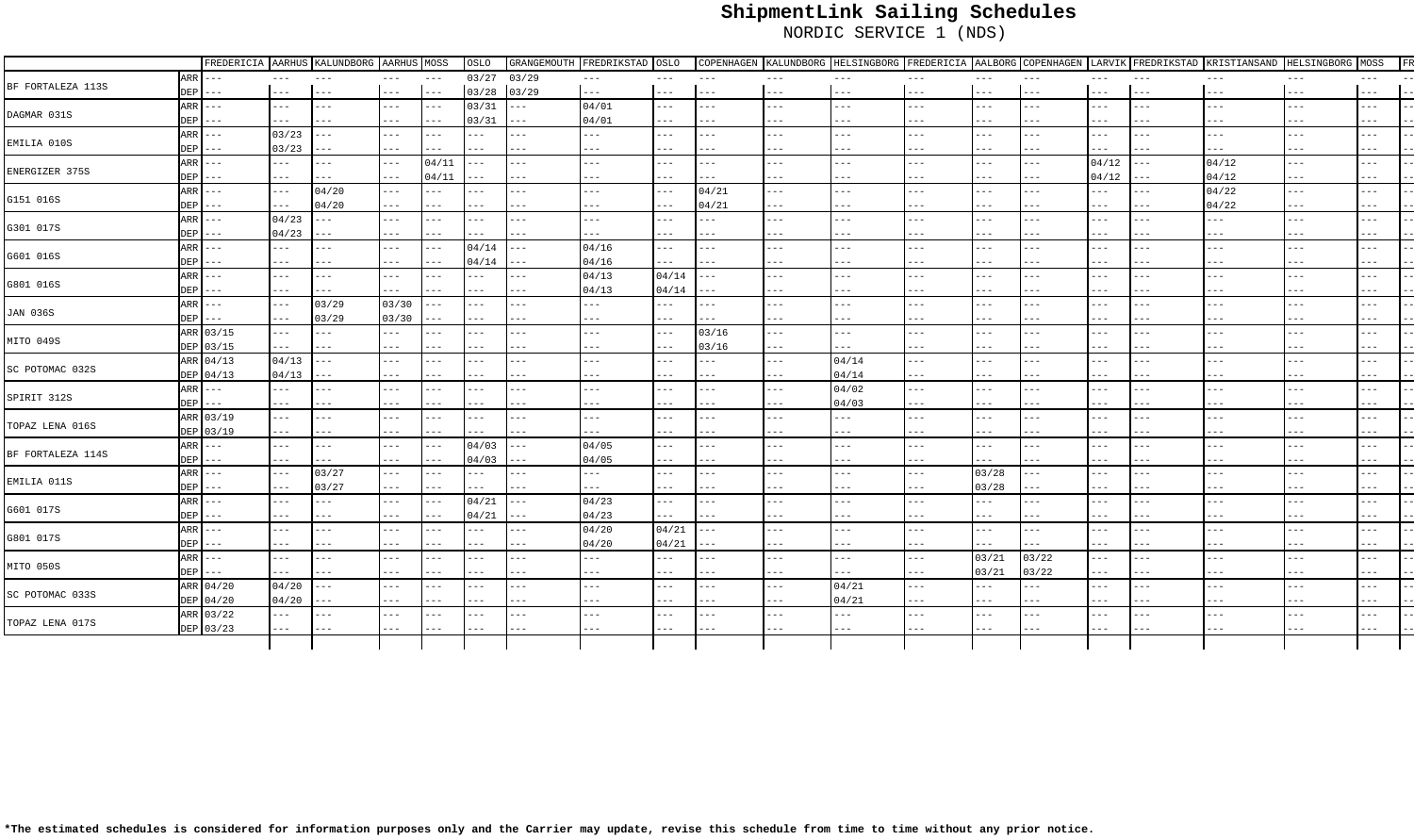|                 | FREDERICIA                 |                | AARHUS KALUNDBORG  | <b>AARHUS</b>                | MOSS             | OSLO               | GRANGEMOUTH      | FREDRIKSTAI        | OSLO           | COPENHAGEN KALUNDBORG |                  | HELSINGBOR            | FREDERICIA         | <b>AALBOR</b>   | COPENHAGEN     |                | LARVIK FREDRIKSTAI  | KRISTIANSAND HELSINGBORG |                    | MOSS             |
|-----------------|----------------------------|----------------|--------------------|------------------------------|------------------|--------------------|------------------|--------------------|----------------|-----------------------|------------------|-----------------------|--------------------|-----------------|----------------|----------------|---------------------|--------------------------|--------------------|------------------|
|                 | $ARR$ $---$                | 04/01          | $- - -$            | $- - - -$                    | $- - -$          | $- - -$            | $- - -$          | $-- -$             | $---$          | $---$                 | $\frac{1}{2}$    | $\qquad \qquad - - -$ | $- - - -$          | $-- -$          | $- - -$        | $- - - -$      | $- - -$             | $- - - -$                | $\frac{1}{2}$      | $-- -$           |
| EMILIA 012S     | $---$                      | 04/01          | $- - -$            | $---$                        | $---$            | $---$              | $---$            | $---$              | $---$          | ---                   | $---$            | $- - -$               | $- - -$            | $---$           | $---$          | $---$          | $---$               | $---$                    | $- - -$            | $---$            |
| TOPAZ LENA 018S | ARR 03/26<br>DEP 03/26     | ---<br>---     | $---$<br>$---$     | $- - -$<br>$---$             | $---$<br>$-- -$  | $- - -$<br>$---$   | ---<br>$-- -$    | $---$<br>$---$     | $---$<br>$---$ | ———<br>---            | $---$<br>$---$   | $- - -$<br>$---$      | $---$<br>---       | $---$<br>$---$  | $---$<br>$---$ | $---$<br>$---$ | $- - - -$<br>$-- -$ | $-- -$<br>---            | $---$<br>$---$     | ---<br>$-- -$    |
| EMILIA 013S     | $ARR$ $---$<br>DEP   ---   | ---<br>$-- -$  | 04/06<br>04/06     | $---$<br>$---$               | $-- -$<br>$-- -$ | $---$<br>$---$     | $-- -$<br>$-- -$ | $- - - -$<br>$---$ | $---$<br>$---$ | ---<br>$-- -$         | $---$<br>$---$   | $---$<br>$---$        | $- - -$<br>$- - -$ | $---$<br>$---$  | $---$<br>$---$ | $---$<br>$---$ | $---$<br>$---$      | $---$<br>$-- -$          | $---$<br>$---$     | $-- -$<br>$-- -$ |
| MITO 051S       | $ARR$ $---$<br>$DEP$ $---$ | ---<br>---     | $---$<br>$---$     | $- - -$<br>$---$             | ---<br>$-- -$    | $---$<br>$---$     | ---<br>$-- -$    | $---$<br>$---$     | $---$<br>———   | 03/28<br>03/28        | $---$<br>---     | 03/28<br>03/28        | $-- -$<br>$---$    | ---<br>$---$    | $---$<br>$---$ | $---$<br>$---$ | $- - - -$<br>$---$  | ---<br>---               | $---$<br>$---$     | $-- -$<br>$-- -$ |
| TOPAZ LENA 019S | ARR 03/30<br>DEP 03/30     | ---<br>$---$   | $- - -$<br>$---$   | $- - -$<br>$---$             | $-- -$<br>$---$  | $---$<br>$- - -$   | ---<br>---       | $---$<br>$---$     | $---$<br>$---$ | ---<br>---            | $---$<br>$---$   | $---$<br>$---$        | ---<br>$---$       | ---<br>$---$    | $---$<br>$---$ | $---$<br>$---$ | ---<br>$---$        | $-- -$<br>$---$          | $---$<br>$---$     | $-- -$<br>$-- -$ |
| EMILIA 014S     | $ARR$ $---$<br>$DEP$ $---$ | 04/09<br>04/09 | $---$<br>$---$     | $---$<br>$---$               | ---<br>$---$     | $---$<br>$- - -$   | ---<br>$-- -$    | $---$<br>$---$     | $---$<br>$---$ | ———<br>$-- -$         | $---$<br>$---$   | $---$<br>$---$        | ---<br>$---$       | ---<br>$---$    | ———<br>$---$   | $---$<br>$---$ | $- - - -$<br>$---$  | $-- -$<br>$---$          | $---$<br>$---$     | ---<br>$---$     |
| MITO 052S       | $ARR$ $---$<br>$DEP$ $---$ | ---<br>$-- -$  | $- - -$<br>$- - -$ | $- - -$<br>$- - -$           | ---<br>$-- -$    | $- - -$<br>$---$   | ---<br>$- - -$   | $- - - -$<br>$---$ | $---$<br>$---$ | 04/03<br>04/03        | $- - -$<br>$---$ | $---$<br>$---$        | $---$<br>$---$     | $---$<br>$---$  | $---$<br>$---$ | $---$<br>$---$ | $---$<br>$---$      | 04/04<br>04/04           | $- - - -$<br>$---$ | ---<br>$-- -$    |
| TOPAZ LENA 020S | ARR 04/03<br>DEP 04/03     | ---<br>$-- -$  | $---$<br>$---$     | $---$<br>$---$               | $-- -$<br>$-- -$ | $---$<br>$---$     | $- - -$<br>---   | $- - - -$<br>$---$ | $---$<br>$---$ | ---<br>———            | $---$<br>$---$   | $---$<br>$---$        | ---<br>$---$       | ---<br>$---$    | $---$<br>$---$ | $---$<br>---   | $---$<br>$---$      | ---<br>---               | $---$<br>$- - - -$ | $-- -$<br>---    |
| EMILIA 015S     | $ARR$ $---$<br>$DFP$ $---$ | $---$<br>---   | 04/14<br>04/15     | 04/14<br>04/14               | ---<br>$-- -$    | $---$<br>$---$     | ---<br>---       | $- - - -$<br>$---$ | $---$<br>———   | ---<br>$-- -$         | $---$<br>$---$   | $---$<br>$---$        | $---$<br>---       | $---$<br>$-- -$ | $---$<br>———   | $---$<br>$---$ | $---$<br>$---$      | $-- -$<br>--- -          | $---$<br>$---$     | ---<br>$-- -$    |
| MITO 053S       | $ARR$ $---$<br>$DEP$ $---$ | $---$<br>---   | 04/08<br>04/08     | $---$<br>$\qquad \qquad - -$ | $---$<br>$-- -$  | $- - -$<br>$- - -$ | ---<br>---       | $---$<br>$---$     | $---$<br>$---$ | 04/09<br>04/09        | $---$<br>$---$   | $---$<br>$---$        | $- - -$<br>$---$   | $---$<br>$---$  | $---$<br>$---$ | $---$<br>$---$ | $---$<br>$1 - - -$  | 04/10<br>04/10           | $---$<br>$---$     | ---<br>$-- -$    |
| TOPAZ LENA 021S | ARR 04/07<br>DEP 04/07     | ---<br>$-- -$  | $---$<br>$---$     | $- - -$<br>$---$             | $-- -$<br>--- -  | $---$<br>$---$     | ---<br>---       | $---$<br>$---$     | $---$<br>$---$ | ---<br>———            | $---$<br>$---$   | $---$<br>$---$        | $---$<br>$---$     | $---$<br>$---$  | $---$<br>$---$ | $---$<br>$---$ | $---$<br>$---$      | $---$<br>---             | $---$<br>$- - - -$ | $-- -$<br>--- -  |
| TOPAZ LENA 022S | ARR 04/11<br>DEP 04/11     | $---$<br>---   | $---$<br>$---$     | $---$<br>$---$               | $-- -$<br>$-- -$ | $---$<br>$---$     | ---<br>---       | $---$<br>$---$     | $---$<br>$---$ | ---<br>———            | $---$<br>$---$   | $---$<br>$---$        | ---<br>$---$       | ---<br>$---$    | $---$<br>$---$ | $---$<br>---   | $- - - -$<br>$-- -$ | $-- -$<br>$-- -$         | $---$<br>$---$     | $-- -$<br>$-- -$ |
| TOPAZ LENA 023S | ARR 04/15<br>DEP 04/15     | $---$<br>---   | $---$<br>$---$     | $---$<br>$---$               | $---$<br>$-- -$  | $---$<br>$- - -$   | ---<br>---       | $---$<br>$---$     | $---$<br>$---$ | ———<br>$-- -$         | $---$<br>$---$   | $---$<br>$---$        | $- - -$<br>$---$   | $---$<br>$---$  | $---$<br>$---$ | $---$<br>$---$ | $---$<br>$---$      | $---$<br>---             | $---$<br>$---$     | $---$<br>$---$   |
|                 |                            |                |                    |                              |                  |                    |                  |                    |                |                       |                  |                       |                    |                 |                |                |                     |                          |                    |                  |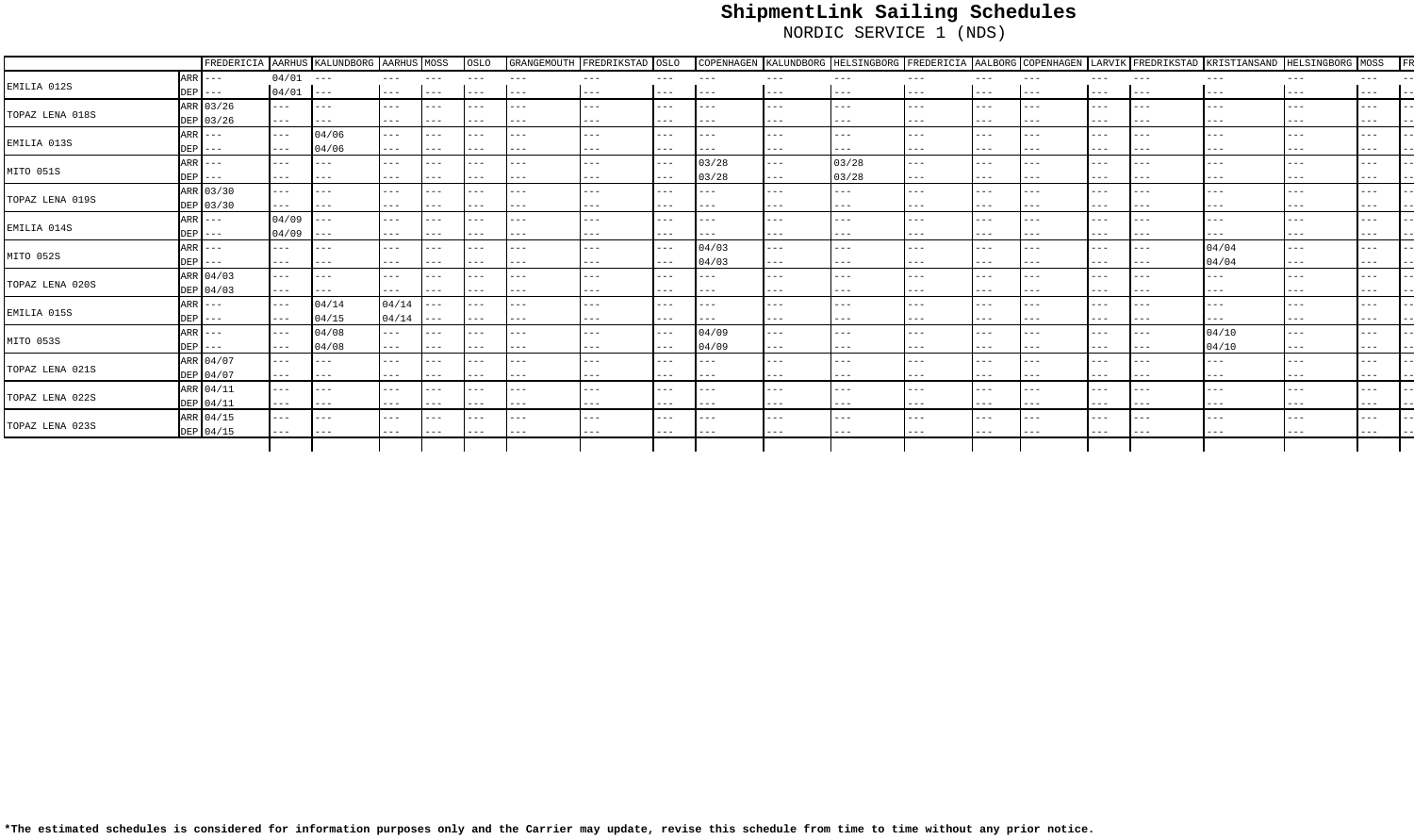|                         | ANTWERP BREMERHAVEN HAMBURG KALUNDBORG GOTHENBURG AALBORG LARVIK SZCZECIN OSLO |                                                                                                                                                                                                                                                                                                                                                                                              |       |       |         | AARHUS UST |         | KOTKA   BREMERHAVEN   HELSINGBORG   GDYNIA   RAUMA |       |         |               | UST            |                |         | HELSINKI ROTTERDAM HELSINKI TALLINN KOTKA | NTWERP | KALUNDBORG | BREMERHAVEN KLAIPEDA RIGA |                |                                                                                                                                                                                                                                                                                                                                                                                              | IST.           | ST.                   |       | HELSINKI GDANSK RAUMA | KOTKA KLAIPEDA RIGA | <b>HELSINKI</b><br>GDYNIA |  | 'ALLINN   NORRKOPING   ST |  |
|-------------------------|--------------------------------------------------------------------------------|----------------------------------------------------------------------------------------------------------------------------------------------------------------------------------------------------------------------------------------------------------------------------------------------------------------------------------------------------------------------------------------------|-------|-------|---------|------------|---------|----------------------------------------------------|-------|---------|---------------|----------------|----------------|---------|-------------------------------------------|--------|------------|---------------------------|----------------|----------------------------------------------------------------------------------------------------------------------------------------------------------------------------------------------------------------------------------------------------------------------------------------------------------------------------------------------------------------------------------------------|----------------|-----------------------|-------|-----------------------|---------------------|---------------------------|--|---------------------------|--|
|                         |                                                                                |                                                                                                                                                                                                                                                                                                                                                                                              |       |       |         | LUGA       |         |                                                    |       |         |               | LUGA           |                |         |                                           |        |            |                           |                |                                                                                                                                                                                                                                                                                                                                                                                              |                | PETERSBURG PETERSBURG |       |                       |                     |                           |  |                           |  |
|                         | 03/05<br>$ARR$ $---$                                                           | 03/06                                                                                                                                                                                                                                                                                                                                                                                        |       |       |         |            |         |                                                    |       |         |               | $- -$          |                |         |                                           |        |            |                           |                |                                                                                                                                                                                                                                                                                                                                                                                              | $- - -$        |                       |       | $--$                  |                     |                           |  |                           |  |
| ANNABA 015N             | 03/05                                                                          | 03/08                                                                                                                                                                                                                                                                                                                                                                                        |       |       |         |            |         |                                                    |       |         |               |                |                |         |                                           |        |            |                           |                |                                                                                                                                                                                                                                                                                                                                                                                              |                |                       |       |                       |                     |                           |  |                           |  |
|                         | ARR 02/17<br>$- - -$                                                           | 02/18                                                                                                                                                                                                                                                                                                                                                                                        |       |       |         |            |         |                                                    |       | $- - -$ | $- -$         |                |                |         |                                           |        |            |                           |                | $---$                                                                                                                                                                                                                                                                                                                                                                                        | 02/25          | 02/26                 | $- -$ | $- -$                 |                     |                           |  |                           |  |
| B102 008N               | 02/17                                                                          | 02/19                                                                                                                                                                                                                                                                                                                                                                                        |       |       |         |            |         |                                                    |       |         |               |                |                |         |                                           |        |            |                           |                |                                                                                                                                                                                                                                                                                                                                                                                              | 02/25          | 02/26                 |       |                       |                     |                           |  |                           |  |
| CALISTO 093N            | $ARR$ $---$<br>02/18                                                           | 02/21                                                                                                                                                                                                                                                                                                                                                                                        |       |       |         | $- -$      |         |                                                    |       | $- - -$ | $- -$         | $- - -$        |                |         |                                           |        |            |                           |                | $03/01$ $---$                                                                                                                                                                                                                                                                                                                                                                                |                | $---$                 | $- -$ | $- -$                 |                     |                           |  |                           |  |
|                         | 02/18                                                                          | 02/23                                                                                                                                                                                                                                                                                                                                                                                        |       |       |         |            |         |                                                    |       |         |               |                |                |         |                                           |        |            |                           |                | 0.3/0.1                                                                                                                                                                                                                                                                                                                                                                                      |                |                       |       |                       |                     |                           |  |                           |  |
| CMA CGM LOUGA 070N      | ARR 02/27<br>$- - -$                                                           | 03/06                                                                                                                                                                                                                                                                                                                                                                                        | $- -$ |       |         |            |         |                                                    |       | $- - -$ | $ -$          |                |                |         |                                           |        |            | $---$                     | 03/06          | $\frac{1}{2} \frac{1}{2} \frac{1}{2} \frac{1}{2} \frac{1}{2} \frac{1}{2} \frac{1}{2} \frac{1}{2} \frac{1}{2} \frac{1}{2} \frac{1}{2} \frac{1}{2} \frac{1}{2} \frac{1}{2} \frac{1}{2} \frac{1}{2} \frac{1}{2} \frac{1}{2} \frac{1}{2} \frac{1}{2} \frac{1}{2} \frac{1}{2} \frac{1}{2} \frac{1}{2} \frac{1}{2} \frac{1}{2} \frac{1}{2} \frac{1}{2} \frac{1}{2} \frac{1}{2} \frac{1}{2} \frac{$ | 03/09          | 03/10                 | $ -$  | $- -$                 |                     |                           |  |                           |  |
|                         | 03/01                                                                          | 03/10                                                                                                                                                                                                                                                                                                                                                                                        |       |       |         |            |         |                                                    |       |         |               |                |                |         |                                           |        |            |                           | 0.3/06         |                                                                                                                                                                                                                                                                                                                                                                                              | 03/09          | 0.3/10                |       |                       |                     |                           |  |                           |  |
| ELBBLUE 021N            | $ARR$ $---$<br>$-- -$                                                          | 03/11                                                                                                                                                                                                                                                                                                                                                                                        |       |       |         |            |         |                                                    |       | $- - -$ | $- -$         | $- -$          | 03/14          |         |                                           |        |            |                           |                | $---$                                                                                                                                                                                                                                                                                                                                                                                        | 03/21          | 03/22                 |       | $-$                   |                     |                           |  |                           |  |
|                         |                                                                                | 03/12                                                                                                                                                                                                                                                                                                                                                                                        |       |       |         |            |         |                                                    |       |         |               |                | 03/17          |         |                                           |        |            |                           |                |                                                                                                                                                                                                                                                                                                                                                                                              | 03/22          | 03/22                 |       |                       |                     |                           |  |                           |  |
| ELBSTAR 032N            | $ARR$ $---$                                                                    | 03/03                                                                                                                                                                                                                                                                                                                                                                                        |       |       |         |            |         | 03/05                                              |       | $---$   | $--$          | 03/10<br>$--$  | $- -$          |         |                                           |        |            | $---$                     |                | $---$                                                                                                                                                                                                                                                                                                                                                                                        | $---$          | $---$                 |       |                       |                     |                           |  |                           |  |
|                         |                                                                                | 0.3/0.5                                                                                                                                                                                                                                                                                                                                                                                      |       |       |         |            |         | 3/06                                               |       |         |               | 3/11           |                |         |                                           |        |            |                           |                |                                                                                                                                                                                                                                                                                                                                                                                              |                |                       |       |                       |                     |                           |  |                           |  |
| HEINRICH SCHEPERS 051N  | $ARR$ $---$<br>$---$                                                           | $---$                                                                                                                                                                                                                                                                                                                                                                                        |       |       |         |            |         | $- -$                                              |       | $- - -$ | $- -$         | $- -$<br>$- -$ | 03/08<br>03/09 | $--$    | $---$<br>$---$                            | 03/10  | $- - -$    | 03/14                     | 03/16<br>03/17 | 03/18<br>03/19                                                                                                                                                                                                                                                                                                                                                                               | $1 - - -$      |                       |       | $--$                  |                     |                           |  |                           |  |
|                         | $ARR$ $---$<br>$--$                                                            | 02/22                                                                                                                                                                                                                                                                                                                                                                                        |       |       |         |            |         | 02/24                                              |       |         | $02/27$ 03/03 |                |                |         |                                           |        |            | 03/14                     |                | $---$                                                                                                                                                                                                                                                                                                                                                                                        | $---$          |                       |       | $-$                   |                     |                           |  |                           |  |
| HEINRICH EHLER 417N     |                                                                                | 02/24                                                                                                                                                                                                                                                                                                                                                                                        |       |       |         |            |         | 2/25                                               |       | 03/01   | 3/06          |                |                |         |                                           |        |            |                           |                |                                                                                                                                                                                                                                                                                                                                                                                              |                |                       |       |                       |                     |                           |  |                           |  |
|                         | 02/16<br>$ARR$ $---$                                                           | 02/16                                                                                                                                                                                                                                                                                                                                                                                        |       |       |         |            |         |                                                    |       | $- - -$ | $ -$          | $- -$<br>$- -$ |                | $- -$   |                                           |        |            |                           |                | $---$                                                                                                                                                                                                                                                                                                                                                                                        | 02/22          | 02/24                 |       | $--$                  |                     |                           |  |                           |  |
| KATHARINA SCHEPERS 379N | 02/17                                                                          | 02/20                                                                                                                                                                                                                                                                                                                                                                                        |       |       |         |            |         |                                                    |       |         |               |                |                |         |                                           |        |            |                           |                |                                                                                                                                                                                                                                                                                                                                                                                              | 02/22          | 02/24                 |       |                       |                     |                           |  |                           |  |
|                         | ARRI.<br>$---$<br>$- - -$                                                      | $---$                                                                                                                                                                                                                                                                                                                                                                                        |       |       |         |            |         |                                                    |       | $- -$   | $- -$         | $---$          | 03/01          | 03/09   |                                           |        |            |                           |                | $---$                                                                                                                                                                                                                                                                                                                                                                                        | $---$          |                       |       |                       |                     |                           |  |                           |  |
| MUNKSUND 050N           |                                                                                |                                                                                                                                                                                                                                                                                                                                                                                              |       |       |         |            |         |                                                    |       |         |               |                | 03/05          | 03/10   |                                           |        |            |                           |                |                                                                                                                                                                                                                                                                                                                                                                                              |                |                       |       |                       |                     |                           |  |                           |  |
|                         | $- - -$<br>$--$                                                                | 02/28                                                                                                                                                                                                                                                                                                                                                                                        | $--$  | $- -$ |         |            | 03/06   |                                                    |       | $- - -$ | $--$          |                |                | $--$    |                                           |        | $-- -$     |                           |                | $---$                                                                                                                                                                                                                                                                                                                                                                                        | $---$          |                       |       | $- -$                 |                     |                           |  |                           |  |
| OOCL RAUMA 077NA        |                                                                                | 03/01                                                                                                                                                                                                                                                                                                                                                                                        |       |       |         |            | 3/07    |                                                    |       |         |               |                |                |         |                                           |        |            |                           |                |                                                                                                                                                                                                                                                                                                                                                                                              |                |                       |       |                       |                     |                           |  |                           |  |
|                         | $---$<br>$---$                                                                 | $---$                                                                                                                                                                                                                                                                                                                                                                                        |       | $- -$ |         |            |         | $- -$                                              |       | $- - -$ | $- -$         | $---$          | 03/01          | 03/07   | 03/10<br>$- -$                            |        |            |                           |                |                                                                                                                                                                                                                                                                                                                                                                                              | $---$          |                       |       | $--$                  |                     |                           |  |                           |  |
| TUNADAL 055N            |                                                                                |                                                                                                                                                                                                                                                                                                                                                                                              |       |       |         |            |         |                                                    |       |         |               |                | 03/03          | 03/07   | 0.3/11                                    |        |            |                           |                |                                                                                                                                                                                                                                                                                                                                                                                              |                |                       |       |                       |                     |                           |  |                           |  |
|                         | $---$<br>$- - -$                                                               | 02/16                                                                                                                                                                                                                                                                                                                                                                                        |       |       |         |            |         | 2/19                                               |       | $- - -$ | $- -$         | 02/24<br>$- -$ |                | $- - -$ | $- -$                                     |        |            |                           |                | $- - -$                                                                                                                                                                                                                                                                                                                                                                                      |                |                       |       | $--$                  |                     |                           |  |                           |  |
| VERA RAMBOW 452N        |                                                                                | 02/19                                                                                                                                                                                                                                                                                                                                                                                        |       |       |         |            |         | 2/19                                               |       |         |               | 2/27           |                |         |                                           |        |            |                           |                |                                                                                                                                                                                                                                                                                                                                                                                              |                |                       |       |                       |                     |                           |  |                           |  |
|                         | $- - -$<br>$- - -$                                                             | 03/07                                                                                                                                                                                                                                                                                                                                                                                        |       |       |         |            |         | 03/09                                              |       | $- -$   |               | $- -$          |                |         |                                           |        |            |                           |                | 03/14                                                                                                                                                                                                                                                                                                                                                                                        | $---$          |                       |       | $ -$                  |                     |                           |  |                           |  |
| ADELINA D 051N          |                                                                                | 03/09                                                                                                                                                                                                                                                                                                                                                                                        |       |       |         |            |         | 3/10                                               |       |         |               |                |                |         |                                           |        |            |                           |                | 03/15                                                                                                                                                                                                                                                                                                                                                                                        |                |                       |       |                       |                     |                           |  |                           |  |
| AMINA 017N              | <b>ADD</b><br>$---$<br>$- -$                                                   | $---$                                                                                                                                                                                                                                                                                                                                                                                        |       |       | $- - -$ |            |         | $- -$                                              |       | $- - -$ | $- -$         | $--$           | 02/14          | $---$   | $- -$<br>$- -$                            | 02/26  |            | $---$                     |                | $\frac{1}{2}$                                                                                                                                                                                                                                                                                                                                                                                | 03/03          | 03/05                 | $- -$ | $--$                  |                     |                           |  |                           |  |
|                         |                                                                                |                                                                                                                                                                                                                                                                                                                                                                                              |       |       |         |            |         |                                                    |       |         |               |                | 02/26          |         |                                           |        |            |                           |                |                                                                                                                                                                                                                                                                                                                                                                                              | 03/03          | 03/05                 |       |                       |                     |                           |  |                           |  |
| ANNABA 016N             | <b>ARR</b><br>$---$<br>$- - -$                                                 | 03/16                                                                                                                                                                                                                                                                                                                                                                                        |       |       | $- - -$ | $- -$      | $- - -$ | 03/19                                              |       | $---$   | $- -$         | $- -$          | $- -$          | $- - -$ |                                           | $- -$  |            |                           |                | $03/23$ ---                                                                                                                                                                                                                                                                                                                                                                                  |                | $- - -$               | $- -$ | $--$                  |                     |                           |  |                           |  |
|                         |                                                                                | 03/18                                                                                                                                                                                                                                                                                                                                                                                        |       |       |         |            |         | 1/19                                               |       |         |               |                |                |         |                                           |        |            |                           |                | 03/24                                                                                                                                                                                                                                                                                                                                                                                        |                |                       |       |                       |                     |                           |  |                           |  |
| B101 009N               | ARR 02/24                                                                      | 02/25                                                                                                                                                                                                                                                                                                                                                                                        | $- -$ |       |         |            |         |                                                    |       | $- - -$ | $- -$         |                |                |         |                                           |        |            |                           |                | $\frac{1}{2} \frac{1}{2} \frac{1}{2} \frac{1}{2} \frac{1}{2} \frac{1}{2} \frac{1}{2} \frac{1}{2} \frac{1}{2} \frac{1}{2} \frac{1}{2} \frac{1}{2} \frac{1}{2} \frac{1}{2} \frac{1}{2} \frac{1}{2} \frac{1}{2} \frac{1}{2} \frac{1}{2} \frac{1}{2} \frac{1}{2} \frac{1}{2} \frac{1}{2} \frac{1}{2} \frac{1}{2} \frac{1}{2} \frac{1}{2} \frac{1}{2} \frac{1}{2} \frac{1}{2} \frac{1}{2} \frac{$ | 03/04          | 03/05                 | $- -$ | $--$                  |                     |                           |  |                           |  |
|                         | 02/24                                                                          | 02/26                                                                                                                                                                                                                                                                                                                                                                                        |       |       |         |            |         |                                                    |       |         |               |                |                |         |                                           |        |            |                           |                |                                                                                                                                                                                                                                                                                                                                                                                              | 03/04          | 03/05                 |       |                       |                     |                           |  |                           |  |
| B102 010N               | ARR 03/03                                                                      | 03/04                                                                                                                                                                                                                                                                                                                                                                                        | $- -$ |       |         | $- - -$    |         | $- -$                                              |       | $- - -$ | $- -$         | $- - -$        |                | $- - -$ |                                           |        | $- -$      |                           |                | $---$                                                                                                                                                                                                                                                                                                                                                                                        | 03/11          | 03/12                 | $- -$ | $- -$                 |                     |                           |  |                           |  |
|                         | 03/03                                                                          | 03/05                                                                                                                                                                                                                                                                                                                                                                                        |       |       |         |            |         |                                                    |       |         |               |                |                |         |                                           |        |            |                           |                |                                                                                                                                                                                                                                                                                                                                                                                              | 03/11          | 03/12                 |       |                       |                     |                           |  |                           |  |
| B201 005N               | $ARR$ $---$                                                                    | $\frac{1}{2} \frac{1}{2} \frac{1}{2} \frac{1}{2} \frac{1}{2} \frac{1}{2} \frac{1}{2} \frac{1}{2} \frac{1}{2} \frac{1}{2} \frac{1}{2} \frac{1}{2} \frac{1}{2} \frac{1}{2} \frac{1}{2} \frac{1}{2} \frac{1}{2} \frac{1}{2} \frac{1}{2} \frac{1}{2} \frac{1}{2} \frac{1}{2} \frac{1}{2} \frac{1}{2} \frac{1}{2} \frac{1}{2} \frac{1}{2} \frac{1}{2} \frac{1}{2} \frac{1}{2} \frac{1}{2} \frac{$ |       |       |         |            |         |                                                    | $- -$ | $- - -$ | $- -$         |                | 02/18          |         |                                           |        |            |                           |                | $---$                                                                                                                                                                                                                                                                                                                                                                                        | 02/25          | 02/27                 |       |                       |                     |                           |  |                           |  |
|                         | $ARR$ $---$                                                                    |                                                                                                                                                                                                                                                                                                                                                                                              |       |       |         |            |         |                                                    |       |         |               |                | 02/21          |         |                                           |        |            |                           |                |                                                                                                                                                                                                                                                                                                                                                                                              | 02/26          | 02/28                 |       |                       |                     |                           |  |                           |  |
| B202 005N               |                                                                                |                                                                                                                                                                                                                                                                                                                                                                                              |       |       |         |            |         |                                                    |       |         |               |                | 02/25          |         |                                           |        |            |                           |                | $---$                                                                                                                                                                                                                                                                                                                                                                                        | 03/04<br>03/05 | 03/06<br>0.3/0.7      |       | $ -$                  |                     |                           |  |                           |  |
|                         |                                                                                |                                                                                                                                                                                                                                                                                                                                                                                              |       |       |         |            |         |                                                    |       |         |               |                |                |         |                                           |        |            |                           |                |                                                                                                                                                                                                                                                                                                                                                                                              |                |                       |       |                       |                     |                           |  |                           |  |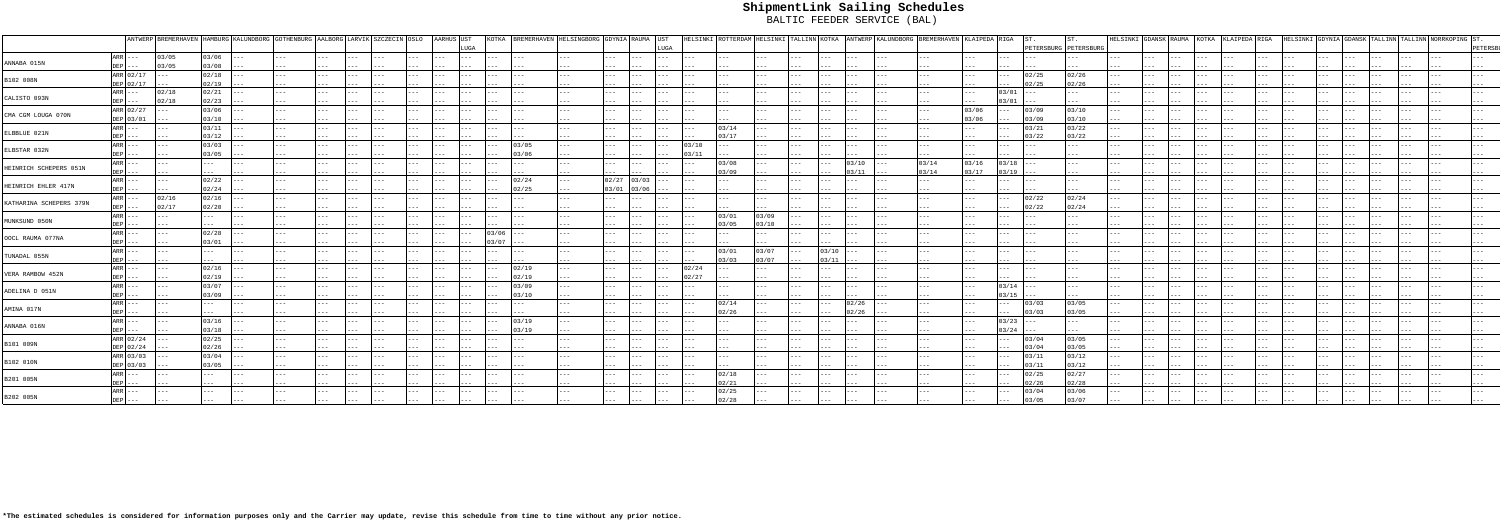|                        |                                   |                |                  |         |         | ANTWERP BREMERHAVEN HAMBURG KALUNDBORG GOTHENBURG AALBORG LARVIK SZCZECIN |       | ARHUS UST              | . ОТКА                  | BREMERHAVEN HELSINGBORG GDYNIA RAUMA |       | UST           |                | HELSINKI ROTTERDAM HELSINKI | TALLINN KOTKA  |                  |                |         | ANTWERP KALUNDBORG BREMERHAVEN |       | RIGA  |                |                       | HELSINKI GDANSK RAUMA   | IOTKA | KLAIPEDA RIGA | HELSINKI GDYNIA |  |  |
|------------------------|-----------------------------------|----------------|------------------|---------|---------|---------------------------------------------------------------------------|-------|------------------------|-------------------------|--------------------------------------|-------|---------------|----------------|-----------------------------|----------------|------------------|----------------|---------|--------------------------------|-------|-------|----------------|-----------------------|-------------------------|-------|---------------|-----------------|--|--|
|                        |                                   |                |                  |         |         |                                                                           |       | LUGA                   |                         |                                      |       | JIGA.         |                |                             |                |                  |                |         |                                |       |       |                | PETERSBURG PETERSBURG |                         |       |               |                 |  |  |
| B301 005N              | $ARR$ ---<br>DEP <sup>1</sup>     | 02/17<br>02/17 | $\frac{1}{2}$    |         |         | $- - -$                                                                   |       | $---$                  |                         |                                      | $- -$ | $--$          |                |                             |                |                  | 02/19<br>12/21 |         |                                |       | $- -$ | 02/25          | 02/26                 | 02/28<br>$- -$<br>02/28 | $---$ |               | 02/28<br>02/28  |  |  |
|                        | $ARR$ $---$                       | 02/24          | $\frac{1}{2}$    |         |         |                                                                           |       |                        |                         |                                      | $---$ |               |                |                             |                |                  | 02/26          |         | $- - -$                        |       | $- -$ | 2/25<br>03/04  | 02/26<br>03/05        | 03/07<br>$- -$          |       |               | 03/07           |  |  |
| B302 005N              | DEP <sup>I</sup> -                | 02/24          |                  |         |         |                                                                           |       |                        |                         |                                      |       |               |                |                             |                |                  | 02/28          |         |                                |       |       | 03/04          | 03/05                 | 0.3/0.7                 |       |               | 03/07           |  |  |
| B401 005N              | $ARR$ $---$                       | $--$           | $---$            | $  \,$  |         |                                                                           |       | $---$                  |                         |                                      | $- -$ | $- -$         | 02/19<br>02/22 |                             |                |                  | 02/22<br>12/23 |         |                                |       | $- -$ | 02/27<br>2/28  | 02/28<br>0.3/0.1      | $- -$                   |       |               |                 |  |  |
| B402 005N              | $ARR$ $---$                       | $--$           | $---$            | $  \,$  |         |                                                                           |       |                        |                         |                                      | $- -$ |               | 02/26          |                             |                |                  | 03/01          |         | $---$                          |       |       | 03/06          | 03/07                 |                         |       |               |                 |  |  |
|                        |                                   |                |                  |         |         |                                                                           |       |                        |                         |                                      |       |               | 0.3/0.1        |                             |                |                  | 3/02           |         |                                |       |       | 03/07          | 0.3 / 0.8             |                         |       |               |                 |  |  |
| C103 0205-005N         | $ARR$ ---                         | 02/19<br>02/19 | 02/20<br>02/21   | $---$   |         |                                                                           |       |                        |                         |                                      | $- -$ | 02/24<br>2/26 |                |                             |                |                  |                |         |                                |       |       |                |                       |                         |       |               |                 |  |  |
| CALISTO 094N           | $ARR$ $---$                       |                | 03/14            | $- - -$ |         |                                                                           |       |                        |                         |                                      | $- -$ |               |                |                             |                |                  |                |         |                                |       |       |                |                       |                         |       |               |                 |  |  |
|                        | $ARR$ ---                         | $- -$          | 0.3/1.5<br>$---$ | $- -$   |         |                                                                           |       | $- -$                  |                         |                                      | $- -$ |               |                |                             |                |                  |                | $---$   |                                |       |       |                |                       | $-$                     |       |               |                 |  |  |
| E103 005N              |                                   |                |                  |         |         |                                                                           |       |                        |                         |                                      |       |               | 02/15<br>02/18 | 02/21<br>12/21              |                | 02/22<br>02/22   |                |         |                                |       |       |                |                       |                         |       |               |                 |  |  |
| E105 005N              | $ARR$ $---$<br>DEP                |                | $---$            |         |         |                                                                           |       |                        |                         |                                      | $---$ | $--$          | 02/17<br>02/20 |                             |                |                  |                | $- -$   |                                |       |       |                |                       | 02/24<br>$- -$<br>2/24  |       |               | 02/25           |  |  |
| E201 005N              | $ARR$ $---$                       | $--$           | $---$            | $- - -$ | $---$   | $- - -$                                                                   | $- -$ | $ -$                   |                         |                                      | $- -$ | $- -$         | 02/19          | 02/25                       | 02/26          |                  | $- -$          | $- - -$ |                                |       | $- -$ | 02/28          |                       | $- -$                   |       |               |                 |  |  |
|                        | DEP <sup>I</sup> -<br>$ARR$ $---$ | $- -$          | $---$            | $- - -$ | $- -$   |                                                                           |       |                        |                         |                                      | $- -$ | $- -$         | 02/21<br>02/26 | 02/26<br>03/04              | 02/27<br>03/05 |                  |                |         |                                |       |       | 03/01<br>03/07 |                       |                         |       |               |                 |  |  |
| E202 005N              | DEP <sup>I</sup> -                |                |                  |         |         |                                                                           |       |                        |                         |                                      |       |               | 02/28          | 03/05                       | 03/06          |                  |                |         |                                |       |       | 03/08          |                       |                         |       |               |                 |  |  |
| ELBBLUE 022N           | ARR  <br>DEP -                    | $- -$          | $---$            | $- -$   |         |                                                                           |       |                        |                         |                                      | $- -$ |               | 03/27<br>03/29 | $- -$                       |                |                  |                |         |                                |       |       | 04/03<br>04/03 | 04/04<br>04/04        | 04/06<br>04/06          |       |               | 04/07<br>04/07  |  |  |
|                        | $ARR$ $---$                       | $- -$          |                  | $---$   |         |                                                                           |       |                        |                         |                                      |       |               | 02/12          | 02/19                       |                | 02/20            |                |         |                                |       |       |                |                       | 02/21<br>$-$            |       |               | 02/23           |  |  |
| ELBSUMMER 049N         |                                   |                |                  |         |         |                                                                           |       |                        |                         |                                      |       |               | 02/14          | 02/19                       |                | 02/20            |                |         |                                |       |       |                |                       | 02/23                   |       |               | 02/24           |  |  |
| ELBWIND 024N           | $ARR$ ---                         |                | $---$            |         |         |                                                                           |       | $---$                  |                         |                                      | $- -$ |               | 03/15<br>03/16 | 03/22<br>03/23              |                | 03/24<br>0.3/2.4 |                | $--$    |                                |       |       |                |                       | $-$                     |       |               |                 |  |  |
| ELBWINTER 006N         | $ARR$ $---$                       |                |                  |         |         |                                                                           |       |                        |                         |                                      |       | $--$          | 02/18          | $- -$                       |                |                  | 02/24          |         |                                |       |       | 03/03          | 03/01                 |                         |       |               |                 |  |  |
|                        |                                   |                |                  |         |         |                                                                           |       |                        |                         |                                      |       |               | 02/20          |                             |                |                  | 12/25          |         |                                |       |       | 13/03          | 13/02                 |                         |       |               |                 |  |  |
| ELBWAVE 021N           | $ARR$ ---<br>DEP <sup>1</sup>     |                | $\frac{1}{2}$    |         |         |                                                                           |       | $---$                  |                         |                                      | $- -$ | $- -$         | 02/15<br>02/20 | 02/21<br>2/22               |                |                  |                |         |                                |       | $- -$ | 02/25<br>2/26  |                       | $- -$                   |       |               |                 |  |  |
| ELBSTAR 033N           | $ARR$ ---                         | $--$           | 03/14<br>03/14   | $- -$   |         |                                                                           |       | $\sim$ $-$             |                         |                                      | $- -$ | $- -$         | 03/16<br>03/18 | 03/21<br>03/21              | 03/22<br>03/23 |                  |                |         |                                |       | $- -$ | $- -$          |                       | $-$                     |       |               |                 |  |  |
|                        | $ARR$ $---$                       | 02/19          | 02/20            | $- -$   |         | $---$                                                                     | $--$  | $- -$                  | $02/26$ 02/28<br>$- -$  |                                      | $---$ |               |                |                             |                | $---$            |                |         |                                |       |       |                |                       | $-$                     |       |               |                 |  |  |
| GERDA 009N             | DEP <sup>1</sup>                  | 02/19          | 02/23            |         |         |                                                                           |       | 02/26                  | 3/02                    |                                      |       |               |                |                             |                |                  |                |         |                                |       |       |                |                       |                         |       |               |                 |  |  |
| H103 005N              | $ARR$ $---$<br>DEP <sup>1</sup>   | 02/17<br>02/18 | 02/18<br>02/20   | $--$    | $- - -$ |                                                                           | $- -$ | 02/23<br>$--$<br>02/23 | 02/24<br>$- -$<br>02/25 |                                      | $--$  | $--$          |                | $- - -$                     |                |                  |                |         |                                |       | $- -$ |                |                       | $- -$                   |       |               |                 |  |  |
|                        | $ARR$ $---$                       | $--$           | 03/22            | $- -$   |         |                                                                           |       |                        | $- -$                   | $---$                                | $--$  |               | 03/24          | 03/28                       |                | 03/29            |                | $--$    | $---$                          |       |       |                |                       |                         |       |               |                 |  |  |
| HEINRICH SCHEPERS 052N |                                   |                | $03/22$          |         |         |                                                                           |       |                        |                         |                                      |       |               | 03/25          | 03/28                       |                | 03/29            |                |         |                                |       |       |                |                       |                         |       |               |                 |  |  |
| HEINRICH EHLER 418N    | $ARR$ $---$                       |                | 03/09<br>$03/10$ | $- - -$ |         |                                                                           |       | $---$                  | 13/11                   |                                      |       |               |                |                             |                |                  |                |         |                                | 03/14 |       |                |                       | 03/15                   |       |               |                 |  |  |
|                        |                                   |                |                  |         |         |                                                                           |       |                        |                         |                                      |       |               |                |                             |                |                  |                |         |                                |       |       |                |                       |                         |       |               |                 |  |  |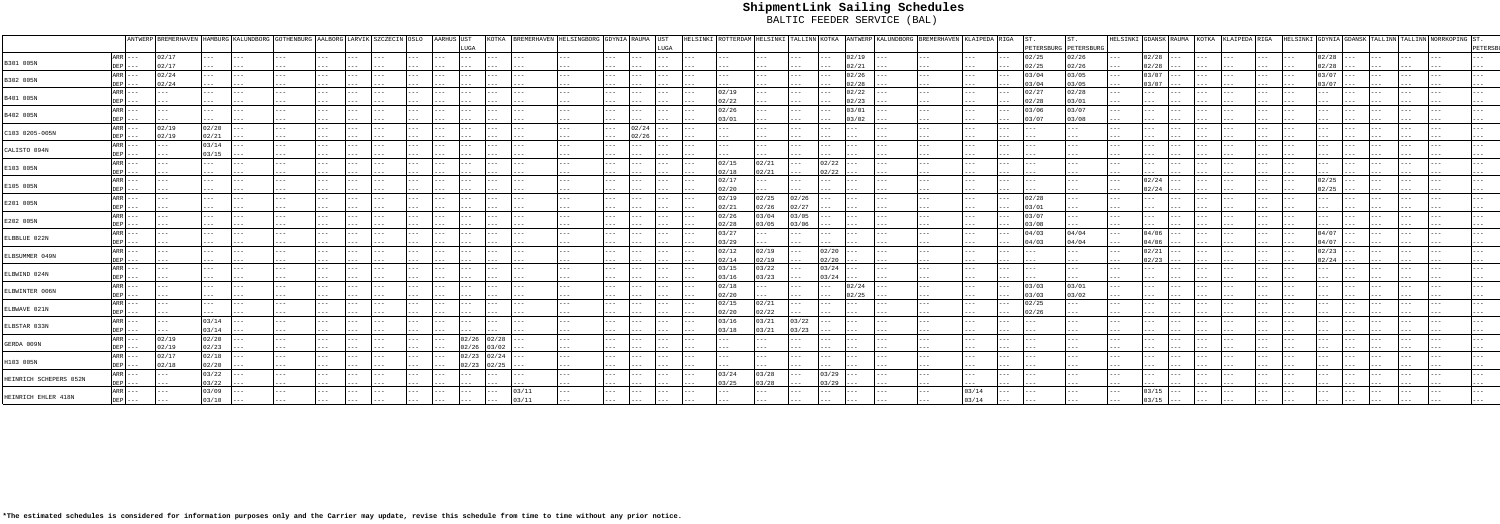|                         |                            | ANTWERP BREMERHAVEN HAMBURG KALUNDBORG GOTHENBURG AALBORG LARVIK SZCZECIN |                |         |         |       |         | AARHUS UST     | BREMERHAVEN HELSINGBORG GDYNIA RAUMA<br>OTKA |                                                                                                                                                                                                                                                                                                                                                                                              |         |                | HELSINKI ROTTERDAM HELSINKI | TALLINN KOTKA | ANTWERP | KALUNDBORG IBREMERHAVEN | KLAIPEDA RIGA  |         |                |                       |      | HELSINKI GDANSK RAUMA | KOTKA KLAIPEDA RIGA |       | HELSINKI | GDYNIA           |  |               |                |
|-------------------------|----------------------------|---------------------------------------------------------------------------|----------------|---------|---------|-------|---------|----------------|----------------------------------------------|----------------------------------------------------------------------------------------------------------------------------------------------------------------------------------------------------------------------------------------------------------------------------------------------------------------------------------------------------------------------------------------------|---------|----------------|-----------------------------|---------------|---------|-------------------------|----------------|---------|----------------|-----------------------|------|-----------------------|---------------------|-------|----------|------------------|--|---------------|----------------|
|                         |                            |                                                                           |                |         |         |       |         | LUGA           |                                              |                                                                                                                                                                                                                                                                                                                                                                                              |         | JUGA.          |                             |               |         |                         |                |         |                | PETERSBURG PETERSBURG |      |                       |                     |       |          |                  |  |               |                |
|                         | $ARR$ $---$                | $---$                                                                     | $02/27$ $---$  | $---$   | $- -$   |       | $- -$   | $---$<br>$---$ | 03/02                                        | $---$                                                                                                                                                                                                                                                                                                                                                                                        | $---$   | 03/06<br>$---$ | $- -$                       |               |         |                         |                | $--$    | $- - -$        |                       |      | $--$                  |                     |       |          |                  |  |               |                |
| KATHARINA SCHEPERS 380N |                            |                                                                           | 03/01          |         |         |       |         |                | 3/03                                         |                                                                                                                                                                                                                                                                                                                                                                                              |         | 03/08          |                             |               |         |                         |                |         |                |                       |      |                       |                     |       |          |                  |  |               |                |
|                         | $ARR$ $---$                | 02/17                                                                     | 02/19          | $- -$   |         |       |         | 02/21          | $- -$                                        | $---$                                                                                                                                                                                                                                                                                                                                                                                        |         |                |                             |               | $- -$   | $---$                   |                |         |                |                       |      | $-$                   |                     |       |          |                  |  |               |                |
| L103 005N               |                            | 02/18                                                                     | 02/20          |         |         |       |         | 2/21           |                                              |                                                                                                                                                                                                                                                                                                                                                                                              |         |                |                             |               |         |                         |                |         |                |                       |      |                       |                     |       |          |                  |  |               |                |
|                         | $ARR$ ---                  | $- -$                                                                     | 03/12          | $---$   |         |       |         | $- -$          | 13/14                                        | $- - -$                                                                                                                                                                                                                                                                                                                                                                                      |         |                |                             |               | $- -$   |                         |                |         |                |                       |      | 03/17<br>$--$         |                     |       |          | 03/18            |  |               |                |
| MUNKSUND 051N           |                            |                                                                           | 0.3/1.3        |         |         |       |         |                | 1/14                                         |                                                                                                                                                                                                                                                                                                                                                                                              |         |                |                             |               |         |                         |                |         |                |                       |      | 3/18                  |                     |       |          |                  |  |               |                |
|                         | $ARR$ ---                  | $- -$                                                                     | 02/12          | $- - -$ |         |       |         | $- -$          |                                              | $--$                                                                                                                                                                                                                                                                                                                                                                                         |         |                |                             |               | 02/14   |                         |                | $---$   | 02/21          | 02/23                 |      | 02/25<br>$- -$        |                     |       |          | 02/23            |  |               |                |
| NORDIC ITALIA 015N      |                            |                                                                           | 02/13          |         |         |       |         |                |                                              |                                                                                                                                                                                                                                                                                                                                                                                              |         |                |                             |               |         |                         |                |         | 2/22           | 02/23                 |      |                       |                     |       |          | 2/24             |  |               |                |
|                         | $ARR$ $---$                | $---$                                                                     | $\frac{1}{2}$  | $- - -$ | $---$   |       | $- -$   | $- - -$        | 02/28<br>$- -$                               | $---$                                                                                                                                                                                                                                                                                                                                                                                        |         |                | $- -$                       |               | $- -$   |                         |                | $- -$   | $---$          |                       |      | $--$                  |                     |       |          |                  |  |               |                |
| NAVI BALTIC 051N        | $DEP$ $---$                |                                                                           |                |         |         |       |         |                | 2/28                                         |                                                                                                                                                                                                                                                                                                                                                                                              |         |                |                             |               |         |                         |                |         |                |                       |      |                       |                     |       |          |                  |  |               |                |
|                         | $ARR$ $---$                | $---$                                                                     | $---$          | $- -$   | $- - -$ |       |         | $- - -$        | $- -$                                        | $---$                                                                                                                                                                                                                                                                                                                                                                                        |         |                | 03/10<br>03/18              | 03/20         | $---$   | $---$                   |                | $- - -$ |                |                       |      | $--$                  |                     |       |          |                  |  |               |                |
| OOCL RAUMA 078NA        | $DEP$ $---$                |                                                                           |                |         |         |       |         |                |                                              |                                                                                                                                                                                                                                                                                                                                                                                              |         |                | 03/13<br>03/18              | 0.3/20        |         |                         |                |         |                |                       |      |                       |                     |       |          |                  |  |               |                |
|                         | $ARR$ $---$                | $---$                                                                     | 02/24          | $- -$   | $- - -$ |       |         | $- -$          | 12/23                                        | $---$                                                                                                                                                                                                                                                                                                                                                                                        |         | $- -$          | $- -$<br>$- -$              | 03/01         | $---$   |                         |                | $- - -$ | 03/04          |                       |      | 03/07<br>$--$         |                     |       |          | 03/09            |  |               |                |
| SONDERBORG 074N         |                            |                                                                           | 02/26          |         |         |       |         |                | 2/23                                         |                                                                                                                                                                                                                                                                                                                                                                                              |         |                |                             | 03/03         |         |                         |                |         | 03/05          |                       |      | 13/07                 |                     |       |          | 03/11            |  |               |                |
|                         | $ARR$ ---                  |                                                                           | 03/15          | $---$   |         |       |         |                | $ -$                                         | $--$                                                                                                                                                                                                                                                                                                                                                                                         |         |                | 03/18                       |               | $- -$   |                         |                |         | $---$          |                       |      | 03/22                 |                     |       |          | 03/23            |  |               |                |
| TUNADAL 056N            |                            |                                                                           | 03/15          |         |         |       |         |                |                                              |                                                                                                                                                                                                                                                                                                                                                                                              |         |                | 03/19                       |               |         |                         |                |         |                |                       |      | 13/23                 |                     |       |          | 03/24            |  |               |                |
|                         | $ARR$ ---                  | $---$                                                                     | 03/01          | $---$   | $--$    |       | $- - -$ | $---$          | 3/03                                         | $--$                                                                                                                                                                                                                                                                                                                                                                                         |         |                |                             |               |         |                         | 03/07          |         | $---$          |                       |      | 03/07<br>$--$         |                     | 03/08 |          |                  |  |               |                |
| VERA RAMBOW 453N        |                            |                                                                           | $03/02$        |         |         |       |         |                | 3/03                                         |                                                                                                                                                                                                                                                                                                                                                                                              |         |                |                             |               |         |                         | 03/08          |         |                |                       |      | 13/08                 |                     | 03/09 |          |                  |  |               |                |
|                         | $ARR$ ---                  | 03/17                                                                     | 03/19          |         |         |       |         |                |                                              |                                                                                                                                                                                                                                                                                                                                                                                              |         |                |                             |               |         |                         |                |         |                |                       |      |                       |                     |       |          |                  |  |               |                |
| ADELINA D 052N          | $DEP$ $---$                | 03/17                                                                     | 03/20          |         |         |       |         |                |                                              |                                                                                                                                                                                                                                                                                                                                                                                              |         |                |                             |               |         |                         |                |         |                |                       |      |                       |                     |       |          |                  |  |               |                |
| ARR                     | $- - -$                    | 03/16                                                                     |                |         |         |       |         |                |                                              |                                                                                                                                                                                                                                                                                                                                                                                              |         |                | 03/18                       |               |         |                         |                |         |                |                       |      | 03/21<br>$ -$         |                     |       |          | 03/22            |  |               |                |
| AMINA 018N              |                            | 03/16                                                                     | $---$          |         |         |       |         |                |                                              | $--$                                                                                                                                                                                                                                                                                                                                                                                         |         |                | 03/19                       |               |         |                         |                |         |                |                       |      | 13/21                 |                     |       |          | 03/23            |  |               |                |
|                         | $DEP$ $---$<br>$ARR$ $---$ | 03/26                                                                     | 03/28          |         |         |       |         |                |                                              |                                                                                                                                                                                                                                                                                                                                                                                              |         |                |                             |               |         |                         |                |         |                |                       |      |                       |                     |       |          |                  |  |               |                |
| ANNABA 017N             |                            | 03/26                                                                     |                | $  \,$  |         |       |         | $\sim$ $-$     | $ -$                                         | $- - -$                                                                                                                                                                                                                                                                                                                                                                                      |         | $- -$          |                             |               |         |                         |                | $- -$   | $---$          |                       |      | $ -$                  |                     |       |          |                  |  |               |                |
|                         | DEP.<br>$ARR$ $---$        |                                                                           | 03/29          |         |         |       |         |                |                                              |                                                                                                                                                                                                                                                                                                                                                                                              |         |                |                             |               |         |                         |                |         |                |                       |      |                       |                     |       |          |                  |  |               |                |
| ASTROSPRINTER 168N      |                            | $- - -$                                                                   | $---$          | $- -$   | $- - -$ |       |         | $- -$          | $ -$                                         | $--$                                                                                                                                                                                                                                                                                                                                                                                         | $- -$   | $- -$          |                             |               |         |                         |                | $- - -$ |                |                       |      | 03/03<br>$--$         |                     |       |          | 03/04<br>0.3/0.5 |  | 3/05<br>13/05 | 03/06<br>03/06 |
|                         | $DFP$ $---$<br>$ARR$ $---$ |                                                                           |                |         |         |       |         |                |                                              |                                                                                                                                                                                                                                                                                                                                                                                              |         |                |                             |               |         |                         |                |         |                |                       |      | 0.3/0.3               |                     |       |          |                  |  |               |                |
| AVA D 062N              |                            | $---$                                                                     | 02/22<br>02/23 | $- - -$ | $- - -$ |       |         | $\sim$ $-$     | 2/23<br>2/24                                 | $- - -$                                                                                                                                                                                                                                                                                                                                                                                      |         | $- - -$        |                             |               |         |                         | 02/26<br>02/27 |         | $---$          |                       |      | 02/27<br>$--$<br>2/28 | 03/03<br>3/04       |       |          |                  |  |               |                |
|                         | ARR 03/10                  |                                                                           | 03/11          |         | $---$   |       | $- - -$ | $- -$          |                                              |                                                                                                                                                                                                                                                                                                                                                                                              | $- - -$ |                |                             |               |         |                         | $- - -$        |         |                |                       | $ -$ | $--$                  | $- - -$             |       |          |                  |  |               |                |
| B101 011N               | DEP 03/10                  |                                                                           | 03/12          | $---$   |         |       |         |                | $- -$                                        | $--$                                                                                                                                                                                                                                                                                                                                                                                         |         | $- -$          |                             |               |         |                         |                | $---$   | 03/18<br>03/18 | 03/19<br>03/19        |      |                       |                     |       |          |                  |  |               |                |
|                         | ARR 03/17                  |                                                                           | 03/18          | $- -$   |         |       |         | $\sim$ $-$     |                                              | $- - -$                                                                                                                                                                                                                                                                                                                                                                                      | $- -$   | $- -$          |                             |               |         |                         |                |         | 03/25          | 03/26                 |      | $--$                  |                     |       |          |                  |  |               |                |
| B102 012N               | DEP 03/17                  |                                                                           | 03/19          |         |         |       |         |                |                                              |                                                                                                                                                                                                                                                                                                                                                                                              |         |                |                             |               |         |                         |                | $--$    | 13/25          | 03/26                 |      |                       |                     |       |          |                  |  |               |                |
|                         | $ARR$ $---$                | $---$                                                                     | $---$          | $- - -$ | $- - -$ | $---$ |         | $- -$          |                                              | $\frac{1}{2} \frac{1}{2} \frac{1}{2} \frac{1}{2} \frac{1}{2} \frac{1}{2} \frac{1}{2} \frac{1}{2} \frac{1}{2} \frac{1}{2} \frac{1}{2} \frac{1}{2} \frac{1}{2} \frac{1}{2} \frac{1}{2} \frac{1}{2} \frac{1}{2} \frac{1}{2} \frac{1}{2} \frac{1}{2} \frac{1}{2} \frac{1}{2} \frac{1}{2} \frac{1}{2} \frac{1}{2} \frac{1}{2} \frac{1}{2} \frac{1}{2} \frac{1}{2} \frac{1}{2} \frac{1}{2} \frac{$ | $- -$   | $- - -$        | 03/04<br>$- -$              |               |         |                         |                | $---$   | 03/11          | 03/13                 |      | $--$                  |                     |       |          |                  |  |               |                |
| B201 006N               |                            |                                                                           |                |         |         |       |         |                |                                              |                                                                                                                                                                                                                                                                                                                                                                                              |         |                | 03/07                       |               |         |                         |                |         | 03/12          | 03/14                 |      |                       |                     |       |          |                  |  |               |                |
|                         | $ARR$ ---                  |                                                                           |                |         | $- - -$ |       |         |                |                                              |                                                                                                                                                                                                                                                                                                                                                                                              |         |                |                             |               |         |                         |                |         |                |                       |      |                       |                     |       |          |                  |  |               |                |
| B202 006N               |                            | $---$                                                                     | $---$          | $- -$   |         |       | $- - -$ | $   \,$        |                                              | $--$                                                                                                                                                                                                                                                                                                                                                                                         | $- -$   | $- - -$        | 03/11                       |               |         |                         |                | $---$   | 03/18          | 03/20                 |      | $--$                  |                     |       |          |                  |  |               |                |
|                         |                            |                                                                           |                |         |         |       |         |                |                                              |                                                                                                                                                                                                                                                                                                                                                                                              |         |                | 03/14                       |               |         |                         |                |         | 03/19          | 03/21                 |      |                       |                     |       |          |                  |  |               |                |
| B301 006N               | $ARR$ ---                  | 03/03                                                                     | $---$          |         |         |       |         |                |                                              | $---$                                                                                                                                                                                                                                                                                                                                                                                        |         |                |                             |               | 03/05   |                         |                |         | 03/11          | 03/12                 |      | 03/14                 |                     |       |          | 03/14            |  |               |                |
|                         | DEP.                       | 03/03                                                                     |                |         |         |       |         |                |                                              |                                                                                                                                                                                                                                                                                                                                                                                              |         |                |                             |               | 3/07    |                         |                |         | 03/11          | 03/12                 |      | 13/14                 |                     |       |          | 03/14            |  |               |                |
| B302 006N               | $ARR$ $---$                | 03/10                                                                     |                |         |         |       |         |                |                                              | $- - -$                                                                                                                                                                                                                                                                                                                                                                                      |         |                |                             |               | 03/12   |                         |                |         | 03/18          | 03/19                 |      | 03/21<br>$- -$        |                     |       |          | 03/21            |  |               |                |
|                         |                            | 3/10                                                                      |                |         |         |       |         |                |                                              |                                                                                                                                                                                                                                                                                                                                                                                              |         |                |                             |               |         |                         |                |         | 13/18          | 03/19                 |      |                       |                     |       |          |                  |  |               |                |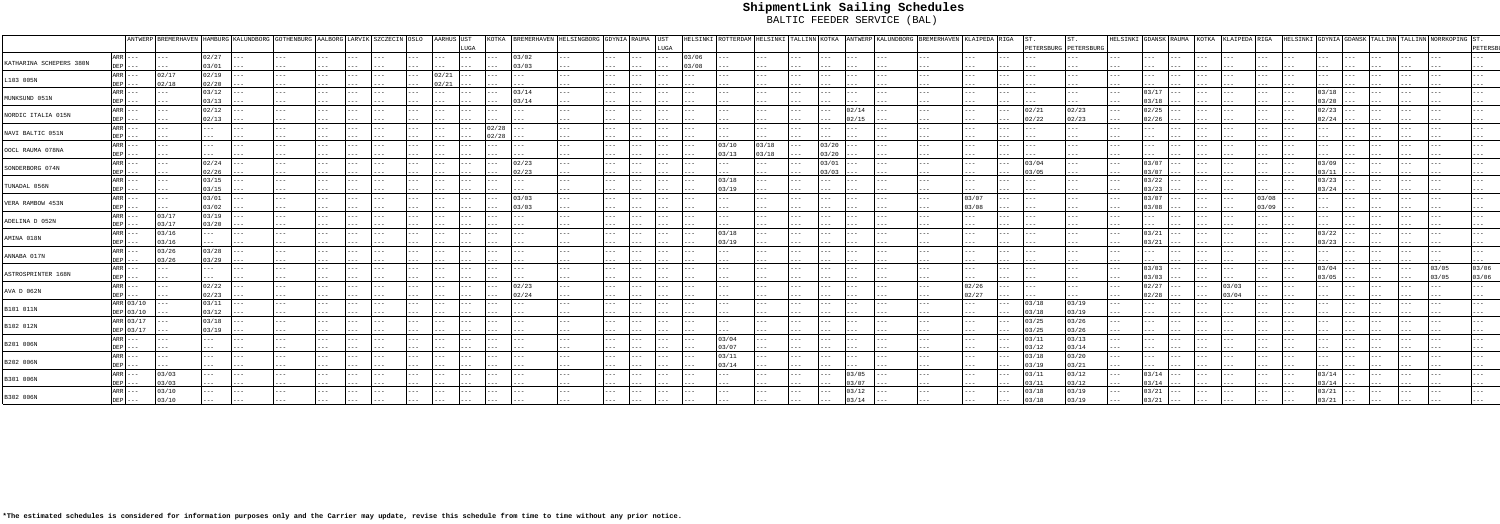|                        |                                   | ANTWERP BREMERHAVEN HAMBURG KALUNDBORG GOTHENBURG AALBORG LARVIK SZCZECIN |                |         |         |       |       | AARHUS UST | BREMERHAVEN HELSINGBORG GDYNIA RAUMA<br>КОТКА |       |                                                                                                                                                                                                                                                                                                                                                                                              | UST     |       |                | HELSINKI ROTTERDAM HELSINKI | TALLINN KOTKA | ANTWERP | KALUNDBORG BREMERHAVEN I | KLAIPEDA RIGA |                |                |                       | HELSINKI GDANSK RAUMA | KOTKA KLAIPEDA RIGA | HELSINKI | GDYNIA |  |       |  |
|------------------------|-----------------------------------|---------------------------------------------------------------------------|----------------|---------|---------|-------|-------|------------|-----------------------------------------------|-------|----------------------------------------------------------------------------------------------------------------------------------------------------------------------------------------------------------------------------------------------------------------------------------------------------------------------------------------------------------------------------------------------|---------|-------|----------------|-----------------------------|---------------|---------|--------------------------|---------------|----------------|----------------|-----------------------|-----------------------|---------------------|----------|--------|--|-------|--|
|                        |                                   |                                                                           |                |         |         |       |       | LUGA       |                                               |       |                                                                                                                                                                                                                                                                                                                                                                                              |         | JIGA. |                |                             |               |         |                          |               |                |                | PETERSBURG PETERSBURG |                       |                     |          |        |  |       |  |
|                        | $ARR$ $---$                       | $- -$                                                                     | $\frac{1}{2}$  |         |         |       |       | $---$      |                                               |       | $- - -$                                                                                                                                                                                                                                                                                                                                                                                      |         | $- -$ | 03/05          |                             |               | 03/08   |                          |               | $- -$          | 03/13          | 03/14                 | $- -$                 |                     |          |        |  |       |  |
| B401 006N              | DEP.                              |                                                                           |                |         |         |       |       |            |                                               |       |                                                                                                                                                                                                                                                                                                                                                                                              |         |       | 03/08          |                             |               | 03/09   |                          |               |                | 03/14          | 03/15                 |                       |                     |          |        |  |       |  |
|                        | $ARR$ $---$                       |                                                                           | $---$          |         |         |       |       |            |                                               | $- -$ | $\frac{1}{2} \frac{1}{2} \frac{1}{2} \frac{1}{2} \frac{1}{2} \frac{1}{2} \frac{1}{2} \frac{1}{2} \frac{1}{2} \frac{1}{2} \frac{1}{2} \frac{1}{2} \frac{1}{2} \frac{1}{2} \frac{1}{2} \frac{1}{2} \frac{1}{2} \frac{1}{2} \frac{1}{2} \frac{1}{2} \frac{1}{2} \frac{1}{2} \frac{1}{2} \frac{1}{2} \frac{1}{2} \frac{1}{2} \frac{1}{2} \frac{1}{2} \frac{1}{2} \frac{1}{2} \frac{1}{2} \frac{$ |         |       | 03/12          | $- -$                       |               | 03/15   | $---$                    |               | $- - -$        | 03/20          | 03/21                 | $ -$                  |                     |          |        |  |       |  |
| B402 006N              |                                   |                                                                           |                |         |         |       |       |            |                                               |       |                                                                                                                                                                                                                                                                                                                                                                                              |         |       | 03/15          |                             |               | 3/16    |                          |               |                | 03/21          | 03/22                 |                       |                     |          |        |  |       |  |
| BERNHARD SCHEPERS 294N | $ARR$ $---$                       | $- -$                                                                     | 02/24          | $---$   |         |       |       | $---$      |                                               |       | 02/28                                                                                                                                                                                                                                                                                                                                                                                        | $-$     | $--$  |                |                             |               |         |                          |               | $- -$          | $---$          |                       | $ -$                  |                     |          |        |  |       |  |
|                        |                                   |                                                                           | 02/26          |         |         |       |       |            |                                               |       | 03/03                                                                                                                                                                                                                                                                                                                                                                                        |         |       |                |                             |               |         |                          |               |                |                |                       |                       |                     |          |        |  |       |  |
| C101 006N              | $ARR$ $---$                       | 02/15                                                                     | 02/16          | $---$   |         |       |       |            |                                               |       | $\frac{1}{2} \frac{1}{2} \frac{1}{2} \frac{1}{2} \frac{1}{2} \frac{1}{2} \frac{1}{2} \frac{1}{2} \frac{1}{2} \frac{1}{2} \frac{1}{2} \frac{1}{2} \frac{1}{2} \frac{1}{2} \frac{1}{2} \frac{1}{2} \frac{1}{2} \frac{1}{2} \frac{1}{2} \frac{1}{2} \frac{1}{2} \frac{1}{2} \frac{1}{2} \frac{1}{2} \frac{1}{2} \frac{1}{2} \frac{1}{2} \frac{1}{2} \frac{1}{2} \frac{1}{2} \frac{1}{2} \frac{$ | $- - -$ |       |                |                             |               |         | $---$                    | 02/20         |                |                |                       | )2/22<br>$- -$        |                     |          | 02/23  |  |       |  |
|                        |                                   | 02/16                                                                     | 02/17          |         |         |       |       |            |                                               |       |                                                                                                                                                                                                                                                                                                                                                                                              |         |       |                |                             |               |         |                          |               |                |                |                       |                       |                     |          |        |  |       |  |
| C102 006N              | $ARR$ ---                         | 02/22                                                                     | 02/23          | $- - -$ |         |       |       |            |                                               |       | $- - -$                                                                                                                                                                                                                                                                                                                                                                                      |         |       |                |                             |               |         |                          | 02/27         |                |                |                       | 03/01<br>$ -$         |                     |          | 03/02  |  |       |  |
|                        |                                   | 02/23                                                                     | 02/24          |         |         |       |       |            |                                               |       |                                                                                                                                                                                                                                                                                                                                                                                              |         |       |                |                             |               |         |                          | 02/28         |                |                |                       | 3/01                  |                     |          | 3/03   |  |       |  |
| C103 0206-006N         | $ARR$ ---                         | 03/01                                                                     | 03/02          | $- -$   |         |       |       |            |                                               |       | $- -$                                                                                                                                                                                                                                                                                                                                                                                        |         |       |                |                             |               |         |                          | 03/06         |                |                |                       | 03/08<br>$ -$         |                     |          | 03/09  |  |       |  |
|                        | DEP <sup>I</sup> -<br>$ARR$ $---$ | 3/02                                                                      | 03/03          |         |         |       |       |            |                                               |       |                                                                                                                                                                                                                                                                                                                                                                                              |         |       |                |                             |               |         |                          | 03/07         |                |                |                       | 3/08                  |                     |          | 3/10   |  |       |  |
| CALISTO 095N           |                                   | $- -$                                                                     | 03/23<br>03/24 | $- -$   |         |       |       | $- -$      | 3/25<br>3/25                                  |       | $- - -$                                                                                                                                                                                                                                                                                                                                                                                      |         |       |                |                             |               | $- -$   |                          |               | 03/27<br>03/27 | $---$          |                       | $ -$                  |                     |          |        |  |       |  |
|                        | $ARR$ $---$                       | $- -$                                                                     | 02/26          | $---$   | $- - -$ |       |       |            | $ -$                                          |       | $--$                                                                                                                                                                                                                                                                                                                                                                                         |         |       |                |                             |               | $- -$   |                          |               | $- - -$        | 03/09          | 03/14                 | $ -$                  |                     |          |        |  |       |  |
| CMA CGM NEVA 093N      | DEP -                             |                                                                           | 0.3/0.1        |         |         |       |       |            |                                               |       |                                                                                                                                                                                                                                                                                                                                                                                              |         |       |                |                             |               |         |                          |               |                | 0.3/09         | 03/14                 |                       |                     |          |        |  |       |  |
|                        | $ARR$ ---                         | 02/15                                                                     | 02/16          | $--$    | $---$   |       | )2/19 | $- -$      | $- -$                                         |       | $- - -$                                                                                                                                                                                                                                                                                                                                                                                      |         |       |                |                             |               |         |                          |               |                | $---$          |                       | $ -$                  |                     |          |        |  | 12/24 |  |
| CONMAR GULF 057N       |                                   | 02/15                                                                     | 02/17          |         |         |       | 2/22  |            |                                               |       |                                                                                                                                                                                                                                                                                                                                                                                              |         |       |                |                             |               |         |                          |               |                |                |                       |                       |                     |          |        |  | 2/24  |  |
|                        | $ARR$ $---$                       | $--$                                                                      | 02/23          | $- - -$ | $- - -$ |       |       |            | 12/22                                         |       | $- - -$                                                                                                                                                                                                                                                                                                                                                                                      |         |       |                |                             | 02/28         |         |                          |               |                | $- - -$        |                       |                       |                     |          |        |  |       |  |
| CHRISTOPHER 098N       |                                   |                                                                           | 02/24          |         |         |       |       |            | 2/22                                          |       |                                                                                                                                                                                                                                                                                                                                                                                              |         |       |                |                             | 2/28          |         |                          |               |                |                |                       |                       |                     |          |        |  |       |  |
|                        | $ARR$ ---                         | 02/15                                                                     | 02/16          | 02/20   | 02/24   | 02/22 |       |            |                                               |       |                                                                                                                                                                                                                                                                                                                                                                                              |         |       |                |                             |               |         |                          |               |                |                |                       | $ -$                  |                     |          |        |  |       |  |
| DAGMAR 026N            | DEP I                             | 02/15                                                                     | 02/18          | 02/20   | 02/24   |       |       |            |                                               |       |                                                                                                                                                                                                                                                                                                                                                                                              |         |       |                |                             |               |         |                          |               |                |                |                       |                       |                     |          |        |  |       |  |
|                        | ARR <sup>I</sup>                  |                                                                           | 02/18          | $---$   |         |       |       |            |                                               |       |                                                                                                                                                                                                                                                                                                                                                                                              |         |       | 02/19          |                             |               | 02/22   |                          |               | 02/25          |                |                       | $ -$                  | 02/27               |          |        |  |       |  |
| E101 006N              | <b>DEP</b>                        |                                                                           | 02/18          |         |         |       |       |            |                                               |       |                                                                                                                                                                                                                                                                                                                                                                                              |         |       | 02/21          |                             |               | 2/22    |                          |               | 02/26          |                |                       |                       | 12/28               |          |        |  |       |  |
|                        | ARR.<br>$---$                     | $- -$                                                                     | $---$          | $ -$    |         |       |       |            |                                               |       | $- - -$                                                                                                                                                                                                                                                                                                                                                                                      |         |       | 02/22          | 02/28                       | 03/01         |         |                          |               |                |                |                       | $-$                   |                     |          |        |  |       |  |
| E102 006N              | $DEP$ $---$                       |                                                                           |                |         |         |       |       |            |                                               |       |                                                                                                                                                                                                                                                                                                                                                                                              |         |       | 02/25          | 02/28                       | 03/01         |         |                          |               |                |                |                       |                       |                     |          |        |  |       |  |
|                        | $ARR$ ---                         | $---$                                                                     | 02/25          | $  \,$  |         |       |       | $- -$      | $ -$                                          |       | $- - -$                                                                                                                                                                                                                                                                                                                                                                                      |         | $- -$ | 02/26          |                             |               | 03/01   |                          |               | 03/04          | $- - -$        |                       | $- -$                 | 03/06               |          |        |  |       |  |
| E103 006N              | DEP.                              |                                                                           | 02/25          |         |         |       |       |            |                                               |       |                                                                                                                                                                                                                                                                                                                                                                                              |         |       | 02/28          |                             |               | 3/01    |                          |               | 03/05          |                |                       |                       | 03/07               |          |        |  |       |  |
| E104 006N              | ARR<br>$---$                      |                                                                           | $---$          |         |         |       |       |            |                                               |       | $- - -$                                                                                                                                                                                                                                                                                                                                                                                      |         |       | 02/24          | $- -$                       |               |         |                          |               | $- - -$        |                |                       | 13/03<br>$- -$        |                     |          | 03/04  |  |       |  |
|                        |                                   |                                                                           |                |         |         |       |       |            |                                               |       |                                                                                                                                                                                                                                                                                                                                                                                              |         |       | 02/27          |                             |               |         |                          |               |                |                |                       | 3/03                  |                     |          | 03/04  |  |       |  |
| E105 006N              | ARR  <br>---                      |                                                                           | $- - -$        |         |         |       |       |            |                                               |       | $- -$                                                                                                                                                                                                                                                                                                                                                                                        |         | $- -$ | 03/01          | 03/07                       | 03/08         |         |                          |               |                |                |                       | $ -$                  |                     |          |        |  |       |  |
|                        |                                   |                                                                           |                |         |         |       |       |            |                                               |       |                                                                                                                                                                                                                                                                                                                                                                                              |         |       | 03/04          | 03/07                       | 03/08         |         |                          |               |                |                |                       |                       |                     |          |        |  |       |  |
| E201 006N              | $ARR$ $---$                       |                                                                           | ---            |         |         |       |       | $- -$      |                                               |       | $- - -$                                                                                                                                                                                                                                                                                                                                                                                      | $- -$   |       | 03/05          | 03/11                       | 03/12         |         |                          |               | $- - -$        | 03/14<br>13/15 |                       | $ -$                  |                     |          |        |  |       |  |
|                        | $ARR$ ---                         |                                                                           | $- - -$        |         |         |       |       | $---$      |                                               |       |                                                                                                                                                                                                                                                                                                                                                                                              | $-$     | $- -$ | 03/07          | 3/12                        | 3/13          |         |                          |               | $- - -$        |                |                       | $ -$                  |                     |          |        |  |       |  |
| E202 006N              |                                   |                                                                           |                |         |         |       |       |            |                                               |       | $- - -$                                                                                                                                                                                                                                                                                                                                                                                      |         |       | 03/12<br>03/14 | 03/18<br>3/19               | 03/19<br>3/20 |         |                          |               |                | 03/21<br>3/22  |                       |                       |                     |          |        |  |       |  |
|                        | $ARR$ ---                         |                                                                           | $---$          |         |         |       |       | $- -$      |                                               |       | $---$                                                                                                                                                                                                                                                                                                                                                                                        | $- -$   |       | 04/09          |                             |               | 04/13   | $-- -$                   | 04/16         | 04/17          | $---$          |                       | $ -$                  |                     |          |        |  |       |  |
| ELBBLUE 023N           | DEP <sup>1</sup>                  |                                                                           |                |         |         |       |       |            |                                               |       |                                                                                                                                                                                                                                                                                                                                                                                              |         |       | 04/12          |                             |               | 14/13   |                          | 04/16         | 04/18          |                |                       |                       |                     |          |        |  |       |  |
|                        | $ARR$ ---                         |                                                                           |                |         |         |       |       |            |                                               |       |                                                                                                                                                                                                                                                                                                                                                                                              |         |       | 03/02          |                             |               |         |                          |               | 03/11          |                |                       | $ -$                  | 03/13               |          |        |  |       |  |
| ELBSUMMER 050N         |                                   |                                                                           |                |         |         |       |       |            |                                               |       |                                                                                                                                                                                                                                                                                                                                                                                              |         |       | 03/07          |                             |               |         |                          |               | 03/12          |                |                       |                       |                     |          |        |  |       |  |
|                        |                                   |                                                                           |                |         |         |       |       |            |                                               |       |                                                                                                                                                                                                                                                                                                                                                                                              |         |       |                |                             |               |         |                          |               |                |                |                       |                       |                     |          |        |  |       |  |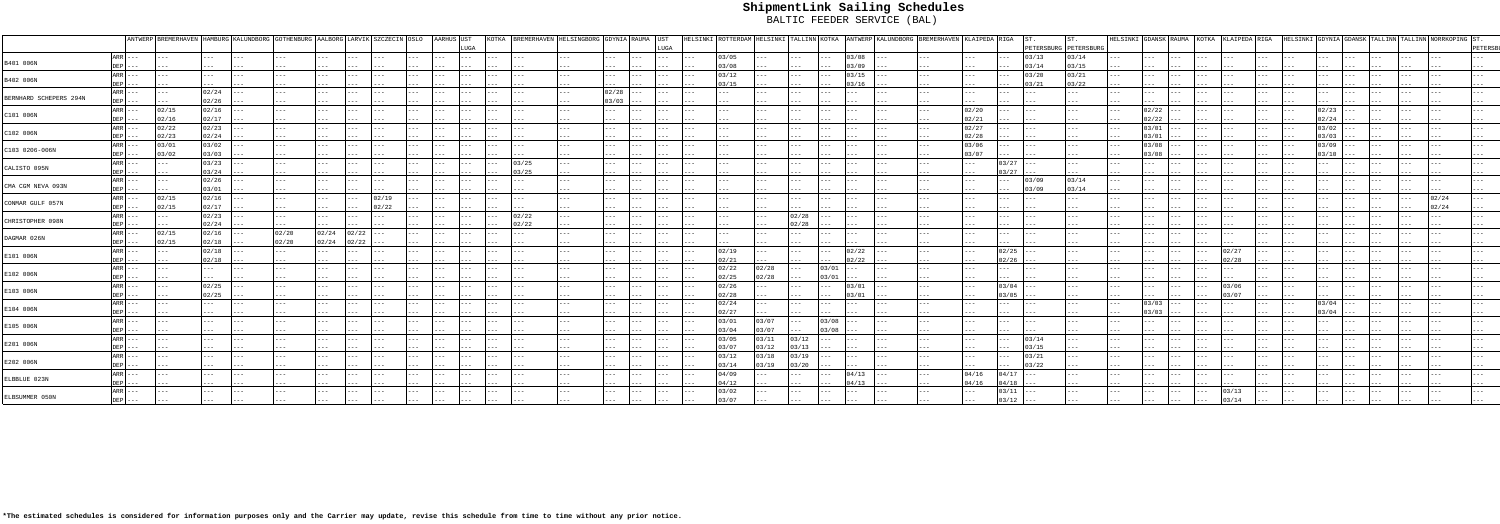|                         | ANTWERP BREMERHAVEN HAMBURG KALUNDBORG GOTHENBURG AALBORG LARVIK SZCZECIN OSLO |                 |       |       |      |         | AARHUS UST |       | KOTKA BREMERHAVEN HELSINGBORG GDYNIA RAUMA |      |         |       | UST         |                |               | HELSINKI ROTTERDAM HELSINKI TALLINN KOTKA | ANTWERP |       | KALUNDBORG BREMERHAVEN KLAIPEDA RIGA |       |         |         |                       |       | HELSINKI GDANSK RAUMA |         | KOTKA KLAIPEDA RIGA | HELSINKI GDYNIA |       |      |       |       |  |
|-------------------------|--------------------------------------------------------------------------------|-----------------|-------|-------|------|---------|------------|-------|--------------------------------------------|------|---------|-------|-------------|----------------|---------------|-------------------------------------------|---------|-------|--------------------------------------|-------|---------|---------|-----------------------|-------|-----------------------|---------|---------------------|-----------------|-------|------|-------|-------|--|
|                         |                                                                                |                 |       |       |      |         | LUGA       |       |                                            |      |         |       | <b>IJGA</b> |                |               |                                           |         |       |                                      |       |         |         | PETERSBURG PETERSBURG |       |                       |         |                     |                 |       |      |       |       |  |
|                         | $ARR$ $---$<br>$---$                                                           | 03/27           |       |       |      |         |            |       |                                            |      |         | $ -$  | $- -$       | 03/28          | 04/04         | 04/05<br>$ -$                             |         |       |                                      |       | $- - -$ | $- - -$ |                       |       | $--$                  |         |                     |                 |       |      |       |       |  |
| ELBWIND 025N            |                                                                                | 03/27           |       |       |      |         |            |       |                                            |      |         |       |             | 03/30          | 04/04         | 04/05                                     |         |       |                                      |       |         |         |                       |       |                       |         |                     |                 |       |      |       |       |  |
|                         | $ARR$ $---$                                                                    | $---$           |       |       |      |         |            |       |                                            | $--$ | $- - -$ | $- -$ |             | 03/08          | $--$          | $- - -$<br>$- -$                          | 03/11   |       | $---$                                |       | $- - -$ | 03/16   | 03/17                 | $ -$  | $ -$                  |         |                     |                 |       |      |       |       |  |
| ELBWINTER 007N          |                                                                                |                 |       |       |      |         |            |       |                                            |      |         |       |             | 03/10          |               |                                           | 3/11    |       |                                      |       |         | 03/16   | 03/17                 |       |                       |         |                     |                 |       |      |       |       |  |
| ELBWATER 024N           | $ARR$ $---$<br>$- - -$                                                         | $- - -$         |       |       |      |         |            |       |                                            |      | $---$   | $ -$  |             | 03/10          | 03/16         | 03/18<br>$- -$                            | $--$    |       |                                      |       | --- -   | 03/16   |                       | $---$ | $--$                  |         |                     |                 |       |      |       |       |  |
|                         |                                                                                |                 |       |       |      |         |            |       |                                            |      |         |       |             | 03/12          | 03/18         | 3/19                                      |         |       |                                      |       |         | 03/16   |                       |       |                       |         |                     |                 |       |      |       |       |  |
| ELBWAVE 022N            | $ARR$ $---$                                                                    | $- - -$         |       |       |      |         |            |       |                                            |      | $--$    | $- -$ |             | 03/04          | $- -$         | $- -$<br>$--$                             |         |       | $-- -$                               |       | $---$   |         |                       |       | $ -$                  |         |                     |                 | 03/12 | 3/14 | )3/18 |       |  |
|                         |                                                                                |                 |       |       |      |         |            |       |                                            |      |         |       |             | 03/07          |               |                                           |         |       |                                      |       |         |         |                       |       |                       |         |                     |                 | 2/12  |      |       |       |  |
| ESCAPE 048N             | $ARR$ $---$                                                                    | $- -$           |       |       |      |         |            |       |                                            |      | $- -$   |       |             |                |               |                                           |         |       |                                      |       |         |         |                       |       | 02/19<br>$--$         | 03/02   |                     |                 |       |      |       |       |  |
|                         |                                                                                |                 |       |       |      |         |            |       |                                            |      |         |       |             |                |               |                                           |         |       |                                      |       |         |         |                       |       | 2/20                  | 0.3/0.3 |                     |                 |       |      |       |       |  |
| ELBSEA 030N             | $ARR$ $---$<br>02/20                                                           | 02/21           |       |       |      |         |            |       |                                            |      |         |       |             |                |               |                                           |         |       |                                      |       |         |         |                       |       | $ -$                  |         |                     |                 |       |      |       | 12/27 |  |
|                         | 2/20                                                                           | 02/23           |       |       |      |         |            |       |                                            |      |         |       |             |                |               |                                           |         |       |                                      |       |         |         |                       |       |                       |         |                     |                 |       |      |       |       |  |
| ESPOIR 078N             | $ARR$ $---$<br>$- - -$                                                         | 04/09<br>04/09  |       |       |      |         | $- -$      | 04/11 | $- -$                                      |      | $- -$   |       |             |                |               |                                           |         | $- -$ |                                      |       |         | $---$   |                       |       | $--$                  |         |                     |                 |       |      |       |       |  |
|                         | $APR$ $---$<br>$- -$                                                           |                 |       |       |      |         |            | 14/11 | $- -$                                      |      | $- - -$ |       |             |                |               | 04/01                                     |         | $- -$ | $---$                                |       | $---$   |         |                       |       | $ -$                  |         |                     |                 |       |      |       |       |  |
| ELBSTAR 034N            |                                                                                | 03/25<br>03/25  |       |       |      |         |            |       |                                            |      |         |       |             | 03/26<br>03/28 | 03/31<br>3/31 | 04/01                                     |         |       |                                      |       |         | $- - -$ |                       |       |                       |         |                     |                 |       |      |       |       |  |
|                         | $APR$ $---$<br>$---$                                                           | 03/06           | $- -$ |       |      |         | $ -$       |       | 03/06                                      |      | $- - -$ | $ -$  |             |                | $- - -$       | 03/11                                     | $- -$   | $- -$ |                                      |       | $- -$   | $---$   |                       |       | $--$                  |         |                     |                 |       |      |       |       |  |
| GERDA 010N              |                                                                                | 03/08           |       |       |      |         |            |       | 3/06                                       |      |         |       |             |                |               | 0.3/1.2                                   |         |       |                                      |       |         |         |                       |       |                       |         |                     |                 |       |      |       |       |  |
|                         | $APR$ $---$<br>$- -$                                                           | 02/21           | $- -$ | $- -$ |      |         | --         |       | 02/23                                      |      | $- - -$ |       |             |                | $- - -$       | 02/26                                     |         | $- -$ |                                      |       | $---$   | $---$   |                       | $ -$  | $- -$                 |         |                     |                 |       |      |       |       |  |
| H102 006N               |                                                                                | 02/22           |       |       |      |         |            |       | 2/23                                       |      |         |       |             |                |               | 2/27                                      |         |       |                                      |       |         |         |                       |       |                       |         |                     |                 |       |      |       |       |  |
|                         | $---$<br>$- - -$                                                               | 02/28           |       |       |      |         |            |       | 3/02                                       |      | $- -$   |       |             |                |               | 03/05                                     |         | $- -$ |                                      |       |         | $- - -$ |                       |       | $ -$                  |         |                     |                 |       |      |       |       |  |
| H103 006N               |                                                                                | 03/01           |       |       |      |         |            |       | 3/02                                       |      |         |       |             |                |               | 13/06                                     |         |       |                                      |       |         |         |                       |       |                       |         |                     |                 |       |      |       |       |  |
|                         | $---$                                                                          | 04/02           |       |       |      |         |            |       |                                            |      | $---$   |       |             | 04/03          |               |                                           | 04/06   |       |                                      | 04/09 | 04/11   | $---$   |                       |       |                       |         |                     |                 |       |      |       |       |  |
| HEINRICH SCHEPERS 053N  |                                                                                | 04/03           |       |       |      |         |            |       |                                            |      |         |       |             | 04/06          |               |                                           | 4/06    |       |                                      | 04/09 |         |         |                       |       |                       |         |                     |                 |       |      |       |       |  |
|                         | 03/23<br><b>ARR</b><br>$--$                                                    | 03/25           |       |       |      |         |            |       |                                            |      | 03/28   | $ -$  |             |                |               |                                           |         |       |                                      |       | $- - -$ | $---$   |                       |       | 03/31<br>03/29        |         |                     |                 |       |      |       |       |  |
| HEINRICH EHLER 419N     | 03/23                                                                          | 03/26           |       |       |      |         |            |       |                                            |      | 03/29   |       |             |                |               |                                           |         |       |                                      |       |         |         |                       |       | 13/29                 |         |                     |                 |       |      |       |       |  |
|                         | <b>ARR</b><br>02/20<br>$---$                                                   | $--$            |       |       |      |         |            |       |                                            |      | $---$   |       |             |                |               |                                           | 02/23   |       |                                      |       | $- - -$ | 03/01   | 02/28                 |       | 03/03                 |         |                     |                 | 03/02 |      |       |       |  |
| IDA RAMBOW 561N         | 2/20                                                                           |                 |       |       |      |         |            |       |                                            |      |         |       |             |                |               |                                           | 2/23    |       |                                      |       |         | 0.3/0.1 | 03/01                 |       | 3/03                  |         |                     |                 | 13/03 |      |       |       |  |
| KATHARINA SCHEPERS 381N | $- -$                                                                          | 03/11           |       |       |      |         |            |       | 3/12                                       |      | $---$   | $- -$ | 03/16       |                |               |                                           |         |       |                                      |       |         | $- - -$ |                       |       | $ -$                  |         |                     |                 |       |      |       |       |  |
|                         |                                                                                | 03/12           |       |       |      |         |            |       | 3/13                                       |      |         |       | 3/17        |                |               |                                           |         |       |                                      |       |         |         |                       |       |                       |         |                     |                 |       |      |       |       |  |
| L102 006N               | 02/22<br>$--$                                                                  | 02/23           | $- -$ |       | $ -$ |         |            |       | $ -$                                       |      | $---$   | $ -$  | $- -$       |                | $- -$         |                                           |         |       |                                      |       | 02/27   | $- - -$ |                       | $ -$  | $--$                  |         |                     |                 |       |      |       |       |  |
|                         | 02/22                                                                          | 02/24           |       |       |      |         |            |       |                                            |      |         |       |             |                |               |                                           |         |       |                                      |       | 0.3/0.1 |         |                       |       |                       |         |                     |                 |       |      |       |       |  |
| L103 006N               | 03/01<br>$--$                                                                  | 03/02           | $- -$ |       |      |         |            |       |                                            |      | $- - -$ | $ -$  |             |                |               |                                           |         |       |                                      |       | 03/06   | $---$   |                       | $- -$ | $--$                  |         |                     |                 |       |      |       |       |  |
|                         | 03/01                                                                          | 03/03           |       |       |      |         |            |       |                                            |      |         |       |             |                |               |                                           |         |       |                                      |       | 80/80   |         |                       |       |                       |         |                     |                 |       |      |       |       |  |
| MUNKSUND 052N           | 03/23<br>$---$                                                                 | $03/22$ 03/26   |       |       |      |         |            |       |                                            |      | $- -$   |       |             |                |               |                                           |         |       |                                      |       | $- - -$ | 03/30   | 03/31                 | 04/01 | $ -$                  |         |                     |                 |       |      |       |       |  |
|                         | 3/23                                                                           | 0.3/2.3<br>3/26 |       |       |      |         |            |       |                                            |      |         |       |             |                |               |                                           |         |       |                                      |       |         | 03/30   | 03/31                 | 04/01 |                       |         |                     |                 |       |      |       |       |  |
| NORDIC ITALIA 016N      | <b>ARR</b><br>02/27<br>$---$                                                   | $---$           |       |       |      | $- - -$ |            |       |                                            |      | $- - -$ | $- -$ |             |                |               | $- -$                                     | 03/02   |       | $---$                                |       | $---$   | $---$   | $---$                 | 03/09 | 03/13<br>$- -$        |         |                     |                 | 03/14 |      |       |       |  |
|                         | 2/27                                                                           |                 |       |       |      |         |            |       |                                            |      |         |       |             |                |               |                                           |         |       |                                      |       |         |         |                       | 3/09  | 3/14                  |         |                     |                 | 13/15 |      |       |       |  |
| NAVI BALTIC 052N        | $---$<br>$- - -$                                                               |                 |       |       |      |         |            |       |                                            |      |         | $- -$ | $- -$       | 03/08          | 03/11         | 03/16                                     |         |       |                                      |       | $- - -$ |         |                       |       | $ -$                  |         |                     |                 |       |      |       |       |  |
|                         |                                                                                |                 |       |       |      |         |            |       |                                            |      |         |       |             | 03/09          |               | 13/16                                     |         |       |                                      |       |         |         |                       |       |                       |         |                     |                 |       |      |       |       |  |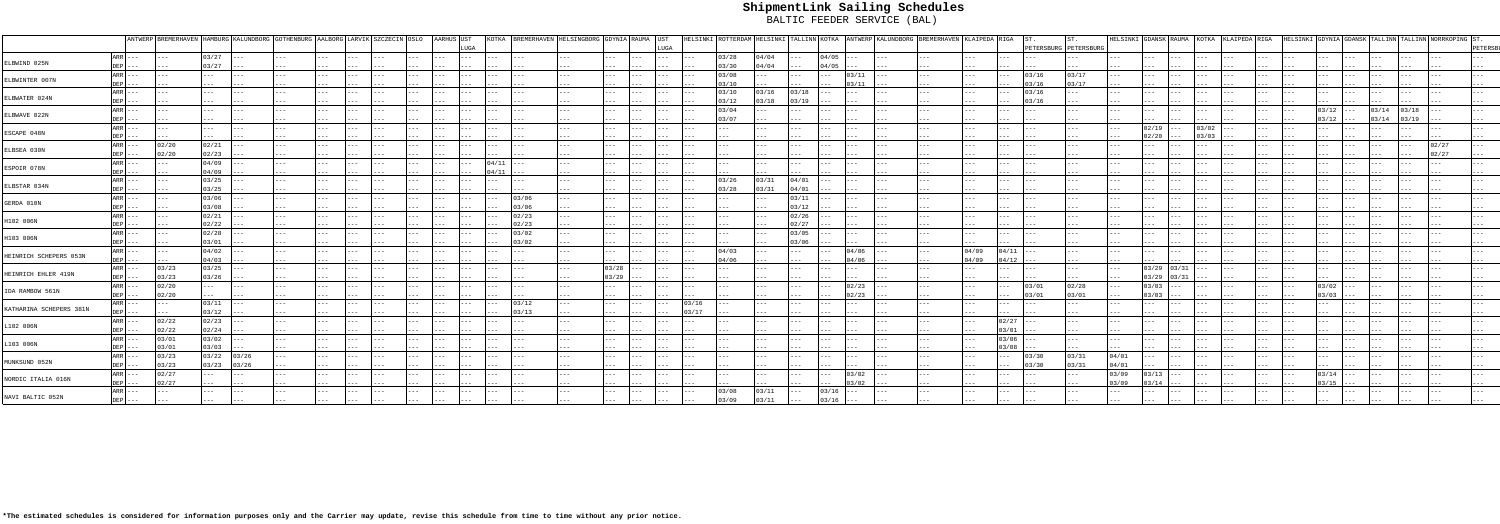|                        |                                                                                                                                                                                                                                                                                                                                                                                              |                                                                                                                                                                                                                                                                                                                                                                                              | ANTWERP BREMERHAVEN HAMBURG KALUNDBORG GOTHENBURG AALBORG |       |       | ZCZECIN OSLO | AARHUS  UST |       | KOTKA BREMERHAVEN | <b>I</b> HELSINGBORG | DYNIA RAUMA   |               | UST                |                | HELSINKI ROTTERDAM HELSINKI |       | TALLINN   KOTKA | ANTWERP       | KALUNDBORG | REMERHAVEN |       | LAIPEDA RIGA                                                                                                                                                                                                                                                                                                                                                                                 |                |                       |       | HELSINKI GDANSK RAUMA |         | KOTKA KLAIPEDA RIGA | HELSINKI | GDYNIA         |  |       |  |
|------------------------|----------------------------------------------------------------------------------------------------------------------------------------------------------------------------------------------------------------------------------------------------------------------------------------------------------------------------------------------------------------------------------------------|----------------------------------------------------------------------------------------------------------------------------------------------------------------------------------------------------------------------------------------------------------------------------------------------------------------------------------------------------------------------------------------------|-----------------------------------------------------------|-------|-------|--------------|-------------|-------|-------------------|----------------------|---------------|---------------|--------------------|----------------|-----------------------------|-------|-----------------|---------------|------------|------------|-------|----------------------------------------------------------------------------------------------------------------------------------------------------------------------------------------------------------------------------------------------------------------------------------------------------------------------------------------------------------------------------------------------|----------------|-----------------------|-------|-----------------------|---------|---------------------|----------|----------------|--|-------|--|
|                        |                                                                                                                                                                                                                                                                                                                                                                                              |                                                                                                                                                                                                                                                                                                                                                                                              |                                                           |       |       |              | LUGA        |       |                   |                      |               |               | <b>JUGA</b>        |                |                             |       |                 |               |            |            |       |                                                                                                                                                                                                                                                                                                                                                                                              |                | PETERSBURG PETERSBURG |       |                       |         |                     |          |                |  |       |  |
|                        | $ARR$ $---$                                                                                                                                                                                                                                                                                                                                                                                  | $-- -$                                                                                                                                                                                                                                                                                                                                                                                       |                                                           |       |       |              |             | $- -$ |                   |                      | $- -$         | $- -$         | $--$<br>$- - -$    | 03/23          |                             |       | 03/27           |               |            |            |       | $---$                                                                                                                                                                                                                                                                                                                                                                                        |                |                       |       | $--$                  |         |                     |          |                |  |       |  |
| OOCL RAUMA 079NA       |                                                                                                                                                                                                                                                                                                                                                                                              |                                                                                                                                                                                                                                                                                                                                                                                              |                                                           |       |       |              |             |       |                   |                      |               |               |                    | 03/25          |                             |       | 03/27           |               |            |            |       |                                                                                                                                                                                                                                                                                                                                                                                              |                |                       |       |                       |         |                     |          |                |  |       |  |
| SONDERBORG 075N        | $ARR$ $---$                                                                                                                                                                                                                                                                                                                                                                                  | 03/13                                                                                                                                                                                                                                                                                                                                                                                        | 03/15                                                     |       |       |              |             |       |                   | $- -$                | $---$         | $- -$         | 03/19<br>$--$      |                |                             |       | $- -$           |               | $---$      | $---$      |       | $---$                                                                                                                                                                                                                                                                                                                                                                                        |                |                       |       | $- -$                 |         |                     |          |                |  |       |  |
|                        |                                                                                                                                                                                                                                                                                                                                                                                              | 03/13                                                                                                                                                                                                                                                                                                                                                                                        | 03/16                                                     |       |       |              |             |       |                   |                      |               |               | 03/21              |                |                             |       |                 |               |            |            |       |                                                                                                                                                                                                                                                                                                                                                                                              |                |                       |       |                       |         |                     |          |                |  |       |  |
| SKALAR 028N            | $ARR$ $---$                                                                                                                                                                                                                                                                                                                                                                                  | $--$                                                                                                                                                                                                                                                                                                                                                                                         | $---$<br>$- -$                                            |       |       |              |             |       |                   |                      | $---$         | $- -$         | $--$<br>$- -$      | 02/26          | $- - -$                     | $- -$ | $- -$           | 03/01         |            |            |       | $---$                                                                                                                                                                                                                                                                                                                                                                                        | 03/06          | 03/07                 | $---$ | $--$                  |         |                     |          |                |  |       |  |
|                        |                                                                                                                                                                                                                                                                                                                                                                                              |                                                                                                                                                                                                                                                                                                                                                                                              |                                                           |       |       |              |             |       |                   |                      |               |               |                    | 02/26          |                             |       |                 | 3/01          |            |            |       |                                                                                                                                                                                                                                                                                                                                                                                              | 0.3/06         | 03/07                 |       |                       |         |                     |          |                |  |       |  |
| TUNADAL 057N           | $ARR$ $---$                                                                                                                                                                                                                                                                                                                                                                                  | $--$                                                                                                                                                                                                                                                                                                                                                                                         | 03/26<br>$- -$                                            |       | $- -$ |              |             |       |                   | $ -$                 | $---$         | $- -$         | $- - -$<br>$- - -$ | 03/29          |                             | $- -$ | $- -$           |               |            | $---$      |       | $04/04$ ---                                                                                                                                                                                                                                                                                                                                                                                  |                | $---$                 |       | $- -$                 |         |                     |          |                |  |       |  |
|                        |                                                                                                                                                                                                                                                                                                                                                                                              |                                                                                                                                                                                                                                                                                                                                                                                              | 0.3/2.7                                                   |       |       |              |             |       |                   |                      |               |               |                    | 04/01          |                             |       |                 |               |            |            |       | 04/04                                                                                                                                                                                                                                                                                                                                                                                        |                |                       |       |                       |         |                     |          |                |  |       |  |
| VERA RAMBOW 454N       | $ARR$ $---$                                                                                                                                                                                                                                                                                                                                                                                  | 03/15<br>03/16                                                                                                                                                                                                                                                                                                                                                                               | 03/17<br>03/18                                            |       |       |              |             |       |                   |                      | $- - -$       | 03/26<br>3/26 | $- -$              | $- -$          | $- -$                       |       |                 |               |            |            |       |                                                                                                                                                                                                                                                                                                                                                                                              | $---$          |                       |       | $--$                  |         |                     |          |                |  |       |  |
|                        | $ARR$ $---$                                                                                                                                                                                                                                                                                                                                                                                  |                                                                                                                                                                                                                                                                                                                                                                                              | $- -$                                                     |       |       |              |             |       |                   | $- -$                | $- -$         | $- -$         | $- -$              | $- -$          |                             |       |                 |               |            |            |       |                                                                                                                                                                                                                                                                                                                                                                                              |                |                       |       |                       |         |                     |          |                |  |       |  |
| ADELINA D 053N         |                                                                                                                                                                                                                                                                                                                                                                                              | 03/28<br>03/28                                                                                                                                                                                                                                                                                                                                                                               | 03/29<br>03/31                                            |       |       |              |             |       |                   |                      |               |               |                    |                |                             |       |                 |               |            |            |       | $04/03$ ---<br>04/05                                                                                                                                                                                                                                                                                                                                                                         |                |                       |       |                       |         |                     |          |                |  |       |  |
|                        | $ARR$ $---$                                                                                                                                                                                                                                                                                                                                                                                  | $---$                                                                                                                                                                                                                                                                                                                                                                                        | $--$<br>$- -$                                             |       |       |              |             |       |                   |                      | $- -$         | $- -$         | $- - -$            | 03/31          | $- -$                       |       |                 |               |            |            |       | $---$                                                                                                                                                                                                                                                                                                                                                                                        | 04/08          | 04/08                 |       | $--$                  |         |                     |          |                |  |       |  |
| AMINA 019N             |                                                                                                                                                                                                                                                                                                                                                                                              |                                                                                                                                                                                                                                                                                                                                                                                              |                                                           |       |       |              |             |       |                   |                      |               |               |                    | 04/03          |                             |       |                 |               |            |            |       |                                                                                                                                                                                                                                                                                                                                                                                              | 04/08          | 04/08                 |       |                       |         |                     |          |                |  |       |  |
|                        | $ARR$ $---$                                                                                                                                                                                                                                                                                                                                                                                  | 04/07                                                                                                                                                                                                                                                                                                                                                                                        | 04/09                                                     |       |       |              |             |       |                   |                      | $- -$         | $- -$         | ---                |                |                             |       |                 |               |            |            |       | 04/12                                                                                                                                                                                                                                                                                                                                                                                        | $---$          |                       |       | $ -$                  |         |                     |          |                |  |       |  |
| ANNABA 018N            |                                                                                                                                                                                                                                                                                                                                                                                              | 04/07                                                                                                                                                                                                                                                                                                                                                                                        | 04/09                                                     |       |       |              |             |       |                   |                      |               |               |                    |                |                             |       |                 |               |            |            |       | 04/13                                                                                                                                                                                                                                                                                                                                                                                        |                |                       |       |                       |         |                     |          |                |  |       |  |
|                        | $APR$ $---$                                                                                                                                                                                                                                                                                                                                                                                  | $---$                                                                                                                                                                                                                                                                                                                                                                                        | $---$                                                     |       |       |              |             | $- -$ | $- -$             |                      | $- - -$       | $- -$         | $- - -$<br>$- -$   |                | $- -$                       |       |                 |               |            |            |       | $---$                                                                                                                                                                                                                                                                                                                                                                                        | $---$          |                       |       | 03/12<br>$ -$         | $- - -$ |                     |          |                |  | 03/16 |  |
| ASTROSPRINTER 169N     |                                                                                                                                                                                                                                                                                                                                                                                              |                                                                                                                                                                                                                                                                                                                                                                                              |                                                           |       |       |              |             |       |                   |                      |               |               |                    |                |                             |       |                 |               |            |            |       |                                                                                                                                                                                                                                                                                                                                                                                              |                |                       |       | 03/14                 |         |                     |          |                |  |       |  |
|                        | $ARR$ $---$                                                                                                                                                                                                                                                                                                                                                                                  | $---$                                                                                                                                                                                                                                                                                                                                                                                        | 03/06                                                     |       |       |              |             |       | 03/08             |                      | $03/09$ 03/13 |               |                    |                |                             |       |                 |               |            |            |       | $---$                                                                                                                                                                                                                                                                                                                                                                                        | $---$          |                       |       | $- -$                 |         |                     |          |                |  |       |  |
| AVA D 063N             |                                                                                                                                                                                                                                                                                                                                                                                              |                                                                                                                                                                                                                                                                                                                                                                                              | 03/07                                                     |       |       |              |             |       | 3/08              |                      | 03/09 03/15   |               |                    |                |                             |       |                 |               |            |            |       |                                                                                                                                                                                                                                                                                                                                                                                              |                |                       |       |                       |         |                     |          |                |  |       |  |
|                        | RR 03/24                                                                                                                                                                                                                                                                                                                                                                                     | $\frac{1}{2} \frac{1}{2} \frac{1}{2} \frac{1}{2} \frac{1}{2} \frac{1}{2} \frac{1}{2} \frac{1}{2} \frac{1}{2} \frac{1}{2} \frac{1}{2} \frac{1}{2} \frac{1}{2} \frac{1}{2} \frac{1}{2} \frac{1}{2} \frac{1}{2} \frac{1}{2} \frac{1}{2} \frac{1}{2} \frac{1}{2} \frac{1}{2} \frac{1}{2} \frac{1}{2} \frac{1}{2} \frac{1}{2} \frac{1}{2} \frac{1}{2} \frac{1}{2} \frac{1}{2} \frac{1}{2} \frac{$ | 03/25<br>$- -$                                            | $- -$ |       |              |             |       |                   |                      | $--$          | $- -$         | $- - -$<br>$- - -$ |                |                             |       |                 |               |            |            |       | $- - -$                                                                                                                                                                                                                                                                                                                                                                                      | 04/01          | 04/02                 | $- -$ | $--$<br>$- -$         |         |                     |          |                |  |       |  |
| B101 013N              | P 03/24                                                                                                                                                                                                                                                                                                                                                                                      |                                                                                                                                                                                                                                                                                                                                                                                              | 03/26                                                     |       |       |              |             |       |                   |                      |               |               |                    |                |                             |       |                 |               |            |            |       |                                                                                                                                                                                                                                                                                                                                                                                              | 04/01          | 04/02                 |       |                       |         |                     |          |                |  |       |  |
| B102 014N              | RR 03/31                                                                                                                                                                                                                                                                                                                                                                                     | $--$                                                                                                                                                                                                                                                                                                                                                                                         | 04/01<br>$- -$                                            |       | $- -$ |              |             |       | $---$             |                      | $--$          | $- -$         | $- - -$            |                | $-- -$                      |       |                 |               |            |            |       | $---$                                                                                                                                                                                                                                                                                                                                                                                        | 04/08          | 04/09                 |       | $--$                  |         |                     |          |                |  |       |  |
|                        | 03/31                                                                                                                                                                                                                                                                                                                                                                                        |                                                                                                                                                                                                                                                                                                                                                                                              | 04/02                                                     |       |       |              |             |       |                   |                      |               |               |                    |                |                             |       |                 |               |            |            |       |                                                                                                                                                                                                                                                                                                                                                                                              | 04/08          | 04/09                 |       |                       |         |                     |          |                |  |       |  |
| B201 007N              | $\frac{1}{2} \frac{1}{2} \frac{1}{2} \frac{1}{2} \frac{1}{2} \frac{1}{2} \frac{1}{2} \frac{1}{2} \frac{1}{2} \frac{1}{2} \frac{1}{2} \frac{1}{2} \frac{1}{2} \frac{1}{2} \frac{1}{2} \frac{1}{2} \frac{1}{2} \frac{1}{2} \frac{1}{2} \frac{1}{2} \frac{1}{2} \frac{1}{2} \frac{1}{2} \frac{1}{2} \frac{1}{2} \frac{1}{2} \frac{1}{2} \frac{1}{2} \frac{1}{2} \frac{1}{2} \frac{1}{2} \frac{$ | $- -$                                                                                                                                                                                                                                                                                                                                                                                        | $- -$                                                     |       | $---$ |              |             |       |                   |                      | $- -$         | $- -$         | $- -$<br>$- - -$   | 03/18          | $- -$                       |       |                 |               |            |            |       |                                                                                                                                                                                                                                                                                                                                                                                              | 03/25          | 03/27                 |       | $--$                  |         |                     |          |                |  |       |  |
|                        |                                                                                                                                                                                                                                                                                                                                                                                              |                                                                                                                                                                                                                                                                                                                                                                                              |                                                           |       |       |              |             |       |                   |                      |               |               |                    | 03/21          |                             |       |                 |               |            |            |       |                                                                                                                                                                                                                                                                                                                                                                                              | 03/26          | 03/28                 |       |                       |         |                     |          |                |  |       |  |
| B202 007N              | $---$                                                                                                                                                                                                                                                                                                                                                                                        | $---$                                                                                                                                                                                                                                                                                                                                                                                        |                                                           |       |       |              |             |       |                   |                      | $- -$         | $ -$          | $- - -$            | 03/25          |                             |       |                 |               |            |            |       |                                                                                                                                                                                                                                                                                                                                                                                              | 04/01          | 04/03                 |       | $ -$                  |         |                     |          |                |  |       |  |
|                        |                                                                                                                                                                                                                                                                                                                                                                                              | 03/17                                                                                                                                                                                                                                                                                                                                                                                        |                                                           |       |       |              |             |       |                   |                      |               |               |                    | 03/28<br>$- -$ |                             |       |                 |               |            |            |       |                                                                                                                                                                                                                                                                                                                                                                                              | 04/02<br>03/25 | 04/04<br>03/26        |       |                       |         |                     |          |                |  |       |  |
| B301 007N              | $--$                                                                                                                                                                                                                                                                                                                                                                                         | 03/17                                                                                                                                                                                                                                                                                                                                                                                        | $- -$                                                     |       |       |              |             |       |                   |                      | $---$         | $- -$         |                    |                |                             |       |                 | 03/19<br>3/21 |            |            |       | $--$                                                                                                                                                                                                                                                                                                                                                                                         | 0.3/2.5        | 03/26                 |       | 03/28<br>$--$<br>3/28 |         |                     |          | 03/28<br>13/28 |  |       |  |
|                        | $---$                                                                                                                                                                                                                                                                                                                                                                                        | 03/24                                                                                                                                                                                                                                                                                                                                                                                        |                                                           |       |       |              |             |       |                   |                      |               | $ -$          | $- - -$<br>$- -$   |                |                             |       | $- -$           | 03/26         |            |            |       | $\frac{1}{2} \frac{1}{2} \frac{1}{2} \frac{1}{2} \frac{1}{2} \frac{1}{2} \frac{1}{2} \frac{1}{2} \frac{1}{2} \frac{1}{2} \frac{1}{2} \frac{1}{2} \frac{1}{2} \frac{1}{2} \frac{1}{2} \frac{1}{2} \frac{1}{2} \frac{1}{2} \frac{1}{2} \frac{1}{2} \frac{1}{2} \frac{1}{2} \frac{1}{2} \frac{1}{2} \frac{1}{2} \frac{1}{2} \frac{1}{2} \frac{1}{2} \frac{1}{2} \frac{1}{2} \frac{1}{2} \frac{$ | 04/01          | 04/02                 |       | 04/04<br>$- -$        |         |                     |          | 04/04          |  |       |  |
| B302 007N              |                                                                                                                                                                                                                                                                                                                                                                                              | 3/24                                                                                                                                                                                                                                                                                                                                                                                         |                                                           |       |       |              |             |       |                   |                      |               |               |                    |                |                             |       |                 | 3/28          |            |            |       |                                                                                                                                                                                                                                                                                                                                                                                              | 04/01          | 04/02                 |       | 04/04                 |         |                     |          | 04/04          |  |       |  |
|                        | $ARR$ $---$                                                                                                                                                                                                                                                                                                                                                                                  | $---$                                                                                                                                                                                                                                                                                                                                                                                        | $- -$                                                     |       |       |              |             |       |                   |                      | $- - -$       | $ -$          | $- -$<br>$---$     | 03/19          | $- -$                       |       | $- -$           | 03/22         |            |            |       | $---$                                                                                                                                                                                                                                                                                                                                                                                        | 03/27          | 03/28                 | $- -$ | $--$<br>$- -$         | $- -$   |                     |          |                |  |       |  |
| B401 007N              |                                                                                                                                                                                                                                                                                                                                                                                              |                                                                                                                                                                                                                                                                                                                                                                                              |                                                           |       |       |              |             |       |                   |                      |               |               |                    | 03/22          |                             |       |                 | 3/23          |            |            |       |                                                                                                                                                                                                                                                                                                                                                                                              | 03/28          | 03/29                 |       |                       |         |                     |          |                |  |       |  |
|                        | $ARR$ $---$                                                                                                                                                                                                                                                                                                                                                                                  | $---$                                                                                                                                                                                                                                                                                                                                                                                        | $- -$                                                     |       |       |              |             |       |                   |                      | $- -$         | $- -$         | $--$               | 03/26          |                             |       | $- -$           | 03/29         |            |            |       | $---$                                                                                                                                                                                                                                                                                                                                                                                        | 04/03          | 04/04                 |       | $--$                  |         |                     |          |                |  |       |  |
| B402 007N              |                                                                                                                                                                                                                                                                                                                                                                                              |                                                                                                                                                                                                                                                                                                                                                                                              |                                                           |       |       |              |             |       |                   |                      |               |               |                    | 03/29          |                             |       |                 | 3/30          |            |            |       |                                                                                                                                                                                                                                                                                                                                                                                              | 04/04          | 04/05                 |       |                       |         |                     |          |                |  |       |  |
|                        | $ARR$ $---$                                                                                                                                                                                                                                                                                                                                                                                  |                                                                                                                                                                                                                                                                                                                                                                                              | 02/22                                                     |       |       |              |             |       |                   |                      | $---$         | $ -$          |                    | $- -$          |                             |       |                 |               |            |            | 02/27 | 03/01                                                                                                                                                                                                                                                                                                                                                                                        |                |                       |       | $--$                  |         |                     |          |                |  |       |  |
| BEATE 291N             |                                                                                                                                                                                                                                                                                                                                                                                              |                                                                                                                                                                                                                                                                                                                                                                                              | 02/24                                                     |       |       |              |             |       |                   |                      |               |               |                    |                |                             |       |                 |               |            |            | 02/27 | 03/01                                                                                                                                                                                                                                                                                                                                                                                        |                |                       |       |                       |         |                     |          |                |  |       |  |
|                        | $AR = -$                                                                                                                                                                                                                                                                                                                                                                                     | $---$                                                                                                                                                                                                                                                                                                                                                                                        | 03/06                                                     |       |       |              |             |       |                   |                      | 03/09         | $--$          | $--$<br>$- - -$    |                |                             |       |                 |               |            |            |       | $---$                                                                                                                                                                                                                                                                                                                                                                                        | $---$          |                       |       | $ -$                  |         |                     |          |                |  |       |  |
| BERNHARD SCHEPERS 295N |                                                                                                                                                                                                                                                                                                                                                                                              |                                                                                                                                                                                                                                                                                                                                                                                              | 03/07                                                     |       |       |              |             |       |                   |                      |               |               |                    |                |                             |       |                 |               |            |            |       |                                                                                                                                                                                                                                                                                                                                                                                              |                |                       |       |                       |         |                     |          |                |  |       |  |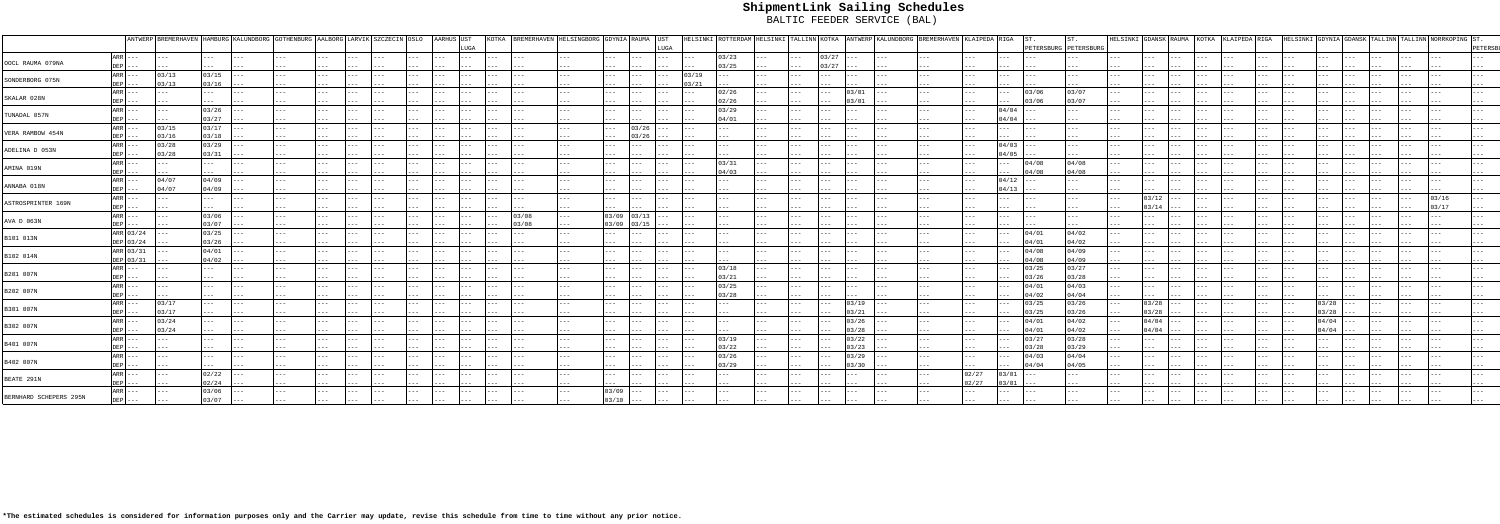|                  |              | ANTWERP BREMERHAVEN HAMBURG KALUNDBORG                                                                                                                                                                                                                                                                                                                                                       |                                                                                                                                                                                                                                                                                                                                                                                              | GOTHENBURG |       | AALBORG LARVIK SZCZECIN | ARHUS UST |             | BREMERHAVEN HELSINGBORG<br>KOTKA | GDYNIA RAUMA | UST              |         | HELSINKI ROTTERDAM HELSINKI | TALLINN KOTKA |       |       | ANTWERP KALUNDBORG BREMERHAVEN KLAIPEDA RIGA |       |       |         |                       |       | HELSINKI GDANSK | RAUMA          | KOTKA KLAIPEDA RIGA | HELSINKI | GDYNIA |      |  |       |
|------------------|--------------|----------------------------------------------------------------------------------------------------------------------------------------------------------------------------------------------------------------------------------------------------------------------------------------------------------------------------------------------------------------------------------------------|----------------------------------------------------------------------------------------------------------------------------------------------------------------------------------------------------------------------------------------------------------------------------------------------------------------------------------------------------------------------------------------------|------------|-------|-------------------------|-----------|-------------|----------------------------------|--------------|------------------|---------|-----------------------------|---------------|-------|-------|----------------------------------------------|-------|-------|---------|-----------------------|-------|-----------------|----------------|---------------------|----------|--------|------|--|-------|
|                  |              |                                                                                                                                                                                                                                                                                                                                                                                              |                                                                                                                                                                                                                                                                                                                                                                                              |            |       |                         |           | LUGA        |                                  |              | <b>APIT.</b>     |         |                             |               |       |       |                                              |       |       |         | PETERSBURG PETERSBURG |       |                 |                |                     |          |        |      |  |       |
|                  | $ARR$ $---$  | 02/26                                                                                                                                                                                                                                                                                                                                                                                        | 02/27                                                                                                                                                                                                                                                                                                                                                                                        | $- -$      | $- -$ |                         | $---$     |             |                                  | $--$         | 03/03            |         |                             |               |       |       |                                              |       |       | $- -$   | $- - -$               |       |                 | $- -$          |                     |          |        |      |  |       |
| C101 007N        |              | 02/26                                                                                                                                                                                                                                                                                                                                                                                        | 02/28                                                                                                                                                                                                                                                                                                                                                                                        |            |       |                         |           |             |                                  |              | 0.3/0.5          |         |                             |               |       |       |                                              |       |       |         |                       |       |                 |                |                     |          |        |      |  |       |
|                  | $ARR$ $---$  | 03/05                                                                                                                                                                                                                                                                                                                                                                                        | 03/06                                                                                                                                                                                                                                                                                                                                                                                        |            |       |                         |           |             |                                  | $- -$        | 03/10            |         |                             |               |       |       |                                              | $---$ |       |         |                       |       |                 | $-$            |                     |          |        |      |  |       |
| C102 007N        |              | 03/05                                                                                                                                                                                                                                                                                                                                                                                        | 0.3/0.7                                                                                                                                                                                                                                                                                                                                                                                      |            |       |                         |           |             |                                  |              | 03/12            |         |                             |               |       |       |                                              |       |       |         |                       |       |                 |                |                     |          |        |      |  |       |
|                  | $ARR$ $---$  | 03/12                                                                                                                                                                                                                                                                                                                                                                                        | 03/13                                                                                                                                                                                                                                                                                                                                                                                        |            |       |                         |           |             |                                  | $--$         | 03/17            |         |                             |               |       |       | $- -$                                        |       |       |         |                       |       |                 | $-$            |                     |          |        |      |  |       |
| C103 0207-007N   |              | $03/12$                                                                                                                                                                                                                                                                                                                                                                                      |                                                                                                                                                                                                                                                                                                                                                                                              |            |       |                         |           |             |                                  |              | 13/19            |         |                             |               |       |       |                                              |       |       |         |                       |       |                 |                |                     |          |        |      |  |       |
|                  |              |                                                                                                                                                                                                                                                                                                                                                                                              | 03/14                                                                                                                                                                                                                                                                                                                                                                                        |            |       |                         |           |             |                                  |              |                  |         |                             |               |       |       |                                              |       |       |         |                       |       |                 |                |                     |          |        |      |  |       |
| CONMAR GULF 058N | $ARR$ $---$  | $\frac{1}{2} \frac{1}{2} \frac{1}{2} \frac{1}{2} \frac{1}{2} \frac{1}{2} \frac{1}{2} \frac{1}{2} \frac{1}{2} \frac{1}{2} \frac{1}{2} \frac{1}{2} \frac{1}{2} \frac{1}{2} \frac{1}{2} \frac{1}{2} \frac{1}{2} \frac{1}{2} \frac{1}{2} \frac{1}{2} \frac{1}{2} \frac{1}{2} \frac{1}{2} \frac{1}{2} \frac{1}{2} \frac{1}{2} \frac{1}{2} \frac{1}{2} \frac{1}{2} \frac{1}{2} \frac{1}{2} \frac{$ | 02/26                                                                                                                                                                                                                                                                                                                                                                                        | $- -$      |       | 03/01                   |           |             |                                  | $- -$        | $- - -$          |         |                             |               |       |       |                                              |       |       |         |                       |       |                 |                |                     |          |        |      |  |       |
|                  |              |                                                                                                                                                                                                                                                                                                                                                                                              | 02/28                                                                                                                                                                                                                                                                                                                                                                                        |            |       |                         |           |             |                                  |              |                  |         |                             |               |       |       |                                              |       |       |         |                       |       |                 |                |                     |          |        |      |  |       |
| CHRISTOPHER 099N | $ARR$ $---$  | 03/04                                                                                                                                                                                                                                                                                                                                                                                        | 03/06                                                                                                                                                                                                                                                                                                                                                                                        | $---$      |       |                         | $- -$     | 03/10 03/12 |                                  | $- -$        | $- -$            |         |                             |               |       |       |                                              |       |       |         |                       |       |                 | $ -$           |                     |          |        |      |  |       |
|                  |              | 03/04                                                                                                                                                                                                                                                                                                                                                                                        | 03/07                                                                                                                                                                                                                                                                                                                                                                                        |            |       |                         |           | 03/10       | 03/16                            |              |                  |         |                             |               |       |       |                                              |       |       |         |                       |       |                 |                |                     |          |        |      |  |       |
|                  | $ARR$ $---$  | $---$                                                                                                                                                                                                                                                                                                                                                                                        | $\frac{1}{2} \frac{1}{2} \frac{1}{2} \frac{1}{2} \frac{1}{2} \frac{1}{2} \frac{1}{2} \frac{1}{2} \frac{1}{2} \frac{1}{2} \frac{1}{2} \frac{1}{2} \frac{1}{2} \frac{1}{2} \frac{1}{2} \frac{1}{2} \frac{1}{2} \frac{1}{2} \frac{1}{2} \frac{1}{2} \frac{1}{2} \frac{1}{2} \frac{1}{2} \frac{1}{2} \frac{1}{2} \frac{1}{2} \frac{1}{2} \frac{1}{2} \frac{1}{2} \frac{1}{2} \frac{1}{2} \frac{$ | $---$      |       |                         |           |             | $- -$                            | $- -$        |                  | 03/03   |                             |               |       |       |                                              |       |       | $- - -$ |                       |       |                 | 03/10          |                     |          | 03/11  |      |  |       |
| E101 007N        |              |                                                                                                                                                                                                                                                                                                                                                                                              |                                                                                                                                                                                                                                                                                                                                                                                              |            |       |                         |           |             |                                  |              |                  | 03/06   |                             |               |       |       |                                              |       |       |         |                       |       |                 | 13/10          |                     |          |        |      |  |       |
|                  | $ARR$ $---$  | $- - -$                                                                                                                                                                                                                                                                                                                                                                                      | 03/04                                                                                                                                                                                                                                                                                                                                                                                        | $- -$      | $- -$ |                         | $- -$     |             | $-$                              | $- -$        |                  | 03/05   |                             |               |       | 03/08 |                                              |       |       | 03/11   | $-- -$                |       |                 | $- -$          | 03/13               |          |        |      |  |       |
| E102 007N        |              |                                                                                                                                                                                                                                                                                                                                                                                              | 03/04                                                                                                                                                                                                                                                                                                                                                                                        |            |       |                         |           |             |                                  |              |                  | 03/07   |                             |               |       | 13/08 |                                              |       |       | 0.3/1.2 |                       |       |                 |                | 03/14               |          |        |      |  |       |
|                  | $ARR$ $---$  | $-- -$                                                                                                                                                                                                                                                                                                                                                                                       | --- -                                                                                                                                                                                                                                                                                                                                                                                        | $- -$      |       |                         |           |             |                                  | $- -$        |                  | 03/10   |                             |               |       |       | $- -$                                        |       |       | $- -$   |                       |       |                 | 03/17<br>$- -$ |                     |          | 03/18  |      |  |       |
| E103 007N        |              |                                                                                                                                                                                                                                                                                                                                                                                              |                                                                                                                                                                                                                                                                                                                                                                                              |            |       |                         |           |             |                                  |              |                  | 03/13   |                             |               |       |       |                                              |       |       |         |                       |       |                 | 13/17          |                     |          | 03/18  |      |  |       |
|                  |              |                                                                                                                                                                                                                                                                                                                                                                                              |                                                                                                                                                                                                                                                                                                                                                                                              |            |       |                         |           |             |                                  |              |                  |         |                             |               |       |       |                                              |       |       |         |                       |       |                 |                |                     |          |        |      |  |       |
| E104 007N        | $ARR$ $---$  | $- - -$                                                                                                                                                                                                                                                                                                                                                                                      | $-- -$                                                                                                                                                                                                                                                                                                                                                                                       |            |       |                         | $ -$      |             |                                  | $- -$        |                  | 03/08   | 03/14                       |               | 03/15 |       |                                              |       |       |         |                       |       |                 | $ -$           |                     |          |        |      |  |       |
|                  |              |                                                                                                                                                                                                                                                                                                                                                                                              |                                                                                                                                                                                                                                                                                                                                                                                              |            |       |                         |           |             |                                  |              |                  | 03/11   | 03/14                       |               | 03/15 |       |                                              |       |       |         |                       |       |                 |                |                     |          |        |      |  |       |
| E105 007N        | $ARR$ $---$  |                                                                                                                                                                                                                                                                                                                                                                                              | $03/11$                                                                                                                                                                                                                                                                                                                                                                                      |            |       |                         |           |             |                                  |              |                  | 03/12   |                             |               |       | 03/15 |                                              |       |       | 03/18   |                       |       |                 |                | 03/20               |          |        |      |  |       |
|                  |              |                                                                                                                                                                                                                                                                                                                                                                                              | 03/11                                                                                                                                                                                                                                                                                                                                                                                        |            |       |                         |           |             |                                  |              |                  | 03/14   |                             |               |       | 13/15 |                                              |       |       | 03/19   |                       |       |                 |                | 3/21                |          |        |      |  |       |
|                  | $ARR$ $---$  |                                                                                                                                                                                                                                                                                                                                                                                              | $- - -$                                                                                                                                                                                                                                                                                                                                                                                      |            |       |                         | $ -$      |             |                                  | $- -$        |                  | 03/19   | 03/25                       | 03/26         |       |       |                                              |       |       |         | 03/28                 |       |                 | $ -$           |                     |          |        |      |  |       |
| E201 007N        |              |                                                                                                                                                                                                                                                                                                                                                                                              |                                                                                                                                                                                                                                                                                                                                                                                              |            |       |                         |           |             |                                  |              |                  | 03/21   | 03/26                       | 3/27          |       |       |                                              |       |       |         | 03/29                 |       |                 |                |                     |          |        |      |  |       |
|                  | $ARR$ $---$  | $--$                                                                                                                                                                                                                                                                                                                                                                                         | $---$                                                                                                                                                                                                                                                                                                                                                                                        |            |       |                         |           |             |                                  |              |                  | 03/26   | 04/01                       | 04/02         |       |       |                                              |       |       |         | 04/04                 |       |                 | $ -$           |                     |          |        |      |  |       |
| E202 007N        | DEP   ---    |                                                                                                                                                                                                                                                                                                                                                                                              |                                                                                                                                                                                                                                                                                                                                                                                              |            |       |                         |           |             |                                  |              |                  | 03/28   | 04/02                       | 04/03         |       |       |                                              |       |       |         | 04/05                 |       |                 |                |                     |          |        |      |  |       |
|                  | $ARR$ $---$  | $--$                                                                                                                                                                                                                                                                                                                                                                                         | 04/07                                                                                                                                                                                                                                                                                                                                                                                        | $ -$       |       |                         | $ -$      |             |                                  | $- -$        | $- -$            | 04/09   | 04/26                       | 04/27         |       |       |                                              |       |       |         |                       |       |                 | $- -$          |                     |          |        |      |  |       |
| ELBWIND 026N     | $DERP$ $---$ |                                                                                                                                                                                                                                                                                                                                                                                              | 04/09                                                                                                                                                                                                                                                                                                                                                                                        |            |       |                         |           |             |                                  |              |                  | 04/10   | 04/27                       | 04/28         |       |       |                                              |       |       |         |                       |       |                 |                |                     |          |        |      |  |       |
|                  | $ARR$ $---$  |                                                                                                                                                                                                                                                                                                                                                                                              |                                                                                                                                                                                                                                                                                                                                                                                              |            |       |                         |           |             |                                  |              |                  |         |                             |               |       |       |                                              |       |       |         |                       |       |                 |                |                     |          |        |      |  |       |
| ELBWINTER 008N   |              | $---$                                                                                                                                                                                                                                                                                                                                                                                        | $---$                                                                                                                                                                                                                                                                                                                                                                                        | $- -$      |       |                         | $- -$     |             | $ -$                             | $--$         | $--$<br>$- -$    | 03/22   | $- - -$                     |               |       |       |                                              |       |       | $- - -$ |                       |       |                 | $--$           |                     |          | 03/27  | 3/29 |  |       |
|                  |              |                                                                                                                                                                                                                                                                                                                                                                                              |                                                                                                                                                                                                                                                                                                                                                                                              |            |       |                         |           |             |                                  |              |                  | 0.3/2.4 |                             |               |       |       |                                              |       |       |         |                       |       |                 |                |                     |          | 03/28  |      |  |       |
| ELBWATER 025N    | $ARR$ $---$  | $-- -$                                                                                                                                                                                                                                                                                                                                                                                       | 03/21                                                                                                                                                                                                                                                                                                                                                                                        |            |       |                         | $ -$      |             |                                  | $- -$        |                  | 03/22   | 03/30                       | 03/30         |       |       |                                              |       |       |         |                       |       |                 | $- -$          |                     |          |        |      |  |       |
|                  |              |                                                                                                                                                                                                                                                                                                                                                                                              | 03/22                                                                                                                                                                                                                                                                                                                                                                                        |            |       |                         |           |             |                                  |              |                  | 03/24   | 03/30                       | 03/31         |       |       |                                              |       |       |         |                       |       |                 |                |                     |          |        |      |  |       |
|                  | $ARR$ $---$  |                                                                                                                                                                                                                                                                                                                                                                                              | $03/21$                                                                                                                                                                                                                                                                                                                                                                                      | $- -$      |       |                         | $ -$      |             |                                  | $---$        | $--$<br>$- -$    | 03/23   |                             |               |       | 03/27 |                                              |       | 03/31 | 03/31   |                       |       |                 | $-$            |                     |          |        |      |  |       |
| ELBWAVE 023N     |              |                                                                                                                                                                                                                                                                                                                                                                                              | 03/22                                                                                                                                                                                                                                                                                                                                                                                        |            |       |                         |           |             |                                  |              |                  | 03/27   |                             |               |       | 13/28 |                                              |       | 03/31 | 04/01   |                       |       |                 |                |                     |          |        |      |  |       |
|                  | $ARR$ $---$  |                                                                                                                                                                                                                                                                                                                                                                                              | $---$                                                                                                                                                                                                                                                                                                                                                                                        |            |       |                         | $- -$     |             |                                  | $---$        | $- - -$<br>$- -$ |         |                             |               |       |       |                                              | $---$ | $---$ | $---$   |                       |       |                 | 03/05<br>$- -$ | 03/09               |          |        |      |  |       |
| ESCAPE 049N      |              |                                                                                                                                                                                                                                                                                                                                                                                              |                                                                                                                                                                                                                                                                                                                                                                                              |            |       |                         |           |             |                                  |              |                  |         |                             |               |       |       |                                              |       |       |         |                       |       |                 | 3/06           | 3/10                |          |        |      |  |       |
|                  | $ARR$ $---$  | $- - -$                                                                                                                                                                                                                                                                                                                                                                                      | $---$                                                                                                                                                                                                                                                                                                                                                                                        |            |       |                         | $- -$     |             |                                  | $- -$        | $- - -$          |         |                             |               |       |       |                                              |       |       | $---$   | $-- -$                |       |                 | 02/17<br>$--$  | $- -$               |          | 02/18  |      |  | 02/20 |
| ELBSUN 016N      |              |                                                                                                                                                                                                                                                                                                                                                                                              |                                                                                                                                                                                                                                                                                                                                                                                              |            |       |                         |           |             |                                  |              |                  |         |                             |               |       |       |                                              |       |       |         |                       |       |                 | 12/17          |                     |          | 02/22  |      |  |       |
|                  | $ARR$ $---$  |                                                                                                                                                                                                                                                                                                                                                                                              |                                                                                                                                                                                                                                                                                                                                                                                              |            |       |                         |           |             |                                  |              |                  |         |                             |               |       |       |                                              |       |       |         |                       |       |                 |                |                     |          |        |      |  |       |
| GERDA 011N       |              | 03/15                                                                                                                                                                                                                                                                                                                                                                                        | 03/17                                                                                                                                                                                                                                                                                                                                                                                        |            |       |                         | $--$      |             | 03/22                            | $---$        |                  |         |                             |               |       |       |                                              | $---$ |       | $---$   | 03/24                 | 03/25 |                 | $- -$          | 03/26               |          |        |      |  |       |
|                  | $DEP$ $---$  | $03/15$                                                                                                                                                                                                                                                                                                                                                                                      | 03/18                                                                                                                                                                                                                                                                                                                                                                                        |            |       |                         |           |             | 03/22                            |              |                  |         |                             |               |       |       |                                              |       |       |         | 03/24                 | 03/25 |                 |                | 03/26               |          |        |      |  |       |
| H101 007N        | $ARR$ $---$  | 02/24                                                                                                                                                                                                                                                                                                                                                                                        | 02/25                                                                                                                                                                                                                                                                                                                                                                                        |            |       |                         |           | 03/02 03/03 |                                  |              |                  |         |                             |               |       |       |                                              |       |       |         | $- - -$               |       |                 | $ -$           |                     |          |        |      |  |       |
|                  |              | 02/25                                                                                                                                                                                                                                                                                                                                                                                        | 02/27                                                                                                                                                                                                                                                                                                                                                                                        |            |       |                         |           | 03/02       | 0.3/0.4                          |              |                  |         |                             |               |       |       |                                              |       |       |         |                       |       |                 |                |                     |          |        |      |  |       |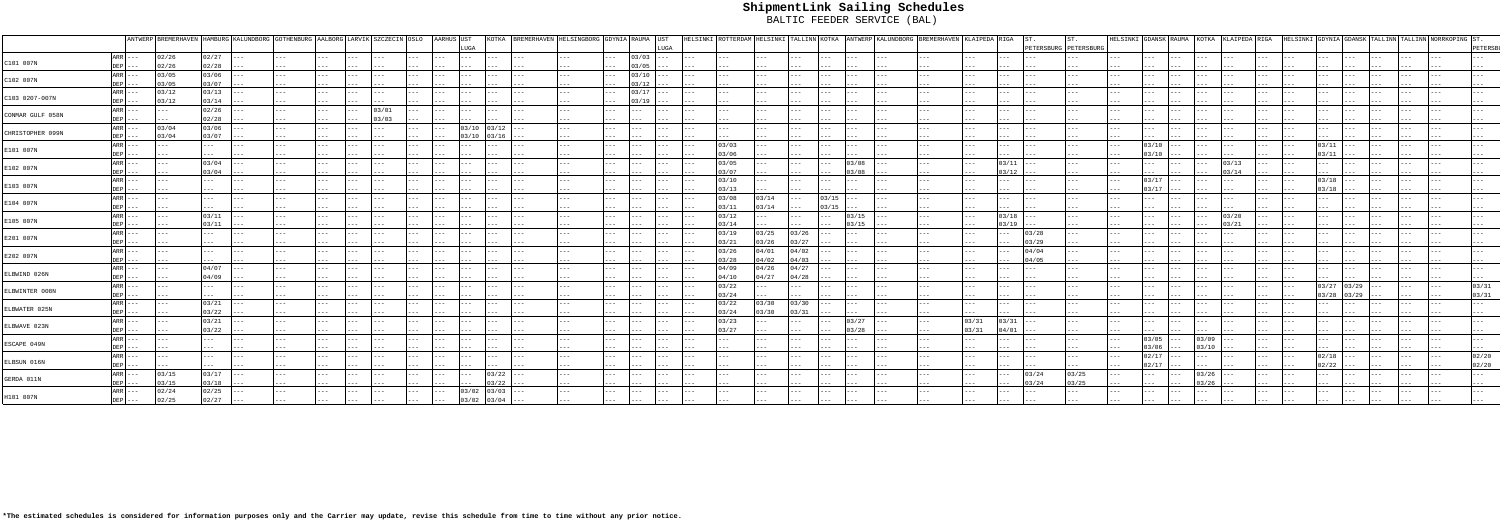|                         | ANTWERP BREMERHAVEN HAMBURG KALUNDBORG GOTHENBURG AALBORG LARVIK |                |                                                                                                                                                                                                                                                                                                                                                                                                                                                |  | SZCZECIN OSLO | AARHUS UST    |             | КОТКА         |       | BREMERHAVEN HELSINGBORG GDYNIA RAUMA |         | UST         |       |       | HELSINKI ROTTERDAM HELSINKI TALLINN KOTKA |       |       | ANTWERP KALUNDBORG BREMERHAVEN KLAIPEDA RIGA |         |         |         |                       | HELSINKI GDANSK RAUMA | KOTKA<br>KLAIPEDA RIGA |  | HELSINKI GDYNIA |  |  |
|-------------------------|------------------------------------------------------------------|----------------|------------------------------------------------------------------------------------------------------------------------------------------------------------------------------------------------------------------------------------------------------------------------------------------------------------------------------------------------------------------------------------------------------------------------------------------------|--|---------------|---------------|-------------|---------------|-------|--------------------------------------|---------|-------------|-------|-------|-------------------------------------------|-------|-------|----------------------------------------------|---------|---------|---------|-----------------------|-----------------------|------------------------|--|-----------------|--|--|
|                         |                                                                  |                |                                                                                                                                                                                                                                                                                                                                                                                                                                                |  |               |               | LUGA        |               |       |                                      |         | <b>IIGA</b> |       |       |                                           |       |       |                                              |         |         |         | PETERSBURG PETERSBURG |                       |                        |  |                 |  |  |
|                         | $ARR$ $---$<br>03/03                                             | 03/04          |                                                                                                                                                                                                                                                                                                                                                                                                                                                |  |               | $---$         | 03/09 03/10 |               |       |                                      |         | $- -$       |       |       |                                           |       |       |                                              |         | $- -$   |         |                       |                       |                        |  |                 |  |  |
| H102 007N               | 03/04                                                            | 03/06          |                                                                                                                                                                                                                                                                                                                                                                                                                                                |  |               |               | 03/09       | 03/11         |       |                                      |         |             |       |       |                                           |       |       |                                              |         |         |         |                       |                       |                        |  |                 |  |  |
|                         | ARR <sup>I</sup><br>03/10<br>$- - -$                             | 03/11          |                                                                                                                                                                                                                                                                                                                                                                                                                                                |  |               |               | 03/16       | 03/17<br>$--$ | $--$  | $---$                                |         |             |       |       |                                           |       |       | $---$                                        |         |         |         |                       | $ -$                  |                        |  |                 |  |  |
| H103 007N               | 03/11                                                            | 03/13          |                                                                                                                                                                                                                                                                                                                                                                                                                                                |  |               |               | 03/16       | 03/18         |       |                                      |         |             |       |       |                                           |       |       |                                              |         |         |         |                       |                       |                        |  |                 |  |  |
| HEINRICH EHLER 420N     | ARR I-<br>04/04<br>$-- -$                                        | 04/06          | $\frac{1}{2} \frac{1}{2} \left( \frac{1}{2} \right) + \frac{1}{2} \left( \frac{1}{2} \right) + \frac{1}{2} \left( \frac{1}{2} \right) + \frac{1}{2} \left( \frac{1}{2} \right) + \frac{1}{2} \left( \frac{1}{2} \right) + \frac{1}{2} \left( \frac{1}{2} \right) + \frac{1}{2} \left( \frac{1}{2} \right) + \frac{1}{2} \left( \frac{1}{2} \right) + \frac{1}{2} \left( \frac{1}{2} \right) + \frac{1}{2} \left( \frac{1}{2} \right) + \frac{$ |  |               |               |             |               |       | $---$                                | 04/10   |             |       |       |                                           |       |       |                                              | 04/13   | $--$    | $- - -$ |                       | 04/14<br>$- -$        |                        |  | 04/15           |  |  |
|                         | 04/04                                                            | 04/07          |                                                                                                                                                                                                                                                                                                                                                                                                                                                |  |               |               |             |               |       |                                      | 14/10   |             |       |       |                                           |       |       |                                              | 04/13   |         |         |                       | 04/14                 |                        |  | 04/16           |  |  |
| IDA RAMBOW 562N         | ARRI-<br>03/03<br>$---$                                          | $---$          |                                                                                                                                                                                                                                                                                                                                                                                                                                                |  |               |               |             |               | $- -$ | $---$                                | $- - -$ |             |       |       |                                           | 03/07 |       |                                              | $---$   | $---$   | 03/12   | 03/13                 | $- -$                 | 03/16                  |  |                 |  |  |
|                         | 03/03                                                            |                |                                                                                                                                                                                                                                                                                                                                                                                                                                                |  |               |               |             |               |       |                                      |         |             |       |       |                                           | 3/08  |       |                                              |         |         | 03/12   | 0.3/1.3               |                       |                        |  |                 |  |  |
| KATHARINA SCHEPERS 382N | $ARR$ $---$<br>$---$                                             | 03/20          |                                                                                                                                                                                                                                                                                                                                                                                                                                                |  |               | $- -$         |             | 3/23          |       | $- - -$                              | $ -$    | 03/27       |       |       |                                           |       |       |                                              |         |         |         |                       | $ -$                  |                        |  |                 |  |  |
|                         |                                                                  | 03/20          |                                                                                                                                                                                                                                                                                                                                                                                                                                                |  |               |               |             | 3/23          |       |                                      |         | 03/27       |       |       |                                           |       |       |                                              |         |         |         |                       |                       |                        |  |                 |  |  |
| L101 007N               | ARR.<br>02/24<br>$---$                                           | 02/26          |                                                                                                                                                                                                                                                                                                                                                                                                                                                |  |               | 02/28         |             | $- -$         |       | $- - -$                              |         |             |       |       |                                           |       |       |                                              |         |         |         |                       |                       |                        |  |                 |  |  |
|                         | 2/25                                                             | 02/27          |                                                                                                                                                                                                                                                                                                                                                                                                                                                |  |               |               |             |               |       |                                      |         |             |       |       |                                           |       |       |                                              |         |         |         |                       |                       |                        |  |                 |  |  |
| L102 007N               | 03/03<br>$ARR$ $---$                                             | 03/05          |                                                                                                                                                                                                                                                                                                                                                                                                                                                |  |               | 03/07<br>3/07 | $- - -$     | $- -$         |       | $- - -$                              |         |             |       |       |                                           |       |       |                                              |         |         |         |                       | $ -$                  |                        |  |                 |  |  |
|                         | 3/04<br>ARRI-                                                    | 03/06          |                                                                                                                                                                                                                                                                                                                                                                                                                                                |  |               |               |             |               |       | $- - -$                              |         |             |       |       |                                           |       |       |                                              |         |         |         |                       |                       |                        |  |                 |  |  |
| L103 007N               | 03/10<br>$- - -$<br>3/11                                         | 03/12<br>03/13 |                                                                                                                                                                                                                                                                                                                                                                                                                                                |  |               | 03/14         |             |               |       |                                      |         |             |       |       |                                           |       |       |                                              |         |         |         |                       |                       |                        |  |                 |  |  |
|                         | $ARR$ $---$<br>$---$                                             | 04/04          |                                                                                                                                                                                                                                                                                                                                                                                                                                                |  |               | $- -$         |             | 04/06         |       | $- -$                                |         |             |       |       |                                           |       |       |                                              |         |         |         |                       | 04/07<br>$- -$        |                        |  | 04/08           |  |  |
| MUNKSUND 053N           |                                                                  | 04/05          |                                                                                                                                                                                                                                                                                                                                                                                                                                                |  |               |               |             | 4/06          |       |                                      |         |             |       |       |                                           |       |       |                                              |         |         |         |                       | 04/07                 |                        |  | 04/09           |  |  |
|                         | $ARR$ $---$<br>03/16                                             |                |                                                                                                                                                                                                                                                                                                                                                                                                                                                |  |               |               |             |               |       | $- - -$                              |         |             |       |       |                                           | 03/17 |       |                                              |         |         | 03/23   | 03/24                 | 03/26                 |                        |  | 03/27           |  |  |
| NORDIC ITALIA 017N      | 03/16                                                            |                |                                                                                                                                                                                                                                                                                                                                                                                                                                                |  |               |               |             |               |       |                                      |         |             |       |       |                                           | 3/17  |       |                                              |         |         | 03/23   | 03/24                 | 03/26                 |                        |  | 03/28           |  |  |
|                         | <b>ARR</b><br>$---$<br>$--$                                      | $-- -$         |                                                                                                                                                                                                                                                                                                                                                                                                                                                |  |               |               |             |               |       | $- - -$                              |         |             | 03/20 | $- -$ | 03/23                                     |       | $- -$ |                                              |         |         | $- -$   |                       | $--$                  |                        |  |                 |  |  |
| NAVI BALTIC 053N        |                                                                  |                |                                                                                                                                                                                                                                                                                                                                                                                                                                                |  |               |               |             |               |       |                                      |         |             | 03/22 |       | 03/23                                     |       |       |                                              |         |         |         |                       |                       |                        |  |                 |  |  |
|                         | <b>ARR</b><br>$--$<br>$--$                                       | 03/22          |                                                                                                                                                                                                                                                                                                                                                                                                                                                |  |               |               |             | 3/25          |       | $--$                                 |         | 03/28       |       |       |                                           |       | $- -$ |                                              |         | $- - -$ | $- - -$ |                       | $--$                  |                        |  |                 |  |  |
| SONDERBORG 076N         |                                                                  | 03/25          |                                                                                                                                                                                                                                                                                                                                                                                                                                                |  |               |               |             | 3/25          |       |                                      |         | 3/28        |       |       |                                           |       |       |                                              |         |         |         |                       |                       |                        |  |                 |  |  |
|                         | $--$<br>$- - -$                                                  | $- - -$        |                                                                                                                                                                                                                                                                                                                                                                                                                                                |  |               |               |             |               |       | $- - -$                              |         |             | 03/13 | $- -$ |                                           | 03/14 |       |                                              |         |         | 03/20   | 03/20                 | $- -$                 |                        |  |                 |  |  |
| SKALAR 029N             |                                                                  |                |                                                                                                                                                                                                                                                                                                                                                                                                                                                |  |               |               |             |               |       |                                      |         |             | 03/15 |       |                                           | 3/15  |       |                                              |         |         | 03/20   | 03/21                 |                       |                        |  |                 |  |  |
|                         | 02/26<br>$---$                                                   | 02/27          |                                                                                                                                                                                                                                                                                                                                                                                                                                                |  |               |               | 03/05       |               |       | $-- -$                               |         | $- -$       |       |       |                                           |       |       |                                              |         |         | $- -$   |                       | $ -$                  |                        |  |                 |  |  |
| THETIS D 203N           | 2/26                                                             | 0.3/0.1        |                                                                                                                                                                                                                                                                                                                                                                                                                                                |  |               |               | 03/05       |               |       |                                      |         |             |       |       |                                           |       |       |                                              |         |         |         |                       |                       |                        |  |                 |  |  |
| TUNADAL 058N            | <b>ADD</b><br>$--$<br>$- - -$                                    | $---$          |                                                                                                                                                                                                                                                                                                                                                                                                                                                |  |               |               |             |               |       | $- - -$                              | $- -$   | $- -$       | 04/08 | $- -$ |                                           |       |       |                                              |         |         |         |                       | 04/13<br>$--$         |                        |  | 04/14           |  |  |
|                         |                                                                  |                |                                                                                                                                                                                                                                                                                                                                                                                                                                                |  |               |               |             |               |       |                                      |         |             | 04/11 |       |                                           |       |       |                                              |         |         |         |                       | 04/14                 |                        |  | 04/15           |  |  |
| VERA RAMBOW 455N        | 03/29<br>$ARR$ $---$                                             | 03/22          |                                                                                                                                                                                                                                                                                                                                                                                                                                                |  |               |               |             |               |       | $- - -$                              | $-$     | $- -$       |       |       |                                           |       |       |                                              | 04/04   |         |         |                       | 04/04<br>$- -$        |                        |  | 04/05           |  |  |
|                         | 3/29                                                             | 03/22          |                                                                                                                                                                                                                                                                                                                                                                                                                                                |  |               |               |             |               |       |                                      |         |             |       |       |                                           |       |       |                                              | 04/04   |         |         |                       | 04/04                 |                        |  | 04/06           |  |  |
| AMINA 020N              | $APR$ $---$<br>$---$                                             | $---$          |                                                                                                                                                                                                                                                                                                                                                                                                                                                |  |               |               |             |               |       | $- - -$                              | $- -$   |             | 04/12 | $- -$ |                                           |       |       |                                              | $- - -$ | $- -$   |         |                       | 04/15<br>$- -$        |                        |  | 04/16           |  |  |
|                         |                                                                  |                |                                                                                                                                                                                                                                                                                                                                                                                                                                                |  |               |               |             |               |       |                                      |         |             | 04/15 |       |                                           |       |       |                                              |         |         |         |                       | 14/16                 |                        |  | 04/17           |  |  |
| AVA D 064N              | $ARR$ $---$<br>$- -$                                             | 03/17          |                                                                                                                                                                                                                                                                                                                                                                                                                                                |  | $- -$         | $\sim$ $-$    |             | 13/18         |       | $- - -$                              |         | $- -$       |       |       |                                           |       |       |                                              | 03/22   | $- -$   | $- - -$ |                       | 03/23<br>$--$         |                        |  | 03/24           |  |  |
|                         |                                                                  | 03/18          |                                                                                                                                                                                                                                                                                                                                                                                                                                                |  |               |               |             | 3/18          |       |                                      |         |             |       |       |                                           |       |       |                                              | 03/22   |         |         |                       | 03/23                 |                        |  | 0.3/2.5         |  |  |
| B101 015N               | ARR 04/07                                                        | 04/08          |                                                                                                                                                                                                                                                                                                                                                                                                                                                |  |               |               |             |               |       | $---$                                |         |             |       |       |                                           |       |       |                                              |         | $- -$   | 04/15   | 04/16                 | $- -$                 |                        |  |                 |  |  |
|                         | EP 04/07                                                         | 04/09          |                                                                                                                                                                                                                                                                                                                                                                                                                                                |  |               |               |             |               |       |                                      |         |             |       |       |                                           |       |       |                                              |         |         | 04/15   | 04/16                 |                       |                        |  |                 |  |  |
| B102 016N               | ARR 04/14                                                        | 04/15          |                                                                                                                                                                                                                                                                                                                                                                                                                                                |  |               |               |             |               |       | $- - -$                              |         |             |       |       |                                           |       |       |                                              |         | $- -$   | 04/22   | 04/23                 |                       |                        |  |                 |  |  |
|                         | 04/14                                                            | 04/16          |                                                                                                                                                                                                                                                                                                                                                                                                                                                |  |               |               |             |               |       |                                      |         |             |       |       |                                           |       |       |                                              |         |         | 04/22   | 04/23                 |                       |                        |  |                 |  |  |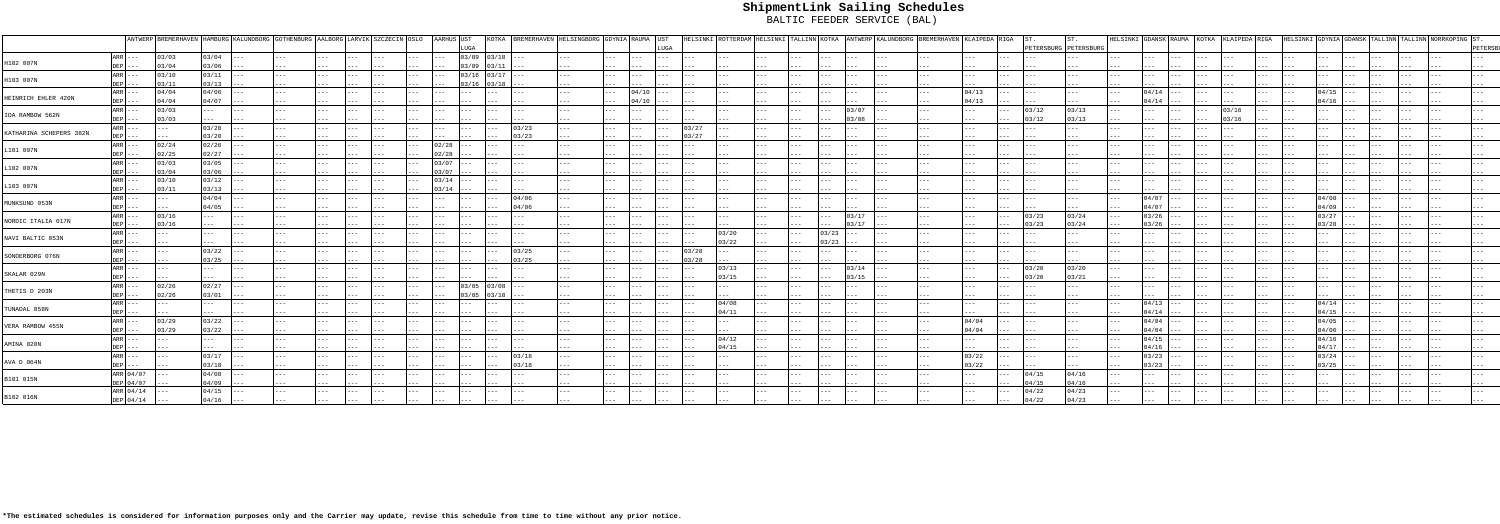|                        |                        |                | ANTWERP BREMERHAVEN HAMBURG KALUNDBORG | GOTHENBURG |       | AALBORG LARVIK SZCZECIN OSLO | AARHUS UST |             |         |                  |         |       | KOTKA BREMERHAVEN HELSINGBORG GDYNIA RAUMA UST                                                                                                                                                                                                                                                                                                                                                          | HELSINKI ROTTERDAM HELSINKI |                | TALLINN KOTKA |                |                |         | ANTWERP KALUNDBORG BREMERHAVEN | KLAIPEDA RIGA    |                                                                                                                                                                                                                                                                                                                                                                                              |                 | IST.                  | HELSINKI GDANSK RAUMA KOTKA |                        |                                                                                                                                                                                                                                                                                                                                                                                              | KLAIPEDA RIGA                                                                                                                                                                                                                                                                                                                                                                                         | HELSINKI GDYNIA GDANSK |  |  |
|------------------------|------------------------|----------------|----------------------------------------|------------|-------|------------------------------|------------|-------------|---------|------------------|---------|-------|---------------------------------------------------------------------------------------------------------------------------------------------------------------------------------------------------------------------------------------------------------------------------------------------------------------------------------------------------------------------------------------------------------|-----------------------------|----------------|---------------|----------------|----------------|---------|--------------------------------|------------------|----------------------------------------------------------------------------------------------------------------------------------------------------------------------------------------------------------------------------------------------------------------------------------------------------------------------------------------------------------------------------------------------|-----------------|-----------------------|-----------------------------|------------------------|----------------------------------------------------------------------------------------------------------------------------------------------------------------------------------------------------------------------------------------------------------------------------------------------------------------------------------------------------------------------------------------------|-------------------------------------------------------------------------------------------------------------------------------------------------------------------------------------------------------------------------------------------------------------------------------------------------------------------------------------------------------------------------------------------------------|------------------------|--|--|
|                        |                        |                |                                        |            |       |                              |            | <b>JUGA</b> |         |                  |         |       | LUGA                                                                                                                                                                                                                                                                                                                                                                                                    |                             |                |               |                |                |         |                                |                  |                                                                                                                                                                                                                                                                                                                                                                                              |                 | PETERSBURG PETERSBURG |                             |                        |                                                                                                                                                                                                                                                                                                                                                                                              |                                                                                                                                                                                                                                                                                                                                                                                                       |                        |  |  |
| B201 013N              | $ARR$ $---$            |                |                                        |            |       |                              | $- -$      | $- - -$     | $-- -$  |                  |         |       | $\frac{1}{2} \frac{1}{2} \frac{1}{2} \frac{1}{2} \frac{1}{2} \frac{1}{2} \frac{1}{2} \frac{1}{2} \frac{1}{2} \frac{1}{2} \frac{1}{2} \frac{1}{2} \frac{1}{2} \frac{1}{2} \frac{1}{2} \frac{1}{2} \frac{1}{2} \frac{1}{2} \frac{1}{2} \frac{1}{2} \frac{1}{2} \frac{1}{2} \frac{1}{2} \frac{1}{2} \frac{1}{2} \frac{1}{2} \frac{1}{2} \frac{1}{2} \frac{1}{2} \frac{1}{2} \frac{1}{2} \frac{$<br>$- -$   | 04/01                       |                |               |                |                |         |                                |                  |                                                                                                                                                                                                                                                                                                                                                                                              | 04/08           | 04/10                 |                             |                        |                                                                                                                                                                                                                                                                                                                                                                                              |                                                                                                                                                                                                                                                                                                                                                                                                       |                        |  |  |
|                        | $ARR$ $---$            |                | $- -$                                  |            | $- -$ | $- -$                        | $ -$       | $- - -$     | $---$   |                  |         | $- -$ | $\frac{1}{2} \frac{1}{2} \frac{1}{2} \frac{1}{2} \frac{1}{2} \frac{1}{2} \frac{1}{2} \frac{1}{2} \frac{1}{2} \frac{1}{2} \frac{1}{2} \frac{1}{2} \frac{1}{2} \frac{1}{2} \frac{1}{2} \frac{1}{2} \frac{1}{2} \frac{1}{2} \frac{1}{2} \frac{1}{2} \frac{1}{2} \frac{1}{2} \frac{1}{2} \frac{1}{2} \frac{1}{2} \frac{1}{2} \frac{1}{2} \frac{1}{2} \frac{1}{2} \frac{1}{2} \frac{1}{2} \frac{$<br>$---$   | 04/04<br>04/08              |                |               | $---$          | $---$          | $---$   | $---$                          |                  | $---$                                                                                                                                                                                                                                                                                                                                                                                        | 04/09<br>04/15  | 04/11<br>04/17        |                             | $---$                  | $ -$                                                                                                                                                                                                                                                                                                                                                                                         | $ -$                                                                                                                                                                                                                                                                                                                                                                                                  |                        |  |  |
| B202 014N              |                        |                |                                        |            |       |                              |            |             |         |                  |         |       |                                                                                                                                                                                                                                                                                                                                                                                                         | 04/11                       |                |               |                |                |         |                                |                  |                                                                                                                                                                                                                                                                                                                                                                                              | 04/16           | 04/18                 |                             |                        |                                                                                                                                                                                                                                                                                                                                                                                              |                                                                                                                                                                                                                                                                                                                                                                                                       |                        |  |  |
| B301 013N              | $ARR$ $---$            | $03/31$        | $- - -$                                |            |       | $- -$<br>$- -$               | $- -$      | $ -$        | $---$   | $- - -$          |         | $- -$ | $---$<br>$---$                                                                                                                                                                                                                                                                                                                                                                                          | $---$                       |                | $---$         | $---$          | 04/02          | $---$   | $---$                          |                  | $---$                                                                                                                                                                                                                                                                                                                                                                                        | 04/08           | 04/09                 |                             | 04/11                  | $---$                                                                                                                                                                                                                                                                                                                                                                                        | $- - -$                                                                                                                                                                                                                                                                                                                                                                                               | 04/11                  |  |  |
|                        | $ARR$ $---$            | 03/31<br>04/07 | $- - -$                                |            | $- -$ | $- -$                        | $- -$      | $ -$        | $---$   |                  | $- - -$ | $- -$ | $- - -$                                                                                                                                                                                                                                                                                                                                                                                                 | $---$                       |                |               | $- - -$        | 04/04          | $---$   | $---$                          |                  | $---$                                                                                                                                                                                                                                                                                                                                                                                        | 04/08           | 04/09                 |                             | 04/11                  |                                                                                                                                                                                                                                                                                                                                                                                              | $\frac{1}{2} \frac{1}{2} \frac{1}{2} \frac{1}{2} \frac{1}{2} \frac{1}{2} \frac{1}{2} \frac{1}{2} \frac{1}{2} \frac{1}{2} \frac{1}{2} \frac{1}{2} \frac{1}{2} \frac{1}{2} \frac{1}{2} \frac{1}{2} \frac{1}{2} \frac{1}{2} \frac{1}{2} \frac{1}{2} \frac{1}{2} \frac{1}{2} \frac{1}{2} \frac{1}{2} \frac{1}{2} \frac{1}{2} \frac{1}{2} \frac{1}{2} \frac{1}{2} \frac{1}{2} \frac{1}{2} \frac{$<br>$---$ | 04/11                  |  |  |
| B302 014N              | $DEP$ $---$            | 04/07          |                                        |            |       |                              |            |             |         |                  |         |       | $\frac{1}{2} \frac{1}{2} \frac{1}{2} \frac{1}{2} \frac{1}{2} \frac{1}{2} \frac{1}{2} \frac{1}{2} \frac{1}{2} \frac{1}{2} \frac{1}{2} \frac{1}{2} \frac{1}{2} \frac{1}{2} \frac{1}{2} \frac{1}{2} \frac{1}{2} \frac{1}{2} \frac{1}{2} \frac{1}{2} \frac{1}{2} \frac{1}{2} \frac{1}{2} \frac{1}{2} \frac{1}{2} \frac{1}{2} \frac{1}{2} \frac{1}{2} \frac{1}{2} \frac{1}{2} \frac{1}{2} \frac{$            |                             |                |               |                | 04/09<br>04/11 |         |                                |                  |                                                                                                                                                                                                                                                                                                                                                                                              | 04/15<br>04/15  | 04/16<br>04/16        |                             | $04/18$ ---<br>04/18   |                                                                                                                                                                                                                                                                                                                                                                                              |                                                                                                                                                                                                                                                                                                                                                                                                       | 04/18<br>04/18         |  |  |
|                        | $ARR$ $---$            | $- -$          | $---$                                  |            |       |                              | $--$       | $- -$       | $---$   | $---$            |         | $- -$ | $\frac{1}{2} \frac{1}{2} \frac{1}{2} \frac{1}{2} \frac{1}{2} \frac{1}{2} \frac{1}{2} \frac{1}{2} \frac{1}{2} \frac{1}{2} \frac{1}{2} \frac{1}{2} \frac{1}{2} \frac{1}{2} \frac{1}{2} \frac{1}{2} \frac{1}{2} \frac{1}{2} \frac{1}{2} \frac{1}{2} \frac{1}{2} \frac{1}{2} \frac{1}{2} \frac{1}{2} \frac{1}{2} \frac{1}{2} \frac{1}{2} \frac{1}{2} \frac{1}{2} \frac{1}{2} \frac{1}{2} \frac{$<br>$- - -$ | 04/02                       |                | $---$         |                | 04/05          |         | $---$                          |                  | $---$                                                                                                                                                                                                                                                                                                                                                                                        | 04/10           | 04/11                 |                             | $---$                  | $- - -$                                                                                                                                                                                                                                                                                                                                                                                      | $--$                                                                                                                                                                                                                                                                                                                                                                                                  | $---$                  |  |  |
| B401 013N              |                        |                |                                        |            |       |                              |            |             |         |                  |         |       |                                                                                                                                                                                                                                                                                                                                                                                                         | 04/05                       |                |               |                | 04/06          |         |                                |                  |                                                                                                                                                                                                                                                                                                                                                                                              | 04/11           | 04/12                 |                             |                        |                                                                                                                                                                                                                                                                                                                                                                                              |                                                                                                                                                                                                                                                                                                                                                                                                       |                        |  |  |
| B402 014N              | $ARR$ $---$            | $- -$          | $---$                                  |            | $- -$ |                              |            |             |         |                  |         | $- -$ | $---$                                                                                                                                                                                                                                                                                                                                                                                                   | 04/09                       |                | $- - -$       |                | 04/12          | $---$   | $---$                          | $- -$            |                                                                                                                                                                                                                                                                                                                                                                                              | 04/17           | 04/18                 |                             |                        | $- -$                                                                                                                                                                                                                                                                                                                                                                                        |                                                                                                                                                                                                                                                                                                                                                                                                       |                        |  |  |
|                        | $ARR$ $---$            |                | 03/03                                  |            |       |                              | $- -$      |             |         |                  |         | $- -$ | $---$<br>$---$                                                                                                                                                                                                                                                                                                                                                                                          | 04/12<br>$---$              |                |               |                | 04/13<br>$---$ | $---$   | $---$                          | 03/08            |                                                                                                                                                                                                                                                                                                                                                                                              | 04/18<br>$-- -$ | 04/19                 |                             |                        | $- -$                                                                                                                                                                                                                                                                                                                                                                                        |                                                                                                                                                                                                                                                                                                                                                                                                       |                        |  |  |
| BEATE 292N             |                        |                | 03/06                                  |            |       |                              |            |             |         |                  |         |       |                                                                                                                                                                                                                                                                                                                                                                                                         |                             |                |               |                |                |         |                                | 80\ 20           |                                                                                                                                                                                                                                                                                                                                                                                              |                 |                       |                             |                        |                                                                                                                                                                                                                                                                                                                                                                                              |                                                                                                                                                                                                                                                                                                                                                                                                       |                        |  |  |
|                        | $ARR$ $---$            |                | 03/12                                  |            |       |                              |            |             |         |                  |         | 03/17 | $---$                                                                                                                                                                                                                                                                                                                                                                                                   |                             |                |               |                |                |         | $---$                          | $--$             | $---$                                                                                                                                                                                                                                                                                                                                                                                        |                 |                       |                             |                        |                                                                                                                                                                                                                                                                                                                                                                                              |                                                                                                                                                                                                                                                                                                                                                                                                       |                        |  |  |
| BERNHARD SCHEPERS 296N |                        |                | 0.3/1.3                                |            |       |                              |            |             |         |                  |         | 3/18  |                                                                                                                                                                                                                                                                                                                                                                                                         |                             |                |               |                |                |         |                                |                  |                                                                                                                                                                                                                                                                                                                                                                                              |                 |                       |                             |                        |                                                                                                                                                                                                                                                                                                                                                                                              |                                                                                                                                                                                                                                                                                                                                                                                                       |                        |  |  |
| C101 008N              | $ARR$ $---$<br>EP ---  | 03/08<br>03/09 | 03/09<br>03/10                         |            |       |                              | $- -$      | $- - -$     | $---$   |                  |         | $- -$ | $---$<br>$---$                                                                                                                                                                                                                                                                                                                                                                                          |                             |                |               | $---$          | $---$          |         |                                | 03/13<br>)3/14   |                                                                                                                                                                                                                                                                                                                                                                                              |                 |                       |                             | $03/15$ $---$<br>03/15 |                                                                                                                                                                                                                                                                                                                                                                                              | $---$<br>$- -$                                                                                                                                                                                                                                                                                                                                                                                        | 03/16<br>03/17         |  |  |
|                        | $ARR$ $---$            | 03/15          | 03/16                                  |            |       |                              |            |             | $- - -$ |                  |         |       | $---$                                                                                                                                                                                                                                                                                                                                                                                                   |                             |                |               |                |                |         |                                | 03/20            |                                                                                                                                                                                                                                                                                                                                                                                              |                 |                       |                             | 03/22                  | $- -$                                                                                                                                                                                                                                                                                                                                                                                        | $- - -$                                                                                                                                                                                                                                                                                                                                                                                               | 03/23                  |  |  |
| C102 008N              | $DEP$ $---$            | 03/16          | 03/17                                  |            |       |                              |            |             |         |                  |         |       |                                                                                                                                                                                                                                                                                                                                                                                                         |                             |                |               |                |                |         |                                | 03/21            |                                                                                                                                                                                                                                                                                                                                                                                              |                 |                       |                             | 03/22                  |                                                                                                                                                                                                                                                                                                                                                                                              |                                                                                                                                                                                                                                                                                                                                                                                                       | 03/24                  |  |  |
| C103 0208-008N         | $ARR$ $---$            | 03/22          | 03/23                                  | $- -$      | $- -$ | $- -$                        | $ -$       | $ -$        | $---$   |                  |         | $- -$ | $---$<br>---                                                                                                                                                                                                                                                                                                                                                                                            |                             |                |               |                |                | $- - -$ |                                | 03/27            |                                                                                                                                                                                                                                                                                                                                                                                              | $---$           |                       |                             | 03/29                  | $---$                                                                                                                                                                                                                                                                                                                                                                                        | $---$                                                                                                                                                                                                                                                                                                                                                                                                 | 03/30                  |  |  |
|                        | $DEP$ $---$            | 03/23<br>$---$ | 03/24                                  | $- -$      | $- -$ | $- -$                        |            |             | $---$   |                  |         |       |                                                                                                                                                                                                                                                                                                                                                                                                         | $- - -$                     |                |               |                |                | $- - -$ | $---$                          | 03/28<br>$- - -$ |                                                                                                                                                                                                                                                                                                                                                                                              |                 |                       |                             | 03/29<br>$---$         |                                                                                                                                                                                                                                                                                                                                                                                              |                                                                                                                                                                                                                                                                                                                                                                                                       | 03/31                  |  |  |
| CMA CGM LOUGA 071N     | ARR 03/13<br>DEP 03/13 |                | 03/15<br>03/16                         |            |       |                              | $- -$      |             |         |                  |         | $- -$ | $\frac{1}{2} \frac{1}{2} \frac{1}{2} \frac{1}{2} \frac{1}{2} \frac{1}{2} \frac{1}{2} \frac{1}{2} \frac{1}{2} \frac{1}{2} \frac{1}{2} \frac{1}{2} \frac{1}{2} \frac{1}{2} \frac{1}{2} \frac{1}{2} \frac{1}{2} \frac{1}{2} \frac{1}{2} \frac{1}{2} \frac{1}{2} \frac{1}{2} \frac{1}{2} \frac{1}{2} \frac{1}{2} \frac{1}{2} \frac{1}{2} \frac{1}{2} \frac{1}{2} \frac{1}{2} \frac{1}{2} \frac{$            |                             |                |               |                |                |         |                                |                  | $---$                                                                                                                                                                                                                                                                                                                                                                                        | 03/21<br>03/21  | 03/22<br>0.3/2.2      |                             |                        | $- -$                                                                                                                                                                                                                                                                                                                                                                                        |                                                                                                                                                                                                                                                                                                                                                                                                       |                        |  |  |
|                        | $ARR$ $---$            | $--$           | 03/19                                  | $- -$      | $- -$ | $- - -$                      | $- -$      | $- -$       | $-- -$  | $   \,$          | $-- -$  | $- -$ | $--$<br>$- - -$                                                                                                                                                                                                                                                                                                                                                                                         | $-- -$                      | $- -$          |               |                | $---$          | $---$   | $-- -$                         | $- -$            |                                                                                                                                                                                                                                                                                                                                                                                              | 03/27           | 03/30                 |                             | $-- -$                 | $- -$                                                                                                                                                                                                                                                                                                                                                                                        | $- -$                                                                                                                                                                                                                                                                                                                                                                                                 |                        |  |  |
| CMA CGM NEVA 094N      | $DEP$ $---$            |                | 03/21                                  |            |       |                              |            |             |         |                  |         |       |                                                                                                                                                                                                                                                                                                                                                                                                         |                             |                |               |                |                |         |                                |                  |                                                                                                                                                                                                                                                                                                                                                                                              | 03/27           | 03/30                 |                             |                        |                                                                                                                                                                                                                                                                                                                                                                                              |                                                                                                                                                                                                                                                                                                                                                                                                       |                        |  |  |
| CONMAR GULF 059N       | $ARR$ $---$            | $--$           | 03/08                                  | $ -$       | $- -$ |                              | $- -$      |             | $-- -$  | 03/09            | 03/11   | $--$  | $---$                                                                                                                                                                                                                                                                                                                                                                                                   |                             |                |               |                |                |         |                                |                  |                                                                                                                                                                                                                                                                                                                                                                                              | $- -$           |                       |                             |                        | $--$                                                                                                                                                                                                                                                                                                                                                                                         |                                                                                                                                                                                                                                                                                                                                                                                                       |                        |  |  |
|                        | $ARR$ $---$            |                | 03/09<br>03/20                         |            | $- -$ |                              | $- -$      | $- -$       | $-- -$  | 0.3/0.9<br>03/23 | 0.3/11  | $- -$ | $---$                                                                                                                                                                                                                                                                                                                                                                                                   | $---$                       |                | 03/29         |                | $---$          |         | $---$                          | $--$             | $---$                                                                                                                                                                                                                                                                                                                                                                                        | 03/31           |                       |                             |                        | $- -$                                                                                                                                                                                                                                                                                                                                                                                        | $- -$                                                                                                                                                                                                                                                                                                                                                                                                 |                        |  |  |
| CHRISTOPHER 100N       | $EP$ $---$             |                | 03/22                                  |            |       |                              |            |             |         | 03/23            |         |       |                                                                                                                                                                                                                                                                                                                                                                                                         |                             |                | 0.3 / 30      |                |                |         |                                |                  |                                                                                                                                                                                                                                                                                                                                                                                              | 03/31           |                       |                             |                        |                                                                                                                                                                                                                                                                                                                                                                                              |                                                                                                                                                                                                                                                                                                                                                                                                       |                        |  |  |
| DREAM 002N             | $APR$ $---$            |                | $- -$                                  |            |       |                              | $ -$       |             |         | $- -$            |         |       | $\frac{1}{2} \frac{1}{2} \frac{1}{2} \frac{1}{2} \frac{1}{2} \frac{1}{2} \frac{1}{2} \frac{1}{2} \frac{1}{2} \frac{1}{2} \frac{1}{2} \frac{1}{2} \frac{1}{2} \frac{1}{2} \frac{1}{2} \frac{1}{2} \frac{1}{2} \frac{1}{2} \frac{1}{2} \frac{1}{2} \frac{1}{2} \frac{1}{2} \frac{1}{2} \frac{1}{2} \frac{1}{2} \frac{1}{2} \frac{1}{2} \frac{1}{2} \frac{1}{2} \frac{1}{2} \frac{1}{2} \frac{$<br>$- - -$ | 03/21                       |                |               |                | $---$          |         |                                | 03/26            |                                                                                                                                                                                                                                                                                                                                                                                              | $- -$           |                       |                             |                        | $- -$                                                                                                                                                                                                                                                                                                                                                                                        |                                                                                                                                                                                                                                                                                                                                                                                                       |                        |  |  |
|                        |                        |                |                                        |            |       |                              |            |             |         |                  |         |       |                                                                                                                                                                                                                                                                                                                                                                                                         | 03/24                       |                |               |                |                |         |                                | 3/26             |                                                                                                                                                                                                                                                                                                                                                                                              |                 |                       |                             |                        |                                                                                                                                                                                                                                                                                                                                                                                              |                                                                                                                                                                                                                                                                                                                                                                                                       |                        |  |  |
| E101 008N              | $APR$ $---$            |                | $- - -$                                |            | $ -$  | $- - -$                      | $ -$       | $ -$        | $---$   |                  |         | $- -$ | $\frac{1}{2} \frac{1}{2} \frac{1}{2} \frac{1}{2} \frac{1}{2} \frac{1}{2} \frac{1}{2} \frac{1}{2} \frac{1}{2} \frac{1}{2} \frac{1}{2} \frac{1}{2} \frac{1}{2} \frac{1}{2} \frac{1}{2} \frac{1}{2} \frac{1}{2} \frac{1}{2} \frac{1}{2} \frac{1}{2} \frac{1}{2} \frac{1}{2} \frac{1}{2} \frac{1}{2} \frac{1}{2} \frac{1}{2} \frac{1}{2} \frac{1}{2} \frac{1}{2} \frac{1}{2} \frac{1}{2} \frac{$<br>$---$   | 03/15<br>03/18              | 03/21<br>03/21 | ---           | 03/22<br>03/22 | $---$          | $---$   | $---$                          | $- - -$          | $\frac{1}{2} \frac{1}{2} \frac{1}{2} \frac{1}{2} \frac{1}{2} \frac{1}{2} \frac{1}{2} \frac{1}{2} \frac{1}{2} \frac{1}{2} \frac{1}{2} \frac{1}{2} \frac{1}{2} \frac{1}{2} \frac{1}{2} \frac{1}{2} \frac{1}{2} \frac{1}{2} \frac{1}{2} \frac{1}{2} \frac{1}{2} \frac{1}{2} \frac{1}{2} \frac{1}{2} \frac{1}{2} \frac{1}{2} \frac{1}{2} \frac{1}{2} \frac{1}{2} \frac{1}{2} \frac{1}{2} \frac{$ |                 |                       |                             |                        | $ -$                                                                                                                                                                                                                                                                                                                                                                                         | $ -$                                                                                                                                                                                                                                                                                                                                                                                                  | $---$                  |  |  |
|                        | $ARR$ $---$            |                | $- -$                                  |            |       | $- - -$                      | $- -$      | $ -$        | $---$   |                  |         | $- -$ | $\frac{1}{2} \frac{1}{2} \frac{1}{2} \frac{1}{2} \frac{1}{2} \frac{1}{2} \frac{1}{2} \frac{1}{2} \frac{1}{2} \frac{1}{2} \frac{1}{2} \frac{1}{2} \frac{1}{2} \frac{1}{2} \frac{1}{2} \frac{1}{2} \frac{1}{2} \frac{1}{2} \frac{1}{2} \frac{1}{2} \frac{1}{2} \frac{1}{2} \frac{1}{2} \frac{1}{2} \frac{1}{2} \frac{1}{2} \frac{1}{2} \frac{1}{2} \frac{1}{2} \frac{1}{2} \frac{1}{2} \frac{$<br>$---$   | 03/17                       |                |               | $---$          | $---$          |         |                                |                  | $---$                                                                                                                                                                                                                                                                                                                                                                                        |                 |                       |                             | 03/24                  | $\frac{1}{2} \frac{1}{2} \frac{1}{2} \frac{1}{2} \frac{1}{2} \frac{1}{2} \frac{1}{2} \frac{1}{2} \frac{1}{2} \frac{1}{2} \frac{1}{2} \frac{1}{2} \frac{1}{2} \frac{1}{2} \frac{1}{2} \frac{1}{2} \frac{1}{2} \frac{1}{2} \frac{1}{2} \frac{1}{2} \frac{1}{2} \frac{1}{2} \frac{1}{2} \frac{1}{2} \frac{1}{2} \frac{1}{2} \frac{1}{2} \frac{1}{2} \frac{1}{2} \frac{1}{2} \frac{1}{2} \frac{$ | $- - -$<br>$- -$                                                                                                                                                                                                                                                                                                                                                                                      | 03/25                  |  |  |
| E102 008N              |                        |                |                                        |            |       |                              |            |             |         |                  |         |       |                                                                                                                                                                                                                                                                                                                                                                                                         | 0.3 / 2.0                   |                |               |                |                |         |                                |                  |                                                                                                                                                                                                                                                                                                                                                                                              |                 |                       |                             | 03/24                  |                                                                                                                                                                                                                                                                                                                                                                                              |                                                                                                                                                                                                                                                                                                                                                                                                       | 0.3/2.5                |  |  |
| E103 008N              | $ARR$ $---$            |                | $- - -$                                |            | $- -$ | $- -$                        | $- -$      |             | $- - -$ |                  |         | $- -$ | $\frac{1}{2} \frac{1}{2} \frac{1}{2} \frac{1}{2} \frac{1}{2} \frac{1}{2} \frac{1}{2} \frac{1}{2} \frac{1}{2} \frac{1}{2} \frac{1}{2} \frac{1}{2} \frac{1}{2} \frac{1}{2} \frac{1}{2} \frac{1}{2} \frac{1}{2} \frac{1}{2} \frac{1}{2} \frac{1}{2} \frac{1}{2} \frac{1}{2} \frac{1}{2} \frac{1}{2} \frac{1}{2} \frac{1}{2} \frac{1}{2} \frac{1}{2} \frac{1}{2} \frac{1}{2} \frac{1}{2} \frac{$<br>$- - -$ | 03/22                       | 03/28          |               | $03/29$ $---$  |                | $---$   | $- - -$                        |                  | $\frac{1}{2} \frac{1}{2} \frac{1}{2} \frac{1}{2} \frac{1}{2} \frac{1}{2} \frac{1}{2} \frac{1}{2} \frac{1}{2} \frac{1}{2} \frac{1}{2} \frac{1}{2} \frac{1}{2} \frac{1}{2} \frac{1}{2} \frac{1}{2} \frac{1}{2} \frac{1}{2} \frac{1}{2} \frac{1}{2} \frac{1}{2} \frac{1}{2} \frac{1}{2} \frac{1}{2} \frac{1}{2} \frac{1}{2} \frac{1}{2} \frac{1}{2} \frac{1}{2} \frac{1}{2} \frac{1}{2} \frac{$ |                 |                       |                             | $- - -$                | $- - -$                                                                                                                                                                                                                                                                                                                                                                                      | $- -$                                                                                                                                                                                                                                                                                                                                                                                                 |                        |  |  |
|                        | $ARR$ $---$            |                | 03/18                                  |            |       |                              |            |             | $-- -$  |                  |         | $- -$ | $---$                                                                                                                                                                                                                                                                                                                                                                                                   | 03/25<br>03/19              | 03/28          | $---$         | 03/29          | 03/22          |         |                                |                  | 03/25                                                                                                                                                                                                                                                                                                                                                                                        |                 |                       |                             |                        | $ -$                                                                                                                                                                                                                                                                                                                                                                                         | 03/27                                                                                                                                                                                                                                                                                                                                                                                                 |                        |  |  |
| E104 008N              |                        |                | 03/18                                  |            |       |                              |            |             |         |                  |         |       |                                                                                                                                                                                                                                                                                                                                                                                                         |                             |                |               | $---$          | 03/22          |         |                                |                  | 03/26                                                                                                                                                                                                                                                                                                                                                                                        |                 |                       |                             |                        |                                                                                                                                                                                                                                                                                                                                                                                              |                                                                                                                                                                                                                                                                                                                                                                                                       |                        |  |  |
|                        |                        |                |                                        |            |       |                              |            |             |         |                  |         |       |                                                                                                                                                                                                                                                                                                                                                                                                         |                             |                |               |                |                |         |                                |                  |                                                                                                                                                                                                                                                                                                                                                                                              |                 |                       |                             |                        |                                                                                                                                                                                                                                                                                                                                                                                              |                                                                                                                                                                                                                                                                                                                                                                                                       |                        |  |  |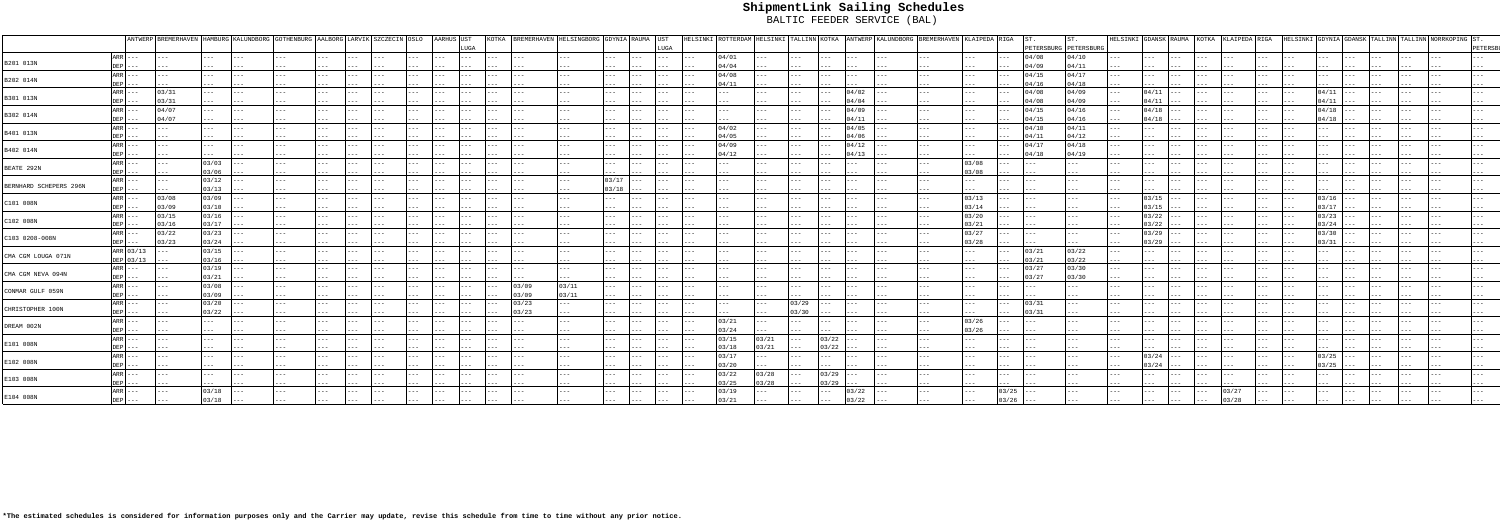|                         |                                 |                |                                                                                                                                                                                                                                                                                                                                                                                              |         |         | ANTWERP BREMERHAVEN HAMBURG KALUNDBORG GOTHENBURG AALBORG LARVIK SZCZECIN |         | AARHUS UST | kotka I       | BREMERHAVEN HELSINGBORG GDYNIA RAUMA |               | UST                |       |                  | HELSINKI ROTTERDAM HELSINKI TALLINN KOTKA |                |       |                |                | ANTWERP KALUNDBORG BREMERHAVEN KLAIPEDA RIGA |                |                |                       | HELSINKI GDANSK RAUMA           | KOTKA<br>KLAIPEDA RIGA |         |                        | HELSINKI GDYNIA GDANSK |  |      |  |
|-------------------------|---------------------------------|----------------|----------------------------------------------------------------------------------------------------------------------------------------------------------------------------------------------------------------------------------------------------------------------------------------------------------------------------------------------------------------------------------------------|---------|---------|---------------------------------------------------------------------------|---------|------------|---------------|--------------------------------------|---------------|--------------------|-------|------------------|-------------------------------------------|----------------|-------|----------------|----------------|----------------------------------------------|----------------|----------------|-----------------------|---------------------------------|------------------------|---------|------------------------|------------------------|--|------|--|
|                         |                                 |                |                                                                                                                                                                                                                                                                                                                                                                                              |         |         |                                                                           |         | LUGA       |               |                                      |               | JIGA.              |       |                  |                                           |                |       |                |                |                                              |                |                | PETERSBURG PETERSBURG |                                 |                        |         |                        |                        |  |      |  |
| E105 008N               | $ARR$ ---                       |                |                                                                                                                                                                                                                                                                                                                                                                                              |         |         |                                                                           |         | $---$      |               |                                      |               | $--$               |       | 03/24<br>0.3/2.7 |                                           |                |       |                |                |                                              |                |                |                       | 03/31<br>$- -$<br>03/31         |                        |         |                        | 04/01<br>04/01         |  |      |  |
| E201 008N               | $ARR$ ---                       |                | $---$                                                                                                                                                                                                                                                                                                                                                                                        |         | $- - -$ | $- - -$                                                                   |         | $ -$       | $-$           |                                      | $---$         | $- - -$<br>$- - -$ |       | 04/02            | 04/08                                     | 04/09          |       | $- - -$        | $- - -$        |                                              | $- -$          | 04/11          |                       | $ -$                            |                        |         |                        | $- - -$                |  |      |  |
| DEP<br>E202 008N        | $ARR$ $---$                     | $- -$          | $---$                                                                                                                                                                                                                                                                                                                                                                                        |         |         |                                                                           |         | $---$      |               |                                      | $- -$         | $- -$              |       | 04/04<br>04/09   | 04/09<br>04/15                            | 04/10<br>04/16 | $---$ | $- -$          |                |                                              | $- - -$        | 04/12<br>04/18 |                       | $- -$                           |                        |         |                        |                        |  |      |  |
|                         |                                 |                |                                                                                                                                                                                                                                                                                                                                                                                              |         |         |                                                                           |         |            |               |                                      |               |                    |       | 04/11            | 04/16                                     | 04/17          |       |                |                |                                              |                | 04/19          |                       |                                 |                        |         |                        |                        |  |      |  |
| ELBWINTER 009N          | $ARR$ $---$<br>DEP <sup>1</sup> | $--$           | $---$                                                                                                                                                                                                                                                                                                                                                                                        |         | $- - -$ | $---$                                                                     |         | $---$      |               |                                      | $---$         | $- - -$<br>$- -$   |       | 04/07<br>04/09   | $- -$                                     | $---$          | $---$ | $---$          | $- - -$        | $- - -$                                      | $- - -$        | 04/13<br>04/13 | 04/14<br>04/14        | $- -$                           |                        |         |                        |                        |  |      |  |
| ELBWATER 026N           | $ARR$ ---<br>DEP <sup>1</sup>   | $--$           | 04/02<br>04/02                                                                                                                                                                                                                                                                                                                                                                               | $  \,$  |         |                                                                           |         | $\sim$ $-$ |               |                                      | $- -$         | $- - -$<br>$- - -$ |       | 04/03<br>04/05   | 04/08<br>04/08                            | 04/09<br>04/10 |       |                | $-- -$         |                                              | $- -$          | $- -$          |                       |                                 |                        |         |                        |                        |  |      |  |
| ELBWAVE 024N            | $ARR$ $---$                     |                | 04/04<br>04/04                                                                                                                                                                                                                                                                                                                                                                               | $- -$   | $- - -$ |                                                                           |         |            |               |                                      | $- -$         |                    |       | 04/05<br>04/07   | $- -$                                     |                |       |                | $-- -$         | $---$                                        |                |                |                       | 04/10<br>$- -$<br>04/10         |                        |         |                        | 04/11<br>04/12         |  |      |  |
| ESCAPE 050N             | $ARR$ $---$                     | $--$           | $---$                                                                                                                                                                                                                                                                                                                                                                                        | $--$    |         |                                                                           |         | $---$      |               |                                      | $- -$         |                    |       | $- - -$          | $- -$                                     |                |       |                |                |                                              |                |                |                       | 03/10<br>$- -$<br>03/11         | 03/14                  |         |                        |                        |  |      |  |
| ELBSEA 031N             | $ARR$ $---$                     | 03/02<br>03/02 | 03/07<br>03/08                                                                                                                                                                                                                                                                                                                                                                               |         |         |                                                                           |         |            |               |                                      | $- -$         |                    |       |                  |                                           |                |       |                |                |                                              |                |                |                       |                                 | 03/14                  |         |                        |                        |  | 3/14 |  |
| ESPERANCE 075N          | $ARR$ ---                       | $--$           | $---$                                                                                                                                                                                                                                                                                                                                                                                        | $- -$   |         |                                                                           |         | $- -$      |               |                                      | $- -$         |                    |       |                  |                                           |                |       |                |                |                                              |                |                |                       | 02/28<br>$\frac{1}{2}$<br>03/02 | 03/02<br>$--$<br>3/03  | 0.3/0.3 | 03/03 03/06<br>$03/08$ |                        |  |      |  |
| ELBSUN 017N             | $ARR$ $---$<br>$DEP$ $---$      | 03/01<br>3/02  | 03/03<br>03/05                                                                                                                                                                                                                                                                                                                                                                               |         |         |                                                                           |         |            |               |                                      | 03/08<br>3/09 |                    |       |                  |                                           |                |       |                |                |                                              |                |                |                       | 03/10<br>$- -$<br>13/10         |                        |         |                        |                        |  |      |  |
| GERDA 012N              | $ARR$ ---<br>DEP I              | $- - -$        | 04/01<br>04/02                                                                                                                                                                                                                                                                                                                                                                               | $- -$   |         |                                                                           |         | $ -$       | 04/03<br>4/03 |                                      | $---$         | $- -$              |       |                  |                                           | 04/06<br>04/06 |       |                |                |                                              |                |                |                       | $ -$                            |                        |         |                        |                        |  |      |  |
| H101 008N               | $ARR$ ---                       | $- -$          | 03/07<br>03/08                                                                                                                                                                                                                                                                                                                                                                               | $- - -$ | $- - -$ | $- - -$                                                                   |         | $ -$       | 03/09<br>3/09 |                                      | $---$         |                    |       |                  |                                           | 03/12<br>03/13 |       | $- -$          | $- - -$        |                                              |                |                |                       |                                 |                        |         |                        |                        |  |      |  |
| H102 008N               | $ARR$ $---$<br>$DEP$ $---$      | $- - -$        | 03/14<br>03/15                                                                                                                                                                                                                                                                                                                                                                               | $- -$   | $- -$   | $---$                                                                     | $- - -$ | $   \,$    | 3/16<br>3/16  |                                      | $--$          |                    |       |                  | $- -$                                     | 03/19<br>03/20 |       |                | $-- -$         |                                              |                |                |                       | $- -$                           |                        |         |                        |                        |  |      |  |
| H103 008N               | $ARR$ $---$<br>DEP <sup>1</sup> | $- -$          | 03/21<br>$03/22$                                                                                                                                                                                                                                                                                                                                                                             | $  \,$  | $--$    |                                                                           |         | $\sim$ $-$ | 3/23<br>3/23  |                                      | $- -$         |                    |       |                  |                                           | 03/26<br>03/27 |       |                | $- -$          |                                              |                |                |                       |                                 |                        |         |                        |                        |  |      |  |
| HANNI 103N              | $ARR$ $---$                     | $---$          | $\frac{1}{2} \frac{1}{2} \frac{1}{2} \frac{1}{2} \frac{1}{2} \frac{1}{2} \frac{1}{2} \frac{1}{2} \frac{1}{2} \frac{1}{2} \frac{1}{2} \frac{1}{2} \frac{1}{2} \frac{1}{2} \frac{1}{2} \frac{1}{2} \frac{1}{2} \frac{1}{2} \frac{1}{2} \frac{1}{2} \frac{1}{2} \frac{1}{2} \frac{1}{2} \frac{1}{2} \frac{1}{2} \frac{1}{2} \frac{1}{2} \frac{1}{2} \frac{1}{2} \frac{1}{2} \frac{1}{2} \frac{$ | $  \,$  |         |                                                                           |         |            | $ -$          |                                      | $- -$         |                    |       |                  |                                           |                |       |                |                |                                              |                |                |                       | 02/19<br>$--$<br>02/19          |                        |         |                        |                        |  | 2/23 |  |
| HEINRICH EHLER 421N     | $ARR$ $---$<br>DEP <sup>I</sup> | 04/17<br>04/17 | 04/18<br>04/18                                                                                                                                                                                                                                                                                                                                                                               | $- -$   |         |                                                                           |         |            |               |                                      | $- -$         | $- -$              |       |                  |                                           |                |       |                |                |                                              |                | $- - -$        |                       | 04/19<br>$- -$<br>04/19         |                        |         |                        | 04/20<br>04/20         |  |      |  |
| IDA RAMBOW 563N         | $ARR$ $---$                     | $--$           | 03/18<br>03/18                                                                                                                                                                                                                                                                                                                                                                               | $--$    | $- - -$ |                                                                           |         | $\sim$ $-$ | $ -$          |                                      | $--$          |                    |       |                  |                                           |                |       | 03/19<br>13/19 | 03/28<br>03/28 |                                              |                | 03/30<br>03/30 | 03/31<br>0.3 / 31     | 04/01<br>$- -$<br>04/01         | $- -$                  |         |                        | 04/01<br>04/01         |  |      |  |
| KATHARINA SCHEPERS 383N | $ARR$ $---$                     | $-- -$         | 03/30<br>03/31                                                                                                                                                                                                                                                                                                                                                                               | $- -$   |         |                                                                           |         | $- -$      | 04/01<br>4/01 |                                      | $- - -$       | $--$               | 04/05 |                  |                                           |                |       |                |                |                                              |                |                |                       | $-$                             |                        |         |                        |                        |  |      |  |
| L101 008N               | $ARR$ ---<br>DEP I              | 03/08<br>3/08  | 03/09<br>03/10                                                                                                                                                                                                                                                                                                                                                                               | $- -$   | $- -$   |                                                                           |         | $ -$       | $ -$          |                                      | $---$         | $- -$<br>$- -$     |       |                  |                                           |                |       |                |                |                                              | 03/13<br>03/15 |                |                       | $ -$                            |                        |         |                        |                        |  |      |  |
| L102 008N               | $ARR$ ---                       | 03/15<br>3/15  | 03/16<br>03/17                                                                                                                                                                                                                                                                                                                                                                               |         |         |                                                                           |         | $--$       |               |                                      |               |                    |       |                  |                                           |                |       |                |                |                                              | 03/20<br>03/22 |                |                       |                                 |                        |         |                        |                        |  |      |  |
|                         |                                 |                |                                                                                                                                                                                                                                                                                                                                                                                              |         |         |                                                                           |         |            |               |                                      |               |                    |       |                  |                                           |                |       |                |                |                                              |                |                |                       |                                 |                        |         |                        |                        |  |      |  |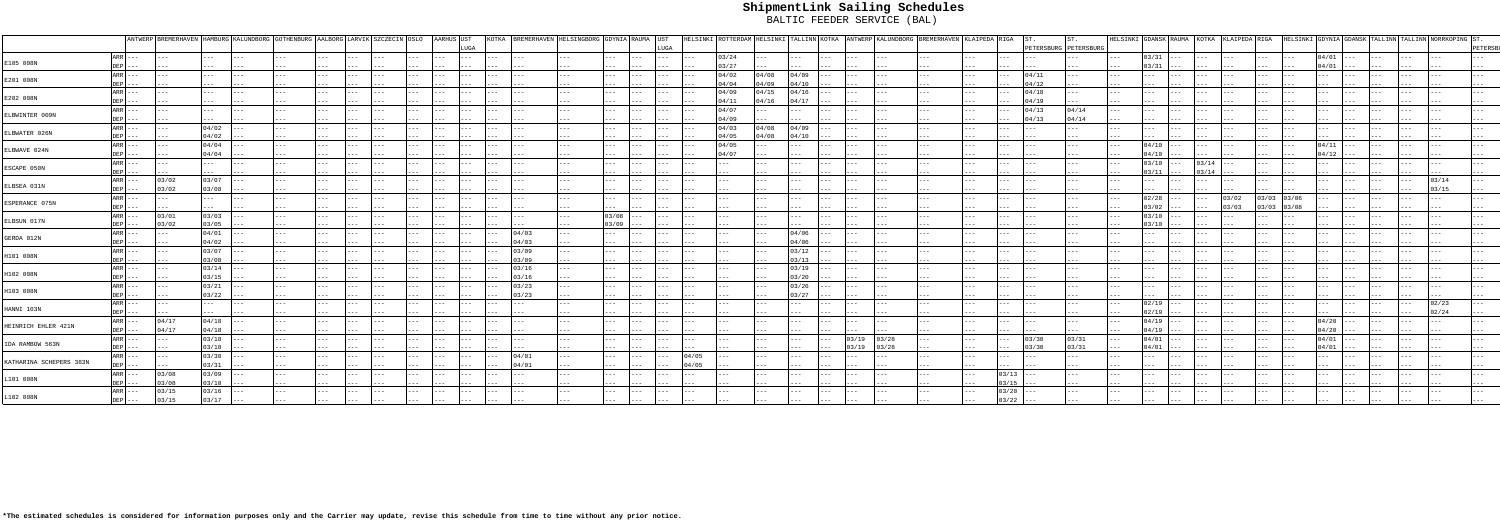|                        | ANTWERP BREMERHAVEN HAMBURG KALUNDBORG GOTHENBURG AALBORG LARVIK |         |       |  | SZCZECIN OSLO |         | AARHUS UST | . КОТКА | BREMERHAVEN HELSINGBORG GDYNIA RAUMA |              |         |       | UST   |                |       | HELSINKI ROTTERDAM HELSINKI TALLINN KOTKA |       | ANTWERP KALUNDBORG BREMERHAVEN KLAIPEDA RIGA |       |       |         |                |                       | HELSINKI GDANSK RAUMA | KOTKA<br>KLAIPEDA RIGA |  | HELSINKI GDYNIA |  |       |  |
|------------------------|------------------------------------------------------------------|---------|-------|--|---------------|---------|------------|---------|--------------------------------------|--------------|---------|-------|-------|----------------|-------|-------------------------------------------|-------|----------------------------------------------|-------|-------|---------|----------------|-----------------------|-----------------------|------------------------|--|-----------------|--|-------|--|
|                        |                                                                  |         |       |  |               |         | LUGA       |         |                                      |              |         |       | JIGA. |                |       |                                           |       |                                              |       |       |         |                | PETERSBURG PETERSBURG |                       |                        |  |                 |  |       |  |
|                        | $ARR$ $---$<br>03/22                                             | 03/23   |       |  |               | $- - -$ | $   \,$    |         |                                      |              | $- - -$ |       | $- -$ |                |       |                                           |       |                                              |       |       | 03/27   | $-- -$         |                       |                       |                        |  |                 |  |       |  |
| L103 008N              | 03/22                                                            | 03/24   |       |  |               |         |            |         |                                      |              |         |       |       |                |       |                                           |       |                                              |       |       | 03/29   |                |                       |                       |                        |  |                 |  |       |  |
|                        | ARRI-<br>02/18<br>$--$                                           | 02/19   |       |  |               |         |            |         |                                      | $\sim$ $  -$ | $---$   |       |       |                |       |                                           |       |                                              | $---$ |       | $---$   |                |                       | $- -$                 |                        |  |                 |  | 02/22 |  |
| L201 008N              | 02/18                                                            | 02/20   |       |  |               |         |            |         |                                      |              |         |       |       |                |       |                                           |       |                                              |       |       |         |                |                       |                       |                        |  |                 |  | 2/23  |  |
| NJORD 037N             | ARRI-<br>$---$<br>$- -$                                          | 02/20   | $---$ |  | 02/24         | 2/27    | $--$       |         |                                      |              | $- - -$ | $- -$ |       |                |       |                                           |       |                                              |       |       | $- -$   | $- - -$        |                       | $--$                  |                        |  |                 |  |       |  |
|                        |                                                                  | 02/22   |       |  | 2/27          | 2/27    |            |         |                                      |              |         |       |       |                |       |                                           |       |                                              |       |       |         |                |                       |                       |                        |  |                 |  |       |  |
| NORDIC ITALIA 018N     | $ARR$ $---$<br>$- -$                                             | $---$   | $- -$ |  |               | $- - -$ | $- -$      |         |                                      | $- -$        | $---$   | $- -$ |       | 03/29          | $- -$ |                                           |       |                                              | $---$ |       | $- -$   | 04/04          | 04/05                 |                       |                        |  | 04/08           |  |       |  |
|                        |                                                                  |         |       |  |               |         |            |         |                                      |              |         |       |       | 0.3 / 31       |       |                                           |       |                                              |       |       |         | 04/04          | 04/05                 |                       |                        |  | 04/09           |  |       |  |
| NAVI BALTIC 054N       | $ARR$ $---$<br>$-- -$                                            | $- - -$ |       |  |               |         |            |         |                                      |              | $- -$   | $- -$ |       | 03/26          | 04/04 | 04/05                                     |       | $- -$                                        |       |       |         |                |                       |                       |                        |  |                 |  |       |  |
|                        |                                                                  |         |       |  |               |         |            |         |                                      |              |         |       |       | 03/28          | 04/04 | 04/05                                     |       |                                              |       |       |         |                |                       |                       |                        |  |                 |  |       |  |
| SONDERBORG 077N        | ARR.<br>04/02<br>$---$                                           | 04/03   |       |  |               |         |            |         |                                      |              | $- - -$ | $- -$ | 04/07 |                |       |                                           |       | $- -$                                        |       |       |         |                |                       |                       |                        |  |                 |  |       |  |
|                        | 04/02                                                            | 04/05   |       |  |               |         |            |         |                                      |              |         |       | 14/10 |                |       |                                           |       |                                              |       |       |         |                |                       |                       |                        |  |                 |  |       |  |
| SKALAR 030N            | $ARR$ $---$<br>$-- -$                                            | $---$   |       |  |               |         |            |         |                                      |              | $- - -$ | $- -$ |       | 03/26          | $- -$ |                                           |       | 03/30                                        |       |       | $- -$   | 04/04          | 04/05                 | $ -$                  |                        |  |                 |  |       |  |
|                        |                                                                  |         |       |  |               |         |            |         |                                      |              |         |       |       | 03/29          |       |                                           |       | 3/30                                         |       |       |         | 04/04          | 04/05                 |                       |                        |  |                 |  |       |  |
| THETIS D 204N          | $APR$ $---$<br>03/13                                             | 03/15   |       |  |               |         |            |         |                                      |              | $- -$   |       |       |                |       | 03/19                                     |       |                                              |       |       |         |                |                       |                       |                        |  |                 |  |       |  |
|                        | 3/13                                                             | 03/16   |       |  |               |         |            |         |                                      |              |         |       |       |                |       |                                           |       |                                              |       |       |         |                |                       |                       |                        |  |                 |  |       |  |
| VERA RAMBOW 456N       | $ARR$ $---$<br>04/09                                             | 04/10   |       |  |               |         | $- -$      |         |                                      |              | $- - -$ | 04/15 |       |                |       |                                           |       | $- -$                                        |       |       |         |                |                       | $-$                   |                        |  |                 |  |       |  |
|                        | 04/09<br>$ARR$ $---$                                             | 04/11   |       |  |               |         |            |         |                                      |              |         | 04/15 |       |                |       |                                           |       |                                              |       |       |         |                |                       |                       |                        |  |                 |  |       |  |
| AVA D 065N             | 03/26                                                            | 03/28   |       |  |               |         |            |         |                                      |              | $- - -$ | 04/02 |       |                |       |                                           |       | $- -$                                        |       |       |         | $---$          |                       | $-$                   |                        |  |                 |  |       |  |
|                        | 03/26                                                            | 03/29   |       |  |               |         |            |         |                                      |              |         | 04/02 |       |                |       |                                           |       |                                              |       |       |         |                |                       |                       |                        |  |                 |  |       |  |
| B101 017N              | ARR 04/21<br>$- -$<br>DEP 04/21                                  | 04/22   | $- -$ |  |               |         |            |         |                                      |              | $- - -$ |       |       |                |       |                                           |       | $- -$                                        |       |       |         | 04/29          | 04/30                 | $-$                   |                        |  |                 |  |       |  |
|                        | <b>ARR</b>                                                       | 04/23   |       |  |               |         |            |         |                                      |              |         |       |       |                |       |                                           |       |                                              |       |       |         | 04/29          | 04/30                 |                       |                        |  |                 |  |       |  |
| B201 015N              | $--$<br>$--$                                                     | $---$   |       |  |               |         |            |         |                                      |              | $--$    |       |       | 04/15<br>04/18 | $- -$ |                                           |       | $- -$                                        |       |       |         | 04/22<br>04/23 | 04/24<br>04/25        | $ -$                  |                        |  |                 |  |       |  |
|                        | $- -$                                                            |         |       |  |               |         |            |         |                                      |              |         |       |       | 04/22          | $- -$ |                                           |       |                                              |       |       |         | 04/29          | 05/01                 |                       |                        |  |                 |  |       |  |
| B202 016N              | $--$                                                             |         |       |  |               |         |            |         |                                      |              | $- - -$ |       |       | 04/25          |       |                                           |       |                                              |       |       |         | 04/30          | 05/02                 | $- -$                 |                        |  |                 |  |       |  |
|                        | 04/14<br>$-- -$                                                  |         |       |  |               |         |            |         |                                      |              | $- - -$ |       |       |                |       |                                           | 04/16 |                                              |       |       |         | 04/22          | 04/23                 | 04/25                 |                        |  | 04/25           |  |       |  |
| B301 015N              | 04/14                                                            |         |       |  |               |         |            |         |                                      |              |         |       |       |                |       |                                           | 14/18 |                                              |       |       |         | 04/22          | 04/23                 | 04/25                 |                        |  | 04/25           |  |       |  |
|                        | 04/21<br>$- - -$                                                 | $- -$   |       |  |               |         |            |         |                                      |              | $- - -$ | $-$   |       |                |       |                                           | 04/23 |                                              |       |       |         | 04/29          | 04/30                 | 05/02<br>$- -$        |                        |  | 05/02           |  |       |  |
| B302 016N              | 04/21                                                            |         |       |  |               |         |            |         |                                      |              |         |       |       |                |       |                                           | 14/25 |                                              |       |       |         | 04/29          | 04/30                 | 15/02                 |                        |  | 0.5/0.2         |  |       |  |
|                        | $- - -$<br>$- - -$                                               |         |       |  |               |         |            |         |                                      |              | $- - -$ | $ -$  | $- -$ | 04/16          |       |                                           | 04/19 |                                              |       |       | $- -$   | 04/24          | 04/25                 | $ -$                  |                        |  |                 |  |       |  |
| B401 015N              |                                                                  |         |       |  |               |         |            |         |                                      |              |         |       |       | 04/19          |       |                                           | 4/20  |                                              |       |       |         | 04/25          | 04/26                 |                       |                        |  |                 |  |       |  |
|                        | $APR$ $---$                                                      | $- - -$ |       |  |               |         |            |         |                                      |              | $---$   | $- -$ | $- -$ | 04/23          | $- -$ |                                           | 04/26 |                                              | $---$ |       | $- -$   | 05/01          | 05/02                 | $- -$                 |                        |  |                 |  |       |  |
| B402 016N              |                                                                  |         |       |  |               |         |            |         |                                      |              |         |       |       | 04/26          |       |                                           | 14/27 |                                              |       |       |         | 15/02          | 05/03                 |                       |                        |  |                 |  |       |  |
|                        | <b>ARR</b><br>$---$<br>$- -$                                     | 03/11   |       |  |               |         | $- -$      |         |                                      |              | $- - -$ | $-$   | $- -$ |                |       |                                           |       |                                              |       | 03/15 | $ -$    | $- - -$        |                       | $- -$                 |                        |  |                 |  |       |  |
| BEATE 293N             |                                                                  | 03/12   |       |  |               |         |            |         |                                      |              |         |       |       |                |       |                                           |       |                                              |       | 03/15 |         |                |                       |                       |                        |  |                 |  |       |  |
|                        | $APR$ $---$                                                      | 03/20   |       |  |               |         |            |         |                                      |              | 03/26   | $- -$ |       |                |       |                                           |       |                                              |       |       | $- - -$ |                |                       | $ -$                  |                        |  |                 |  |       |  |
| BERNHARD SCHEPERS 297N |                                                                  | 03/22   |       |  |               |         |            |         |                                      |              | 03/27   |       |       |                |       |                                           |       |                                              |       |       |         |                |                       |                       |                        |  |                 |  |       |  |
|                        | $ARR$ $---$<br>03/19                                             | 03/20   |       |  |               |         |            |         |                                      |              | $---$   | 03/24 |       |                |       |                                           |       |                                              |       |       |         |                |                       |                       |                        |  |                 |  |       |  |
| C101 009N              | 03/19                                                            | 03/21   |       |  |               |         |            |         |                                      |              |         | 3/26  |       |                |       |                                           |       |                                              |       |       |         |                |                       |                       |                        |  |                 |  |       |  |
|                        |                                                                  |         |       |  |               |         |            |         |                                      |              |         |       |       |                |       |                                           |       |                                              |       |       |         |                |                       |                       |                        |  |                 |  |       |  |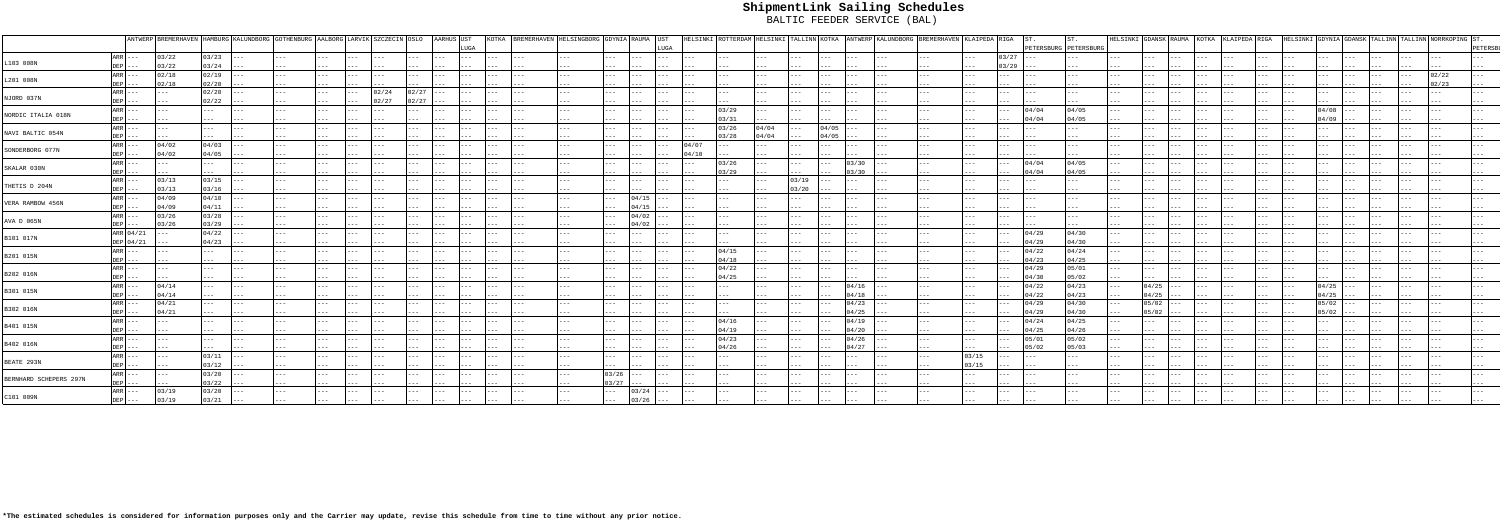|                    |              | ANTWERP BREMERHAVEN HAMBURG KALUNDBORG |       | GOTHENBURG |       | AALBORG LARVIK SZCZECIN | ARHUS UST                                                                                                                                                                                                                                                                                                                                                                                                                                      |                 | KOTKA BREMERHAVEN HELSINGBORG |       | GDYNIA RAUMA  | UST                | HELSINKI ROTTERDAM HELSINKI |       | TALLINN KOTKA |       |         |         | ANTWERP KALUNDBORG BREMERHAVEN | KLAIPEDA RIGA |         |                       | HELSINKI GDANSK RAUMA |       |       | KOTKA<br>KLAIPEDA RIGA |                 | HELSINKI | GDYNIA |  |       |  |
|--------------------|--------------|----------------------------------------|-------|------------|-------|-------------------------|------------------------------------------------------------------------------------------------------------------------------------------------------------------------------------------------------------------------------------------------------------------------------------------------------------------------------------------------------------------------------------------------------------------------------------------------|-----------------|-------------------------------|-------|---------------|--------------------|-----------------------------|-------|---------------|-------|---------|---------|--------------------------------|---------------|---------|-----------------------|-----------------------|-------|-------|------------------------|-----------------|----------|--------|--|-------|--|
|                    |              |                                        |       |            |       |                         |                                                                                                                                                                                                                                                                                                                                                                                                                                                | LUGA            |                               |       |               | LUGA               |                             |       |               |       |         |         |                                |               |         | PETERSBURG PETERSBURG |                       |       |       |                        |                 |          |        |  |       |  |
|                    | $ARR$ $---$  | 03/26                                  | 03/27 | $- -$      | $- -$ | $--$<br>$- -$           | $\frac{1}{2} \frac{1}{2} \left( \frac{1}{2} \right) + \frac{1}{2} \left( \frac{1}{2} \right) + \frac{1}{2} \left( \frac{1}{2} \right) + \frac{1}{2} \left( \frac{1}{2} \right) + \frac{1}{2} \left( \frac{1}{2} \right) + \frac{1}{2} \left( \frac{1}{2} \right) + \frac{1}{2} \left( \frac{1}{2} \right) + \frac{1}{2} \left( \frac{1}{2} \right) + \frac{1}{2} \left( \frac{1}{2} \right) + \frac{1}{2} \left( \frac{1}{2} \right) + \frac{$ | --- -           |                               |       | $---$         | 03/31<br>---       | $--$                        |       |               |       |         |         |                                | $- -$         |         |                       |                       |       | $- -$ |                        |                 |          |        |  |       |  |
| C102 009N          |              | 03/26                                  | 03/28 |            |       |                         |                                                                                                                                                                                                                                                                                                                                                                                                                                                |                 |                               |       |               | 04/02              |                             |       |               |       |         |         |                                |               |         |                       |                       |       |       |                        |                 |          |        |  |       |  |
|                    | $ARR$ $---$  | 04/02                                  | 04/03 |            |       |                         |                                                                                                                                                                                                                                                                                                                                                                                                                                                |                 |                               |       | $- -$         | 04/07              | $---$                       |       |               |       |         | $---$   | $---$                          |               |         |                       |                       |       | $- -$ |                        |                 |          |        |  |       |  |
| C103 0209-009N     | $DEP$ $---$  | 04/02                                  | 04/04 |            |       |                         |                                                                                                                                                                                                                                                                                                                                                                                                                                                |                 |                               |       |               | 04/09              |                             |       |               |       |         |         |                                |               |         |                       |                       |       |       |                        |                 |          |        |  |       |  |
|                    |              |                                        |       |            |       |                         |                                                                                                                                                                                                                                                                                                                                                                                                                                                |                 |                               |       |               |                    |                             |       |               |       |         |         |                                |               |         |                       |                       |       |       |                        |                 |          |        |  |       |  |
| CMA CGM LOUGA 072N | ARR 03/26    | $---$                                  | 03/28 |            |       |                         | $ -$                                                                                                                                                                                                                                                                                                                                                                                                                                           |                 |                               |       | $- -$         | $- - -$            |                             |       |               |       |         | $---$   | $---$<br>$- - -$               | $- - -$       | 04/02   | 04/03                 |                       |       | $- -$ |                        |                 |          |        |  |       |  |
|                    | EP 03/26     |                                        | 03/29 |            |       |                         |                                                                                                                                                                                                                                                                                                                                                                                                                                                |                 |                               |       |               |                    |                             |       |               |       |         |         |                                |               | 04/02   | 04/04                 |                       |       |       |                        |                 |          |        |  |       |  |
| CMA CGM NEVA 095N  | $ARR$ $---$  | $---$                                  | 04/03 | $- -$      |       |                         |                                                                                                                                                                                                                                                                                                                                                                                                                                                |                 |                               |       | $- -$         |                    |                             |       |               |       |         |         | $-- -$<br>$\qquad - - -$       |               | 04/10   | 04/12                 |                       |       | $- -$ |                        |                 |          |        |  |       |  |
|                    | EP   ---     |                                        | 04/05 |            |       |                         |                                                                                                                                                                                                                                                                                                                                                                                                                                                |                 |                               |       |               |                    |                             |       |               |       |         |         |                                |               | 04/11   | 04/13                 |                       |       |       |                        |                 |          |        |  |       |  |
|                    | $ARR$ $---$  | $---$                                  | 03/13 | $- -$      | $- -$ |                         | $ -$                                                                                                                                                                                                                                                                                                                                                                                                                                           | ---             | 03/15                         |       | $03/17$ $---$ | $---$              | $- - -$                     |       |               |       |         | $- - -$ | $---$                          | ---           | $- -$   |                       |                       |       | $- -$ |                        |                 |          |        |  |       |  |
| CONMAR GULF 060N   | $DFP$ $---$  |                                        | 03/14 |            |       |                         |                                                                                                                                                                                                                                                                                                                                                                                                                                                |                 | 3/15                          |       | 03/17         |                    |                             |       |               |       |         |         |                                |               |         |                       |                       |       |       |                        |                 |          |        |  |       |  |
|                    | $ARR$ $---$  | 04/04                                  | 04/06 | $- -$      | $- -$ |                         | $- -$                                                                                                                                                                                                                                                                                                                                                                                                                                          | $04/10$ $04/11$ |                               |       | $- -$         | $- - -$            |                             |       |               |       |         | $- - -$ | $---$                          | $---$         |         |                       |                       |       | $- -$ |                        |                 |          |        |  |       |  |
| CHRISTOPHER 101N   | $DEP$ $---$  | 04/04                                  | 04/07 |            |       |                         |                                                                                                                                                                                                                                                                                                                                                                                                                                                | 04/10           | 04/11                         |       |               |                    |                             |       |               |       |         |         |                                |               |         |                       |                       |       |       |                        |                 |          |        |  |       |  |
|                    | $ARR$ $---$  | $---$                                  | 03/25 | $- -$      | $- -$ |                         | $- -$                                                                                                                                                                                                                                                                                                                                                                                                                                          |                 | $- -$                         |       | $- -$         | $- - -$            | 03/26                       | $- -$ |               |       | 03/29   |         | $-- -$<br>$---$                | 04/01         |         |                       |                       |       | $- -$ | 04/03                  |                 |          |        |  |       |  |
| E101 009N          |              |                                        |       |            |       |                         |                                                                                                                                                                                                                                                                                                                                                                                                                                                |                 |                               |       |               |                    |                             |       |               |       |         |         |                                |               |         |                       |                       |       |       |                        |                 |          |        |  |       |  |
|                    |              |                                        | 03/25 |            |       |                         |                                                                                                                                                                                                                                                                                                                                                                                                                                                |                 |                               |       |               |                    | 03/28                       |       |               |       | 03/29   |         |                                | 04/02         |         |                       |                       |       |       | 04/04                  |                 |          |        |  |       |  |
| E102 009N          | $ARR$ $---$  | $-- -$                                 | $--$  |            |       |                         |                                                                                                                                                                                                                                                                                                                                                                                                                                                |                 |                               |       |               |                    | 03/29                       | 04/04 |               | 04/05 |         |         |                                |               |         |                       |                       |       |       |                        |                 |          |        |  |       |  |
|                    |              |                                        |       |            |       |                         |                                                                                                                                                                                                                                                                                                                                                                                                                                                |                 |                               |       |               |                    | 04/01                       | 04/04 |               | 04/05 |         |         |                                |               |         |                       |                       |       |       |                        |                 |          |        |  |       |  |
|                    | $ARR$ $---$  | $-- -$                                 | 04/01 | $ -$       |       |                         | $ -$                                                                                                                                                                                                                                                                                                                                                                                                                                           |                 |                               |       | $- -$         | $- -$              | 04/02                       | $- -$ |               |       | 04/05   |         | $---$                          | 04/08         |         |                       |                       |       | $- -$ | 04/10                  |                 |          |        |  |       |  |
| E103 009N          |              |                                        | 04/01 |            |       |                         |                                                                                                                                                                                                                                                                                                                                                                                                                                                |                 |                               |       |               |                    | 04/04                       |       |               |       | 04/05   |         |                                | 04/09         |         |                       |                       |       |       | 14/11                  |                 |          |        |  |       |  |
|                    | $ARR$ $---$  |                                        |       |            |       |                         |                                                                                                                                                                                                                                                                                                                                                                                                                                                |                 |                               |       |               |                    | 03/31                       |       |               |       |         |         |                                |               |         |                       |                       | 04/07 |       |                        |                 |          | 04/08  |  |       |  |
| E104 009N          |              |                                        |       |            |       |                         |                                                                                                                                                                                                                                                                                                                                                                                                                                                |                 |                               |       |               |                    | 04/03                       |       |               |       |         |         |                                |               |         |                       |                       | 04/07 |       |                        |                 |          | 04/08  |  |       |  |
|                    | $ARR$ $---$  |                                        |       |            |       |                         | $ -$                                                                                                                                                                                                                                                                                                                                                                                                                                           |                 |                               |       |               |                    | 04/05                       | 04/11 |               | 04/12 |         |         |                                |               |         |                       |                       |       | $- -$ |                        |                 |          |        |  |       |  |
| E105 009N          | $DEP$ $---$  |                                        |       |            |       |                         |                                                                                                                                                                                                                                                                                                                                                                                                                                                |                 |                               |       |               |                    | 04/08                       | 04/11 |               | 04/12 |         |         |                                |               |         |                       |                       |       |       |                        |                 |          |        |  |       |  |
|                    | $ARR$ $---$  |                                        |       |            |       |                         |                                                                                                                                                                                                                                                                                                                                                                                                                                                |                 |                               |       |               |                    |                             |       |               |       |         |         |                                |               |         |                       |                       |       |       |                        |                 |          |        |  |       |  |
| E201 009N          |              | $- - -$                                |       | $ -$       |       |                         | $ -$                                                                                                                                                                                                                                                                                                                                                                                                                                           |                 |                               |       |               | $- - -$            | 04/16                       | 04/22 | 04/23         |       |         |         |                                |               | 04/25   |                       |                       |       | $-$   |                        |                 |          |        |  |       |  |
|                    |              |                                        |       |            |       |                         |                                                                                                                                                                                                                                                                                                                                                                                                                                                |                 |                               |       |               |                    | 04/18                       | 04/23 | 04/24         |       |         |         |                                |               | 04/26   |                       |                       |       |       |                        |                 |          |        |  |       |  |
|                    | $ARR$ $---$  | $- - -$                                | $---$ | $ -$       | $- -$ |                         | $- -$                                                                                                                                                                                                                                                                                                                                                                                                                                          |                 |                               |       | $- -$         | $- - -$            | 04/23                       | 04/29 | 04/30         |       | $- - -$ | $- - -$ | $---$<br>$- -$                 | $- -$         | 05/02   |                       |                       |       | $- -$ |                        |                 |          |        |  |       |  |
| E202 009N          |              |                                        |       |            |       |                         |                                                                                                                                                                                                                                                                                                                                                                                                                                                |                 |                               |       |               |                    | 04/25                       | 04/30 | 0.5/01        |       |         |         |                                |               | 0.5/0.3 |                       |                       |       |       |                        |                 |          |        |  |       |  |
|                    | $ARR$ $---$  | $---$                                  | $--$  |            |       |                         | $- -$                                                                                                                                                                                                                                                                                                                                                                                                                                          |                 |                               |       | $---$         | $- - -$<br>$- -$   | $- - -$                     | $- -$ | $--$          |       |         |         |                                | $- -$         | $- -$   |                       |                       | 03/17 | $- -$ | 03/21                  |                 |          |        |  |       |  |
| ESCAPE 051N        |              |                                        |       |            |       |                         |                                                                                                                                                                                                                                                                                                                                                                                                                                                |                 |                               |       |               |                    |                             |       |               |       |         |         |                                |               |         |                       |                       | 03/17 |       | 3/21                   |                 |          |        |  |       |  |
|                    | $ARR$ $---$  | 03/18                                  | 03/19 |            | $- -$ |                         | $- -$                                                                                                                                                                                                                                                                                                                                                                                                                                          |                 |                               |       | $- -$         | $- - -$<br>$- - -$ |                             |       |               |       |         |         | $---$                          | $- - -$       |         |                       |                       |       | $- -$ | $ -$                   |                 |          |        |  | 03/23 |  |
| ELBSEA 032N        | $DEP$ $---$  | 03/18                                  | 03/20 |            |       |                         |                                                                                                                                                                                                                                                                                                                                                                                                                                                |                 |                               |       |               |                    |                             |       |               |       |         |         |                                |               |         |                       |                       |       |       |                        |                 |          |        |  |       |  |
|                    | $ARR$ $---$  | $---$                                  | $---$ | $ -$       |       |                         | $ -$                                                                                                                                                                                                                                                                                                                                                                                                                                           |                 |                               |       | $- -$         | $- - -$<br>$- -$   |                             |       |               |       |         | $-- -$  |                                | $- -$         |         |                       |                       | 03/07 | $- -$ | 03/08<br>$---$         | $03/10$ $03/11$ |          |        |  |       |  |
| ESPERANCE 076N     |              |                                        |       |            |       |                         |                                                                                                                                                                                                                                                                                                                                                                                                                                                |                 |                               |       |               |                    |                             |       |               |       |         |         |                                |               |         |                       |                       | 03/07 |       |                        |                 |          |        |  |       |  |
|                    |              |                                        |       |            |       |                         |                                                                                                                                                                                                                                                                                                                                                                                                                                                |                 |                               |       |               |                    |                             |       |               |       |         |         |                                |               |         |                       |                       |       |       | 3/08                   | 03/10           | 3/11     |        |  |       |  |
| ELBSUN 018N        | $ARR$ $---$  | 03/12                                  | 03/13 | $- -$      | $- -$ |                         | $3/16$ ---                                                                                                                                                                                                                                                                                                                                                                                                                                     |                 |                               |       | $---$         | ---<br>$- - -$     |                             |       |               |       |         |         | $-- -$<br>$\qquad - - -$       | $---$         |         |                       |                       |       | $- -$ | $ -$                   |                 |          |        |  |       |  |
|                    |              | 03/13                                  | 03/14 |            |       |                         |                                                                                                                                                                                                                                                                                                                                                                                                                                                |                 |                               |       |               |                    |                             |       |               |       |         |         |                                |               |         |                       |                       |       |       |                        |                 |          |        |  |       |  |
|                    | $ARR$ $---$  | 04/10                                  | 04/12 | $- -$      |       |                         | $\frac{1}{2} \frac{1}{2} \left( \frac{1}{2} \right) + \frac{1}{2} \left( \frac{1}{2} \right) + \frac{1}{2} \left( \frac{1}{2} \right) + \frac{1}{2} \left( \frac{1}{2} \right) + \frac{1}{2} \left( \frac{1}{2} \right) + \frac{1}{2} \left( \frac{1}{2} \right) + \frac{1}{2} \left( \frac{1}{2} \right) + \frac{1}{2} \left( \frac{1}{2} \right) + \frac{1}{2} \left( \frac{1}{2} \right) + \frac{1}{2} \left( \frac{1}{2} \right) + \frac{$ | $04/16$ 04/18   | $- -$                         |       | $- -$         | $---$<br>$- - -$   |                             |       | $---$         | $---$ |         |         |                                | $- - -$       |         |                       |                       |       | $- -$ |                        |                 |          |        |  |       |  |
| GERDA 013N         |              | 04/10                                  | 04/13 |            |       |                         |                                                                                                                                                                                                                                                                                                                                                                                                                                                | 04/16           | 04/18                         |       |               |                    |                             |       |               |       |         |         |                                |               |         |                       |                       |       |       |                        |                 |          |        |  |       |  |
|                    | $ARR$ $---$  | $03/17$                                | 03/18 | $- -$      |       |                         |                                                                                                                                                                                                                                                                                                                                                                                                                                                | $03/23$ 03/24   |                               | $- -$ | $---$         |                    |                             |       |               |       |         |         | $- - -$                        |               |         |                       |                       |       |       |                        |                 |          |        |  |       |  |
| H101 009N          | $DERP$ $---$ | 03/18                                  | 03/20 |            |       |                         |                                                                                                                                                                                                                                                                                                                                                                                                                                                | $03/23$ 03/25   |                               |       |               |                    |                             |       |               |       |         |         |                                |               |         |                       |                       |       |       |                        |                 |          |        |  |       |  |
|                    | $ARR$ $---$  | 03/24                                  | 03/25 |            |       |                         | $ -$                                                                                                                                                                                                                                                                                                                                                                                                                                           | $03/30$ $03/31$ | $- -$                         |       |               |                    |                             |       |               |       |         |         |                                |               |         |                       |                       |       |       |                        |                 |          |        |  |       |  |
| H102 009N          |              | 03/25                                  |       |            |       |                         |                                                                                                                                                                                                                                                                                                                                                                                                                                                | 03/30           |                               |       |               |                    |                             |       |               |       |         |         |                                |               |         |                       |                       |       |       |                        |                 |          |        |  |       |  |
|                    |              |                                        | 03/27 |            |       |                         |                                                                                                                                                                                                                                                                                                                                                                                                                                                |                 | 04/01                         |       |               |                    |                             |       |               |       |         |         |                                |               |         |                       |                       |       |       |                        |                 |          |        |  |       |  |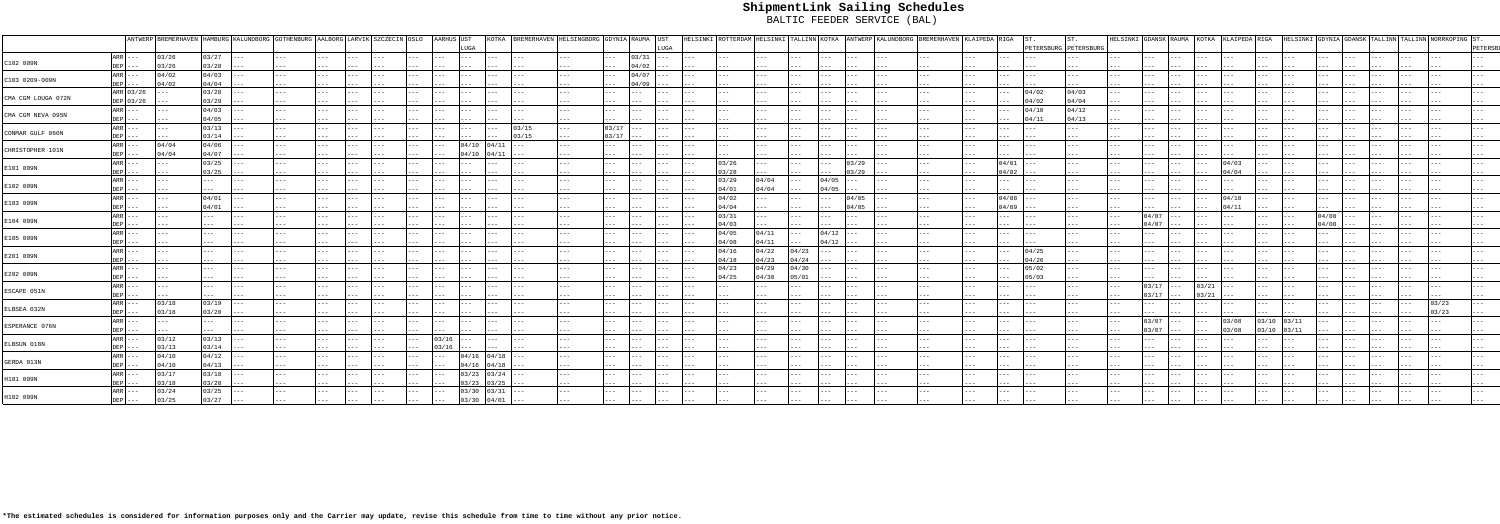| LUGA<br>PETERSBURG PETERSBURG<br><b>IJGA</b><br>$ARR$ $---$<br>03/31<br>04/01<br>04/06 04/07<br>$- - -$<br>$- -$<br>$ -$<br>$- -$<br>$--$<br>$--$<br>$- - -$<br>$---$<br>H103 009N<br>04/01<br>04/06<br>04/08<br>04/03<br>ARR <sup>I</sup><br>04/03<br>04/06<br>04/12<br>04/13<br>04/15<br>04/16<br>$---$<br>$--$<br>$- - -$<br>$- -$<br>$\frac{1}{2} \frac{1}{2} \frac{1}{2} \frac{1}{2} \frac{1}{2} \frac{1}{2} \frac{1}{2} \frac{1}{2} \frac{1}{2} \frac{1}{2} \frac{1}{2} \frac{1}{2} \frac{1}{2} \frac{1}{2} \frac{1}{2} \frac{1}{2} \frac{1}{2} \frac{1}{2} \frac{1}{2} \frac{1}{2} \frac{1}{2} \frac{1}{2} \frac{1}{2} \frac{1}{2} \frac{1}{2} \frac{1}{2} \frac{1}{2} \frac{1}{2} \frac{1}{2} \frac{1}{2} \frac{1}{2} \frac{$<br>$- -$<br>$--$<br>$-- -$<br>$--$<br>$-- -$<br>IDA RAMBOW 564N<br>04/03<br>04/12<br>04/13<br>04/17<br>04/06<br>04/15<br>03/17<br>03/19<br>03/21<br>$---$<br>$- -$<br>$--$<br>$---$<br>$ -$<br>$ -$<br>$- -$<br>$- -$<br>$--$<br>$---$<br>L101 009N<br>03/18<br>0.3 / 20<br>3/21<br><b>ARR</b><br>03/24<br>03/26<br>03/28<br>$- - -$<br>$- - -$<br>$- -$<br>$- -$<br>$- -$<br>$- -$<br>$---$<br>$---$<br>$ -$<br>L102 009N<br>03/25<br>03/27<br>3128<br>04/02<br>04/04<br>$ARR$ $---$<br>03/31<br>$ -$<br>$---$<br>$ -$<br>L103 009N<br>04/01<br>04/03<br>14/04<br><b>ARR</b><br>02/25<br>02/26<br>$---$<br>$- - -$<br>L201 009N<br>2/25<br>02/27<br>03/01<br>03/03<br>$---$<br>$---$<br>$---$<br>$- -$<br>NJORD 038N<br>3/01<br>/06 |       |
|----------------------------------------------------------------------------------------------------------------------------------------------------------------------------------------------------------------------------------------------------------------------------------------------------------------------------------------------------------------------------------------------------------------------------------------------------------------------------------------------------------------------------------------------------------------------------------------------------------------------------------------------------------------------------------------------------------------------------------------------------------------------------------------------------------------------------------------------------------------------------------------------------------------------------------------------------------------------------------------------------------------------------------------------------------------------------------------------------------------------------------------------------------------------------------------------------------------------------------------------------------------------------------------------------------------------------------------------------------------------------------------------------------------------------------------------------------------------------|-------|
|                                                                                                                                                                                                                                                                                                                                                                                                                                                                                                                                                                                                                                                                                                                                                                                                                                                                                                                                                                                                                                                                                                                                                                                                                                                                                                                                                                                                                                                                            |       |
|                                                                                                                                                                                                                                                                                                                                                                                                                                                                                                                                                                                                                                                                                                                                                                                                                                                                                                                                                                                                                                                                                                                                                                                                                                                                                                                                                                                                                                                                            |       |
|                                                                                                                                                                                                                                                                                                                                                                                                                                                                                                                                                                                                                                                                                                                                                                                                                                                                                                                                                                                                                                                                                                                                                                                                                                                                                                                                                                                                                                                                            |       |
|                                                                                                                                                                                                                                                                                                                                                                                                                                                                                                                                                                                                                                                                                                                                                                                                                                                                                                                                                                                                                                                                                                                                                                                                                                                                                                                                                                                                                                                                            |       |
|                                                                                                                                                                                                                                                                                                                                                                                                                                                                                                                                                                                                                                                                                                                                                                                                                                                                                                                                                                                                                                                                                                                                                                                                                                                                                                                                                                                                                                                                            |       |
|                                                                                                                                                                                                                                                                                                                                                                                                                                                                                                                                                                                                                                                                                                                                                                                                                                                                                                                                                                                                                                                                                                                                                                                                                                                                                                                                                                                                                                                                            |       |
|                                                                                                                                                                                                                                                                                                                                                                                                                                                                                                                                                                                                                                                                                                                                                                                                                                                                                                                                                                                                                                                                                                                                                                                                                                                                                                                                                                                                                                                                            | 13/01 |
|                                                                                                                                                                                                                                                                                                                                                                                                                                                                                                                                                                                                                                                                                                                                                                                                                                                                                                                                                                                                                                                                                                                                                                                                                                                                                                                                                                                                                                                                            |       |
| ARRI.<br>04/10<br>04/22<br>04/23<br>04/11<br>04/14<br>$---$<br>$- - -$<br>$- -$<br>$ -$<br>$ -$<br>$---$                                                                                                                                                                                                                                                                                                                                                                                                                                                                                                                                                                                                                                                                                                                                                                                                                                                                                                                                                                                                                                                                                                                                                                                                                                                                                                                                                                   |       |
| NORDIC ITALIA 019N<br>04/10<br>04/22<br>04/23<br>04/13<br>4/14<br>$ARR$ $---$<br>$- -$<br>$- -$<br>$---$                                                                                                                                                                                                                                                                                                                                                                                                                                                                                                                                                                                                                                                                                                                                                                                                                                                                                                                                                                                                                                                                                                                                                                                                                                                                                                                                                                   |       |
| 03/24<br>03/26<br>$03/31$ 04/02<br>04/03<br>$- - -$<br>$--$<br>$- -$<br>THETIS D 205N<br>03/24<br>03/27<br>3/31<br>04/03<br>04/02                                                                                                                                                                                                                                                                                                                                                                                                                                                                                                                                                                                                                                                                                                                                                                                                                                                                                                                                                                                                                                                                                                                                                                                                                                                                                                                                          |       |
| ARRI.<br>04/05<br>04/07<br>04/10<br>04/11<br>04/12<br>$---$<br>$---$<br>$- - -$<br>$- -$<br>AVA D 066N<br>04/05<br>04/08<br>04/10<br>04/11<br>04/13                                                                                                                                                                                                                                                                                                                                                                                                                                                                                                                                                                                                                                                                                                                                                                                                                                                                                                                                                                                                                                                                                                                                                                                                                                                                                                                        |       |
| 03/18<br>03/18<br>03/22<br>$- - -$<br>$- - -$<br>$--$<br>$- -$<br>$ -$<br>BEATE 294N<br>03/18<br>03/20<br>03/23                                                                                                                                                                                                                                                                                                                                                                                                                                                                                                                                                                                                                                                                                                                                                                                                                                                                                                                                                                                                                                                                                                                                                                                                                                                                                                                                                            |       |
| <b>ARR</b><br>03/29<br>04/02<br>$--$<br>$--$<br>$--$<br>$ -$<br>$---$<br>BERNHARD SCHEPERS 298N<br>0.3 / 30<br>04/03                                                                                                                                                                                                                                                                                                                                                                                                                                                                                                                                                                                                                                                                                                                                                                                                                                                                                                                                                                                                                                                                                                                                                                                                                                                                                                                                                       |       |
| 03/29<br>03/30<br>04/03<br>04/05<br>04/06<br>$- - -$<br>$---$<br>$ -$<br>$--$<br>C101 010N<br>03/30<br>03/31<br>04/04<br>04/05<br>04/07                                                                                                                                                                                                                                                                                                                                                                                                                                                                                                                                                                                                                                                                                                                                                                                                                                                                                                                                                                                                                                                                                                                                                                                                                                                                                                                                    |       |
| 04/05<br>04/10<br>04/06<br>04/12<br>04/13<br>$--$<br>$- -$<br>$ -$<br>C102 010N<br>04/06<br>04/07<br>04/11<br>14/12<br>04/14                                                                                                                                                                                                                                                                                                                                                                                                                                                                                                                                                                                                                                                                                                                                                                                                                                                                                                                                                                                                                                                                                                                                                                                                                                                                                                                                               |       |
| 04/12<br>04/13<br>04/17<br>04/20<br>04/19<br>$- - -$<br>$---$<br>$--$<br>C103 0210-010N<br>04/13<br>04/18<br>04/14<br>04/21<br>14/19                                                                                                                                                                                                                                                                                                                                                                                                                                                                                                                                                                                                                                                                                                                                                                                                                                                                                                                                                                                                                                                                                                                                                                                                                                                                                                                                       |       |
| 03/20<br>03/21<br>$--$<br>$--$<br>$ -$<br>$- -$<br>$---$<br>$- - -$<br>CONMAR GULF 061N<br>3/20<br>03/22                                                                                                                                                                                                                                                                                                                                                                                                                                                                                                                                                                                                                                                                                                                                                                                                                                                                                                                                                                                                                                                                                                                                                                                                                                                                                                                                                                   |       |
| $APR$ $---$<br>04/07<br>04/15<br>$---$<br>04/14<br>$--$<br>$- - -$<br>$ -$<br>$---$<br>$- -$<br>E101 010N<br>04/10<br>14/14<br>14/15                                                                                                                                                                                                                                                                                                                                                                                                                                                                                                                                                                                                                                                                                                                                                                                                                                                                                                                                                                                                                                                                                                                                                                                                                                                                                                                                       |       |
| <b>ARR</b><br>04/08<br>04/09<br>04/15<br>04/17<br>04/12<br>$- - -$<br>$- -$<br>$--$<br>$- -$<br>$- - -$<br>$- -$<br>$--$<br>E102 010N<br>04/08<br>04/11<br>14/12<br>04/16<br>04/18                                                                                                                                                                                                                                                                                                                                                                                                                                                                                                                                                                                                                                                                                                                                                                                                                                                                                                                                                                                                                                                                                                                                                                                                                                                                                         |       |
| $ARR$ $---$<br>04/14<br>04/21<br>04/22<br>$---$<br>$\frac{1}{2}$<br>$- - -$<br>$- -$<br>$--$<br>$- -$<br>E103 010N<br>04/22<br>04/17<br>14/21                                                                                                                                                                                                                                                                                                                                                                                                                                                                                                                                                                                                                                                                                                                                                                                                                                                                                                                                                                                                                                                                                                                                                                                                                                                                                                                              |       |
| $ARR$ $---$<br>04/12<br>04/18<br>04/19<br>$- -$<br>$---$<br>$ -$<br>E104 010N<br>04/15<br>04/18<br>04/19                                                                                                                                                                                                                                                                                                                                                                                                                                                                                                                                                                                                                                                                                                                                                                                                                                                                                                                                                                                                                                                                                                                                                                                                                                                                                                                                                                   |       |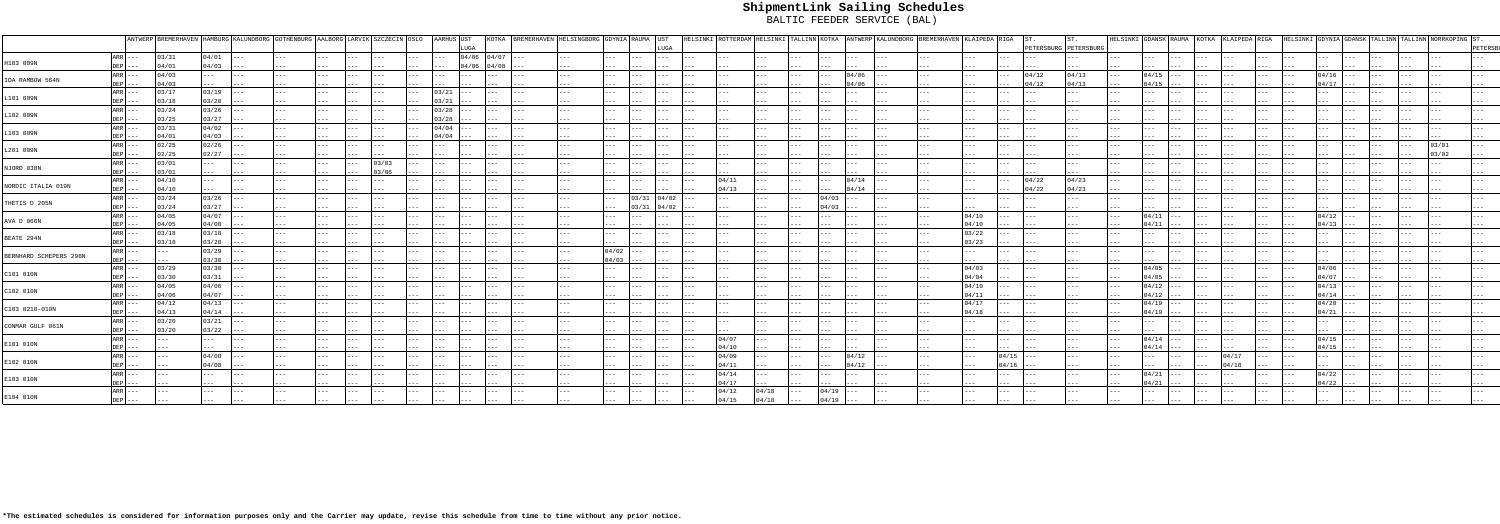| ANTWERP BREMERHAVEN HAMBURG KALUNDBORG GOTHENBURG AALBORG LARVIK<br>LUGA<br>PETERSBURG PETERSBURG<br><b>JUGA</b><br>$ARR$ $---$<br>04/15<br>04/16<br>$04/22$ ---<br>$--- 04/24$<br>04/19<br>$- -$<br>$ -$<br>$---$<br>$--$<br>$- - -$<br>$---$<br>$--$<br>$---$<br>$--$<br>$--$<br>$--$<br>$- -$<br>$- -$<br>$- - -$<br>04/15<br>04/23<br>04/18<br>04/19<br>04/25<br>$ARR$ $---$<br>03/26<br>03/30<br>03/27<br>04/01<br>$--$<br>$- - -$<br>$- -$<br>$---$<br>$---$<br>$--$<br>$---$<br>03/26<br>0.3 / 31<br>04/01<br>0.3 / 2.8<br>03/13<br>03/15<br>03/16<br>$ARR$ $---$<br>$03/12$  <br>$-- -$<br>$---$<br>$--$<br>$--$<br>$- -$<br>$---$<br>$---$<br>--- -<br>3/12<br>03/13<br>13/15<br>13/16<br>$ARR$ $---$<br>$03/17$<br>03/18<br>3/23<br>03/24<br>$---$<br>$- - -$<br>$--$<br>$---$<br>ELBSUN 019N<br>3/18<br>03/21<br>03/24<br>$APR$ $---$<br>03/28<br>04/02<br>03/30<br>$- -$<br>$ -$<br>$---$<br>$---$<br>$- -$<br>$ -$<br>$- - -$<br>$- - -$<br>$---$<br>$---$<br>$---$<br>$---$<br>$--$<br>H101 010N<br>03/29<br>3/30<br>04/03<br>$ARR$ $---$<br>04/04<br>04/06<br>04/09<br>$- -$<br>$- -$<br>$- -$<br>$---$<br>$---$<br>$---$<br>$--$<br>$---$<br>H102 010N<br>04/05<br>04/06<br>04/10<br>04/11<br>ARRI.<br>04/16<br>04/13<br>$- - -$<br>$- -$<br>$---$<br>$- - -$<br>$- -$<br>$- -$<br>$---$<br>$---$<br>$- -$<br>$---$<br>$- -$<br>H103 010N<br>04/12<br>04/13<br>04/17<br>$ARR$ $---$<br>04/27<br>04/18<br>04/20<br>04/26<br>04/29<br>04/29<br>$---$<br>$- - -$<br>$--$<br>$- -$<br>$- -$<br>$- -$<br>04/27<br>04/18<br>04/20<br>04/26<br>04/29<br>04/29<br>03/29<br>03/30<br>04/03<br>$--$<br>$- - -$<br>$- - -$<br>$- -$<br>$---$<br>$--$<br>03/29<br>04/05<br>03/31<br>04/05<br>04/06<br>04/10<br>$---$<br>$---$<br>$- - -$<br>04/07<br>04/05<br>04/12<br>04/12<br>04/13<br>04/17<br>$--$<br>$---$<br>$- -$<br>$---$<br>L103 010N<br>04/12<br>04/14<br>04/19<br>03/04<br>03/05<br>03/08<br>$- -$<br>$---$<br>$---$<br>$ -$<br>L201 010N<br>03/04<br>03/06<br>3/09<br><b>ARR</b><br>02/27<br>03/01<br>$- - -$<br>$--$<br>$- - -$<br>$ -$<br>$- -$<br>$---$<br>MASTERY D 029N<br>02/27<br>3/04<br>$- -$<br>03/09<br>03/11<br><b>ARR</b><br>3/13<br>$---$<br>$- -$<br>$- -$<br>$- -$<br>$--$<br>$-- -$<br>$--$<br>$- -$<br>$- - -$<br>$-- -$<br>$- -$<br>$---$<br>$ -$<br>NJORD 039N<br>13/09<br>03/12<br>3/13<br>04/06<br>04/08<br>04/13<br>$--$<br>$---$<br>$- - -$<br>$ -$<br>$--$<br>$---$<br>THETIS D 206N<br>04/07<br>14/08<br>04/14<br>03/25<br>03/26<br>03/29<br>$--$<br>$---$<br>$ -$<br>$- - -$<br>$- -$<br>$- -$<br>$- - -$<br>03/25<br>03/27<br>3/29<br>04/09<br>$ARR$ $---$<br>04/05<br>$---$<br>$- -$<br>$- - -$<br>$- -$<br>$- - -$<br>$---$<br>$---$<br>$---$<br>04/06<br>04/10<br>$ARR$ $---$<br>04/10<br>04/10<br>04/14<br>$---$<br>$---$<br>$---$<br>$--$<br>$  -$<br>C101 011N<br>04/10<br>04/11<br>04/16<br><b>ARR</b><br>04/16<br>04/17<br>04/21<br>$---$<br>$- - -$<br>$---$<br>$--$<br>C102 011N<br>04/16<br>04/18<br>04/23<br>$ARR$ $---$<br>04/23<br>04/24<br>04/28<br>$---$<br>$---$<br>$---$<br>C103 0211-011N<br>04/23<br>04/25<br>ገ4/30 |                        |  |  | ZCZECIN OSLO | AARHUS UST | KOTKA | <b>BREMERHAVEN</b> | HELSINGBORG | GDYNIA RAUMA | UST | HELSINKI ROTTERDAM HELSINKI | TALLINN   KOTKA | ANTWERP | KALUNDBORG | <b>BREMERHAVEN</b> | KLAIPEDA RIGA |  | HELSINKI GDANSK RAUMA | KOTKA KLAIPEDA RIGA | HELSINKI | GDYNIA |  |  |
|-------------------------------------------------------------------------------------------------------------------------------------------------------------------------------------------------------------------------------------------------------------------------------------------------------------------------------------------------------------------------------------------------------------------------------------------------------------------------------------------------------------------------------------------------------------------------------------------------------------------------------------------------------------------------------------------------------------------------------------------------------------------------------------------------------------------------------------------------------------------------------------------------------------------------------------------------------------------------------------------------------------------------------------------------------------------------------------------------------------------------------------------------------------------------------------------------------------------------------------------------------------------------------------------------------------------------------------------------------------------------------------------------------------------------------------------------------------------------------------------------------------------------------------------------------------------------------------------------------------------------------------------------------------------------------------------------------------------------------------------------------------------------------------------------------------------------------------------------------------------------------------------------------------------------------------------------------------------------------------------------------------------------------------------------------------------------------------------------------------------------------------------------------------------------------------------------------------------------------------------------------------------------------------------------------------------------------------------------------------------------------------------------------------------------------------------------------------------------------------------------------------------------------------------------------------------------------------------------------------------------------------------------------------------------------------------------------------------------------------------------------------------------------------------------------------------------------------------------------------------------------------------------------------------------------------------------------------------------------------------------------------------------------------------------------------------------------------|------------------------|--|--|--------------|------------|-------|--------------------|-------------|--------------|-----|-----------------------------|-----------------|---------|------------|--------------------|---------------|--|-----------------------|---------------------|----------|--------|--|--|
|                                                                                                                                                                                                                                                                                                                                                                                                                                                                                                                                                                                                                                                                                                                                                                                                                                                                                                                                                                                                                                                                                                                                                                                                                                                                                                                                                                                                                                                                                                                                                                                                                                                                                                                                                                                                                                                                                                                                                                                                                                                                                                                                                                                                                                                                                                                                                                                                                                                                                                                                                                                                                                                                                                                                                                                                                                                                                                                                                                                                                                                                                     |                        |  |  |              |            |       |                    |             |              |     |                             |                 |         |            |                    |               |  |                       |                     |          |        |  |  |
|                                                                                                                                                                                                                                                                                                                                                                                                                                                                                                                                                                                                                                                                                                                                                                                                                                                                                                                                                                                                                                                                                                                                                                                                                                                                                                                                                                                                                                                                                                                                                                                                                                                                                                                                                                                                                                                                                                                                                                                                                                                                                                                                                                                                                                                                                                                                                                                                                                                                                                                                                                                                                                                                                                                                                                                                                                                                                                                                                                                                                                                                                     |                        |  |  |              |            |       |                    |             |              |     |                             |                 |         |            |                    |               |  |                       |                     |          |        |  |  |
|                                                                                                                                                                                                                                                                                                                                                                                                                                                                                                                                                                                                                                                                                                                                                                                                                                                                                                                                                                                                                                                                                                                                                                                                                                                                                                                                                                                                                                                                                                                                                                                                                                                                                                                                                                                                                                                                                                                                                                                                                                                                                                                                                                                                                                                                                                                                                                                                                                                                                                                                                                                                                                                                                                                                                                                                                                                                                                                                                                                                                                                                                     | E105 010N              |  |  |              |            |       |                    |             |              |     |                             |                 |         |            |                    |               |  |                       |                     |          |        |  |  |
|                                                                                                                                                                                                                                                                                                                                                                                                                                                                                                                                                                                                                                                                                                                                                                                                                                                                                                                                                                                                                                                                                                                                                                                                                                                                                                                                                                                                                                                                                                                                                                                                                                                                                                                                                                                                                                                                                                                                                                                                                                                                                                                                                                                                                                                                                                                                                                                                                                                                                                                                                                                                                                                                                                                                                                                                                                                                                                                                                                                                                                                                                     |                        |  |  |              |            |       |                    |             |              |     |                             |                 |         |            |                    |               |  |                       |                     |          |        |  |  |
|                                                                                                                                                                                                                                                                                                                                                                                                                                                                                                                                                                                                                                                                                                                                                                                                                                                                                                                                                                                                                                                                                                                                                                                                                                                                                                                                                                                                                                                                                                                                                                                                                                                                                                                                                                                                                                                                                                                                                                                                                                                                                                                                                                                                                                                                                                                                                                                                                                                                                                                                                                                                                                                                                                                                                                                                                                                                                                                                                                                                                                                                                     | ELBSEA 033N            |  |  |              |            |       |                    |             |              |     |                             |                 |         |            |                    |               |  |                       |                     |          |        |  |  |
|                                                                                                                                                                                                                                                                                                                                                                                                                                                                                                                                                                                                                                                                                                                                                                                                                                                                                                                                                                                                                                                                                                                                                                                                                                                                                                                                                                                                                                                                                                                                                                                                                                                                                                                                                                                                                                                                                                                                                                                                                                                                                                                                                                                                                                                                                                                                                                                                                                                                                                                                                                                                                                                                                                                                                                                                                                                                                                                                                                                                                                                                                     |                        |  |  |              |            |       |                    |             |              |     |                             |                 |         |            |                    |               |  |                       |                     |          |        |  |  |
|                                                                                                                                                                                                                                                                                                                                                                                                                                                                                                                                                                                                                                                                                                                                                                                                                                                                                                                                                                                                                                                                                                                                                                                                                                                                                                                                                                                                                                                                                                                                                                                                                                                                                                                                                                                                                                                                                                                                                                                                                                                                                                                                                                                                                                                                                                                                                                                                                                                                                                                                                                                                                                                                                                                                                                                                                                                                                                                                                                                                                                                                                     | ESPERANCE 077N         |  |  |              |            |       |                    |             |              |     |                             |                 |         |            |                    |               |  |                       |                     |          |        |  |  |
|                                                                                                                                                                                                                                                                                                                                                                                                                                                                                                                                                                                                                                                                                                                                                                                                                                                                                                                                                                                                                                                                                                                                                                                                                                                                                                                                                                                                                                                                                                                                                                                                                                                                                                                                                                                                                                                                                                                                                                                                                                                                                                                                                                                                                                                                                                                                                                                                                                                                                                                                                                                                                                                                                                                                                                                                                                                                                                                                                                                                                                                                                     |                        |  |  |              |            |       |                    |             |              |     |                             |                 |         |            |                    |               |  |                       |                     |          |        |  |  |
|                                                                                                                                                                                                                                                                                                                                                                                                                                                                                                                                                                                                                                                                                                                                                                                                                                                                                                                                                                                                                                                                                                                                                                                                                                                                                                                                                                                                                                                                                                                                                                                                                                                                                                                                                                                                                                                                                                                                                                                                                                                                                                                                                                                                                                                                                                                                                                                                                                                                                                                                                                                                                                                                                                                                                                                                                                                                                                                                                                                                                                                                                     |                        |  |  |              |            |       |                    |             |              |     |                             |                 |         |            |                    |               |  |                       |                     |          |        |  |  |
|                                                                                                                                                                                                                                                                                                                                                                                                                                                                                                                                                                                                                                                                                                                                                                                                                                                                                                                                                                                                                                                                                                                                                                                                                                                                                                                                                                                                                                                                                                                                                                                                                                                                                                                                                                                                                                                                                                                                                                                                                                                                                                                                                                                                                                                                                                                                                                                                                                                                                                                                                                                                                                                                                                                                                                                                                                                                                                                                                                                                                                                                                     |                        |  |  |              |            |       |                    |             |              |     |                             |                 |         |            |                    |               |  |                       |                     |          |        |  |  |
|                                                                                                                                                                                                                                                                                                                                                                                                                                                                                                                                                                                                                                                                                                                                                                                                                                                                                                                                                                                                                                                                                                                                                                                                                                                                                                                                                                                                                                                                                                                                                                                                                                                                                                                                                                                                                                                                                                                                                                                                                                                                                                                                                                                                                                                                                                                                                                                                                                                                                                                                                                                                                                                                                                                                                                                                                                                                                                                                                                                                                                                                                     |                        |  |  |              |            |       |                    |             |              |     |                             |                 |         |            |                    |               |  |                       |                     |          |        |  |  |
|                                                                                                                                                                                                                                                                                                                                                                                                                                                                                                                                                                                                                                                                                                                                                                                                                                                                                                                                                                                                                                                                                                                                                                                                                                                                                                                                                                                                                                                                                                                                                                                                                                                                                                                                                                                                                                                                                                                                                                                                                                                                                                                                                                                                                                                                                                                                                                                                                                                                                                                                                                                                                                                                                                                                                                                                                                                                                                                                                                                                                                                                                     |                        |  |  |              |            |       |                    |             |              |     |                             |                 |         |            |                    |               |  |                       |                     |          |        |  |  |
|                                                                                                                                                                                                                                                                                                                                                                                                                                                                                                                                                                                                                                                                                                                                                                                                                                                                                                                                                                                                                                                                                                                                                                                                                                                                                                                                                                                                                                                                                                                                                                                                                                                                                                                                                                                                                                                                                                                                                                                                                                                                                                                                                                                                                                                                                                                                                                                                                                                                                                                                                                                                                                                                                                                                                                                                                                                                                                                                                                                                                                                                                     |                        |  |  |              |            |       |                    |             |              |     |                             |                 |         |            |                    |               |  |                       |                     |          |        |  |  |
|                                                                                                                                                                                                                                                                                                                                                                                                                                                                                                                                                                                                                                                                                                                                                                                                                                                                                                                                                                                                                                                                                                                                                                                                                                                                                                                                                                                                                                                                                                                                                                                                                                                                                                                                                                                                                                                                                                                                                                                                                                                                                                                                                                                                                                                                                                                                                                                                                                                                                                                                                                                                                                                                                                                                                                                                                                                                                                                                                                                                                                                                                     |                        |  |  |              |            |       |                    |             |              |     |                             |                 |         |            |                    |               |  |                       |                     |          |        |  |  |
|                                                                                                                                                                                                                                                                                                                                                                                                                                                                                                                                                                                                                                                                                                                                                                                                                                                                                                                                                                                                                                                                                                                                                                                                                                                                                                                                                                                                                                                                                                                                                                                                                                                                                                                                                                                                                                                                                                                                                                                                                                                                                                                                                                                                                                                                                                                                                                                                                                                                                                                                                                                                                                                                                                                                                                                                                                                                                                                                                                                                                                                                                     |                        |  |  |              |            |       |                    |             |              |     |                             |                 |         |            |                    |               |  |                       |                     |          |        |  |  |
|                                                                                                                                                                                                                                                                                                                                                                                                                                                                                                                                                                                                                                                                                                                                                                                                                                                                                                                                                                                                                                                                                                                                                                                                                                                                                                                                                                                                                                                                                                                                                                                                                                                                                                                                                                                                                                                                                                                                                                                                                                                                                                                                                                                                                                                                                                                                                                                                                                                                                                                                                                                                                                                                                                                                                                                                                                                                                                                                                                                                                                                                                     |                        |  |  |              |            |       |                    |             |              |     |                             |                 |         |            |                    |               |  |                       |                     |          |        |  |  |
|                                                                                                                                                                                                                                                                                                                                                                                                                                                                                                                                                                                                                                                                                                                                                                                                                                                                                                                                                                                                                                                                                                                                                                                                                                                                                                                                                                                                                                                                                                                                                                                                                                                                                                                                                                                                                                                                                                                                                                                                                                                                                                                                                                                                                                                                                                                                                                                                                                                                                                                                                                                                                                                                                                                                                                                                                                                                                                                                                                                                                                                                                     |                        |  |  |              |            |       |                    |             |              |     |                             |                 |         |            |                    |               |  |                       |                     |          |        |  |  |
|                                                                                                                                                                                                                                                                                                                                                                                                                                                                                                                                                                                                                                                                                                                                                                                                                                                                                                                                                                                                                                                                                                                                                                                                                                                                                                                                                                                                                                                                                                                                                                                                                                                                                                                                                                                                                                                                                                                                                                                                                                                                                                                                                                                                                                                                                                                                                                                                                                                                                                                                                                                                                                                                                                                                                                                                                                                                                                                                                                                                                                                                                     | IDA RAMBOW 565N        |  |  |              |            |       |                    |             |              |     |                             |                 |         |            |                    |               |  |                       |                     |          |        |  |  |
|                                                                                                                                                                                                                                                                                                                                                                                                                                                                                                                                                                                                                                                                                                                                                                                                                                                                                                                                                                                                                                                                                                                                                                                                                                                                                                                                                                                                                                                                                                                                                                                                                                                                                                                                                                                                                                                                                                                                                                                                                                                                                                                                                                                                                                                                                                                                                                                                                                                                                                                                                                                                                                                                                                                                                                                                                                                                                                                                                                                                                                                                                     |                        |  |  |              |            |       |                    |             |              |     |                             |                 |         |            |                    |               |  |                       |                     |          |        |  |  |
|                                                                                                                                                                                                                                                                                                                                                                                                                                                                                                                                                                                                                                                                                                                                                                                                                                                                                                                                                                                                                                                                                                                                                                                                                                                                                                                                                                                                                                                                                                                                                                                                                                                                                                                                                                                                                                                                                                                                                                                                                                                                                                                                                                                                                                                                                                                                                                                                                                                                                                                                                                                                                                                                                                                                                                                                                                                                                                                                                                                                                                                                                     | L101 010N              |  |  |              |            |       |                    |             |              |     |                             |                 |         |            |                    |               |  |                       |                     |          |        |  |  |
|                                                                                                                                                                                                                                                                                                                                                                                                                                                                                                                                                                                                                                                                                                                                                                                                                                                                                                                                                                                                                                                                                                                                                                                                                                                                                                                                                                                                                                                                                                                                                                                                                                                                                                                                                                                                                                                                                                                                                                                                                                                                                                                                                                                                                                                                                                                                                                                                                                                                                                                                                                                                                                                                                                                                                                                                                                                                                                                                                                                                                                                                                     |                        |  |  |              |            |       |                    |             |              |     |                             |                 |         |            |                    |               |  |                       |                     |          |        |  |  |
|                                                                                                                                                                                                                                                                                                                                                                                                                                                                                                                                                                                                                                                                                                                                                                                                                                                                                                                                                                                                                                                                                                                                                                                                                                                                                                                                                                                                                                                                                                                                                                                                                                                                                                                                                                                                                                                                                                                                                                                                                                                                                                                                                                                                                                                                                                                                                                                                                                                                                                                                                                                                                                                                                                                                                                                                                                                                                                                                                                                                                                                                                     | L102 010N              |  |  |              |            |       |                    |             |              |     |                             |                 |         |            |                    |               |  |                       |                     |          |        |  |  |
|                                                                                                                                                                                                                                                                                                                                                                                                                                                                                                                                                                                                                                                                                                                                                                                                                                                                                                                                                                                                                                                                                                                                                                                                                                                                                                                                                                                                                                                                                                                                                                                                                                                                                                                                                                                                                                                                                                                                                                                                                                                                                                                                                                                                                                                                                                                                                                                                                                                                                                                                                                                                                                                                                                                                                                                                                                                                                                                                                                                                                                                                                     |                        |  |  |              |            |       |                    |             |              |     |                             |                 |         |            |                    |               |  |                       |                     |          |        |  |  |
|                                                                                                                                                                                                                                                                                                                                                                                                                                                                                                                                                                                                                                                                                                                                                                                                                                                                                                                                                                                                                                                                                                                                                                                                                                                                                                                                                                                                                                                                                                                                                                                                                                                                                                                                                                                                                                                                                                                                                                                                                                                                                                                                                                                                                                                                                                                                                                                                                                                                                                                                                                                                                                                                                                                                                                                                                                                                                                                                                                                                                                                                                     |                        |  |  |              |            |       |                    |             |              |     |                             |                 |         |            |                    |               |  |                       |                     |          |        |  |  |
|                                                                                                                                                                                                                                                                                                                                                                                                                                                                                                                                                                                                                                                                                                                                                                                                                                                                                                                                                                                                                                                                                                                                                                                                                                                                                                                                                                                                                                                                                                                                                                                                                                                                                                                                                                                                                                                                                                                                                                                                                                                                                                                                                                                                                                                                                                                                                                                                                                                                                                                                                                                                                                                                                                                                                                                                                                                                                                                                                                                                                                                                                     |                        |  |  |              |            |       |                    |             |              |     |                             |                 |         |            |                    |               |  |                       |                     |          |        |  |  |
|                                                                                                                                                                                                                                                                                                                                                                                                                                                                                                                                                                                                                                                                                                                                                                                                                                                                                                                                                                                                                                                                                                                                                                                                                                                                                                                                                                                                                                                                                                                                                                                                                                                                                                                                                                                                                                                                                                                                                                                                                                                                                                                                                                                                                                                                                                                                                                                                                                                                                                                                                                                                                                                                                                                                                                                                                                                                                                                                                                                                                                                                                     |                        |  |  |              |            |       |                    |             |              |     |                             |                 |         |            |                    |               |  |                       |                     |          |        |  |  |
|                                                                                                                                                                                                                                                                                                                                                                                                                                                                                                                                                                                                                                                                                                                                                                                                                                                                                                                                                                                                                                                                                                                                                                                                                                                                                                                                                                                                                                                                                                                                                                                                                                                                                                                                                                                                                                                                                                                                                                                                                                                                                                                                                                                                                                                                                                                                                                                                                                                                                                                                                                                                                                                                                                                                                                                                                                                                                                                                                                                                                                                                                     |                        |  |  |              |            |       |                    |             |              |     |                             |                 |         |            |                    |               |  |                       |                     |          |        |  |  |
|                                                                                                                                                                                                                                                                                                                                                                                                                                                                                                                                                                                                                                                                                                                                                                                                                                                                                                                                                                                                                                                                                                                                                                                                                                                                                                                                                                                                                                                                                                                                                                                                                                                                                                                                                                                                                                                                                                                                                                                                                                                                                                                                                                                                                                                                                                                                                                                                                                                                                                                                                                                                                                                                                                                                                                                                                                                                                                                                                                                                                                                                                     |                        |  |  |              |            |       |                    |             |              |     |                             |                 |         |            |                    |               |  |                       |                     |          |        |  |  |
|                                                                                                                                                                                                                                                                                                                                                                                                                                                                                                                                                                                                                                                                                                                                                                                                                                                                                                                                                                                                                                                                                                                                                                                                                                                                                                                                                                                                                                                                                                                                                                                                                                                                                                                                                                                                                                                                                                                                                                                                                                                                                                                                                                                                                                                                                                                                                                                                                                                                                                                                                                                                                                                                                                                                                                                                                                                                                                                                                                                                                                                                                     |                        |  |  |              |            |       |                    |             |              |     |                             |                 |         |            |                    |               |  |                       |                     |          |        |  |  |
|                                                                                                                                                                                                                                                                                                                                                                                                                                                                                                                                                                                                                                                                                                                                                                                                                                                                                                                                                                                                                                                                                                                                                                                                                                                                                                                                                                                                                                                                                                                                                                                                                                                                                                                                                                                                                                                                                                                                                                                                                                                                                                                                                                                                                                                                                                                                                                                                                                                                                                                                                                                                                                                                                                                                                                                                                                                                                                                                                                                                                                                                                     |                        |  |  |              |            |       |                    |             |              |     |                             |                 |         |            |                    |               |  |                       |                     |          |        |  |  |
|                                                                                                                                                                                                                                                                                                                                                                                                                                                                                                                                                                                                                                                                                                                                                                                                                                                                                                                                                                                                                                                                                                                                                                                                                                                                                                                                                                                                                                                                                                                                                                                                                                                                                                                                                                                                                                                                                                                                                                                                                                                                                                                                                                                                                                                                                                                                                                                                                                                                                                                                                                                                                                                                                                                                                                                                                                                                                                                                                                                                                                                                                     |                        |  |  |              |            |       |                    |             |              |     |                             |                 |         |            |                    |               |  |                       |                     |          |        |  |  |
|                                                                                                                                                                                                                                                                                                                                                                                                                                                                                                                                                                                                                                                                                                                                                                                                                                                                                                                                                                                                                                                                                                                                                                                                                                                                                                                                                                                                                                                                                                                                                                                                                                                                                                                                                                                                                                                                                                                                                                                                                                                                                                                                                                                                                                                                                                                                                                                                                                                                                                                                                                                                                                                                                                                                                                                                                                                                                                                                                                                                                                                                                     |                        |  |  |              |            |       |                    |             |              |     |                             |                 |         |            |                    |               |  |                       |                     |          |        |  |  |
|                                                                                                                                                                                                                                                                                                                                                                                                                                                                                                                                                                                                                                                                                                                                                                                                                                                                                                                                                                                                                                                                                                                                                                                                                                                                                                                                                                                                                                                                                                                                                                                                                                                                                                                                                                                                                                                                                                                                                                                                                                                                                                                                                                                                                                                                                                                                                                                                                                                                                                                                                                                                                                                                                                                                                                                                                                                                                                                                                                                                                                                                                     |                        |  |  |              |            |       |                    |             |              |     |                             |                 |         |            |                    |               |  |                       |                     |          |        |  |  |
|                                                                                                                                                                                                                                                                                                                                                                                                                                                                                                                                                                                                                                                                                                                                                                                                                                                                                                                                                                                                                                                                                                                                                                                                                                                                                                                                                                                                                                                                                                                                                                                                                                                                                                                                                                                                                                                                                                                                                                                                                                                                                                                                                                                                                                                                                                                                                                                                                                                                                                                                                                                                                                                                                                                                                                                                                                                                                                                                                                                                                                                                                     |                        |  |  |              |            |       |                    |             |              |     |                             |                 |         |            |                    |               |  |                       |                     |          |        |  |  |
|                                                                                                                                                                                                                                                                                                                                                                                                                                                                                                                                                                                                                                                                                                                                                                                                                                                                                                                                                                                                                                                                                                                                                                                                                                                                                                                                                                                                                                                                                                                                                                                                                                                                                                                                                                                                                                                                                                                                                                                                                                                                                                                                                                                                                                                                                                                                                                                                                                                                                                                                                                                                                                                                                                                                                                                                                                                                                                                                                                                                                                                                                     | BEATE 295N             |  |  |              |            |       |                    |             |              |     |                             |                 |         |            |                    |               |  |                       |                     |          |        |  |  |
|                                                                                                                                                                                                                                                                                                                                                                                                                                                                                                                                                                                                                                                                                                                                                                                                                                                                                                                                                                                                                                                                                                                                                                                                                                                                                                                                                                                                                                                                                                                                                                                                                                                                                                                                                                                                                                                                                                                                                                                                                                                                                                                                                                                                                                                                                                                                                                                                                                                                                                                                                                                                                                                                                                                                                                                                                                                                                                                                                                                                                                                                                     |                        |  |  |              |            |       |                    |             |              |     |                             |                 |         |            |                    |               |  |                       |                     |          |        |  |  |
|                                                                                                                                                                                                                                                                                                                                                                                                                                                                                                                                                                                                                                                                                                                                                                                                                                                                                                                                                                                                                                                                                                                                                                                                                                                                                                                                                                                                                                                                                                                                                                                                                                                                                                                                                                                                                                                                                                                                                                                                                                                                                                                                                                                                                                                                                                                                                                                                                                                                                                                                                                                                                                                                                                                                                                                                                                                                                                                                                                                                                                                                                     | BERNHARD SCHEPERS 299N |  |  |              |            |       |                    |             |              |     |                             |                 |         |            |                    |               |  |                       |                     |          |        |  |  |
|                                                                                                                                                                                                                                                                                                                                                                                                                                                                                                                                                                                                                                                                                                                                                                                                                                                                                                                                                                                                                                                                                                                                                                                                                                                                                                                                                                                                                                                                                                                                                                                                                                                                                                                                                                                                                                                                                                                                                                                                                                                                                                                                                                                                                                                                                                                                                                                                                                                                                                                                                                                                                                                                                                                                                                                                                                                                                                                                                                                                                                                                                     |                        |  |  |              |            |       |                    |             |              |     |                             |                 |         |            |                    |               |  |                       |                     |          |        |  |  |
|                                                                                                                                                                                                                                                                                                                                                                                                                                                                                                                                                                                                                                                                                                                                                                                                                                                                                                                                                                                                                                                                                                                                                                                                                                                                                                                                                                                                                                                                                                                                                                                                                                                                                                                                                                                                                                                                                                                                                                                                                                                                                                                                                                                                                                                                                                                                                                                                                                                                                                                                                                                                                                                                                                                                                                                                                                                                                                                                                                                                                                                                                     |                        |  |  |              |            |       |                    |             |              |     |                             |                 |         |            |                    |               |  |                       |                     |          |        |  |  |
|                                                                                                                                                                                                                                                                                                                                                                                                                                                                                                                                                                                                                                                                                                                                                                                                                                                                                                                                                                                                                                                                                                                                                                                                                                                                                                                                                                                                                                                                                                                                                                                                                                                                                                                                                                                                                                                                                                                                                                                                                                                                                                                                                                                                                                                                                                                                                                                                                                                                                                                                                                                                                                                                                                                                                                                                                                                                                                                                                                                                                                                                                     |                        |  |  |              |            |       |                    |             |              |     |                             |                 |         |            |                    |               |  |                       |                     |          |        |  |  |
|                                                                                                                                                                                                                                                                                                                                                                                                                                                                                                                                                                                                                                                                                                                                                                                                                                                                                                                                                                                                                                                                                                                                                                                                                                                                                                                                                                                                                                                                                                                                                                                                                                                                                                                                                                                                                                                                                                                                                                                                                                                                                                                                                                                                                                                                                                                                                                                                                                                                                                                                                                                                                                                                                                                                                                                                                                                                                                                                                                                                                                                                                     |                        |  |  |              |            |       |                    |             |              |     |                             |                 |         |            |                    |               |  |                       |                     |          |        |  |  |
|                                                                                                                                                                                                                                                                                                                                                                                                                                                                                                                                                                                                                                                                                                                                                                                                                                                                                                                                                                                                                                                                                                                                                                                                                                                                                                                                                                                                                                                                                                                                                                                                                                                                                                                                                                                                                                                                                                                                                                                                                                                                                                                                                                                                                                                                                                                                                                                                                                                                                                                                                                                                                                                                                                                                                                                                                                                                                                                                                                                                                                                                                     |                        |  |  |              |            |       |                    |             |              |     |                             |                 |         |            |                    |               |  |                       |                     |          |        |  |  |
|                                                                                                                                                                                                                                                                                                                                                                                                                                                                                                                                                                                                                                                                                                                                                                                                                                                                                                                                                                                                                                                                                                                                                                                                                                                                                                                                                                                                                                                                                                                                                                                                                                                                                                                                                                                                                                                                                                                                                                                                                                                                                                                                                                                                                                                                                                                                                                                                                                                                                                                                                                                                                                                                                                                                                                                                                                                                                                                                                                                                                                                                                     |                        |  |  |              |            |       |                    |             |              |     |                             |                 |         |            |                    |               |  |                       |                     |          |        |  |  |
|                                                                                                                                                                                                                                                                                                                                                                                                                                                                                                                                                                                                                                                                                                                                                                                                                                                                                                                                                                                                                                                                                                                                                                                                                                                                                                                                                                                                                                                                                                                                                                                                                                                                                                                                                                                                                                                                                                                                                                                                                                                                                                                                                                                                                                                                                                                                                                                                                                                                                                                                                                                                                                                                                                                                                                                                                                                                                                                                                                                                                                                                                     |                        |  |  |              |            |       |                    |             |              |     |                             |                 |         |            |                    |               |  |                       |                     |          |        |  |  |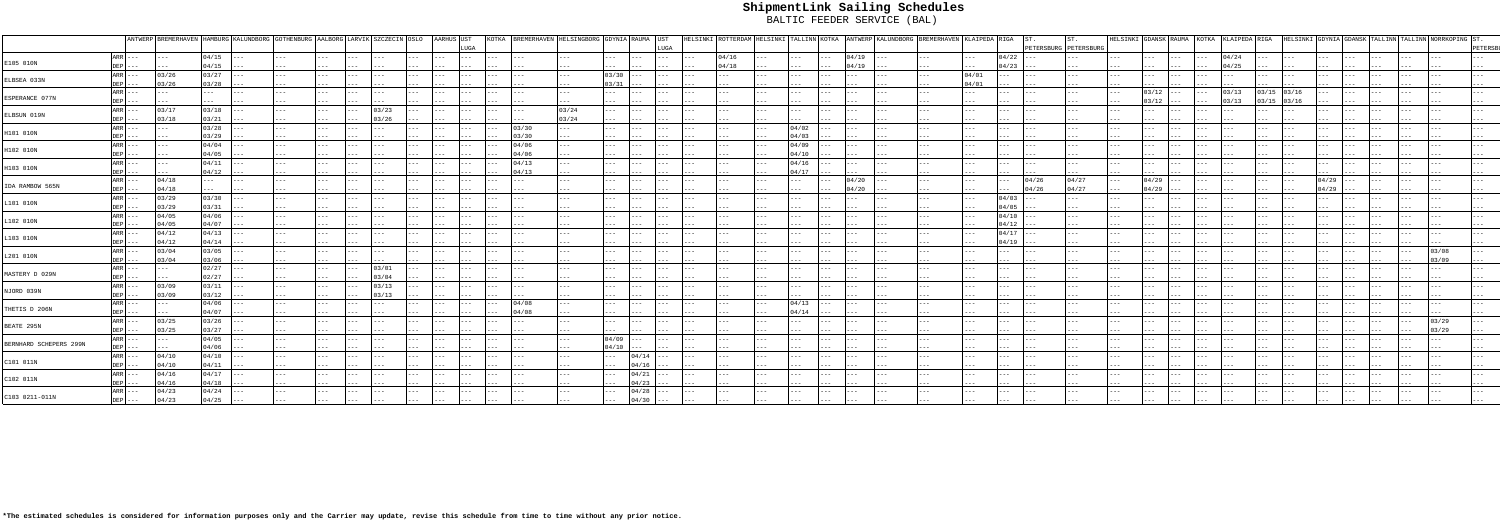|                    | ANTWERP BREMERHAVEN HAMBURG KALUNDBORG GOTHENBURG AALBORG LARVIK |                |       |       | SZCZECIN OSLO |         | AARHUS UST    | KOTKA | BREMERHAVEN HELSINGBORG GDYNIA RAUMA |       |         |       | UST         |       |       | HELSINKI ROTTERDAM HELSINKI TALLINN KOTKA | ANTWERP<br>KALUNDBORG | BREMERHAVEN I | KLAIPEDA RIGA |         |         |                       |       | HELSINKI GDANSK RAUMA |         | KOTKA KLAIPEDA RIGA |       | GDYNIA<br>HELSINKI |  |       |  |
|--------------------|------------------------------------------------------------------|----------------|-------|-------|---------------|---------|---------------|-------|--------------------------------------|-------|---------|-------|-------------|-------|-------|-------------------------------------------|-----------------------|---------------|---------------|---------|---------|-----------------------|-------|-----------------------|---------|---------------------|-------|--------------------|--|-------|--|
|                    |                                                                  |                |       |       |               |         | LUGA          |       |                                      |       |         |       | <b>JUGA</b> |       |       |                                           |                       |               |               |         |         | PETERSBURG PETERSBURG |       |                       |         |                     |       |                    |  |       |  |
|                    | ARR 04/08<br>$---$                                               | 04/09          |       |       |               | $- - -$ | $- -$         |       |                                      |       | $- - -$ | $ -$  | $- -$       |       |       |                                           |                       |               |               | $- - -$ | 04/16   | 04/17                 |       | $---$                 |         |                     |       |                    |  |       |  |
| CMA CGM LOUGA 073N | 04/08                                                            | 04/10          |       |       |               |         |               |       |                                      |       |         |       |             |       |       |                                           |                       |               |               |         | 04/16   | 04/17                 |       |                       |         |                     |       |                    |  |       |  |
|                    | $ARR$ $---$<br>$- - -$                                           | $---$          |       |       |               |         |               |       |                                      | $--$  | $- - -$ | $ -$  |             |       |       |                                           |                       | $---$         |               | $---$   |         |                       |       | $03/25$  <br>$--$     |         |                     |       |                    |  |       |  |
| CONMAR GULF 062N   |                                                                  |                |       |       |               |         |               |       |                                      |       |         |       |             |       |       |                                           |                       |               |               |         |         |                       |       | 13/26                 |         |                     |       |                    |  |       |  |
|                    | $ARR$ $---$<br>$- - -$                                           | $---$          |       |       |               |         |               |       |                                      |       | $- - -$ | $- -$ | $--$        | 04/19 | 04/25 | 04/26<br>$- -$                            | $-- -$                |               |               | $- -$   | $---$   |                       | $- -$ | $--$                  |         |                     |       |                    |  |       |  |
| E101 011N          |                                                                  |                |       |       |               |         |               |       |                                      |       |         |       |             | 04/22 | 04/25 | 04/26                                     |                       |               |               |         |         |                       |       |                       |         |                     |       |                    |  |       |  |
| E102 011N          | $ARR$ $---$<br>$- -$                                             | $---$          |       |       |               |         |               |       |                                      | $- -$ | $- - -$ | $ -$  |             | 04/21 | $- -$ | $- - -$<br>$- -$                          | $- -$                 | $---$         |               | $---$   |         |                       |       | 04/28<br>$- -$        |         |                     |       | 04/29              |  |       |  |
|                    |                                                                  |                |       |       |               |         |               |       |                                      |       |         |       |             | 04/24 |       |                                           |                       |               |               |         |         |                       |       | 14/28                 |         |                     |       | 04/29              |  |       |  |
| E104 011N          | $ARR$ $---$<br>$- -$                                             | 04/22          |       |       |               |         |               |       |                                      |       | $- - -$ | $- -$ |             | 04/23 |       | $---$<br>$- -$                            | 04/26                 |               |               | 04/29   | $---$   |                       |       | $--$                  |         | 105/01              |       |                    |  |       |  |
|                    |                                                                  | 04/22          |       |       |               |         |               |       |                                      |       |         |       |             | 04/25 |       |                                           | 04/26                 |               |               | 04/30   |         |                       |       |                       |         | 05/02               |       |                    |  |       |  |
| ELBSEA 034N        | $ARR$ $---$                                                      | 04/03          |       |       |               |         |               |       |                                      |       | $- - -$ |       |             | $- -$ |       |                                           |                       |               |               | $---$   | $- - -$ |                       |       |                       |         |                     |       |                    |  | 04/07 |  |
|                    |                                                                  | 04/04          |       |       |               |         |               |       |                                      |       |         |       |             |       |       |                                           |                       |               |               |         |         |                       |       |                       |         |                     |       |                    |  |       |  |
| ESPERANCE 078N     | $ARR$ $---$<br>$- - -$                                           | $---$          |       |       |               |         |               |       |                                      |       | $- -$   |       |             |       |       |                                           | $- -$                 |               |               |         | $---$   |                       |       | 03/19<br>$--$         | $- - -$ | 03/20               | 03/22 | 03/23              |  |       |  |
|                    |                                                                  |                |       |       |               |         |               |       |                                      |       |         |       |             |       |       |                                           |                       |               |               |         |         |                       |       | 3/19                  |         | 3/20                |       |                    |  |       |  |
| ELBSUN 020N        | $APR$ $---$<br>03/27                                             | 03/28          |       |       |               |         |               |       |                                      |       | $- - -$ |       |             |       |       |                                           |                       |               |               | $- - -$ |         |                       |       | $ -$                  |         |                     |       |                    |  | 03/30 |  |
|                    | 3/27                                                             | 03/29          |       |       |               |         |               |       |                                      |       |         |       |             |       |       |                                           |                       |               |               |         |         |                       |       |                       |         |                     |       |                    |  |       |  |
| H101 011N          | $ARR$ $---$<br>04/07                                             | 04/08          |       |       |               | $- - -$ | 04/13         | 04/14 |                                      |       | $- - -$ | $-$   |             |       |       |                                           |                       |               |               |         | $- - -$ |                       |       | $--$                  |         |                     |       |                    |  |       |  |
|                    | 04/08                                                            | 04/10          |       |       |               |         | 04/13         | 04/15 |                                      |       |         |       |             |       |       |                                           |                       |               |               |         |         |                       |       |                       |         |                     |       |                    |  |       |  |
| H102 011N          | ARR.<br>04/14<br>$- - -$                                         | 04/15          |       |       |               | $- - -$ | 04/20         | 04/21 |                                      |       | $- -$   |       |             |       |       |                                           |                       |               |               | $- - -$ | $---$   |                       |       | $ -$                  |         |                     |       |                    |  |       |  |
|                    | 04/15                                                            | 04/17          |       |       |               |         | 04/20         | 04/22 |                                      |       |         |       |             |       |       |                                           |                       |               |               |         |         |                       |       |                       |         |                     |       |                    |  |       |  |
| H103 011N          | <b>ARR</b><br>04/21<br>$- -$                                     | 04/22          | $- -$ |       |               | $- - -$ | 04/27         | 04/28 | $- -$                                | $---$ | $---$   | $ -$  |             |       |       |                                           |                       |               |               |         | $---$   |                       |       | $--$                  |         |                     |       |                    |  |       |  |
|                    | 04/22<br><b>ARR</b>                                              | 04/24          |       |       |               |         | 04/27         | 04/29 |                                      |       |         |       |             |       |       |                                           |                       |               |               |         |         |                       |       |                       |         |                     |       |                    |  |       |  |
| L101 011N          | 04/07<br>$- -$                                                   | 04/09          |       | $- -$ |               | $- - -$ | 04/11         | $- -$ | $---$                                |       | $- -$   |       |             |       | $- -$ |                                           |                       |               |               |         | $---$   |                       |       | $--$                  |         |                     |       |                    |  |       |  |
|                    | 04/08                                                            | 04/10          |       |       |               |         | 4/11          |       |                                      |       |         |       |             |       |       |                                           |                       |               |               |         |         |                       |       |                       |         |                     |       |                    |  |       |  |
| L102 011N          | 04/14                                                            | 04/16          |       |       |               |         | 04/18         | $- -$ | $- -$                                |       | $---$   |       |             |       |       |                                           |                       |               |               |         |         |                       |       | $--$                  |         |                     |       |                    |  |       |  |
|                    | 04/15                                                            | 04/17          |       |       |               |         | 04/18         |       |                                      |       |         |       |             |       |       |                                           |                       |               |               |         |         |                       |       |                       |         |                     |       |                    |  |       |  |
| L103 011N          | 04/21<br>$---$<br>04/22                                          | 04/23<br>04/24 |       |       | $ -$          |         | 04/25<br>4/25 |       |                                      |       |         |       |             |       |       |                                           |                       |               |               |         |         |                       |       | $ -$                  |         |                     |       |                    |  |       |  |
|                    | 03/11<br>$-- -$                                                  | 03/12          |       |       |               |         |               |       |                                      |       | $- - -$ | $ -$  |             |       |       |                                           |                       |               |               | $- - -$ |         |                       |       | $--$                  |         |                     |       |                    |  | 03/15 |  |
| L201 011N          | 03/11                                                            | 03/13          |       |       |               |         |               |       |                                      |       |         |       |             |       |       |                                           |                       |               |               |         |         |                       |       |                       |         |                     |       |                    |  | 3/16  |  |
|                    | 04/16<br>$--$                                                    | 04/18          |       |       |               |         | $- -$         | 04/21 | $- -$                                |       |         |       |             |       |       |                                           |                       |               |               |         |         |                       |       | $- -$                 |         |                     |       |                    |  |       |  |
| THETIS D 207N      | 04/16                                                            | 04/19          |       |       |               |         |               | 14/21 |                                      |       |         |       |             |       |       |                                           |                       |               |               |         |         |                       |       |                       |         |                     |       |                    |  |       |  |
|                    | <b>ARR</b><br>$---$<br>$--$                                      | 04/01          | $- -$ |       |               |         |               | $- -$ |                                      |       | $- - -$ | $- -$ |             |       |       |                                           |                       |               | 04/05         | $- - -$ |         |                       |       | $--$                  |         |                     |       |                    |  |       |  |
| BEATE 296N         |                                                                  | 04/02          |       |       |               |         |               |       |                                      |       |         |       |             |       |       |                                           |                       |               | 04/05         |         |         |                       |       |                       |         |                     |       |                    |  |       |  |
|                    | $ARR$ $---$<br>04/19                                             | 04/20          |       |       |               |         |               |       |                                      |       | $- -$   | $ -$  |             |       |       |                                           |                       |               | 04/24         |         | $---$   |                       |       | 04/26<br>$--$         |         |                     |       | 04/27              |  |       |  |
| C101 012N          | 04/20                                                            | 04/21          |       |       |               |         |               |       |                                      |       |         |       |             |       |       |                                           |                       |               | 04/25         |         |         |                       |       | 14/26                 |         |                     |       | 04/28              |  |       |  |
|                    | ARRI.<br>$---$<br>$-- -$                                         | $---$          |       |       |               |         |               |       |                                      |       | $- - -$ | $ -$  |             |       |       |                                           |                       |               |               | $---$   |         |                       |       | 04/01<br>$--$         | $- -$   |                     |       | $- -$              |  |       |  |
| CONMAR GULF 063N   |                                                                  |                |       |       |               |         |               |       |                                      |       |         |       |             |       |       |                                           |                       |               |               |         |         |                       |       | 04/02                 |         |                     |       |                    |  |       |  |
|                    | $ARR$ $---$<br>04/02                                             | 04/03          |       |       |               |         |               |       |                                      |       |         | $- -$ |             |       |       |                                           |                       |               |               |         |         |                       |       | $ -$                  |         |                     |       |                    |  | 04/06 |  |
| ELBSUN 021N        | 04/02                                                            | 04/04          |       |       |               |         |               |       |                                      |       |         |       |             |       |       |                                           |                       |               |               |         |         |                       |       |                       |         |                     |       |                    |  |       |  |
|                    |                                                                  |                |       |       |               |         |               |       |                                      |       |         |       |             |       |       |                                           |                       |               |               |         |         |                       |       |                       |         |                     |       |                    |  |       |  |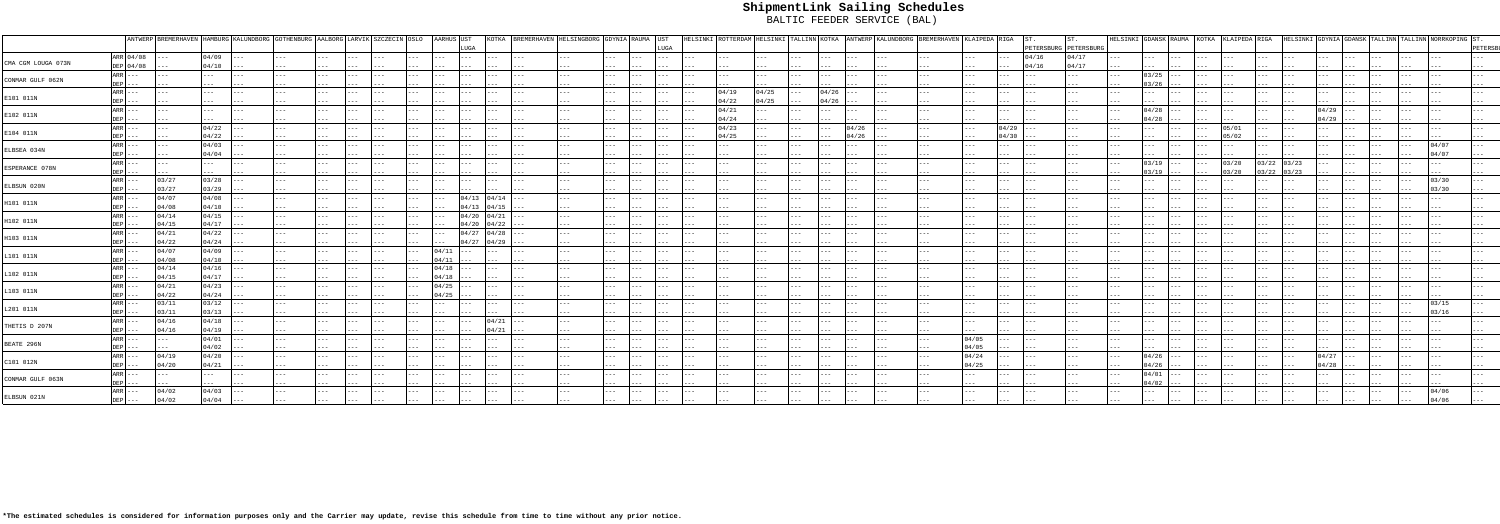|                  | ANTWERP BREMERHAVEN HAMBURG KALUNDBORG GOTHENBURG AALBORG LARVIK SZCZECIN OSLO                                                                                                                                                                                                                                                                                                                        |                  |           |         |         |         |                                                                                                                                                                                                                                                                                                                                                                                                                                                                            | AARHUS UST                                                                                                                                                                                                                                                                                                                                                                                   |           |         | KOTKA BREMERHAVEN HELSINGBORG GDYNIA RAUMA |         |                                                                                                                                                                                                                                                                                                                                                                                              |             |                  |       |       |         |         |         |         |         |         | HELSINKI ROTTERDAM HELSINKI TALLINN KOTKA ANTWERP KALUNDBORG BREMERHAVEN KLAIPEDA RIGA |                                                                                                                                                                                                                                                                                                                                                                                              |         |                       |         |         |         |                                                                                                                                                                                                                                                                                                                                                                                              |         |                  |         |                                                                                                                                                                                                                                                                                                                                                                                              |         |         | HELSINKI GDANSK RAUMA KOTKA KLAIPEDA RIGA HELSINKI GDYNIA GDANSK TALLINN TALLINN NORRKOPING ST. |       |
|------------------|-------------------------------------------------------------------------------------------------------------------------------------------------------------------------------------------------------------------------------------------------------------------------------------------------------------------------------------------------------------------------------------------------------|------------------|-----------|---------|---------|---------|----------------------------------------------------------------------------------------------------------------------------------------------------------------------------------------------------------------------------------------------------------------------------------------------------------------------------------------------------------------------------------------------------------------------------------------------------------------------------|----------------------------------------------------------------------------------------------------------------------------------------------------------------------------------------------------------------------------------------------------------------------------------------------------------------------------------------------------------------------------------------------|-----------|---------|--------------------------------------------|---------|----------------------------------------------------------------------------------------------------------------------------------------------------------------------------------------------------------------------------------------------------------------------------------------------------------------------------------------------------------------------------------------------|-------------|------------------|-------|-------|---------|---------|---------|---------|---------|---------|----------------------------------------------------------------------------------------|----------------------------------------------------------------------------------------------------------------------------------------------------------------------------------------------------------------------------------------------------------------------------------------------------------------------------------------------------------------------------------------------|---------|-----------------------|---------|---------|---------|----------------------------------------------------------------------------------------------------------------------------------------------------------------------------------------------------------------------------------------------------------------------------------------------------------------------------------------------------------------------------------------------|---------|------------------|---------|----------------------------------------------------------------------------------------------------------------------------------------------------------------------------------------------------------------------------------------------------------------------------------------------------------------------------------------------------------------------------------------------|---------|---------|-------------------------------------------------------------------------------------------------|-------|
|                  |                                                                                                                                                                                                                                                                                                                                                                                                       |                  |           |         |         |         |                                                                                                                                                                                                                                                                                                                                                                                                                                                                            |                                                                                                                                                                                                                                                                                                                                                                                              |           |         |                                            |         |                                                                                                                                                                                                                                                                                                                                                                                              |             |                  |       |       |         |         |         |         |         |         |                                                                                        |                                                                                                                                                                                                                                                                                                                                                                                              |         | PETERSBURG PETERSBURG |         |         |         |                                                                                                                                                                                                                                                                                                                                                                                              |         |                  |         |                                                                                                                                                                                                                                                                                                                                                                                              |         |         |                                                                                                 | PETEF |
|                  | $ARR$ $---$<br>$---$                                                                                                                                                                                                                                                                                                                                                                                  | 04/18            | $---$     | $- -$   |         | $- -$   | $--$                                                                                                                                                                                                                                                                                                                                                                                                                                                                       | $--$                                                                                                                                                                                                                                                                                                                                                                                         | $---$     | $- - -$ | 14/20                                      | $-- -$  | $---$                                                                                                                                                                                                                                                                                                                                                                                        |             | --- -            | $- -$ | $---$ | $---$   | 04/23   | ---     | $---$   | $---$   |         |                                                                                        | $\frac{1}{2} \frac{1}{2} \frac{1}{2} \frac{1}{2} \frac{1}{2} \frac{1}{2} \frac{1}{2} \frac{1}{2} \frac{1}{2} \frac{1}{2} \frac{1}{2} \frac{1}{2} \frac{1}{2} \frac{1}{2} \frac{1}{2} \frac{1}{2} \frac{1}{2} \frac{1}{2} \frac{1}{2} \frac{1}{2} \frac{1}{2} \frac{1}{2} \frac{1}{2} \frac{1}{2} \frac{1}{2} \frac{1}{2} \frac{1}{2} \frac{1}{2} \frac{1}{2} \frac{1}{2} \frac{1}{2} \frac{$ | $- -$   |                       |         |         | $--$    |                                                                                                                                                                                                                                                                                                                                                                                              |         | $---$            |         |                                                                                                                                                                                                                                                                                                                                                                                              |         |         |                                                                                                 |       |
| H101 012N        | $--$<br>$--$                                                                                                                                                                                                                                                                                                                                                                                          | 04/19            | $---$     |         |         |         | $- - -$                                                                                                                                                                                                                                                                                                                                                                                                                                                                    | $- - -$                                                                                                                                                                                                                                                                                                                                                                                      | $- - -$   | $- - -$ | 14/20                                      |         | ---                                                                                                                                                                                                                                                                                                                                                                                          |             | $- -$            |       |       | $- -$   | 04/24   |         | $---$   | ---     | $---$   |                                                                                        | $---$                                                                                                                                                                                                                                                                                                                                                                                        |         |                       |         |         | $--$    |                                                                                                                                                                                                                                                                                                                                                                                              |         | $---$            |         | ---                                                                                                                                                                                                                                                                                                                                                                                          |         |         |                                                                                                 |       |
|                  | 04/19<br>$ARR$ $---$                                                                                                                                                                                                                                                                                                                                                                                  | 04/20            | $\bullet$ | ---     |         | $- -$   | --- -                                                                                                                                                                                                                                                                                                                                                                                                                                                                      | ---                                                                                                                                                                                                                                                                                                                                                                                          | $---$     | $--$    | $- -$                                      | ———     | --- -                                                                                                                                                                                                                                                                                                                                                                                        |             | $--$             |       |       | $-- -$  |         |         | ———     | ---     | $---$   | $---$                                                                                  | 04/24                                                                                                                                                                                                                                                                                                                                                                                        | --- -   | $- - -$               |         |         | $- - -$ | $- -$                                                                                                                                                                                                                                                                                                                                                                                        |         | $---$            |         | ---                                                                                                                                                                                                                                                                                                                                                                                          |         |         |                                                                                                 |       |
| L101 012N        | 04/19<br>$\qquad \qquad - - -$                                                                                                                                                                                                                                                                                                                                                                        | 04/21            | $---$     |         |         | --      | $--$                                                                                                                                                                                                                                                                                                                                                                                                                                                                       | ---                                                                                                                                                                                                                                                                                                                                                                                          | $---$     | $-  -$  | $--$                                       |         | --- -                                                                                                                                                                                                                                                                                                                                                                                        |             | $--$             |       |       |         |         |         | --- -   | ———     | $---$   |                                                                                        | 04/26                                                                                                                                                                                                                                                                                                                                                                                        | $- - -$ |                       |         |         | $- -$   |                                                                                                                                                                                                                                                                                                                                                                                              |         | $---$            |         | --- -                                                                                                                                                                                                                                                                                                                                                                                        |         | $- -$   |                                                                                                 |       |
|                  | 03/18<br>$ARR$ $---$                                                                                                                                                                                                                                                                                                                                                                                  | $03/19$          | $---$     | --- -   | ---     | $- - -$ | --- -                                                                                                                                                                                                                                                                                                                                                                                                                                                                      | $---$                                                                                                                                                                                                                                                                                                                                                                                        | $---$     | $--$    | $- -$                                      | $---$   | $\frac{1}{2} \frac{1}{2} \frac{1}{2} \frac{1}{2} \frac{1}{2} \frac{1}{2} \frac{1}{2} \frac{1}{2} \frac{1}{2} \frac{1}{2} \frac{1}{2} \frac{1}{2} \frac{1}{2} \frac{1}{2} \frac{1}{2} \frac{1}{2} \frac{1}{2} \frac{1}{2} \frac{1}{2} \frac{1}{2} \frac{1}{2} \frac{1}{2} \frac{1}{2} \frac{1}{2} \frac{1}{2} \frac{1}{2} \frac{1}{2} \frac{1}{2} \frac{1}{2} \frac{1}{2} \frac{1}{2} \frac{$ |             | --- -            | $- -$ |       | $--$    |         |         | $- - -$ | ———     | $---$   | ---                                                                                    | $- - -$                                                                                                                                                                                                                                                                                                                                                                                      | --- -   | ---                   | $- -$   | ---     | $- - -$ | $- - -$                                                                                                                                                                                                                                                                                                                                                                                      | $- - -$ | $---$            | $- - -$ | --- -                                                                                                                                                                                                                                                                                                                                                                                        | $- - -$ | $--$    | 3/22                                                                                            |       |
| L201 012N        | 03/18<br>--- -                                                                                                                                                                                                                                                                                                                                                                                        |                  |           |         |         |         | --- -                                                                                                                                                                                                                                                                                                                                                                                                                                                                      | ---                                                                                                                                                                                                                                                                                                                                                                                          | $- - -$   | $- - -$ | $- -$                                      |         | ---                                                                                                                                                                                                                                                                                                                                                                                          | $- -$       | $--$             |       |       |         |         |         | --- -   | $---$   | $- - -$ |                                                                                        | $\frac{1}{2} \frac{1}{2} \frac{1}{2} \frac{1}{2} \frac{1}{2} \frac{1}{2} \frac{1}{2} \frac{1}{2} \frac{1}{2} \frac{1}{2} \frac{1}{2} \frac{1}{2} \frac{1}{2} \frac{1}{2} \frac{1}{2} \frac{1}{2} \frac{1}{2} \frac{1}{2} \frac{1}{2} \frac{1}{2} \frac{1}{2} \frac{1}{2} \frac{1}{2} \frac{1}{2} \frac{1}{2} \frac{1}{2} \frac{1}{2} \frac{1}{2} \frac{1}{2} \frac{1}{2} \frac{1}{2} \frac{$ | ----    |                       |         |         | $- -$   |                                                                                                                                                                                                                                                                                                                                                                                              |         |                  |         | --- -                                                                                                                                                                                                                                                                                                                                                                                        |         | $- -$   | 3/27                                                                                            |       |
|                  | $\triangle PR$ $---$<br>--- -                                                                                                                                                                                                                                                                                                                                                                         |                  | ---       | --- -   | ---     | $- - -$ | --- -                                                                                                                                                                                                                                                                                                                                                                                                                                                                      | ---                                                                                                                                                                                                                                                                                                                                                                                          | $---$     | --- -   | $- -$                                      | ---     | $---$                                                                                                                                                                                                                                                                                                                                                                                        | $\sim$ $ -$ | --- -<br>$- - -$ |       | ---   | $-- -$  |         |         | $- - -$ | ---     | $---$   | ---                                                                                    | $\frac{1}{2} \frac{1}{2} \frac{1}{2} \frac{1}{2} \frac{1}{2} \frac{1}{2} \frac{1}{2} \frac{1}{2} \frac{1}{2} \frac{1}{2} \frac{1}{2} \frac{1}{2} \frac{1}{2} \frac{1}{2} \frac{1}{2} \frac{1}{2} \frac{1}{2} \frac{1}{2} \frac{1}{2} \frac{1}{2} \frac{1}{2} \frac{1}{2} \frac{1}{2} \frac{1}{2} \frac{1}{2} \frac{1}{2} \frac{1}{2} \frac{1}{2} \frac{1}{2} \frac{1}{2} \frac{1}{2} \frac{$ | $- - -$ | $- - -$               | ---     | 04/08   | $- - -$ | $\frac{1}{2} \frac{1}{2} \frac{1}{2} \frac{1}{2} \frac{1}{2} \frac{1}{2} \frac{1}{2} \frac{1}{2} \frac{1}{2} \frac{1}{2} \frac{1}{2} \frac{1}{2} \frac{1}{2} \frac{1}{2} \frac{1}{2} \frac{1}{2} \frac{1}{2} \frac{1}{2} \frac{1}{2} \frac{1}{2} \frac{1}{2} \frac{1}{2} \frac{1}{2} \frac{1}{2} \frac{1}{2} \frac{1}{2} \frac{1}{2} \frac{1}{2} \frac{1}{2} \frac{1}{2} \frac{1}{2} \frac{$ | --- -   | $---$            | $---$   | --- -                                                                                                                                                                                                                                                                                                                                                                                        | $- -$   | $- -$   | $- -$                                                                                           |       |
| CONMAR GULF 064N | $- - -$<br>--- -                                                                                                                                                                                                                                                                                                                                                                                      | $---$            | $-- -$    |         | $- - -$ | $-  -$  | --- -                                                                                                                                                                                                                                                                                                                                                                                                                                                                      | $\frac{1}{2} \frac{1}{2} \frac{1}{2} \frac{1}{2} \frac{1}{2} \frac{1}{2} \frac{1}{2} \frac{1}{2} \frac{1}{2} \frac{1}{2} \frac{1}{2} \frac{1}{2} \frac{1}{2} \frac{1}{2} \frac{1}{2} \frac{1}{2} \frac{1}{2} \frac{1}{2} \frac{1}{2} \frac{1}{2} \frac{1}{2} \frac{1}{2} \frac{1}{2} \frac{1}{2} \frac{1}{2} \frac{1}{2} \frac{1}{2} \frac{1}{2} \frac{1}{2} \frac{1}{2} \frac{1}{2} \frac{$ | $- - -$   | $- -$   | $- -$                                      |         | $---$                                                                                                                                                                                                                                                                                                                                                                                        | $- - -$     | $- - -$          | $- -$ |       | $- - -$ |         |         | $- - -$ | $---$   | $- - -$ | $- - -$                                                                                | $- - -$                                                                                                                                                                                                                                                                                                                                                                                      | $- - -$ |                       | $- - -$ | 04/09   | $---$   | $- - -$                                                                                                                                                                                                                                                                                                                                                                                      | $- -$   | $---$            | $- - -$ | --- -                                                                                                                                                                                                                                                                                                                                                                                        |         | $- -$   |                                                                                                 |       |
|                  | 04/09<br>$APR$ $---$                                                                                                                                                                                                                                                                                                                                                                                  | 04/10            | $---$     | $---$   |         | --      | $---$                                                                                                                                                                                                                                                                                                                                                                                                                                                                      | $- - -$                                                                                                                                                                                                                                                                                                                                                                                      |           |         | --                                         |         | $- - -$                                                                                                                                                                                                                                                                                                                                                                                      |             | $- - -$          | $- -$ |       | $- -$   |         |         |         | $- - -$ | $---$   | $---$                                                                                  | $---$                                                                                                                                                                                                                                                                                                                                                                                        | ---     |                       |         | ---     | $- -$   | $- - -$                                                                                                                                                                                                                                                                                                                                                                                      |         | $---$            |         | ---                                                                                                                                                                                                                                                                                                                                                                                          | $- -$   | $- -$   | 04/13                                                                                           |       |
| ELBSUN 022N      | 04/09                                                                                                                                                                                                                                                                                                                                                                                                 | 04/11<br>$--$    | $- - -$   |         | $- - -$ | $-  -$  | --- -                                                                                                                                                                                                                                                                                                                                                                                                                                                                      | $---$                                                                                                                                                                                                                                                                                                                                                                                        |           | $- -$   | $--$                                       | - - - - | $---$                                                                                                                                                                                                                                                                                                                                                                                        | $- - -$     | $- - -$          | $- -$ |       | $- - -$ |         |         | $- - -$ | $---$   | $- - -$ | $--$                                                                                   | $- - -$                                                                                                                                                                                                                                                                                                                                                                                      | $- - -$ |                       |         |         | $---$   | $- -$                                                                                                                                                                                                                                                                                                                                                                                        |         | $---$            | $---$   | ---                                                                                                                                                                                                                                                                                                                                                                                          |         | $- -$   | 04/13                                                                                           |       |
| L201 013N        | 03/25<br>$ARR$ $---$                                                                                                                                                                                                                                                                                                                                                                                  | 03/26            | ---       | $- - -$ |         |         | $---$                                                                                                                                                                                                                                                                                                                                                                                                                                                                      | $- - -$                                                                                                                                                                                                                                                                                                                                                                                      |           |         | $ -$                                       |         | $---$                                                                                                                                                                                                                                                                                                                                                                                        |             | $- -$            | $- -$ |       |         |         |         |         | $- - -$ | $---$   |                                                                                        | $---$                                                                                                                                                                                                                                                                                                                                                                                        |         |                       |         |         | $- -$   |                                                                                                                                                                                                                                                                                                                                                                                              |         |                  |         |                                                                                                                                                                                                                                                                                                                                                                                              |         | $- -$   | 03/29                                                                                           |       |
|                  | 03/25<br>$--$                                                                                                                                                                                                                                                                                                                                                                                         | 03/27            | $- - -$   |         |         | $- -$   | —————                                                                                                                                                                                                                                                                                                                                                                                                                                                                      | $\frac{1}{2} \frac{1}{2} \frac{1}{2} \frac{1}{2} \frac{1}{2} \frac{1}{2} \frac{1}{2} \frac{1}{2} \frac{1}{2} \frac{1}{2} \frac{1}{2} \frac{1}{2} \frac{1}{2} \frac{1}{2} \frac{1}{2} \frac{1}{2} \frac{1}{2} \frac{1}{2} \frac{1}{2} \frac{1}{2} \frac{1}{2} \frac{1}{2} \frac{1}{2} \frac{1}{2} \frac{1}{2} \frac{1}{2} \frac{1}{2} \frac{1}{2} \frac{1}{2} \frac{1}{2} \frac{1}{2} \frac{$ |           | $-  -$  | $--$                                       |         | $- - -$                                                                                                                                                                                                                                                                                                                                                                                      |             | $- - -$          |       |       | $- -$   |         |         | $- - -$ | $---$   | $- - -$ | ---                                                                                    | $- - -$                                                                                                                                                                                                                                                                                                                                                                                      | $- -$   |                       |         |         | $--$    | $- -$                                                                                                                                                                                                                                                                                                                                                                                        |         | $- - -$          | $---$   | ---                                                                                                                                                                                                                                                                                                                                                                                          |         | $- -$   | 13/30                                                                                           |       |
| ELBSUN 023N      | 04/16<br>$ARR$ $---$                                                                                                                                                                                                                                                                                                                                                                                  | 04/17            | $- - -$   | --- -   |         | --      | --- -                                                                                                                                                                                                                                                                                                                                                                                                                                                                      | $- - -$                                                                                                                                                                                                                                                                                                                                                                                      |           |         | $- -$                                      |         | --- -                                                                                                                                                                                                                                                                                                                                                                                        |             | $- -$            | $- -$ |       | $- -$   |         |         |         | $- - -$ | $---$   |                                                                                        | $---$                                                                                                                                                                                                                                                                                                                                                                                        |         |                       |         |         | $- -$   |                                                                                                                                                                                                                                                                                                                                                                                              |         |                  |         |                                                                                                                                                                                                                                                                                                                                                                                              |         | $- -$   | 04/20                                                                                           |       |
|                  | 04/16<br>--- -                                                                                                                                                                                                                                                                                                                                                                                        | 04/18<br>$- - -$ | $- - -$   |         |         | $- -$   | --- -                                                                                                                                                                                                                                                                                                                                                                                                                                                                      | ---                                                                                                                                                                                                                                                                                                                                                                                          |           | $- -$   | $--$                                       | $- - -$ | $- - -$                                                                                                                                                                                                                                                                                                                                                                                      |             | $- -$            |       |       | $- -$   |         |         |         | $-- -$  | $---$   | --- -                                                                                  | $- - -$                                                                                                                                                                                                                                                                                                                                                                                      |         |                       |         |         | $---$   | $- -$                                                                                                                                                                                                                                                                                                                                                                                        |         | $---$            | $---$   | --- -                                                                                                                                                                                                                                                                                                                                                                                        |         | $- - -$ | 04/20                                                                                           |       |
| L201 014N        | 04/01<br>$---$                                                                                                                                                                                                                                                                                                                                                                                        | 04/02            | ---       | $- - -$ |         |         | --- -                                                                                                                                                                                                                                                                                                                                                                                                                                                                      | $--$                                                                                                                                                                                                                                                                                                                                                                                         |           |         |                                            |         | $- - -$                                                                                                                                                                                                                                                                                                                                                                                      |             |                  |       |       |         |         |         |         |         |         |                                                                                        | $---$                                                                                                                                                                                                                                                                                                                                                                                        |         |                       |         |         | $- -$   |                                                                                                                                                                                                                                                                                                                                                                                              |         |                  |         |                                                                                                                                                                                                                                                                                                                                                                                              |         | $- -$   | 04/05                                                                                           |       |
|                  | 04/01<br>$--$                                                                                                                                                                                                                                                                                                                                                                                         | 04/03<br>$- - -$ | $- - -$   |         | $- - -$ | $-  -$  | --- -                                                                                                                                                                                                                                                                                                                                                                                                                                                                      | ---                                                                                                                                                                                                                                                                                                                                                                                          |           |         | $- -$                                      |         | --- -                                                                                                                                                                                                                                                                                                                                                                                        |             |                  |       |       |         |         |         |         | $-- -$  | $- - -$ |                                                                                        | $- - -$                                                                                                                                                                                                                                                                                                                                                                                      |         |                       |         |         | $- -$   |                                                                                                                                                                                                                                                                                                                                                                                              |         |                  |         | ---                                                                                                                                                                                                                                                                                                                                                                                          |         | $- -$   | 04/06                                                                                           |       |
| L201 015N        | 104/08<br>$---$                                                                                                                                                                                                                                                                                                                                                                                       | 04/09            | ---       | --- -   | $- - -$ |         | --- -                                                                                                                                                                                                                                                                                                                                                                                                                                                                      | $- - -$                                                                                                                                                                                                                                                                                                                                                                                      |           |         |                                            |         | --- -                                                                                                                                                                                                                                                                                                                                                                                        |             | $- -$            |       |       |         |         |         |         | $- - -$ | $---$   |                                                                                        | $\frac{1}{2} \frac{1}{2} \frac{1}{2} \frac{1}{2} \frac{1}{2} \frac{1}{2} \frac{1}{2} \frac{1}{2} \frac{1}{2} \frac{1}{2} \frac{1}{2} \frac{1}{2} \frac{1}{2} \frac{1}{2} \frac{1}{2} \frac{1}{2} \frac{1}{2} \frac{1}{2} \frac{1}{2} \frac{1}{2} \frac{1}{2} \frac{1}{2} \frac{1}{2} \frac{1}{2} \frac{1}{2} \frac{1}{2} \frac{1}{2} \frac{1}{2} \frac{1}{2} \frac{1}{2} \frac{1}{2} \frac{$ |         |                       |         |         | $- -$   |                                                                                                                                                                                                                                                                                                                                                                                              |         |                  |         | ---                                                                                                                                                                                                                                                                                                                                                                                          |         | $- -$   | 14/12                                                                                           |       |
|                  | 04/08<br>$---$                                                                                                                                                                                                                                                                                                                                                                                        | 04/10<br>$- - -$ | $- - -$   | ---     | ---     | $- -$   | $\frac{1}{2} \left( \frac{1}{2} \right) \left( \frac{1}{2} \right) \left( \frac{1}{2} \right) \left( \frac{1}{2} \right) \left( \frac{1}{2} \right) \left( \frac{1}{2} \right) \left( \frac{1}{2} \right) \left( \frac{1}{2} \right) \left( \frac{1}{2} \right) \left( \frac{1}{2} \right) \left( \frac{1}{2} \right) \left( \frac{1}{2} \right) \left( \frac{1}{2} \right) \left( \frac{1}{2} \right) \left( \frac{1}{2} \right) \left( \frac{1}{2} \right) \left( \frac$ | $---$                                                                                                                                                                                                                                                                                                                                                                                        | $- - -$   | $- - -$ | $- -$                                      |         | --- -                                                                                                                                                                                                                                                                                                                                                                                        |             | $- - -$          | $- -$ | ---   | --- -   |         |         | $- - -$ | $---$   | $- - -$ | ---                                                                                    | $- - -$                                                                                                                                                                                                                                                                                                                                                                                      |         | $- -$                 |         | ---     | $- - -$ | $- -$                                                                                                                                                                                                                                                                                                                                                                                        |         | $---$            | $---$   | ---                                                                                                                                                                                                                                                                                                                                                                                          |         | $- -$   | 04/13                                                                                           |       |
| L201 016N        | 04/15<br>$\frac{1}{2} \frac{1}{2} \frac{1}{2} \frac{1}{2} \frac{1}{2} \frac{1}{2} \frac{1}{2} \frac{1}{2} \frac{1}{2} \frac{1}{2} \frac{1}{2} \frac{1}{2} \frac{1}{2} \frac{1}{2} \frac{1}{2} \frac{1}{2} \frac{1}{2} \frac{1}{2} \frac{1}{2} \frac{1}{2} \frac{1}{2} \frac{1}{2} \frac{1}{2} \frac{1}{2} \frac{1}{2} \frac{1}{2} \frac{1}{2} \frac{1}{2} \frac{1}{2} \frac{1}{2} \frac{1}{2} \frac{$ | 04/16            | $- - -$   | --- -   | ---     | $-  -$  | $\frac{1}{2} \left( \frac{1}{2} \right) \left( \frac{1}{2} \right) \left( \frac{1}{2} \right) \left( \frac{1}{2} \right) \left( \frac{1}{2} \right) \left( \frac{1}{2} \right) \left( \frac{1}{2} \right) \left( \frac{1}{2} \right) \left( \frac{1}{2} \right) \left( \frac{1}{2} \right) \left( \frac{1}{2} \right) \left( \frac{1}{2} \right) \left( \frac{1}{2} \right) \left( \frac{1}{2} \right) \left( \frac{1}{2} \right) \left( \frac{1}{2} \right) \left( \frac$ | $\frac{1}{2} \frac{1}{2} \frac{1}{2} \frac{1}{2} \frac{1}{2} \frac{1}{2} \frac{1}{2} \frac{1}{2} \frac{1}{2} \frac{1}{2} \frac{1}{2} \frac{1}{2} \frac{1}{2} \frac{1}{2} \frac{1}{2} \frac{1}{2} \frac{1}{2} \frac{1}{2} \frac{1}{2} \frac{1}{2} \frac{1}{2} \frac{1}{2} \frac{1}{2} \frac{1}{2} \frac{1}{2} \frac{1}{2} \frac{1}{2} \frac{1}{2} \frac{1}{2} \frac{1}{2} \frac{1}{2} \frac{$ | $1 - - -$ | $--$    | $- -$                                      |         | --- -                                                                                                                                                                                                                                                                                                                                                                                        | ---         | --- -            | $- -$ |       | --- -   |         |         | --- -   | ---     | $---$   | ---                                                                                    | $- - -$                                                                                                                                                                                                                                                                                                                                                                                      |         |                       |         | ---     | $- - -$ | $- - -$                                                                                                                                                                                                                                                                                                                                                                                      |         | $---$            | $---$   | $\frac{1}{2} \frac{1}{2} \frac{1}{2} \frac{1}{2} \frac{1}{2} \frac{1}{2} \frac{1}{2} \frac{1}{2} \frac{1}{2} \frac{1}{2} \frac{1}{2} \frac{1}{2} \frac{1}{2} \frac{1}{2} \frac{1}{2} \frac{1}{2} \frac{1}{2} \frac{1}{2} \frac{1}{2} \frac{1}{2} \frac{1}{2} \frac{1}{2} \frac{1}{2} \frac{1}{2} \frac{1}{2} \frac{1}{2} \frac{1}{2} \frac{1}{2} \frac{1}{2} \frac{1}{2} \frac{1}{2} \frac{$ | $- -$   | $--$    | 14/19                                                                                           |       |
|                  | 04/15<br>$---$                                                                                                                                                                                                                                                                                                                                                                                        | 04/17<br>$---$   | $---$     | $--$    | ---     | $- -$   | --- 1--- 1                                                                                                                                                                                                                                                                                                                                                                                                                                                                 |                                                                                                                                                                                                                                                                                                                                                                                              | $- - -$   | $- - -$ | $- -$                                      | $- - -$ | $\frac{1}{2} \frac{1}{2} \frac{1}{2} \frac{1}{2} \frac{1}{2} \frac{1}{2} \frac{1}{2} \frac{1}{2} \frac{1}{2} \frac{1}{2} \frac{1}{2} \frac{1}{2} \frac{1}{2} \frac{1}{2} \frac{1}{2} \frac{1}{2} \frac{1}{2} \frac{1}{2} \frac{1}{2} \frac{1}{2} \frac{1}{2} \frac{1}{2} \frac{1}{2} \frac{1}{2} \frac{1}{2} \frac{1}{2} \frac{1}{2} \frac{1}{2} \frac{1}{2} \frac{1}{2} \frac{1}{2} \frac{$ | $---$       | --- -            | $- -$ | $---$ | $--$    | $- - -$ | $- - -$ | $---$   | ---     | $---$   | --- -                                                                                  | $- - -$                                                                                                                                                                                                                                                                                                                                                                                      | $-- -$  | $- - -$               | $- - -$ | $---$   | ---     | $---$                                                                                                                                                                                                                                                                                                                                                                                        | $- -$   | $---$<br>$- - -$ | $---$   | $\frac{1}{2} \frac{1}{2} \frac{1}{2} \frac{1}{2} \frac{1}{2} \frac{1}{2} \frac{1}{2} \frac{1}{2} \frac{1}{2} \frac{1}{2} \frac{1}{2} \frac{1}{2} \frac{1}{2} \frac{1}{2} \frac{1}{2} \frac{1}{2} \frac{1}{2} \frac{1}{2} \frac{1}{2} \frac{1}{2} \frac{1}{2} \frac{1}{2} \frac{1}{2} \frac{1}{2} \frac{1}{2} \frac{1}{2} \frac{1}{2} \frac{1}{2} \frac{1}{2} \frac{1}{2} \frac{1}{2} \frac{$ | $- -$   | $--$    | 14/20                                                                                           |       |
| L201 017N        | 04/22<br>$ARR$ $---$                                                                                                                                                                                                                                                                                                                                                                                  | 04/23            | $- - -$   | $- - -$ | ---     | --      | --- -                                                                                                                                                                                                                                                                                                                                                                                                                                                                      | --- -                                                                                                                                                                                                                                                                                                                                                                                        | $---$     | $- - -$ |                                            |         | --- -                                                                                                                                                                                                                                                                                                                                                                                        |             | --- -            | $- -$ |       | ---     |         |         |         |         |         |                                                                                        | $\frac{1}{2} \frac{1}{2} \frac{1}{2} \frac{1}{2} \frac{1}{2} \frac{1}{2} \frac{1}{2} \frac{1}{2} \frac{1}{2} \frac{1}{2} \frac{1}{2} \frac{1}{2} \frac{1}{2} \frac{1}{2} \frac{1}{2} \frac{1}{2} \frac{1}{2} \frac{1}{2} \frac{1}{2} \frac{1}{2} \frac{1}{2} \frac{1}{2} \frac{1}{2} \frac{1}{2} \frac{1}{2} \frac{1}{2} \frac{1}{2} \frac{1}{2} \frac{1}{2} \frac{1}{2} \frac{1}{2} \frac{$ |         |                       |         | $- - -$ | $- - -$ | $- - -$                                                                                                                                                                                                                                                                                                                                                                                      |         | $---$            | $---$   | $\frac{1}{2} \frac{1}{2} \frac{1}{2} \frac{1}{2} \frac{1}{2} \frac{1}{2} \frac{1}{2} \frac{1}{2} \frac{1}{2} \frac{1}{2} \frac{1}{2} \frac{1}{2} \frac{1}{2} \frac{1}{2} \frac{1}{2} \frac{1}{2} \frac{1}{2} \frac{1}{2} \frac{1}{2} \frac{1}{2} \frac{1}{2} \frac{1}{2} \frac{1}{2} \frac{1}{2} \frac{1}{2} \frac{1}{2} \frac{1}{2} \frac{1}{2} \frac{1}{2} \frac{1}{2} \frac{1}{2} \frac{$ | $- -$   | $--$    | 14/26                                                                                           |       |
|                  | 14/22<br>$- - -$                                                                                                                                                                                                                                                                                                                                                                                      |                  |           |         |         |         |                                                                                                                                                                                                                                                                                                                                                                                                                                                                            |                                                                                                                                                                                                                                                                                                                                                                                              |           |         |                                            |         |                                                                                                                                                                                                                                                                                                                                                                                              |             |                  |       |       |         |         |         |         |         |         |                                                                                        |                                                                                                                                                                                                                                                                                                                                                                                              |         |                       |         |         |         |                                                                                                                                                                                                                                                                                                                                                                                              |         |                  |         |                                                                                                                                                                                                                                                                                                                                                                                              |         |         |                                                                                                 |       |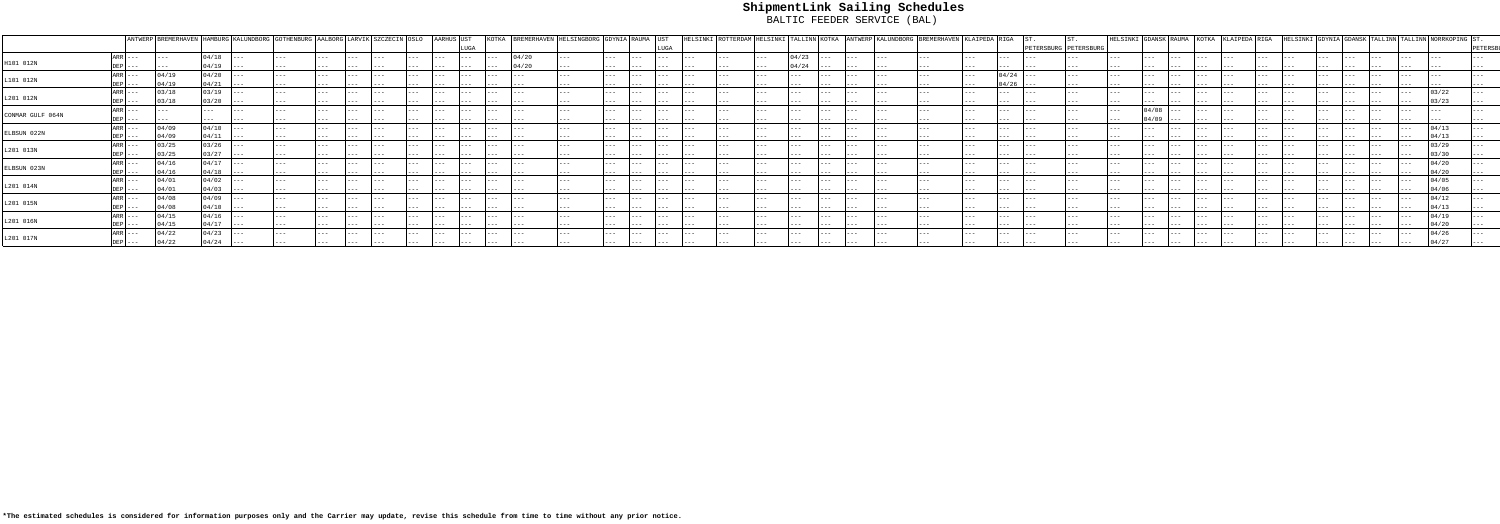|                         | HELSINGBORG KALUNDBORG |       | OTHENBURG   AALBORG   LARVIK | ZCZECIN HELSINGBORG |     | AARHUS UST |       | OTKA  HELSINKI KOTKA  |                |                | TALLINN KLAIPEDA RIGA   |               | KLAIPEDA STOCKHOLM GAEVLE   F |                        |                  | 3 BREMERHAVEN I |                |                       |       | OTKA HELSINKI |                                                                                                                                                                                                                                                                                                                                                                                              | GDANSK KLAIPEDA RIGA |        |                                                                                                                                                                                                                                                                                                                                                                                                                                                                                     |                          |                                                                                                                                                                                                                                                                                                                                                                                              | GAEVLE GDYNIA TALLINN TALLINN NORRKOPING GAEVLE KOTKA ST                                                                                                                                                                                                                                                                                                                                                      | GDANSK     |                       | DYNIA RAUMA   |             | OTKA KLAIPEDA GDANSK |  |
|-------------------------|------------------------|-------|------------------------------|---------------------|-----|------------|-------|-----------------------|----------------|----------------|-------------------------|---------------|-------------------------------|------------------------|------------------|-----------------|----------------|-----------------------|-------|---------------|----------------------------------------------------------------------------------------------------------------------------------------------------------------------------------------------------------------------------------------------------------------------------------------------------------------------------------------------------------------------------------------------|----------------------|--------|-------------------------------------------------------------------------------------------------------------------------------------------------------------------------------------------------------------------------------------------------------------------------------------------------------------------------------------------------------------------------------------------------------------------------------------------------------------------------------------|--------------------------|----------------------------------------------------------------------------------------------------------------------------------------------------------------------------------------------------------------------------------------------------------------------------------------------------------------------------------------------------------------------------------------------|---------------------------------------------------------------------------------------------------------------------------------------------------------------------------------------------------------------------------------------------------------------------------------------------------------------------------------------------------------------------------------------------------------------|------------|-----------------------|---------------|-------------|----------------------|--|
|                         |                        |       |                              |                     |     |            | LIIGA |                       |                |                |                         |               |                               |                        |                  |                 |                | PETERSBURG PETERSBURG |       |               |                                                                                                                                                                                                                                                                                                                                                                                              |                      |        |                                                                                                                                                                                                                                                                                                                                                                                                                                                                                     |                          |                                                                                                                                                                                                                                                                                                                                                                                              |                                                                                                                                                                                                                                                                                                                                                                                                               | PETERSBURG | PETERSBURG PETERSBURG |               | <b>TIGA</b> |                      |  |
| AMINA 016S              | $ARR$ ---              |       |                              |                     |     |            | $- -$ |                       | $--$           | $---$          |                         |               |                               |                        |                  |                 | 02/07<br>02/07 | 02/09<br>02/09        |       |               |                                                                                                                                                                                                                                                                                                                                                                                              |                      | $---$  | $- - -$                                                                                                                                                                                                                                                                                                                                                                                                                                                                             | $- -$                    | $---$                                                                                                                                                                                                                                                                                                                                                                                        | $--$<br>$---$<br>$\frac{1}{2} \frac{1}{2} \frac{1}{2} \frac{1}{2} \frac{1}{2} \frac{1}{2} \frac{1}{2} \frac{1}{2} \frac{1}{2} \frac{1}{2} \frac{1}{2} \frac{1}{2} \frac{1}{2} \frac{1}{2} \frac{1}{2} \frac{1}{2} \frac{1}{2} \frac{1}{2} \frac{1}{2} \frac{1}{2} \frac{1}{2} \frac{1}{2} \frac{1}{2} \frac{1}{2} \frac{1}{2} \frac{1}{2} \frac{1}{2} \frac{1}{2} \frac{1}{2} \frac{1}{2} \frac{1}{2} \frac{$ |            |                       |               |             |                      |  |
| ANNABA 015S             | $ARR$ ---              |       |                              |                     |     |            |       |                       |                |                |                         |               | 03/10<br>03/10                | $03/11$ 03/16<br>03/14 | 03/18            | 03/19<br>03/19  |                |                       |       |               | $---$                                                                                                                                                                                                                                                                                                                                                                                        |                      |        |                                                                                                                                                                                                                                                                                                                                                                                                                                                                                     |                          |                                                                                                                                                                                                                                                                                                                                                                                              | $---$                                                                                                                                                                                                                                                                                                                                                                                                         |            |                       |               |             |                      |  |
| B101 007S               | $ARR$ $---$            |       |                              |                     |     |            |       |                       |                |                |                         |               |                               | $- -$                  |                  |                 | 02/19          | 12/18                 | $ -$  | $---$         | $---$                                                                                                                                                                                                                                                                                                                                                                                        |                      | $---$  | $ -$                                                                                                                                                                                                                                                                                                                                                                                                                                                                                | $-$                      |                                                                                                                                                                                                                                                                                                                                                                                              | $---$                                                                                                                                                                                                                                                                                                                                                                                                         |            |                       |               |             |                      |  |
|                         | $ARR$ $---$            |       |                              |                     |     |            |       |                       |                |                |                         |               |                               |                        |                  |                 | 2/19<br>02/25  | 02/26                 |       | $---$         |                                                                                                                                                                                                                                                                                                                                                                                              | $- - -$              | $---$  | $---$                                                                                                                                                                                                                                                                                                                                                                                                                                                                               |                          |                                                                                                                                                                                                                                                                                                                                                                                              | $---$<br>$---$                                                                                                                                                                                                                                                                                                                                                                                                |            |                       |               |             |                      |  |
| B102 008S               |                        |       |                              |                     |     |            |       |                       |                |                |                         |               |                               |                        |                  |                 | 2/25           | 2/26                  |       |               |                                                                                                                                                                                                                                                                                                                                                                                              |                      |        |                                                                                                                                                                                                                                                                                                                                                                                                                                                                                     |                          |                                                                                                                                                                                                                                                                                                                                                                                              |                                                                                                                                                                                                                                                                                                                                                                                                               |            |                       |               |             |                      |  |
| B202 004S               | $ARR$ $---$            |       |                              |                     |     |            |       |                       |                |                |                         |               |                               |                        |                  |                 | 02/18<br>12/19 | 02/20<br>2/21         |       | $---$         | $---$                                                                                                                                                                                                                                                                                                                                                                                        |                      |        |                                                                                                                                                                                                                                                                                                                                                                                                                                                                                     |                          |                                                                                                                                                                                                                                                                                                                                                                                              | $--$                                                                                                                                                                                                                                                                                                                                                                                                          |            |                       |               |             |                      |  |
| B302 004S               | $ARR$ $---$            |       |                              |                     |     |            |       |                       |                |                |                         |               |                               |                        |                  |                 | 02/18<br>2/18  | 12/19<br>2/19         |       |               | $02/21$ $---$<br>02/21                                                                                                                                                                                                                                                                                                                                                                       |                      | $---$  | $   \,$                                                                                                                                                                                                                                                                                                                                                                                                                                                                             | 02/21                    |                                                                                                                                                                                                                                                                                                                                                                                              | $- -$                                                                                                                                                                                                                                                                                                                                                                                                         |            |                       |               |             |                      |  |
| B401 004S               | $ARR$ $---$            |       |                              |                     |     |            |       |                       |                | $- - -$        |                         |               |                               |                        |                  |                 | 02/13<br>2/14  | 02/14<br>2/15         |       | $- - -$       | $---$                                                                                                                                                                                                                                                                                                                                                                                        | $- -$                | $---$  | $ -$                                                                                                                                                                                                                                                                                                                                                                                                                                                                                | $-$                      | $---$                                                                                                                                                                                                                                                                                                                                                                                        | $---$<br>$---$<br><b>1</b> — — —                                                                                                                                                                                                                                                                                                                                                                              |            |                       |               |             |                      |  |
| B402 004S               | $ARR$ $---$            |       |                              |                     |     |            |       |                       |                |                |                         |               |                               |                        |                  |                 | 02/20<br>2/21  | 02/21<br>2/22         |       |               |                                                                                                                                                                                                                                                                                                                                                                                              |                      | $---$  | $- -$                                                                                                                                                                                                                                                                                                                                                                                                                                                                               |                          |                                                                                                                                                                                                                                                                                                                                                                                              | $--$                                                                                                                                                                                                                                                                                                                                                                                                          |            |                       |               |             |                      |  |
| CALISTO 093S            | $ARR$ $---$            |       |                              |                     |     |            |       |                       |                | $-- -$         | 03/01                   |               |                               |                        |                  | 03/04           |                |                       |       |               |                                                                                                                                                                                                                                                                                                                                                                                              |                      | $---$  | $ -$                                                                                                                                                                                                                                                                                                                                                                                                                                                                                | $-$                      |                                                                                                                                                                                                                                                                                                                                                                                              | $--$                                                                                                                                                                                                                                                                                                                                                                                                          |            |                       |               |             |                      |  |
| CMA CGM LOUGA 070S      | $ARR$ ---              |       |                              |                     |     |            |       |                       |                |                | 03/01<br>03/06          |               |                               |                        |                  | 03/04           | 03/09          | 03/10                 |       |               |                                                                                                                                                                                                                                                                                                                                                                                              |                      |        |                                                                                                                                                                                                                                                                                                                                                                                                                                                                                     |                          |                                                                                                                                                                                                                                                                                                                                                                                              | $- - -$                                                                                                                                                                                                                                                                                                                                                                                                       |            |                       |               |             |                      |  |
| E202 004S               | $ARR$ $---$            |       |                              |                     |     |            |       | 02/18<br>$-- -$       |                | 02/19          | 03/06                   |               |                               |                        |                  |                 | 03/09<br>02/21 | 3/10                  |       |               |                                                                                                                                                                                                                                                                                                                                                                                              |                      | $-- -$ | $- -$                                                                                                                                                                                                                                                                                                                                                                                                                                                                               | $ -$                     |                                                                                                                                                                                                                                                                                                                                                                                              | $--$                                                                                                                                                                                                                                                                                                                                                                                                          |            |                       |               |             |                      |  |
|                         |                        |       |                              |                     |     |            |       | 2/19                  |                | 02/20          |                         |               |                               |                        |                  |                 | 02/22          |                       |       |               |                                                                                                                                                                                                                                                                                                                                                                                              |                      |        |                                                                                                                                                                                                                                                                                                                                                                                                                                                                                     |                          |                                                                                                                                                                                                                                                                                                                                                                                              |                                                                                                                                                                                                                                                                                                                                                                                                               |            |                       |               |             |                      |  |
| ELBBLUE 021S            | $ARR$ $---$            |       |                              |                     |     |            |       | $- - -$               |                | $- - -$        |                         |               |                               |                        |                  |                 | 03/21<br>03/22 | 03/22<br>3/22         |       |               |                                                                                                                                                                                                                                                                                                                                                                                              |                      |        |                                                                                                                                                                                                                                                                                                                                                                                                                                                                                     |                          |                                                                                                                                                                                                                                                                                                                                                                                              | $--$                                                                                                                                                                                                                                                                                                                                                                                                          |            |                       |               |             |                      |  |
| ELBSTAR 032S            | $ARR$ $---$            |       |                              |                     |     |            |       | 03/10<br>1/11         |                |                |                         |               |                               |                        | 03/14<br>03/14   |                 | $- -$          |                       |       |               |                                                                                                                                                                                                                                                                                                                                                                                              |                      |        | $ -$                                                                                                                                                                                                                                                                                                                                                                                                                                                                                | $-$                      |                                                                                                                                                                                                                                                                                                                                                                                              | $--$                                                                                                                                                                                                                                                                                                                                                                                                          |            |                       |               |             |                      |  |
| HEINRICH SCHEPERS 051S  | $ARR$ $---$            |       |                              |                     |     |            |       |                       | $--$           |                | 03/16<br>03/17<br>03/19 | $03/18$ $---$ |                               |                        | 03/22<br>0.3/2.2 |                 |                |                       |       |               |                                                                                                                                                                                                                                                                                                                                                                                              |                      |        | $ -$                                                                                                                                                                                                                                                                                                                                                                                                                                                                                |                          |                                                                                                                                                                                                                                                                                                                                                                                              | $--$                                                                                                                                                                                                                                                                                                                                                                                                          |            |                       |               |             |                      |  |
| HEINRICH EHLER 417S     | $ARR$ $---$            |       |                              |                     |     |            |       |                       | $---$          |                | $---$                   |               |                               |                        |                  |                 |                |                       |       |               | $--$                                                                                                                                                                                                                                                                                                                                                                                         |                      | $---$  | $ -$                                                                                                                                                                                                                                                                                                                                                                                                                                                                                | 02/27<br>$- -$<br>ו∩⁄ דו | $\frac{1}{2} \frac{1}{2} \frac{1}{2} \frac{1}{2} \frac{1}{2} \frac{1}{2} \frac{1}{2} \frac{1}{2} \frac{1}{2} \frac{1}{2} \frac{1}{2} \frac{1}{2} \frac{1}{2} \frac{1}{2} \frac{1}{2} \frac{1}{2} \frac{1}{2} \frac{1}{2} \frac{1}{2} \frac{1}{2} \frac{1}{2} \frac{1}{2} \frac{1}{2} \frac{1}{2} \frac{1}{2} \frac{1}{2} \frac{1}{2} \frac{1}{2} \frac{1}{2} \frac{1}{2} \frac{1}{2} \frac{$ | $---$                                                                                                                                                                                                                                                                                                                                                                                                         |            |                       | 03/03<br>3/06 |             |                      |  |
| KATHARINA SCHEPERS 379S | ARR ---                | $--$  |                              |                     |     |            | $ -$  |                       | $--$           | --- -          | $- - -$                 |               |                               | $-- -$                 |                  | $-- -$          | 02/22<br>12/22 | 02/24<br>2/24         |       | $-- -$        | --- -                                                                                                                                                                                                                                                                                                                                                                                        |                      | $---$  | $\frac{1}{2} \left( \frac{1}{2} \right) \left( \frac{1}{2} \right) \left( \frac{1}{2} \right) \left( \frac{1}{2} \right) \left( \frac{1}{2} \right) \left( \frac{1}{2} \right) \left( \frac{1}{2} \right) \left( \frac{1}{2} \right) \left( \frac{1}{2} \right) \left( \frac{1}{2} \right) \left( \frac{1}{2} \right) \left( \frac{1}{2} \right) \left( \frac{1}{2} \right) \left( \frac{1}{2} \right) \left( \frac{1}{2} \right) \left( \frac{1}{2} \right) \left( \frac$<br>$- -$ | $- -$                    | $\frac{1}{2}$                                                                                                                                                                                                                                                                                                                                                                                | $--$                                                                                                                                                                                                                                                                                                                                                                                                          |            |                       |               |             |                      |  |
| MUNKSUND 050S           | $ARR$ $---$            | $---$ |                              |                     |     |            |       | 03/09                 | $---$<br>$---$ |                | $---$                   |               |                               | $---$                  | 03/12            | 03/14<br>13/14  | $- -$          |                       | $- -$ |               | $\frac{1}{2} \frac{1}{2} \frac{1}{2} \frac{1}{2} \frac{1}{2} \frac{1}{2} \frac{1}{2} \frac{1}{2} \frac{1}{2} \frac{1}{2} \frac{1}{2} \frac{1}{2} \frac{1}{2} \frac{1}{2} \frac{1}{2} \frac{1}{2} \frac{1}{2} \frac{1}{2} \frac{1}{2} \frac{1}{2} \frac{1}{2} \frac{1}{2} \frac{1}{2} \frac{1}{2} \frac{1}{2} \frac{1}{2} \frac{1}{2} \frac{1}{2} \frac{1}{2} \frac{1}{2} \frac{1}{2} \frac{$ |                      | $---$  | $---$                                                                                                                                                                                                                                                                                                                                                                                                                                                                               | $- -$                    | $---$                                                                                                                                                                                                                                                                                                                                                                                        | $---$<br>$---$<br>$---$                                                                                                                                                                                                                                                                                                                                                                                       | $---$      |                       |               |             |                      |  |
| OOCL RAUMA 077SA        | $ARR$ $---$            |       |                              |                     | $-$ | $- - -$    | $- -$ | $03/06$ $---$<br>2/07 | $--$           | $---$<br>$---$ | $---$                   |               |                               |                        |                  |                 |                |                       |       |               | $---$                                                                                                                                                                                                                                                                                                                                                                                        |                      | $---$  | $---$                                                                                                                                                                                                                                                                                                                                                                                                                                                                               | $- -$                    |                                                                                                                                                                                                                                                                                                                                                                                              | $\frac{1}{2} \frac{1}{2} \frac{1}{2} \frac{1}{2} \frac{1}{2} \frac{1}{2} \frac{1}{2} \frac{1}{2} \frac{1}{2} \frac{1}{2} \frac{1}{2} \frac{1}{2} \frac{1}{2} \frac{1}{2} \frac{1}{2} \frac{1}{2} \frac{1}{2} \frac{1}{2} \frac{1}{2} \frac{1}{2} \frac{1}{2} \frac{1}{2} \frac{1}{2} \frac{1}{2} \frac{1}{2} \frac{1}{2} \frac{1}{2} \frac{1}{2} \frac{1}{2} \frac{1}{2} \frac{1}{2} \frac{$<br>$---$         |            |                       |               |             |                      |  |
| SONDERBORG 073S         | $ARR$ $---$            |       |                              |                     |     |            |       |                       | $- - -$        |                |                         |               |                               |                        |                  |                 | 02/19<br>12/19 | 12/18                 |       |               | $\frac{1}{2} \frac{1}{2} \frac{1}{2} \frac{1}{2} \frac{1}{2} \frac{1}{2} \frac{1}{2} \frac{1}{2} \frac{1}{2} \frac{1}{2} \frac{1}{2} \frac{1}{2} \frac{1}{2} \frac{1}{2} \frac{1}{2} \frac{1}{2} \frac{1}{2} \frac{1}{2} \frac{1}{2} \frac{1}{2} \frac{1}{2} \frac{1}{2} \frac{1}{2} \frac{1}{2} \frac{1}{2} \frac{1}{2} \frac{1}{2} \frac{1}{2} \frac{1}{2} \frac{1}{2} \frac{1}{2} \frac{$ |                      | $---$  | $   \,$                                                                                                                                                                                                                                                                                                                                                                                                                                                                             | $- -$                    | $---$                                                                                                                                                                                                                                                                                                                                                                                        | $--$<br>$\frac{1}{2} \frac{1}{2} \frac{1}{2} \frac{1}{2} \frac{1}{2} \frac{1}{2} \frac{1}{2} \frac{1}{2} \frac{1}{2} \frac{1}{2} \frac{1}{2} \frac{1}{2} \frac{1}{2} \frac{1}{2} \frac{1}{2} \frac{1}{2} \frac{1}{2} \frac{1}{2} \frac{1}{2} \frac{1}{2} \frac{1}{2} \frac{1}{2} \frac{1}{2} \frac{1}{2} \frac{1}{2} \frac{1}{2} \frac{1}{2} \frac{1}{2} \frac{1}{2} \frac{1}{2} \frac{1}{2} \frac{$          | $--$       |                       |               |             |                      |  |
| SKALAR 027S             | $ARR$ ---              |       |                              |                     |     |            |       |                       |                |                |                         |               |                               |                        |                  |                 | 02/20          | 02/19                 |       |               | $---$                                                                                                                                                                                                                                                                                                                                                                                        |                      | $---$  |                                                                                                                                                                                                                                                                                                                                                                                                                                                                                     |                          |                                                                                                                                                                                                                                                                                                                                                                                              | $--$                                                                                                                                                                                                                                                                                                                                                                                                          |            |                       |               |             |                      |  |
|                         |                        |       |                              |                     |     |            |       |                       |                |                |                         |               |                               |                        |                  |                 |                |                       |       |               |                                                                                                                                                                                                                                                                                                                                                                                              |                      |        |                                                                                                                                                                                                                                                                                                                                                                                                                                                                                     |                          |                                                                                                                                                                                                                                                                                                                                                                                              |                                                                                                                                                                                                                                                                                                                                                                                                               |            |                       |               |             |                      |  |

| GDYNIA                   | <b>BREMERHA</b>                |
|--------------------------|--------------------------------|
|                          |                                |
| $\overline{\phantom{a}}$ | $\boxed{\phantom{1}}$          |
|                          |                                |
| $--$                     | $---$                          |
| $\overline{a}$           | ---                            |
|                          |                                |
| $\frac{1}{1}$            | $\frac{1}{1}$                  |
|                          |                                |
|                          |                                |
| $\equiv$                 | $\frac{1}{1}$                  |
|                          |                                |
| $\frac{1}{1}$            | $\frac{1}{1}$                  |
|                          |                                |
|                          | $\ddotsc$                      |
| $\equiv$                 |                                |
| $ -$                     | 02/24                          |
|                          | 02/24                          |
| $\frac{1}{1}$            | $ -$                           |
|                          |                                |
| $\equiv$                 | $rac{1}{\sqrt{2}}$             |
| $ -$                     | 222                            |
|                          |                                |
| $---$                    | $rac{1}{\sqrt{1-\frac{1}{2}}}$ |
| $---$                    | $ -$                           |
| $\frac{-}{ }$            | $\equiv$                       |
| $---$                    | $---$                          |
|                          |                                |
| $ -$                     | $  -$                          |
| $ -$                     | $ -$                           |
| $-$                      | $\equiv$                       |
| $- - -$                  | $---$                          |
|                          |                                |
| $\equiv$                 | $\frac{1}{\sqrt{2}}$           |
| $-$                      | $ -$                           |
| .,<br>.,                 | $\overline{\phantom{a}}$<br>., |
| $\overline{a}$           |                                |
|                          | $\overline{a}$                 |
|                          |                                |
| ÷                        | $\frac{1}{1}$                  |
|                          |                                |
| $\equiv$                 | $\equiv$                       |
|                          | Ξ                              |
| $ -$                     | $\equiv$                       |
| $\overline{a}$           | Ξ                              |
|                          |                                |
|                          |                                |
| $\equiv$                 | ÷                              |
|                          |                                |
| $---$                    | $ -$                           |
| $\overline{a}$           | .                              |
|                          | $\equiv$                       |
| $\frac{1}{1}$            | Ξ                              |
|                          |                                |
| $---$                    | $\pm$                          |
|                          |                                |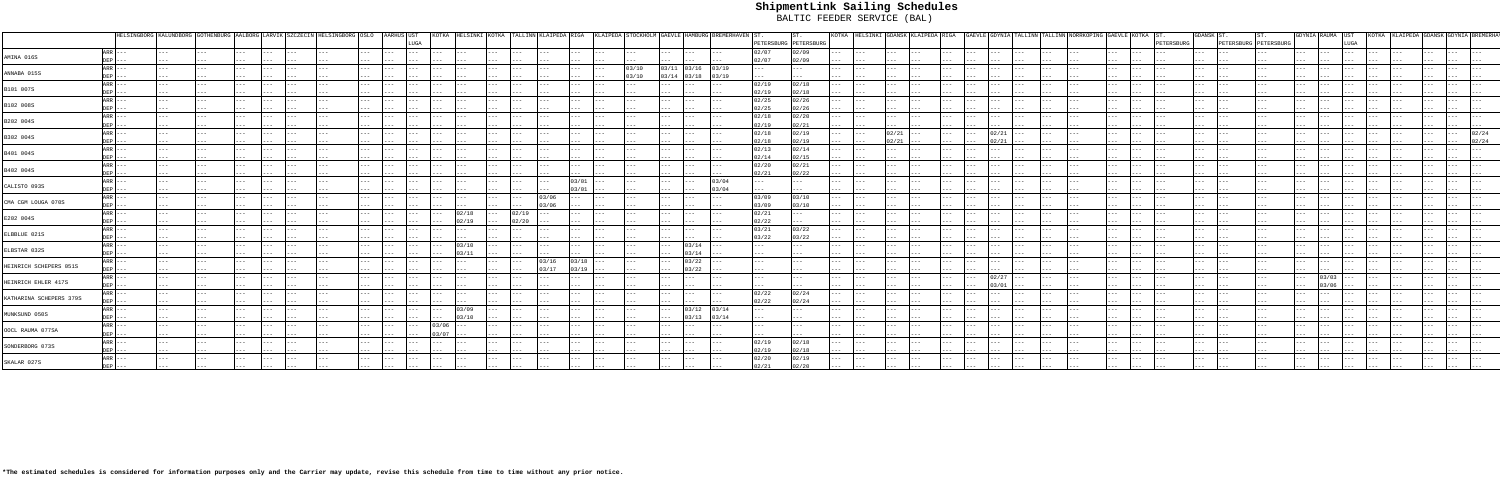|                        | HELSINGBORG KALUNDBORG |       | OTHENBURG   AALBORG   LARVIK | ZCZECIN HELSINGBORG |      | AARHUS UST   |               | KOTKA HELSINKI KOTKA                  |                                                                                                                                                                                                                                                                                                                                                                                              | TALLINN KLAIPEDA RIGA KLAIPEDA STOCKHOLM GAEVLE HAMBURG BREMERHAVEN                                                                                                                                                                                                                                                                                                                                   |       |        |                |                |                |                       |       | KOTKA HELSINKI |                                                                                                                                                                                                                                                                                                                                                                                              | GDANSK KLAIPEDA RIGA |                 |       | GAEVLE GDYNIA TALLINN TALLINN NORRKOPING GAEVLE KOTKA ST. |  |            | <b>FDANSK</b>  |                       |                      | DYNIA RAUMA    | ОТКА         | KLAIPEDA G |  |
|------------------------|------------------------|-------|------------------------------|---------------------|------|--------------|---------------|---------------------------------------|----------------------------------------------------------------------------------------------------------------------------------------------------------------------------------------------------------------------------------------------------------------------------------------------------------------------------------------------------------------------------------------------|-------------------------------------------------------------------------------------------------------------------------------------------------------------------------------------------------------------------------------------------------------------------------------------------------------------------------------------------------------------------------------------------------------|-------|--------|----------------|----------------|----------------|-----------------------|-------|----------------|----------------------------------------------------------------------------------------------------------------------------------------------------------------------------------------------------------------------------------------------------------------------------------------------------------------------------------------------------------------------------------------------|----------------------|-----------------|-------|-----------------------------------------------------------|--|------------|----------------|-----------------------|----------------------|----------------|--------------|------------|--|
|                        |                        |       |                              |                     |      | LIIGA        |               |                                       |                                                                                                                                                                                                                                                                                                                                                                                              |                                                                                                                                                                                                                                                                                                                                                                                                       |       |        |                |                |                | PETERSBURG PETERSBURG |       |                |                                                                                                                                                                                                                                                                                                                                                                                              |                      |                 |       |                                                           |  | PETERSBURG |                | PETERSBURG PETERSBURG |                      |                | <b>APIT.</b> |            |  |
| TUNADAL 055S           | $ARR$ $---$            |       |                              | $- -$               | $--$ | $- - -$      | $\frac{1}{2}$ | 03/07<br>$03/10$ ---<br>3/07<br>03/11 | $\frac{1}{2} \frac{1}{2} \frac{1}{2} \frac{1}{2} \frac{1}{2} \frac{1}{2} \frac{1}{2} \frac{1}{2} \frac{1}{2} \frac{1}{2} \frac{1}{2} \frac{1}{2} \frac{1}{2} \frac{1}{2} \frac{1}{2} \frac{1}{2} \frac{1}{2} \frac{1}{2} \frac{1}{2} \frac{1}{2} \frac{1}{2} \frac{1}{2} \frac{1}{2} \frac{1}{2} \frac{1}{2} \frac{1}{2} \frac{1}{2} \frac{1}{2} \frac{1}{2} \frac{1}{2} \frac{1}{2} \frac{$ | $- - -$                                                                                                                                                                                                                                                                                                                                                                                               |       | $---$  | 03/15<br>03/15 |                |                |                       | $- -$ | $---$          |                                                                                                                                                                                                                                                                                                                                                                                              |                      | $- -$           |       | $- -$<br>$---$                                            |  | $- - -$    |                |                       | $--$                 |                |              |            |  |
| VERA RAMBOW 452S       | $ARR$ $---$            |       |                              |                     |      |              |               | 02/24<br>$---$<br>2/27                |                                                                                                                                                                                                                                                                                                                                                                                              |                                                                                                                                                                                                                                                                                                                                                                                                       |       | $---$  | 03/01<br>03/02 | 03/03<br>03/03 |                |                       |       |                | $  -$                                                                                                                                                                                                                                                                                                                                                                                        |                      |                 |       |                                                           |  |            |                |                       |                      |                |              |            |  |
| ADELINA D 051S         | $ARR$ $---$            |       |                              |                     |      |              |               | $---$                                 | $---$                                                                                                                                                                                                                                                                                                                                                                                        | $03/14$ $---$                                                                                                                                                                                                                                                                                                                                                                                         |       | $---$  |                | 03/17          |                |                       | $ -$  | $- - -$        | $---$                                                                                                                                                                                                                                                                                                                                                                                        |                      | $- -$           |       | $-$                                                       |  |            |                |                       |                      |                |              |            |  |
|                        | $ARR$ $---$            | $- -$ |                              |                     |      |              |               |                                       |                                                                                                                                                                                                                                                                                                                                                                                              | 03/15<br>$\frac{1}{2} \frac{1}{2} \frac{1}{2} \frac{1}{2} \frac{1}{2} \frac{1}{2} \frac{1}{2} \frac{1}{2} \frac{1}{2} \frac{1}{2} \frac{1}{2} \frac{1}{2} \frac{1}{2} \frac{1}{2} \frac{1}{2} \frac{1}{2} \frac{1}{2} \frac{1}{2} \frac{1}{2} \frac{1}{2} \frac{1}{2} \frac{1}{2} \frac{1}{2} \frac{1}{2} \frac{1}{2} \frac{1}{2} \frac{1}{2} \frac{1}{2} \frac{1}{2} \frac{1}{2} \frac{1}{2} \frac{$ |       | $---$  | $---$          | 03/17<br>$---$ | 03/03          | 03/05                 |       |                | $\frac{1}{2} \frac{1}{2} \frac{1}{2} \frac{1}{2} \frac{1}{2} \frac{1}{2} \frac{1}{2} \frac{1}{2} \frac{1}{2} \frac{1}{2} \frac{1}{2} \frac{1}{2} \frac{1}{2} \frac{1}{2} \frac{1}{2} \frac{1}{2} \frac{1}{2} \frac{1}{2} \frac{1}{2} \frac{1}{2} \frac{1}{2} \frac{1}{2} \frac{1}{2} \frac{1}{2} \frac{1}{2} \frac{1}{2} \frac{1}{2} \frac{1}{2} \frac{1}{2} \frac{1}{2} \frac{1}{2} \frac{$ |                      |                 |       |                                                           |  |            |                |                       |                      |                |              |            |  |
| AMINA 017S             |                        |       |                              |                     |      |              |               |                                       |                                                                                                                                                                                                                                                                                                                                                                                              |                                                                                                                                                                                                                                                                                                                                                                                                       |       |        |                |                | 13/03          | 3/05                  |       |                |                                                                                                                                                                                                                                                                                                                                                                                              |                      |                 |       |                                                           |  |            |                |                       |                      |                |              |            |  |
| ANNABA 016S            | $ARR$ $---$            |       |                              |                     |      |              |               |                                       | $---$                                                                                                                                                                                                                                                                                                                                                                                        | $03/23$ $---$<br>03/24                                                                                                                                                                                                                                                                                                                                                                                |       | $- -$  |                | 03/26<br>03/26 |                |                       |       |                |                                                                                                                                                                                                                                                                                                                                                                                              |                      | $- -$           |       |                                                           |  | $- -$      |                |                       |                      |                |              |            |  |
| AVA D 061S             | $ARR$ $---$            |       |                              |                     |      |              |               | $---$                                 | 02/18<br>02/19                                                                                                                                                                                                                                                                                                                                                                               | $---$<br>$- -$                                                                                                                                                                                                                                                                                                                                                                                        |       | $---$  | 02/22<br>02/23 | 02/23<br>02/24 |                |                       |       |                | $---$                                                                                                                                                                                                                                                                                                                                                                                        |                      |                 |       |                                                           |  |            |                |                       |                      |                |              |            |  |
| B101 009S              | $ARR$ $---$            |       |                              |                     |      |              |               | $- - -$                               | $---$                                                                                                                                                                                                                                                                                                                                                                                        | $---$<br>$- - -$                                                                                                                                                                                                                                                                                                                                                                                      |       | $---$  |                | $---$          | 03/04<br>03/04 | 03/05<br>13/05        |       | $---$          | $---$                                                                                                                                                                                                                                                                                                                                                                                        |                      |                 |       |                                                           |  | $- -$      |                |                       |                      |                |              |            |  |
| B102 010S              | $ARR$ $---$            |       |                              |                     |      |              |               |                                       |                                                                                                                                                                                                                                                                                                                                                                                              |                                                                                                                                                                                                                                                                                                                                                                                                       |       |        |                |                | 03/11<br>3/11  | 03/12<br>3/12         |       |                |                                                                                                                                                                                                                                                                                                                                                                                              |                      |                 |       |                                                           |  |            |                |                       |                      |                |              |            |  |
| B201 005S              | $ARR$ $---$            |       |                              |                     |      |              |               | $- - -$                               | $-- -$                                                                                                                                                                                                                                                                                                                                                                                       |                                                                                                                                                                                                                                                                                                                                                                                                       |       |        |                |                | 02/25          | 02/27                 |       | $---$          |                                                                                                                                                                                                                                                                                                                                                                                              |                      | $-$             |       |                                                           |  |            |                |                       |                      |                |              |            |  |
| B202 005S              | $ARR$ $---$            |       |                              |                     |      |              |               |                                       |                                                                                                                                                                                                                                                                                                                                                                                              |                                                                                                                                                                                                                                                                                                                                                                                                       |       |        |                |                | 02/26<br>03/04 | 2/28<br>03/06         |       |                |                                                                                                                                                                                                                                                                                                                                                                                              |                      |                 |       |                                                           |  |            |                |                       |                      |                |              |            |  |
|                        | $ARR$ $---$            |       |                              |                     |      |              |               |                                       |                                                                                                                                                                                                                                                                                                                                                                                              |                                                                                                                                                                                                                                                                                                                                                                                                       |       |        |                |                | 03/05<br>02/25 | 13/07<br>02/26        | $ -$  | $---$          | 02/28                                                                                                                                                                                                                                                                                                                                                                                        |                      | $- -$           | 02/28 |                                                           |  |            |                |                       |                      |                |              |            |  |
| B301 005S              |                        |       |                              |                     |      |              |               |                                       |                                                                                                                                                                                                                                                                                                                                                                                              |                                                                                                                                                                                                                                                                                                                                                                                                       |       |        |                |                | 02/25          | 2/26                  |       |                | 02/28                                                                                                                                                                                                                                                                                                                                                                                        |                      |                 | 2/28  |                                                           |  |            |                |                       |                      |                |              |            |  |
| B302 005S              | $ARR$ $---$            |       |                              |                     |      |              |               |                                       |                                                                                                                                                                                                                                                                                                                                                                                              |                                                                                                                                                                                                                                                                                                                                                                                                       |       |        |                |                | 03/04<br>ገ3/በ4 | 03/05<br>3/05         |       |                | 03/07<br>03/07                                                                                                                                                                                                                                                                                                                                                                               |                      |                 | 03/07 |                                                           |  |            |                |                       |                      |                |              |            |  |
| B401 005S              | $ARR$ $---$            |       |                              |                     |      |              |               |                                       |                                                                                                                                                                                                                                                                                                                                                                                              |                                                                                                                                                                                                                                                                                                                                                                                                       |       |        |                |                | 02/27<br>02/28 | 02/28<br>03/01        | $ -$  |                | $\frac{1}{2} \frac{1}{2} \frac{1}{2} \frac{1}{2} \frac{1}{2} \frac{1}{2} \frac{1}{2} \frac{1}{2} \frac{1}{2} \frac{1}{2} \frac{1}{2} \frac{1}{2} \frac{1}{2} \frac{1}{2} \frac{1}{2} \frac{1}{2} \frac{1}{2} \frac{1}{2} \frac{1}{2} \frac{1}{2} \frac{1}{2} \frac{1}{2} \frac{1}{2} \frac{1}{2} \frac{1}{2} \frac{1}{2} \frac{1}{2} \frac{1}{2} \frac{1}{2} \frac{1}{2} \frac{1}{2} \frac{$ |                      | $-$             |       |                                                           |  |            |                |                       |                      |                |              |            |  |
| B402 005S              | $ARR$ $---$            |       |                              |                     |      |              |               |                                       |                                                                                                                                                                                                                                                                                                                                                                                              |                                                                                                                                                                                                                                                                                                                                                                                                       |       |        |                |                | 03/06<br>13/07 | 03/07<br>13/08        |       |                |                                                                                                                                                                                                                                                                                                                                                                                              |                      | $-$             |       |                                                           |  |            |                |                       |                      |                |              |            |  |
| BERNHARD SCHEPERS 293S | $ARR$ $---$            |       |                              |                     |      |              |               | $- -$                                 |                                                                                                                                                                                                                                                                                                                                                                                              |                                                                                                                                                                                                                                                                                                                                                                                                       |       | $---$  |                |                |                |                       | $- -$ |                | $\frac{1}{2} \frac{1}{2} \frac{1}{2} \frac{1}{2} \frac{1}{2} \frac{1}{2} \frac{1}{2} \frac{1}{2} \frac{1}{2} \frac{1}{2} \frac{1}{2} \frac{1}{2} \frac{1}{2} \frac{1}{2} \frac{1}{2} \frac{1}{2} \frac{1}{2} \frac{1}{2} \frac{1}{2} \frac{1}{2} \frac{1}{2} \frac{1}{2} \frac{1}{2} \frac{1}{2} \frac{1}{2} \frac{1}{2} \frac{1}{2} \frac{1}{2} \frac{1}{2} \frac{1}{2} \frac{1}{2} \frac{$ |                      | $- -$           | 02/12 | $- -$<br>$- -$                                            |  | $- -$      | 02/13<br>02/15 |                       | $02/20$ ---<br>02/22 |                | $---$        |            |  |
| C102 005S              | $ARR$ $---$            | $--$  |                              |                     |      | $ -$         |               | $--$                                  | --- -                                                                                                                                                                                                                                                                                                                                                                                        | $- -$                                                                                                                                                                                                                                                                                                                                                                                                 |       | $-- -$ |                |                |                | $ -$                  | $--$  | $-- -$         | $\frac{1}{2} \frac{1}{2} \frac{1}{2} \frac{1}{2} \frac{1}{2} \frac{1}{2} \frac{1}{2} \frac{1}{2} \frac{1}{2} \frac{1}{2} \frac{1}{2} \frac{1}{2} \frac{1}{2} \frac{1}{2} \frac{1}{2} \frac{1}{2} \frac{1}{2} \frac{1}{2} \frac{1}{2} \frac{1}{2} \frac{1}{2} \frac{1}{2} \frac{1}{2} \frac{1}{2} \frac{1}{2} \frac{1}{2} \frac{1}{2} \frac{1}{2} \frac{1}{2} \frac{1}{2} \frac{1}{2} \frac{$ |                      | $-$<br>$- - -$  |       | $-$                                                       |  | $- -$      |                |                       |                      | 02/17<br>12/19 |              |            |  |
| C103 0205-005S         | $ARR$ $---$            | $- -$ |                              |                     |      |              |               | $---$                                 |                                                                                                                                                                                                                                                                                                                                                                                              | $---$                                                                                                                                                                                                                                                                                                                                                                                                 |       | $---$  |                |                |                |                       | $---$ |                | $\frac{1}{2} \frac{1}{2} \frac{1}{2} \frac{1}{2} \frac{1}{2} \frac{1}{2} \frac{1}{2} \frac{1}{2} \frac{1}{2} \frac{1}{2} \frac{1}{2} \frac{1}{2} \frac{1}{2} \frac{1}{2} \frac{1}{2} \frac{1}{2} \frac{1}{2} \frac{1}{2} \frac{1}{2} \frac{1}{2} \frac{1}{2} \frac{1}{2} \frac{1}{2} \frac{1}{2} \frac{1}{2} \frac{1}{2} \frac{1}{2} \frac{1}{2} \frac{1}{2} \frac{1}{2} \frac{1}{2} \frac{$ |                      | $- -$           |       | $- - -$<br>$ -$                                           |  | $- - -$    |                |                       | $--$                 | $02/24$ ---    | $- - -$      |            |  |
| CALISTO 094S           | $ARR$ $---$            |       | $- -$                        |                     |      |              |               | $--$                                  | $---$                                                                                                                                                                                                                                                                                                                                                                                        | $\frac{1}{2} \frac{1}{2} \frac{1}{2} \frac{1}{2} \frac{1}{2} \frac{1}{2} \frac{1}{2} \frac{1}{2} \frac{1}{2} \frac{1}{2} \frac{1}{2} \frac{1}{2} \frac{1}{2} \frac{1}{2} \frac{1}{2} \frac{1}{2} \frac{1}{2} \frac{1}{2} \frac{1}{2} \frac{1}{2} \frac{1}{2} \frac{1}{2} \frac{1}{2} \frac{1}{2} \frac{1}{2} \frac{1}{2} \frac{1}{2} \frac{1}{2} \frac{1}{2} \frac{1}{2} \frac{1}{2} \frac{$          | 03/18 |        | $03/19$ 03/23  | 03/25          |                |                       | $- -$ |                | $\frac{1}{2} \frac{1}{2} \frac{1}{2} \frac{1}{2} \frac{1}{2} \frac{1}{2} \frac{1}{2} \frac{1}{2} \frac{1}{2} \frac{1}{2} \frac{1}{2} \frac{1}{2} \frac{1}{2} \frac{1}{2} \frac{1}{2} \frac{1}{2} \frac{1}{2} \frac{1}{2} \frac{1}{2} \frac{1}{2} \frac{1}{2} \frac{1}{2} \frac{1}{2} \frac{1}{2} \frac{1}{2} \frac{1}{2} \frac{1}{2} \frac{1}{2} \frac{1}{2} \frac{1}{2} \frac{1}{2} \frac{$ |                      | $- -$           |       |                                                           |  | $---$      |                |                       |                      | $---$          | $- -$        |            |  |
| CMA CGM NEVA 092S      | $ARR$ $---$            |       | $- -$                        |                     |      | $ -$         |               | $- - -$                               |                                                                                                                                                                                                                                                                                                                                                                                              | $---$                                                                                                                                                                                                                                                                                                                                                                                                 | 03/18 | $---$  | $03/20$ 03/24  | 03/25<br>$---$ | 02/20          | 02/21                 | $- -$ |                | $\qquad \qquad - - -$                                                                                                                                                                                                                                                                                                                                                                        |                      | $- -$<br>$-- -$ |       | $ -$<br>$---$                                             |  |            |                |                       |                      |                |              |            |  |
| CHRISTOPHER 097S       | $ARR$ $---$            |       |                              |                     |      | 02/16<br>117 | $02/18$ ---   | $---$                                 |                                                                                                                                                                                                                                                                                                                                                                                              |                                                                                                                                                                                                                                                                                                                                                                                                       |       | $---$  | 02/23          | 02/22          | 02/21          | 2/21                  |       |                | $\frac{1}{2} \frac{1}{2} \frac{1}{2} \frac{1}{2} \frac{1}{2} \frac{1}{2} \frac{1}{2} \frac{1}{2} \frac{1}{2} \frac{1}{2} \frac{1}{2} \frac{1}{2} \frac{1}{2} \frac{1}{2} \frac{1}{2} \frac{1}{2} \frac{1}{2} \frac{1}{2} \frac{1}{2} \frac{1}{2} \frac{1}{2} \frac{1}{2} \frac{1}{2} \frac{1}{2} \frac{1}{2} \frac{1}{2} \frac{1}{2} \frac{1}{2} \frac{1}{2} \frac{1}{2} \frac{1}{2} \frac{$ |                      |                 |       |                                                           |  |            |                |                       |                      |                |              |            |  |
|                        |                        |       |                              |                     |      |              |               |                                       |                                                                                                                                                                                                                                                                                                                                                                                              |                                                                                                                                                                                                                                                                                                                                                                                                       |       |        | 02/24          |                |                |                       |       |                |                                                                                                                                                                                                                                                                                                                                                                                              |                      |                 |       |                                                           |  |            |                |                       |                      |                |              |            |  |

| GDYNIA                     |                                |
|----------------------------|--------------------------------|
|                            | <b>BREMERHA</b>                |
| $\overline{\phantom{a}}$ . | Ξ.                             |
| ÷                          |                                |
| $---$                      | $ -$                           |
| $ -$                       | $- - -$                        |
| $\overline{a}$             |                                |
| Ç<br>ł,                    | į,                             |
|                            | 03/16                          |
| $\overline{\phantom{a}}$   | 03/16                          |
| ò.                         | $\ddotsc$                      |
| i,<br>$\overline{a}$       | ŀ,<br>$\overline{\phantom{a}}$ |
|                            |                                |
| $\overline{a}$             | $\frac{1}{1}$                  |
|                            | Ι,                             |
| $\overline{a}$             | $\overline{a}$                 |
| ÷                          | $\equiv$                       |
| $ -$                       | $\overline{a}$                 |
|                            | Ç                              |
| $\overline{a}$             | $\overline{a}$                 |
|                            |                                |
| $-1$<br>$ -$               | $---$                          |
|                            | 03/03                          |
|                            | 03/03                          |
| $\overline{a}$             | 03/10                          |
|                            | 03/10                          |
| $ -$                       | $ -$                           |
|                            | $\frac{1}{1}$                  |
| Ξ.                         |                                |
| $- - \cdot$                | $\equiv$                       |
| J.                         |                                |
| Ë                          | $\equiv$                       |
|                            | 02/22                          |
|                            | 02/23                          |
| $\overline{a}$             | 03/01                          |
| į,                         | 03/02                          |
| $\overline{a}$             | $ -$                           |
| J,<br>J,                   | i,                             |
|                            | $\overline{\phantom{a}}$       |
|                            | J,                             |
|                            |                                |
| Ç                          |                                |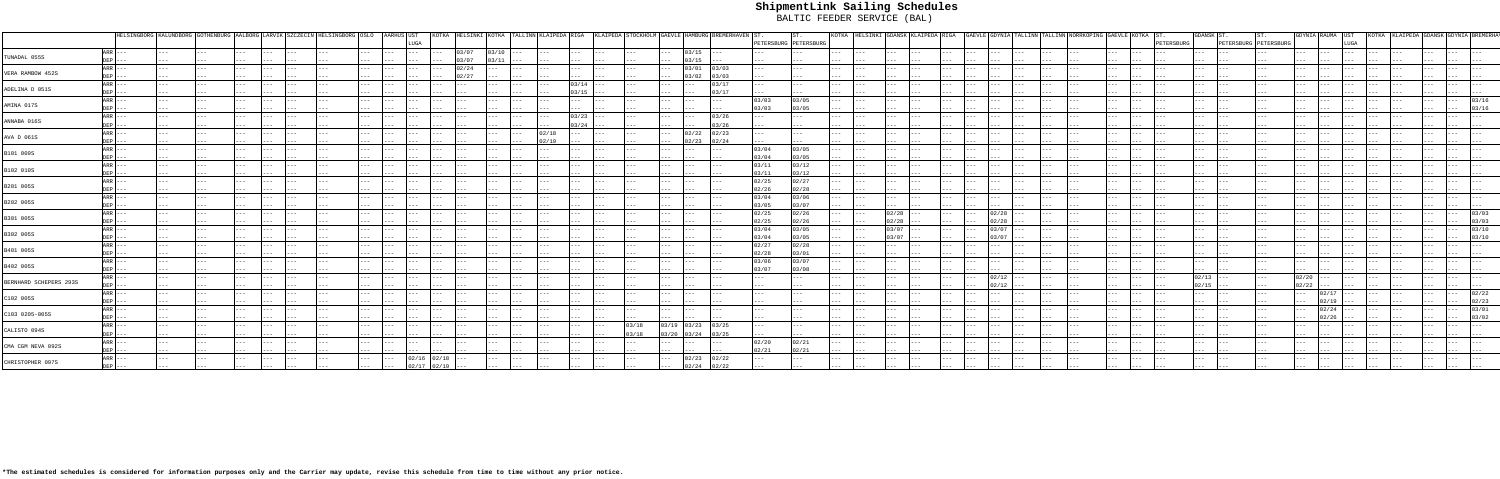|                         |             | HELSINGBORG KALUNDBORG | GOTHENBURG 1 | <b>AALBORG LARVIK</b> | SZCZECIN | HELSINGBORG |       |               | KOTKA I                     | HELSINKI KOTKA |                                                                                                                                                                                                                                                                                                                                                                                              | TALLINN KLAIPEDA RIGA                                                                                                                                                                                                                                                                                                                                                                        |               |       |       |                       | KLAIPEDA STOCKHOLM GAEVLE HAMBURG BREMERHAVEN |                |                       |       | KOTKA HELSINKI |                                                                                                                                                                                                                                                                                                                                                                                              | GDANSK IKLAIPEDA IRIGA |             |                         |       |         | GAEVLE GDYNIA TALLINN TALLINN NORRKOPING GAEVLE KOTKA |         |            | GDANSK |                       | DYNIA RAUMA |              | KOTKA | KLAIPEDA O |
|-------------------------|-------------|------------------------|--------------|-----------------------|----------|-------------|-------|---------------|-----------------------------|----------------|----------------------------------------------------------------------------------------------------------------------------------------------------------------------------------------------------------------------------------------------------------------------------------------------------------------------------------------------------------------------------------------------|----------------------------------------------------------------------------------------------------------------------------------------------------------------------------------------------------------------------------------------------------------------------------------------------------------------------------------------------------------------------------------------------|---------------|-------|-------|-----------------------|-----------------------------------------------|----------------|-----------------------|-------|----------------|----------------------------------------------------------------------------------------------------------------------------------------------------------------------------------------------------------------------------------------------------------------------------------------------------------------------------------------------------------------------------------------------|------------------------|-------------|-------------------------|-------|---------|-------------------------------------------------------|---------|------------|--------|-----------------------|-------------|--------------|-------|------------|
|                         |             |                        |              |                       |          |             |       | LUGA          |                             |                |                                                                                                                                                                                                                                                                                                                                                                                              |                                                                                                                                                                                                                                                                                                                                                                                              |               |       |       |                       |                                               |                | PETERSBURG PETERSBURG |       |                |                                                                                                                                                                                                                                                                                                                                                                                              |                        |             |                         |       |         |                                                       |         | PETERSBURG |        | PETERSBURG PETERSBURG |             | <b>APIT.</b> |       |            |
| E101 005S               | $ARR$ $---$ |                        |              |                       |          |             |       | $- -$         | 02/14<br>/14                | 12/15          | $02/15$ $---$                                                                                                                                                                                                                                                                                                                                                                                | $\frac{1}{2} \frac{1}{2} \frac{1}{2} \frac{1}{2} \frac{1}{2} \frac{1}{2} \frac{1}{2} \frac{1}{2} \frac{1}{2} \frac{1}{2} \frac{1}{2} \frac{1}{2} \frac{1}{2} \frac{1}{2} \frac{1}{2} \frac{1}{2} \frac{1}{2} \frac{1}{2} \frac{1}{2} \frac{1}{2} \frac{1}{2} \frac{1}{2} \frac{1}{2} \frac{1}{2} \frac{1}{2} \frac{1}{2} \frac{1}{2} \frac{1}{2} \frac{1}{2} \frac{1}{2} \frac{1}{2} \frac{$ |               |       |       | 02/18<br>02/18        |                                               |                |                       | $--$  |                | $\frac{1}{2} \frac{1}{2} \frac{1}{2} \frac{1}{2} \frac{1}{2} \frac{1}{2} \frac{1}{2} \frac{1}{2} \frac{1}{2} \frac{1}{2} \frac{1}{2} \frac{1}{2} \frac{1}{2} \frac{1}{2} \frac{1}{2} \frac{1}{2} \frac{1}{2} \frac{1}{2} \frac{1}{2} \frac{1}{2} \frac{1}{2} \frac{1}{2} \frac{1}{2} \frac{1}{2} \frac{1}{2} \frac{1}{2} \frac{1}{2} \frac{1}{2} \frac{1}{2} \frac{1}{2} \frac{1}{2} \frac{$ |                        | ---         | $- -$                   | $- -$ |         |                                                       |         |            |        |                       |             |              |       |            |
| E102 005S               | $ARR$ $---$ |                        |              |                       |          |             |       |               |                             |                |                                                                                                                                                                                                                                                                                                                                                                                              |                                                                                                                                                                                                                                                                                                                                                                                              |               |       |       |                       |                                               |                |                       |       |                | $02/17$ $---$                                                                                                                                                                                                                                                                                                                                                                                |                        | $---$       | 02/18<br>$- -$          | $- -$ | $---$   |                                                       |         |            |        |                       |             |              |       |            |
|                         |             |                        |              |                       |          |             |       |               |                             |                |                                                                                                                                                                                                                                                                                                                                                                                              |                                                                                                                                                                                                                                                                                                                                                                                              |               |       |       |                       |                                               |                |                       |       |                | 02/17                                                                                                                                                                                                                                                                                                                                                                                        |                        |             | 02/18                   |       |         |                                                       |         |            |        |                       |             |              |       |            |
| E103 005S               | $ARR$ $---$ |                        |              |                       |          |             |       |               | 2/21<br>121                 | 2122           | $02/22$ $---$                                                                                                                                                                                                                                                                                                                                                                                |                                                                                                                                                                                                                                                                                                                                                                                              |               |       | $- -$ | 02/25                 |                                               |                |                       |       |                | $- - -$                                                                                                                                                                                                                                                                                                                                                                                      |                        | $- - -$     | $- -$                   | $-$   |         |                                                       |         |            |        |                       |             |              |       |            |
| E104 005S               | $ARR$ $---$ | $---$                  |              |                       |          |             |       |               |                             | $- -$          |                                                                                                                                                                                                                                                                                                                                                                                              |                                                                                                                                                                                                                                                                                                                                                                                              | $02/18$ 02/20 |       |       |                       |                                               |                |                       |       |                | $\frac{1}{2} \frac{1}{2} \frac{1}{2} \frac{1}{2} \frac{1}{2} \frac{1}{2} \frac{1}{2} \frac{1}{2} \frac{1}{2} \frac{1}{2} \frac{1}{2} \frac{1}{2} \frac{1}{2} \frac{1}{2} \frac{1}{2} \frac{1}{2} \frac{1}{2} \frac{1}{2} \frac{1}{2} \frac{1}{2} \frac{1}{2} \frac{1}{2} \frac{1}{2} \frac{1}{2} \frac{1}{2} \frac{1}{2} \frac{1}{2} \frac{1}{2} \frac{1}{2} \frac{1}{2} \frac{1}{2} \frac{$ |                        | $- -$       | $ -$                    |       |         |                                                       |         |            |        |                       |             |              |       |            |
|                         |             |                        |              |                       |          |             |       |               |                             |                |                                                                                                                                                                                                                                                                                                                                                                                              |                                                                                                                                                                                                                                                                                                                                                                                              | 02/19         |       |       |                       |                                               |                |                       |       |                |                                                                                                                                                                                                                                                                                                                                                                                              |                        |             |                         |       |         |                                                       |         |            |        |                       |             |              |       |            |
| E105 005S               | $ARR$ $---$ |                        |              |                       |          |             |       |               |                             |                |                                                                                                                                                                                                                                                                                                                                                                                              |                                                                                                                                                                                                                                                                                                                                                                                              |               |       |       |                       |                                               |                |                       |       |                | $02/24$ $---$<br>$02/24$ $-$                                                                                                                                                                                                                                                                                                                                                                 |                        | $- - -$     | 02/25<br>$- -$<br>2/25  | $ -$  |         |                                                       |         | $- -$      |        |                       |             |              |       |            |
| E201 005S               | $ARR$ $---$ |                        |              |                       |          |             |       |               | 2/25                        |                | 02/26                                                                                                                                                                                                                                                                                                                                                                                        |                                                                                                                                                                                                                                                                                                                                                                                              |               |       |       |                       |                                               | 02/28          |                       |       |                | $- - -$                                                                                                                                                                                                                                                                                                                                                                                      | $---$                  | $- - -$     | $ -$                    | $- -$ |         |                                                       |         |            |        |                       |             |              |       |            |
|                         | $ARR$ $---$ |                        |              |                       |          |             |       | $\sim$        | /26<br>03/04                |                | 02/27<br>03/05                                                                                                                                                                                                                                                                                                                                                                               |                                                                                                                                                                                                                                                                                                                                                                                              |               | $---$ |       |                       |                                               | 03/01<br>03/07 |                       | $ -$  | $---$          | $---$                                                                                                                                                                                                                                                                                                                                                                                        | $- -$                  | $- - -$     | $- -$                   | $ -$  |         |                                                       |         | $- -$      |        |                       |             |              |       |            |
| E202 005S               | $ARR$ $---$ | $-- -$                 |              |                       |          |             |       |               | 3/05                        |                | 03/06                                                                                                                                                                                                                                                                                                                                                                                        |                                                                                                                                                                                                                                                                                                                                                                                              |               |       |       |                       |                                               | 13/08<br>04/03 | 04/04                 |       |                | $04/06$ $---$                                                                                                                                                                                                                                                                                                                                                                                |                        | $- - -$     | 04/07<br>$- -$          | $ -$  |         |                                                       |         | $- - -$    |        |                       |             |              |       |            |
| ELBBLUE 022S            |             |                        |              |                       |          |             |       |               |                             |                |                                                                                                                                                                                                                                                                                                                                                                                              |                                                                                                                                                                                                                                                                                                                                                                                              |               |       |       |                       |                                               | 04/03          | 04/04                 |       |                | 04/06                                                                                                                                                                                                                                                                                                                                                                                        |                        |             | 14/07                   |       |         |                                                       |         |            |        |                       |             |              |       |            |
| ELBSUMMER 049S          | $ARR$ ---   |                        |              |                       |          |             |       |               | 2/19<br>/19                 | $02/20$ ---    |                                                                                                                                                                                                                                                                                                                                                                                              |                                                                                                                                                                                                                                                                                                                                                                                              |               |       |       |                       |                                               |                |                       | $ -$  | $---$          | 02/21<br>02/23                                                                                                                                                                                                                                                                                                                                                                               |                        | $---$       | 02/23<br>$- -$<br>02/24 | $- -$ | $---$   |                                                       |         | $- - -$    |        |                       |             | $---$        |       |            |
| ELBWIND 024S            | $ARR$ $---$ |                        |              |                       |          |             |       |               | 3/22                        | $03/24$ ---    |                                                                                                                                                                                                                                                                                                                                                                                              |                                                                                                                                                                                                                                                                                                                                                                                              |               |       |       | 03/27                 |                                               |                |                       |       |                | $---$                                                                                                                                                                                                                                                                                                                                                                                        |                        |             |                         |       |         |                                                       |         |            |        |                       |             |              |       |            |
|                         |             |                        |              |                       |          |             |       |               | 3/23                        | 3/24<br>$--$   |                                                                                                                                                                                                                                                                                                                                                                                              |                                                                                                                                                                                                                                                                                                                                                                                              |               |       |       | 03/27                 |                                               | 03/03          | 03/01                 |       |                | --- -                                                                                                                                                                                                                                                                                                                                                                                        |                        | $- - -$     | $- -$                   | $ -$  |         |                                                       |         | $- -$      |        |                       |             |              |       |            |
| ELBWINTER 006S          |             |                        |              |                       |          |             |       |               |                             |                |                                                                                                                                                                                                                                                                                                                                                                                              |                                                                                                                                                                                                                                                                                                                                                                                              |               |       |       |                       |                                               | 03/03          | 3/02                  |       |                |                                                                                                                                                                                                                                                                                                                                                                                              |                        |             |                         |       |         |                                                       |         |            |        |                       |             |              |       |            |
| ELBWAVE 021S            |             |                        |              |                       |          |             |       |               | 02/21<br>122                |                |                                                                                                                                                                                                                                                                                                                                                                                              |                                                                                                                                                                                                                                                                                                                                                                                              |               |       |       |                       |                                               | 02/25<br>2/26  |                       |       |                |                                                                                                                                                                                                                                                                                                                                                                                              |                        |             | $- -$                   |       |         |                                                       |         | $---$      |        |                       |             |              |       |            |
| ELBSTAR 033S            | $APR$ $---$ |                        |              |                       |          |             |       | $-$           | 03/21<br>$- -$<br>3/21      |                | 03/22                                                                                                                                                                                                                                                                                                                                                                                        |                                                                                                                                                                                                                                                                                                                                                                                              | $---$         |       | $- -$ | 03/25<br>0.3/2.5      |                                               | $- -$          |                       | $ -$  |                | $---$                                                                                                                                                                                                                                                                                                                                                                                        |                        | $- - -$     | $- -$                   | $ -$  |         |                                                       |         | $- - -$    |        |                       |             |              |       |            |
|                         | $ARR$ $---$ |                        |              |                       |          |             |       | $02/26$ 02/28 | $---$                       | $--$           | 03/23<br>$\frac{1}{2}$                                                                                                                                                                                                                                                                                                                                                                       |                                                                                                                                                                                                                                                                                                                                                                                              |               |       |       | 03/06                 | 03/06                                         |                |                       |       |                | $---$                                                                                                                                                                                                                                                                                                                                                                                        |                        |             | $- -$                   |       |         |                                                       |         | $- -$      |        |                       |             |              |       |            |
| GERDA 009S              | $APR$ $---$ |                        |              |                       |          |             |       | 2/26<br>02/16 | 3/02<br>02/17               | $- -$          |                                                                                                                                                                                                                                                                                                                                                                                              |                                                                                                                                                                                                                                                                                                                                                                                              |               |       |       | <b>RN/SI</b><br>02/21 | 03/06<br>02/23                                |                |                       |       |                | $- - -$                                                                                                                                                                                                                                                                                                                                                                                      |                        | $- - -$     | $- -$                   | $-$   | $---$   |                                                       |         | $- - -$    |        |                       |             |              |       |            |
| H102 005S               |             |                        |              |                       |          |             |       |               |                             |                |                                                                                                                                                                                                                                                                                                                                                                                              |                                                                                                                                                                                                                                                                                                                                                                                              |               |       |       | 02/22                 | 02/23                                         |                |                       |       |                |                                                                                                                                                                                                                                                                                                                                                                                              |                        |             |                         |       |         |                                                       |         |            |        |                       |             |              |       |            |
| H103 005S               | $ARR$ $---$ |                        |              | $--$                  |          |             | $- -$ | 2/23          | $02/23$ $02/24$ ---<br>2/25 | $---$          | $---$                                                                                                                                                                                                                                                                                                                                                                                        | ----                                                                                                                                                                                                                                                                                                                                                                                         | --- -         |       | $--$  | 02/28<br>03/01        | 03/02<br>03/02                                |                |                       | $- -$ | ---            | $\qquad \qquad - - -$                                                                                                                                                                                                                                                                                                                                                                        | $-- -$                 | $---$       | $- -$                   | $- -$ | $-- -$  |                                                       |         | $---$      |        |                       |             |              |       |            |
| HEINRICH SCHEPERS 052S  | $ARR$ $---$ | $---$                  |              | $- -$                 |          |             |       | $ -$          | 03/28<br>$- - -$<br>128     | 3/29           | $03/29$ $---$                                                                                                                                                                                                                                                                                                                                                                                | $---$                                                                                                                                                                                                                                                                                                                                                                                        | $- - -$       |       | $- -$ | 04/02<br>04/03        |                                               |                |                       | $- -$ |                | <b>Service</b>                                                                                                                                                                                                                                                                                                                                                                               | $---$                  | $- - -$     | $- -$                   | $ -$  |         |                                                       | $- - -$ | $- -$      |        |                       |             |              |       |            |
|                         | $ARR$ $---$ | $---$                  |              | $- -$                 |          |             | $ -$  | $- -$         | $- -$<br>$ -$               | $--$           | $\frac{1}{2} \frac{1}{2} \frac{1}{2} \frac{1}{2} \frac{1}{2} \frac{1}{2} \frac{1}{2} \frac{1}{2} \frac{1}{2} \frac{1}{2} \frac{1}{2} \frac{1}{2} \frac{1}{2} \frac{1}{2} \frac{1}{2} \frac{1}{2} \frac{1}{2} \frac{1}{2} \frac{1}{2} \frac{1}{2} \frac{1}{2} \frac{1}{2} \frac{1}{2} \frac{1}{2} \frac{1}{2} \frac{1}{2} \frac{1}{2} \frac{1}{2} \frac{1}{2} \frac{1}{2} \frac{1}{2} \frac{$ | 03/14                                                                                                                                                                                                                                                                                                                                                                                        | $- -$         | $---$ |       | $---$                 | $-- -$                                        |                |                       | $--$  |                | $ 03/15 $ ---                                                                                                                                                                                                                                                                                                                                                                                |                        | $--- 03/20$ |                         | $- -$ | $- - -$ |                                                       |         | $- - -$    |        |                       |             |              |       |            |
| HEINRICH EHLER 418S     |             |                        |              |                       |          |             |       |               |                             |                |                                                                                                                                                                                                                                                                                                                                                                                              | 03/14                                                                                                                                                                                                                                                                                                                                                                                        |               |       |       |                       |                                               |                |                       |       |                | 03/15                                                                                                                                                                                                                                                                                                                                                                                        |                        |             | 2/20                    |       |         |                                                       |         |            |        |                       |             |              |       |            |
| IDA RAMBOW 560S         |             |                        |              |                       |          |             |       |               |                             |                |                                                                                                                                                                                                                                                                                                                                                                                              |                                                                                                                                                                                                                                                                                                                                                                                              |               |       |       |                       |                                               | 02/12<br>02/13 | 02/13<br>2/14         |       |                | $02/16$ $---$<br>02/16                                                                                                                                                                                                                                                                                                                                                                       |                        | $---$       | 02/16<br>$- - -$        | $- -$ | $---$   |                                                       |         |            |        |                       |             |              |       |            |
| KATHARINA SCHEPERS 380S |             |                        |              |                       |          |             |       |               | 3/06                        |                |                                                                                                                                                                                                                                                                                                                                                                                              |                                                                                                                                                                                                                                                                                                                                                                                              |               |       |       | 03/11                 | 03/12                                         |                |                       |       |                | $\frac{1}{2} \frac{1}{2} \frac{1}{2} \frac{1}{2} \frac{1}{2} \frac{1}{2} \frac{1}{2} \frac{1}{2} \frac{1}{2} \frac{1}{2} \frac{1}{2} \frac{1}{2} \frac{1}{2} \frac{1}{2} \frac{1}{2} \frac{1}{2} \frac{1}{2} \frac{1}{2} \frac{1}{2} \frac{1}{2} \frac{1}{2} \frac{1}{2} \frac{1}{2} \frac{1}{2} \frac{1}{2} \frac{1}{2} \frac{1}{2} \frac{1}{2} \frac{1}{2} \frac{1}{2} \frac{1}{2} \frac{$ |                        |             |                         |       |         |                                                       |         |            |        |                       |             |              |       |            |
|                         |             |                        |              |                       |          |             |       |               |                             |                |                                                                                                                                                                                                                                                                                                                                                                                              |                                                                                                                                                                                                                                                                                                                                                                                              |               |       |       |                       |                                               |                |                       |       |                |                                                                                                                                                                                                                                                                                                                                                                                              |                        |             |                         |       |         |                                                       |         |            |        |                       |             |              |       |            |

| GDYNIA                   | <b>BREMERHA</b>          |
|--------------------------|--------------------------|
| $\equiv$                 | $ -$                     |
|                          | ŗ,                       |
| $---$                    | $- - -$                  |
| $\equiv$                 | $- -$                    |
| $-$                      | $- -$                    |
|                          |                          |
| $---$                    | $ -$                     |
| $---$                    | $ -$                     |
| $- -$                    | $\overline{\phantom{a}}$ |
| ċ                        | $\equiv$                 |
| $- - -$                  | $ -$                     |
| $-$                      | $\overline{a}$           |
| $---$                    | $- - -$                  |
| Ì.<br>ċ,                 | ŗ,                       |
| $- -$                    | $ -$                     |
| $ -$<br>$- - -$          | $  -$                    |
| i,                       | $---$<br>.,<br>J,        |
| .,<br>$ -$               | $ -$                     |
|                          |                          |
| $\frac{1}{1}$            | $\frac{1}{1}$            |
|                          | į,                       |
| $\overline{a}$           | $\Box$                   |
|                          | $\equiv$                 |
| $\overline{a}$           | $ -$                     |
|                          | J,                       |
| $\overline{\phantom{a}}$ | $\overline{a}$           |
|                          |                          |
| $\equiv$                 | $\equiv$                 |
|                          | þ                        |
| $\overline{\phantom{a}}$ | $\overline{\phantom{a}}$ |
| $\overline{\phantom{a}}$ | $\equiv$                 |
| $\overline{a}$           | $\overline{\phantom{a}}$ |
|                          |                          |
| $\overline{a}$           | 03/23                    |
|                          | 03/23                    |
| $-$                      | 02/20                    |
|                          | 02/20                    |
| --                       |                          |
| $\equiv$                 |                          |
|                          |                          |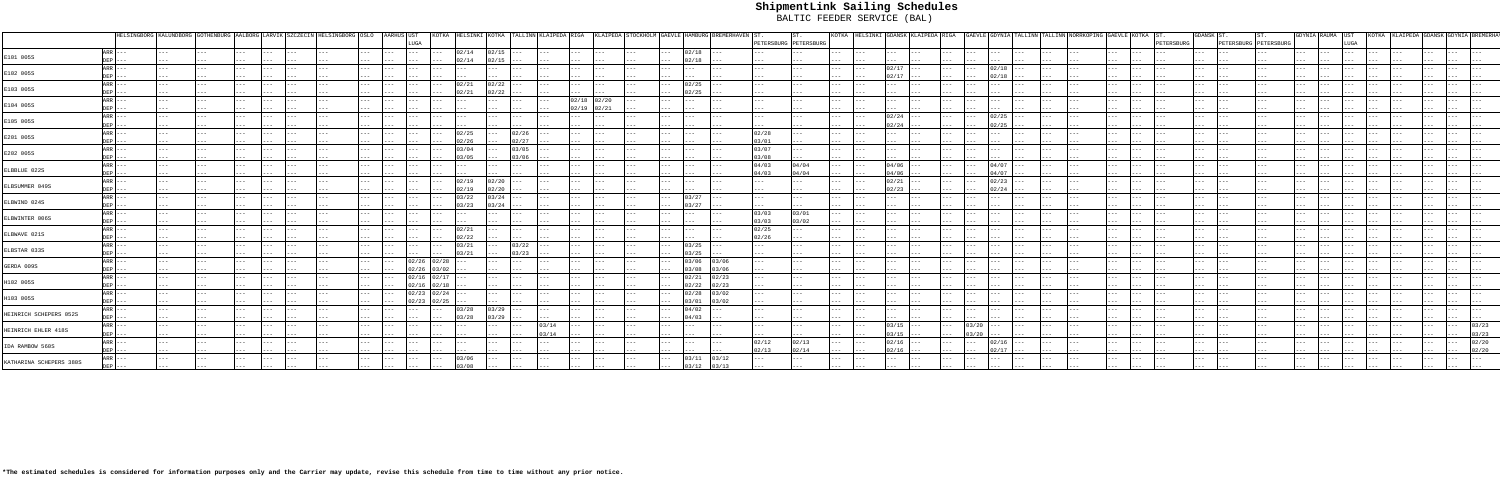|                    | HELSINGBORG KALUNDBORG |       | OTHENBURG | AALBORG LARVIK | ZCZECIN HELSINGBORG | AARHUS UST          |               | KOTKA  HELSINKI KOTKA |       |         | TALLINN KLAIPEDA RIGA |                | KLAIPEDA STOCKHOLM GAEVLE HAMBURG BREMERHAVEN |                |                |                       |       | KOTKA   HELSINKI GDANSK KLAIPEDA RIGA |                                                                                                                                                                                                                                                                                                                                                                                              |         |                       |                        |         | GAEVLE GDYNIA TALLINN TALLINN NORRKOPING GAEVLE KOTKA ST. |                             | <b>GDANSK</b>   |                       | GDYNIA RAUMA | UST          | KOTKA<br>KLAIPEDA G |  |
|--------------------|------------------------|-------|-----------|----------------|---------------------|---------------------|---------------|-----------------------|-------|---------|-----------------------|----------------|-----------------------------------------------|----------------|----------------|-----------------------|-------|---------------------------------------|----------------------------------------------------------------------------------------------------------------------------------------------------------------------------------------------------------------------------------------------------------------------------------------------------------------------------------------------------------------------------------------------|---------|-----------------------|------------------------|---------|-----------------------------------------------------------|-----------------------------|-----------------|-----------------------|--------------|--------------|---------------------|--|
|                    |                        |       |           |                |                     | LUGA                |               |                       |       |         |                       |                |                                               |                |                | PETERSBURG PETERSBURG |       |                                       |                                                                                                                                                                                                                                                                                                                                                                                              |         |                       |                        |         |                                                           | PETERSBURG                  |                 | PETERSBURG PETERSBURG |              | <b>APIT.</b> |                     |  |
| L102 005S          | $ARR$ $---$            |       |           |                |                     | $02/14$ ---<br>2/14 | $-- -$        | $---$<br>$--$         |       | $---$   | --- -                 | 02/16<br>02/16 | 02/17<br>2/18                                 | 02/22<br>02/22 |                |                       | $- -$ |                                       | $\frac{1}{2} \frac{1}{2} \frac{1}{2} \frac{1}{2} \frac{1}{2} \frac{1}{2} \frac{1}{2} \frac{1}{2} \frac{1}{2} \frac{1}{2} \frac{1}{2} \frac{1}{2} \frac{1}{2} \frac{1}{2} \frac{1}{2} \frac{1}{2} \frac{1}{2} \frac{1}{2} \frac{1}{2} \frac{1}{2} \frac{1}{2} \frac{1}{2} \frac{1}{2} \frac{1}{2} \frac{1}{2} \frac{1}{2} \frac{1}{2} \frac{1}{2} \frac{1}{2} \frac{1}{2} \frac{1}{2} \frac{$ | $- - -$ | $- -$                 | $- -$                  | $---$   |                                                           |                             |                 |                       |              |              |                     |  |
|                    | $ARR$ $---$            |       |           |                |                     | 02/21               |               | $---$                 |       |         |                       | 02/23          | $02/24$ $---$                                 | 03/01          |                |                       |       |                                       | $\frac{1}{2} \frac{1}{2} \frac{1}{2} \frac{1}{2} \frac{1}{2} \frac{1}{2} \frac{1}{2} \frac{1}{2} \frac{1}{2} \frac{1}{2} \frac{1}{2} \frac{1}{2} \frac{1}{2} \frac{1}{2} \frac{1}{2} \frac{1}{2} \frac{1}{2} \frac{1}{2} \frac{1}{2} \frac{1}{2} \frac{1}{2} \frac{1}{2} \frac{1}{2} \frac{1}{2} \frac{1}{2} \frac{1}{2} \frac{1}{2} \frac{1}{2} \frac{1}{2} \frac{1}{2} \frac{1}{2} \frac{$ |         |                       |                        |         |                                                           |                             |                 |                       |              |              |                     |  |
| L103 005S          |                        |       |           |                |                     | 2/21                |               |                       |       |         |                       | 02/23          | 02/25                                         | 0.3/0.1        |                |                       |       |                                       |                                                                                                                                                                                                                                                                                                                                                                                              |         |                       |                        |         |                                                           |                             |                 |                       |              |              |                     |  |
| MUNKSUND 051S      | $ARR$ $---$            |       |           |                |                     |                     |               |                       |       |         |                       |                | $---$                                         | $-- -$         |                |                       | $- -$ | $---$                                 | 03/17<br>03/18                                                                                                                                                                                                                                                                                                                                                                               | $- - -$ | $- -$                 | 03/18                  |         |                                                           |                             |                 |                       |              |              |                     |  |
|                    | $ARR$ $---$            | $--$  |           |                |                     |                     |               |                       |       |         |                       |                |                                               |                | 02/21          | 02/23                 | $- -$ |                                       | 02/25                                                                                                                                                                                                                                                                                                                                                                                        | $- - -$ | $- -$                 | 02/23<br>$- -$         |         |                                                           |                             |                 |                       |              |              |                     |  |
| NORDIC ITALIA 015S |                        |       |           |                |                     |                     |               |                       |       |         |                       |                |                                               |                | 2/22           | 2/23                  |       |                                       | 02/26                                                                                                                                                                                                                                                                                                                                                                                        |         |                       |                        |         |                                                           |                             |                 |                       |              |              |                     |  |
| NAVI BALTIC 051S   | $ARR$ $---$            |       |           |                |                     |                     | 02/28<br>2/28 | $---$                 |       | $- - -$ |                       |                | $---$                                         |                |                |                       |       |                                       |                                                                                                                                                                                                                                                                                                                                                                                              |         | $-$                   |                        |         |                                                           | $- -$                       |                 |                       |              |              |                     |  |
|                    | $ARR$ $---$            |       |           |                |                     |                     |               | 3/18                  | 03/20 |         |                       |                |                                               |                |                |                       |       |                                       | $---$                                                                                                                                                                                                                                                                                                                                                                                        |         |                       |                        |         |                                                           |                             |                 |                       |              |              |                     |  |
| OOCL RAUMA 078SA   |                        |       |           |                |                     |                     |               | 1/18<br>3212          |       |         |                       |                |                                               |                |                |                       |       |                                       |                                                                                                                                                                                                                                                                                                                                                                                              |         |                       |                        |         |                                                           |                             |                 |                       |              |              |                     |  |
| SONDERBORG 074S    | $ARR$ $---$            |       |           |                |                     |                     | 03/01<br>3/03 | $- - -$               | $---$ | $---$   |                       |                |                                               |                | 03/04<br>03/05 |                       | $- -$ | $- - -$                               | 03/07<br>03/07                                                                                                                                                                                                                                                                                                                                                                               | $- -$   | 03/09<br>$- -$        | $- -$                  | $---$   |                                                           | $- - -$                     |                 |                       |              |              |                     |  |
| TUNADAL 056S       | $ARR$ $---$            |       |           |                |                     |                     |               | $---$                 |       |         |                       |                |                                               |                |                |                       |       |                                       | $03/22$ $---$                                                                                                                                                                                                                                                                                                                                                                                | $- - -$ |                       | 03/23                  |         |                                                           | $- -$                       |                 |                       |              |              |                     |  |
|                    | $ARR$ $---$            |       |           |                |                     |                     |               | $---$                 |       | 03/07   |                       |                | $-- -$                                        |                |                |                       |       |                                       | 03/23<br>03/07                                                                                                                                                                                                                                                                                                                                                                               | 03/08   | $-$                   | $- -$                  |         |                                                           | $- - -$                     |                 |                       |              |              |                     |  |
| VERA RAMBOW 453S   |                        |       |           |                |                     |                     |               |                       |       | 03/08   |                       |                |                                               |                |                |                       |       |                                       | 03/08                                                                                                                                                                                                                                                                                                                                                                                        | 03/09   |                       |                        |         |                                                           |                             |                 |                       |              |              |                     |  |
| ADELINA D 052S     | $ARR$ $---$            |       |           |                |                     |                     |               |                       |       | $---$   |                       | 03/22<br>03/22 | $03/23$ ---<br>3/24                           | 03/28<br>03/28 |                |                       |       |                                       | $---$                                                                                                                                                                                                                                                                                                                                                                                        | $---$   |                       |                        |         |                                                           |                             |                 |                       |              |              |                     |  |
| AMINA 018S         | $ARR$ $---$            |       |           |                |                     |                     |               |                       |       |         |                       |                | $-- -$                                        | $--$           |                |                       |       |                                       | 03/21<br>03/21                                                                                                                                                                                                                                                                                                                                                                               | $- -$   | ) 3 / 2 2<br>$- -$    |                        |         |                                                           | $- -$                       |                 |                       |              |              |                     |  |
|                    | $ARR$ $---$            |       |           |                |                     |                     |               |                       |       |         |                       | 04/01          | $04/02$ ---                                   | 04/07          |                |                       |       |                                       | $---$                                                                                                                                                                                                                                                                                                                                                                                        |         |                       |                        |         |                                                           |                             |                 |                       |              |              |                     |  |
| ANNABA 017S        |                        |       |           |                |                     |                     |               |                       |       |         |                       | 04/01          | 04/03                                         | 04/07          |                |                       |       |                                       |                                                                                                                                                                                                                                                                                                                                                                                              |         |                       |                        |         |                                                           |                             |                 |                       |              |              |                     |  |
| ASTROSPRINTER 168S | $ARR$ $---$            |       |           |                |                     |                     |               |                       |       |         |                       |                | $-- -$                                        |                |                |                       |       |                                       |                                                                                                                                                                                                                                                                                                                                                                                              |         | 03/04<br>$ -$<br>3/05 |                        |         | 03/05<br>03/05                                            | 03/06<br>$- - -$<br>0.3/0.6 | 03/12<br>0.3/14 |                       |              |              |                     |  |
|                    | $ARR$ $---$            |       |           |                |                     |                     |               |                       |       | 02/26   |                       |                |                                               |                |                |                       |       |                                       | $02/27$ 03/03                                                                                                                                                                                                                                                                                                                                                                                |         |                       |                        |         |                                                           |                             |                 |                       |              |              |                     |  |
| AVA D 062S         |                        |       |           |                |                     |                     |               |                       |       | 02/27   |                       |                |                                               |                |                |                       |       |                                       | $02/28$ 03/04                                                                                                                                                                                                                                                                                                                                                                                |         |                       |                        |         |                                                           |                             |                 |                       |              |              |                     |  |
| B101 011S          | $ARR$ $---$            |       |           |                |                     |                     |               | $- - -$               |       | $---$   | $- - -$               |                | $-- -$                                        |                | 03/18<br>3/18  | 03/19<br>3/19         | $- -$ | $- - -$                               | $\frac{1}{2} \frac{1}{2} \frac{1}{2} \frac{1}{2} \frac{1}{2} \frac{1}{2} \frac{1}{2} \frac{1}{2} \frac{1}{2} \frac{1}{2} \frac{1}{2} \frac{1}{2} \frac{1}{2} \frac{1}{2} \frac{1}{2} \frac{1}{2} \frac{1}{2} \frac{1}{2} \frac{1}{2} \frac{1}{2} \frac{1}{2} \frac{1}{2} \frac{1}{2} \frac{1}{2} \frac{1}{2} \frac{1}{2} \frac{1}{2} \frac{1}{2} \frac{1}{2} \frac{1}{2} \frac{1}{2} \frac{$ |         | $- -$                 | $ -$                   |         |                                                           | $- -$                       |                 |                       |              |              |                     |  |
| B102 012S          | $ARR$ $---$            |       |           |                |                     |                     |               | $- - -$               |       | --- -   | $- - -$               |                | $-- -$                                        | $-- -$         | 03/25<br>3/25  | 03/26<br>3/26         |       | $-- -$                                | $---$                                                                                                                                                                                                                                                                                                                                                                                        |         | $- -$                 | $-$                    |         |                                                           | $- -$                       |                 |                       |              |              |                     |  |
|                    | $ARR$ $---$            | $- -$ |           |                |                     |                     |               | $---$                 |       |         | $---$                 |                |                                               |                | 03/11          | 03/13                 | $---$ | $---$                                 | $\frac{1}{2}$                                                                                                                                                                                                                                                                                                                                                                                |         | $- -$                 | $ -$                   | $- -$   |                                                           | $- - -$                     |                 |                       |              |              |                     |  |
| B201 006S          |                        |       |           |                |                     |                     |               |                       |       |         |                       |                |                                               |                | 3/12           | 3/14                  |       |                                       |                                                                                                                                                                                                                                                                                                                                                                                              |         |                       |                        |         |                                                           |                             |                 |                       |              |              |                     |  |
| B202 006S          | $ARR$ $---$            |       |           |                |                     |                     |               | $--$                  |       | $---$   | $---$                 |                | $---$                                         |                | 03/18<br>3/19  | 03/20<br>3/21         |       | $-- -$                                | $\frac{1}{2} \frac{1}{2} \frac{1}{2} \frac{1}{2} \frac{1}{2} \frac{1}{2} \frac{1}{2} \frac{1}{2} \frac{1}{2} \frac{1}{2} \frac{1}{2} \frac{1}{2} \frac{1}{2} \frac{1}{2} \frac{1}{2} \frac{1}{2} \frac{1}{2} \frac{1}{2} \frac{1}{2} \frac{1}{2} \frac{1}{2} \frac{1}{2} \frac{1}{2} \frac{1}{2} \frac{1}{2} \frac{1}{2} \frac{1}{2} \frac{1}{2} \frac{1}{2} \frac{1}{2} \frac{1}{2} \frac{$ |         | $- -$                 |                        |         |                                                           | $---$                       |                 |                       |              |              |                     |  |
| B301 006S          | $ARR$ $---$            |       |           | $- -$          |                     |                     |               | $- - -$               |       |         | $---$                 |                |                                               |                | 03/11          | 03/12                 | $- -$ |                                       | $03/14$ $---$                                                                                                                                                                                                                                                                                                                                                                                | $---$   | $- -$                 | 3/14<br>$- -$          | $- - -$ |                                                           |                             |                 |                       |              |              |                     |  |
|                    | $ARR$ $---$            |       |           |                |                     |                     |               |                       |       |         |                       |                |                                               |                | 03/11<br>03/18 | 3/12<br>03/19         |       |                                       | 03/14<br>03/21                                                                                                                                                                                                                                                                                                                                                                               | $-- -$  | $-$                   | 3/14<br>03/21<br>$- -$ |         |                                                           |                             |                 |                       |              |              |                     |  |
| B302 006S          |                        |       |           |                |                     |                     |               |                       |       |         |                       |                |                                               |                |                | 3/19                  |       |                                       |                                                                                                                                                                                                                                                                                                                                                                                              |         |                       |                        |         |                                                           |                             |                 |                       |              |              |                     |  |

| GDYNIA                         | <b>BREMERHA</b>            |
|--------------------------------|----------------------------|
| $\overline{\phantom{a}}$       | Ξ.                         |
| $\frac{1}{2}$                  |                            |
| $ -$                           | $ -$                       |
| $ -$                           | $\frac{1}{2}$              |
| $---$                          | 03/23                      |
|                                | 03/23                      |
| $\overline{\phantom{a}}$       | 02/27                      |
| Ç                              | 02/27                      |
| $\mathbb{L}_{++}$              | $\overline{a}$             |
|                                | ≡                          |
| $\frac{1}{1}$                  |                            |
| $rac{1}{\sqrt{1-\frac{1}{2}}}$ | $- - -$                    |
| $\overline{a}$                 | 03/13                      |
| ċ                              | 03/13                      |
| $\overline{a}$                 | $ -$                       |
| $\overline{\phantom{a}}$       | ---                        |
|                                | 03/15<br>03/16             |
| $-1$                           | $\overline{a}$             |
|                                |                            |
| $---$                          | $  -$                      |
| $- -$                          | $---$                      |
| $\equiv$                       | $\equiv$                   |
|                                |                            |
| $-\,-$                         | $---$                      |
| $-$                            | $\overline{a}$             |
| .,                             | ŗ,<br>$\ddot{\phantom{0}}$ |
| $\overline{\phantom{a}}$       |                            |
| $\frac{1}{1}$                  | $\frac{1}{2}$              |
|                                | Ξ                          |
| $\frac{1}{1}$                  | $\frac{1}{1}$              |
|                                |                            |
| $\equiv$                       | $\frac{1}{1}$              |
|                                |                            |
| ċ<br>$\ddot{\phantom{0}}$      | $\equiv$                   |
| $ -$                           | ---                        |
| ŀ,                             | $\overline{\phantom{a}}$   |
|                                | 03/17                      |
| $\frac{1}{2}$                  | 03/17                      |
|                                | 03/24                      |
| --<br>ŀ,                       | 03/24                      |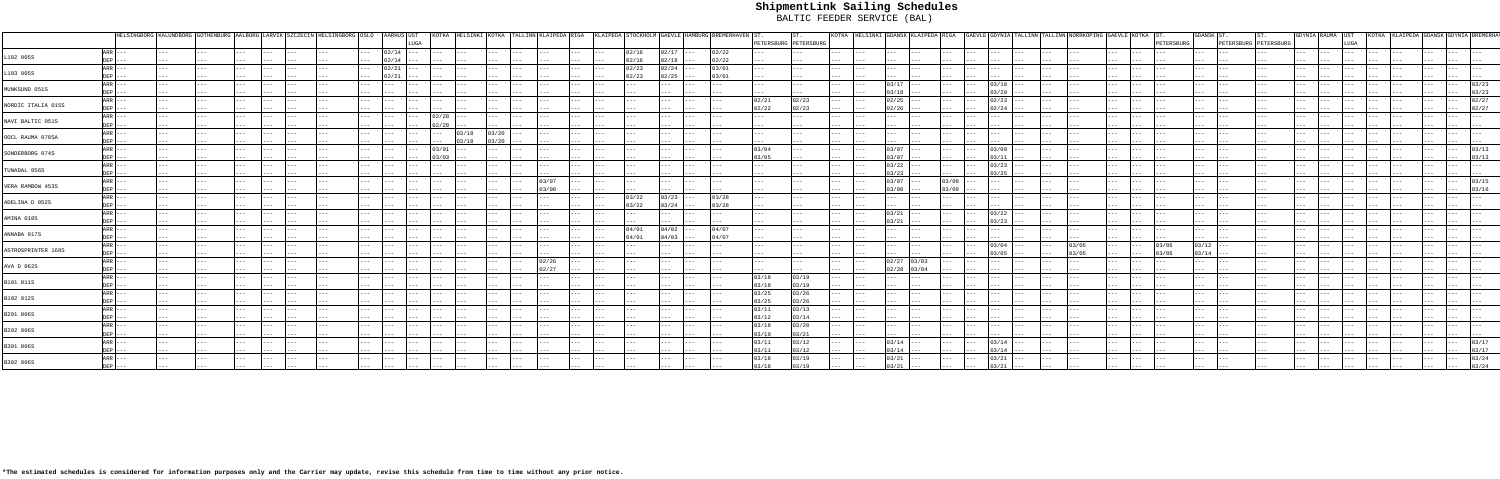|                        | HELSINGBORG KALUNDBORG  |       |               | GOTHENBURG   AALBORG   LARVIK |              | SZCZECIN HELSINGBORG  <br>)SLO | AARHUS UST |                          | KOTKA HELSINKI KOTKA |                |                | TALLINN KLAIPEDA RIGA KLAIPEDA STOCKHOLM GAEVLE HAMBURG BREMERHAVEN                                                                                                                                                                                                                                                                                                                          |         |                  |                  |                       |               |       | KOTKA HELSINKI GDANSK KLAIPEDA RIGA |                                                                                                                                                                                                                                                                                                                                                                                                       |         |                        |               | GAEVLE GDYNIA TALLINN TALLINN NORRKOPING GAEVLE KOTKA ST. |       |       |            | <b>GDANSK</b> |                       | GDYNIA RAUMA UST |              | KOTKA<br>KLAIPEDA GDANS |  |
|------------------------|-------------------------|-------|---------------|-------------------------------|--------------|--------------------------------|------------|--------------------------|----------------------|----------------|----------------|----------------------------------------------------------------------------------------------------------------------------------------------------------------------------------------------------------------------------------------------------------------------------------------------------------------------------------------------------------------------------------------------|---------|------------------|------------------|-----------------------|---------------|-------|-------------------------------------|-------------------------------------------------------------------------------------------------------------------------------------------------------------------------------------------------------------------------------------------------------------------------------------------------------------------------------------------------------------------------------------------------------|---------|------------------------|---------------|-----------------------------------------------------------|-------|-------|------------|---------------|-----------------------|------------------|--------------|-------------------------|--|
|                        |                         |       |               |                               |              |                                | LUGA       |                          |                      |                |                |                                                                                                                                                                                                                                                                                                                                                                                              |         |                  |                  | PETERSBURG PETERSBURG |               |       |                                     |                                                                                                                                                                                                                                                                                                                                                                                                       |         |                        |               |                                                           |       |       | PETERSBURG |               | PETERSBURG PETERSBURG |                  | <b>APIT.</b> |                         |  |
| B401 006S              | $ARR$ $---$             |       |               |                               |              |                                | $ -$       |                          | $---$                |                | $---$          |                                                                                                                                                                                                                                                                                                                                                                                              |         |                  |                  | 03/13<br>3/14         | 03/14<br>3/15 |       |                                     | $---$                                                                                                                                                                                                                                                                                                                                                                                                 |         | $- -$                  | $- -$         | $- - -$                                                   |       |       |            |               |                       |                  |              |                         |  |
| B402 006S              | $ARR$ $---$             |       |               |                               |              |                                |            |                          |                      |                |                |                                                                                                                                                                                                                                                                                                                                                                                              |         |                  |                  | $03/20$               | 03/21         |       |                                     | $\frac{1}{2} \frac{1}{2} \frac{1}{2} \frac{1}{2} \frac{1}{2} \frac{1}{2} \frac{1}{2} \frac{1}{2} \frac{1}{2} \frac{1}{2} \frac{1}{2} \frac{1}{2} \frac{1}{2} \frac{1}{2} \frac{1}{2} \frac{1}{2} \frac{1}{2} \frac{1}{2} \frac{1}{2} \frac{1}{2} \frac{1}{2} \frac{1}{2} \frac{1}{2} \frac{1}{2} \frac{1}{2} \frac{1}{2} \frac{1}{2} \frac{1}{2} \frac{1}{2} \frac{1}{2} \frac{1}{2} \frac{$          |         |                        | $-$           |                                                           |       |       |            |               |                       |                  |              |                         |  |
|                        | DEP<br>$ARR$ $---$      |       |               |                               |              |                                |            |                          |                      |                | 02/18          |                                                                                                                                                                                                                                                                                                                                                                                              |         |                  |                  | 03/21<br>$- -$        | 03/22<br>$--$ | $- -$ | $- - -$                             | $---$                                                                                                                                                                                                                                                                                                                                                                                                 | $- -$   | 02/18<br>$-$           |               |                                                           |       |       |            |               |                       |                  |              |                         |  |
| BEATE 290S             |                         |       |               |                               |              |                                |            |                          |                      |                | 02/18          |                                                                                                                                                                                                                                                                                                                                                                                              |         |                  |                  |                       |               |       |                                     |                                                                                                                                                                                                                                                                                                                                                                                                       |         |                        | 2/19          |                                                           |       |       |            |               |                       |                  |              |                         |  |
| BERNHARD SCHEPERS 294S | $ARR$ $---$             | $--$  |               |                               |              |                                |            |                          |                      |                |                |                                                                                                                                                                                                                                                                                                                                                                                              |         |                  |                  |                       |               | $- -$ |                                     | $\frac{1}{2} \frac{1}{2} \frac{1}{2} \frac{1}{2} \frac{1}{2} \frac{1}{2} \frac{1}{2} \frac{1}{2} \frac{1}{2} \frac{1}{2} \frac{1}{2} \frac{1}{2} \frac{1}{2} \frac{1}{2} \frac{1}{2} \frac{1}{2} \frac{1}{2} \frac{1}{2} \frac{1}{2} \frac{1}{2} \frac{1}{2} \frac{1}{2} \frac{1}{2} \frac{1}{2} \frac{1}{2} \frac{1}{2} \frac{1}{2} \frac{1}{2} \frac{1}{2} \frac{1}{2} \frac{1}{2} \frac{$          | $---$   | 02/28 1<br>$- -$       |               |                                                           |       |       |            |               |                       |                  |              |                         |  |
| C101 006S              | $ARR$ $---$             |       |               |                               |              |                                |            |                          |                      |                | 02/20<br>02/21 |                                                                                                                                                                                                                                                                                                                                                                                              | $-- -$  |                  |                  |                       |               |       |                                     | 02/22<br>02/22                                                                                                                                                                                                                                                                                                                                                                                        |         | 02/23<br>$- -$<br>2/24 |               |                                                           |       |       | $- -$      |               |                       |                  |              |                         |  |
| C102 006S              | $ARR$ ---               |       |               |                               |              |                                |            |                          |                      |                | 02/27          |                                                                                                                                                                                                                                                                                                                                                                                              |         |                  |                  |                       |               |       |                                     | 03/01                                                                                                                                                                                                                                                                                                                                                                                                 | $- - -$ | 03/02<br>$- -$         | $- -$         |                                                           |       |       |            |               |                       |                  |              |                         |  |
| C103 0206-006S         | $ARR$ $---$             |       |               |                               |              |                                |            |                          | $- -$                |                | 02/28<br>03/06 | $---$                                                                                                                                                                                                                                                                                                                                                                                        | $- -$   |                  |                  |                       |               |       |                                     | 03/01<br>03/08                                                                                                                                                                                                                                                                                                                                                                                        | $- -$   | 03/09<br>$- -$         | 3/03<br>$- -$ | $---$                                                     |       |       | $- -$      |               |                       |                  |              |                         |  |
|                        | $ARR$ $---$             |       |               |                               |              |                                |            |                          |                      |                | 03/07<br>$---$ | $03/27$ $---$                                                                                                                                                                                                                                                                                                                                                                                |         |                  | 04/02            |                       |               |       |                                     | 03/08<br>$\frac{1}{2} \frac{1}{2} \frac{1}{2} \frac{1}{2} \frac{1}{2} \frac{1}{2} \frac{1}{2} \frac{1}{2} \frac{1}{2} \frac{1}{2} \frac{1}{2} \frac{1}{2} \frac{1}{2} \frac{1}{2} \frac{1}{2} \frac{1}{2} \frac{1}{2} \frac{1}{2} \frac{1}{2} \frac{1}{2} \frac{1}{2} \frac{1}{2} \frac{1}{2} \frac{1}{2} \frac{1}{2} \frac{1}{2} \frac{1}{2} \frac{1}{2} \frac{1}{2} \frac{1}{2} \frac{1}{2} \frac{$ | $- -$   | $ -$                   |               |                                                           |       |       | $- -$      |               |                       |                  |              |                         |  |
| CALISTO 095S           | $ARR$ $---$             |       |               |                               |              |                                |            |                          | $- -$                |                |                | 03/27<br>$- -$                                                                                                                                                                                                                                                                                                                                                                               | $-- -$  |                  | 04/02<br>$- - -$ | 03/09                 | 13/14         |       |                                     | $---$                                                                                                                                                                                                                                                                                                                                                                                                 |         | $- -$                  | $ -$          |                                                           |       |       | $- -$      |               |                       |                  |              |                         |  |
| CMA CGM NEVA 093S      | $ARR$ $---$             |       |               |                               | 02/19        |                                |            |                          |                      |                |                |                                                                                                                                                                                                                                                                                                                                                                                              |         |                  |                  | 03/09                 | 3/14          |       |                                     |                                                                                                                                                                                                                                                                                                                                                                                                       |         |                        |               |                                                           | 02/24 |       |            |               |                       |                  |              |                         |  |
| CONMAR GULF 057S       |                         |       |               |                               | 2/22         |                                |            |                          |                      |                |                |                                                                                                                                                                                                                                                                                                                                                                                              |         |                  |                  |                       |               |       |                                     |                                                                                                                                                                                                                                                                                                                                                                                                       |         |                        |               |                                                           | 02/24 |       |            |               |                       |                  |              |                         |  |
| CHRISTOPHER 098S       | $ARR$ $---$             |       |               |                               |              |                                |            |                          |                      | 02/28<br>02/28 |                |                                                                                                                                                                                                                                                                                                                                                                                              |         |                  | 03/04<br>03/04   |                       |               |       |                                     |                                                                                                                                                                                                                                                                                                                                                                                                       |         | $-$                    |               |                                                           |       |       |            |               |                       |                  |              |                         |  |
| DAGMAR 026S            | $ARR$ $---$             | $--$  | 02/20<br>2/20 | 02/24<br>2/24                 | 02/22<br>/22 |                                |            |                          |                      |                |                |                                                                                                                                                                                                                                                                                                                                                                                              |         |                  | 02/26<br>02/26   |                       |               |       | $-- -$                              |                                                                                                                                                                                                                                                                                                                                                                                                       |         |                        |               |                                                           |       |       |            |               |                       |                  |              |                         |  |
| E101 006S              | $ARR$ $---$             |       |               | $ -$                          |              |                                |            |                          |                      |                |                | $02/25$ 02/27<br>02/26 02/28                                                                                                                                                                                                                                                                                                                                                                 | $---$   |                  |                  |                       |               |       |                                     |                                                                                                                                                                                                                                                                                                                                                                                                       |         |                        |               |                                                           |       |       |            |               |                       |                  |              |                         |  |
| E102 006S              | $ARR$ ---               |       |               |                               |              |                                | $ -$       | 02/28<br>2/28            | 03/01<br>3/01        |                |                | $--$                                                                                                                                                                                                                                                                                                                                                                                         | $---$   | 03/04<br>0.3/0.4 |                  |                       |               |       |                                     |                                                                                                                                                                                                                                                                                                                                                                                                       |         | $ -$                   |               |                                                           |       |       |            |               |                       |                  |              |                         |  |
| E103 006S              | $ARR$ $---$<br>$DEPI -$ |       |               |                               |              |                                |            |                          | $---$                |                |                | $03/04$ 03/06<br>$03/05$ 03/07                                                                                                                                                                                                                                                                                                                                                               | $---$   |                  |                  |                       |               | $- -$ |                                     | $\frac{1}{2} \frac{1}{2} \frac{1}{2} \frac{1}{2} \frac{1}{2} \frac{1}{2} \frac{1}{2} \frac{1}{2} \frac{1}{2} \frac{1}{2} \frac{1}{2} \frac{1}{2} \frac{1}{2} \frac{1}{2} \frac{1}{2} \frac{1}{2} \frac{1}{2} \frac{1}{2} \frac{1}{2} \frac{1}{2} \frac{1}{2} \frac{1}{2} \frac{1}{2} \frac{1}{2} \frac{1}{2} \frac{1}{2} \frac{1}{2} \frac{1}{2} \frac{1}{2} \frac{1}{2} \frac{1}{2} \frac{$          |         | $- -$                  |               |                                                           |       |       | $- -$      |               |                       |                  |              |                         |  |
| E104 006S              | $ARR$ $---$             |       |               | $ -$                          |              |                                | $ -$       |                          | $- - -$              |                |                | $---$                                                                                                                                                                                                                                                                                                                                                                                        | $---$   |                  | $-- -$           |                       |               | $- -$ | $---$                               | 03/03<br>03/03                                                                                                                                                                                                                                                                                                                                                                                        | $- -$   | $- -$<br>3/04          | 3/04<br>$- -$ | $- -$                                                     |       |       | $- -$      |               |                       |                  |              |                         |  |
| E105 006S              | $ARR$ $---$             | $- -$ |               | $- -$                         |              |                                | $-$        | 03/07                    | $ 03/08 $ ---        |                |                | $---$                                                                                                                                                                                                                                                                                                                                                                                        | $---$   | 03/11            |                  |                       |               | $ -$  |                                     | $\frac{1}{2} \frac{1}{2} \frac{1}{2} \frac{1}{2} \frac{1}{2} \frac{1}{2} \frac{1}{2} \frac{1}{2} \frac{1}{2} \frac{1}{2} \frac{1}{2} \frac{1}{2} \frac{1}{2} \frac{1}{2} \frac{1}{2} \frac{1}{2} \frac{1}{2} \frac{1}{2} \frac{1}{2} \frac{1}{2} \frac{1}{2} \frac{1}{2} \frac{1}{2} \frac{1}{2} \frac{1}{2} \frac{1}{2} \frac{1}{2} \frac{1}{2} \frac{1}{2} \frac{1}{2} \frac{1}{2} \frac{$          | $- - -$ | $- -$                  | $ -$          | $- -$                                                     |       |       | $- -$      |               |                       |                  |              |                         |  |
| E201 006S              | $ARR$ $---$             |       |               | $- -$                         |              |                                | $ -$       | 3/07<br>03/11<br>$- - -$ | $- -$                | 03/12          | $---$          | $---$                                                                                                                                                                                                                                                                                                                                                                                        | $---$   |                  | $- - -$          | 03/14                 |               | $- -$ |                                     | $\frac{1}{2} \frac{1}{2} \frac{1}{2} \frac{1}{2} \frac{1}{2} \frac{1}{2} \frac{1}{2} \frac{1}{2} \frac{1}{2} \frac{1}{2} \frac{1}{2} \frac{1}{2} \frac{1}{2} \frac{1}{2} \frac{1}{2} \frac{1}{2} \frac{1}{2} \frac{1}{2} \frac{1}{2} \frac{1}{2} \frac{1}{2} \frac{1}{2} \frac{1}{2} \frac{1}{2} \frac{1}{2} \frac{1}{2} \frac{1}{2} \frac{1}{2} \frac{1}{2} \frac{1}{2} \frac{1}{2} \frac{$          |         | $- -$                  |               |                                                           |       |       | $- -$      |               |                       |                  |              |                         |  |
|                        | $ARR$ ---               |       |               | $- -$                         |              |                                | $ -$       | 3/12<br>03/18            | $--$                 | 03/13<br>03/19 |                | $\frac{1}{2} \frac{1}{2} \frac{1}{2} \frac{1}{2} \frac{1}{2} \frac{1}{2} \frac{1}{2} \frac{1}{2} \frac{1}{2} \frac{1}{2} \frac{1}{2} \frac{1}{2} \frac{1}{2} \frac{1}{2} \frac{1}{2} \frac{1}{2} \frac{1}{2} \frac{1}{2} \frac{1}{2} \frac{1}{2} \frac{1}{2} \frac{1}{2} \frac{1}{2} \frac{1}{2} \frac{1}{2} \frac{1}{2} \frac{1}{2} \frac{1}{2} \frac{1}{2} \frac{1}{2} \frac{1}{2} \frac{$ | $- - -$ |                  |                  | 13/15<br>03/21        |               | $---$ |                                     | $\qquad \qquad - - -$                                                                                                                                                                                                                                                                                                                                                                                 | $-- -$  | $- -$                  | $ -$          | $---$                                                     |       | $- -$ |            |               |                       |                  |              |                         |  |
| E202 006S              | $ARR$ $---$             |       |               |                               |              |                                |            | 3/19                     | $--$                 | 0.3 / 2.0      | 04/16          | $04/17$ $---$                                                                                                                                                                                                                                                                                                                                                                                |         |                  |                  | 03/22                 |               |       |                                     | $\frac{1}{2} \frac{1}{2} \frac{1}{2} \frac{1}{2} \frac{1}{2} \frac{1}{2} \frac{1}{2} \frac{1}{2} \frac{1}{2} \frac{1}{2} \frac{1}{2} \frac{1}{2} \frac{1}{2} \frac{1}{2} \frac{1}{2} \frac{1}{2} \frac{1}{2} \frac{1}{2} \frac{1}{2} \frac{1}{2} \frac{1}{2} \frac{1}{2} \frac{1}{2} \frac{1}{2} \frac{1}{2} \frac{1}{2} \frac{1}{2} \frac{1}{2} \frac{1}{2} \frac{1}{2} \frac{1}{2} \frac{$          |         |                        |               |                                                           |       |       |            |               |                       |                  |              |                         |  |
| ELBBLUE 023S           |                         |       |               |                               |              |                                |            |                          |                      |                | 04/16          | 04/18                                                                                                                                                                                                                                                                                                                                                                                        |         |                  |                  |                       |               |       |                                     |                                                                                                                                                                                                                                                                                                                                                                                                       |         |                        |               |                                                           |       |       |            |               |                       |                  |              |                         |  |

| GDYNIA                      | <b>BREMERHA</b>            |
|-----------------------------|----------------------------|
|                             |                            |
| $\overline{\phantom{a}}$    | $ -$                       |
| $--$                        | $\equiv$                   |
| $\overline{a}$              | $\overline{\phantom{a}}$   |
| $\frac{1}{1}$               | $\frac{1}{1}$              |
|                             |                            |
| $\frac{1}{1}$               | $\equiv$                   |
|                             |                            |
| $\frac{1}{1}$               | $\equiv$                   |
|                             | 02/26                      |
| ċ                           | 02/26                      |
| $\overline{\phantom{a}}$    | 03/05                      |
| $\frac{---}{---}$           | 03/05                      |
|                             | $\frac{1}{03/12}$<br>03/12 |
| Ç                           |                            |
| $---$                       | $ -$<br>$\equiv$           |
| $\qquad \qquad - -$<br>$ -$ | $- - -$                    |
| $\equiv$                    | $\equiv$                   |
| $---$                       | $---$                      |
| $rac{1}{\sqrt{2}}$          | $\equiv$                   |
| $ -$                        | $ -$                       |
|                             |                            |
| Ė                           | į.                         |
| $ -$                        | $\overline{a}$             |
| Ç<br>Ę                      | $\equiv$                   |
| $ -$                        | $- - -$                    |
|                             | J,                         |
| $ -$                        | $\overline{\phantom{a}}$   |
| $\equiv$                    | $\equiv$                   |
|                             | ċ                          |
| $\overline{\phantom{a}}$    | Ξ                          |
| $  -$                       | $\pm$                      |
| $-$ -                       | $ -$                       |
|                             | .,                         |
| $\overline{a}$              | $-$                        |
| $---$                       | $\overline{a}$             |
|                             |                            |
|                             |                            |
|                             |                            |
| $--$                        |                            |
|                             |                            |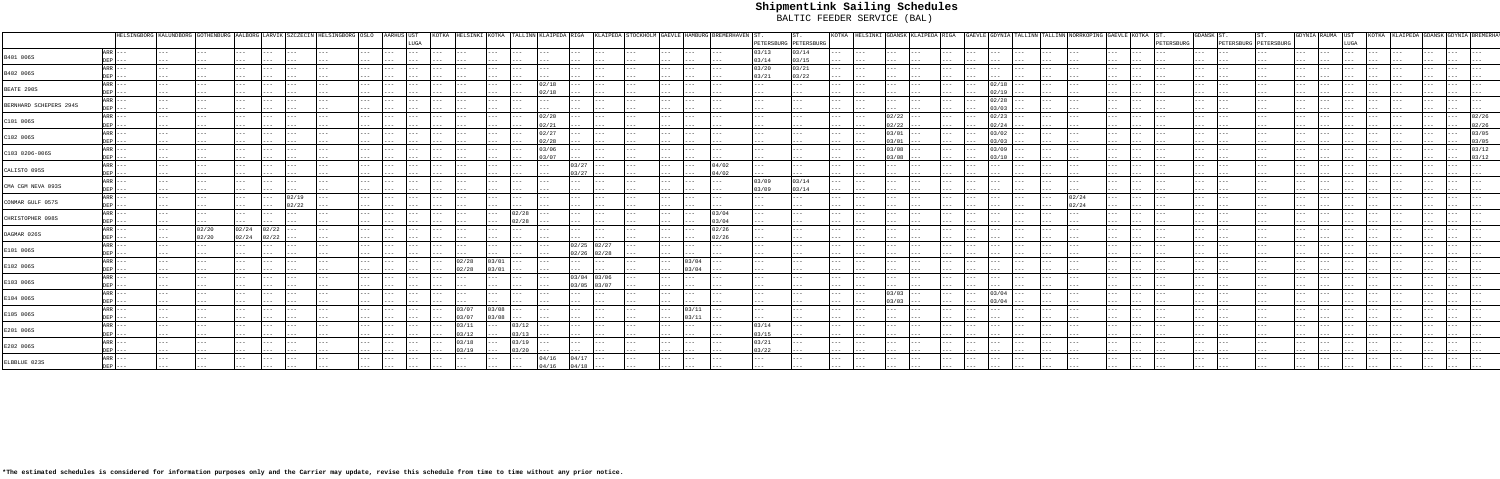|                         | HELSINGBORG KALUNDBORG |       | GOTHENBURG   AALBORG   LARVIK | SZCZECIN HELSINGBORG | AARHUS UST |       | KOTKA  HELSINKI KOTKA                                                                                                                                                                                                                                                                                                                                                                                        |                  |                                                                                                                                                                                                                           | TALLINN   KLAIPEDA   RIGA   KLAIPEDA   STOCKHOLM   GAEVLE   HAMBURG   BREMERHAVEN                                                                                                                                                                                                                                                                                                                     |                                                                                                                                                                                                                                                                                                                                                                                              |                |                  |                       |                 |       | OTKA   HELSINKI |                                                                                                                                                                                                                                                                                                                                                                                              | GDANSK KLAIPEDA RIGA |         |                |                             |                   | GAEVLE GDYNIA TALLINN TALLINN NORRKOPING GAEVLE KOTKA ST |            | <b>DANSK</b> |                             | DYNIA RAUMA      |               | ОТКА |  |
|-------------------------|------------------------|-------|-------------------------------|----------------------|------------|-------|--------------------------------------------------------------------------------------------------------------------------------------------------------------------------------------------------------------------------------------------------------------------------------------------------------------------------------------------------------------------------------------------------------------|------------------|---------------------------------------------------------------------------------------------------------------------------------------------------------------------------------------------------------------------------|-------------------------------------------------------------------------------------------------------------------------------------------------------------------------------------------------------------------------------------------------------------------------------------------------------------------------------------------------------------------------------------------------------|----------------------------------------------------------------------------------------------------------------------------------------------------------------------------------------------------------------------------------------------------------------------------------------------------------------------------------------------------------------------------------------------|----------------|------------------|-----------------------|-----------------|-------|-----------------|----------------------------------------------------------------------------------------------------------------------------------------------------------------------------------------------------------------------------------------------------------------------------------------------------------------------------------------------------------------------------------------------|----------------------|---------|----------------|-----------------------------|-------------------|----------------------------------------------------------|------------|--------------|-----------------------------|------------------|---------------|------|--|
|                         |                        |       |                               |                      | LIIGA      |       |                                                                                                                                                                                                                                                                                                                                                                                                              |                  |                                                                                                                                                                                                                           |                                                                                                                                                                                                                                                                                                                                                                                                       |                                                                                                                                                                                                                                                                                                                                                                                              |                |                  | PETERSBURG PETERSBURG |                 |       |                 |                                                                                                                                                                                                                                                                                                                                                                                              |                      |         |                |                             |                   |                                                          | PETERSBURG |              | <b>ETERSBURG PETERSBURG</b> |                  | <b>APIT.</b>  |      |  |
| ELBSUMMER 050S          | $ARR$ ---              |       |                               |                      | $- -$      | $--$  | $- - -$<br>$- - -$                                                                                                                                                                                                                                                                                                                                                                                           | $- - -$          | $\frac{1}{2} \left( \frac{1}{2} \left( \frac{1}{2} \right) - \frac{1}{2} \left( \frac{1}{2} \right) \right) + \frac{1}{2} \left( \frac{1}{2} \left( \frac{1}{2} \right) - \frac{1}{2} \left( \frac{1}{2} \right) \right)$ | $03/11$ 03/13<br>03/12 03/14                                                                                                                                                                                                                                                                                                                                                                          | $---$                                                                                                                                                                                                                                                                                                                                                                                        |                | 03/16<br>03/17   |                       |                 | $- -$ |                 |                                                                                                                                                                                                                                                                                                                                                                                              |                      | $--$    | $- -$<br>$--$  | $- -$                       | $---$             |                                                          | $- -$      |              |                             |                  |               |      |  |
| ELBWIND 025S            | $ARR$ $---$            |       |                               |                      |            |       | 04/04<br>04/04<br>04/05                                                                                                                                                                                                                                                                                                                                                                                      | $04/05$ ---      |                                                                                                                                                                                                                           |                                                                                                                                                                                                                                                                                                                                                                                                       | $---$                                                                                                                                                                                                                                                                                                                                                                                        | 04/07<br>04/09 |                  |                       |                 |       |                 | $  -$                                                                                                                                                                                                                                                                                                                                                                                        |                      |         |                |                             |                   |                                                          |            |              |                             |                  |               |      |  |
| ELBWINTER 007S          | $ARR$ $---$            |       |                               |                      |            |       | $---$                                                                                                                                                                                                                                                                                                                                                                                                        |                  | $---$                                                                                                                                                                                                                     |                                                                                                                                                                                                                                                                                                                                                                                                       | $---$                                                                                                                                                                                                                                                                                                                                                                                        |                |                  | 03/16                 | 03/17<br>3/17   |       | $- - -$         | $---$                                                                                                                                                                                                                                                                                                                                                                                        |                      |         | $- -$          | $-$                         |                   |                                                          |            |              |                             |                  |               |      |  |
| ELBWATER 024S           | $ARR$ ---              | $- -$ |                               |                      |            |       | 03/16<br>$---$                                                                                                                                                                                                                                                                                                                                                                                               | 03/18            |                                                                                                                                                                                                                           |                                                                                                                                                                                                                                                                                                                                                                                                       |                                                                                                                                                                                                                                                                                                                                                                                              |                |                  | 3/16<br>03/16         |                 | $- -$ | $---$           | $\frac{1}{2} \frac{1}{2} \frac{1}{2} \frac{1}{2} \frac{1}{2} \frac{1}{2} \frac{1}{2} \frac{1}{2} \frac{1}{2} \frac{1}{2} \frac{1}{2} \frac{1}{2} \frac{1}{2} \frac{1}{2} \frac{1}{2} \frac{1}{2} \frac{1}{2} \frac{1}{2} \frac{1}{2} \frac{1}{2} \frac{1}{2} \frac{1}{2} \frac{1}{2} \frac{1}{2} \frac{1}{2} \frac{1}{2} \frac{1}{2} \frac{1}{2} \frac{1}{2} \frac{1}{2} \frac{1}{2} \frac{$ |                      |         |                |                             |                   |                                                          | $- - -$    |              |                             |                  |               |      |  |
| ELBWAVE 022S            | $ARR$ $---$            |       |                               |                      |            |       | $- -$                                                                                                                                                                                                                                                                                                                                                                                                        |                  | $---$                                                                                                                                                                                                                     |                                                                                                                                                                                                                                                                                                                                                                                                       | $- -$                                                                                                                                                                                                                                                                                                                                                                                        |                |                  | 3/16                  |                 |       |                 | $\frac{1}{2} \frac{1}{2} \frac{1}{2} \frac{1}{2} \frac{1}{2} \frac{1}{2} \frac{1}{2} \frac{1}{2} \frac{1}{2} \frac{1}{2} \frac{1}{2} \frac{1}{2} \frac{1}{2} \frac{1}{2} \frac{1}{2} \frac{1}{2} \frac{1}{2} \frac{1}{2} \frac{1}{2} \frac{1}{2} \frac{1}{2} \frac{1}{2} \frac{1}{2} \frac{1}{2} \frac{1}{2} \frac{1}{2} \frac{1}{2} \frac{1}{2} \frac{1}{2} \frac{1}{2} \frac{1}{2} \frac{$ |                      |         | $ -$           |                             | 03/12 03/14 03/18 |                                                          | $- -$      |              |                             |                  |               |      |  |
|                         | $ARR$ $---$            |       |                               |                      |            | 03/02 |                                                                                                                                                                                                                                                                                                                                                                                                              |                  |                                                                                                                                                                                                                           |                                                                                                                                                                                                                                                                                                                                                                                                       |                                                                                                                                                                                                                                                                                                                                                                                              |                |                  |                       |                 |       |                 | $03/05$ $---$                                                                                                                                                                                                                                                                                                                                                                                |                      |         |                | )3/12 I                     | 03/14 03/19       |                                                          |            |              |                             |                  |               |      |  |
| ESCAPE 048S             | $ARR$ $---$            |       |                               |                      |            | 3/03  | $--$                                                                                                                                                                                                                                                                                                                                                                                                         |                  | $---$                                                                                                                                                                                                                     |                                                                                                                                                                                                                                                                                                                                                                                                       | $-- -$                                                                                                                                                                                                                                                                                                                                                                                       |                |                  |                       |                 |       |                 | 03/06<br>$---$                                                                                                                                                                                                                                                                                                                                                                               |                      |         | $- -$          | $ -$                        | $---$             | 02/27                                                    | $- -$      |              |                             |                  |               |      |  |
| ELBSEA 030S             | $ARR$ $---$            |       |                               |                      |            | 04/11 |                                                                                                                                                                                                                                                                                                                                                                                                              |                  |                                                                                                                                                                                                                           |                                                                                                                                                                                                                                                                                                                                                                                                       |                                                                                                                                                                                                                                                                                                                                                                                              |                |                  |                       |                 |       |                 |                                                                                                                                                                                                                                                                                                                                                                                              |                      |         |                |                             |                   | 02/27                                                    |            |              |                             |                  |               |      |  |
| ESPOIR 078S             |                        |       |                               |                      |            | 14/11 |                                                                                                                                                                                                                                                                                                                                                                                                              |                  |                                                                                                                                                                                                                           |                                                                                                                                                                                                                                                                                                                                                                                                       |                                                                                                                                                                                                                                                                                                                                                                                              |                |                  |                       |                 |       |                 |                                                                                                                                                                                                                                                                                                                                                                                              |                      |         |                |                             |                   |                                                          |            |              |                             |                  |               |      |  |
| ELBSTAR 034S            | $ARR$ $---$            |       |                               |                      |            | $---$ | 03/31<br>$---$<br>3/31                                                                                                                                                                                                                                                                                                                                                                                       | 04/01<br>04/01   |                                                                                                                                                                                                                           | $---$                                                                                                                                                                                                                                                                                                                                                                                                 |                                                                                                                                                                                                                                                                                                                                                                                              |                |                  |                       |                 |       |                 |                                                                                                                                                                                                                                                                                                                                                                                              |                      |         | $- -$          |                             |                   |                                                          | $- -$      |              |                             |                  |               |      |  |
| GERDA 010S              | $ARR$ $---$            |       |                               |                      |            |       |                                                                                                                                                                                                                                                                                                                                                                                                              | 03/11<br>0.3/1.2 |                                                                                                                                                                                                                           |                                                                                                                                                                                                                                                                                                                                                                                                       |                                                                                                                                                                                                                                                                                                                                                                                              |                | 03/15<br>03/15   |                       |                 |       |                 |                                                                                                                                                                                                                                                                                                                                                                                              |                      |         |                |                             |                   |                                                          |            |              |                             |                  |               |      |  |
| H101 006S               | $ARR$ $---$            |       |                               |                      |            |       | $--$                                                                                                                                                                                                                                                                                                                                                                                                         | 02/19<br>02/20   |                                                                                                                                                                                                                           |                                                                                                                                                                                                                                                                                                                                                                                                       |                                                                                                                                                                                                                                                                                                                                                                                              |                | 02/24<br>02/25   |                       |                 | $ -$  |                 |                                                                                                                                                                                                                                                                                                                                                                                              |                      |         | $- -$          | $ -$                        |                   |                                                          |            |              |                             |                  |               |      |  |
| H102 006S               | $ARR$ ---              |       |                               |                      |            |       |                                                                                                                                                                                                                                                                                                                                                                                                              | 02/26<br>02/27   |                                                                                                                                                                                                                           |                                                                                                                                                                                                                                                                                                                                                                                                       |                                                                                                                                                                                                                                                                                                                                                                                              |                | 03/03<br>0.3/0.4 |                       |                 |       |                 |                                                                                                                                                                                                                                                                                                                                                                                              |                      |         |                |                             |                   |                                                          |            |              |                             |                  |               |      |  |
| H103 006S               | $ARR$ $---$            |       |                               |                      |            |       | $---$                                                                                                                                                                                                                                                                                                                                                                                                        | 03/05<br>03/06   |                                                                                                                                                                                                                           |                                                                                                                                                                                                                                                                                                                                                                                                       | $---$                                                                                                                                                                                                                                                                                                                                                                                        |                | 03/10<br>03/11   |                       |                 |       |                 |                                                                                                                                                                                                                                                                                                                                                                                              |                      |         | $- -$          |                             |                   |                                                          |            |              |                             |                  |               |      |  |
| HEINRICH SCHEPERS 053S  | $ARR$ $---$            |       |                               |                      |            |       | $--$                                                                                                                                                                                                                                                                                                                                                                                                         | $- - -$          | 04/09                                                                                                                                                                                                                     | 04/11                                                                                                                                                                                                                                                                                                                                                                                                 |                                                                                                                                                                                                                                                                                                                                                                                              |                | $-- -$           |                       |                 |       |                 |                                                                                                                                                                                                                                                                                                                                                                                              |                      |         |                |                             |                   |                                                          |            |              |                             |                  |               |      |  |
| HEINRICH EHLER 419S     | $ARR$ $---$            |       |                               |                      |            |       | $--$                                                                                                                                                                                                                                                                                                                                                                                                         |                  | 04/09<br>$---$                                                                                                                                                                                                            | 04/12<br>$\frac{1}{2} \frac{1}{2} \frac{1}{2} \frac{1}{2} \frac{1}{2} \frac{1}{2} \frac{1}{2} \frac{1}{2} \frac{1}{2} \frac{1}{2} \frac{1}{2} \frac{1}{2} \frac{1}{2} \frac{1}{2} \frac{1}{2} \frac{1}{2} \frac{1}{2} \frac{1}{2} \frac{1}{2} \frac{1}{2} \frac{1}{2} \frac{1}{2} \frac{1}{2} \frac{1}{2} \frac{1}{2} \frac{1}{2} \frac{1}{2} \frac{1}{2} \frac{1}{2} \frac{1}{2} \frac{1}{2} \frac{$ | $---$                                                                                                                                                                                                                                                                                                                                                                                        |                |                  |                       |                 | $- -$ |                 | $\frac{1}{2} \frac{1}{2} \frac{1}{2} \frac{1}{2} \frac{1}{2} \frac{1}{2} \frac{1}{2} \frac{1}{2} \frac{1}{2} \frac{1}{2} \frac{1}{2} \frac{1}{2} \frac{1}{2} \frac{1}{2} \frac{1}{2} \frac{1}{2} \frac{1}{2} \frac{1}{2} \frac{1}{2} \frac{1}{2} \frac{1}{2} \frac{1}{2} \frac{1}{2} \frac{1}{2} \frac{1}{2} \frac{1}{2} \frac{1}{2} \frac{1}{2} \frac{1}{2} \frac{1}{2} \frac{1}{2} \frac{$ |                      |         | 03/28<br>$- -$ | $- -$                       | $---$             |                                                          | $---$      | 03/29        |                             |                  | $03/31$ $---$ |      |  |
| IDA RAMBOW 561S         | $ARR$ $---$            |       |                               |                      | $ -$       |       | $--$                                                                                                                                                                                                                                                                                                                                                                                                         |                  | $---$                                                                                                                                                                                                                     | --- -                                                                                                                                                                                                                                                                                                                                                                                                 | $---$                                                                                                                                                                                                                                                                                                                                                                                        |                | $---$            | 03/01                 | 02/28           | $--$  | $-- -$          | $ 03/03 $ ---                                                                                                                                                                                                                                                                                                                                                                                |                      | $---$   | $- -$          | 03/29<br>$03/02$  <br>$- -$ | $- -$             |                                                          | $- -$      | 03/29        |                             | 03/31<br>$- - -$ |               |      |  |
|                         | $ARR$ $---$            | $- -$ |                               |                      | $-$        |       | 03/16<br>$---$                                                                                                                                                                                                                                                                                                                                                                                               | $---$            | $---$                                                                                                                                                                                                                     | $\frac{1}{2}$<br>$---$                                                                                                                                                                                                                                                                                                                                                                                | $\frac{1}{2} \frac{1}{2} \frac{1}{2} \frac{1}{2} \frac{1}{2} \frac{1}{2} \frac{1}{2} \frac{1}{2} \frac{1}{2} \frac{1}{2} \frac{1}{2} \frac{1}{2} \frac{1}{2} \frac{1}{2} \frac{1}{2} \frac{1}{2} \frac{1}{2} \frac{1}{2} \frac{1}{2} \frac{1}{2} \frac{1}{2} \frac{1}{2} \frac{1}{2} \frac{1}{2} \frac{1}{2} \frac{1}{2} \frac{1}{2} \frac{1}{2} \frac{1}{2} \frac{1}{2} \frac{1}{2} \frac{$ | 03/20          | 03/23            | 3/01<br>$- -$         | 3/01<br>$- - -$ | $- -$ |                 | 03/03<br><b>Service</b>                                                                                                                                                                                                                                                                                                                                                                      |                      | $- - -$ | スノハス<br>$- -$  | $- -$                       | $---$             |                                                          | $---$      |              |                             |                  |               |      |  |
| KATHARINA SCHEPERS 381S | $ARR$ $---$            |       | $- -$                         |                      |            |       | 117<br>$\frac{1}{2} \frac{1}{2} \frac{1}{2} \frac{1}{2} \frac{1}{2} \frac{1}{2} \frac{1}{2} \frac{1}{2} \frac{1}{2} \frac{1}{2} \frac{1}{2} \frac{1}{2} \frac{1}{2} \frac{1}{2} \frac{1}{2} \frac{1}{2} \frac{1}{2} \frac{1}{2} \frac{1}{2} \frac{1}{2} \frac{1}{2} \frac{1}{2} \frac{1}{2} \frac{1}{2} \frac{1}{2} \frac{1}{2} \frac{1}{2} \frac{1}{2} \frac{1}{2} \frac{1}{2} \frac{1}{2} \frac{$<br>$---$ | $- - -$          | $---$                                                                                                                                                                                                                     | $02/20$ $---$                                                                                                                                                                                                                                                                                                                                                                                         | $---$                                                                                                                                                                                                                                                                                                                                                                                        | 03/20          | 0.3/2.3<br>02/24 |                       |                 | $- -$ | $- - -$         | $\frac{1}{2}$                                                                                                                                                                                                                                                                                                                                                                                |                      | $- - -$ | $- -$          |                             |                   |                                                          | $- - -$    |              |                             |                  |               |      |  |
| L101 006S               | $ARR$ $---$            |       | $- -$                         |                      |            |       | $-- -$                                                                                                                                                                                                                                                                                                                                                                                                       |                  |                                                                                                                                                                                                                           | 02/22<br>$02/27$ $---$                                                                                                                                                                                                                                                                                                                                                                                | $---$                                                                                                                                                                                                                                                                                                                                                                                        |                | 02/25<br>03/03   |                       |                 | $- -$ |                 | $\qquad \qquad - - -$                                                                                                                                                                                                                                                                                                                                                                        |                      | $-- -$  | $- -$          | $ -$                        | $---$             |                                                          |            |              |                             |                  |               |      |  |
| L102 006S               |                        |       |                               |                      |            |       |                                                                                                                                                                                                                                                                                                                                                                                                              |                  |                                                                                                                                                                                                                           | 03/01                                                                                                                                                                                                                                                                                                                                                                                                 |                                                                                                                                                                                                                                                                                                                                                                                              |                | 03/04            |                       |                 |       |                 |                                                                                                                                                                                                                                                                                                                                                                                              |                      |         |                |                             |                   |                                                          |            |              |                             |                  |               |      |  |
| L103 006S               | $ARR$ $---$            |       |                               |                      |            |       |                                                                                                                                                                                                                                                                                                                                                                                                              |                  |                                                                                                                                                                                                                           | $03/06$ $---$<br>$03/08$                                                                                                                                                                                                                                                                                                                                                                              | $---$                                                                                                                                                                                                                                                                                                                                                                                        |                | 03/10            |                       |                 |       |                 | $\frac{1}{2} \frac{1}{2} \frac{1}{2} \frac{1}{2} \frac{1}{2} \frac{1}{2} \frac{1}{2} \frac{1}{2} \frac{1}{2} \frac{1}{2} \frac{1}{2} \frac{1}{2} \frac{1}{2} \frac{1}{2} \frac{1}{2} \frac{1}{2} \frac{1}{2} \frac{1}{2} \frac{1}{2} \frac{1}{2} \frac{1}{2} \frac{1}{2} \frac{1}{2} \frac{1}{2} \frac{1}{2} \frac{1}{2} \frac{1}{2} \frac{1}{2} \frac{1}{2} \frac{1}{2} \frac{1}{2} \frac{$ |                      |         |                |                             |                   |                                                          |            |              |                             |                  |               |      |  |

| GDYNIA                   | <b>BREMERHA</b>          |
|--------------------------|--------------------------|
|                          |                          |
| $\overline{\phantom{a}}$ | . —<br>---               |
| $\overline{\phantom{a}}$ | Ξ,                       |
| $\overline{a}$           | 二                        |
| $\frac{1}{1}$            | $\ddot{\phantom{0}}$     |
|                          | .<br>- - -               |
|                          |                          |
| $\overline{a}$           | ---                      |
| $\equiv$                 | $\equiv$                 |
| $- -$                    | $-$                      |
| $\cdot$ – $\cdot$        | $\equiv$                 |
| $- - -$<br>$\equiv$      | $ -$<br>$=$              |
| $\sim$                   | 03/02                    |
| ı.<br>į,                 | 03/02                    |
| $\overline{a}$           | $- - -$                  |
| $\equiv$                 |                          |
| $\overline{\phantom{a}}$ | $\frac{1}{1}$            |
|                          | ŀ,                       |
| $\overline{a}$           | $\overline{\phantom{a}}$ |
|                          |                          |
| $\frac{1}{1}$            | $\frac{1}{1}$            |
|                          |                          |
| $\equiv$                 | $\equiv$                 |
|                          |                          |
|                          | $\equiv$                 |
| $ -$                     | $---$                    |
| $\ddot{\phantom{0}}$     | $\overline{\phantom{0}}$ |
|                          | Ξ                        |
| $\equiv$                 | $- - -$                  |
| $-$                      | 04/04                    |
|                          | 04/04                    |
|                          | 03/03                    |
|                          | 03/03                    |
|                          |                          |
|                          |                          |
|                          |                          |
| $ -$                     | $ -$                     |
| J,                       | Ξ,                       |
|                          | $\ddot{\phantom{0}}$     |
|                          |                          |
| --<br>ŗ,                 |                          |
|                          |                          |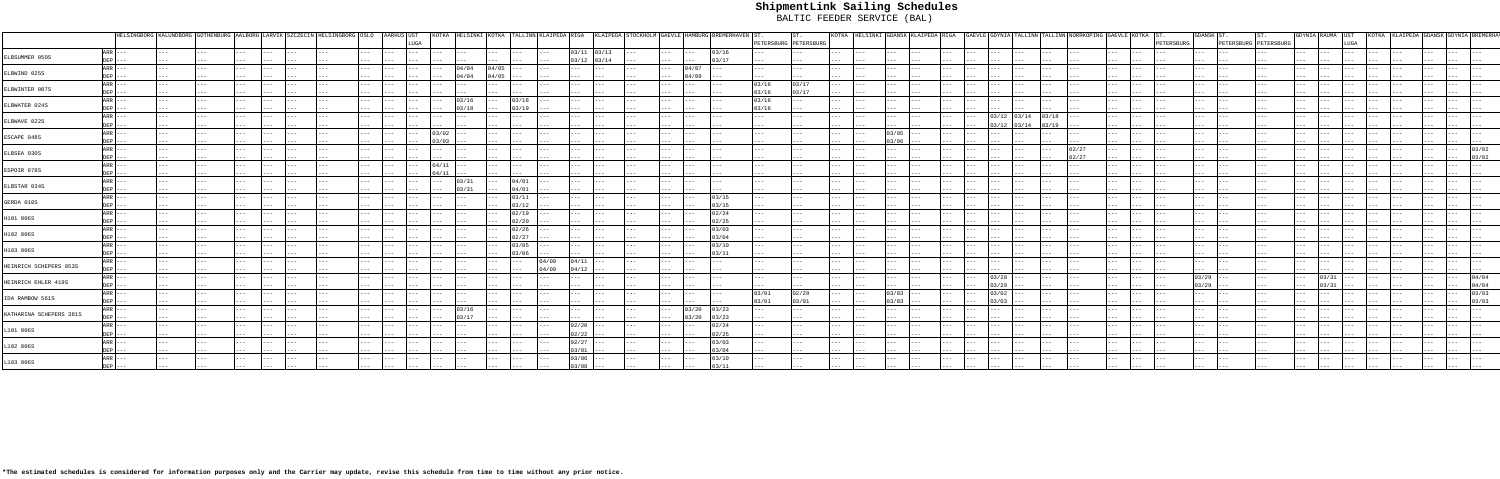|                    |                      | HELSINGBORG KALUNDBORG | GOTHENBURG 1 | <b>AALBORG LARVIK</b> | ;ZCZECIN | HELSINGBORG |  |       | KOTKA I<br>HELSINKI KOTKA |             |       | TALLINN KLAIPEDA RIGA |                              |       | KLAIPEDA   STOCKHOLM   GAEVLE |                  | HAMBURG BREMERHAVEN |                |                       |       | KOTKA HELSINKI |                                                                                                                                                                                                                                                                                                                                                                                              |         | GDANSK IKLAIPEDA IRIGA |       |                | GAEVLE GDYNIA TALLINN TALLINN NORRKOPING GAEVLE KOTKA |       |                                                                                                                                                                                                                                                                                                                                                                                              |            | GDANSK I |                       | DYNIA RAUMA | UST           | KOTKA<br>KLAIPEDA |  |
|--------------------|----------------------|------------------------|--------------|-----------------------|----------|-------------|--|-------|---------------------------|-------------|-------|-----------------------|------------------------------|-------|-------------------------------|------------------|---------------------|----------------|-----------------------|-------|----------------|----------------------------------------------------------------------------------------------------------------------------------------------------------------------------------------------------------------------------------------------------------------------------------------------------------------------------------------------------------------------------------------------|---------|------------------------|-------|----------------|-------------------------------------------------------|-------|----------------------------------------------------------------------------------------------------------------------------------------------------------------------------------------------------------------------------------------------------------------------------------------------------------------------------------------------------------------------------------------------|------------|----------|-----------------------|-------------|---------------|-------------------|--|
|                    |                      |                        |              |                       |          |             |  | LUGA  |                           |             |       |                       |                              |       |                               |                  |                     |                | PETERSBURG PETERSBURG |       |                |                                                                                                                                                                                                                                                                                                                                                                                              |         |                        |       |                |                                                       |       |                                                                                                                                                                                                                                                                                                                                                                                              | PETERSBURG |          | PETERSBURG PETERSBURG |             | <b>LIIGA</b>  |                   |  |
| MUNKSUND 052S      | $ARR$ $---$          | 03/26                  |              |                       |          |             |  | $- -$ |                           | $--$        |       | $-- -$                |                              |       |                               |                  |                     | 03/30          | 03/31                 | $- -$ | 04/01<br>04/01 |                                                                                                                                                                                                                                                                                                                                                                                              |         | --- -                  | $- -$ | $- - -$        | $- -$<br>$1 - - -$                                    | $---$ |                                                                                                                                                                                                                                                                                                                                                                                              | $- - -$    |          |                       |             | $- - -$       |                   |  |
|                    | $ARR$ $---$          | 03/26<br>$- - -$       |              |                       |          |             |  |       | 3/09                      |             |       |                       |                              |       |                               |                  |                     | 3/30           | 3/31                  | $- -$ |                | $03/13$ $---$                                                                                                                                                                                                                                                                                                                                                                                |         | $---$                  | $- -$ | 03/14          | $- -$<br>$---$                                        |       |                                                                                                                                                                                                                                                                                                                                                                                              |            |          |                       |             |               |                   |  |
| NORDIC ITALIA 016S |                      |                        |              |                       |          |             |  |       | 3/09                      |             |       |                       |                              |       |                               |                  |                     |                |                       |       |                | 03/14                                                                                                                                                                                                                                                                                                                                                                                        |         |                        |       | 3/15           |                                                       |       |                                                                                                                                                                                                                                                                                                                                                                                              |            |          |                       |             |               |                   |  |
|                    | $\texttt{ARR}$ $---$ | $---$                  |              |                       |          |             |  |       | 03/11                     | $03/16$ --- |       |                       |                              |       |                               |                  |                     |                |                       | $- -$ |                | $\frac{1}{2}$                                                                                                                                                                                                                                                                                                                                                                                | $-- -$  | $---$                  | $- -$ |                | $- -$                                                 |       |                                                                                                                                                                                                                                                                                                                                                                                              |            |          |                       |             |               |                   |  |
| NAVI BALTIC 052S   |                      |                        |              |                       |          |             |  |       | 2/11                      | 12/16       |       |                       |                              |       |                               |                  |                     |                |                       |       |                |                                                                                                                                                                                                                                                                                                                                                                                              |         |                        |       |                |                                                       |       |                                                                                                                                                                                                                                                                                                                                                                                              |            |          |                       |             |               |                   |  |
|                    | $ARR$ $---$          | $---$                  |              |                       |          |             |  |       | 03/27                     |             |       |                       |                              |       |                               |                  |                     |                |                       |       |                | $\frac{1}{2} \frac{1}{2} \frac{1}{2} \frac{1}{2} \frac{1}{2} \frac{1}{2} \frac{1}{2} \frac{1}{2} \frac{1}{2} \frac{1}{2} \frac{1}{2} \frac{1}{2} \frac{1}{2} \frac{1}{2} \frac{1}{2} \frac{1}{2} \frac{1}{2} \frac{1}{2} \frac{1}{2} \frac{1}{2} \frac{1}{2} \frac{1}{2} \frac{1}{2} \frac{1}{2} \frac{1}{2} \frac{1}{2} \frac{1}{2} \frac{1}{2} \frac{1}{2} \frac{1}{2} \frac{1}{2} \frac{$ |         | $---$                  | $- -$ |                | $-$                                                   |       |                                                                                                                                                                                                                                                                                                                                                                                              |            |          |                       |             |               |                   |  |
| OOCL RAUMA 079SA   |                      |                        |              |                       |          |             |  |       |                           |             |       |                       |                              |       |                               |                  |                     |                |                       |       |                |                                                                                                                                                                                                                                                                                                                                                                                              |         |                        |       |                |                                                       |       |                                                                                                                                                                                                                                                                                                                                                                                              |            |          |                       |             |               |                   |  |
| SONDERBORG 075S    | $APR$ $---$          |                        |              |                       |          |             |  |       | 03/19<br>3/21             |             | $---$ |                       |                              |       |                               | 03/22<br>0.3/2.5 | 03/25<br>03/25      |                |                       |       |                | $---$                                                                                                                                                                                                                                                                                                                                                                                        |         |                        |       |                |                                                       |       |                                                                                                                                                                                                                                                                                                                                                                                              | $- - -$    |          |                       |             |               |                   |  |
|                    | $ARR$ $---$          | $---$                  |              |                       |          |             |  |       |                           |             |       |                       |                              |       |                               |                  | $-- -$              | 03/06          | 03/07                 |       |                | --- -                                                                                                                                                                                                                                                                                                                                                                                        |         | $- - -$                | $- -$ |                |                                                       |       |                                                                                                                                                                                                                                                                                                                                                                                              |            |          |                       |             |               |                   |  |
| SKALAR 028S        |                      |                        |              |                       |          |             |  |       |                           |             |       |                       |                              |       |                               |                  |                     | 3/06           | 3/07                  |       |                |                                                                                                                                                                                                                                                                                                                                                                                              |         |                        |       |                |                                                       |       |                                                                                                                                                                                                                                                                                                                                                                                              |            |          |                       |             |               |                   |  |
| THETIS D 202S      | $ARR$ $---$          |                        |              |                       |          |             |  |       |                           | $- - -$     | 02/21 |                       | $---$                        | $---$ |                               |                  | 02/26               |                |                       | $ -$  | $- - -$        | $---$                                                                                                                                                                                                                                                                                                                                                                                        | $- -$   | $- - -$                | $ -$  |                | $ -$                                                  |       |                                                                                                                                                                                                                                                                                                                                                                                              | $- -$      |          |                       |             |               |                   |  |
|                    |                      |                        |              |                       |          |             |  |       |                           |             | 02/22 |                       |                              |       |                               |                  | 02/26               |                |                       |       |                |                                                                                                                                                                                                                                                                                                                                                                                              |         |                        |       |                |                                                       |       |                                                                                                                                                                                                                                                                                                                                                                                              |            |          |                       |             |               |                   |  |
| TUNADAL 057S       | $ARR$ $---$          |                        |              |                       |          |             |  |       |                           |             |       |                       | $04/04$ $---$<br>$04/04$ $-$ |       |                               |                  |                     |                |                       |       |                | $- - -$                                                                                                                                                                                                                                                                                                                                                                                      |         | $- - -$                | $- -$ |                |                                                       |       |                                                                                                                                                                                                                                                                                                                                                                                              | $- -$      |          |                       |             |               |                   |  |
| VERA RAMBOW 454S   | $ARR$ $---$          | $- - -$                |              |                       |          |             |  |       |                           |             |       |                       | $- -$                        | ---   |                               |                  |                     |                |                       |       |                | $---$                                                                                                                                                                                                                                                                                                                                                                                        | $- - -$ | $- - -$                | $- -$ |                | $- -$                                                 |       |                                                                                                                                                                                                                                                                                                                                                                                              | $- - -$    |          |                       |             | $03/26$ ---   |                   |  |
|                    | $ARR$ $---$          |                        |              |                       |          |             |  |       |                           |             |       |                       | $ 04/03 $ ---                |       |                               |                  | 04/08               |                |                       |       |                | $---$                                                                                                                                                                                                                                                                                                                                                                                        |         |                        |       |                |                                                       |       |                                                                                                                                                                                                                                                                                                                                                                                              |            |          |                       | 03/26       |               |                   |  |
| ADELINA D 053S     |                      |                        |              |                       |          |             |  |       |                           |             |       |                       | 04/05                        |       |                               |                  | 04/08               |                |                       |       |                |                                                                                                                                                                                                                                                                                                                                                                                              |         |                        |       |                |                                                       |       |                                                                                                                                                                                                                                                                                                                                                                                              |            |          |                       |             |               |                   |  |
|                    | $ARR$ $---$          |                        |              |                       |          |             |  |       |                           |             |       |                       | $- - -$                      |       |                               |                  | $- -$               | 04/08          | 04/08                 |       |                | $---$                                                                                                                                                                                                                                                                                                                                                                                        | $- - -$ | $- - -$                | $- -$ |                | $ -$                                                  |       |                                                                                                                                                                                                                                                                                                                                                                                              | $---$      |          |                       |             |               |                   |  |
| AMINA 019S         |                      |                        |              |                       |          |             |  |       |                           |             |       |                       |                              |       |                               |                  |                     | 04/08          | 04/08                 |       |                |                                                                                                                                                                                                                                                                                                                                                                                              |         |                        |       |                |                                                       |       |                                                                                                                                                                                                                                                                                                                                                                                              |            |          |                       |             |               |                   |  |
| ANNABA 018S        |                      |                        |              |                       |          |             |  |       |                           |             |       |                       | $04/12$ $---$<br>04/13       |       |                               |                  | 04/17<br>04/17      |                |                       |       | $-- -$         | $---$                                                                                                                                                                                                                                                                                                                                                                                        |         |                        | $- -$ |                |                                                       |       |                                                                                                                                                                                                                                                                                                                                                                                              | $---$      |          |                       |             |               |                   |  |
|                    | $APR$ $---$          |                        |              |                       |          |             |  |       |                           |             |       |                       |                              |       |                               |                  |                     |                |                       |       |                |                                                                                                                                                                                                                                                                                                                                                                                              |         |                        | $- -$ |                | $ -$                                                  | 03/16 |                                                                                                                                                                                                                                                                                                                                                                                              | $- - -$    |          |                       |             |               |                   |  |
| ASTROSPRINTER 169S |                      |                        |              |                       |          |             |  |       |                           |             |       |                       |                              |       |                               |                  |                     |                |                       |       |                |                                                                                                                                                                                                                                                                                                                                                                                              |         |                        |       |                |                                                       | 03/17 |                                                                                                                                                                                                                                                                                                                                                                                              |            |          |                       |             |               |                   |  |
| AVA D 063S         | $ARR$ $---$          |                        |              |                       |          |             |  |       |                           |             |       |                       |                              |       |                               |                  |                     |                |                       |       |                | $---$                                                                                                                                                                                                                                                                                                                                                                                        |         |                        | $- -$ | 03/09<br>13/09 | $- -$                                                 |       |                                                                                                                                                                                                                                                                                                                                                                                              | $- -$      |          |                       | 03/15       | $ 03/13 $ --- |                   |  |
|                    | $ARR$ $---$          |                        |              |                       |          |             |  |       |                           |             |       |                       |                              |       |                               |                  |                     | 04/01          | 04/02                 |       |                | $\frac{1}{2} \frac{1}{2} \frac{1}{2} \frac{1}{2} \frac{1}{2} \frac{1}{2} \frac{1}{2} \frac{1}{2} \frac{1}{2} \frac{1}{2} \frac{1}{2} \frac{1}{2} \frac{1}{2} \frac{1}{2} \frac{1}{2} \frac{1}{2} \frac{1}{2} \frac{1}{2} \frac{1}{2} \frac{1}{2} \frac{1}{2} \frac{1}{2} \frac{1}{2} \frac{1}{2} \frac{1}{2} \frac{1}{2} \frac{1}{2} \frac{1}{2} \frac{1}{2} \frac{1}{2} \frac{1}{2} \frac{$ |         | $-- -$                 | $- -$ | $- -$          | $- -$<br>$---$                                        |       |                                                                                                                                                                                                                                                                                                                                                                                              | $- - -$    |          |                       | $---$       |               |                   |  |
| B101 013S          |                      |                        |              |                       |          |             |  |       |                           |             |       |                       |                              |       |                               |                  |                     | 04/01          | 04/02                 |       |                |                                                                                                                                                                                                                                                                                                                                                                                              |         |                        |       |                |                                                       |       |                                                                                                                                                                                                                                                                                                                                                                                              |            |          |                       |             |               |                   |  |
|                    | $ARR$ $---$          |                        |              | $ -$                  |          |             |  | $ -$  |                           |             |       | $- - -$               | $-- -$                       |       |                               |                  |                     | 04/08          | 04/09                 | $--$  | --- -          | $---$                                                                                                                                                                                                                                                                                                                                                                                        |         | $---$                  | $- -$ |                | $- -$<br>$-- -$                                       |       |                                                                                                                                                                                                                                                                                                                                                                                              | $--$       |          |                       |             |               |                   |  |
| B102 014S          |                      |                        |              |                       |          |             |  |       |                           |             |       |                       |                              |       |                               |                  |                     | 04/08          | 04/09                 |       |                |                                                                                                                                                                                                                                                                                                                                                                                              |         |                        |       |                |                                                       |       |                                                                                                                                                                                                                                                                                                                                                                                              |            |          |                       |             |               |                   |  |
| B201 007S          | $ARR$ $---$          | $-- -$                 |              |                       |          |             |  |       |                           |             |       |                       | $---$                        |       |                               |                  |                     | 03/25<br>03/26 | 03/27<br>3128         | $- -$ | $--$           | <b>Service</b>                                                                                                                                                                                                                                                                                                                                                                               | $---$   | $---$                  | $- -$ |                | $- -$<br>$---$                                        |       | $\frac{1}{2} \frac{1}{2} \frac{1}{2} \frac{1}{2} \frac{1}{2} \frac{1}{2} \frac{1}{2} \frac{1}{2} \frac{1}{2} \frac{1}{2} \frac{1}{2} \frac{1}{2} \frac{1}{2} \frac{1}{2} \frac{1}{2} \frac{1}{2} \frac{1}{2} \frac{1}{2} \frac{1}{2} \frac{1}{2} \frac{1}{2} \frac{1}{2} \frac{1}{2} \frac{1}{2} \frac{1}{2} \frac{1}{2} \frac{1}{2} \frac{1}{2} \frac{1}{2} \frac{1}{2} \frac{1}{2} \frac{$ | $---$      |          |                       |             |               |                   |  |
|                    | $ARR$ $---$          |                        |              |                       |          |             |  |       |                           |             |       |                       |                              |       |                               |                  |                     | 04/01          | 04/03                 |       | $---$          | $\frac{1}{2}$                                                                                                                                                                                                                                                                                                                                                                                |         | $---$                  | $- -$ |                | $-$                                                   |       |                                                                                                                                                                                                                                                                                                                                                                                              | $- -$      |          |                       |             |               |                   |  |
| B202 007S          |                      |                        |              |                       |          |             |  |       |                           |             |       |                       |                              |       |                               |                  |                     | 04/02          | 04/04                 |       |                |                                                                                                                                                                                                                                                                                                                                                                                              |         |                        |       |                |                                                       |       |                                                                                                                                                                                                                                                                                                                                                                                              |            |          |                       |             |               |                   |  |
|                    | $ARR$ $---$          | $---$                  |              | $- -$                 |          |             |  |       |                           |             |       |                       |                              |       |                               |                  |                     | 03/25          | 03/26                 | $- -$ |                | $03/28$ $---$                                                                                                                                                                                                                                                                                                                                                                                |         | $---$                  | $- -$ | 03/28          | $- -$<br>$\frac{1}{2}$                                |       | $\frac{1}{2} \frac{1}{2} \frac{1}{2} \frac{1}{2} \frac{1}{2} \frac{1}{2} \frac{1}{2} \frac{1}{2} \frac{1}{2} \frac{1}{2} \frac{1}{2} \frac{1}{2} \frac{1}{2} \frac{1}{2} \frac{1}{2} \frac{1}{2} \frac{1}{2} \frac{1}{2} \frac{1}{2} \frac{1}{2} \frac{1}{2} \frac{1}{2} \frac{1}{2} \frac{1}{2} \frac{1}{2} \frac{1}{2} \frac{1}{2} \frac{1}{2} \frac{1}{2} \frac{1}{2} \frac{1}{2} \frac{$ | $- - -$    | $- - -$  |                       |             |               |                   |  |
| B301 007S          |                      |                        |              |                       |          |             |  |       |                           |             |       |                       |                              |       |                               |                  |                     | 03/25          | 3/26                  |       |                | 03/28                                                                                                                                                                                                                                                                                                                                                                                        |         |                        |       | 3/28           |                                                       |       |                                                                                                                                                                                                                                                                                                                                                                                              |            |          |                       |             |               |                   |  |
| B302 007S          | $ARR$ $---$          |                        |              |                       |          |             |  |       |                           |             |       |                       |                              |       |                               |                  |                     | 04/01          | 04/02                 | $- -$ | $-- -$         | $04/04$ $---$                                                                                                                                                                                                                                                                                                                                                                                |         | $---$                  | $- -$ | 04/04          | $- -$                                                 |       |                                                                                                                                                                                                                                                                                                                                                                                              |            |          |                       |             |               |                   |  |
|                    |                      |                        |              |                       |          |             |  |       |                           |             |       |                       |                              |       |                               |                  |                     | 14/01          | 14/02                 |       |                | 04/04                                                                                                                                                                                                                                                                                                                                                                                        |         |                        |       |                |                                                       |       |                                                                                                                                                                                                                                                                                                                                                                                              |            |          |                       |             |               |                   |  |

| GDYNIA                     |                          |
|----------------------------|--------------------------|
|                            | <b>BREMERHA</b>          |
| $\overline{\phantom{a}}$ . | <u>.</u>                 |
| $\equiv$                   |                          |
| $ -$                       | 03/16                    |
| $ -$                       | 03/16                    |
| $\overline{a}$             |                          |
| į<br>ŗ,                    | $\frac{1}{2}$<br>ŗ,      |
| $ -$                       | $ -$                     |
| $\equiv$                   | $\equiv$                 |
| $= -$                      | $\overline{a}$           |
| ı.                         | $\ddot{\phantom{0}}$     |
| $\frac{1}{2}$              | $\overline{\phantom{a}}$ |
| ÷                          | ÷                        |
|                            |                          |
|                            | $\equiv$                 |
| $\overline{a}$             | $\Box$                   |
| $---$                      | $rac{1}{2}$              |
| $ -$                       | 03/29                    |
|                            | 03/29                    |
| $\overline{a}$             | $ -$                     |
| $ -$                       | $\equiv$                 |
|                            | Ξ.                       |
| $\frac{1}{1}$              | $\frac{1}{1}$            |
|                            |                          |
| $rac{1}{\sqrt{2}}$         | $\equiv$                 |
| $\overline{a}$             | $- -$                    |
|                            |                          |
| $\overline{\phantom{a}}$   | $\overline{a}$           |
| $\frac{1}{2}$              | $\frac{1}{2}$            |
| $\overline{a}$             | $---$                    |
|                            | $\frac{1}{1}$            |
| ÷.                         |                          |
|                            |                          |
| $ -$                       | $\frac{1}{1}$            |
|                            | $\equiv$                 |
| Ξ.                         | ---                      |
|                            | $\cdot$ $-$              |
| $\frac{1}{1}$              | 03/31                    |
| $\equiv$                   | 03/31                    |
| $\overline{a}$             | 04/07                    |
| $\pm$                      | 04/07                    |
|                            |                          |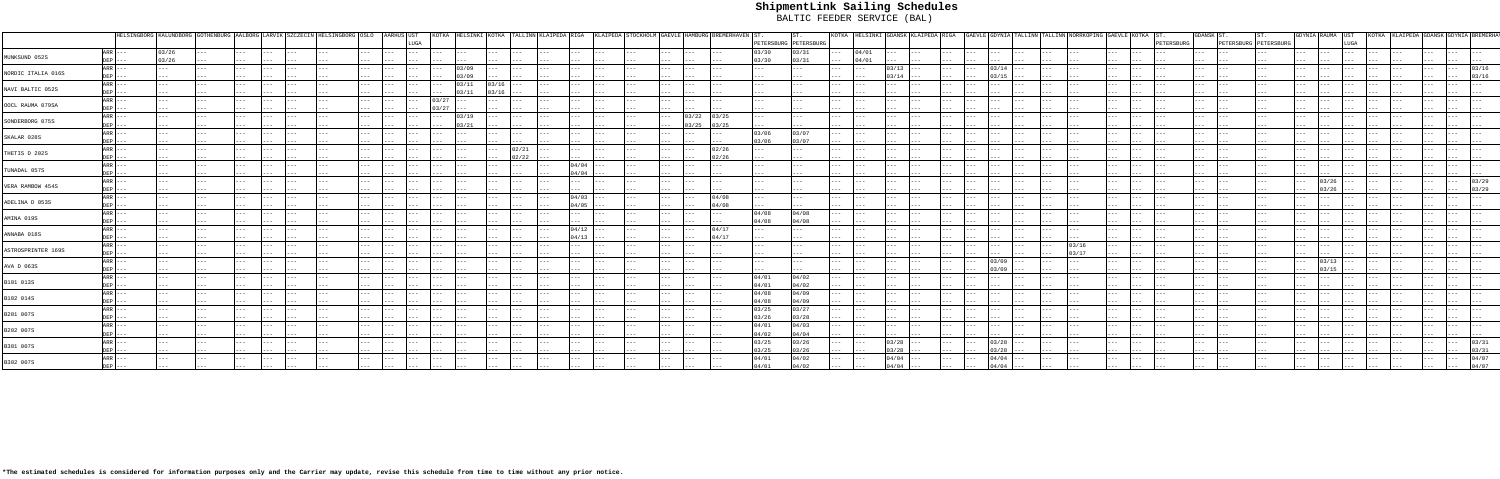|                        |             |       |       | HELSINGBORG KALUNDBORG GOTHENBURG AALBORG LARVIK |       | SZCZECIN HELSINGBORG  <br>SLO |         | AARHUS UST |                     | KOTKA HELSINKI KOTKA            |                  |                |                                                                                                                                                                                                                                                                                                                                                                                                       |  |                             | TALLINN KLAIPEDA RIGA KLAIPEDA STOCKHOLM GAEVLE HAMBURG BREMERHAVEN |                |                       |       | KOTKA   HELSINKI GDANSK KLAIPEDA RIGA |                                                                                                                                                                                                                                                                                                                                                                                              |        |                |                | GAEVLE GDYNIA TALLINN TALLINN NORRKOPING GAEVLE KOTKA ST. |       |            | GDANSK                 |                       |                | DYNIA RAUMA |                         | OTKA         | KLAIPEDA GDANSP |  |
|------------------------|-------------|-------|-------|--------------------------------------------------|-------|-------------------------------|---------|------------|---------------------|---------------------------------|------------------|----------------|-------------------------------------------------------------------------------------------------------------------------------------------------------------------------------------------------------------------------------------------------------------------------------------------------------------------------------------------------------------------------------------------------------|--|-----------------------------|---------------------------------------------------------------------|----------------|-----------------------|-------|---------------------------------------|----------------------------------------------------------------------------------------------------------------------------------------------------------------------------------------------------------------------------------------------------------------------------------------------------------------------------------------------------------------------------------------------|--------|----------------|----------------|-----------------------------------------------------------|-------|------------|------------------------|-----------------------|----------------|-------------|-------------------------|--------------|-----------------|--|
|                        |             |       |       |                                                  |       |                               |         | LIIGA      |                     |                                 |                  |                |                                                                                                                                                                                                                                                                                                                                                                                                       |  |                             |                                                                     |                | PETERSBURG PETERSBURG |       |                                       |                                                                                                                                                                                                                                                                                                                                                                                              |        |                |                |                                                           |       | PETERSBURG |                        | PETERSBURG PETERSBURG |                |             |                         | <b>APIT.</b> |                 |  |
| B401 007S              | $ARR$ $---$ |       |       |                                                  |       | $- -$                         |         | $- -$      | $--$                | $\qquad \qquad - - -$<br>$--$   | $---$            | $---$          |                                                                                                                                                                                                                                                                                                                                                                                                       |  |                             |                                                                     | 03/27<br>03/28 | 03/28<br>03/29        | $- -$ | $- - -$                               | $---$                                                                                                                                                                                                                                                                                                                                                                                        | --- -  | $- -$<br>$--$  | $- -$          | $---$                                                     | $---$ | $- -$      |                        |                       |                | $--$        |                         | $- -$        |                 |  |
| B402 007S              | $ARR$ $---$ |       |       |                                                  |       |                               |         |            |                     |                                 |                  |                |                                                                                                                                                                                                                                                                                                                                                                                                       |  |                             |                                                                     | 04/03<br>04/04 | 04/04<br>04/05        |       |                                       | $  -$                                                                                                                                                                                                                                                                                                                                                                                        |        |                | $-$            |                                                           |       |            |                        |                       |                |             |                         |              |                 |  |
| BEATE 291S             | $ARR$ ---   |       |       | $ -$                                             |       |                               |         |            |                     |                                 |                  | 02/27<br>02/27 | 03/01<br>3/01                                                                                                                                                                                                                                                                                                                                                                                         |  | 03/03<br>$---$<br>03/06     |                                                                     | $- -$          | $- -$                 | $ -$  | $- - -$                               |                                                                                                                                                                                                                                                                                                                                                                                              |        | $- -$          | $-$            |                                                           |       |            |                        |                       |                |             |                         |              |                 |  |
| BERNHARD SCHEPERS 295S | $ARR$ $---$ | $- -$ |       |                                                  |       |                               |         |            |                     | $---$                           |                  | $---$          | $---$<br>$---$                                                                                                                                                                                                                                                                                                                                                                                        |  | $---$                       | $- - -$                                                             |                |                       | $- -$ |                                       | $\frac{1}{2} \frac{1}{2} \frac{1}{2} \frac{1}{2} \frac{1}{2} \frac{1}{2} \frac{1}{2} \frac{1}{2} \frac{1}{2} \frac{1}{2} \frac{1}{2} \frac{1}{2} \frac{1}{2} \frac{1}{2} \frac{1}{2} \frac{1}{2} \frac{1}{2} \frac{1}{2} \frac{1}{2} \frac{1}{2} \frac{1}{2} \frac{1}{2} \frac{1}{2} \frac{1}{2} \frac{1}{2} \frac{1}{2} \frac{1}{2} \frac{1}{2} \frac{1}{2} \frac{1}{2} \frac{1}{2} \frac{$ | $- -$  | $- -$          | 03/09<br>$- -$ |                                                           |       | $- - -$    |                        |                       |                |             |                         |              |                 |  |
| C101 007S              | $ARR$ $---$ |       |       |                                                  |       |                               |         |            |                     | $- -$                           |                  | $---$          | $- - -$                                                                                                                                                                                                                                                                                                                                                                                               |  | $- -$                       |                                                                     |                |                       |       |                                       | $  -$                                                                                                                                                                                                                                                                                                                                                                                        |        | $- -$          |                |                                                           |       | $- -$      |                        |                       |                |             | 03/03                   |              |                 |  |
| C102 007S              | $ARR$ $---$ |       |       |                                                  |       |                               |         |            |                     |                                 |                  |                |                                                                                                                                                                                                                                                                                                                                                                                                       |  | $-- -$                      |                                                                     |                |                       |       |                                       | $---$                                                                                                                                                                                                                                                                                                                                                                                        |        |                |                |                                                           |       |            |                        |                       |                |             | 03/05<br>$03/10$ ---    |              |                 |  |
|                        | $ARR$ $---$ |       |       |                                                  |       |                               |         |            |                     | $- -$                           |                  | $---$          |                                                                                                                                                                                                                                                                                                                                                                                                       |  | $- -$                       |                                                                     |                |                       |       |                                       | $- - -$                                                                                                                                                                                                                                                                                                                                                                                      |        |                |                |                                                           |       | $- -$      |                        |                       |                |             | $3/12$<br>$03/17$ $---$ |              |                 |  |
| C103 0207-007S         | $ARR$ $---$ |       |       |                                                  | 03/01 |                               |         |            |                     |                                 |                  |                |                                                                                                                                                                                                                                                                                                                                                                                                       |  | 03/08                       | 03/09                                                               |                |                       |       |                                       |                                                                                                                                                                                                                                                                                                                                                                                              |        |                |                |                                                           |       |            |                        |                       |                |             | 03/19                   |              |                 |  |
| CONMAR GULF 058S       | $ARR$ ---   |       |       |                                                  | 3/03  |                               |         |            | $03/10$ $03/12$ --- | $--$                            |                  | $---$          | $--$<br>$---$                                                                                                                                                                                                                                                                                                                                                                                         |  | 0 1 / 2 0<br>03/20<br>$- -$ | 03/09<br>03/23                                                      |                |                       |       | $- - -$                               | $- - -$                                                                                                                                                                                                                                                                                                                                                                                      |        | $-$            |                |                                                           |       | $- -$      |                        |                       |                |             | $---$                   |              |                 |  |
| CHRISTOPHER 099S       | $ARR$ $---$ |       |       |                                                  |       |                               |         | 3/10       |                     |                                 |                  |                |                                                                                                                                                                                                                                                                                                                                                                                                       |  | 03/22                       | 03/23                                                               |                |                       |       |                                       | 03/10                                                                                                                                                                                                                                                                                                                                                                                        |        | 03/11          |                |                                                           |       |            |                        |                       |                |             |                         |              |                 |  |
| E101 007S              |             |       |       |                                                  |       |                               |         |            |                     |                                 |                  |                |                                                                                                                                                                                                                                                                                                                                                                                                       |  |                             |                                                                     |                |                       |       |                                       | 03/10                                                                                                                                                                                                                                                                                                                                                                                        |        |                | 2/11           |                                                           |       |            |                        |                       |                |             |                         |              |                 |  |
| E102 007S              | $ARR$ $---$ |       |       |                                                  |       |                               |         |            |                     | $- - -$                         |                  |                | $03/11$ $03/13$<br>$03/12$ $03/14$                                                                                                                                                                                                                                                                                                                                                                    |  | $- -$                       |                                                                     |                |                       | $ -$  |                                       | $---$                                                                                                                                                                                                                                                                                                                                                                                        |        |                |                |                                                           |       |            |                        |                       |                |             |                         |              |                 |  |
| E103 007S              | $ARR$ $---$ |       |       |                                                  |       |                               |         |            |                     |                                 |                  |                |                                                                                                                                                                                                                                                                                                                                                                                                       |  | $-- -$                      |                                                                     |                |                       |       |                                       | 03/17<br>03/17                                                                                                                                                                                                                                                                                                                                                                               |        |                | 03/18<br>3/18  |                                                           |       |            |                        |                       |                |             |                         |              |                 |  |
| E104 007S              | $ARR$ $---$ |       |       |                                                  |       |                               |         | $-$        |                     | 03/14<br>03/15<br>3/14<br>13/15 |                  |                |                                                                                                                                                                                                                                                                                                                                                                                                       |  | 03/18<br>$--$<br>03/18      |                                                                     |                |                       | $ -$  |                                       | $---$                                                                                                                                                                                                                                                                                                                                                                                        |        | $-$            |                |                                                           |       |            |                        |                       |                |             |                         |              |                 |  |
| E105 007S              | $ARR$ $---$ |       |       |                                                  |       |                               |         |            |                     | $--$                            |                  |                | $03/18$ 03/20<br>03/19 03/21                                                                                                                                                                                                                                                                                                                                                                          |  | $-- -$                      |                                                                     |                |                       |       |                                       |                                                                                                                                                                                                                                                                                                                                                                                              |        | $-$            |                |                                                           |       |            |                        |                       |                |             |                         |              |                 |  |
| E201 007S              | $ARR$ $---$ |       |       | $- -$                                            |       |                               |         | $-$        |                     | 03/25<br>3/26                   | 03/26<br>0.3/2.7 |                | $--$                                                                                                                                                                                                                                                                                                                                                                                                  |  | $---$                       |                                                                     | 03/28<br>03/29 |                       | $- -$ |                                       | $\frac{1}{2} \frac{1}{2} \frac{1}{2} \frac{1}{2} \frac{1}{2} \frac{1}{2} \frac{1}{2} \frac{1}{2} \frac{1}{2} \frac{1}{2} \frac{1}{2} \frac{1}{2} \frac{1}{2} \frac{1}{2} \frac{1}{2} \frac{1}{2} \frac{1}{2} \frac{1}{2} \frac{1}{2} \frac{1}{2} \frac{1}{2} \frac{1}{2} \frac{1}{2} \frac{1}{2} \frac{1}{2} \frac{1}{2} \frac{1}{2} \frac{1}{2} \frac{1}{2} \frac{1}{2} \frac{1}{2} \frac{$ |        | $- -$          | $ -$           | $- -$                                                     |       | $- - -$    |                        |                       |                |             |                         |              |                 |  |
| E202 007S              | $ARR$ $---$ | $ -$  | $ -$  | $--$                                             |       | $ -$                          | $--$    | $ -$       | 04/01<br>$--$       | 4/02                            | 04/02<br>04/03   |                | $- -$                                                                                                                                                                                                                                                                                                                                                                                                 |  | $- -$                       | $-- -$                                                              | 04/04<br>04/05 | $--$                  | $--$  |                                       | --- -                                                                                                                                                                                                                                                                                                                                                                                        |        | $- -$          | $ -$           |                                                           |       | $- -$      |                        |                       |                |             |                         |              |                 |  |
| ELBWINTER 008S         | $ARR$ $---$ | $--$  |       | $- -$                                            |       |                               |         | $- -$      |                     | $--$<br>$- -$                   | $---$            | $---$          | $---$                                                                                                                                                                                                                                                                                                                                                                                                 |  | $---$<br>$---$              |                                                                     | $--$           | $- - -$               | $---$ |                                       | $---$                                                                                                                                                                                                                                                                                                                                                                                        | $- -$  | $- -$          | 03/27<br>$- -$ | $- -$                                                     |       | $- -$      | $03/29$ 03/31<br>03/29 | 12/31                 | 03/31<br>13/31 | $--$        | $---$                   | $---$        |                 |  |
| ELBWATER 025S          | $ARR$ $---$ |       |       | $- -$                                            |       | $ -$                          | $- - -$ | $- -$      | $---$               | 03/30<br>$---$<br>3 / 3 N       | 03/30<br>03/31   | $---$          | $- - -$                                                                                                                                                                                                                                                                                                                                                                                               |  | 04/02<br>$---$<br>04/02     |                                                                     |                |                       | $- -$ | $- - -$                               | $\frac{1}{2} \frac{1}{2} \frac{1}{2} \frac{1}{2} \frac{1}{2} \frac{1}{2} \frac{1}{2} \frac{1}{2} \frac{1}{2} \frac{1}{2} \frac{1}{2} \frac{1}{2} \frac{1}{2} \frac{1}{2} \frac{1}{2} \frac{1}{2} \frac{1}{2} \frac{1}{2} \frac{1}{2} \frac{1}{2} \frac{1}{2} \frac{1}{2} \frac{1}{2} \frac{1}{2} \frac{1}{2} \frac{1}{2} \frac{1}{2} \frac{1}{2} \frac{1}{2} \frac{1}{2} \frac{1}{2} \frac{$ |        | $-$            | $-$            | $- -$                                                     |       | $- - -$    |                        |                       |                |             | $- -$<br>$- - -$        |              |                 |  |
| ELBWAVE 023S           | $ARR$ $---$ | $--$  | $- -$ | $- -$                                            |       | $- -$                         |         | $- -$      | $- - -$             | $--$<br>$- -$                   | $---$            | 03/31          | $03/31$ $---$                                                                                                                                                                                                                                                                                                                                                                                         |  | 04/04<br>$---$              |                                                                     | $- -$          | $--$                  | $---$ |                                       | $\qquad \qquad - - -$                                                                                                                                                                                                                                                                                                                                                                        | $-- -$ | $\alpha = 1$ . | $ -$           | $- - -$                                                   |       |            | $- - -$                |                       |                |             |                         |              |                 |  |
| ESCAPE 049S            | $ARR$ $---$ |       |       |                                                  |       | $ -$                          | $- - -$ | $--$       | $03/09$ $---$       | $---$                           |                  | 03/31<br>$---$ | 04/01<br>$\frac{1}{2} \frac{1}{2} \frac{1}{2} \frac{1}{2} \frac{1}{2} \frac{1}{2} \frac{1}{2} \frac{1}{2} \frac{1}{2} \frac{1}{2} \frac{1}{2} \frac{1}{2} \frac{1}{2} \frac{1}{2} \frac{1}{2} \frac{1}{2} \frac{1}{2} \frac{1}{2} \frac{1}{2} \frac{1}{2} \frac{1}{2} \frac{1}{2} \frac{1}{2} \frac{1}{2} \frac{1}{2} \frac{1}{2} \frac{1}{2} \frac{1}{2} \frac{1}{2} \frac{1}{2} \frac{1}{2} \frac{$ |  | 04/04<br>$---$<br>$---$     |                                                                     |                |                       |       |                                       | 03/10                                                                                                                                                                                                                                                                                                                                                                                        | $-- -$ |                |                |                                                           |       |            |                        |                       |                |             |                         |              |                 |  |
|                        |             |       |       |                                                  |       |                               |         |            |                     |                                 |                  |                |                                                                                                                                                                                                                                                                                                                                                                                                       |  |                             |                                                                     |                |                       |       |                                       | 0.3/11                                                                                                                                                                                                                                                                                                                                                                                       |        |                |                |                                                           |       |            |                        |                       |                |             |                         |              |                 |  |

| GDYNIA                                      | <b>BREMERHA</b>            |
|---------------------------------------------|----------------------------|
|                                             |                            |
| $\overline{\phantom{a}}$                    | $-1$                       |
| $\frac{1}{2}$                               | $\equiv$                   |
| $\overline{a}$                              | $-1$                       |
| $\frac{---}{---}$                           | $\equiv$                   |
|                                             | Ξ                          |
|                                             | $\frac{1}{1}$              |
|                                             |                            |
| $\frac{1}{1}$                               | $\frac{1}{2}$              |
|                                             | 03/08                      |
| þ                                           | 03/09                      |
| $ -$                                        | 03/15                      |
| $\frac{1}{1}$                               | 03/16                      |
|                                             | $\frac{1}{03}/22$<br>03/23 |
|                                             |                            |
| $- - -$<br>$\frac{1}{\sqrt{1-\frac{1}{2}}}$ | $- - -$<br>$- - -$         |
| $- - -$                                     |                            |
| .,<br>ŗ,                                    | $---$<br>J,<br>.,          |
| $- - -$                                     | $- - -$                    |
|                                             | J,<br>Ļ,                   |
| $\frac{1}{1}$                               | Ξ                          |
|                                             |                            |
|                                             | ŗ,                         |
| ÷                                           | __<br>---                  |
| $ -$                                        | $\pm$                      |
| $\overline{a}$                              | $\overline{a}$             |
| þ                                           | Ξ.                         |
| $\overline{a}$                              | $ -$                       |
| $---$                                       | $\frac{1}{2}$              |
| $---$                                       | $ -$<br>.,                 |
| $\equiv$                                    |                            |
|                                             |                            |
|                                             |                            |
|                                             |                            |
|                                             |                            |
| $- - -$                                     | $-$                        |
| J,                                          | Ξ.                         |
|                                             | ċ                          |
|                                             |                            |
|                                             |                            |
| $- -$                                       |                            |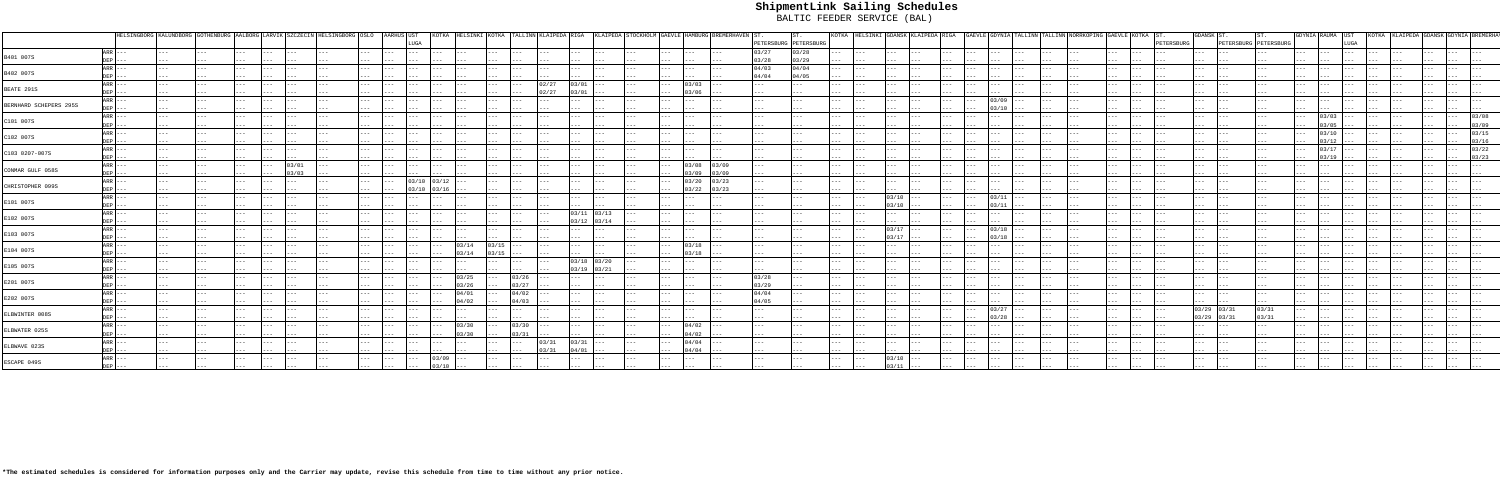|                         |             |                |         |         | HELSINGBORG KALUNDBORG GOTHENBURG AALBORG LARVIK SZCZECIN HELSINGBORG OSLO |                                                                                                                                                                                                                                                                                                                                                                                              | AARHUS UST                                                                                                                                                                                                                                                                                                                                                                                            | KOTKA IHELSINKI         | KOTKA | ALLINN KLAIPEDA RIGA |                | KLAIPEDA |                  |               | TOCKHOLM GAEVLE HAMBURG BREMERHAVEN IST |                |                       |                | KOTKA HELSINKI |                | KLAIPEDA I    |       |       | GAEVLE   GDYNIA   TALLIN | LLINN   NORRKOPIN | AEVLE IKOTKA |            | IDANSK I ST |                       | GDYNIA RAUMA |             | KOTKA |       |  |
|-------------------------|-------------|----------------|---------|---------|----------------------------------------------------------------------------|----------------------------------------------------------------------------------------------------------------------------------------------------------------------------------------------------------------------------------------------------------------------------------------------------------------------------------------------------------------------------------------------|-------------------------------------------------------------------------------------------------------------------------------------------------------------------------------------------------------------------------------------------------------------------------------------------------------------------------------------------------------------------------------------------------------|-------------------------|-------|----------------------|----------------|----------|------------------|---------------|-----------------------------------------|----------------|-----------------------|----------------|----------------|----------------|---------------|-------|-------|--------------------------|-------------------|--------------|------------|-------------|-----------------------|--------------|-------------|-------|-------|--|
|                         |             |                |         |         |                                                                            |                                                                                                                                                                                                                                                                                                                                                                                              | LUGA                                                                                                                                                                                                                                                                                                                                                                                                  |                         |       |                      |                |          |                  |               |                                         |                | PETERSBURG PETERSBURG |                |                |                |               |       |       |                          |                   |              | PETERSBURG |             | PETERSBURG PETERSBURG |              | <b>JIGA</b> |       |       |  |
| ESPERANCE 074S          | $ARR$ $---$ | $1 - - -$      |         |         |                                                                            | $- -$                                                                                                                                                                                                                                                                                                                                                                                        | $---$<br>$-- -$                                                                                                                                                                                                                                                                                                                                                                                       |                         |       | 02/15<br>02/16       | 02/17<br>02/17 |          |                  |               |                                         | $---$          |                       | $--$           | 02/18<br>12/18 | 02/28<br>03/02 |               |       |       | --- -                    |                   |              |            |             |                       | $---$        |             |       |       |  |
|                         | $ARR$ $---$ | $1 - - -$      |         |         |                                                                            |                                                                                                                                                                                                                                                                                                                                                                                              |                                                                                                                                                                                                                                                                                                                                                                                                       |                         |       |                      |                |          |                  |               |                                         | 02/20          |                       | $---$          |                | 02/22          |               |       |       | $02/25$ $---$            |                   |              |            |             |                       |              |             |       |       |  |
| ELBSUN 016S             |             |                |         |         |                                                                            |                                                                                                                                                                                                                                                                                                                                                                                              |                                                                                                                                                                                                                                                                                                                                                                                                       |                         |       |                      |                |          |                  |               |                                         | 02/20          |                       |                |                | 02/22          |               |       |       |                          |                   |              |            |             |                       |              |             |       |       |  |
| GERDA 011S              | $APR$ $---$ | $---$          | $- - -$ | $---$   |                                                                            |                                                                                                                                                                                                                                                                                                                                                                                              |                                                                                                                                                                                                                                                                                                                                                                                                       |                         |       |                      |                |          |                  |               |                                         | 03/24<br>03/24 | 03/25<br>03/25        | 03/26<br>03/26 |                | $ -$           |               |       |       |                          |                   |              |            |             |                       |              |             |       |       |  |
| H101 007S               | $ARR$ $---$ | $1 - - -$      |         |         |                                                                            |                                                                                                                                                                                                                                                                                                                                                                                              | 03/02 03/03<br>$---$                                                                                                                                                                                                                                                                                                                                                                                  |                         |       |                      |                |          |                  |               | 0.3/0.7<br>03/09                        | $---$          |                       | $- - -$        |                |                |               |       |       |                          |                   |              |            |             |                       |              |             |       |       |  |
|                         | $APR$ $---$ | <u>  _ _ _</u> |         | $- - -$ |                                                                            |                                                                                                                                                                                                                                                                                                                                                                                              |                                                                                                                                                                                                                                                                                                                                                                                                       |                         |       |                      |                |          |                  |               | 13/09                                   |                |                       |                |                |                |               |       |       |                          |                   |              |            |             |                       |              |             |       |       |  |
| H102 007S               |             |                |         |         | $- -$                                                                      |                                                                                                                                                                                                                                                                                                                                                                                              | $03/09$ $03/10$<br>03/09                                                                                                                                                                                                                                                                                                                                                                              | 03/11                   |       |                      |                |          |                  |               | 03/16<br>03/14<br>03/15<br>03/16        |                |                       |                |                |                |               |       |       |                          |                   |              |            |             |                       |              |             |       |       |  |
| H103 007S               | $ARR$ $---$ | $---$          |         |         |                                                                            | $---$                                                                                                                                                                                                                                                                                                                                                                                        | $03/16$ $03/17$<br>03/16                                                                                                                                                                                                                                                                                                                                                                              |                         |       | $---$                |                |          |                  |               | 03/23<br>03/21<br>03/22<br>03/23        |                |                       |                |                |                |               |       |       |                          |                   |              |            |             |                       |              |             |       |       |  |
|                         | $ARR$ $---$ | $---$          |         |         | $- - -$                                                                    |                                                                                                                                                                                                                                                                                                                                                                                              | $- - -$                                                                                                                                                                                                                                                                                                                                                                                               | 03/18                   | $- -$ | $- - -$              |                |          |                  |               | $---$                                   | $---$          |                       |                |                |                |               |       |       |                          |                   |              |            |             |                       | $---$        | 04/10       |       | 04/13 |  |
| HEINRICH EHLER 420S     |             |                |         |         |                                                                            |                                                                                                                                                                                                                                                                                                                                                                                              |                                                                                                                                                                                                                                                                                                                                                                                                       |                         |       |                      |                |          |                  |               |                                         |                |                       |                |                |                |               |       |       |                          |                   |              |            |             |                       |              | 04/10       |       | 4/13  |  |
| IDA RAMBOW 562S         | $ARR$ $---$ | $---$          |         |         | ---                                                                        |                                                                                                                                                                                                                                                                                                                                                                                              | $- - -$                                                                                                                                                                                                                                                                                                                                                                                               |                         |       | $- - -$              |                |          |                  |               | $- - -$                                 | 03/12<br>03/12 | 03/13<br>03/13        |                |                |                | 03/16<br>3/16 |       |       |                          |                   |              |            |             |                       | $- -$        |             |       |       |  |
| KATHARINA SCHEPERS 382S | $ARR$ $---$ | $---$          | $--$    | $---$   | $---$                                                                      | $- - -$                                                                                                                                                                                                                                                                                                                                                                                      | $\frac{1}{2} \frac{1}{2} \frac{1}{2} \frac{1}{2} \frac{1}{2} \frac{1}{2} \frac{1}{2} \frac{1}{2} \frac{1}{2} \frac{1}{2} \frac{1}{2} \frac{1}{2} \frac{1}{2} \frac{1}{2} \frac{1}{2} \frac{1}{2} \frac{1}{2} \frac{1}{2} \frac{1}{2} \frac{1}{2} \frac{1}{2} \frac{1}{2} \frac{1}{2} \frac{1}{2} \frac{1}{2} \frac{1}{2} \frac{1}{2} \frac{1}{2} \frac{1}{2} \frac{1}{2} \frac{1}{2} \frac{$<br>$---$ | 03/27<br>$- -$<br>13/27 |       |                      |                |          |                  | $- -$         | 03/30<br>04/01<br>0.3 / 31<br>04/01     |                |                       |                |                |                |               |       |       |                          |                   |              |            |             |                       | $--$         |             |       |       |  |
| L101 007S               | $ARR$ $---$ |                |         |         | $-- -$                                                                     |                                                                                                                                                                                                                                                                                                                                                                                              | $02/28$ $---$                                                                                                                                                                                                                                                                                                                                                                                         |                         |       |                      |                |          | 03/02            | 03/03         | 03/08                                   |                |                       |                |                |                |               |       |       |                          |                   |              |            |             |                       |              |             |       |       |  |
|                         | $ARR$ $---$ |                |         |         |                                                                            |                                                                                                                                                                                                                                                                                                                                                                                              | 02/28<br>03/07                                                                                                                                                                                                                                                                                                                                                                                        |                         |       |                      |                |          | 0.3/0.2<br>03/09 | 3/04<br>03/10 | 0.3 / 0.8<br>03/15                      |                |                       |                |                |                |               |       |       |                          |                   |              |            |             |                       |              |             |       |       |  |
| L102 007S               |             |                |         |         |                                                                            |                                                                                                                                                                                                                                                                                                                                                                                              | 03/07                                                                                                                                                                                                                                                                                                                                                                                                 |                         |       |                      |                |          | 03/09            | 13/11         | 03/15                                   |                |                       |                |                |                |               |       |       |                          |                   |              |            |             |                       | $---$        |             |       |       |  |
| L103 007S               | $ARR$ $---$ | $- - -$        |         |         | $---$                                                                      |                                                                                                                                                                                                                                                                                                                                                                                              | $03/14$ $---$<br>03/14                                                                                                                                                                                                                                                                                                                                                                                |                         |       |                      |                |          | 03/16<br>03/16   | 03/17<br>3/18 | 03/22<br>0.3/2.2                        |                |                       |                |                |                |               |       |       |                          |                   |              |            |             |                       |              |             |       |       |  |
| MUNKSUND 053S           | $APR$ $---$ | $---$          | $ -$    |         |                                                                            |                                                                                                                                                                                                                                                                                                                                                                                              | $---$                                                                                                                                                                                                                                                                                                                                                                                                 |                         |       |                      |                |          |                  | $- -$         | $---$                                   | $---$          |                       |                |                | 04/07          |               | $- -$ | $ -$  | 04/08<br>$-- -$          |                   |              |            |             |                       | $- - -$      |             |       |       |  |
|                         | $ARR$ $---$ | $---$          |         |         | $- - -$                                                                    |                                                                                                                                                                                                                                                                                                                                                                                              | $---$                                                                                                                                                                                                                                                                                                                                                                                                 |                         |       |                      |                |          |                  |               |                                         | 03/23          | 03/24                 |                |                | 04/07<br>03/27 |               |       | $ -$  | 04/09<br>03/27<br>$---$  |                   |              |            |             |                       |              |             |       |       |  |
| NORDIC ITALIA 017S      |             |                |         |         |                                                                            |                                                                                                                                                                                                                                                                                                                                                                                              |                                                                                                                                                                                                                                                                                                                                                                                                       |                         |       |                      |                |          |                  |               |                                         | 03/23          | 03/24                 |                |                | 03/27          |               |       |       | 3/28                     |                   |              |            |             |                       |              |             |       |       |  |
| NAVI BALTIC 053S        | $APR$ $---$ | $---$          | $ -$    |         |                                                                            | $- -$                                                                                                                                                                                                                                                                                                                                                                                        | ---                                                                                                                                                                                                                                                                                                                                                                                                   | 03/23<br>3/23           |       |                      |                |          |                  |               |                                         | $---$          |                       |                |                | $- - -$        |               | $- -$ |       | $- - -$<br>$- -$         |                   |              |            |             |                       | $- - -$      |             |       |       |  |
| SONDERBORG 076S         | $ARR$ $---$ | $---$          | $--$    | $---$   | $-- -$                                                                     | --- -                                                                                                                                                                                                                                                                                                                                                                                        | $---$<br>$---$                                                                                                                                                                                                                                                                                                                                                                                        | 03/28<br>$---$          |       | $-- -$               |                |          |                  |               | 04/02<br>04/02                          | $---$          |                       |                |                |                |               |       | $- -$ | $- -$                    |                   |              |            |             |                       |              |             |       |       |  |
| SKALAR 029S             | $ARR$ $---$ | $1 - - -$      | $---$   | $---$   | $---$                                                                      | $- - -$                                                                                                                                                                                                                                                                                                                                                                                      | $- - -$<br>$---$                                                                                                                                                                                                                                                                                                                                                                                      |                         | $- -$ |                      |                |          |                  |               | $- -$                                   | 03/20          | 03/20                 | $ -$           |                |                |               |       |       |                          |                   |              |            |             |                       |              |             |       |       |  |
|                         |             |                |         |         |                                                                            |                                                                                                                                                                                                                                                                                                                                                                                              |                                                                                                                                                                                                                                                                                                                                                                                                       |                         |       |                      |                |          |                  |               |                                         | $03/20$        | $03/21$               |                |                |                |               |       |       |                          |                   |              |            |             |                       |              |             |       |       |  |
| THETIS D 203S           | $ARR$ $---$ | $1 - - -$      | $- - -$ | $---$   |                                                                            | $\frac{1}{2} \frac{1}{2} \frac{1}{2} \frac{1}{2} \frac{1}{2} \frac{1}{2} \frac{1}{2} \frac{1}{2} \frac{1}{2} \frac{1}{2} \frac{1}{2} \frac{1}{2} \frac{1}{2} \frac{1}{2} \frac{1}{2} \frac{1}{2} \frac{1}{2} \frac{1}{2} \frac{1}{2} \frac{1}{2} \frac{1}{2} \frac{1}{2} \frac{1}{2} \frac{1}{2} \frac{1}{2} \frac{1}{2} \frac{1}{2} \frac{1}{2} \frac{1}{2} \frac{1}{2} \frac{1}{2} \frac{$ | $03/05$ 03/08 ---<br>$---$<br>03/05                                                                                                                                                                                                                                                                                                                                                                   | 03/10                   | $- -$ | $---$                |                |          |                  |               | 03/13<br>03/13                          | $---$          | $---$                 |                |                | $- -$          |               |       |       |                          |                   |              |            |             |                       |              |             |       |       |  |
| TUNADAL 058S            | $ARR$ $---$ | $---$          |         |         |                                                                            |                                                                                                                                                                                                                                                                                                                                                                                              |                                                                                                                                                                                                                                                                                                                                                                                                       |                         |       |                      |                |          |                  |               |                                         |                |                       |                |                | 04/13<br>04/13 |               |       |       | 04/14                    |                   |              |            |             |                       |              |             |       |       |  |
| VERA RAMBOW 455S        | $ARR$ $---$ |                |         |         |                                                                            |                                                                                                                                                                                                                                                                                                                                                                                              |                                                                                                                                                                                                                                                                                                                                                                                                       |                         |       | 04/04                |                |          |                  |               |                                         |                |                       |                |                | 04/04          |               |       |       | 04/05                    |                   |              |            |             |                       |              |             |       |       |  |
|                         |             |                |         |         |                                                                            |                                                                                                                                                                                                                                                                                                                                                                                              |                                                                                                                                                                                                                                                                                                                                                                                                       |                         |       | 14/04                |                |          |                  |               |                                         |                |                       |                |                |                |               |       |       |                          |                   |              |            |             |                       |              |             |       |       |  |

| $- - -$<br>J,<br>Ξ,<br>.,<br>I.,<br>$\frac{1}{03/01}$<br>03/02<br>$\frac{1}{1}$<br>$\overline{a}$<br>$\overline{a}$<br>$\equiv$<br>$\equiv$<br>$ -$<br>-7<br>ŀ.<br>$\overline{\phantom{a}}$<br>$\overline{}$<br>$\equiv$<br>04/15<br>04/17<br>04/16<br>04/17<br>$\overline{a}$<br>$ -$<br>$\equiv$<br>$ -$<br>$ -$<br>$  -$<br>ċ<br>$\overline{\phantom{a}}$<br>$\overline{a}$<br>$---$<br>$ -$<br>Ξ,<br>þ<br>$\overline{\phantom{a}}$<br>$\overline{\phantom{a}}$<br>$ -$<br>$\equiv$<br>04/10<br>J,<br>04/10<br>---<br>$\equiv$<br>$rac{1}{\sqrt{2}}$<br>$  -$<br>J.<br>J.<br>ŀ,<br>ŀ,<br>ł,<br>ŀ,<br>$\overline{\phantom{a}}$<br>Ξ.<br>$--$<br>÷<br>ŀ,<br>$  -$<br>$ -$<br>į,<br>$ -$<br>$ -$ | GDYNIA | <b>BREMERHA</b> |
|--------------------------------------------------------------------------------------------------------------------------------------------------------------------------------------------------------------------------------------------------------------------------------------------------------------------------------------------------------------------------------------------------------------------------------------------------------------------------------------------------------------------------------------------------------------------------------------------------------------------------------------------------------------------------------------------------|--------|-----------------|
|                                                                                                                                                                                                                                                                                                                                                                                                                                                                                                                                                                                                                                                                                                  |        |                 |
|                                                                                                                                                                                                                                                                                                                                                                                                                                                                                                                                                                                                                                                                                                  |        |                 |
|                                                                                                                                                                                                                                                                                                                                                                                                                                                                                                                                                                                                                                                                                                  |        |                 |
|                                                                                                                                                                                                                                                                                                                                                                                                                                                                                                                                                                                                                                                                                                  |        |                 |
|                                                                                                                                                                                                                                                                                                                                                                                                                                                                                                                                                                                                                                                                                                  |        |                 |
|                                                                                                                                                                                                                                                                                                                                                                                                                                                                                                                                                                                                                                                                                                  |        |                 |
|                                                                                                                                                                                                                                                                                                                                                                                                                                                                                                                                                                                                                                                                                                  |        |                 |
|                                                                                                                                                                                                                                                                                                                                                                                                                                                                                                                                                                                                                                                                                                  |        |                 |
|                                                                                                                                                                                                                                                                                                                                                                                                                                                                                                                                                                                                                                                                                                  |        |                 |
|                                                                                                                                                                                                                                                                                                                                                                                                                                                                                                                                                                                                                                                                                                  |        |                 |
|                                                                                                                                                                                                                                                                                                                                                                                                                                                                                                                                                                                                                                                                                                  |        |                 |
|                                                                                                                                                                                                                                                                                                                                                                                                                                                                                                                                                                                                                                                                                                  |        |                 |
|                                                                                                                                                                                                                                                                                                                                                                                                                                                                                                                                                                                                                                                                                                  |        |                 |
|                                                                                                                                                                                                                                                                                                                                                                                                                                                                                                                                                                                                                                                                                                  |        |                 |
|                                                                                                                                                                                                                                                                                                                                                                                                                                                                                                                                                                                                                                                                                                  |        |                 |
|                                                                                                                                                                                                                                                                                                                                                                                                                                                                                                                                                                                                                                                                                                  |        |                 |
|                                                                                                                                                                                                                                                                                                                                                                                                                                                                                                                                                                                                                                                                                                  |        |                 |
|                                                                                                                                                                                                                                                                                                                                                                                                                                                                                                                                                                                                                                                                                                  |        |                 |
|                                                                                                                                                                                                                                                                                                                                                                                                                                                                                                                                                                                                                                                                                                  |        |                 |
|                                                                                                                                                                                                                                                                                                                                                                                                                                                                                                                                                                                                                                                                                                  |        |                 |
|                                                                                                                                                                                                                                                                                                                                                                                                                                                                                                                                                                                                                                                                                                  |        |                 |
|                                                                                                                                                                                                                                                                                                                                                                                                                                                                                                                                                                                                                                                                                                  |        |                 |
|                                                                                                                                                                                                                                                                                                                                                                                                                                                                                                                                                                                                                                                                                                  |        |                 |
|                                                                                                                                                                                                                                                                                                                                                                                                                                                                                                                                                                                                                                                                                                  |        |                 |
|                                                                                                                                                                                                                                                                                                                                                                                                                                                                                                                                                                                                                                                                                                  |        |                 |
|                                                                                                                                                                                                                                                                                                                                                                                                                                                                                                                                                                                                                                                                                                  |        |                 |
|                                                                                                                                                                                                                                                                                                                                                                                                                                                                                                                                                                                                                                                                                                  |        |                 |
|                                                                                                                                                                                                                                                                                                                                                                                                                                                                                                                                                                                                                                                                                                  |        |                 |
|                                                                                                                                                                                                                                                                                                                                                                                                                                                                                                                                                                                                                                                                                                  |        |                 |
|                                                                                                                                                                                                                                                                                                                                                                                                                                                                                                                                                                                                                                                                                                  |        |                 |
|                                                                                                                                                                                                                                                                                                                                                                                                                                                                                                                                                                                                                                                                                                  |        |                 |
|                                                                                                                                                                                                                                                                                                                                                                                                                                                                                                                                                                                                                                                                                                  |        |                 |
|                                                                                                                                                                                                                                                                                                                                                                                                                                                                                                                                                                                                                                                                                                  |        |                 |
|                                                                                                                                                                                                                                                                                                                                                                                                                                                                                                                                                                                                                                                                                                  |        |                 |
|                                                                                                                                                                                                                                                                                                                                                                                                                                                                                                                                                                                                                                                                                                  |        |                 |
|                                                                                                                                                                                                                                                                                                                                                                                                                                                                                                                                                                                                                                                                                                  |        |                 |
| $\blacksquare$<br>ŗ,                                                                                                                                                                                                                                                                                                                                                                                                                                                                                                                                                                                                                                                                             |        |                 |
| $---$<br>$\overline{a}$                                                                                                                                                                                                                                                                                                                                                                                                                                                                                                                                                                                                                                                                          |        |                 |
| Ξ,                                                                                                                                                                                                                                                                                                                                                                                                                                                                                                                                                                                                                                                                                               |        |                 |
| $\overline{a}$<br>04/09                                                                                                                                                                                                                                                                                                                                                                                                                                                                                                                                                                                                                                                                          |        |                 |
| 04/09<br>$\frac{1}{2}$                                                                                                                                                                                                                                                                                                                                                                                                                                                                                                                                                                                                                                                                           |        |                 |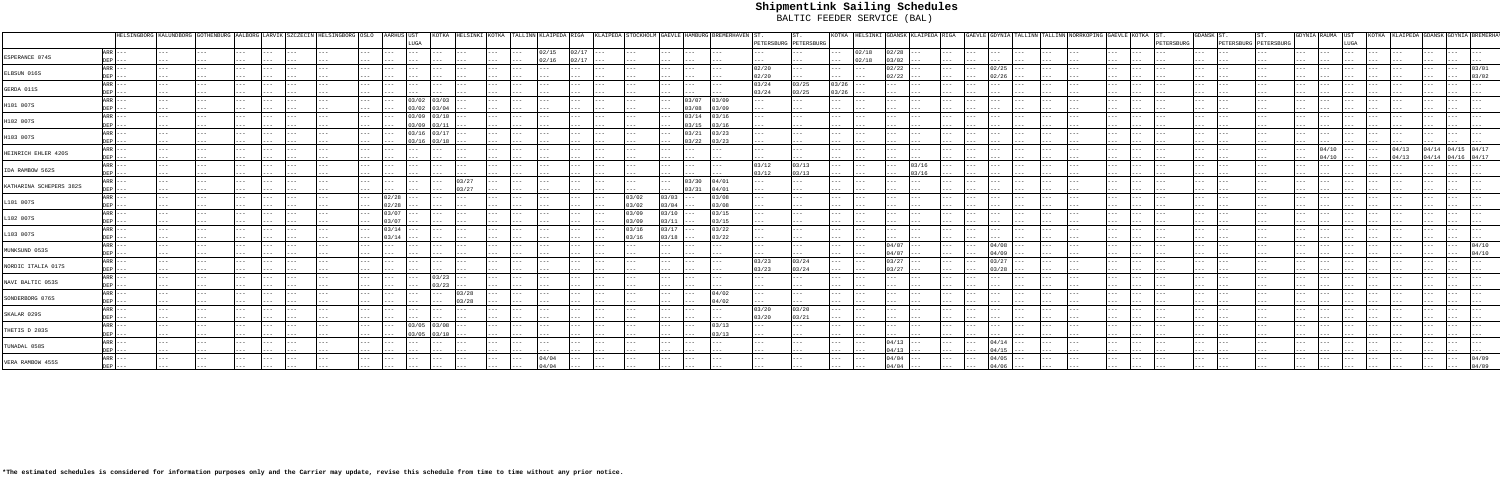|                        | HELSINGBORG KALUNDBORG        |       | GOTHENBURG   AALBORG   LARVIK | ZCZECIN HELSINGBORG |      | AARHUS LUST |      | OTKA  HELSINKI KOTKA |                | TALLINN KLAIPEDA RIGA     |         |  |                         | KLAIPEDA STOCKHOLM GAEVLE HAMBURG BREMERHAVEN |                |                       |       | KOTKA   HELSINKI   GDANSK   KLAIPEDA   RIGA                                                                                                                                                                                                                                                                                                                                                  |                                                                                                                                                                                                                                                                                                                                                                                              |                  |                       | GAEVLE   GDYNIA   TALLINN   TALLINN   NORRKOPING   GAEVLE   KOTKA   ST. |           |         |            | <b>FDANSK</b> |                       | DYNIA RAUMA | ОТКА         |  |
|------------------------|-------------------------------|-------|-------------------------------|---------------------|------|-------------|------|----------------------|----------------|---------------------------|---------|--|-------------------------|-----------------------------------------------|----------------|-----------------------|-------|----------------------------------------------------------------------------------------------------------------------------------------------------------------------------------------------------------------------------------------------------------------------------------------------------------------------------------------------------------------------------------------------|----------------------------------------------------------------------------------------------------------------------------------------------------------------------------------------------------------------------------------------------------------------------------------------------------------------------------------------------------------------------------------------------|------------------|-----------------------|-------------------------------------------------------------------------|-----------|---------|------------|---------------|-----------------------|-------------|--------------|--|
|                        |                               |       |                               |                     |      | <b>JICA</b> |      |                      |                |                           |         |  |                         |                                               |                | PETERSBURG PETERSBURG |       |                                                                                                                                                                                                                                                                                                                                                                                              |                                                                                                                                                                                                                                                                                                                                                                                              |                  |                       |                                                                         |           |         | PETERSBURG |               | PETERSBURG PETERSBURG |             | <b>APIT.</b> |  |
| AMINA 020S             | $ARR$ $---$                   |       |                               |                     | $ -$ | $- -$       | $--$ | $- - -$<br>$---$     |                | $---$                     |         |  |                         |                                               |                |                       | $--$  | $\frac{1}{2} \frac{1}{2} \frac{1}{2} \frac{1}{2} \frac{1}{2} \frac{1}{2} \frac{1}{2} \frac{1}{2} \frac{1}{2} \frac{1}{2} \frac{1}{2} \frac{1}{2} \frac{1}{2} \frac{1}{2} \frac{1}{2} \frac{1}{2} \frac{1}{2} \frac{1}{2} \frac{1}{2} \frac{1}{2} \frac{1}{2} \frac{1}{2} \frac{1}{2} \frac{1}{2} \frac{1}{2} \frac{1}{2} \frac{1}{2} \frac{1}{2} \frac{1}{2} \frac{1}{2} \frac{1}{2} \frac{$ | $04/15$ ---<br>04/16                                                                                                                                                                                                                                                                                                                                                                         | --- 1--- -       | 14/17                 | $04/16$ ---                                                             | $1 - - -$ | $- - -$ |            |               |                       |             |              |  |
| AVA D 064S             | $ARR$ $---$                   |       |                               |                     |      |             |      |                      |                | 03/22<br>03/22            |         |  |                         |                                               |                |                       |       |                                                                                                                                                                                                                                                                                                                                                                                              | $03/23$ $---$<br>03/23                                                                                                                                                                                                                                                                                                                                                                       | $- - -$<br>$ -$  | 03/24<br>3/25         | $ -$                                                                    |           |         |            |               |                       |             |              |  |
| B101 015S              | $ARR$ $---$                   |       |                               |                     |      |             |      |                      |                | $---$                     |         |  |                         |                                               | 04/15          | 04/16                 | $ -$  | $- - -$                                                                                                                                                                                                                                                                                                                                                                                      | $\frac{1}{2} \frac{1}{2} \frac{1}{2} \frac{1}{2} \frac{1}{2} \frac{1}{2} \frac{1}{2} \frac{1}{2} \frac{1}{2} \frac{1}{2} \frac{1}{2} \frac{1}{2} \frac{1}{2} \frac{1}{2} \frac{1}{2} \frac{1}{2} \frac{1}{2} \frac{1}{2} \frac{1}{2} \frac{1}{2} \frac{1}{2} \frac{1}{2} \frac{1}{2} \frac{1}{2} \frac{1}{2} \frac{1}{2} \frac{1}{2} \frac{1}{2} \frac{1}{2} \frac{1}{2} \frac{1}{2} \frac{$ | $- - -$<br>$- -$ |                       | $-$                                                                     |           |         |            |               |                       |             |              |  |
| B102 016S              | $ARR$ $---$                   |       |                               |                     |      |             |      |                      |                |                           |         |  |                         |                                               | 04/15<br>04/22 | 04/16<br>04/23        |       | $---$                                                                                                                                                                                                                                                                                                                                                                                        | $---$                                                                                                                                                                                                                                                                                                                                                                                        |                  |                       |                                                                         |           |         |            |               |                       |             |              |  |
|                        | $ARR$ $---$                   |       |                               |                     |      |             |      |                      |                |                           |         |  |                         |                                               | 04/22<br>04/08 | 04/23<br>04/10        |       | $- - -$                                                                                                                                                                                                                                                                                                                                                                                      | $  -$                                                                                                                                                                                                                                                                                                                                                                                        | $- -$            |                       |                                                                         |           |         |            |               |                       |             |              |  |
| B201 013S              | $ARR$ $---$                   |       |                               |                     |      |             |      |                      |                |                           |         |  |                         |                                               | 04/09<br>04/15 | 04/11<br>04/17        |       |                                                                                                                                                                                                                                                                                                                                                                                              | $---$                                                                                                                                                                                                                                                                                                                                                                                        |                  |                       |                                                                         |           |         |            |               |                       |             |              |  |
| B202 014S              | $ARR$ $---$                   |       |                               |                     |      |             |      |                      |                | $- - -$                   |         |  |                         |                                               | 04/16<br>04/08 | 04/18<br>04/09        | $- -$ | $---$                                                                                                                                                                                                                                                                                                                                                                                        | 04/11                                                                                                                                                                                                                                                                                                                                                                                        | $-$              | 04/11                 |                                                                         |           | $- -$   |            |               |                       |             |              |  |
| B301 013S              |                               |       |                               |                     |      |             |      |                      |                |                           |         |  |                         |                                               | 04/08          | 04/09                 |       |                                                                                                                                                                                                                                                                                                                                                                                              | 04/11                                                                                                                                                                                                                                                                                                                                                                                        |                  | 14/11                 |                                                                         |           |         |            |               |                       |             |              |  |
| B302 014S              | $ARR$ $---$                   |       |                               |                     |      |             |      |                      |                |                           |         |  |                         |                                               | 04/15<br>04/15 | 04/16<br>04/16        |       |                                                                                                                                                                                                                                                                                                                                                                                              | $04/18$ $---$<br>04/18                                                                                                                                                                                                                                                                                                                                                                       |                  | 04/18<br>4/18         |                                                                         |           |         |            |               |                       |             |              |  |
| B401 013S              | $ARR$ $---$                   |       |                               |                     |      |             |      |                      |                |                           |         |  |                         |                                               | 04/10<br>04/11 | 04/11<br>04/12        |       | $---$                                                                                                                                                                                                                                                                                                                                                                                        | $\frac{1}{2} \frac{1}{2} \frac{1}{2} \frac{1}{2} \frac{1}{2} \frac{1}{2} \frac{1}{2} \frac{1}{2} \frac{1}{2} \frac{1}{2} \frac{1}{2} \frac{1}{2} \frac{1}{2} \frac{1}{2} \frac{1}{2} \frac{1}{2} \frac{1}{2} \frac{1}{2} \frac{1}{2} \frac{1}{2} \frac{1}{2} \frac{1}{2} \frac{1}{2} \frac{1}{2} \frac{1}{2} \frac{1}{2} \frac{1}{2} \frac{1}{2} \frac{1}{2} \frac{1}{2} \frac{1}{2} \frac{$ | $-$              |                       | $ -$                                                                    |           |         |            |               |                       |             |              |  |
| B402 014S              | $ARR$ $---$                   |       |                               |                     |      |             |      |                      |                |                           |         |  |                         |                                               | 04/17<br>04/18 | 04/18<br>04/19        |       |                                                                                                                                                                                                                                                                                                                                                                                              |                                                                                                                                                                                                                                                                                                                                                                                              |                  |                       |                                                                         |           |         |            |               |                       |             |              |  |
| BEATE 292S             | $ARR$ $---$                   |       |                               |                     |      |             |      | $--$                 |                | 03/08<br>03/08            |         |  | 03/11<br>$---$<br>03/12 |                                               | $- -$          | $- -$                 | $ -$  |                                                                                                                                                                                                                                                                                                                                                                                              |                                                                                                                                                                                                                                                                                                                                                                                              | $ -$             |                       |                                                                         |           |         |            |               |                       |             |              |  |
| BERNHARD SCHEPERS 296S | $ARR$ $---$                   |       |                               |                     |      |             |      |                      |                | $---$                     |         |  |                         |                                               |                |                       | $- -$ | $---$                                                                                                                                                                                                                                                                                                                                                                                        | $- - -$                                                                                                                                                                                                                                                                                                                                                                                      |                  | 13/17                 |                                                                         |           |         |            |               |                       |             |              |  |
| C101 008S              | $ARR$ $---$                   |       |                               |                     |      |             |      |                      |                | 03/13<br>0.3/14           |         |  |                         |                                               |                |                       | $- -$ |                                                                                                                                                                                                                                                                                                                                                                                              | 03/15<br>03/15                                                                                                                                                                                                                                                                                                                                                                               | $- -$<br>$- -$   | 03/16<br>3/17         |                                                                         |           |         |            |               |                       |             |              |  |
| C102 008S              | $ARR$ $---$                   |       |                               |                     |      |             |      |                      |                | 03/20                     |         |  |                         |                                               |                |                       | $ -$  |                                                                                                                                                                                                                                                                                                                                                                                              | $03/22$ $---$                                                                                                                                                                                                                                                                                                                                                                                | $- -$            | $03/23$               |                                                                         |           |         |            |               |                       |             |              |  |
| C103 0208-008S         | $ARR$ ---                     |       |                               |                     |      |             |      |                      |                | 03/21<br>$03/27$<br>03/28 |         |  | $---$                   |                                               |                |                       | $- -$ |                                                                                                                                                                                                                                                                                                                                                                                              | 03/22<br>03/29<br>03/29                                                                                                                                                                                                                                                                                                                                                                      | $- - -$<br>$- -$ | 3/24<br>03/30<br>3/31 | $- -$<br>$- -$                                                          |           | $- - -$ |            |               |                       |             |              |  |
| CMA CGM LOUGA 071S     | $ARR$ $---$                   |       |                               |                     |      |             |      |                      |                | $\qquad \qquad - - -$     | $---$   |  | $-- -$                  | $---$                                         | 03/21<br>3/21  | 03/22<br>3/22         | $ -$  |                                                                                                                                                                                                                                                                                                                                                                                              | $\frac{1}{2} \frac{1}{2} \frac{1}{2} \frac{1}{2} \frac{1}{2} \frac{1}{2} \frac{1}{2} \frac{1}{2} \frac{1}{2} \frac{1}{2} \frac{1}{2} \frac{1}{2} \frac{1}{2} \frac{1}{2} \frac{1}{2} \frac{1}{2} \frac{1}{2} \frac{1}{2} \frac{1}{2} \frac{1}{2} \frac{1}{2} \frac{1}{2} \frac{1}{2} \frac{1}{2} \frac{1}{2} \frac{1}{2} \frac{1}{2} \frac{1}{2} \frac{1}{2} \frac{1}{2} \frac{1}{2} \frac{$ | $-$              |                       | $ -$                                                                    |           | $- -$   |            |               |                       |             |              |  |
| CMA CGM NEVA 094S      | $ARR$ $---$                   | $--$  |                               |                     |      |             |      | $--$                 |                |                           | $- - -$ |  | $---$                   |                                               | 03/27<br>13/27 | 03/30<br>3/30         | $- -$ | $---$                                                                                                                                                                                                                                                                                                                                                                                        | $\frac{1}{2} \frac{1}{2} \frac{1}{2} \frac{1}{2} \frac{1}{2} \frac{1}{2} \frac{1}{2} \frac{1}{2} \frac{1}{2} \frac{1}{2} \frac{1}{2} \frac{1}{2} \frac{1}{2} \frac{1}{2} \frac{1}{2} \frac{1}{2} \frac{1}{2} \frac{1}{2} \frac{1}{2} \frac{1}{2} \frac{1}{2} \frac{1}{2} \frac{1}{2} \frac{1}{2} \frac{1}{2} \frac{1}{2} \frac{1}{2} \frac{1}{2} \frac{1}{2} \frac{1}{2} \frac{1}{2} \frac{$ | $ -$             |                       | $- -$<br>$ -$                                                           |           | $- - -$ |            |               |                       |             |              |  |
| CONMAR GULF 059S       | ARR 03/11                     |       |                               |                     |      |             |      | $--$                 |                | $- - -$                   | $---$   |  | 03/13<br>$---$          | 03/15                                         |                | $- -$                 | $- -$ | $- - -$                                                                                                                                                                                                                                                                                                                                                                                      | $\frac{1}{2} \frac{1}{2} \frac{1}{2} \frac{1}{2} \frac{1}{2} \frac{1}{2} \frac{1}{2} \frac{1}{2} \frac{1}{2} \frac{1}{2} \frac{1}{2} \frac{1}{2} \frac{1}{2} \frac{1}{2} \frac{1}{2} \frac{1}{2} \frac{1}{2} \frac{1}{2} \frac{1}{2} \frac{1}{2} \frac{1}{2} \frac{1}{2} \frac{1}{2} \frac{1}{2} \frac{1}{2} \frac{1}{2} \frac{1}{2} \frac{1}{2} \frac{1}{2} \frac{1}{2} \frac{1}{2} \frac{$ | $- -$            |                       |                                                                         |           | $- - -$ |            |               |                       |             |              |  |
| CHRISTOPHER 100S       | 11 / ר∩ ∎פ הדר<br>$ARR$ $---$ | $- -$ |                               |                     |      |             |      | $--$                 | 03/29<br>03/30 |                           | $---$   |  | 03/14                   | 03/15<br>$---$                                | 03/31<br>03/31 | $--$                  | $---$ |                                                                                                                                                                                                                                                                                                                                                                                              | $\qquad \qquad - - -$                                                                                                                                                                                                                                                                                                                                                                        | $- -$<br>$- - -$ |                       | 3/31                                                                    |           |         |            |               |                       |             |              |  |
| DREAM 002S             | $ARR$ ---                     |       |                               |                     |      |             |      |                      |                | 03/26                     |         |  | 03/29                   |                                               |                |                       |       |                                                                                                                                                                                                                                                                                                                                                                                              | $---$                                                                                                                                                                                                                                                                                                                                                                                        |                  |                       |                                                                         |           |         |            |               |                       |             |              |  |
|                        |                               |       |                               |                     |      |             |      |                      |                |                           |         |  |                         |                                               |                |                       |       |                                                                                                                                                                                                                                                                                                                                                                                              |                                                                                                                                                                                                                                                                                                                                                                                              |                  |                       |                                                                         |           |         |            |               |                       |             |              |  |

| GDYNIA                               | <b>BREMERHA</b>            |
|--------------------------------------|----------------------------|
|                                      |                            |
| $- -$                                | $---$                      |
| $\ddot{\phantom{0}}$<br>ŗ,           | į,<br>ŗ,                   |
| $---$                                | 03/26                      |
| $---$                                | 03/26                      |
| $ -$                                 | $  -$                      |
| ĺ.<br>ŗ,                             | ŗ,<br>ÿ                    |
| $ -$                                 | $ -$                       |
| $\overline{a}$                       | $\equiv$                   |
| $-$                                  | $- - -$                    |
| Ç<br>ċ,                              | $\frac{1}{2}$              |
| $- - -$                              | $ -$                       |
| $\overline{a}$<br>į,                 | щ,                         |
| $ -$                                 | 04/14                      |
| .,<br>J,                             | 04/14                      |
| -<br>---                             | 04/21                      |
| $\equiv$                             | 04/21                      |
| $- - -$                              | $ -$                       |
| J                                    | $\cdot$<br>į,              |
| $\overline{a}$                       | $ -$                       |
| .,<br>.,<br>$\overline{\phantom{a}}$ | J,<br>Ļ,<br>$\equiv$       |
|                                      |                            |
| į,                                   | $\ddot{\phantom{0}}$<br>., |
| $-$                                  | $\overline{a}$             |
| ¢<br>$-$                             | $\overline{a}$             |
|                                      | 03/19                      |
| J<br>$\overline{a}$                  | 03/19                      |
|                                      | 03/26                      |
| $\frac{1}{1}$                        | 03/26                      |
|                                      | 04/02                      |
|                                      | 04/02                      |
| $\overline{a}$                       | $  -$                      |
| J.                                   | J,                         |
| $-$                                  | $\overline{a}$             |
| $\overline{a}$                       | $ -$                       |
|                                      |                            |
| $-$                                  | t.<br>04/04                |
|                                      |                            |
| $\overline{a}$                       | 04/04                      |
|                                      |                            |
|                                      |                            |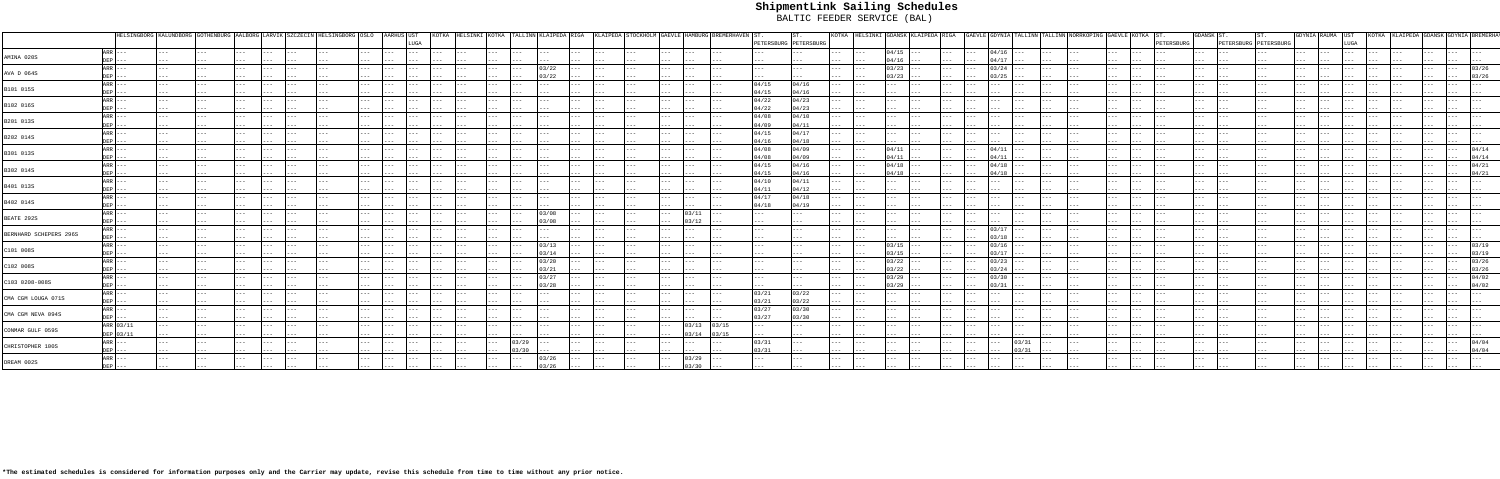|                     | HELSINGBORG KALUNDBORG |       | OTHENBURG   AALBORG   LARVIK | ZCZECIN HELSINGBORG | AARHUS LUST |       |                          | OTKA  HELSINKI KOTKA                                                                                                                                                                                                                                                                                                                                                                                  |                | TALLINN KLAIPEDA RIGA                                                                                                                                                                                                                                                                                                                                                                        |                                                                                                                                                                                                                                                                                                                                                                                                       |                                                                                                                                                                                                                                                                                                                                                                                                                    | KLAIPEDA STOCKHOLM GAEVLE HAMBURG BREMERHAVEN |                |                       |       | COTKA HELSINKI |                                                                                                                                                                                                                                                                                                                                                                                                          | GDANSK KLLAIPEDA IRIGA |                  | GDYNIA         |                                                                                                                                                                                                                                                                                                                                                                                                      |                | 'ALLINN TALLINN NORRKOPING GAEVLE KOTKA   ST.                                                                                                                                                                                                                                                                                                                                                                          |            | <b>FDANSK</b>   |                       |      | DYNIA RAUMA |              |  |
|---------------------|------------------------|-------|------------------------------|---------------------|-------------|-------|--------------------------|-------------------------------------------------------------------------------------------------------------------------------------------------------------------------------------------------------------------------------------------------------------------------------------------------------------------------------------------------------------------------------------------------------|----------------|----------------------------------------------------------------------------------------------------------------------------------------------------------------------------------------------------------------------------------------------------------------------------------------------------------------------------------------------------------------------------------------------|-------------------------------------------------------------------------------------------------------------------------------------------------------------------------------------------------------------------------------------------------------------------------------------------------------------------------------------------------------------------------------------------------------|--------------------------------------------------------------------------------------------------------------------------------------------------------------------------------------------------------------------------------------------------------------------------------------------------------------------------------------------------------------------------------------------------------------------|-----------------------------------------------|----------------|-----------------------|-------|----------------|----------------------------------------------------------------------------------------------------------------------------------------------------------------------------------------------------------------------------------------------------------------------------------------------------------------------------------------------------------------------------------------------------------|------------------------|------------------|----------------|------------------------------------------------------------------------------------------------------------------------------------------------------------------------------------------------------------------------------------------------------------------------------------------------------------------------------------------------------------------------------------------------------|----------------|------------------------------------------------------------------------------------------------------------------------------------------------------------------------------------------------------------------------------------------------------------------------------------------------------------------------------------------------------------------------------------------------------------------------|------------|-----------------|-----------------------|------|-------------|--------------|--|
|                     |                        |       |                              |                     |             | LIIGA |                          |                                                                                                                                                                                                                                                                                                                                                                                                       |                |                                                                                                                                                                                                                                                                                                                                                                                              |                                                                                                                                                                                                                                                                                                                                                                                                       |                                                                                                                                                                                                                                                                                                                                                                                                                    |                                               |                | PETERSBURG PETERSBURG |       |                |                                                                                                                                                                                                                                                                                                                                                                                                          |                        |                  |                |                                                                                                                                                                                                                                                                                                                                                                                                      |                |                                                                                                                                                                                                                                                                                                                                                                                                                        | PETERSBURG |                 | PETERSBURG PETERSBURG |      |             | <b>APIT.</b> |  |
| E101 008S           | $ARR$ $---$            |       |                              | $ -$                | --- 1       | $---$ | $---$<br>3/21            | $03/21$ $03/22$ $---$<br>03/22                                                                                                                                                                                                                                                                                                                                                                        |                | $\frac{1}{2} \left( \frac{1}{2} \left( \frac{1}{2} \right) - \frac{1}{2} \left( \frac{1}{2} \right) \right) + \frac{1}{2} \left( \frac{1}{2} \left( \frac{1}{2} \right) - \frac{1}{2} \left( \frac{1}{2} \right) \right)$                                                                                                                                                                    | $---$<br>$---$                                                                                                                                                                                                                                                                                                                                                                                        | 03/25<br>$---$                                                                                                                                                                                                                                                                                                                                                                                                     | 0.3/2.5                                       |                |                       | $---$ | $- - -$        | $\frac{1}{2} \frac{1}{2} \frac{1}{2} \frac{1}{2} \frac{1}{2} \frac{1}{2} \frac{1}{2} \frac{1}{2} \frac{1}{2} \frac{1}{2} \frac{1}{2} \frac{1}{2} \frac{1}{2} \frac{1}{2} \frac{1}{2} \frac{1}{2} \frac{1}{2} \frac{1}{2} \frac{1}{2} \frac{1}{2} \frac{1}{2} \frac{1}{2} \frac{1}{2} \frac{1}{2} \frac{1}{2} \frac{1}{2} \frac{1}{2} \frac{1}{2} \frac{1}{2} \frac{1}{2} \frac{1}{2} \frac{$             |                        | --- -<br>$- -$   | $- - -$        | $ -$<br>$\frac{1}{2} \frac{1}{2} \frac{1}{2} \frac{1}{2} \frac{1}{2} \frac{1}{2} \frac{1}{2} \frac{1}{2} \frac{1}{2} \frac{1}{2} \frac{1}{2} \frac{1}{2} \frac{1}{2} \frac{1}{2} \frac{1}{2} \frac{1}{2} \frac{1}{2} \frac{1}{2} \frac{1}{2} \frac{1}{2} \frac{1}{2} \frac{1}{2} \frac{1}{2} \frac{1}{2} \frac{1}{2} \frac{1}{2} \frac{1}{2} \frac{1}{2} \frac{1}{2} \frac{1}{2} \frac{1}{2} \frac{$ | $---$          | $- -$                                                                                                                                                                                                                                                                                                                                                                                                                  |            |                 |                       | $--$ |             |              |  |
| E102 008S           | $ARR$ $---$            |       |                              |                     |             |       |                          | $\frac{1}{2} \frac{1}{2} \frac{1}{2} \frac{1}{2} \frac{1}{2} \frac{1}{2} \frac{1}{2} \frac{1}{2} \frac{1}{2} \frac{1}{2} \frac{1}{2} \frac{1}{2} \frac{1}{2} \frac{1}{2} \frac{1}{2} \frac{1}{2} \frac{1}{2} \frac{1}{2} \frac{1}{2} \frac{1}{2} \frac{1}{2} \frac{1}{2} \frac{1}{2} \frac{1}{2} \frac{1}{2} \frac{1}{2} \frac{1}{2} \frac{1}{2} \frac{1}{2} \frac{1}{2} \frac{1}{2} \frac{$          |                |                                                                                                                                                                                                                                                                                                                                                                                              |                                                                                                                                                                                                                                                                                                                                                                                                       |                                                                                                                                                                                                                                                                                                                                                                                                                    |                                               |                |                       |       |                | $03/24$ $---$<br>03/24                                                                                                                                                                                                                                                                                                                                                                                   |                        | $- -$<br>$ -$    | 03/25<br>3/25  | $ -$                                                                                                                                                                                                                                                                                                                                                                                                 |                |                                                                                                                                                                                                                                                                                                                                                                                                                        |            |                 |                       |      |             |              |  |
| E103 008S           | $ARR$ $---$            |       |                              |                     |             | $ -$  | 03/28                    | $03/29$ $---$                                                                                                                                                                                                                                                                                                                                                                                         |                | $\frac{1}{2} \frac{1}{2} \frac{1}{2} \frac{1}{2} \frac{1}{2} \frac{1}{2} \frac{1}{2} \frac{1}{2} \frac{1}{2} \frac{1}{2} \frac{1}{2} \frac{1}{2} \frac{1}{2} \frac{1}{2} \frac{1}{2} \frac{1}{2} \frac{1}{2} \frac{1}{2} \frac{1}{2} \frac{1}{2} \frac{1}{2} \frac{1}{2} \frac{1}{2} \frac{1}{2} \frac{1}{2} \frac{1}{2} \frac{1}{2} \frac{1}{2} \frac{1}{2} \frac{1}{2} \frac{1}{2} \frac{$ | $---$                                                                                                                                                                                                                                                                                                                                                                                                 | 04/01<br>$---$                                                                                                                                                                                                                                                                                                                                                                                                     |                                               |                |                       | $ -$  | $- - -$        | $- - -$                                                                                                                                                                                                                                                                                                                                                                                                  |                        | $- - -$<br>$- -$ | $- -$          | $ -$                                                                                                                                                                                                                                                                                                                                                                                                 |                |                                                                                                                                                                                                                                                                                                                                                                                                                        |            |                 |                       |      |             |              |  |
| E104 008S           | $ARR$ $---$            |       |                              |                     |             |       | 3/28                     | 03/29<br>$\frac{1}{2} \frac{1}{2} \frac{1}{2} \frac{1}{2} \frac{1}{2} \frac{1}{2} \frac{1}{2} \frac{1}{2} \frac{1}{2} \frac{1}{2} \frac{1}{2} \frac{1}{2} \frac{1}{2} \frac{1}{2} \frac{1}{2} \frac{1}{2} \frac{1}{2} \frac{1}{2} \frac{1}{2} \frac{1}{2} \frac{1}{2} \frac{1}{2} \frac{1}{2} \frac{1}{2} \frac{1}{2} \frac{1}{2} \frac{1}{2} \frac{1}{2} \frac{1}{2} \frac{1}{2} \frac{1}{2} \frac{$ | $---$          | $- - -$                                                                                                                                                                                                                                                                                                                                                                                      | $03/25$ 03/27                                                                                                                                                                                                                                                                                                                                                                                         | 04/01<br>$\frac{1}{2} \frac{1}{2} \frac{1}{2} \frac{1}{2} \frac{1}{2} \frac{1}{2} \frac{1}{2} \frac{1}{2} \frac{1}{2} \frac{1}{2} \frac{1}{2} \frac{1}{2} \frac{1}{2} \frac{1}{2} \frac{1}{2} \frac{1}{2} \frac{1}{2} \frac{1}{2} \frac{1}{2} \frac{1}{2} \frac{1}{2} \frac{1}{2} \frac{1}{2} \frac{1}{2} \frac{1}{2} \frac{1}{2} \frac{1}{2} \frac{1}{2} \frac{1}{2} \frac{1}{2} \frac{1}{2} \frac{$<br>$1 - - -$ | $---$                                         |                |                       |       |                | $\frac{1}{2} \frac{1}{2} \frac{1}{2} \frac{1}{2} \frac{1}{2} \frac{1}{2} \frac{1}{2} \frac{1}{2} \frac{1}{2} \frac{1}{2} \frac{1}{2} \frac{1}{2} \frac{1}{2} \frac{1}{2} \frac{1}{2} \frac{1}{2} \frac{1}{2} \frac{1}{2} \frac{1}{2} \frac{1}{2} \frac{1}{2} \frac{1}{2} \frac{1}{2} \frac{1}{2} \frac{1}{2} \frac{1}{2} \frac{1}{2} \frac{1}{2} \frac{1}{2} \frac{1}{2} \frac{1}{2} \frac{$             | $- -$                  | $- -$<br>$- - -$ |                |                                                                                                                                                                                                                                                                                                                                                                                                      |                |                                                                                                                                                                                                                                                                                                                                                                                                                        |            |                 |                       |      |             |              |  |
| E105 008S           | $ARR$ $---$            |       |                              |                     |             |       |                          | $---$                                                                                                                                                                                                                                                                                                                                                                                                 |                |                                                                                                                                                                                                                                                                                                                                                                                              | 03/26<br>03/28                                                                                                                                                                                                                                                                                                                                                                                        | $---$                                                                                                                                                                                                                                                                                                                                                                                                              |                                               |                |                       |       |                | 03/31                                                                                                                                                                                                                                                                                                                                                                                                    |                        | $--$<br>$ -$     | 04/01          | $ -$                                                                                                                                                                                                                                                                                                                                                                                                 |                | $- -$                                                                                                                                                                                                                                                                                                                                                                                                                  |            |                 |                       |      |             |              |  |
|                     | $ARR$ $---$            |       |                              |                     |             | $- -$ | 04/08<br>$--$            |                                                                                                                                                                                                                                                                                                                                                                                                       | 04/09          |                                                                                                                                                                                                                                                                                                                                                                                              |                                                                                                                                                                                                                                                                                                                                                                                                       |                                                                                                                                                                                                                                                                                                                                                                                                                    |                                               | 04/11          |                       |       |                | 0.3 / 31<br>$\frac{1}{2} \frac{1}{2} \frac{1}{2} \frac{1}{2} \frac{1}{2} \frac{1}{2} \frac{1}{2} \frac{1}{2} \frac{1}{2} \frac{1}{2} \frac{1}{2} \frac{1}{2} \frac{1}{2} \frac{1}{2} \frac{1}{2} \frac{1}{2} \frac{1}{2} \frac{1}{2} \frac{1}{2} \frac{1}{2} \frac{1}{2} \frac{1}{2} \frac{1}{2} \frac{1}{2} \frac{1}{2} \frac{1}{2} \frac{1}{2} \frac{1}{2} \frac{1}{2} \frac{1}{2} \frac{1}{2} \frac{$ | $- - -$                |                  | 14/01          |                                                                                                                                                                                                                                                                                                                                                                                                      |                |                                                                                                                                                                                                                                                                                                                                                                                                                        |            |                 |                       |      |             |              |  |
| E201 008S           | $ARR$ ---              |       |                              |                     |             | $ -$  | 4/09<br>04/15<br>$- - -$ | $---$                                                                                                                                                                                                                                                                                                                                                                                                 | 04/10<br>04/16 | $---$                                                                                                                                                                                                                                                                                                                                                                                        | $---$<br>$---$                                                                                                                                                                                                                                                                                                                                                                                        |                                                                                                                                                                                                                                                                                                                                                                                                                    |                                               | 04/12<br>04/18 |                       |       | $- - -$        | $  -$                                                                                                                                                                                                                                                                                                                                                                                                    |                        | $- -$            |                | $-$                                                                                                                                                                                                                                                                                                                                                                                                  |                | $- -$                                                                                                                                                                                                                                                                                                                                                                                                                  |            |                 |                       |      |             |              |  |
| E202 008S           | $ARR$ $---$            |       |                              |                     |             |       | 04/16                    | $--$                                                                                                                                                                                                                                                                                                                                                                                                  | 04/17          |                                                                                                                                                                                                                                                                                                                                                                                              |                                                                                                                                                                                                                                                                                                                                                                                                       |                                                                                                                                                                                                                                                                                                                                                                                                                    |                                               | 04/19<br>04/13 | 04/14                 |       |                |                                                                                                                                                                                                                                                                                                                                                                                                          |                        |                  |                |                                                                                                                                                                                                                                                                                                                                                                                                      |                |                                                                                                                                                                                                                                                                                                                                                                                                                        |            |                 |                       |      |             |              |  |
| ELBWINTER 009S      |                        |       |                              |                     |             |       |                          |                                                                                                                                                                                                                                                                                                                                                                                                       |                |                                                                                                                                                                                                                                                                                                                                                                                              |                                                                                                                                                                                                                                                                                                                                                                                                       |                                                                                                                                                                                                                                                                                                                                                                                                                    |                                               | 04/13          | 04/14                 |       |                |                                                                                                                                                                                                                                                                                                                                                                                                          |                        |                  |                |                                                                                                                                                                                                                                                                                                                                                                                                      |                |                                                                                                                                                                                                                                                                                                                                                                                                                        |            |                 |                       |      |             |              |  |
| ELBWATER 026S       | $ARR$ $---$            |       |                              |                     |             | $- -$ | 04/08<br>$---$<br>04/08  | $---$                                                                                                                                                                                                                                                                                                                                                                                                 | 04/09<br>04/10 | $---$                                                                                                                                                                                                                                                                                                                                                                                        | $\frac{1}{2} \frac{1}{2} \frac{1}{2} \frac{1}{2} \frac{1}{2} \frac{1}{2} \frac{1}{2} \frac{1}{2} \frac{1}{2} \frac{1}{2} \frac{1}{2} \frac{1}{2} \frac{1}{2} \frac{1}{2} \frac{1}{2} \frac{1}{2} \frac{1}{2} \frac{1}{2} \frac{1}{2} \frac{1}{2} \frac{1}{2} \frac{1}{2} \frac{1}{2} \frac{1}{2} \frac{1}{2} \frac{1}{2} \frac{1}{2} \frac{1}{2} \frac{1}{2} \frac{1}{2} \frac{1}{2} \frac{$<br>$---$ |                                                                                                                                                                                                                                                                                                                                                                                                                    |                                               |                |                       | $- -$ | $---$          | $\frac{1}{2} \frac{1}{2} \frac{1}{2} \frac{1}{2} \frac{1}{2} \frac{1}{2} \frac{1}{2} \frac{1}{2} \frac{1}{2} \frac{1}{2} \frac{1}{2} \frac{1}{2} \frac{1}{2} \frac{1}{2} \frac{1}{2} \frac{1}{2} \frac{1}{2} \frac{1}{2} \frac{1}{2} \frac{1}{2} \frac{1}{2} \frac{1}{2} \frac{1}{2} \frac{1}{2} \frac{1}{2} \frac{1}{2} \frac{1}{2} \frac{1}{2} \frac{1}{2} \frac{1}{2} \frac{1}{2} \frac{$             |                        | $- -$            |                |                                                                                                                                                                                                                                                                                                                                                                                                      |                | $- -$                                                                                                                                                                                                                                                                                                                                                                                                                  |            |                 |                       |      |             |              |  |
| ELBWAVE 024S        | $ARR$ $---$            |       |                              |                     |             |       |                          |                                                                                                                                                                                                                                                                                                                                                                                                       |                |                                                                                                                                                                                                                                                                                                                                                                                              |                                                                                                                                                                                                                                                                                                                                                                                                       |                                                                                                                                                                                                                                                                                                                                                                                                                    |                                               |                |                       |       |                | 04/10<br>04/10                                                                                                                                                                                                                                                                                                                                                                                           |                        |                  | 04/11<br>04/12 |                                                                                                                                                                                                                                                                                                                                                                                                      |                |                                                                                                                                                                                                                                                                                                                                                                                                                        |            |                 |                       |      |             |              |  |
| ESCAPE 050S         | $ARR$ $---$            |       |                              |                     |             |       | $03/14$ $---$<br>3/14    | $- -$                                                                                                                                                                                                                                                                                                                                                                                                 |                |                                                                                                                                                                                                                                                                                                                                                                                              |                                                                                                                                                                                                                                                                                                                                                                                                       | $-- -$                                                                                                                                                                                                                                                                                                                                                                                                             |                                               |                |                       | $--$  |                | 03/17<br>$03/17$                                                                                                                                                                                                                                                                                                                                                                                         |                        | $- -$            |                | $-$<br>$--$                                                                                                                                                                                                                                                                                                                                                                                          |                |                                                                                                                                                                                                                                                                                                                                                                                                                        |            |                 |                       |      |             |              |  |
| ELBSEA 031S         | $ARR$ ---              |       |                              |                     |             |       |                          |                                                                                                                                                                                                                                                                                                                                                                                                       |                | $---$                                                                                                                                                                                                                                                                                                                                                                                        |                                                                                                                                                                                                                                                                                                                                                                                                       |                                                                                                                                                                                                                                                                                                                                                                                                                    |                                               |                |                       |       | $-- -$         | $---$                                                                                                                                                                                                                                                                                                                                                                                                    |                        |                  |                |                                                                                                                                                                                                                                                                                                                                                                                                      | 03/14<br>03/15 |                                                                                                                                                                                                                                                                                                                                                                                                                        |            |                 |                       |      |             |              |  |
| ESPERANCE 075S      | $ARR$ $---$            |       |                              |                     |             |       |                          | $--$                                                                                                                                                                                                                                                                                                                                                                                                  |                | 03/02<br>03/03                                                                                                                                                                                                                                                                                                                                                                               | 03/03<br>03/03                                                                                                                                                                                                                                                                                                                                                                                        | $---$                                                                                                                                                                                                                                                                                                                                                                                                              |                                               |                |                       | $- -$ | 03/06<br>03/08 | 03/07<br>$03/07$                                                                                                                                                                                                                                                                                                                                                                                         |                        | $- -$            |                |                                                                                                                                                                                                                                                                                                                                                                                                      |                |                                                                                                                                                                                                                                                                                                                                                                                                                        |            |                 |                       |      |             |              |  |
| ELBSUN 017S         | $ARR$ $---$            |       |                              |                     |             |       |                          | $--$                                                                                                                                                                                                                                                                                                                                                                                                  |                | $---$                                                                                                                                                                                                                                                                                                                                                                                        | $--$                                                                                                                                                                                                                                                                                                                                                                                                  |                                                                                                                                                                                                                                                                                                                                                                                                                    |                                               |                |                       |       | $-- -$         | $\qquad \qquad - - -$                                                                                                                                                                                                                                                                                                                                                                                    |                        | $- -$            | 03/08<br>3/09  | $- -$                                                                                                                                                                                                                                                                                                                                                                                                |                | $--$                                                                                                                                                                                                                                                                                                                                                                                                                   |            | 03/10<br>0.3/10 |                       |      |             |              |  |
| GERDA 012S          | $ARR$ $---$            |       |                              |                     |             |       |                          | $--$                                                                                                                                                                                                                                                                                                                                                                                                  | 04/06<br>04/06 |                                                                                                                                                                                                                                                                                                                                                                                              | $--$                                                                                                                                                                                                                                                                                                                                                                                                  | $---$                                                                                                                                                                                                                                                                                                                                                                                                              | 04/10<br>04/10                                |                |                       | $- -$ |                | $\frac{1}{2} \frac{1}{2} \frac{1}{2} \frac{1}{2} \frac{1}{2} \frac{1}{2} \frac{1}{2} \frac{1}{2} \frac{1}{2} \frac{1}{2} \frac{1}{2} \frac{1}{2} \frac{1}{2} \frac{1}{2} \frac{1}{2} \frac{1}{2} \frac{1}{2} \frac{1}{2} \frac{1}{2} \frac{1}{2} \frac{1}{2} \frac{1}{2} \frac{1}{2} \frac{1}{2} \frac{1}{2} \frac{1}{2} \frac{1}{2} \frac{1}{2} \frac{1}{2} \frac{1}{2} \frac{1}{2} \frac{$             |                        | $- -$            |                | $- -$<br>$---$                                                                                                                                                                                                                                                                                                                                                                                       |                | $- -$                                                                                                                                                                                                                                                                                                                                                                                                                  |            |                 |                       |      |             |              |  |
| H101 008S           | $ARR$ $---$            |       |                              |                     |             | $ -$  | $--$<br>$- -$            | $--$                                                                                                                                                                                                                                                                                                                                                                                                  | 03/12<br>03/13 |                                                                                                                                                                                                                                                                                                                                                                                              | --- -                                                                                                                                                                                                                                                                                                                                                                                                 | $---$                                                                                                                                                                                                                                                                                                                                                                                                              | 03/17<br>0.3 / 1.8                            |                | $- -$                 | $--$  | $-- -$         | $\frac{1}{2} \frac{1}{2} \frac{1}{2} \frac{1}{2} \frac{1}{2} \frac{1}{2} \frac{1}{2} \frac{1}{2} \frac{1}{2} \frac{1}{2} \frac{1}{2} \frac{1}{2} \frac{1}{2} \frac{1}{2} \frac{1}{2} \frac{1}{2} \frac{1}{2} \frac{1}{2} \frac{1}{2} \frac{1}{2} \frac{1}{2} \frac{1}{2} \frac{1}{2} \frac{1}{2} \frac{1}{2} \frac{1}{2} \frac{1}{2} \frac{1}{2} \frac{1}{2} \frac{1}{2} \frac{1}{2} \frac{$             |                        | $- -$<br>$---$   |                | $- -$<br>$- -$                                                                                                                                                                                                                                                                                                                                                                                       |                | $- -$                                                                                                                                                                                                                                                                                                                                                                                                                  |            |                 |                       |      |             |              |  |
| H102 008S           | $ARR$ $---$            | $- -$ |                              |                     |             | $ -$  |                          | $--$                                                                                                                                                                                                                                                                                                                                                                                                  | 03/19          |                                                                                                                                                                                                                                                                                                                                                                                              | $\frac{1}{2} \frac{1}{2} \frac{1}{2} \frac{1}{2} \frac{1}{2} \frac{1}{2} \frac{1}{2} \frac{1}{2} \frac{1}{2} \frac{1}{2} \frac{1}{2} \frac{1}{2} \frac{1}{2} \frac{1}{2} \frac{1}{2} \frac{1}{2} \frac{1}{2} \frac{1}{2} \frac{1}{2} \frac{1}{2} \frac{1}{2} \frac{1}{2} \frac{1}{2} \frac{1}{2} \frac{1}{2} \frac{1}{2} \frac{1}{2} \frac{1}{2} \frac{1}{2} \frac{1}{2} \frac{1}{2} \frac{$          | $---$<br>$---$                                                                                                                                                                                                                                                                                                                                                                                                     | 03/24                                         |                |                       | $ -$  |                | <b>Service</b>                                                                                                                                                                                                                                                                                                                                                                                           |                        | $- -$<br>$- - -$ |                | $- -$<br>$---$                                                                                                                                                                                                                                                                                                                                                                                       |                | $---$                                                                                                                                                                                                                                                                                                                                                                                                                  |            |                 |                       |      |             |              |  |
| H103 008S           | $ARR$ $---$            |       |                              |                     |             |       | $- - -$<br>$- -$         | $\frac{1}{2} \frac{1}{2} \frac{1}{2} \frac{1}{2} \frac{1}{2} \frac{1}{2} \frac{1}{2} \frac{1}{2} \frac{1}{2} \frac{1}{2} \frac{1}{2} \frac{1}{2} \frac{1}{2} \frac{1}{2} \frac{1}{2} \frac{1}{2} \frac{1}{2} \frac{1}{2} \frac{1}{2} \frac{1}{2} \frac{1}{2} \frac{1}{2} \frac{1}{2} \frac{1}{2} \frac{1}{2} \frac{1}{2} \frac{1}{2} \frac{1}{2} \frac{1}{2} \frac{1}{2} \frac{1}{2} \frac{$          | 03/26          |                                                                                                                                                                                                                                                                                                                                                                                              | $- - -$                                                                                                                                                                                                                                                                                                                                                                                               | $\frac{1}{2} \frac{1}{2} \frac{1}{2} \frac{1}{2} \frac{1}{2} \frac{1}{2} \frac{1}{2} \frac{1}{2} \frac{1}{2} \frac{1}{2} \frac{1}{2} \frac{1}{2} \frac{1}{2} \frac{1}{2} \frac{1}{2} \frac{1}{2} \frac{1}{2} \frac{1}{2} \frac{1}{2} \frac{1}{2} \frac{1}{2} \frac{1}{2} \frac{1}{2} \frac{1}{2} \frac{1}{2} \frac{1}{2} \frac{1}{2} \frac{1}{2} \frac{1}{2} \frac{1}{2} \frac{1}{2} \frac{$                       | 03/25<br>03/31                                |                |                       | $- -$ | $- - -$        | $\frac{1}{2}$                                                                                                                                                                                                                                                                                                                                                                                            |                        | $- -$            |                | $- -$                                                                                                                                                                                                                                                                                                                                                                                                |                | $- - -$                                                                                                                                                                                                                                                                                                                                                                                                                |            |                 |                       |      | $- - -$     | $---$        |  |
| HANNI 103S          | $ARR$ $---$            |       | $- -$                        |                     |             |       |                          | $---$                                                                                                                                                                                                                                                                                                                                                                                                 | 03/27          |                                                                                                                                                                                                                                                                                                                                                                                              | $---$                                                                                                                                                                                                                                                                                                                                                                                                 | $---$                                                                                                                                                                                                                                                                                                                                                                                                              | 04/01<br>$-- -$                               |                |                       | $- -$ |                | <b>Service</b>                                                                                                                                                                                                                                                                                                                                                                                           |                        | $- -$<br>$- - -$ |                | $- -$<br>$---$                                                                                                                                                                                                                                                                                                                                                                                       | 02/23          | $02/26$ $02/25$ $---$                                                                                                                                                                                                                                                                                                                                                                                                  |            | 02/28           |                       |      |             |              |  |
| HEINRICH EHLER 421S | $ARR$ $---$            |       |                              |                     |             |       |                          |                                                                                                                                                                                                                                                                                                                                                                                                       |                |                                                                                                                                                                                                                                                                                                                                                                                              |                                                                                                                                                                                                                                                                                                                                                                                                       |                                                                                                                                                                                                                                                                                                                                                                                                                    |                                               |                |                       |       |                | $04/19$ $---$                                                                                                                                                                                                                                                                                                                                                                                            |                        | $---$<br>$- -$   | 04/20          | $- -$                                                                                                                                                                                                                                                                                                                                                                                                | 02/24          | $02/27$ 02/25<br>$\frac{1}{2} \frac{1}{2} \frac{1}{2} \frac{1}{2} \frac{1}{2} \frac{1}{2} \frac{1}{2} \frac{1}{2} \frac{1}{2} \frac{1}{2} \frac{1}{2} \frac{1}{2} \frac{1}{2} \frac{1}{2} \frac{1}{2} \frac{1}{2} \frac{1}{2} \frac{1}{2} \frac{1}{2} \frac{1}{2} \frac{1}{2} \frac{1}{2} \frac{1}{2} \frac{1}{2} \frac{1}{2} \frac{1}{2} \frac{1}{2} \frac{1}{2} \frac{1}{2} \frac{1}{2} \frac{1}{2} \frac{$<br>$- -$ |            | 02/28           |                       |      |             |              |  |
|                     |                        |       |                              |                     |             |       |                          |                                                                                                                                                                                                                                                                                                                                                                                                       |                |                                                                                                                                                                                                                                                                                                                                                                                              |                                                                                                                                                                                                                                                                                                                                                                                                       |                                                                                                                                                                                                                                                                                                                                                                                                                    |                                               |                |                       |       |                | 04/19                                                                                                                                                                                                                                                                                                                                                                                                    |                        |                  |                |                                                                                                                                                                                                                                                                                                                                                                                                      |                |                                                                                                                                                                                                                                                                                                                                                                                                                        |            |                 |                       |      |             |              |  |

| GDYNIA                                       | <b>BREMERHA</b>          |
|----------------------------------------------|--------------------------|
|                                              |                          |
| $\overline{}$                                | $\overline{a}$           |
|                                              | .,                       |
| $---$                                        | $---$                    |
| $-$                                          | $\equiv$                 |
| $ -$                                         | $---$                    |
|                                              | $\equiv$                 |
| $- - -$                                      |                          |
| $\equiv$                                     | $\frac{1}{2}$            |
| $-$                                          | $ -$<br>$\ddot{\cdot}$   |
| ij<br>į,                                     | .,                       |
| $\overline{\phantom{a}}$                     | $\overline{\phantom{a}}$ |
| ÷                                            | $\frac{1}{1}$            |
|                                              |                          |
|                                              | $\ddot{\phantom{0}}$     |
| Ξ.                                           | Ξ.                       |
| $- - -$                                      | $\equiv$                 |
| $\overline{a}$                               | $\overline{a}$           |
| ij                                           | $\cdot$ – $\cdot$        |
| $-1$                                         | $\overline{\phantom{a}}$ |
| $ -$                                         | $---$                    |
| $\overline{a}$                               |                          |
| $\frac{1}{1}$                                | t.                       |
|                                              | $\frac{1}{03/18}$        |
| $\equiv$                                     | 03/18                    |
| $\overline{a}$                               | $ -$                     |
| $\frac{1}{1}$                                | $\equiv$                 |
|                                              | 03/12                    |
| $\equiv$                                     | 03/13                    |
| $-$                                          | $ -$                     |
| $\frac{1}{1}$                                | $\frac{1}{1}$            |
|                                              |                          |
| $\ddot{\phantom{0}}$                         | $\overline{\phantom{0}}$ |
| Ξ.                                           | $\overline{a}$           |
| Ç                                            | .,<br>Ξ,                 |
| $\overline{a}$                               | ---                      |
| $\overline{\phantom{a}}$                     | $\overline{\phantom{0}}$ |
|                                              |                          |
| $\equiv$                                     | $\overline{z}$           |
|                                              | 04/22                    |
| $\frac{1}{\sqrt{2}}$<br>$\ddot{\phantom{0}}$ | 04/22                    |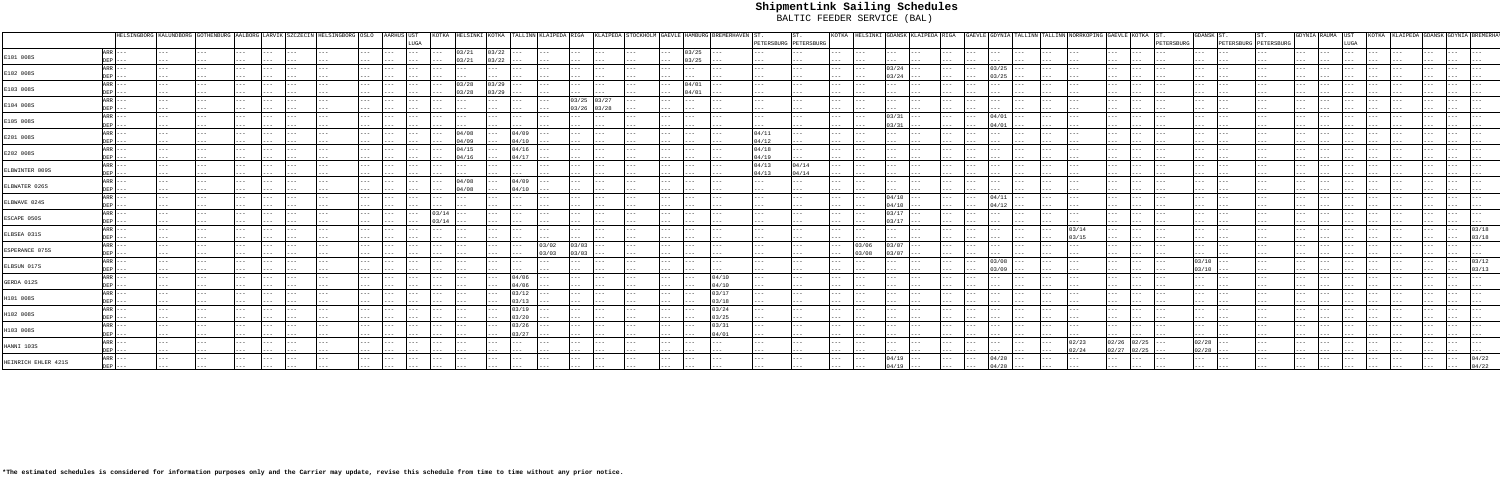|                         |             | HELSINGBORG KALUNDBORG GOTHENBURG AALBORG LARVIK SZCZECIN |       |         |       | HELSINGBORG OSLO |       | AARHUS UST |       | KOTKA HELSINKI   | KOTKA |       | TALLINN KLAIPEDA RIGA |       | KLAIPEDA |       |       | TOCKHOLM GAEVLE HAMBURG BREMERHAVEN ST. |                | IST.                  |       | KOTKA HELSINKI | DANSK KLAIPEDA RIGA |         |       | GAEVLE GDYNIA TALLINN |                                                                                                                                                                                                                                                                                                                                                                                              | ALLINN INORRKOPING: | AEVLE KOTKA ST. |       | GDANSK ST. |                       |         | GDYNIA RAUMA | UST            | KOTKA | KLAIPEDA GDANSK |
|-------------------------|-------------|-----------------------------------------------------------|-------|---------|-------|------------------|-------|------------|-------|------------------|-------|-------|-----------------------|-------|----------|-------|-------|-----------------------------------------|----------------|-----------------------|-------|----------------|---------------------|---------|-------|-----------------------|----------------------------------------------------------------------------------------------------------------------------------------------------------------------------------------------------------------------------------------------------------------------------------------------------------------------------------------------------------------------------------------------|---------------------|-----------------|-------|------------|-----------------------|---------|--------------|----------------|-------|-----------------|
|                         |             |                                                           |       |         |       |                  |       |            | LUGA  |                  |       |       |                       |       |          |       |       |                                         |                | PETERSBURG PETERSBURG |       |                |                     |         |       |                       |                                                                                                                                                                                                                                                                                                                                                                                              |                     |                 |       | PETERSBURG | PETERSBURG PETERSBURG |         |              | <b>TIGA</b>    |       |                 |
|                         | $ARR$ ---   | 03/28                                                     |       | $---$   |       |                  |       |            | $- -$ |                  |       |       |                       |       |          |       |       |                                         | 03/30          | 03/31                 | $- -$ |                | 04/01               | $- - -$ | $- -$ | $04/01$ $---$         | $\frac{1}{2} \frac{1}{2} \frac{1}{2} \frac{1}{2} \frac{1}{2} \frac{1}{2} \frac{1}{2} \frac{1}{2} \frac{1}{2} \frac{1}{2} \frac{1}{2} \frac{1}{2} \frac{1}{2} \frac{1}{2} \frac{1}{2} \frac{1}{2} \frac{1}{2} \frac{1}{2} \frac{1}{2} \frac{1}{2} \frac{1}{2} \frac{1}{2} \frac{1}{2} \frac{1}{2} \frac{1}{2} \frac{1}{2} \frac{1}{2} \frac{1}{2} \frac{1}{2} \frac{1}{2} \frac{1}{2} \frac{$ |                     |                 |       |            |                       |         | $- - -$      |                |       |                 |
| IDA RAMBOW 563S         |             | 03/28                                                     |       |         |       |                  |       |            |       |                  |       |       |                       |       |          |       |       |                                         | 03/30          | 0.3 / 31              |       |                | 04/01               |         |       | 04/01                 |                                                                                                                                                                                                                                                                                                                                                                                              |                     |                 |       |            |                       |         |              |                |       |                 |
|                         | $ARR$ $---$ | $---$                                                     |       | $- - -$ |       |                  |       |            |       | 04/05            |       |       |                       |       |          |       |       | 04/08                                   | $- - -$        |                       |       |                |                     |         |       |                       |                                                                                                                                                                                                                                                                                                                                                                                              |                     |                 |       |            |                       |         |              |                |       |                 |
| KATHARINA SCHEPERS 383S |             |                                                           |       |         |       |                  |       |            |       | 4/05             |       |       |                       |       |          |       |       | 04/08                                   |                |                       |       |                |                     |         |       |                       |                                                                                                                                                                                                                                                                                                                                                                                              |                     |                 |       |            |                       |         |              |                |       |                 |
|                         | $ARR$ $---$ | $---$                                                     |       | $- -$   |       |                  |       |            |       |                  |       |       |                       | 03/13 |          |       |       | 03/17                                   |                |                       |       |                |                     |         | $ -$  |                       | $- -$                                                                                                                                                                                                                                                                                                                                                                                        |                     |                 |       |            |                       |         |              |                |       |                 |
| L101 008S               |             |                                                           |       |         |       |                  |       |            |       |                  |       |       |                       | 03/15 |          |       |       | 03/18                                   |                |                       |       |                |                     |         |       |                       |                                                                                                                                                                                                                                                                                                                                                                                              |                     |                 |       |            |                       |         |              |                |       |                 |
|                         | $ARR$ $---$ |                                                           |       |         |       |                  |       |            |       |                  |       |       |                       |       |          |       |       |                                         |                |                       |       |                |                     |         |       |                       |                                                                                                                                                                                                                                                                                                                                                                                              |                     |                 |       |            |                       |         |              |                |       |                 |
| L102 008S               |             | $---$                                                     |       |         |       |                  |       |            |       |                  |       |       |                       | 03/20 |          |       |       | 03/24                                   |                |                       |       |                |                     |         |       |                       |                                                                                                                                                                                                                                                                                                                                                                                              |                     |                 |       |            |                       |         |              |                |       |                 |
|                         |             |                                                           |       |         |       |                  |       |            |       |                  |       |       |                       | 03/22 |          |       |       | 3/25                                    |                |                       |       |                |                     |         |       |                       |                                                                                                                                                                                                                                                                                                                                                                                              |                     |                 |       |            |                       |         |              |                |       |                 |
| L103 008S               | $ARR$ $---$ |                                                           |       |         |       |                  |       |            |       |                  |       |       |                       | 03/27 |          |       |       | 03/31                                   |                |                       |       |                |                     |         |       |                       |                                                                                                                                                                                                                                                                                                                                                                                              |                     |                 |       |            |                       |         |              |                |       |                 |
|                         |             |                                                           |       |         |       |                  |       |            |       |                  |       |       |                       | 03/29 |          |       |       | 04/01                                   |                |                       |       |                |                     |         |       |                       |                                                                                                                                                                                                                                                                                                                                                                                              |                     |                 |       |            |                       |         |              |                |       |                 |
| L201 008S               | $ARR$ $---$ | ---                                                       |       |         |       |                  |       |            |       |                  |       |       |                       |       |          |       |       | $- - -$                                 |                |                       |       |                |                     |         |       |                       |                                                                                                                                                                                                                                                                                                                                                                                              | 02/22               |                 |       |            |                       |         |              |                |       |                 |
|                         |             |                                                           |       |         |       |                  |       |            |       |                  |       |       |                       |       |          |       |       |                                         |                |                       |       |                |                     |         |       |                       |                                                                                                                                                                                                                                                                                                                                                                                              | 02/23               |                 |       |            |                       |         |              |                |       |                 |
| NJORD 037S              | $ARR$ $---$ |                                                           |       | $- -$   | 02/24 |                  | 02/27 |            | $ -$  |                  |       |       |                       |       |          |       |       | 03/01                                   |                |                       |       |                |                     |         |       |                       |                                                                                                                                                                                                                                                                                                                                                                                              |                     |                 | $- -$ |            |                       |         |              |                |       |                 |
|                         |             |                                                           |       |         | 2/27  |                  | 02/27 |            |       |                  |       |       |                       |       |          |       |       | 3/01                                    |                |                       |       |                |                     |         |       |                       |                                                                                                                                                                                                                                                                                                                                                                                              |                     |                 |       |            |                       |         |              |                |       |                 |
|                         | $APR$ $---$ | $- - -$                                                   |       | $ -$    |       |                  |       |            |       |                  |       |       |                       |       |          |       |       |                                         | 04/04          | 04/05                 |       |                | 04/07               | $- -$   | $ -$  | 04/08                 |                                                                                                                                                                                                                                                                                                                                                                                              |                     |                 |       |            |                       |         | $- - -$      |                |       |                 |
| NORDIC ITALIA 018S      |             |                                                           |       |         |       |                  |       |            |       |                  |       |       |                       |       |          |       |       |                                         | 04/04          | 04/05                 |       |                | 04/07               |         |       | 04/09                 |                                                                                                                                                                                                                                                                                                                                                                                              |                     |                 |       |            |                       |         |              |                |       |                 |
|                         | $ARR$ $---$ | $---$                                                     |       | $- -$   | $- -$ |                  |       |            | $- -$ | 04/04<br>$- - -$ | 04/05 |       |                       |       |          |       |       |                                         |                |                       |       |                |                     |         |       |                       |                                                                                                                                                                                                                                                                                                                                                                                              |                     |                 | $- -$ |            | $- - -$               | $- - -$ | $- - -$      |                |       |                 |
| NAVI BALTIC 054S        |             |                                                           |       |         |       |                  |       |            |       | 4/04             |       |       |                       |       |          |       |       |                                         |                |                       |       |                |                     |         |       |                       |                                                                                                                                                                                                                                                                                                                                                                                              |                     |                 |       |            |                       |         |              |                |       |                 |
|                         | $ARR$ $---$ |                                                           |       |         |       |                  |       | $- - -$    | $- -$ | 04/07            |       |       |                       |       |          |       | 04/13 | 04/15                                   |                |                       |       |                |                     |         |       |                       |                                                                                                                                                                                                                                                                                                                                                                                              |                     |                 |       |            |                       |         |              |                |       |                 |
| SONDERBORG 077S         |             |                                                           |       |         |       |                  |       |            |       | 04/10            |       |       |                       |       |          |       | 04/14 | 04/15                                   |                |                       |       |                |                     |         |       |                       |                                                                                                                                                                                                                                                                                                                                                                                              |                     |                 |       |            |                       |         |              |                |       |                 |
|                         | $ARR$ $---$ |                                                           |       | $ -$    |       |                  |       |            |       |                  |       |       |                       |       |          |       |       | $- -$                                   | 04/04          | 04/05                 |       |                |                     |         |       |                       |                                                                                                                                                                                                                                                                                                                                                                                              |                     |                 |       |            |                       |         |              |                |       |                 |
| SKALAR 030S             |             |                                                           |       |         |       |                  |       |            |       |                  |       |       |                       |       |          |       |       |                                         | 04/04          | 04/05                 |       |                |                     |         |       |                       |                                                                                                                                                                                                                                                                                                                                                                                              |                     |                 |       |            |                       |         |              |                |       |                 |
|                         | $ARR$ $---$ |                                                           |       |         |       |                  |       |            |       |                  |       | 03/19 |                       |       |          | 03/22 |       | 03/24                                   |                |                       |       |                |                     |         |       |                       |                                                                                                                                                                                                                                                                                                                                                                                              |                     |                 |       |            |                       |         |              |                |       |                 |
| THETIS D 204S           |             |                                                           |       |         |       |                  |       |            |       |                  |       | 3/20  |                       |       |          | 3/22  |       | 03/24                                   |                |                       |       |                |                     |         |       |                       |                                                                                                                                                                                                                                                                                                                                                                                              |                     |                 |       |            |                       |         |              |                |       |                 |
|                         | $ARR$ $---$ |                                                           |       |         |       |                  |       |            |       |                  |       |       |                       |       |          |       |       |                                         |                |                       |       |                |                     |         |       |                       |                                                                                                                                                                                                                                                                                                                                                                                              |                     |                 |       |            |                       |         | $- - -$      | 04/15          |       |                 |
| VERA RAMBOW 456S        |             |                                                           |       |         |       |                  |       |            |       |                  |       |       |                       |       |          |       |       |                                         |                |                       |       |                |                     |         |       |                       |                                                                                                                                                                                                                                                                                                                                                                                              |                     |                 |       |            |                       |         |              | 04/15          |       |                 |
|                         |             |                                                           |       |         |       |                  |       |            |       |                  |       |       |                       |       |          |       |       |                                         |                |                       |       |                |                     |         |       |                       |                                                                                                                                                                                                                                                                                                                                                                                              |                     |                 |       |            |                       |         |              |                |       |                 |
| AVA D 065S              | $ARR$ $---$ |                                                           |       |         |       |                  |       |            |       |                  |       |       |                       |       |          |       |       |                                         |                |                       |       |                |                     |         |       |                       |                                                                                                                                                                                                                                                                                                                                                                                              |                     |                 |       |            |                       |         |              | 04/02<br>04/02 |       |                 |
|                         |             |                                                           |       |         |       |                  |       |            |       |                  |       |       |                       |       |          |       |       |                                         |                |                       |       |                |                     |         |       |                       |                                                                                                                                                                                                                                                                                                                                                                                              |                     |                 |       |            |                       |         |              |                |       |                 |
| B201 015S               | $ARR$ $---$ |                                                           |       | $- -$   |       |                  |       |            |       |                  |       |       |                       |       |          |       |       |                                         | 04/22<br>04/23 | 04/24                 |       |                |                     |         |       |                       |                                                                                                                                                                                                                                                                                                                                                                                              |                     |                 | $- -$ | $- -$      |                       | $- -$   | $---$        | $- -$          |       |                 |
|                         |             |                                                           |       |         |       |                  |       |            |       |                  |       |       |                       |       |          |       |       |                                         |                | 04/25                 |       |                |                     |         |       |                       |                                                                                                                                                                                                                                                                                                                                                                                              |                     |                 |       |            |                       |         |              |                |       |                 |
| B301 015S               | $ARR$ $---$ |                                                           | $- -$ | $- -$   |       |                  |       | $- - -$    | $-$   |                  |       |       | $--$                  |       |          |       |       |                                         | 04/22          | 04/23                 | $- -$ | $--$           | 04/25               | $---$   | $- -$ | 04/25<br>$- - -$      |                                                                                                                                                                                                                                                                                                                                                                                              |                     |                 |       |            |                       |         | $- - -$      |                |       |                 |
|                         |             |                                                           |       |         |       |                  |       |            |       |                  |       |       |                       |       |          |       |       |                                         | 04/22          | 04/23                 |       |                | 04/25               |         |       | 04/25                 |                                                                                                                                                                                                                                                                                                                                                                                              |                     |                 |       |            |                       |         |              |                |       |                 |
| BEATE 293S              | $ARR$ $---$ | $---$                                                     |       | $- -$   |       |                  | $- -$ |            |       |                  |       |       | 03/15                 |       |          |       |       | 03/18                                   | $- - -$        | $---$                 | $- -$ |                | $- -$               | $- -$   | $ -$  |                       | $- -$                                                                                                                                                                                                                                                                                                                                                                                        |                     |                 |       | $- - -$    |                       |         | $- - -$      |                |       |                 |
|                         |             |                                                           |       |         |       |                  |       |            |       |                  |       |       | 3/15                  |       |          |       |       | 3/18                                    |                |                       |       |                |                     |         |       |                       |                                                                                                                                                                                                                                                                                                                                                                                              |                     |                 |       |            |                       |         |              |                |       |                 |
| BERNHARD SCHEPERS 297S  | $ARR$ $---$ |                                                           |       |         |       |                  |       | $- -$      |       |                  |       |       | $- -$                 |       |          |       |       |                                         |                |                       |       |                |                     | $---$   | $- -$ | $03/26$ $---$         |                                                                                                                                                                                                                                                                                                                                                                                              |                     |                 |       |            |                       |         |              |                |       |                 |
|                         |             |                                                           |       |         |       |                  |       |            |       |                  |       |       |                       |       |          |       |       |                                         |                |                       |       |                |                     |         |       | 3/27                  |                                                                                                                                                                                                                                                                                                                                                                                              |                     |                 |       |            |                       |         |              |                |       |                 |
|                         | $ARR$ $---$ | ---                                                       | $---$ | $- -$   |       |                  |       |            |       |                  |       |       |                       |       |          |       |       |                                         |                |                       |       |                |                     |         | $ -$  | $-- -$                | --- -                                                                                                                                                                                                                                                                                                                                                                                        |                     |                 |       | $- - -$    |                       |         | $--$         | 03/24          |       |                 |
| C101 009S               |             |                                                           |       |         |       |                  |       |            |       |                  |       |       |                       |       |          |       |       |                                         |                |                       |       |                |                     |         |       |                       |                                                                                                                                                                                                                                                                                                                                                                                              |                     |                 |       |            |                       |         |              |                |       |                 |
|                         | $ARR$ $---$ |                                                           |       |         |       |                  |       |            |       |                  |       |       |                       |       |          |       |       |                                         |                |                       |       |                |                     |         |       |                       |                                                                                                                                                                                                                                                                                                                                                                                              |                     |                 |       |            |                       |         | $- - -$      | 03/31          |       |                 |
| C102 009S               |             |                                                           |       |         |       |                  |       |            |       |                  |       |       |                       |       |          |       |       |                                         |                |                       |       |                |                     |         |       |                       |                                                                                                                                                                                                                                                                                                                                                                                              |                     |                 |       |            |                       |         |              |                |       |                 |
|                         |             |                                                           |       |         |       |                  |       |            |       |                  |       |       |                       |       |          |       |       |                                         |                |                       |       |                |                     |         |       |                       |                                                                                                                                                                                                                                                                                                                                                                                              |                     |                 |       |            |                       |         |              |                |       |                 |

| GDYNIA                   | <b>BREMERHA</b>          |
|--------------------------|--------------------------|
|                          |                          |
|                          | 04/03                    |
| .,<br>j.                 | 04/03                    |
| Ξ.                       | $  -$                    |
| $\frac{1}{1}$            | $\frac{1}{1}$            |
|                          |                          |
|                          | $\equiv$                 |
| ===                      |                          |
| $---$                    | $\equiv$                 |
| $-$                      | $\ddotsc$                |
| $\equiv$                 | $\pm$                    |
| $ -$                     | 02/25                    |
| $---$                    | 02/25                    |
|                          | $\overline{\phantom{a}}$ |
|                          |                          |
| $\overline{\phantom{a}}$ | 04/10                    |
|                          | 04/10                    |
|                          |                          |
|                          | $\equiv$                 |
|                          |                          |
| $rac{1}{\sqrt{2}}$       | $rac{1}{\sqrt{2}}$       |
| J.<br>Ξ.                 | $- -$                    |
| $\frac{-}{ }$            | $\equiv$                 |
| $-$ -                    | $---$                    |
| $\cdot$ $ \cdot$         | $\cdot$ – $\cdot$        |
| $ -$                     | $ -$                     |
| Ę                        | $\equiv$                 |
| $\overline{a}$           | 04/05                    |
|                          | 04/05                    |
| $- - -$                  | $- - -$                  |
| $\equiv$                 | $\equiv$                 |
|                          | $\frac{1}{04}$ /28       |
|                          | 04/28                    |
| $ -$                     | $  -$                    |
| $\ddot{\phantom{0}}$     | ŀ,<br>Ľ,                 |
| $\Box$                   | 드                        |
|                          | .,                       |
|                          | 03/29                    |
| $\overline{\phantom{a}}$ | 03/30                    |
|                          | 04/05                    |
| --                       | 04/06                    |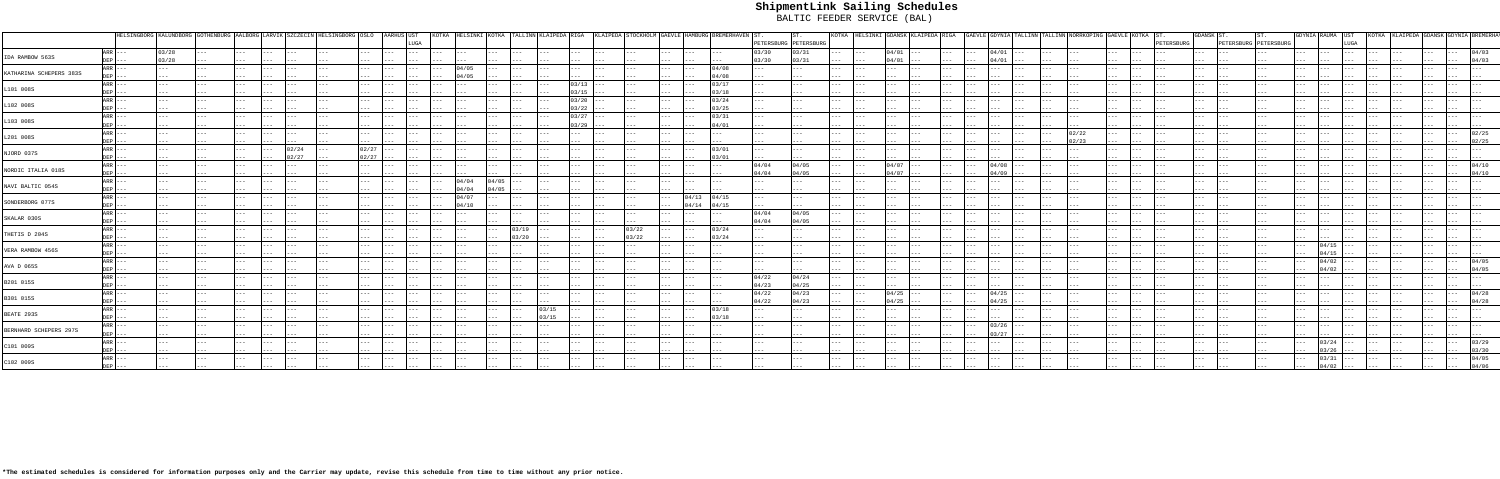|                    | HELSINGBORG KALUNDBORG |       |      | GOTHENBURG   AALBORG   LARVIK |  | ZCZECIN HELSINGBORG | AARHUS UST |                           |                                | (OTKA  HELSINKI KOTKA                                                                                                                                                                                                                                                                                                                                                                        |             | TALLINN KLAIPEDA RIGA |                                  |       |                                                                                                                                                                                                                                                                                                                                                                                              |                | KLAIPEDA STOCKHOLM GAEVLE HAMBURG BREMERHAVEN |                       |                |       | KOTKA HELSINKI |                                                                                                                                                                                                                                                                                                                                                                                              | GDANSK KLAIPEDA RIGA |       |                | GAEVLE   GDYNIA   TALLINN   TALLINN   NORRKOPING   GAEVLE   KOTKA   ST. |                |       |            | <b>FDANSK</b> |                       |         | DYNIA RAUMA    |              | ОТКА<br>KLAIPEDA G |  |
|--------------------|------------------------|-------|------|-------------------------------|--|---------------------|------------|---------------------------|--------------------------------|----------------------------------------------------------------------------------------------------------------------------------------------------------------------------------------------------------------------------------------------------------------------------------------------------------------------------------------------------------------------------------------------|-------------|-----------------------|----------------------------------|-------|----------------------------------------------------------------------------------------------------------------------------------------------------------------------------------------------------------------------------------------------------------------------------------------------------------------------------------------------------------------------------------------------|----------------|-----------------------------------------------|-----------------------|----------------|-------|----------------|----------------------------------------------------------------------------------------------------------------------------------------------------------------------------------------------------------------------------------------------------------------------------------------------------------------------------------------------------------------------------------------------|----------------------|-------|----------------|-------------------------------------------------------------------------|----------------|-------|------------|---------------|-----------------------|---------|----------------|--------------|--------------------|--|
|                    |                        |       |      |                               |  |                     |            | LIIGA                     |                                |                                                                                                                                                                                                                                                                                                                                                                                              |             |                       |                                  |       |                                                                                                                                                                                                                                                                                                                                                                                              |                |                                               | PETERSBURG PETERSBURG |                |       |                |                                                                                                                                                                                                                                                                                                                                                                                              |                      |       |                |                                                                         |                |       | PETERSBURG |               | PETERSBURG PETERSBURG |         |                | <b>APIT.</b> |                    |  |
| C103 0209-009S     | $ARR$ ---              |       |      |                               |  |                     |            | $- -$                     | $--$                           | $- -$<br>$---$                                                                                                                                                                                                                                                                                                                                                                               |             | $---$                 |                                  |       |                                                                                                                                                                                                                                                                                                                                                                                              |                |                                               |                       |                | $- -$ |                |                                                                                                                                                                                                                                                                                                                                                                                              |                      | $- -$ |                | $-$<br>$---$                                                            |                | $- -$ |            |               |                       | $--$    | 04/07<br>04/09 | $---$        |                    |  |
| CMA CGM LOUGA 072S | $ARR$ $---$            |       |      |                               |  |                     |            |                           |                                |                                                                                                                                                                                                                                                                                                                                                                                              |             |                       |                                  |       |                                                                                                                                                                                                                                                                                                                                                                                              |                |                                               | 04/02<br>04/02        | 04/03<br>04/04 |       |                | $  -$                                                                                                                                                                                                                                                                                                                                                                                        |                      |       |                |                                                                         |                |       |            |               |                       |         |                |              |                    |  |
| CMA CGM NEVA 095S  | $ARR$ $---$            |       |      |                               |  |                     |            |                           |                                | $- -$                                                                                                                                                                                                                                                                                                                                                                                        |             | $---$                 |                                  |       |                                                                                                                                                                                                                                                                                                                                                                                              |                |                                               | 04/10                 | 04/12          | $ -$  | $---$          | $---$                                                                                                                                                                                                                                                                                                                                                                                        |                      | $- -$ |                | $-$                                                                     |                |       |            |               |                       |         |                |              |                    |  |
| CONMAR GULF 060S   | $ARR$ $---$            | $- -$ |      |                               |  |                     |            |                           |                                |                                                                                                                                                                                                                                                                                                                                                                                              |             |                       |                                  |       |                                                                                                                                                                                                                                                                                                                                                                                              |                | $---$                                         | 04/11                 | 04/13          | $- -$ | $---$          | $\frac{1}{2} \frac{1}{2} \frac{1}{2} \frac{1}{2} \frac{1}{2} \frac{1}{2} \frac{1}{2} \frac{1}{2} \frac{1}{2} \frac{1}{2} \frac{1}{2} \frac{1}{2} \frac{1}{2} \frac{1}{2} \frac{1}{2} \frac{1}{2} \frac{1}{2} \frac{1}{2} \frac{1}{2} \frac{1}{2} \frac{1}{2} \frac{1}{2} \frac{1}{2} \frac{1}{2} \frac{1}{2} \frac{1}{2} \frac{1}{2} \frac{1}{2} \frac{1}{2} \frac{1}{2} \frac{1}{2} \frac{$ | $- - -$              | $- -$ | 03/17          | $- -$                                                                   |                | $- -$ |            |               |                       |         |                |              |                    |  |
|                    | $ARR$ $---$            |       |      |                               |  |                     |            | $04/10$ 04/11             |                                | $---$                                                                                                                                                                                                                                                                                                                                                                                        |             |                       |                                  |       | $- -$                                                                                                                                                                                                                                                                                                                                                                                        |                | 04/13                                         |                       |                |       |                | $- - -$                                                                                                                                                                                                                                                                                                                                                                                      |                      | $- -$ |                |                                                                         |                |       |            |               |                       |         |                |              |                    |  |
| CHRISTOPHER 101S   |                        |       |      |                               |  |                     |            | 04/10                     | 04/11                          |                                                                                                                                                                                                                                                                                                                                                                                              |             |                       |                                  |       |                                                                                                                                                                                                                                                                                                                                                                                              |                | 04/13                                         |                       |                |       |                |                                                                                                                                                                                                                                                                                                                                                                                              |                      |       |                |                                                                         |                |       |            |               |                       |         |                |              |                    |  |
| E101 009S          | $ARR$ ---              |       |      |                               |  |                     |            | $ -$                      | $-- -$                         | $---$                                                                                                                                                                                                                                                                                                                                                                                        |             |                       | $04/01$ 04/03<br>$04/02$ 04/04   |       | $---$                                                                                                                                                                                                                                                                                                                                                                                        |                | $---$                                         |                       |                |       |                | $---$                                                                                                                                                                                                                                                                                                                                                                                        |                      |       |                |                                                                         |                |       |            |               |                       |         |                |              |                    |  |
| E102 009S          | $ARR$ $---$            |       |      |                               |  |                     |            | $-$                       | $---$                          | 04/04<br>04/04<br>04/05                                                                                                                                                                                                                                                                                                                                                                      | $04/05$ --- | $---$                 | $- - -$                          | $---$ | $\frac{1}{2} \frac{1}{2} \frac{1}{2} \frac{1}{2} \frac{1}{2} \frac{1}{2} \frac{1}{2} \frac{1}{2} \frac{1}{2} \frac{1}{2} \frac{1}{2} \frac{1}{2} \frac{1}{2} \frac{1}{2} \frac{1}{2} \frac{1}{2} \frac{1}{2} \frac{1}{2} \frac{1}{2} \frac{1}{2} \frac{1}{2} \frac{1}{2} \frac{1}{2} \frac{1}{2} \frac{1}{2} \frac{1}{2} \frac{1}{2} \frac{1}{2} \frac{1}{2} \frac{1}{2} \frac{1}{2} \frac{$ | 04/08<br>04/08 |                                               |                       |                |       |                | $---$                                                                                                                                                                                                                                                                                                                                                                                        |                      | $-$   |                |                                                                         |                | $- -$ |            |               |                       | $- - -$ |                |              |                    |  |
| E103 009S          | $ARR$ $---$            |       |      |                               |  |                     |            |                           |                                | $--$                                                                                                                                                                                                                                                                                                                                                                                         |             |                       | $04/08$ 04/10<br>$04/09$ $04/11$ |       |                                                                                                                                                                                                                                                                                                                                                                                              |                |                                               |                       |                |       |                |                                                                                                                                                                                                                                                                                                                                                                                              |                      |       |                |                                                                         |                |       |            |               |                       |         |                |              |                    |  |
| E104 009S          | $ARR$ $---$            |       |      |                               |  |                     |            |                           |                                | $--$                                                                                                                                                                                                                                                                                                                                                                                         |             |                       | --- -                            | $---$ | $---$                                                                                                                                                                                                                                                                                                                                                                                        |                |                                               |                       |                |       | $- - -$        | 04/07<br>04/07                                                                                                                                                                                                                                                                                                                                                                               |                      | $ -$  | 04/08<br>04/08 | $- -$                                                                   |                |       |            |               |                       |         |                |              |                    |  |
| E105 009S          | $ARR$ $---$            |       |      |                               |  |                     |            |                           |                                | 04/11<br>04/12                                                                                                                                                                                                                                                                                                                                                                               |             |                       |                                  |       |                                                                                                                                                                                                                                                                                                                                                                                              | 04/15          |                                               |                       |                |       |                | $- - -$                                                                                                                                                                                                                                                                                                                                                                                      |                      |       |                |                                                                         |                |       |            |               |                       |         |                |              |                    |  |
| E201 009S          | $ARR$ $---$            |       |      |                               |  |                     |            |                           | $---$                          | 14/11<br>04/12<br>04/22                                                                                                                                                                                                                                                                                                                                                                      | 04/23       |                       | $- -$                            |       | $- -$                                                                                                                                                                                                                                                                                                                                                                                        | 04/15          |                                               | 04/25                 |                | $ -$  |                | $\frac{1}{2} \frac{1}{2} \frac{1}{2} \frac{1}{2} \frac{1}{2} \frac{1}{2} \frac{1}{2} \frac{1}{2} \frac{1}{2} \frac{1}{2} \frac{1}{2} \frac{1}{2} \frac{1}{2} \frac{1}{2} \frac{1}{2} \frac{1}{2} \frac{1}{2} \frac{1}{2} \frac{1}{2} \frac{1}{2} \frac{1}{2} \frac{1}{2} \frac{1}{2} \frac{1}{2} \frac{1}{2} \frac{1}{2} \frac{1}{2} \frac{1}{2} \frac{1}{2} \frac{1}{2} \frac{1}{2} \frac{$ |                      | $-$   |                |                                                                         |                |       |            |               |                       |         |                |              |                    |  |
|                    |                        |       |      |                               |  |                     |            |                           |                                | 04/23                                                                                                                                                                                                                                                                                                                                                                                        | 04/24       |                       |                                  |       |                                                                                                                                                                                                                                                                                                                                                                                              |                |                                               | 04/26                 |                |       |                |                                                                                                                                                                                                                                                                                                                                                                                              |                      |       |                |                                                                         |                |       |            |               |                       |         |                |              |                    |  |
| ESCAPE 051S        | $ARR$ $---$            |       |      |                               |  |                     | $--$       |                           | $03/21$ ---                    | $--$                                                                                                                                                                                                                                                                                                                                                                                         |             |                       |                                  |       |                                                                                                                                                                                                                                                                                                                                                                                              |                |                                               |                       |                | $--$  |                | 03/24<br>03/24                                                                                                                                                                                                                                                                                                                                                                               |                      |       |                |                                                                         |                |       |            |               |                       |         |                |              |                    |  |
| ELBSEA 032S        | $ARR$ $---$            |       |      |                               |  |                     |            |                           |                                | $---$                                                                                                                                                                                                                                                                                                                                                                                        |             |                       |                                  |       |                                                                                                                                                                                                                                                                                                                                                                                              |                |                                               |                       |                | $ -$  |                | $---$                                                                                                                                                                                                                                                                                                                                                                                        |                      | $- -$ |                | $-$                                                                     | 03/23<br>03/23 | $- -$ |            |               |                       |         |                |              |                    |  |
| ESPERANCE 076S     | $ARR$ $---$            |       |      |                               |  |                     |            |                           |                                | $- -$                                                                                                                                                                                                                                                                                                                                                                                        |             | 03/08<br>03/08        | $03/10$ $---$<br>3/10            |       | $-- -$                                                                                                                                                                                                                                                                                                                                                                                       |                |                                               |                       |                | $ -$  | 03/11<br>03/11 | 03/12<br>03/12                                                                                                                                                                                                                                                                                                                                                                               |                      | $- -$ |                |                                                                         |                |       |            |               |                       |         |                |              |                    |  |
| ELBSUN 018S        | $ARR$ $---$            |       |      | $- -$                         |  |                     | 03/16      | $--$                      |                                | $--$                                                                                                                                                                                                                                                                                                                                                                                         |             | $---$                 | $--$                             |       | $---$                                                                                                                                                                                                                                                                                                                                                                                        |                | 03/17<br>03/18                                |                       |                | $- -$ |                | $\frac{1}{2} \frac{1}{2} \frac{1}{2} \frac{1}{2} \frac{1}{2} \frac{1}{2} \frac{1}{2} \frac{1}{2} \frac{1}{2} \frac{1}{2} \frac{1}{2} \frac{1}{2} \frac{1}{2} \frac{1}{2} \frac{1}{2} \frac{1}{2} \frac{1}{2} \frac{1}{2} \frac{1}{2} \frac{1}{2} \frac{1}{2} \frac{1}{2} \frac{1}{2} \frac{1}{2} \frac{1}{2} \frac{1}{2} \frac{1}{2} \frac{1}{2} \frac{1}{2} \frac{1}{2} \frac{1}{2} \frac{$ |                      | $- -$ |                | $- -$<br>$ -$                                                           |                | $- -$ |            |               |                       |         |                |              |                    |  |
| GERDA 013S         | $ARR$ ---              | $- -$ | $ -$ | $--$                          |  | $ -$                | $- - -$    | $04/16$ $04/18$ -<br>4/16 |                                | $- -$                                                                                                                                                                                                                                                                                                                                                                                        |             | $\qquad \qquad - - -$ | $--$                             |       | $---$                                                                                                                                                                                                                                                                                                                                                                                        | $---$          | $---$                                         |                       | $ -$           | $--$  | $- - -$        | $---$                                                                                                                                                                                                                                                                                                                                                                                        | $- - -$              | $- -$ |                | $-$<br>$- -$                                                            |                | $- -$ |            |               |                       |         | $- - -$        |              |                    |  |
| H101 009S          | $ARR$ $---$            | $- -$ |      | $- -$                         |  |                     |            |                           | 04/18<br>$03/23$ $03/24$ $---$ | $\frac{1}{2} \frac{1}{2} \frac{1}{2} \frac{1}{2} \frac{1}{2} \frac{1}{2} \frac{1}{2} \frac{1}{2} \frac{1}{2} \frac{1}{2} \frac{1}{2} \frac{1}{2} \frac{1}{2} \frac{1}{2} \frac{1}{2} \frac{1}{2} \frac{1}{2} \frac{1}{2} \frac{1}{2} \frac{1}{2} \frac{1}{2} \frac{1}{2} \frac{1}{2} \frac{1}{2} \frac{1}{2} \frac{1}{2} \frac{1}{2} \frac{1}{2} \frac{1}{2} \frac{1}{2} \frac{1}{2} \frac{$ | $---$       | $---$                 | $---$                            | $---$ | $\frac{1}{2} \frac{1}{2} \frac{1}{2} \frac{1}{2} \frac{1}{2} \frac{1}{2} \frac{1}{2} \frac{1}{2} \frac{1}{2} \frac{1}{2} \frac{1}{2} \frac{1}{2} \frac{1}{2} \frac{1}{2} \frac{1}{2} \frac{1}{2} \frac{1}{2} \frac{1}{2} \frac{1}{2} \frac{1}{2} \frac{1}{2} \frac{1}{2} \frac{1}{2} \frac{1}{2} \frac{1}{2} \frac{1}{2} \frac{1}{2} \frac{1}{2} \frac{1}{2} \frac{1}{2} \frac{1}{2} \frac{$ | 03/28          | 03/30                                         |                       |                | $ -$  |                | $\frac{1}{2} \frac{1}{2} \frac{1}{2} \frac{1}{2} \frac{1}{2} \frac{1}{2} \frac{1}{2} \frac{1}{2} \frac{1}{2} \frac{1}{2} \frac{1}{2} \frac{1}{2} \frac{1}{2} \frac{1}{2} \frac{1}{2} \frac{1}{2} \frac{1}{2} \frac{1}{2} \frac{1}{2} \frac{1}{2} \frac{1}{2} \frac{1}{2} \frac{1}{2} \frac{1}{2} \frac{1}{2} \frac{1}{2} \frac{1}{2} \frac{1}{2} \frac{1}{2} \frac{1}{2} \frac{1}{2} \frac{$ | $-- -$               | $- -$ |                | $-$<br>$---$                                                            |                | $---$ |            |               |                       |         |                |              |                    |  |
|                    | $ARR$ $---$            |       |      | $- -$                         |  | $ -$                |            | 3/23<br>03/30 03/31       | 13/25                          | $---$                                                                                                                                                                                                                                                                                                                                                                                        |             | $---$                 | $- - -$                          |       | $---$                                                                                                                                                                                                                                                                                                                                                                                        | 03/29<br>04/04 | 03/30<br>04/06                                |                       |                | $- -$ |                | $\frac{1}{2} \frac{1}{2} \frac{1}{2} \frac{1}{2} \frac{1}{2} \frac{1}{2} \frac{1}{2} \frac{1}{2} \frac{1}{2} \frac{1}{2} \frac{1}{2} \frac{1}{2} \frac{1}{2} \frac{1}{2} \frac{1}{2} \frac{1}{2} \frac{1}{2} \frac{1}{2} \frac{1}{2} \frac{1}{2} \frac{1}{2} \frac{1}{2} \frac{1}{2} \frac{1}{2} \frac{1}{2} \frac{1}{2} \frac{1}{2} \frac{1}{2} \frac{1}{2} \frac{1}{2} \frac{1}{2} \frac{$ |                      | $- -$ |                |                                                                         |                | $---$ |            |               |                       |         |                |              |                    |  |
| H102 009S          |                        |       |      |                               |  |                     |            | 3/30                      | 04/01                          |                                                                                                                                                                                                                                                                                                                                                                                              |             |                       |                                  |       |                                                                                                                                                                                                                                                                                                                                                                                              | 04/05          | 04/06                                         |                       |                |       |                |                                                                                                                                                                                                                                                                                                                                                                                              |                      |       |                |                                                                         |                |       |            |               |                       |         |                |              |                    |  |
| H103 009S          | $ARR$ ---              | $--$  |      | $- -$                         |  | $- -$               |            | 4/06                      | $04/06$ $04/07$ ---<br>04/08   | $--$                                                                                                                                                                                                                                                                                                                                                                                         | $---$       |                       | $---$                            |       | $---$                                                                                                                                                                                                                                                                                                                                                                                        | 04/11<br>04/12 | 04/13<br>04/13                                |                       | $--$           | $- -$ |                | $\qquad \qquad - - -$                                                                                                                                                                                                                                                                                                                                                                        | $-- -$               | $- -$ |                | $ -$<br>$- - -$                                                         |                | $- -$ |            | $- -$         |                       |         |                |              |                    |  |
| IDA RAMBOW 564S    | $ARR$ $---$            |       |      |                               |  |                     |            |                           | $-- -$                         |                                                                                                                                                                                                                                                                                                                                                                                              |             |                       |                                  |       |                                                                                                                                                                                                                                                                                                                                                                                              | $---$          | $---$                                         | 04/12                 | 04/13<br>14/13 | $- -$ | $-- -$         | 04/15<br>04/15                                                                                                                                                                                                                                                                                                                                                                               | $---$                | $- -$ | 04/16          | $- -$<br>$-- -$                                                         |                |       |            |               |                       |         |                |              |                    |  |
|                    |                        |       |      |                               |  |                     |            |                           |                                |                                                                                                                                                                                                                                                                                                                                                                                              |             |                       |                                  |       |                                                                                                                                                                                                                                                                                                                                                                                              |                |                                               |                       |                |       |                |                                                                                                                                                                                                                                                                                                                                                                                              |                      |       |                |                                                                         |                |       |            |               |                       |         |                |              |                    |  |

| GDYNIA                         | <b>BREMERHA</b>      |
|--------------------------------|----------------------|
|                                |                      |
| $\overline{\phantom{a}}$ .     | 04/12                |
| .,<br>.,                       | 04/13                |
| $ -$                           | $\overline{a}$       |
| $\frac{1}{1}$                  | $\frac{1}{1}$        |
|                                |                      |
|                                |                      |
| m                              | 03/20                |
| $---$                          | 03/20                |
| $\overline{a}$                 | $ -$                 |
| $-$                            | $=$                  |
| $ -$                           | Д                    |
| $---$                          | $ -$                 |
| $\overline{a}$                 | $\overline{a}$       |
|                                | Ė                    |
| $\equiv$                       | Ξ.                   |
| $rac{1}{\sqrt{2}}$             | $---$                |
|                                |                      |
|                                |                      |
| $ -$                           | $\equiv$             |
| $\frac{1}{2}$                  | $\equiv$             |
| $ -$                           | $- -$                |
|                                | $\equiv$             |
| $\frac{1}{1}$                  | .                    |
| $\frac{1}{\sqrt{2}}$           | $-$                  |
| $- - -$                        | 03/26                |
| Ç                              | 03/26                |
| $\frac{1}{2}$                  | ---                  |
| $rac{1}{\sqrt{1-\frac{1}{2}}}$ |                      |
| $---$                          | $\frac{1}{1}$        |
|                                |                      |
| $\frac{1}{1}$                  | $\frac{1}{1}$        |
|                                |                      |
| $\equiv$                       | Д                    |
| Ç<br>.,                        | .,<br>Ξ,             |
| $\overline{a}$                 | $\overline{a}$       |
|                                | $\ddot{\phantom{0}}$ |
|                                | $ -$                 |
| $\equiv$                       | $\equiv$             |
|                                | 04/18                |
| --<br>÷                        | 04/18                |
|                                |                      |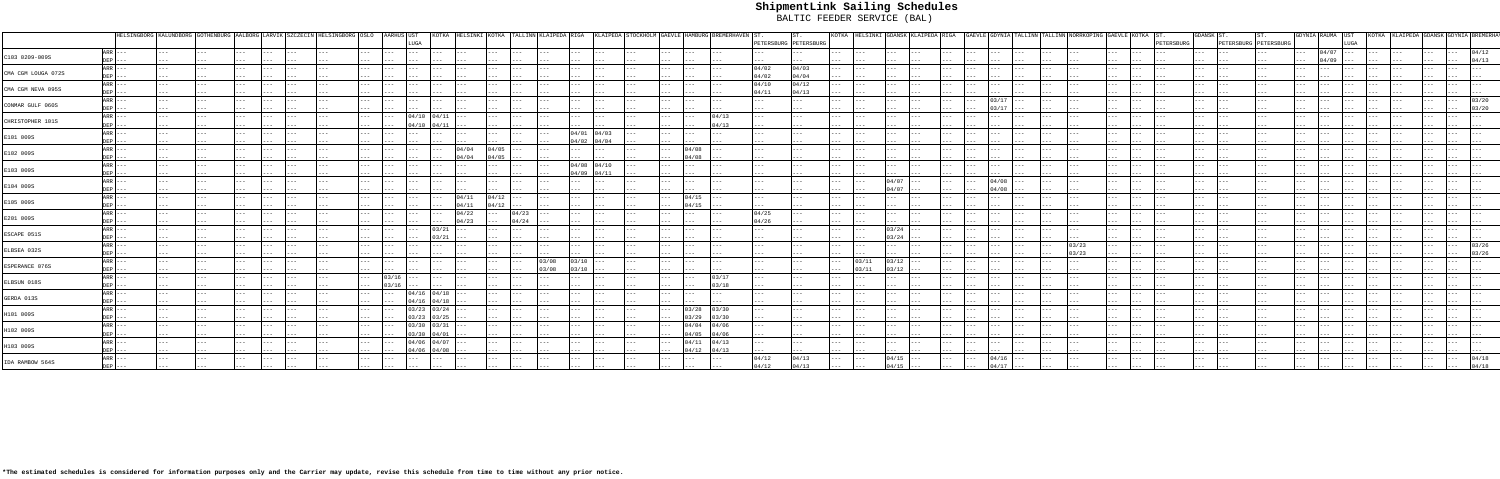|                        | HELSINGBORG KALUNDBORG |       |      | OTHENBURG   AALBORG   LARVIK |                | ZCZECIN HELSINGBORG |                    | AARHUS UST                                                                                                                                                                                                                                                                                                                                                                                   |       | KOTKA  HELSINKI KOTKA                                                                                                                                                                                                                                                                                                                                                                                                 |               | TALLINN KLAIPEDA RIGA |                                                                                                                                                                                                                                                                                                                                                                                              |       |                  | KLAIPEDA STOCKHOLM GAEVLE HAMBURG BREMERHAVEN                                                                                                                                                                                                                                                                                                                                                                  |                |                |                       |       | OTKA  HELSINKI |                                                                                                                                                                                                                                                                                                                                                                                              | GDANSK KLAIPEDA RIGA |         | GAEVLE   GDYNIA   T |                | 'ALLINN TALLINN NORRKOPING GAEVLE KOTKA   ST. |       |            | <b>FDANSK</b> |                       | DYNIA RAUMA |              | ОТКА                                               |  |
|------------------------|------------------------|-------|------|------------------------------|----------------|---------------------|--------------------|----------------------------------------------------------------------------------------------------------------------------------------------------------------------------------------------------------------------------------------------------------------------------------------------------------------------------------------------------------------------------------------------|-------|-----------------------------------------------------------------------------------------------------------------------------------------------------------------------------------------------------------------------------------------------------------------------------------------------------------------------------------------------------------------------------------------------------------------------|---------------|-----------------------|----------------------------------------------------------------------------------------------------------------------------------------------------------------------------------------------------------------------------------------------------------------------------------------------------------------------------------------------------------------------------------------------|-------|------------------|----------------------------------------------------------------------------------------------------------------------------------------------------------------------------------------------------------------------------------------------------------------------------------------------------------------------------------------------------------------------------------------------------------------|----------------|----------------|-----------------------|-------|----------------|----------------------------------------------------------------------------------------------------------------------------------------------------------------------------------------------------------------------------------------------------------------------------------------------------------------------------------------------------------------------------------------------|----------------------|---------|---------------------|----------------|-----------------------------------------------|-------|------------|---------------|-----------------------|-------------|--------------|----------------------------------------------------|--|
|                        |                        |       |      |                              |                |                     |                    | LIIGA                                                                                                                                                                                                                                                                                                                                                                                        |       |                                                                                                                                                                                                                                                                                                                                                                                                                       |               |                       |                                                                                                                                                                                                                                                                                                                                                                                              |       |                  |                                                                                                                                                                                                                                                                                                                                                                                                                |                |                | PETERSBURG PETERSBURG |       |                |                                                                                                                                                                                                                                                                                                                                                                                              |                      |         |                     |                |                                               |       | PETERSBURG |               | PETERSBURG PETERSBURG |             | <b>APIT.</b> |                                                    |  |
| L101 009S              | $ARR$ ---              |       |      |                              |                |                     | $03/21$  <br>03/21 | $\frac{1}{2} \frac{1}{2} \frac{1}{2} \frac{1}{2} \frac{1}{2} \frac{1}{2} \frac{1}{2} \frac{1}{2} \frac{1}{2} \frac{1}{2} \frac{1}{2} \frac{1}{2} \frac{1}{2} \frac{1}{2} \frac{1}{2} \frac{1}{2} \frac{1}{2} \frac{1}{2} \frac{1}{2} \frac{1}{2} \frac{1}{2} \frac{1}{2} \frac{1}{2} \frac{1}{2} \frac{1}{2} \frac{1}{2} \frac{1}{2} \frac{1}{2} \frac{1}{2} \frac{1}{2} \frac{1}{2} \frac{$ | $---$ | $\qquad \qquad - - -$<br>$\frac{1}{2} \frac{1}{2} \frac{1}{2} \frac{1}{2} \frac{1}{2} \frac{1}{2} \frac{1}{2} \frac{1}{2} \frac{1}{2} \frac{1}{2} \frac{1}{2} \frac{1}{2} \frac{1}{2} \frac{1}{2} \frac{1}{2} \frac{1}{2} \frac{1}{2} \frac{1}{2} \frac{1}{2} \frac{1}{2} \frac{1}{2} \frac{1}{2} \frac{1}{2} \frac{1}{2} \frac{1}{2} \frac{1}{2} \frac{1}{2} \frac{1}{2} \frac{1}{2} \frac{1}{2} \frac{1}{2} \frac{$ |               | $- - -$               | $--$                                                                                                                                                                                                                                                                                                                                                                                         |       | 03/23<br>0.3/2.3 | $03/24$ ---<br>03/25                                                                                                                                                                                                                                                                                                                                                                                           | 03/29<br>03/29 |                |                       | $- -$ |                |                                                                                                                                                                                                                                                                                                                                                                                              |                      |         | $- -$               |                | $- -$<br>$---$                                |       | $- -$      |               |                       | $--$        |              |                                                    |  |
| L102 009S              | $ARR$ $---$            |       |      |                              |                |                     | 03/28<br>3/28      |                                                                                                                                                                                                                                                                                                                                                                                              |       |                                                                                                                                                                                                                                                                                                                                                                                                                       |               |                       |                                                                                                                                                                                                                                                                                                                                                                                              |       | 03/30<br>03/30   | 03/31<br>04/01                                                                                                                                                                                                                                                                                                                                                                                                 | 04/05<br>04/05 |                |                       |       |                |                                                                                                                                                                                                                                                                                                                                                                                              |                      |         |                     |                |                                               |       |            |               |                       |             |              |                                                    |  |
| L103 009S              | $ARR$ $---$            |       |      |                              |                |                     | 04/04              |                                                                                                                                                                                                                                                                                                                                                                                              |       | $- -$                                                                                                                                                                                                                                                                                                                                                                                                                 |               |                       |                                                                                                                                                                                                                                                                                                                                                                                              |       | 04/06            | 04/07                                                                                                                                                                                                                                                                                                                                                                                                          | 04/12          |                | $ -$                  | $ -$  | $- - -$        | $---$                                                                                                                                                                                                                                                                                                                                                                                        |                      |         | $- -$               |                | $-$                                           |       |            |               |                       |             |              |                                                    |  |
| L201 009S              | $ARR$ $---$            |       |      |                              |                |                     | 04/04              |                                                                                                                                                                                                                                                                                                                                                                                              |       | $---$                                                                                                                                                                                                                                                                                                                                                                                                                 |               |                       |                                                                                                                                                                                                                                                                                                                                                                                              |       | 04/06            | 04/08<br>$---$<br>$- - - -$                                                                                                                                                                                                                                                                                                                                                                                    | 04/12<br>$---$ |                |                       |       |                | $\frac{1}{2} \frac{1}{2} \frac{1}{2} \frac{1}{2} \frac{1}{2} \frac{1}{2} \frac{1}{2} \frac{1}{2} \frac{1}{2} \frac{1}{2} \frac{1}{2} \frac{1}{2} \frac{1}{2} \frac{1}{2} \frac{1}{2} \frac{1}{2} \frac{1}{2} \frac{1}{2} \frac{1}{2} \frac{1}{2} \frac{1}{2} \frac{1}{2} \frac{1}{2} \frac{1}{2} \frac{1}{2} \frac{1}{2} \frac{1}{2} \frac{1}{2} \frac{1}{2} \frac{1}{2} \frac{1}{2} \frac{$ |                      |         | $- -$               |                | $ -$<br>$---$                                 | 03/01 | $- - -$    |               |                       |             |              |                                                    |  |
|                        |                        |       |      |                              |                |                     |                    |                                                                                                                                                                                                                                                                                                                                                                                              |       |                                                                                                                                                                                                                                                                                                                                                                                                                       |               |                       |                                                                                                                                                                                                                                                                                                                                                                                              |       |                  |                                                                                                                                                                                                                                                                                                                                                                                                                |                |                |                       |       |                |                                                                                                                                                                                                                                                                                                                                                                                              |                      |         |                     |                |                                               | 03/02 |            |               |                       |             |              |                                                    |  |
| NJORD 038S             | $ARR$ $---$            |       |      |                              | 03/03<br>13/06 |                     |                    |                                                                                                                                                                                                                                                                                                                                                                                              |       |                                                                                                                                                                                                                                                                                                                                                                                                                       |               |                       |                                                                                                                                                                                                                                                                                                                                                                                              |       |                  | $- -$                                                                                                                                                                                                                                                                                                                                                                                                          | 03/09<br>03/09 |                |                       |       |                |                                                                                                                                                                                                                                                                                                                                                                                              |                      |         | $- -$               |                |                                               |       |            |               |                       |             |              |                                                    |  |
| NORDIC ITALIA 019S     | $ARR$ ---              |       |      |                              |                |                     |                    |                                                                                                                                                                                                                                                                                                                                                                                              |       |                                                                                                                                                                                                                                                                                                                                                                                                                       |               |                       |                                                                                                                                                                                                                                                                                                                                                                                              |       |                  | $---$                                                                                                                                                                                                                                                                                                                                                                                                          | $---$          | 04/22<br>04/22 | 04/23<br>04/23        |       |                | $---$                                                                                                                                                                                                                                                                                                                                                                                        |                      |         |                     |                |                                               |       |            |               |                       |             | $---$        |                                                    |  |
| THETIS D 205S          | $ARR$ $---$            |       |      |                              |                |                     |                    |                                                                                                                                                                                                                                                                                                                                                                                              |       | $- -$                                                                                                                                                                                                                                                                                                                                                                                                                 |               | $---$                 |                                                                                                                                                                                                                                                                                                                                                                                              |       |                  | $- -$                                                                                                                                                                                                                                                                                                                                                                                                          | $- - -$        |                |                       |       | $- - -$        | $---$                                                                                                                                                                                                                                                                                                                                                                                        |                      |         |                     |                |                                               |       | $- -$      |               |                       |             |              | $03/31$ $04/02$ $04/03$<br>$03/31$ $04/02$ $04/03$ |  |
| AVA D 066S             | $ARR$ $---$            |       |      |                              |                |                     |                    |                                                                                                                                                                                                                                                                                                                                                                                              |       |                                                                                                                                                                                                                                                                                                                                                                                                                       |               | 04/10<br>04/10        |                                                                                                                                                                                                                                                                                                                                                                                              |       |                  |                                                                                                                                                                                                                                                                                                                                                                                                                |                |                |                       |       |                | 04/11<br>04/11                                                                                                                                                                                                                                                                                                                                                                               |                      |         | $- -$               | 04/12<br>4/13  | $- -$                                         |       |            |               |                       |             |              |                                                    |  |
| BEATE 294S             | $ARR$ $---$            |       |      |                              |                |                     |                    |                                                                                                                                                                                                                                                                                                                                                                                              |       | $- -$                                                                                                                                                                                                                                                                                                                                                                                                                 |               | $03/22$<br>03/23      |                                                                                                                                                                                                                                                                                                                                                                                              | $---$ |                  | $---$                                                                                                                                                                                                                                                                                                                                                                                                          | 03/25<br>03/25 |                |                       | $- -$ | $- - -$        | $- - -$                                                                                                                                                                                                                                                                                                                                                                                      |                      |         | $-$                 |                |                                               |       |            |               |                       |             | $---$        |                                                    |  |
| BERNHARD SCHEPERS 298S | $ARR$ $---$            |       |      |                              |                |                     |                    |                                                                                                                                                                                                                                                                                                                                                                                              |       |                                                                                                                                                                                                                                                                                                                                                                                                                       |               | $-- -$                |                                                                                                                                                                                                                                                                                                                                                                                              |       |                  |                                                                                                                                                                                                                                                                                                                                                                                                                |                |                |                       |       |                | $---$                                                                                                                                                                                                                                                                                                                                                                                        |                      |         |                     | 04/02          |                                               |       |            |               |                       |             |              |                                                    |  |
| C101 010S              | $ARR$ $---$            |       |      |                              |                |                     |                    |                                                                                                                                                                                                                                                                                                                                                                                              |       |                                                                                                                                                                                                                                                                                                                                                                                                                       |               | 04/03                 |                                                                                                                                                                                                                                                                                                                                                                                              |       |                  | $-- -$                                                                                                                                                                                                                                                                                                                                                                                                         |                |                |                       | $ -$  |                | 04/05                                                                                                                                                                                                                                                                                                                                                                                        |                      |         | $-$                 | 04/03<br>04/06 |                                               |       |            |               |                       |             |              |                                                    |  |
|                        | $ARR$ $---$            |       |      |                              |                |                     |                    |                                                                                                                                                                                                                                                                                                                                                                                              |       | $- -$                                                                                                                                                                                                                                                                                                                                                                                                                 |               | 04/04<br>04/10        |                                                                                                                                                                                                                                                                                                                                                                                              |       |                  |                                                                                                                                                                                                                                                                                                                                                                                                                |                |                |                       | $- -$ |                | 04/05<br>04/12                                                                                                                                                                                                                                                                                                                                                                               |                      |         |                     | 14/07<br>04/13 |                                               |       |            |               |                       |             |              |                                                    |  |
| C102 010S              | $ARR$ $---$            |       |      |                              |                |                     |                    |                                                                                                                                                                                                                                                                                                                                                                                              |       |                                                                                                                                                                                                                                                                                                                                                                                                                       |               | 04/11<br>04/17        |                                                                                                                                                                                                                                                                                                                                                                                              |       |                  | $-- -$                                                                                                                                                                                                                                                                                                                                                                                                         |                |                |                       | $ -$  |                | 04/12<br>04/19                                                                                                                                                                                                                                                                                                                                                                               |                      |         | $\sim$              | 14/14<br>04/20 |                                               |       |            |               |                       |             |              |                                                    |  |
| C103 0210-010S         | $ARR$ $---$            |       |      |                              |                |                     |                    |                                                                                                                                                                                                                                                                                                                                                                                              |       |                                                                                                                                                                                                                                                                                                                                                                                                                       |               | 04/18<br>$--$         |                                                                                                                                                                                                                                                                                                                                                                                              |       |                  |                                                                                                                                                                                                                                                                                                                                                                                                                |                |                |                       | $ -$  |                | 04/19<br>03/25                                                                                                                                                                                                                                                                                                                                                                               |                      |         | $- -$               | 14/21          |                                               |       |            |               |                       |             |              |                                                    |  |
| CONMAR GULF 061S       |                        |       |      |                              |                |                     |                    |                                                                                                                                                                                                                                                                                                                                                                                              |       |                                                                                                                                                                                                                                                                                                                                                                                                                       |               |                       |                                                                                                                                                                                                                                                                                                                                                                                              |       |                  |                                                                                                                                                                                                                                                                                                                                                                                                                |                |                |                       |       |                | 03/26                                                                                                                                                                                                                                                                                                                                                                                        |                      |         |                     |                |                                               |       |            |               |                       |             |              |                                                    |  |
| E101 010S              | $ARR$ $---$            |       |      |                              |                |                     |                    |                                                                                                                                                                                                                                                                                                                                                                                              |       | $--$                                                                                                                                                                                                                                                                                                                                                                                                                  |               |                       | $- -$                                                                                                                                                                                                                                                                                                                                                                                        |       |                  | $---$                                                                                                                                                                                                                                                                                                                                                                                                          |                |                |                       | $- -$ |                | 04/14<br>04/14                                                                                                                                                                                                                                                                                                                                                                               |                      | $- -$   | $- -$               | 04/15<br>14/15 | $- -$<br>$---$                                |       | $- -$      |               |                       |             |              |                                                    |  |
| E102 010S              | $ARR$ ---              |       | $ -$ | $--$                         |                | $ -$                |                    | $ -$                                                                                                                                                                                                                                                                                                                                                                                         |       | $--$                                                                                                                                                                                                                                                                                                                                                                                                                  |               | $- - -$               | $04/15$ 04/17<br>$04/16$ $04/18$                                                                                                                                                                                                                                                                                                                                                             |       |                  | $---$                                                                                                                                                                                                                                                                                                                                                                                                          | $-- -$         |                | $ -$                  | $--$  | ---            | $\frac{1}{2} \frac{1}{2} \frac{1}{2} \frac{1}{2} \frac{1}{2} \frac{1}{2} \frac{1}{2} \frac{1}{2} \frac{1}{2} \frac{1}{2} \frac{1}{2} \frac{1}{2} \frac{1}{2} \frac{1}{2} \frac{1}{2} \frac{1}{2} \frac{1}{2} \frac{1}{2} \frac{1}{2} \frac{1}{2} \frac{1}{2} \frac{1}{2} \frac{1}{2} \frac{1}{2} \frac{1}{2} \frac{1}{2} \frac{1}{2} \frac{1}{2} \frac{1}{2} \frac{1}{2} \frac{1}{2} \frac{$ |                      | $- -$   | $- -$               |                | $- -$<br>$- -$                                |       | $- -$      |               |                       |             |              |                                                    |  |
| E103 010S              | $ARR$ $---$            | $- -$ |      | $- -$                        |                |                     |                    | $-$                                                                                                                                                                                                                                                                                                                                                                                          |       | $\frac{1}{2} \frac{1}{2} \frac{1}{2} \frac{1}{2} \frac{1}{2} \frac{1}{2} \frac{1}{2} \frac{1}{2} \frac{1}{2} \frac{1}{2} \frac{1}{2} \frac{1}{2} \frac{1}{2} \frac{1}{2} \frac{1}{2} \frac{1}{2} \frac{1}{2} \frac{1}{2} \frac{1}{2} \frac{1}{2} \frac{1}{2} \frac{1}{2} \frac{1}{2} \frac{1}{2} \frac{1}{2} \frac{1}{2} \frac{1}{2} \frac{1}{2} \frac{1}{2} \frac{1}{2} \frac{1}{2} \frac{$                          | $---$         | $- - -$               | <b>Service</b>                                                                                                                                                                                                                                                                                                                                                                               | $---$ |                  | $\qquad \qquad - -$<br>$---$                                                                                                                                                                                                                                                                                                                                                                                   |                |                |                       | $---$ |                | 04/21<br>04/21                                                                                                                                                                                                                                                                                                                                                                               |                      | $- - -$ | $- -$               | 04/22          | $- -$<br>$---$                                |       | $---$      |               |                       |             |              |                                                    |  |
| E104 010S              | $ARR$ $---$            |       |      |                              |                |                     |                    | $ -$                                                                                                                                                                                                                                                                                                                                                                                         | $---$ | 04/18<br>04/18<br>04/19                                                                                                                                                                                                                                                                                                                                                                                               | $04/19$ $---$ | $- - -$               | $\frac{1}{2} \frac{1}{2} \frac{1}{2} \frac{1}{2} \frac{1}{2} \frac{1}{2} \frac{1}{2} \frac{1}{2} \frac{1}{2} \frac{1}{2} \frac{1}{2} \frac{1}{2} \frac{1}{2} \frac{1}{2} \frac{1}{2} \frac{1}{2} \frac{1}{2} \frac{1}{2} \frac{1}{2} \frac{1}{2} \frac{1}{2} \frac{1}{2} \frac{1}{2} \frac{1}{2} \frac{1}{2} \frac{1}{2} \frac{1}{2} \frac{1}{2} \frac{1}{2} \frac{1}{2} \frac{1}{2} \frac{$ | $---$ |                  | 04/22<br>$\frac{1}{2} \frac{1}{2} \frac{1}{2} \frac{1}{2} \frac{1}{2} \frac{1}{2} \frac{1}{2} \frac{1}{2} \frac{1}{2} \frac{1}{2} \frac{1}{2} \frac{1}{2} \frac{1}{2} \frac{1}{2} \frac{1}{2} \frac{1}{2} \frac{1}{2} \frac{1}{2} \frac{1}{2} \frac{1}{2} \frac{1}{2} \frac{1}{2} \frac{1}{2} \frac{1}{2} \frac{1}{2} \frac{1}{2} \frac{1}{2} \frac{1}{2} \frac{1}{2} \frac{1}{2} \frac{1}{2} \frac{$<br>04/22 |                |                |                       | $- -$ |                | $\frac{1}{2} \frac{1}{2} \frac{1}{2} \frac{1}{2} \frac{1}{2} \frac{1}{2} \frac{1}{2} \frac{1}{2} \frac{1}{2} \frac{1}{2} \frac{1}{2} \frac{1}{2} \frac{1}{2} \frac{1}{2} \frac{1}{2} \frac{1}{2} \frac{1}{2} \frac{1}{2} \frac{1}{2} \frac{1}{2} \frac{1}{2} \frac{1}{2} \frac{1}{2} \frac{1}{2} \frac{1}{2} \frac{1}{2} \frac{1}{2} \frac{1}{2} \frac{1}{2} \frac{1}{2} \frac{1}{2} \frac{$ |                      | $- - -$ | $- -$               | $- -$          | $-$<br>$- -$                                  |       | $---$      |               |                       |             |              |                                                    |  |
| E105 010S              | $ARR$ ---              |       |      | $- -$                        |                |                     |                    | $-$                                                                                                                                                                                                                                                                                                                                                                                          |       | $\qquad \qquad - - -$                                                                                                                                                                                                                                                                                                                                                                                                 | $---$         |                       | $04/22$ 04/24<br>$04/23$ 04/25                                                                                                                                                                                                                                                                                                                                                               |       |                  | $\frac{1}{2} \frac{1}{2} \frac{1}{2} \frac{1}{2} \frac{1}{2} \frac{1}{2} \frac{1}{2} \frac{1}{2} \frac{1}{2} \frac{1}{2} \frac{1}{2} \frac{1}{2} \frac{1}{2} \frac{1}{2} \frac{1}{2} \frac{1}{2} \frac{1}{2} \frac{1}{2} \frac{1}{2} \frac{1}{2} \frac{1}{2} \frac{1}{2} \frac{1}{2} \frac{1}{2} \frac{1}{2} \frac{1}{2} \frac{1}{2} \frac{1}{2} \frac{1}{2} \frac{1}{2} \frac{1}{2} \frac{$<br>$---$          | $-- -$         | $- -$          | $--$                  | $---$ |                | $\qquad \qquad - - -$                                                                                                                                                                                                                                                                                                                                                                        |                      | $-- -$  | $- -$               |                | $- -$<br>$- - -$                              |       | $- -$      |               |                       |             |              |                                                    |  |
| ELBSEA 033S            | $ARR$ $---$            |       |      |                              |                |                     |                    |                                                                                                                                                                                                                                                                                                                                                                                              |       |                                                                                                                                                                                                                                                                                                                                                                                                                       |               |                       | $- - -$                                                                                                                                                                                                                                                                                                                                                                                      |       |                  |                                                                                                                                                                                                                                                                                                                                                                                                                |                |                |                       |       |                | $\frac{1}{2} \frac{1}{2} \frac{1}{2} \frac{1}{2} \frac{1}{2} \frac{1}{2} \frac{1}{2} \frac{1}{2} \frac{1}{2} \frac{1}{2} \frac{1}{2} \frac{1}{2} \frac{1}{2} \frac{1}{2} \frac{1}{2} \frac{1}{2} \frac{1}{2} \frac{1}{2} \frac{1}{2} \frac{1}{2} \frac{1}{2} \frac{1}{2} \frac{1}{2} \frac{1}{2} \frac{1}{2} \frac{1}{2} \frac{1}{2} \frac{1}{2} \frac{1}{2} \frac{1}{2} \frac{1}{2} \frac{$ |                      | $--$    | $- -$               | 03/30          | $- -$                                         |       |            |               |                       |             | $---$        | 04/01<br>$- - -$                                   |  |
|                        |                        |       |      |                              |                |                     |                    |                                                                                                                                                                                                                                                                                                                                                                                              |       |                                                                                                                                                                                                                                                                                                                                                                                                                       |               |                       |                                                                                                                                                                                                                                                                                                                                                                                              |       |                  |                                                                                                                                                                                                                                                                                                                                                                                                                |                |                |                       |       |                |                                                                                                                                                                                                                                                                                                                                                                                              |                      |         |                     |                |                                               |       |            |               |                       |             |              |                                                    |  |

| GDYNIA                     | <b>BREMERHA</b>                                              |
|----------------------------|--------------------------------------------------------------|
| $\overline{\phantom{a}}$ . | Щ                                                            |
| ÷                          | ÷                                                            |
| $---$                      | $- - -$                                                      |
| $ -$                       | $ -$                                                         |
| ò,                         | $\sim$                                                       |
| ij                         | J                                                            |
|                            | 03/04                                                        |
| $\overline{\phantom{0}}$   | 03/04                                                        |
| ò.                         | $\ddotsc$                                                    |
| i,                         | ŗ,                                                           |
| $\overline{a}$             | $\overline{\phantom{a}}$                                     |
| $\overline{a}$             | $\frac{1}{1}$                                                |
|                            | ŗ,                                                           |
| $\overline{a}$             | $\overline{a}$                                               |
| $\equiv$                   | $\pm$                                                        |
| $\overline{a}$             | ---                                                          |
|                            | i,                                                           |
| $\overline{a}$             | $\overline{a}$                                               |
|                            |                                                              |
| $---$                      | $---$                                                        |
| $ -$                       | 04/10                                                        |
|                            | 04/10                                                        |
| $\overline{a}$             | 04/16                                                        |
|                            | 04/16                                                        |
| $\overline{a}$             | 04/23                                                        |
|                            | 04/23                                                        |
|                            | Ξ                                                            |
| $\equiv$                   | $rac{1}{\sqrt{1-\frac{1}{2}}}$                               |
| J.                         | $- - -$                                                      |
| $\frac{1}{1}$              | $\ddot{\phantom{0}}$                                         |
|                            |                                                              |
|                            | $\pm$                                                        |
| $\overline{a}$<br>J        | $---$<br>J,                                                  |
|                            |                                                              |
| $\overline{a}$<br>J,<br>J. | $\overline{\phantom{a}}$<br>$\ddot{\phantom{0}}$<br>J,<br>J. |
|                            |                                                              |
|                            | Ξ,                                                           |
|                            |                                                              |
|                            |                                                              |
|                            |                                                              |
|                            |                                                              |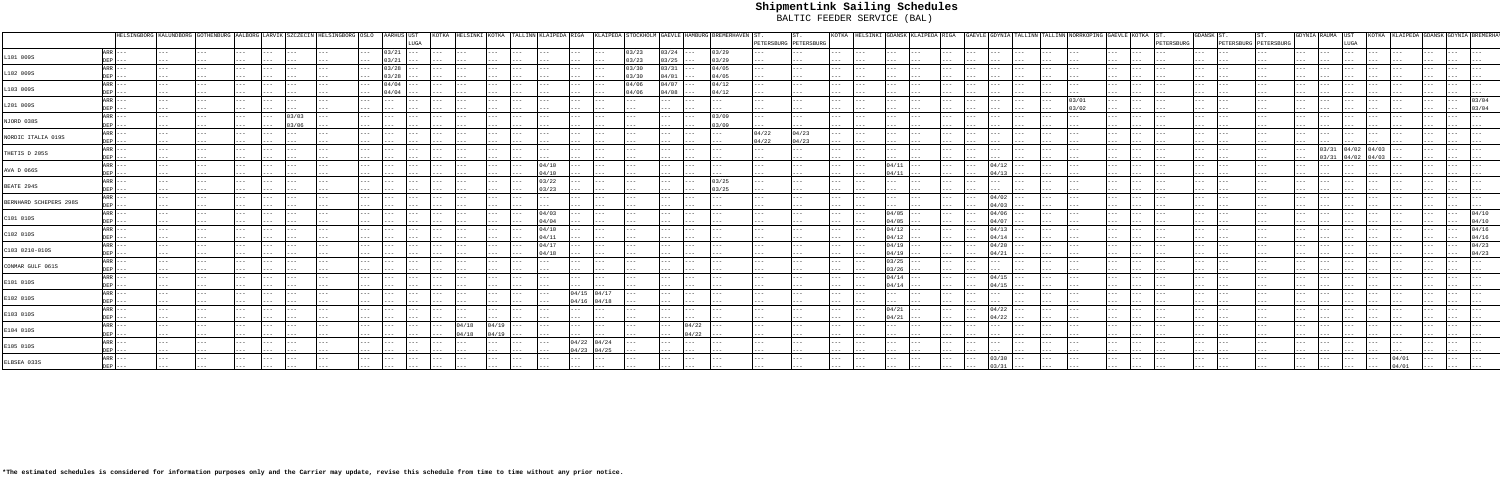|                        |             | HELSINGBORG KALUNDBORG GOTHENBURG AALBORG LARVIK SZCZECIN |       |         |       |                  | HELSINGBORG |         |         |       | ОТКА | KOTKA | 'ALLINN        |                | KLAIPEDA RIGA          | KLAIPEDA | STOCKHOLM IGAEVLE | HAMBURG BREMERHAVEN I |                  |                       | KOTKA   |               |                                                                                                                                                                                                                                                                                                                                                                                              | GDANSK IKLAIPEDA IRIGA |                                                                                                                                                                                                                                                                                                                                                                                                                                                                            |                                                                                                                                                                                                                                                                                                                                                                                              |                | GAEVLE GDYNIA TALLINN TALLINN NORRKOPING GAEVLE KOTKA |                |                                                                                                                                                                                                                                                                                                                                                                                                                                                                            |                                                                                                                                                                                                                                                                                                                                                                                              | GDANSK I |                       |      | DYNIA RAUMA                                                                                                                                                                                                                                                                                                                                                                                  |              |  |
|------------------------|-------------|-----------------------------------------------------------|-------|---------|-------|------------------|-------------|---------|---------|-------|------|-------|----------------|----------------|------------------------|----------|-------------------|-----------------------|------------------|-----------------------|---------|---------------|----------------------------------------------------------------------------------------------------------------------------------------------------------------------------------------------------------------------------------------------------------------------------------------------------------------------------------------------------------------------------------------------|------------------------|----------------------------------------------------------------------------------------------------------------------------------------------------------------------------------------------------------------------------------------------------------------------------------------------------------------------------------------------------------------------------------------------------------------------------------------------------------------------------|----------------------------------------------------------------------------------------------------------------------------------------------------------------------------------------------------------------------------------------------------------------------------------------------------------------------------------------------------------------------------------------------|----------------|-------------------------------------------------------|----------------|----------------------------------------------------------------------------------------------------------------------------------------------------------------------------------------------------------------------------------------------------------------------------------------------------------------------------------------------------------------------------------------------------------------------------------------------------------------------------|----------------------------------------------------------------------------------------------------------------------------------------------------------------------------------------------------------------------------------------------------------------------------------------------------------------------------------------------------------------------------------------------|----------|-----------------------|------|----------------------------------------------------------------------------------------------------------------------------------------------------------------------------------------------------------------------------------------------------------------------------------------------------------------------------------------------------------------------------------------------|--------------|--|
|                        |             |                                                           |       |         |       |                  |             |         |         | LUGA  |      |       |                |                |                        |          |                   |                       |                  | PETERSBURG PETERSBURG |         |               |                                                                                                                                                                                                                                                                                                                                                                                              |                        |                                                                                                                                                                                                                                                                                                                                                                                                                                                                            |                                                                                                                                                                                                                                                                                                                                                                                              |                |                                                       |                |                                                                                                                                                                                                                                                                                                                                                                                                                                                                            | <b>PETERSBURG</b>                                                                                                                                                                                                                                                                                                                                                                            |          | PETERSBURG PETERSBURG |      |                                                                                                                                                                                                                                                                                                                                                                                              | <b>LIIGA</b> |  |
| ESPERANCE 077S         | $ARR$ $---$ |                                                           |       |         |       |                  |             |         | $- - -$ | --- - |      |       |                | 03/13<br>03/13 | $03/15$ $---$<br>03/15 |          |                   |                       |                  |                       |         | 03/16<br>3/16 | 03/19                                                                                                                                                                                                                                                                                                                                                                                        | $03/19$ $---$          | $\begin{tabular}{lllllllllll} \toprule & $\mathcal{N}_1$ & $\mathcal{N}_2$ & $\mathcal{N}_3$ \\ \hline \end{tabular}$                                                                                                                                                                                                                                                                                                                                                      | $\frac{1}{2} \frac{1}{2} \frac{1}{2} \frac{1}{2} \frac{1}{2} \frac{1}{2} \frac{1}{2} \frac{1}{2} \frac{1}{2} \frac{1}{2} \frac{1}{2} \frac{1}{2} \frac{1}{2} \frac{1}{2} \frac{1}{2} \frac{1}{2} \frac{1}{2} \frac{1}{2} \frac{1}{2} \frac{1}{2} \frac{1}{2} \frac{1}{2} \frac{1}{2} \frac{1}{2} \frac{1}{2} \frac{1}{2} \frac{1}{2} \frac{1}{2} \frac{1}{2} \frac{1}{2} \frac{1}{2} \frac{$ | --- - -        | --- - --                                              | $- - -$        | $- - -$                                                                                                                                                                                                                                                                                                                                                                                                                                                                    | $---$                                                                                                                                                                                                                                                                                                                                                                                        |          |                       |      | $\frac{1}{2} \frac{1}{2} \frac{1}{2} \frac{1}{2} \frac{1}{2} \frac{1}{2} \frac{1}{2} \frac{1}{2} \frac{1}{2} \frac{1}{2} \frac{1}{2} \frac{1}{2} \frac{1}{2} \frac{1}{2} \frac{1}{2} \frac{1}{2} \frac{1}{2} \frac{1}{2} \frac{1}{2} \frac{1}{2} \frac{1}{2} \frac{1}{2} \frac{1}{2} \frac{1}{2} \frac{1}{2} \frac{1}{2} \frac{1}{2} \frac{1}{2} \frac{1}{2} \frac{1}{2} \frac{1}{2} \frac{$ | $---$        |  |
| ELBSUN 019S            | $ARR$ $---$ |                                                           | $---$ |         |       | 03/23            | 03/24       |         |         |       |      |       |                |                |                        |          |                   | 03/27                 |                  |                       |         |               | <b>Service</b>                                                                                                                                                                                                                                                                                                                                                                               | $1 - - -$              | $- - -$                                                                                                                                                                                                                                                                                                                                                                                                                                                                    | $\frac{1}{2} \frac{1}{2} \frac{1}{2} \frac{1}{2} \frac{1}{2} \frac{1}{2} \frac{1}{2} \frac{1}{2} \frac{1}{2} \frac{1}{2} \frac{1}{2} \frac{1}{2} \frac{1}{2} \frac{1}{2} \frac{1}{2} \frac{1}{2} \frac{1}{2} \frac{1}{2} \frac{1}{2} \frac{1}{2} \frac{1}{2} \frac{1}{2} \frac{1}{2} \frac{1}{2} \frac{1}{2} \frac{1}{2} \frac{1}{2} \frac{1}{2} \frac{1}{2} \frac{1}{2} \frac{1}{2} \frac{$ |                | $-$ - $-$<br>$- - -$                                  |                |                                                                                                                                                                                                                                                                                                                                                                                                                                                                            | $- -$                                                                                                                                                                                                                                                                                                                                                                                        |          |                       |      |                                                                                                                                                                                                                                                                                                                                                                                              |              |  |
|                        | $ARR$ $---$ |                                                           |       |         | $---$ | 03/26<br>$---$   | 3/24        |         |         |       |      |       | 04/02          |                |                        |          |                   | 03/27<br>04/07        |                  |                       |         |               | $\frac{1}{2} \frac{1}{2} \frac{1}{2} \frac{1}{2} \frac{1}{2} \frac{1}{2} \frac{1}{2} \frac{1}{2} \frac{1}{2} \frac{1}{2} \frac{1}{2} \frac{1}{2} \frac{1}{2} \frac{1}{2} \frac{1}{2} \frac{1}{2} \frac{1}{2} \frac{1}{2} \frac{1}{2} \frac{1}{2} \frac{1}{2} \frac{1}{2} \frac{1}{2} \frac{1}{2} \frac{1}{2} \frac{1}{2} \frac{1}{2} \frac{1}{2} \frac{1}{2} \frac{1}{2} \frac{1}{2} \frac{$ | $--$                   | $\frac{1}{2} \frac{1}{2} \frac{1}{2} \frac{1}{2} \frac{1}{2} \frac{1}{2} \frac{1}{2} \frac{1}{2} \frac{1}{2} \frac{1}{2} \frac{1}{2} \frac{1}{2} \frac{1}{2} \frac{1}{2} \frac{1}{2} \frac{1}{2} \frac{1}{2} \frac{1}{2} \frac{1}{2} \frac{1}{2} \frac{1}{2} \frac{1}{2} \frac{1}{2} \frac{1}{2} \frac{1}{2} \frac{1}{2} \frac{1}{2} \frac{1}{2} \frac{1}{2} \frac{1}{2} \frac{1}{2} \frac{$                                                                               | المسترد                                                                                                                                                                                                                                                                                                                                                                                      | $- - -$        | $- -$                                                 |                |                                                                                                                                                                                                                                                                                                                                                                                                                                                                            | $- -$                                                                                                                                                                                                                                                                                                                                                                                        |          |                       |      |                                                                                                                                                                                                                                                                                                                                                                                              |              |  |
| H101 010S              | $ARR$ $---$ |                                                           | $---$ |         |       |                  |             |         |         |       |      |       | 04/03<br>04/09 |                |                        |          |                   | 04/08<br>04/14        |                  |                       |         |               |                                                                                                                                                                                                                                                                                                                                                                                              |                        | $\frac{1}{2} \frac{1}{2} \frac{1}{2} \frac{1}{2} \frac{1}{2} \frac{1}{2} \frac{1}{2} \frac{1}{2} \frac{1}{2} \frac{1}{2} \frac{1}{2} \frac{1}{2} \frac{1}{2} \frac{1}{2} \frac{1}{2} \frac{1}{2} \frac{1}{2} \frac{1}{2} \frac{1}{2} \frac{1}{2} \frac{1}{2} \frac{1}{2} \frac{1}{2} \frac{1}{2} \frac{1}{2} \frac{1}{2} \frac{1}{2} \frac{1}{2} \frac{1}{2} \frac{1}{2} \frac{1}{2} \frac{$                                                                               | $---$                                                                                                                                                                                                                                                                                                                                                                                        |                | $- -$                                                 |                |                                                                                                                                                                                                                                                                                                                                                                                                                                                                            | $---$                                                                                                                                                                                                                                                                                                                                                                                        |          |                       |      |                                                                                                                                                                                                                                                                                                                                                                                              |              |  |
| H102 010S              | $ARR$ $---$ |                                                           |       |         |       |                  |             |         |         |       |      |       | 04/16          |                |                        |          |                   | 04/15<br>04/21        |                  |                       |         |               |                                                                                                                                                                                                                                                                                                                                                                                              |                        |                                                                                                                                                                                                                                                                                                                                                                                                                                                                            | $- - -$                                                                                                                                                                                                                                                                                                                                                                                      | $- - -$        |                                                       |                |                                                                                                                                                                                                                                                                                                                                                                                                                                                                            | $- - -$                                                                                                                                                                                                                                                                                                                                                                                      |          |                       |      |                                                                                                                                                                                                                                                                                                                                                                                              | $---$        |  |
| H103 010S              |             |                                                           |       |         |       |                  |             |         |         |       |      |       | 04/17          |                |                        |          |                   | 04/22                 |                  |                       |         |               |                                                                                                                                                                                                                                                                                                                                                                                              |                        |                                                                                                                                                                                                                                                                                                                                                                                                                                                                            |                                                                                                                                                                                                                                                                                                                                                                                              |                |                                                       |                |                                                                                                                                                                                                                                                                                                                                                                                                                                                                            |                                                                                                                                                                                                                                                                                                                                                                                              |          |                       |      |                                                                                                                                                                                                                                                                                                                                                                                              |              |  |
| L101 010S              | $ARR$ $---$ |                                                           | $---$ |         |       |                  |             |         |         |       |      |       |                |                | 04/03<br>04/05         |          |                   | 04/07<br>04/08        |                  |                       |         |               |                                                                                                                                                                                                                                                                                                                                                                                              |                        | $\frac{1}{2} \frac{1}{2} \frac{1}{2} \frac{1}{2} \frac{1}{2} \frac{1}{2} \frac{1}{2} \frac{1}{2} \frac{1}{2} \frac{1}{2} \frac{1}{2} \frac{1}{2} \frac{1}{2} \frac{1}{2} \frac{1}{2} \frac{1}{2} \frac{1}{2} \frac{1}{2} \frac{1}{2} \frac{1}{2} \frac{1}{2} \frac{1}{2} \frac{1}{2} \frac{1}{2} \frac{1}{2} \frac{1}{2} \frac{1}{2} \frac{1}{2} \frac{1}{2} \frac{1}{2} \frac{1}{2} \frac{$                                                                               | $---$                                                                                                                                                                                                                                                                                                                                                                                        |                | $ -$                                                  |                |                                                                                                                                                                                                                                                                                                                                                                                                                                                                            | $- - -$                                                                                                                                                                                                                                                                                                                                                                                      |          |                       |      |                                                                                                                                                                                                                                                                                                                                                                                              |              |  |
| L102 010S              | $ARR$ $---$ |                                                           |       |         |       |                  |             |         |         |       |      |       |                | $---$          | 04/10<br>04/12         |          |                   | 04/14<br>04/15        |                  |                       |         | $--$          | $\frac{1}{2} \frac{1}{2} \frac{1}{2} \frac{1}{2} \frac{1}{2} \frac{1}{2} \frac{1}{2} \frac{1}{2} \frac{1}{2} \frac{1}{2} \frac{1}{2} \frac{1}{2} \frac{1}{2} \frac{1}{2} \frac{1}{2} \frac{1}{2} \frac{1}{2} \frac{1}{2} \frac{1}{2} \frac{1}{2} \frac{1}{2} \frac{1}{2} \frac{1}{2} \frac{1}{2} \frac{1}{2} \frac{1}{2} \frac{1}{2} \frac{1}{2} \frac{1}{2} \frac{1}{2} \frac{1}{2} \frac{$ | $---$                  | $\frac{1}{2} \frac{1}{2} \frac{1}{2} \frac{1}{2} \frac{1}{2} \frac{1}{2} \frac{1}{2} \frac{1}{2} \frac{1}{2} \frac{1}{2} \frac{1}{2} \frac{1}{2} \frac{1}{2} \frac{1}{2} \frac{1}{2} \frac{1}{2} \frac{1}{2} \frac{1}{2} \frac{1}{2} \frac{1}{2} \frac{1}{2} \frac{1}{2} \frac{1}{2} \frac{1}{2} \frac{1}{2} \frac{1}{2} \frac{1}{2} \frac{1}{2} \frac{1}{2} \frac{1}{2} \frac{1}{2} \frac{$                                                                               | $\frac{1}{2} \frac{1}{2} \frac{1}{2} \frac{1}{2} \frac{1}{2} \frac{1}{2} \frac{1}{2} \frac{1}{2} \frac{1}{2} \frac{1}{2} \frac{1}{2} \frac{1}{2} \frac{1}{2} \frac{1}{2} \frac{1}{2} \frac{1}{2} \frac{1}{2} \frac{1}{2} \frac{1}{2} \frac{1}{2} \frac{1}{2} \frac{1}{2} \frac{1}{2} \frac{1}{2} \frac{1}{2} \frac{1}{2} \frac{1}{2} \frac{1}{2} \frac{1}{2} \frac{1}{2} \frac{1}{2} \frac{$ | $---$          | $ -$<br>$- - -$                                       |                | $- - -$                                                                                                                                                                                                                                                                                                                                                                                                                                                                    | $---$                                                                                                                                                                                                                                                                                                                                                                                        |          |                       |      |                                                                                                                                                                                                                                                                                                                                                                                              | $---$        |  |
| L103 010S              | $APR$ $---$ |                                                           |       |         |       |                  |             |         |         |       |      |       |                |                | $04/17$<br>04/19       |          |                   | 04/21<br>04/22        |                  |                       |         |               |                                                                                                                                                                                                                                                                                                                                                                                              |                        | $- - -$                                                                                                                                                                                                                                                                                                                                                                                                                                                                    | $---$                                                                                                                                                                                                                                                                                                                                                                                        |                | $ -$                                                  |                |                                                                                                                                                                                                                                                                                                                                                                                                                                                                            | $---$                                                                                                                                                                                                                                                                                                                                                                                        |          |                       |      |                                                                                                                                                                                                                                                                                                                                                                                              |              |  |
| L201 010S              | $ARR$ $---$ |                                                           |       | $- -$   |       | $---$            |             |         |         |       |      |       |                |                |                        |          |                   | $- -$                 |                  |                       |         |               | $- - -$                                                                                                                                                                                                                                                                                                                                                                                      | $---$                  | $\frac{1}{2} \left( \frac{1}{2} \right) \left( \frac{1}{2} \right) \left( \frac{1}{2} \right) \left( \frac{1}{2} \right) \left( \frac{1}{2} \right) \left( \frac{1}{2} \right) \left( \frac{1}{2} \right) \left( \frac{1}{2} \right) \left( \frac{1}{2} \right) \left( \frac{1}{2} \right) \left( \frac{1}{2} \right) \left( \frac{1}{2} \right) \left( \frac{1}{2} \right) \left( \frac{1}{2} \right) \left( \frac{1}{2} \right) \left( \frac{1}{2} \right) \left( \frac$ | $---$                                                                                                                                                                                                                                                                                                                                                                                        | --- -          |                                                       | 03/08          | _ _ _ _ _ _ _ _ _ _ _ _ _                                                                                                                                                                                                                                                                                                                                                                                                                                                  | $- - -$                                                                                                                                                                                                                                                                                                                                                                                      |          |                       | $--$ | $---$                                                                                                                                                                                                                                                                                                                                                                                        | $---$        |  |
| NJORD 039S             | $ARR$ $---$ |                                                           |       |         |       | 03/13            |             |         |         |       |      |       |                |                |                        |          |                   | 03/17                 |                  |                       |         |               |                                                                                                                                                                                                                                                                                                                                                                                              |                        |                                                                                                                                                                                                                                                                                                                                                                                                                                                                            | $- -$                                                                                                                                                                                                                                                                                                                                                                                        |                |                                                       | 03/09          |                                                                                                                                                                                                                                                                                                                                                                                                                                                                            | $- - -$                                                                                                                                                                                                                                                                                                                                                                                      |          |                       |      |                                                                                                                                                                                                                                                                                                                                                                                              |              |  |
| THETIS D 206S          | $ARR$ $---$ |                                                           |       |         |       | 03/13<br>$- - -$ |             | $- - -$ | $- -$   | $- -$ |      | $- -$ | 04/13          |                |                        |          |                   | 03/17<br>04/16        |                  |                       |         | $---$         | $--$                                                                                                                                                                                                                                                                                                                                                                                         | $- - -$                | $\frac{1}{2} \frac{1}{2} \frac{1}{2} \frac{1}{2} \frac{1}{2} \frac{1}{2} \frac{1}{2} \frac{1}{2} \frac{1}{2} \frac{1}{2} \frac{1}{2} \frac{1}{2} \frac{1}{2} \frac{1}{2} \frac{1}{2} \frac{1}{2} \frac{1}{2} \frac{1}{2} \frac{1}{2} \frac{1}{2} \frac{1}{2} \frac{1}{2} \frac{1}{2} \frac{1}{2} \frac{1}{2} \frac{1}{2} \frac{1}{2} \frac{1}{2} \frac{1}{2} \frac{1}{2} \frac{1}{2} \frac{$                                                                               | $---$                                                                                                                                                                                                                                                                                                                                                                                        | $---$          | $- -$<br>$- - -$                                      | $---$          | $---$                                                                                                                                                                                                                                                                                                                                                                                                                                                                      | $\frac{1}{2} \frac{1}{2} \frac{1}{2} \frac{1}{2} \frac{1}{2} \frac{1}{2} \frac{1}{2} \frac{1}{2} \frac{1}{2} \frac{1}{2} \frac{1}{2} \frac{1}{2} \frac{1}{2} \frac{1}{2} \frac{1}{2} \frac{1}{2} \frac{1}{2} \frac{1}{2} \frac{1}{2} \frac{1}{2} \frac{1}{2} \frac{1}{2} \frac{1}{2} \frac{1}{2} \frac{1}{2} \frac{1}{2} \frac{1}{2} \frac{1}{2} \frac{1}{2} \frac{1}{2} \frac{1}{2} \frac{$ |          |                       |      |                                                                                                                                                                                                                                                                                                                                                                                              | $- - -$      |  |
|                        |             |                                                           | $---$ |         |       |                  |             |         |         |       |      |       | 04/14          |                |                        |          |                   | 04/16                 |                  |                       |         |               |                                                                                                                                                                                                                                                                                                                                                                                              |                        | $---$                                                                                                                                                                                                                                                                                                                                                                                                                                                                      | $---$                                                                                                                                                                                                                                                                                                                                                                                        | $---$          | $---$<br>$ -$                                         | 03/29          |                                                                                                                                                                                                                                                                                                                                                                                                                                                                            | $---$                                                                                                                                                                                                                                                                                                                                                                                        |          |                       |      |                                                                                                                                                                                                                                                                                                                                                                                              |              |  |
| BEATE 295S             |             |                                                           |       |         |       |                  |             |         |         |       |      |       |                |                |                        |          |                   |                       |                  |                       |         |               |                                                                                                                                                                                                                                                                                                                                                                                              |                        |                                                                                                                                                                                                                                                                                                                                                                                                                                                                            |                                                                                                                                                                                                                                                                                                                                                                                              |                |                                                       |                |                                                                                                                                                                                                                                                                                                                                                                                                                                                                            |                                                                                                                                                                                                                                                                                                                                                                                              |          |                       |      |                                                                                                                                                                                                                                                                                                                                                                                              |              |  |
| BERNHARD SCHEPERS 299S |             |                                                           |       |         |       |                  |             |         |         |       |      |       |                |                |                        |          |                   |                       |                  |                       |         |               |                                                                                                                                                                                                                                                                                                                                                                                              | $- -$                  | $\frac{1}{2} \frac{1}{2} \frac{1}{2} \frac{1}{2} \frac{1}{2} \frac{1}{2} \frac{1}{2} \frac{1}{2} \frac{1}{2} \frac{1}{2} \frac{1}{2} \frac{1}{2} \frac{1}{2} \frac{1}{2} \frac{1}{2} \frac{1}{2} \frac{1}{2} \frac{1}{2} \frac{1}{2} \frac{1}{2} \frac{1}{2} \frac{1}{2} \frac{1}{2} \frac{1}{2} \frac{1}{2} \frac{1}{2} \frac{1}{2} \frac{1}{2} \frac{1}{2} \frac{1}{2} \frac{1}{2} \frac{$                                                                               | $- - -$                                                                                                                                                                                                                                                                                                                                                                                      | 04/09<br>04/10 | $ -$<br>$\sim$ $-$                                    |                |                                                                                                                                                                                                                                                                                                                                                                                                                                                                            | $---$                                                                                                                                                                                                                                                                                                                                                                                        |          |                       |      |                                                                                                                                                                                                                                                                                                                                                                                              |              |  |
| C101 011S              | $ARR$ $---$ |                                                           |       |         |       |                  |             |         |         |       |      |       |                |                |                        |          |                   |                       |                  |                       |         |               |                                                                                                                                                                                                                                                                                                                                                                                              | $---$                  | $\qquad \qquad - - -$                                                                                                                                                                                                                                                                                                                                                                                                                                                      | $--$                                                                                                                                                                                                                                                                                                                                                                                         | $---$          | $ -$                                                  |                |                                                                                                                                                                                                                                                                                                                                                                                                                                                                            | $---$                                                                                                                                                                                                                                                                                                                                                                                        |          |                       |      | $04/14$ ---<br>04/16                                                                                                                                                                                                                                                                                                                                                                         |              |  |
| C102 011S              | $APR$ $---$ |                                                           |       |         |       |                  |             |         |         |       |      |       |                |                |                        |          |                   |                       |                  |                       |         |               | $\frac{1}{2} \frac{1}{2} \frac{1}{2} \frac{1}{2} \frac{1}{2} \frac{1}{2} \frac{1}{2} \frac{1}{2} \frac{1}{2} \frac{1}{2} \frac{1}{2} \frac{1}{2} \frac{1}{2} \frac{1}{2} \frac{1}{2} \frac{1}{2} \frac{1}{2} \frac{1}{2} \frac{1}{2} \frac{1}{2} \frac{1}{2} \frac{1}{2} \frac{1}{2} \frac{1}{2} \frac{1}{2} \frac{1}{2} \frac{1}{2} \frac{1}{2} \frac{1}{2} \frac{1}{2} \frac{1}{2} \frac{$ | $---$                  | $\frac{1}{2} \left( \frac{1}{2} \right) \left( \frac{1}{2} \right) \left( \frac{1}{2} \right) \left( \frac{1}{2} \right) \left( \frac{1}{2} \right) \left( \frac{1}{2} \right) \left( \frac{1}{2} \right) \left( \frac{1}{2} \right) \left( \frac{1}{2} \right) \left( \frac{1}{2} \right) \left( \frac{1}{2} \right) \left( \frac{1}{2} \right) \left( \frac{1}{2} \right) \left( \frac{1}{2} \right) \left( \frac{1}{2} \right) \left( \frac{1}{2} \right) \left( \frac$ | $\frac{1}{2} \frac{1}{2} \frac{1}{2} \frac{1}{2} \frac{1}{2} \frac{1}{2} \frac{1}{2} \frac{1}{2} \frac{1}{2} \frac{1}{2} \frac{1}{2} \frac{1}{2} \frac{1}{2} \frac{1}{2} \frac{1}{2} \frac{1}{2} \frac{1}{2} \frac{1}{2} \frac{1}{2} \frac{1}{2} \frac{1}{2} \frac{1}{2} \frac{1}{2} \frac{1}{2} \frac{1}{2} \frac{1}{2} \frac{1}{2} \frac{1}{2} \frac{1}{2} \frac{1}{2} \frac{1}{2} \frac{$ | $---$          | $- -$<br>$- - -$                                      |                | $\frac{1}{2} \frac{1}{2} \frac{1}{2} \frac{1}{2} \frac{1}{2} \frac{1}{2} \frac{1}{2} \frac{1}{2} \frac{1}{2} \frac{1}{2} \frac{1}{2} \frac{1}{2} \frac{1}{2} \frac{1}{2} \frac{1}{2} \frac{1}{2} \frac{1}{2} \frac{1}{2} \frac{1}{2} \frac{1}{2} \frac{1}{2} \frac{1}{2} \frac{1}{2} \frac{1}{2} \frac{1}{2} \frac{1}{2} \frac{1}{2} \frac{1}{2} \frac{1}{2} \frac{1}{2} \frac{1}{2} \frac{$                                                                               | $\qquad \qquad - -$                                                                                                                                                                                                                                                                                                                                                                          |          |                       |      | $04/21$ ---<br>04/23                                                                                                                                                                                                                                                                                                                                                                         |              |  |
| CMA CGM LOUGA 073S     | $ARR$ $---$ |                                                           | $---$ | $- -$   |       | $- - -$          |             |         | $- - -$ | $- -$ |      |       |                | $--$           |                        |          | $- -$             | $-- -$                | $04/16$<br>04/16 | 04/17<br>04/17        | $- -$   | $--$          | $\frac{1}{2} \frac{1}{2} \frac{1}{2} \frac{1}{2} \frac{1}{2} \frac{1}{2} \frac{1}{2} \frac{1}{2} \frac{1}{2} \frac{1}{2} \frac{1}{2} \frac{1}{2} \frac{1}{2} \frac{1}{2} \frac{1}{2} \frac{1}{2} \frac{1}{2} \frac{1}{2} \frac{1}{2} \frac{1}{2} \frac{1}{2} \frac{1}{2} \frac{1}{2} \frac{1}{2} \frac{1}{2} \frac{1}{2} \frac{1}{2} \frac{1}{2} \frac{1}{2} \frac{1}{2} \frac{1}{2} \frac{$ | $- - -$                | $---$                                                                                                                                                                                                                                                                                                                                                                                                                                                                      | $\frac{1}{2} \frac{1}{2} \frac{1}{2} \frac{1}{2} \frac{1}{2} \frac{1}{2} \frac{1}{2} \frac{1}{2} \frac{1}{2} \frac{1}{2} \frac{1}{2} \frac{1}{2} \frac{1}{2} \frac{1}{2} \frac{1}{2} \frac{1}{2} \frac{1}{2} \frac{1}{2} \frac{1}{2} \frac{1}{2} \frac{1}{2} \frac{1}{2} \frac{1}{2} \frac{1}{2} \frac{1}{2} \frac{1}{2} \frac{1}{2} \frac{1}{2} \frac{1}{2} \frac{1}{2} \frac{1}{2} \frac{$ | --- -          | $- -$<br>$\sim$ $-$                                   |                | $---$                                                                                                                                                                                                                                                                                                                                                                                                                                                                      | $---$                                                                                                                                                                                                                                                                                                                                                                                        |          |                       |      | $---$                                                                                                                                                                                                                                                                                                                                                                                        | $- - -$      |  |
| CONMAR GULF 062S       | $ARR$ $---$ |                                                           | $---$ | $- -$   |       |                  |             |         |         |       |      |       |                |                |                        |          | $03/29$ -         |                       | $- - -$          |                       | $ -$    | $--$          | $04/01$ $---$<br>04/02                                                                                                                                                                                                                                                                                                                                                                       |                        | $---$                                                                                                                                                                                                                                                                                                                                                                                                                                                                      | $---$                                                                                                                                                                                                                                                                                                                                                                                        | $---$          | $ -$<br>$\sim$ $ -$                                   |                | $\frac{1}{2} \left( \frac{1}{2} \right) \left( \frac{1}{2} \right) \left( \frac{1}{2} \right) \left( \frac{1}{2} \right) \left( \frac{1}{2} \right) \left( \frac{1}{2} \right) \left( \frac{1}{2} \right) \left( \frac{1}{2} \right) \left( \frac{1}{2} \right) \left( \frac{1}{2} \right) \left( \frac{1}{2} \right) \left( \frac{1}{2} \right) \left( \frac{1}{2} \right) \left( \frac{1}{2} \right) \left( \frac{1}{2} \right) \left( \frac{1}{2} \right) \left( \frac$ | $1 - - -$                                                                                                                                                                                                                                                                                                                                                                                    | $- - -$  |                       |      |                                                                                                                                                                                                                                                                                                                                                                                              |              |  |
| ELBSEA 034S            | $ARR$ $---$ |                                                           |       |         |       |                  |             |         |         |       |      |       |                |                |                        |          |                   |                       |                  |                       |         | $---$         | <b>Service</b>                                                                                                                                                                                                                                                                                                                                                                               | $- - -$                | $\frac{1}{2} \left( \frac{1}{2} \right) \left( \frac{1}{2} \right) \left( \frac{1}{2} \right) \left( \frac{1}{2} \right) \left( \frac{1}{2} \right) \left( \frac{1}{2} \right) \left( \frac{1}{2} \right) \left( \frac{1}{2} \right) \left( \frac{1}{2} \right) \left( \frac{1}{2} \right) \left( \frac{1}{2} \right) \left( \frac{1}{2} \right) \left( \frac{1}{2} \right) \left( \frac{1}{2} \right) \left( \frac{1}{2} \right) \left( \frac{1}{2} \right) \left( \frac$ | $\frac{1}{2} \frac{1}{2} \frac{1}{2} \frac{1}{2} \frac{1}{2} \frac{1}{2} \frac{1}{2} \frac{1}{2} \frac{1}{2} \frac{1}{2} \frac{1}{2} \frac{1}{2} \frac{1}{2} \frac{1}{2} \frac{1}{2} \frac{1}{2} \frac{1}{2} \frac{1}{2} \frac{1}{2} \frac{1}{2} \frac{1}{2} \frac{1}{2} \frac{1}{2} \frac{1}{2} \frac{1}{2} \frac{1}{2} \frac{1}{2} \frac{1}{2} \frac{1}{2} \frac{1}{2} \frac{1}{2} \frac{$ | $- - -$        | $  -$<br>$- - -$                                      | 04/07          | <b>Service</b> Contractor                                                                                                                                                                                                                                                                                                                                                                                                                                                  | $\sim$ $-$<br>$1 - - -$                                                                                                                                                                                                                                                                                                                                                                      |          |                       |      |                                                                                                                                                                                                                                                                                                                                                                                              |              |  |
|                        | $ARR$ $---$ |                                                           | $---$ | $- - -$ |       |                  |             |         |         |       |      |       |                | 03/20          | $03/22$ $---$          |          |                   |                       |                  |                       | $- - -$ | 03/23         | $03/27$ ---                                                                                                                                                                                                                                                                                                                                                                                  |                        |                                                                                                                                                                                                                                                                                                                                                                                                                                                                            | --- 1--- -                                                                                                                                                                                                                                                                                                                                                                                   | $- - -$        | $---$<br>$- - - -$                                    | 04/07<br>$---$ | $\frac{1}{2} \left( \frac{1}{2} \right) \left( \frac{1}{2} \right) \left( \frac{1}{2} \right) \left( \frac{1}{2} \right) \left( \frac{1}{2} \right) \left( \frac{1}{2} \right) \left( \frac{1}{2} \right) \left( \frac{1}{2} \right) \left( \frac{1}{2} \right) \left( \frac{1}{2} \right) \left( \frac{1}{2} \right) \left( \frac{1}{2} \right) \left( \frac{1}{2} \right) \left( \frac{1}{2} \right) \left( \frac{1}{2} \right) \left( \frac{1}{2} \right) \left( \frac$ | $---$                                                                                                                                                                                                                                                                                                                                                                                        | $---$    |                       |      |                                                                                                                                                                                                                                                                                                                                                                                              |              |  |
| ESPERANCE 078S         | $ARR$ $---$ |                                                           |       |         |       |                  |             |         |         |       |      |       |                | 03/20          | 03/22                  |          |                   |                       |                  |                       |         | 3/23          | 03/27                                                                                                                                                                                                                                                                                                                                                                                        |                        |                                                                                                                                                                                                                                                                                                                                                                                                                                                                            |                                                                                                                                                                                                                                                                                                                                                                                              |                | $ -$<br>$---$                                         | 03/30          |                                                                                                                                                                                                                                                                                                                                                                                                                                                                            | $---$                                                                                                                                                                                                                                                                                                                                                                                        |          |                       |      |                                                                                                                                                                                                                                                                                                                                                                                              |              |  |
| ELBSUN 020S            |             |                                                           |       |         |       |                  |             |         |         |       |      |       |                |                |                        |          |                   |                       |                  |                       |         |               |                                                                                                                                                                                                                                                                                                                                                                                              |                        |                                                                                                                                                                                                                                                                                                                                                                                                                                                                            |                                                                                                                                                                                                                                                                                                                                                                                              |                |                                                       |                |                                                                                                                                                                                                                                                                                                                                                                                                                                                                            |                                                                                                                                                                                                                                                                                                                                                                                              |          |                       |      |                                                                                                                                                                                                                                                                                                                                                                                              |              |  |

| GDYNIA                         | <b>BREMERHA</b>                |
|--------------------------------|--------------------------------|
|                                |                                |
| $\overline{\phantom{a}}$       | Ц.,                            |
| $\frac{1}{2}$                  | $\equiv$                       |
| $- - -$                        | $ -$                           |
| $ -$                           | $- - -$                        |
| $- - -$                        | $ -$                           |
|                                | ł,                             |
| $ -$                           | $\overline{a}$                 |
| Ç                              | $\equiv$                       |
| $---$                          | $ -$                           |
|                                | J                              |
| ÷                              | $\overline{\phantom{a}}$       |
| $rac{1}{\sqrt{1-\frac{1}{2}}}$ | $rac{1}{\sqrt{1-\frac{1}{2}}}$ |
| $\overline{a}$                 | $ -$                           |
| ÷                              | ÷                              |
| $\overline{a}$                 | $\overline{\phantom{a}}$       |
|                                | $ -$                           |
| Ξ.                             | 03/11                          |
|                                | 03/11                          |
| $-1$                           | $ -$                           |
| $---$                          | $\equiv$                       |
| ۵.                             | $ -$                           |
| $\equiv$                       | $\frac{1}{1}$                  |
|                                |                                |
| $-\,-$                         | $---$                          |
| $-$                            | $\ddotsc$                      |
| .,                             | $\pm$                          |
| $\overline{\phantom{a}}$       | 04/19                          |
| $\frac{1}{1}$                  | 04/20                          |
|                                | 04/26                          |
| $\frac{1}{1}$                  | $\frac{04/27}{---}$            |
|                                |                                |
| $\equiv$                       | $\frac{1}{1}$                  |
|                                |                                |
| ċ<br>$\ddot{\phantom{0}}$      | $\equiv$                       |
| ---                            | 04/10                          |
| .,                             | 04/10                          |
| $- -$                          | $ -$                           |
| $\equiv$                       | $\equiv$                       |
| $\overline{\phantom{a}}$       | 04/02                          |
| $\overline{a}$<br>ŀ,           | 04/02                          |
|                                |                                |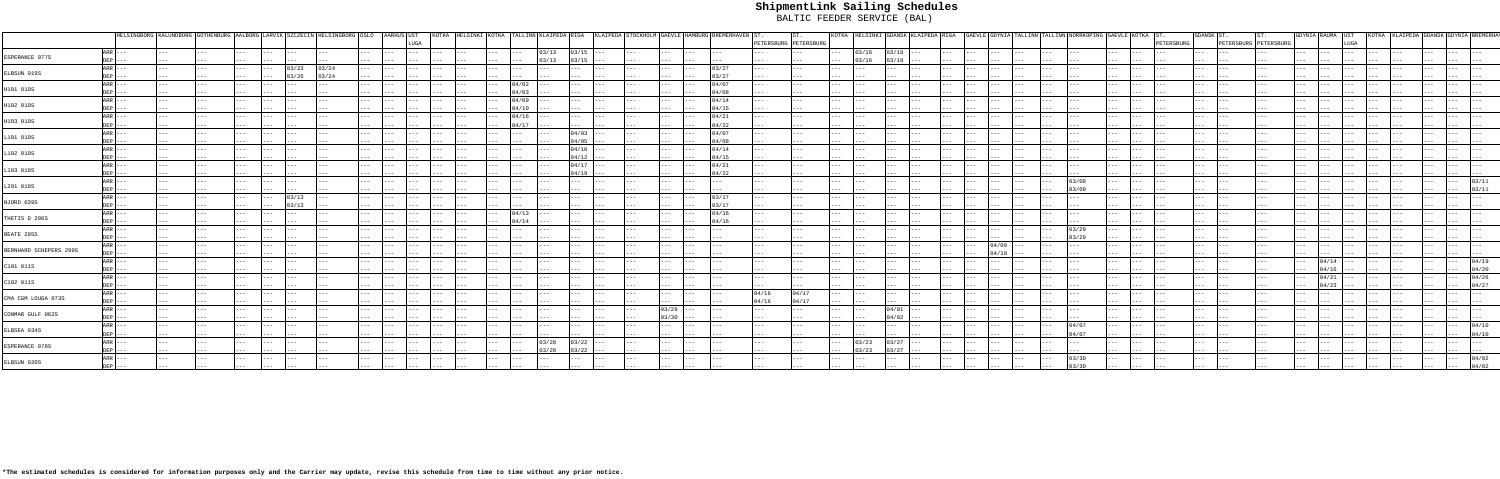|                  |             |       | HELSINGBORG KALUNDBORG GOTHENBURG AALBORG LARVIK |       |  | SZCZECIN HELSINGBORG OSLO | AARHUS UST     |             |                       |           |                                                                                                                                                                                                                                                                                                                                                                                              |       |                                                                                                                                                                                                                                                                                                                                                                                              |         |                | KOTKA HELSINKI KOTKA TALLINN KLAIPEDA RIGA KLAIPEDA STOCKHOLM GAEVLE HAMBURG BREMERHAVEN ST                                                                                                                                                                                                                                                                                                           |                |                       |       |         | KOTKA HELSINKI GDANSK KLAIPEDA RIGA |                                                                                                                                                                                                                                                                                                                                                                                              |         |         |       |       | GAEVLE GDYNIA TALLINN TALLINN NORRKOPING GAEVLE KOTKA ST. |                |                                                                                                                                                                                                                                                                                                                                                                                              |         |            | <b>GDANSK</b> |                       |         | GDYNIA RAUMA UST |             | KOTKA KLAIPEDA GDANSP |  |
|------------------|-------------|-------|--------------------------------------------------|-------|--|---------------------------|----------------|-------------|-----------------------|-----------|----------------------------------------------------------------------------------------------------------------------------------------------------------------------------------------------------------------------------------------------------------------------------------------------------------------------------------------------------------------------------------------------|-------|----------------------------------------------------------------------------------------------------------------------------------------------------------------------------------------------------------------------------------------------------------------------------------------------------------------------------------------------------------------------------------------------|---------|----------------|-------------------------------------------------------------------------------------------------------------------------------------------------------------------------------------------------------------------------------------------------------------------------------------------------------------------------------------------------------------------------------------------------------|----------------|-----------------------|-------|---------|-------------------------------------|----------------------------------------------------------------------------------------------------------------------------------------------------------------------------------------------------------------------------------------------------------------------------------------------------------------------------------------------------------------------------------------------|---------|---------|-------|-------|-----------------------------------------------------------|----------------|----------------------------------------------------------------------------------------------------------------------------------------------------------------------------------------------------------------------------------------------------------------------------------------------------------------------------------------------------------------------------------------------|---------|------------|---------------|-----------------------|---------|------------------|-------------|-----------------------|--|
|                  |             |       |                                                  |       |  |                           |                | <b>TIGA</b> |                       |           |                                                                                                                                                                                                                                                                                                                                                                                              |       |                                                                                                                                                                                                                                                                                                                                                                                              |         |                |                                                                                                                                                                                                                                                                                                                                                                                                       |                | PETERSBURG PETERSBURG |       |         |                                     |                                                                                                                                                                                                                                                                                                                                                                                              |         |         |       |       |                                                           |                |                                                                                                                                                                                                                                                                                                                                                                                              |         | PETERSBURG |               | PETERSBURG PETERSBURG |         |                  | <b>JICA</b> |                       |  |
|                  | $ARR$ $---$ |       |                                                  |       |  |                           |                |             | $04/13$ $04/14$ $---$ | $1 - - -$ | $---$                                                                                                                                                                                                                                                                                                                                                                                        |       | $---$                                                                                                                                                                                                                                                                                                                                                                                        |         |                | $\frac{1}{2} \frac{1}{2} \frac{1}{2} \frac{1}{2} \frac{1}{2} \frac{1}{2} \frac{1}{2} \frac{1}{2} \frac{1}{2} \frac{1}{2} \frac{1}{2} \frac{1}{2} \frac{1}{2} \frac{1}{2} \frac{1}{2} \frac{1}{2} \frac{1}{2} \frac{1}{2} \frac{1}{2} \frac{1}{2} \frac{1}{2} \frac{1}{2} \frac{1}{2} \frac{1}{2} \frac{1}{2} \frac{1}{2} \frac{1}{2} \frac{1}{2} \frac{1}{2} \frac{1}{2} \frac{1}{2} \frac{$          | $04/18$ 04/20  |                       |       | $- -$   | $---$                               | $---$                                                                                                                                                                                                                                                                                                                                                                                        |         |         |       |       |                                                           |                |                                                                                                                                                                                                                                                                                                                                                                                              | $- -$   |            |               |                       | $---$   |                  | $- - -$     |                       |  |
| H101 011S        |             |       |                                                  |       |  |                           |                | 14/13       | 04/15                 |           |                                                                                                                                                                                                                                                                                                                                                                                              |       |                                                                                                                                                                                                                                                                                                                                                                                              |         |                | 04/19                                                                                                                                                                                                                                                                                                                                                                                                 | 04/20          |                       |       |         |                                     |                                                                                                                                                                                                                                                                                                                                                                                              |         |         |       |       |                                                           |                |                                                                                                                                                                                                                                                                                                                                                                                              |         |            |               |                       |         |                  |             |                       |  |
| H102 011S        | $ARR$ $---$ | $--$  |                                                  | $- -$ |  | $- -$                     |                |             | $04/20$ $04/21$ $---$ | $---$     | $1 - - -$                                                                                                                                                                                                                                                                                                                                                                                    | $---$ | $---$                                                                                                                                                                                                                                                                                                                                                                                        | $- - -$ |                | 04/25<br>$---$                                                                                                                                                                                                                                                                                                                                                                                        | $04/27$        |                       |       | $- - -$ |                                     | $---$                                                                                                                                                                                                                                                                                                                                                                                        |         | $- - -$ | $ -$  |       | $- - -$                                                   |                | $\frac{1}{2} \frac{1}{2} \frac{1}{2} \frac{1}{2} \frac{1}{2} \frac{1}{2} \frac{1}{2} \frac{1}{2} \frac{1}{2} \frac{1}{2} \frac{1}{2} \frac{1}{2} \frac{1}{2} \frac{1}{2} \frac{1}{2} \frac{1}{2} \frac{1}{2} \frac{1}{2} \frac{1}{2} \frac{1}{2} \frac{1}{2} \frac{1}{2} \frac{1}{2} \frac{1}{2} \frac{1}{2} \frac{1}{2} \frac{1}{2} \frac{1}{2} \frac{1}{2} \frac{1}{2} \frac{1}{2} \frac{$ | $- - -$ |            |               |                       |         |                  |             |                       |  |
|                  |             |       |                                                  |       |  |                           |                | 04/20       | 04/22                 |           |                                                                                                                                                                                                                                                                                                                                                                                              |       |                                                                                                                                                                                                                                                                                                                                                                                              |         |                | 04/26                                                                                                                                                                                                                                                                                                                                                                                                 | 04/27          |                       |       |         |                                     |                                                                                                                                                                                                                                                                                                                                                                                              |         |         |       |       |                                                           |                |                                                                                                                                                                                                                                                                                                                                                                                              |         |            |               |                       |         |                  |             |                       |  |
| L101 011S        | $ARR$ $---$ |       |                                                  | $- -$ |  |                           | 04/11          | $- - -$     | $--$                  | $- - -$   |                                                                                                                                                                                                                                                                                                                                                                                              |       | $- - -$                                                                                                                                                                                                                                                                                                                                                                                      |         | 04/13          | $04/14$ $---$                                                                                                                                                                                                                                                                                                                                                                                         | 04/19          |                       |       | $- -$   |                                     |                                                                                                                                                                                                                                                                                                                                                                                              |         |         | $-$   |       |                                                           |                |                                                                                                                                                                                                                                                                                                                                                                                              | $- -$   |            |               |                       |         |                  |             |                       |  |
|                  |             |       |                                                  |       |  |                           | 14/11          |             |                       |           |                                                                                                                                                                                                                                                                                                                                                                                              |       |                                                                                                                                                                                                                                                                                                                                                                                              |         | 04/13          | 04/15                                                                                                                                                                                                                                                                                                                                                                                                 | 04/19          |                       |       |         |                                     |                                                                                                                                                                                                                                                                                                                                                                                              |         |         |       |       |                                                           |                |                                                                                                                                                                                                                                                                                                                                                                                              |         |            |               |                       |         |                  |             |                       |  |
| L102 011S        | $ARR$ $---$ |       |                                                  |       |  |                           | 04/18<br>14/18 | $- -$       | $--$                  | $--$      |                                                                                                                                                                                                                                                                                                                                                                                              |       | $---$                                                                                                                                                                                                                                                                                                                                                                                        |         | 04/20<br>04/20 | $04/21$ ---<br>04/22                                                                                                                                                                                                                                                                                                                                                                                  | 04/26          |                       |       | $ -$    | $---$                               | $\frac{1}{2} \frac{1}{2} \frac{1}{2} \frac{1}{2} \frac{1}{2} \frac{1}{2} \frac{1}{2} \frac{1}{2} \frac{1}{2} \frac{1}{2} \frac{1}{2} \frac{1}{2} \frac{1}{2} \frac{1}{2} \frac{1}{2} \frac{1}{2} \frac{1}{2} \frac{1}{2} \frac{1}{2} \frac{1}{2} \frac{1}{2} \frac{1}{2} \frac{1}{2} \frac{1}{2} \frac{1}{2} \frac{1}{2} \frac{1}{2} \frac{1}{2} \frac{1}{2} \frac{1}{2} \frac{1}{2} \frac{$ |         |         | $- -$ |       | $-$<br>$- -$                                              |                |                                                                                                                                                                                                                                                                                                                                                                                              | $- -$   |            |               |                       | $- - -$ | $---$            | $- - -$     |                       |  |
|                  | $ARR$ $---$ |       |                                                  |       |  |                           |                |             |                       | $- -$     |                                                                                                                                                                                                                                                                                                                                                                                              | $---$ | $- - -$                                                                                                                                                                                                                                                                                                                                                                                      | $- - -$ |                | $\frac{1}{2} \frac{1}{2} \frac{1}{2} \frac{1}{2} \frac{1}{2} \frac{1}{2} \frac{1}{2} \frac{1}{2} \frac{1}{2} \frac{1}{2} \frac{1}{2} \frac{1}{2} \frac{1}{2} \frac{1}{2} \frac{1}{2} \frac{1}{2} \frac{1}{2} \frac{1}{2} \frac{1}{2} \frac{1}{2} \frac{1}{2} \frac{1}{2} \frac{1}{2} \frac{1}{2} \frac{1}{2} \frac{1}{2} \frac{1}{2} \frac{1}{2} \frac{1}{2} \frac{1}{2} \frac{1}{2} \frac{$<br>$---$ | 04/26<br>$---$ |                       |       |         | $- - -$                             | $- - -$                                                                                                                                                                                                                                                                                                                                                                                      |         |         | $- -$ |       | $-$                                                       | 03/15          |                                                                                                                                                                                                                                                                                                                                                                                              | $- -$   |            |               |                       |         |                  | $--$        |                       |  |
| L201 011S        | $DFP$ $---$ |       |                                                  |       |  |                           |                |             |                       |           |                                                                                                                                                                                                                                                                                                                                                                                              |       |                                                                                                                                                                                                                                                                                                                                                                                              |         |                |                                                                                                                                                                                                                                                                                                                                                                                                       |                |                       |       |         |                                     |                                                                                                                                                                                                                                                                                                                                                                                              |         |         |       |       |                                                           | 03/16          |                                                                                                                                                                                                                                                                                                                                                                                              |         |            |               |                       |         |                  |             |                       |  |
|                  | $ARR$ $---$ |       |                                                  |       |  | $ -$                      | $- - -$        | $ -$        | 04/21                 | $---$     | $\frac{1}{2} \frac{1}{2} \frac{1}{2} \frac{1}{2} \frac{1}{2} \frac{1}{2} \frac{1}{2} \frac{1}{2} \frac{1}{2} \frac{1}{2} \frac{1}{2} \frac{1}{2} \frac{1}{2} \frac{1}{2} \frac{1}{2} \frac{1}{2} \frac{1}{2} \frac{1}{2} \frac{1}{2} \frac{1}{2} \frac{1}{2} \frac{1}{2} \frac{1}{2} \frac{1}{2} \frac{1}{2} \frac{1}{2} \frac{1}{2} \frac{1}{2} \frac{1}{2} \frac{1}{2} \frac{1}{2} \frac{$ | $---$ | $- - -$                                                                                                                                                                                                                                                                                                                                                                                      |         |                | $- - -$                                                                                                                                                                                                                                                                                                                                                                                               | 04/26          |                       |       | $- -$   | $---$                               | $\frac{1}{2} \frac{1}{2} \frac{1}{2} \frac{1}{2} \frac{1}{2} \frac{1}{2} \frac{1}{2} \frac{1}{2} \frac{1}{2} \frac{1}{2} \frac{1}{2} \frac{1}{2} \frac{1}{2} \frac{1}{2} \frac{1}{2} \frac{1}{2} \frac{1}{2} \frac{1}{2} \frac{1}{2} \frac{1}{2} \frac{1}{2} \frac{1}{2} \frac{1}{2} \frac{1}{2} \frac{1}{2} \frac{1}{2} \frac{1}{2} \frac{1}{2} \frac{1}{2} \frac{1}{2} \frac{1}{2} \frac{$ |         | $- -$   | $- -$ |       | $ -$<br>$- -$                                             |                |                                                                                                                                                                                                                                                                                                                                                                                              | $- -$   |            |               |                       |         |                  |             |                       |  |
| THETIS D 207S    |             |       |                                                  |       |  |                           |                |             | 04/21                 |           |                                                                                                                                                                                                                                                                                                                                                                                              |       |                                                                                                                                                                                                                                                                                                                                                                                              |         |                |                                                                                                                                                                                                                                                                                                                                                                                                       | 04/26          |                       |       |         |                                     |                                                                                                                                                                                                                                                                                                                                                                                              |         |         |       |       |                                                           |                |                                                                                                                                                                                                                                                                                                                                                                                              |         |            |               |                       |         |                  |             |                       |  |
|                  | $ARR$ $---$ |       |                                                  |       |  | $ -$                      |                |             |                       | $--$      |                                                                                                                                                                                                                                                                                                                                                                                              | 04/05 |                                                                                                                                                                                                                                                                                                                                                                                              |         |                | 04/08<br>$\frac{1}{2} \frac{1}{2} \frac{1}{2} \frac{1}{2} \frac{1}{2} \frac{1}{2} \frac{1}{2} \frac{1}{2} \frac{1}{2} \frac{1}{2} \frac{1}{2} \frac{1}{2} \frac{1}{2} \frac{1}{2} \frac{1}{2} \frac{1}{2} \frac{1}{2} \frac{1}{2} \frac{1}{2} \frac{1}{2} \frac{1}{2} \frac{1}{2} \frac{1}{2} \frac{1}{2} \frac{1}{2} \frac{1}{2} \frac{1}{2} \frac{1}{2} \frac{1}{2} \frac{1}{2} \frac{1}{2} \frac{$ |                |                       |       | $- -$   |                                     | $\frac{1}{2} \frac{1}{2} \frac{1}{2} \frac{1}{2} \frac{1}{2} \frac{1}{2} \frac{1}{2} \frac{1}{2} \frac{1}{2} \frac{1}{2} \frac{1}{2} \frac{1}{2} \frac{1}{2} \frac{1}{2} \frac{1}{2} \frac{1}{2} \frac{1}{2} \frac{1}{2} \frac{1}{2} \frac{1}{2} \frac{1}{2} \frac{1}{2} \frac{1}{2} \frac{1}{2} \frac{1}{2} \frac{1}{2} \frac{1}{2} \frac{1}{2} \frac{1}{2} \frac{1}{2} \frac{1}{2} \frac{$ |         |         | $- -$ |       |                                                           |                |                                                                                                                                                                                                                                                                                                                                                                                              |         |            |               |                       |         |                  |             |                       |  |
| BEATE 296S       | $DEP$ $---$ |       |                                                  |       |  |                           |                |             |                       |           |                                                                                                                                                                                                                                                                                                                                                                                              | 04/05 |                                                                                                                                                                                                                                                                                                                                                                                              |         |                | 04/09<br>$---$                                                                                                                                                                                                                                                                                                                                                                                        |                |                       |       |         |                                     | $---$                                                                                                                                                                                                                                                                                                                                                                                        |         |         |       |       |                                                           |                |                                                                                                                                                                                                                                                                                                                                                                                              |         |            |               |                       |         |                  |             |                       |  |
|                  | $ARR$ $---$ |       |                                                  |       |  |                           |                |             |                       | $--$      |                                                                                                                                                                                                                                                                                                                                                                                              | $---$ | $- - -$                                                                                                                                                                                                                                                                                                                                                                                      |         |                | 04/03                                                                                                                                                                                                                                                                                                                                                                                                 | $- - -$        |                       |       |         |                                     | 04/08                                                                                                                                                                                                                                                                                                                                                                                        |         |         | $ -$  |       | $ -$                                                      |                |                                                                                                                                                                                                                                                                                                                                                                                              | $- -$   |            |               |                       |         | $- - -$          |             |                       |  |
| CONMAR GULF 063S |             |       |                                                  |       |  |                           |                |             |                       |           |                                                                                                                                                                                                                                                                                                                                                                                              |       |                                                                                                                                                                                                                                                                                                                                                                                              |         |                | 04/03                                                                                                                                                                                                                                                                                                                                                                                                 |                |                       |       |         |                                     | 04/09                                                                                                                                                                                                                                                                                                                                                                                        |         |         |       |       |                                                           |                |                                                                                                                                                                                                                                                                                                                                                                                              |         |            |               |                       |         |                  |             |                       |  |
| ELBSUN 021S      | $ARR$ $---$ |       |                                                  |       |  |                           |                |             |                       |           |                                                                                                                                                                                                                                                                                                                                                                                              |       |                                                                                                                                                                                                                                                                                                                                                                                              |         |                | $--$                                                                                                                                                                                                                                                                                                                                                                                                  |                |                       |       |         |                                     | $---$                                                                                                                                                                                                                                                                                                                                                                                        |         |         | $-$   |       | $ -$<br>$---$                                             | 04/06          |                                                                                                                                                                                                                                                                                                                                                                                              |         |            |               |                       |         |                  |             |                       |  |
|                  |             |       |                                                  |       |  |                           |                |             |                       |           |                                                                                                                                                                                                                                                                                                                                                                                              |       |                                                                                                                                                                                                                                                                                                                                                                                              |         |                |                                                                                                                                                                                                                                                                                                                                                                                                       |                |                       |       |         |                                     |                                                                                                                                                                                                                                                                                                                                                                                              |         |         |       |       |                                                           | 04/06          |                                                                                                                                                                                                                                                                                                                                                                                              |         |            |               |                       |         |                  |             |                       |  |
| H101 012S        | $ARR$ $---$ |       |                                                  |       |  |                           |                |             |                       | $---$     | 04/23                                                                                                                                                                                                                                                                                                                                                                                        | $---$ | $\frac{1}{2} \frac{1}{2} \frac{1}{2} \frac{1}{2} \frac{1}{2} \frac{1}{2} \frac{1}{2} \frac{1}{2} \frac{1}{2} \frac{1}{2} \frac{1}{2} \frac{1}{2} \frac{1}{2} \frac{1}{2} \frac{1}{2} \frac{1}{2} \frac{1}{2} \frac{1}{2} \frac{1}{2} \frac{1}{2} \frac{1}{2} \frac{1}{2} \frac{1}{2} \frac{1}{2} \frac{1}{2} \frac{1}{2} \frac{1}{2} \frac{1}{2} \frac{1}{2} \frac{1}{2} \frac{1}{2} \frac{$ | $- - -$ |                | $\frac{1}{2} \frac{1}{2} \frac{1}{2} \frac{1}{2} \frac{1}{2} \frac{1}{2} \frac{1}{2} \frac{1}{2} \frac{1}{2} \frac{1}{2} \frac{1}{2} \frac{1}{2} \frac{1}{2} \frac{1}{2} \frac{1}{2} \frac{1}{2} \frac{1}{2} \frac{1}{2} \frac{1}{2} \frac{1}{2} \frac{1}{2} \frac{1}{2} \frac{1}{2} \frac{1}{2} \frac{1}{2} \frac{1}{2} \frac{1}{2} \frac{1}{2} \frac{1}{2} \frac{1}{2} \frac{1}{2} \frac{$<br>$---$ | 04/28          |                       |       |         | $- - -$                             | $\frac{1}{2} \frac{1}{2} \frac{1}{2} \frac{1}{2} \frac{1}{2} \frac{1}{2} \frac{1}{2} \frac{1}{2} \frac{1}{2} \frac{1}{2} \frac{1}{2} \frac{1}{2} \frac{1}{2} \frac{1}{2} \frac{1}{2} \frac{1}{2} \frac{1}{2} \frac{1}{2} \frac{1}{2} \frac{1}{2} \frac{1}{2} \frac{1}{2} \frac{1}{2} \frac{1}{2} \frac{1}{2} \frac{1}{2} \frac{1}{2} \frac{1}{2} \frac{1}{2} \frac{1}{2} \frac{1}{2} \frac{$ | $- - -$ | $- - -$ | $- -$ |       | $ -$<br>$---$                                             | $---$          |                                                                                                                                                                                                                                                                                                                                                                                              | $- -$   |            |               |                       |         |                  | $- - -$     |                       |  |
|                  |             |       |                                                  |       |  |                           |                |             |                       |           | 04/24                                                                                                                                                                                                                                                                                                                                                                                        |       |                                                                                                                                                                                                                                                                                                                                                                                              |         |                |                                                                                                                                                                                                                                                                                                                                                                                                       | 04/29          |                       |       |         |                                     |                                                                                                                                                                                                                                                                                                                                                                                              |         |         |       |       |                                                           |                |                                                                                                                                                                                                                                                                                                                                                                                              |         |            |               |                       |         |                  |             |                       |  |
| L201 012S        | $ARR$ $---$ |       |                                                  |       |  |                           |                |             |                       | $--$      | $\frac{1}{2} \frac{1}{2} \frac{1}{2} \frac{1}{2} \frac{1}{2} \frac{1}{2} \frac{1}{2} \frac{1}{2} \frac{1}{2} \frac{1}{2} \frac{1}{2} \frac{1}{2} \frac{1}{2} \frac{1}{2} \frac{1}{2} \frac{1}{2} \frac{1}{2} \frac{1}{2} \frac{1}{2} \frac{1}{2} \frac{1}{2} \frac{1}{2} \frac{1}{2} \frac{1}{2} \frac{1}{2} \frac{1}{2} \frac{1}{2} \frac{1}{2} \frac{1}{2} \frac{1}{2} \frac{1}{2} \frac{$ | $---$ | $- - -$                                                                                                                                                                                                                                                                                                                                                                                      | $- - -$ |                | $---$<br>$---$                                                                                                                                                                                                                                                                                                                                                                                        | $---$          |                       |       |         |                                     | $---$                                                                                                                                                                                                                                                                                                                                                                                        |         | $- - -$ | $ -$  | $- -$ | $ -$<br>$---$                                             | 03/22<br>03/23 |                                                                                                                                                                                                                                                                                                                                                                                              | $- - -$ |            |               |                       |         |                  |             |                       |  |
|                  | $ARR$ $---$ | $--$  |                                                  |       |  |                           |                |             |                       | $- - -$   |                                                                                                                                                                                                                                                                                                                                                                                              |       | $\frac{1}{2} \frac{1}{2} \frac{1}{2} \frac{1}{2} \frac{1}{2} \frac{1}{2} \frac{1}{2} \frac{1}{2} \frac{1}{2} \frac{1}{2} \frac{1}{2} \frac{1}{2} \frac{1}{2} \frac{1}{2} \frac{1}{2} \frac{1}{2} \frac{1}{2} \frac{1}{2} \frac{1}{2} \frac{1}{2} \frac{1}{2} \frac{1}{2} \frac{1}{2} \frac{1}{2} \frac{1}{2} \frac{1}{2} \frac{1}{2} \frac{1}{2} \frac{1}{2} \frac{1}{2} \frac{1}{2} \frac{$ |         |                | $04/12$ $---$                                                                                                                                                                                                                                                                                                                                                                                         | $-- -$         | $- -$                 | $- -$ | $- -$   |                                     | $04/14$ $---$                                                                                                                                                                                                                                                                                                                                                                                |         | $- - -$ | $- -$ |       | $---$<br>$ -$                                             | $---$          | $\frac{1}{2} \frac{1}{2} \frac{1}{2} \frac{1}{2} \frac{1}{2} \frac{1}{2} \frac{1}{2} \frac{1}{2} \frac{1}{2} \frac{1}{2} \frac{1}{2} \frac{1}{2} \frac{1}{2} \frac{1}{2} \frac{1}{2} \frac{1}{2} \frac{1}{2} \frac{1}{2} \frac{1}{2} \frac{1}{2} \frac{1}{2} \frac{1}{2} \frac{1}{2} \frac{1}{2} \frac{1}{2} \frac{1}{2} \frac{1}{2} \frac{1}{2} \frac{1}{2} \frac{1}{2} \frac{1}{2} \frac{$ | $- -$   |            | $- - -$       |                       |         |                  |             |                       |  |
| CONMAR GULF 064S |             |       |                                                  |       |  |                           |                |             |                       |           |                                                                                                                                                                                                                                                                                                                                                                                              |       |                                                                                                                                                                                                                                                                                                                                                                                              |         |                | 04/12                                                                                                                                                                                                                                                                                                                                                                                                 |                |                       |       |         |                                     | 04/15                                                                                                                                                                                                                                                                                                                                                                                        |         |         |       |       |                                                           |                |                                                                                                                                                                                                                                                                                                                                                                                              |         |            |               |                       |         |                  |             |                       |  |
|                  | $ARR$ $---$ | $- -$ |                                                  |       |  |                           |                |             |                       | $- -$     |                                                                                                                                                                                                                                                                                                                                                                                              |       | $---$                                                                                                                                                                                                                                                                                                                                                                                        |         |                | $\frac{1}{2} \frac{1}{2} \frac{1}{2} \frac{1}{2} \frac{1}{2} \frac{1}{2} \frac{1}{2} \frac{1}{2} \frac{1}{2} \frac{1}{2} \frac{1}{2} \frac{1}{2} \frac{1}{2} \frac{1}{2} \frac{1}{2} \frac{1}{2} \frac{1}{2} \frac{1}{2} \frac{1}{2} \frac{1}{2} \frac{1}{2} \frac{1}{2} \frac{1}{2} \frac{1}{2} \frac{1}{2} \frac{1}{2} \frac{1}{2} \frac{1}{2} \frac{1}{2} \frac{1}{2} \frac{1}{2} \frac{$          |                |                       |       | $- -$   |                                     | $---$                                                                                                                                                                                                                                                                                                                                                                                        |         | $- - -$ | $ -$  |       | $ -$<br>$---$                                             | 04/13          |                                                                                                                                                                                                                                                                                                                                                                                              | $- -$   |            |               |                       |         |                  |             |                       |  |
| ELBSUN 022S      |             |       |                                                  |       |  |                           |                |             |                       |           |                                                                                                                                                                                                                                                                                                                                                                                              |       |                                                                                                                                                                                                                                                                                                                                                                                              |         |                |                                                                                                                                                                                                                                                                                                                                                                                                       |                |                       |       |         |                                     |                                                                                                                                                                                                                                                                                                                                                                                              |         |         |       |       |                                                           | 04/13          |                                                                                                                                                                                                                                                                                                                                                                                              |         |            |               |                       |         |                  |             |                       |  |
|                  | $ARR$ $---$ |       |                                                  | $ -$  |  |                           |                | $ -$        |                       | $- - -$   |                                                                                                                                                                                                                                                                                                                                                                                              |       | $- - -$                                                                                                                                                                                                                                                                                                                                                                                      |         |                | $---$                                                                                                                                                                                                                                                                                                                                                                                                 |                |                       |       | $- -$   |                                     | $---$                                                                                                                                                                                                                                                                                                                                                                                        |         | $- -$   | $- -$ |       | $ -$<br>$- -$                                             | 03/29          |                                                                                                                                                                                                                                                                                                                                                                                              | $- -$   |            |               |                       |         |                  |             |                       |  |
| L201 013S        |             |       |                                                  |       |  |                           |                |             |                       |           |                                                                                                                                                                                                                                                                                                                                                                                              |       |                                                                                                                                                                                                                                                                                                                                                                                              |         |                |                                                                                                                                                                                                                                                                                                                                                                                                       |                |                       |       |         |                                     |                                                                                                                                                                                                                                                                                                                                                                                              |         |         |       |       |                                                           |                |                                                                                                                                                                                                                                                                                                                                                                                              |         |            |               |                       |         |                  |             |                       |  |
|                  | $ARR$ $---$ |       |                                                  |       |  |                           |                |             |                       |           |                                                                                                                                                                                                                                                                                                                                                                                              | $---$ |                                                                                                                                                                                                                                                                                                                                                                                              |         |                | $-- -$                                                                                                                                                                                                                                                                                                                                                                                                |                |                       |       |         |                                     | ---                                                                                                                                                                                                                                                                                                                                                                                          |         |         | $- -$ |       | $---$                                                     | 04/20          |                                                                                                                                                                                                                                                                                                                                                                                              | $- -$   |            |               |                       |         |                  | $--$        |                       |  |
| ELBSUN 023S      |             |       |                                                  |       |  |                           |                |             |                       |           |                                                                                                                                                                                                                                                                                                                                                                                              |       |                                                                                                                                                                                                                                                                                                                                                                                              |         |                |                                                                                                                                                                                                                                                                                                                                                                                                       |                |                       |       |         |                                     |                                                                                                                                                                                                                                                                                                                                                                                              |         |         |       |       |                                                           | 04/20          |                                                                                                                                                                                                                                                                                                                                                                                              |         |            |               |                       |         |                  |             |                       |  |
| L201 014S        | $ARR$ $---$ | $- -$ |                                                  |       |  |                           |                |             |                       |           |                                                                                                                                                                                                                                                                                                                                                                                              |       |                                                                                                                                                                                                                                                                                                                                                                                              |         |                | $- -$                                                                                                                                                                                                                                                                                                                                                                                                 |                |                       |       |         | $- - -$                             | $- - -$                                                                                                                                                                                                                                                                                                                                                                                      |         | $- -$   | $- -$ |       | $-$<br>$- -$                                              | 04/05          |                                                                                                                                                                                                                                                                                                                                                                                              | $- -$   |            |               |                       |         |                  |             |                       |  |
|                  |             |       |                                                  |       |  |                           |                |             |                       |           |                                                                                                                                                                                                                                                                                                                                                                                              |       |                                                                                                                                                                                                                                                                                                                                                                                              |         |                |                                                                                                                                                                                                                                                                                                                                                                                                       |                |                       |       |         |                                     |                                                                                                                                                                                                                                                                                                                                                                                              |         |         |       |       |                                                           | 04/06          |                                                                                                                                                                                                                                                                                                                                                                                              |         |            |               |                       |         |                  |             |                       |  |
| L201 015S        | $ARR$ $---$ |       |                                                  |       |  |                           |                |             |                       |           |                                                                                                                                                                                                                                                                                                                                                                                              |       |                                                                                                                                                                                                                                                                                                                                                                                              |         |                |                                                                                                                                                                                                                                                                                                                                                                                                       |                |                       |       |         |                                     |                                                                                                                                                                                                                                                                                                                                                                                              |         |         | $- -$ |       | $- -$                                                     | 04/12          |                                                                                                                                                                                                                                                                                                                                                                                              |         |            |               |                       |         |                  |             |                       |  |
|                  |             |       |                                                  |       |  |                           |                |             |                       |           |                                                                                                                                                                                                                                                                                                                                                                                              |       |                                                                                                                                                                                                                                                                                                                                                                                              |         |                |                                                                                                                                                                                                                                                                                                                                                                                                       |                |                       |       |         |                                     |                                                                                                                                                                                                                                                                                                                                                                                              |         |         |       |       |                                                           | 04/13          |                                                                                                                                                                                                                                                                                                                                                                                              |         |            |               |                       |         |                  |             |                       |  |
| L201 016S        | $ARR$ $---$ |       |                                                  |       |  |                           |                |             |                       |           |                                                                                                                                                                                                                                                                                                                                                                                              |       |                                                                                                                                                                                                                                                                                                                                                                                              |         |                |                                                                                                                                                                                                                                                                                                                                                                                                       |                |                       |       |         |                                     |                                                                                                                                                                                                                                                                                                                                                                                              |         |         |       |       |                                                           | 04/19          |                                                                                                                                                                                                                                                                                                                                                                                              |         |            |               |                       |         |                  |             |                       |  |
|                  |             |       |                                                  |       |  |                           |                |             |                       |           |                                                                                                                                                                                                                                                                                                                                                                                              |       |                                                                                                                                                                                                                                                                                                                                                                                              |         |                |                                                                                                                                                                                                                                                                                                                                                                                                       |                |                       |       |         |                                     |                                                                                                                                                                                                                                                                                                                                                                                              |         |         |       |       |                                                           |                |                                                                                                                                                                                                                                                                                                                                                                                              |         |            |               |                       |         |                  |             |                       |  |

# ShipmentLink Sailing Schedules<br>BALTIC FEEDER SERVICE (BAL)

| GDYNIA                         | <b>BREMERHA</b>          |
|--------------------------------|--------------------------|
|                                |                          |
| $\sim$                         | $-$                      |
| $--$                           | $-1$                     |
|                                | $-$                      |
| $--$                           | $\overline{\phantom{0}}$ |
|                                |                          |
| $ -$                           | $\equiv$                 |
|                                | $\overline{a}$           |
| ŗ,<br>ċ,                       | Ċ.                       |
|                                | 03/18                    |
|                                | 03/18                    |
| $---$                          | $---$                    |
| ŗ,                             | $\cdot$ – $\cdot$        |
|                                | Д.                       |
| $\ddot{\phantom{0}}$<br>ċ,     | Ξ.                       |
|                                | $-$                      |
| $\overline{\phantom{a}}$<br>ċ, | $--$                     |
| $\overline{a}$                 | 04/09                    |
| $ -$                           | 04/09                    |
| $---$                          | $- - -$                  |
| $-$                            | $-$                      |
|                                | 03/25                    |
| $\equiv$                       | 03/25                    |
| $- - -$                        | $- -$                    |
| Ç                              | $\equiv$                 |
|                                | 04/16                    |
| Ľ,                             | 04/16                    |
|                                | 04/01                    |
|                                | 04/01                    |
| $\equiv$                       |                          |
| ŀ                              |                          |
|                                | 04/08                    |
|                                | 04/08                    |
|                                | 04/15                    |
|                                | 04/15                    |
|                                | 04/22                    |
|                                | 04/22                    |
|                                |                          |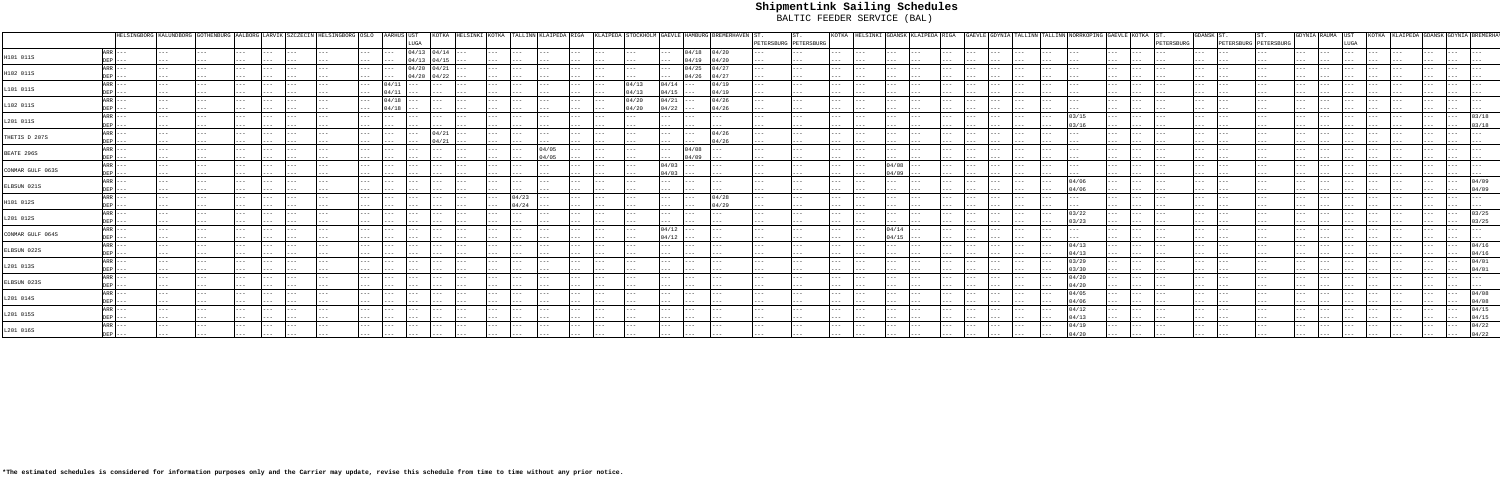Intra Europe Service(IES)

|                          |            |           | ZEEBRUGGE ROTTERDAM LISBON ROTTERDAM LEIXOES LISBON GIJON |         |         |         |         |         | <b>BILBAO</b> | GIJON   | <b>VIGO</b> |         | LISBON LEIXOES |
|--------------------------|------------|-----------|-----------------------------------------------------------|---------|---------|---------|---------|---------|---------------|---------|-------------|---------|----------------|
|                          |            | ARR 02/12 | 02/14                                                     | $- - -$ | $---$   | $- - -$ | $- - -$ | 02/27   | 02/28         |         | $---$       |         |                |
| BALTIC FULMAR 22008S     | DEP        | 02/12     | 02/23                                                     | $---$   | $---$   | $---$   | $---$   | 02/27   | 03/02         | $- - -$ | $- - -$     | $---$   | $-- -$         |
|                          | <b>ARR</b> | 03/17     | 03/18                                                     | $---$   | $---$   | $- - -$ | $- - -$ | $---$   | 03/25         | $- - -$ | 03/27       | $- - -$ | $- - -$        |
| BALTIC TERN 22011S       | DEP        | 03/17     | 03/21                                                     | $- - -$ | $---$   | $- - -$ | $- - -$ | $- - -$ | 03/25         | $- - -$ | 03/27       |         | $- - -$        |
|                          | <b>ARR</b> | $- - -$   | 02/24                                                     | $---$   | $---$   | 03/07   | $- - -$ | $- - -$ | $- - -$       | $- - -$ | $- - -$     | $- - -$ | $- - -$        |
| WARNOW MASTER 22008S     | <b>DEP</b> | $- - -$   | 03/03                                                     | $- - -$ | $--$    | 03/08   | $- - -$ | $- -$   |               |         |             |         |                |
|                          |            | ARR 03/04 | 03/10                                                     | $---$   | $---$   | $---$   | $- - -$ | $- - -$ | 03/19         | 03/21   | 03/23       | $- - -$ | $- - -$        |
| BALTIC FULMAR 22010S     |            | DEP 03/05 | 03/13                                                     | $---$   | $---$   | $---$   | $- - -$ | $- - -$ | 03/21         | 03/22   | 03/23       | $- - -$ | $- - -$        |
|                          | <b>ARR</b> | $- - -$   | 03/12                                                     | 03/19   | $---$   | 03/21   | $---$   | $- - -$ | $---$         | $---$   | $- - -$     | $- - -$ | $- - -$        |
| BALTIC SHEARWATER 22010S | DEP        | $---$     | 03/16                                                     | 03/20   | $- - -$ | 03/23   | $- - -$ | $- -$   | $- - -$       | $- - -$ | $- - -$     |         | $- - -$        |
|                          | <b>ARR</b> | $- - -$   | 03/31                                                     | $- - -$ | $- - -$ | 04/07   | 04/08   |         | $- - -$       | $- - -$ | $- - -$     |         | $- - -$        |
| BALTIC TERN 22015S       | <b>DEP</b> | $-- -$    | 04/03                                                     | $---$   | $---$   | 04/08   | 04/10   | $- - -$ | $- - -$       | $- - -$ | $- - -$     |         | $- - -$        |
|                          | <b>ARR</b> | $---$     | $---$                                                     | 04/03   | 03/25   | $---$   | $---$   | $- - -$ | $- - -$       | $---$   | 04/05       | $- - -$ | $-- -$         |
| BALTIC SHEARWATER 22013S | <b>DEP</b> | $---$     | $---$                                                     | 04/03   | 03/31   | $---$   | $---$   | $--$    | $--$          | $- - -$ | 04/05       | $- - -$ | $-- -$         |
|                          | <b>ARR</b> | $---$     | 04/13                                                     | $---$   | $---$   | $- - -$ | $---$   | $---$   | 04/22         | 04/24   | $---$       | $- - -$ | $- - -$        |
| BALTIC TERN 22017S       | <b>DEP</b> | $-- -$    | 04/16                                                     | $- - -$ | $---$   | $- - -$ | $- - -$ | $- -$   | 04/22         | 04/25   | $- - -$     |         | $- - -$        |
|                          | <b>ARR</b> | $- - -$   | 02/09                                                     | $- - -$ | $---$   | 02/21   | 02/22   | $--$    | $- - -$       | $- - -$ | 02/24       | $- - -$ | $- - -$        |
| ESSENCE 22007S           | DEP        |           | 02/17                                                     | $- - -$ | $---$   | 02/22   | 02/23   | $- -$   | $- - -$       | $- - -$ | 02/25       |         | $- - -$        |
|                          | <b>ARR</b> | $- - -$   | 03/21                                                     | $---$   | $---$   | 03/27   | 03/29   | $- - -$ | $---$         | $---$   | 03/31       | $- - -$ | $- - -$        |
| WARNOW MASTER 22013S     | <b>DEP</b> | $-- -$    | 03/24                                                     | $---$   | $- - -$ | 03/28   | 03/29   | $--$    | $---$         | $--$    | 03/31       | ---     | $- - -$        |
|                          | <b>ARR</b> | $-- -$    | 04/07                                                     | $---$   | $---$   | $---$   | $- - -$ | $- - -$ | 04/16         | 04/18   | $---$       | $- - -$ | $- - -$        |
| BALTIC FULMAR 22016S     | DEP        | $-- -$    | 04/10                                                     | $- - -$ | $- - -$ | ---     | $--$    | $--$    | 04/16         | 04/18   | $- - -$     | $- - -$ | $- -$          |
|                          | <b>ARR</b> | $-- -$    | 04/08                                                     | $---$   | $- - -$ | 04/14   | 04/16   | $- - -$ | $---$         | $---$   | 04/18       | $- - -$ | $- - -$        |
| BALTIC SHEARWATER 22015S | DEP        | $- - -$   | 04/11                                                     | $---$   | $---$   | 04/15   | 04/16   | $- -$   | $- - -$       | $- - -$ | 04/18       |         | $- - -$        |
|                          | <b>ARR</b> | $-- -$    | 03/02                                                     | 03/14   | $---$   | $---$   | $---$   | $- - -$ | $---$         | $- - -$ | 03/18       | $- - -$ | $- - -$        |
| ESSENCE 22009S           | <b>DEP</b> | $- - -$   | 03/09                                                     | 03/16   | $- - -$ | $---$   | $- - -$ | $- - -$ | $- - -$       | $- - -$ | 03/18       |         | $- - -$        |
|                          | <b>ARR</b> | $---$     | 04/03                                                     | $---$   | $---$   | 04/09   | 04/11   | $- - -$ | $- - -$       | $- - -$ | 04/13       | $- - -$ | $---$          |
| WARNOW MASTER 22015S     | <b>DEP</b> | $-- -$    | 04/06                                                     | $- - -$ | $---$   | 04/10   | 04/12   | $- - -$ | $- - -$       | $- - -$ | 04/14       | $- - -$ | $- - -$        |
|                          | <b>ARR</b> | $---$     | 04/23                                                     | $---$   | $---$   | $---$   | $---$   | $- - -$ | 04/29         | 05/01   | $---$       | $- - -$ | $-- -$         |
| BALTIC FULMAR 22018S     | <b>DEP</b> | $-- -$    | 04/26                                                     | $---$   | $---$   | $---$   | $---$   | $- - -$ | 04/30         | 05/02   | $-- -$      | $- - -$ | $- - -$        |
|                          | <b>ARR</b> | $-- -$    | 04/21                                                     | $---$   | $---$   | 04/28   | 04/29   | $- - -$ | $---$         | $---$   | 05/02       | $- - -$ | $- - -$        |
| BALTIC SHEARWATER 22017S | <b>DEP</b> | $-- -$    | 04/24                                                     | $- - -$ | $- - -$ | 04/29   | 05/01   | $- - -$ | $- - -$       | $- - -$ | 05/02       |         | $- - -$        |
|                          | <b>ARR</b> | $-- -$    | 03/20                                                     | $---$   | $---$   | 03/29   | $---$   | $- - -$ | $- - -$       | $- - -$ | $- - -$     |         |                |
| ESSENCE 22012S           | DEP        | $-- -$    | 03/27                                                     | $- - -$ | $- - -$ | 03/30   | $---$   | $- -$   | $- - -$       | $- - -$ | $- - -$     |         | $- - -$        |
|                          | <b>ARR</b> | $---$     | 04/02                                                     | $---$   | $---$   | 04/08   | 04/10   | $---$   | $---$         | $---$   | 04/12       | $- - -$ | $- - -$        |
| ESSENCE 22014S           | DEP        | $- - -$   | 04/06                                                     | $- - -$ | $---$   | 04/11   | 04/10   | $- - -$ | $- - -$       | $- - -$ | 04/12       | $- - -$ | $- - -$        |
|                          | <b>ARR</b> | $- - -$   | 04/15                                                     | $---$   | $---$   | 04/20   | 04/22   | $--$    | $- - -$       | $- - -$ | 04/24       | $---$   | $- - -$        |
| ESSENCE 22016S           | DEP        | $- - -$   | 04/18                                                     | $- - -$ | $- - -$ | 04/23   | 04/23   | $- - -$ | $- - -$       | $- - -$ | 04/25       |         | $- - -$        |
|                          | <b>ARR</b> | $- - -$   | 02/17                                                     | $---$   | $---$   | $- - -$ | $- - -$ | $- -$   | $- - -$       | $- - -$ | 02/24       | 02/26   | 02/27          |
| IE12 22009S              | DEP        | $- - -$   | 02/21                                                     | $- - -$ | $- - -$ | $- - -$ | $- - -$ | $- -$   | $- - -$       | $- - -$ | 02/24       | 02/27   | 02/28          |
|                          |            |           |                                                           |         |         |         |         |         |               |         |             |         |                |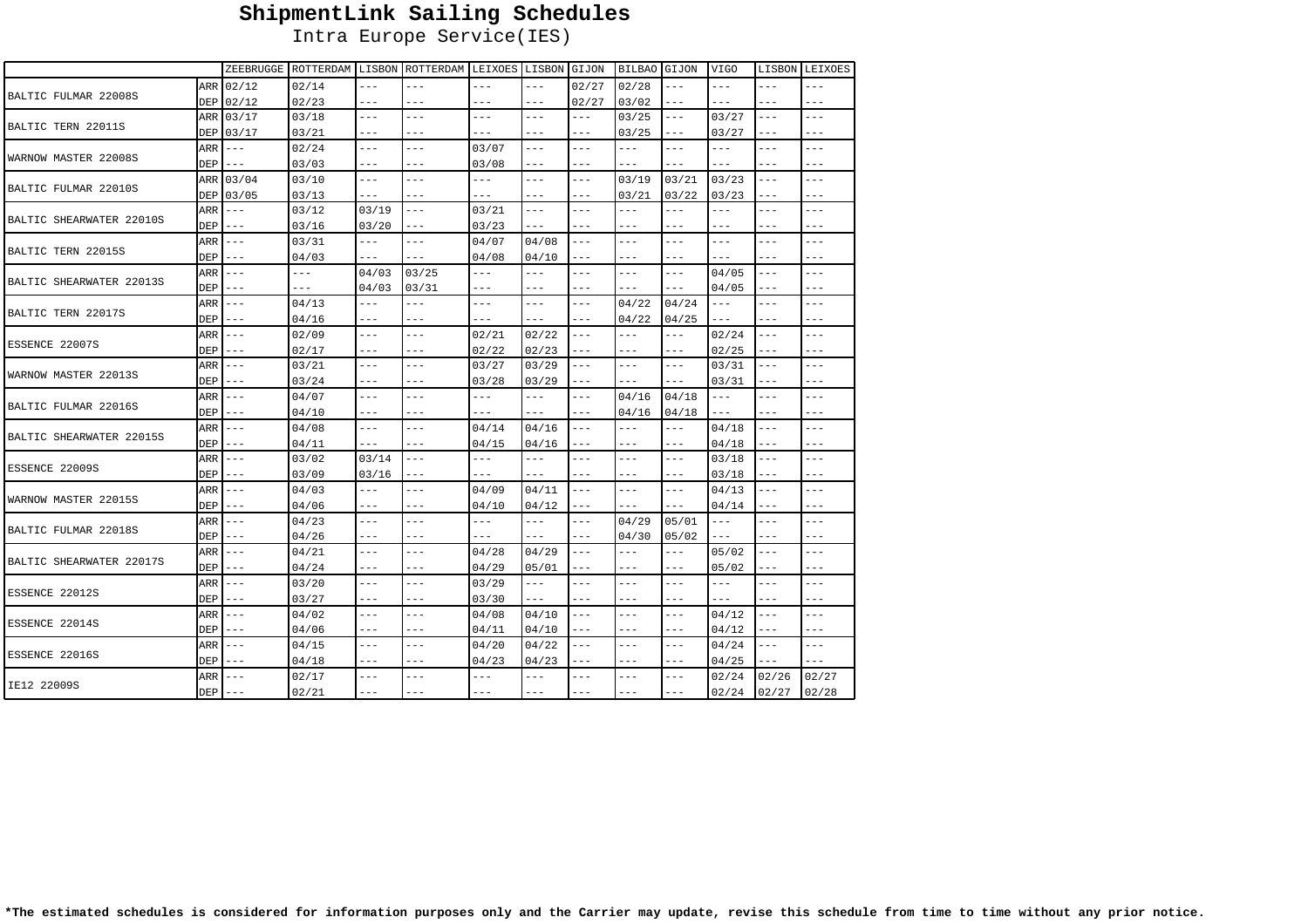Intra Europe Service(IES)

|             |            | ZEEBRUGGE   |       |         | ROTTERDAM LISBON ROTTERDAM LEIXOES LISBON GIJON |         |         |         | BILBAO GIJON |         | <b>VIGO</b> |         | LISBON LEIXOES |
|-------------|------------|-------------|-------|---------|-------------------------------------------------|---------|---------|---------|--------------|---------|-------------|---------|----------------|
|             |            | $ARR$ $---$ | 03/03 | $---$   | $- - -$                                         |         |         |         |              | $- - -$ | 03/10       | 03/12   | 03/13          |
| IE12 22011S |            | $DEP$ ---   | 03/07 | $---$   | $---$                                           | $---$   | $- - -$ | $- - -$ | $- - -$      | $- - -$ | 03/10       | 03/13   | 03/14          |
|             | <b>ARR</b> | $- - -$     | 03/17 | $---$   | $---$                                           | $- - -$ | $- - -$ | $- - -$ | $- - -$      | $- - -$ | 03/24       | 03/26   | 03/27          |
| IE12 22013S |            | $DEP$ $---$ | 03/21 | $---$   | $---$                                           | $---$   | $- - -$ | $- - -$ | $- - -$      | $---$   | 03/24       | 03/27   | 03/28          |
|             |            | ARR 02/19   | 02/20 | $- - -$ | $- - -$                                         | $- - -$ | $- - -$ | $- - -$ | 02/27        | 03/01   | $-- -$      | ---     | $- - -$        |
| IE11 22009S |            | DEP 02/19   | 02/24 | $---$   | $---$                                           | $- - -$ | $- - -$ | $- - -$ | 02/28        | 03/01   | $---$       | $---$   | $- - -$        |
|             |            | $ARR$ $---$ | 03/31 | $---$   | $- - -$                                         | $- - -$ | $- - -$ | $- - -$ | $- - -$      | $- - -$ | 04/07       | 04/09   | 04/10          |
| IE12 22015S |            | $DEP$ ---   | 04/04 | $---$   | $---$                                           | $---$   | $---$   | $---$   | $---$        | $---$   | 04/07       | 04/10   | 04/11          |
|             |            | ARR 03/05   | 03/06 | $---$   | $- - -$                                         | $- - -$ | $- - -$ | $---$   | 03/13        | 03/15   | $---$       | $- - -$ | $- - -$        |
| IE11 22011S |            | DEP 03/05   | 03/10 | $---$   | $---$                                           | $- - -$ | $- - -$ | $- - -$ | 03/14        | 03/15   | $- - -$     | $---$   | $---$          |
|             |            | $ARR$ $---$ | 04/14 | $---$   | $- - -$                                         | $- - -$ | $- - -$ | ---     | $- - -$      | $- - -$ | 04/21       | 04/23   | 04/24          |
| IE12 22017S |            | $DEP$ $---$ | 04/18 | $---$   | $---$                                           | $---$   | $- - -$ | $---$   | $---$        | $- - -$ | 04/21       | 04/24   | 04/25          |
|             |            | ARR 03/19   | 03/20 | $- - -$ | $- - -$                                         | $- - -$ | $- - -$ | $- - -$ | 03/27        | 03/29   | $-- -$      | $- - -$ | $---$          |
| IE11 22013S |            | DEP 03/19   | 03/24 | $---$   | $---$                                           | $- - -$ | $- - -$ | $- - -$ | 03/28        | 03/29   | $---$       | $- - -$ | $- - -$        |
|             |            | ARR 04/02   | 04/03 | $---$   | $- - -$                                         | $- - -$ | $- - -$ | $- - -$ | 04/10        | 04/12   | $- - -$     | ---     | ---            |
| IE11 22015S |            | DEP 04/02   | 04/07 | ---     | $---$                                           | ---     | $- - -$ | $---$   | 04/11        | 04/12   | $---$       | $- - -$ | ---            |
|             |            | ARR 04/16   | 04/17 | $- - -$ | $- - -$                                         | $- - -$ | $- - -$ | $- - -$ | 04/24        | 04/26   | $- - -$     | $- - -$ | $- - -$        |
| IE11 22017S |            | DEP 04/16   | 04/21 | $---$   | $---$                                           | $---$   | $- - -$ | $- - -$ | 04/25        | 04/26   | $---$       | $- - -$ | $---$          |
|             |            |             |       |         |                                                 |         |         |         |              |         |             |         |                |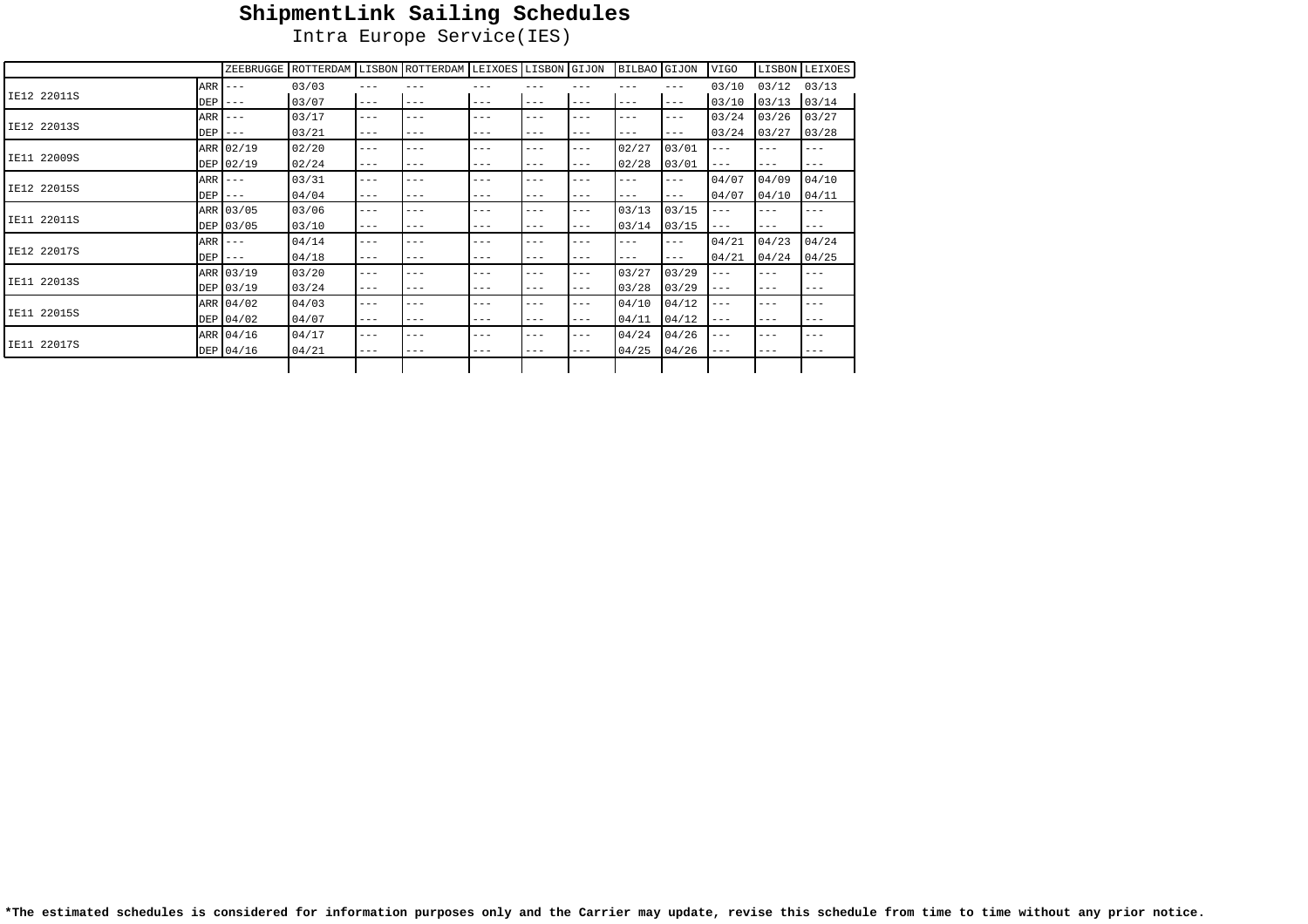Intra Europe Service(IES)

|                          |            |           | LISBON LEIXOES LISBON GIJON |         |         | BILBAO GIJON |         | <b>VIGO</b> |         | ZEEBRUGGE ROTTERDAM | <b>VIGO</b> |
|--------------------------|------------|-----------|-----------------------------|---------|---------|--------------|---------|-------------|---------|---------------------|-------------|
|                          | <b>ARR</b> |           | $- - -$                     | $- - -$ | 02/27   | 02/28        | $- - -$ | $---$       | 03/04   | 03/10               |             |
| BALTIC FULMAR 22008N     | DEP        | $---$     | $---$                       | $---$   | 02/27   | 03/02        | $- - -$ | $---$       | 03/05   | 03/13               | $-- -$      |
|                          | <b>ARR</b> | $---$     | $- - -$                     | $---$   | $---$   | 03/25        | $---$   | 03/27       | $---$   | 03/31               | $- - -$     |
| BALTIC TERN 22011N       | <b>DEP</b> | $-- -$    | $- - -$                     | $- - -$ | $- - -$ | 03/25        | $- - -$ | 03/27       | $- - -$ | 04/03               | $- - -$     |
|                          | <b>ARR</b> | $---$     | 03/07                       | $- - -$ | $---$   | $---$        | $- - -$ | $- - -$     | $---$   | 03/11               | $- - -$     |
| WARNOW MASTER 22008N     | <b>DEP</b> | $---$     | 03/08                       | $- - -$ | $- - -$ |              |         |             |         | 03/16               | $--$        |
|                          | ARR        | $---$     | $---$                       | $- - -$ | $- - -$ | 03/19        | 03/21   | 03/23       | 03/27   | 03/28               | $---$       |
| BALTIC FULMAR 22010N     | DEP        | $- - -$   | $---$                       | $- - -$ | $- - -$ | 03/21        | 03/22   | 03/23       | 03/27   | 04/01               | $- - -$     |
|                          | ARR        | 03/19     | 03/21                       | $- - -$ | $- - -$ | $---$        | $- - -$ | $---$       | $---$   | 03/25               | $- - -$     |
| BALTIC SHEARWATER 22010N | DEP        | 03/20     | 03/23                       |         | $- - -$ | $- - -$      | ---     |             | $- - -$ | 03/31               | ---         |
|                          | ARR        | $- - -$   | 04/07                       | 04/08   |         | $- - -$      | $- - -$ | $- - -$     | $- - -$ | 04/13               |             |
| BALTIC TERN 22015N       | <b>DEP</b> | $---$     | 04/08                       | 04/10   | $- - -$ | $---$        | $- - -$ | $---$       | $- - -$ | 04/16               | $- - -$     |
|                          |            | ARR 04/03 | $---$                       | $---$   | $- - -$ | $---$        | $- - -$ | 04/05       | $---$   | 04/08               | $- - -$     |
| BALTIC SHEARWATER 22013N | <b>DEP</b> | 04/03     | $- - -$                     | $---$   | $- - -$ | $- - -$      | $- - -$ | 04/05       | $---$   | 04/11               | $- - -$     |
|                          | <b>ARR</b> | $- - -$   | $---$                       | $---$   | $---$   | 04/22        | 04/24   | $---$       | $---$   | 04/25               | $---$       |
| BALTIC TERN 22017N       | DEP        | $- - -$   | $- - -$                     | $- - -$ |         | 04/22        | 04/25   |             | $- - -$ | 04/29               |             |
|                          | <b>ARR</b> | $---$     | 02/21                       | 02/22   | $- - -$ | $- - -$      | $--$    | 02/24       | $- - -$ | 03/02               | $- - -$     |
| ESSENCE 22007N           | DEP        | $---$     | 02/22                       | 02/23   | $---$   | $- - -$      | $--$    | 02/25       | $---$   | 03/09               | $- - -$     |
|                          | ARR        | $---$     | 03/27                       | 03/29   | $- - -$ | $---$        | $- - -$ | 03/31       | $---$   | 04/03               |             |
| WARNOW MASTER 22013N     | DEP        | $---$     | 03/28                       | 03/29   | $- - -$ | $- - -$      | $--$    | 03/31       | $---$   | 04/06               | $- - -$     |
|                          | ARR        | $---$     | $---$                       | $---$   | $- - -$ | 04/16        | 04/18   | $---$       | $---$   | 04/23               | $---$       |
| BALTIC FULMAR 22016N     | DEP        | $---$     | $- - -$                     | $---$   | $- - -$ | 04/16        | 04/18   | $- - -$     | $- - -$ | 04/26               | $- - -$     |
|                          | ARR        | $---$     | 04/14                       | 04/16   | $- - -$ | $---$        | $- - -$ | 04/18       | $- - -$ | 04/21               | $- - -$     |
| BALTIC SHEARWATER 22015N | DEP        | $---$     | 04/15                       | 04/16   | $- - -$ | $---$        | $- - -$ | 04/18       | $---$   | 04/24               | $- - -$     |
|                          |            | ARR 03/14 | $---$                       | $---$   | $- - -$ | $---$        | $---$   | 03/18       | $---$   | 03/20               | $- - -$     |
| ESSENCE 22009N           |            | DEP 03/16 | $--$                        | $---$   | $- - -$ | $- - -$      | $--$    | 03/18       | $---$   | 03/27               | $- - -$     |
|                          |            | ARR 04/14 | 04/12                       | $- - -$ | $- - -$ | $- - -$      | $- - -$ | 04/16       | $- - -$ | $---$               |             |
| WARNOW MASTER 22015N     | DEP        | 04/15     | 04/13                       | $---$   | $- - -$ | $- - -$      | $- - -$ | 04/17       | $- - -$ | $- - -$             | $- - -$     |
|                          | <b>ARR</b> | $---$     | 03/29                       | $---$   | $- - -$ | $- - -$      | $- - -$ | $---$       | $- - -$ | 04/02               | $- - -$     |
| ESSENCE 22012N           | DEP        | $---$     | 03/30                       | $- - -$ | $- - -$ | $- - -$      | $- - -$ |             | $- - -$ | 04/06               | $- - -$     |
|                          | <b>ARR</b> | $---$     | 04/08                       | 04/10   | $- - -$ | $---$        | $- - -$ | 04/12       | $---$   | 04/15               | $- - -$     |
| ESSENCE 22014N           | DEP        | $---$     | 04/11                       | 04/10   | $- - -$ | $---$        |         | 04/12       | $- - -$ | 04/18               |             |
|                          | ARR        | $- - -$   | 04/20                       | 04/22   | $---$   | $- - -$      | $- - -$ | 04/24       | $---$   | 04/26               | $- - -$     |
| ESSENCE 22016N           | DEP        | $---$     | 04/23                       | 04/23   | $- - -$ | $- - -$      | $- - -$ | 04/25       | $- - -$ | 04/29               | $- - -$     |
|                          |            | ARR 02/12 | 02/13                       | $---$   | $- - -$ | $---$        | $- - -$ | $---$       | $---$   | 02/17               | 02/24       |
| IE12 22007N              |            | DEP 02/13 | 02/14                       | $---$   | $---$   | $---$        | $- - -$ | $---$       | $- - -$ | 02/21               | 02/24       |
|                          |            | ARR 02/26 | 02/27                       | $- - -$ | $- - -$ | $- - -$      | $- - -$ | $- - -$     | $- - -$ | 03/03               | 03/10       |
| IE12 22009N              |            | DEP 02/27 | 02/28                       | $- - -$ | $- - -$ | $- - -$      | $- - -$ | $- - -$     | $- - -$ | 03/07               | 03/10       |
|                          |            | ARR 03/12 | 03/13                       | $- - -$ |         |              |         |             | $- - -$ | 03/17               | 03/24       |
| IE12 22011N              |            | DEP 03/13 | 03/14                       | $- - -$ | $- - -$ | $- - -$      | $- - -$ | $- - -$     | $- - -$ | 03/21               | 03/24       |